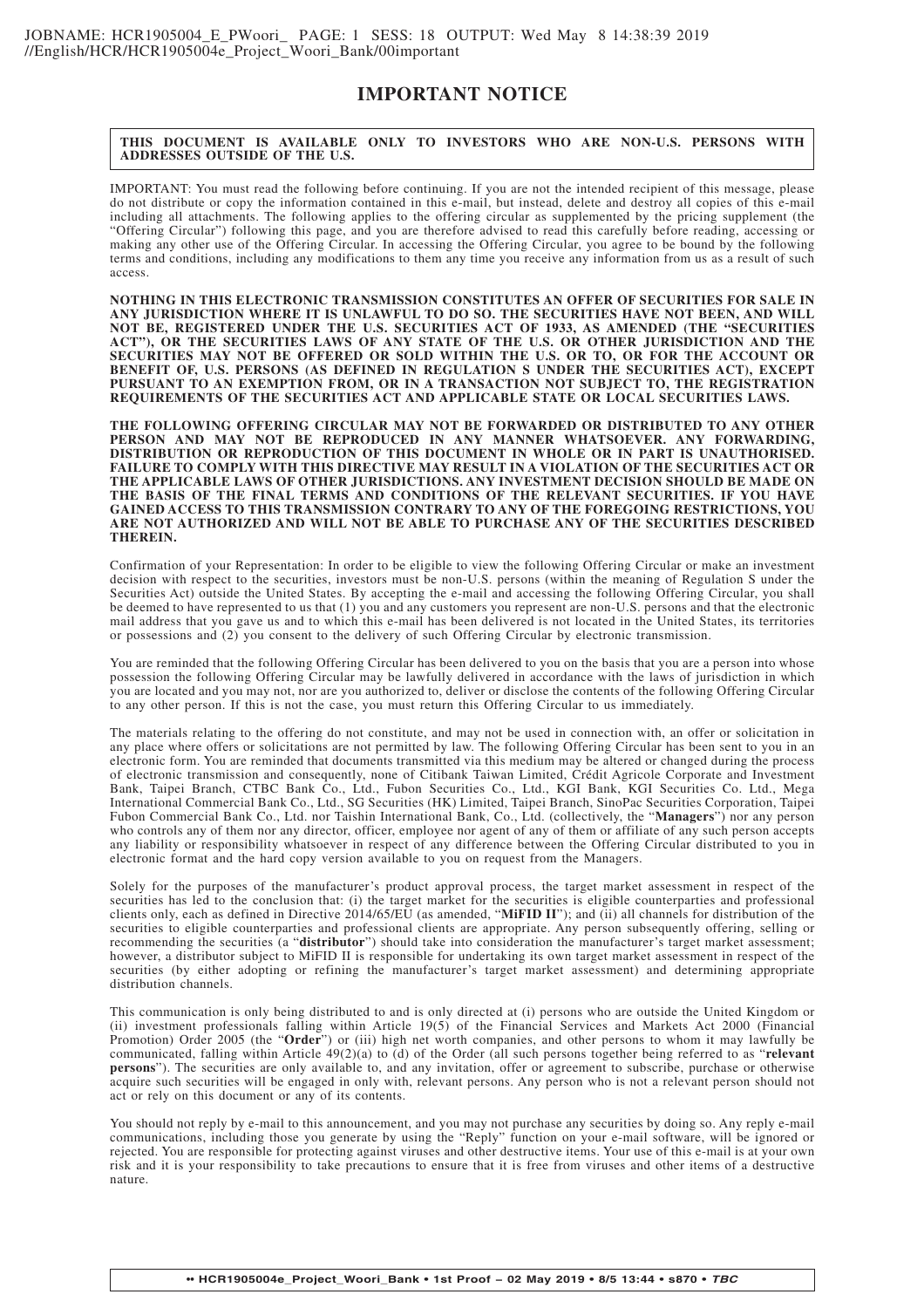JOBNAME: HCR1905004\_E\_PWoori\_ PAGE: 1 SESS: 24 OUTPUT: Wed May 8 14:38:39 2019 //English/HCR/HCR1905004e\_Project\_Woori\_Bank/01cover

**PRICING SUPPLEMENT**



*(incorporated with limited liability under the laws of the Republic of Korea)*

# **Issue of U.S.\$450,000,000 Floating Rate Notes due 2024 under the U.S.\$7,000,000,000 Global Medium Term Note Programme**

THE NOTES TO WHICH THIS PRICING SUPPLEMENT RELATES (THE "**NOTES**") HAVE NOT BEEN REGISTERED UNDER THE U.S. SECURITIES ACT OF 1933, AS AMENDED (THE "**SECURITIES ACT**"), OR WITH ANY SECURITIES REGULATORY AUTHORITY OF ANY STATE OR OTHER JURISDICTION OF THE UNITED STATES AND, UNLESS SO REGISTERED, MAY NOT BE OFFERED OR SOLD WITHIN THE UNITED STATES OR TO, OR FOR THE ACCOUNT OR BENEFIT OF, U.S. PERSONS (AS DEFINED IN REGULATION S UNDER THE SECURITIES ACT), EXCEPT PURSUANT TO AN EXEMPTION FROM, OR IN A TRANSACTION NOT SUBJECT TO, THE REGISTRATION REQUIREMENTS OF THE SECURITIES ACT AND APPLICABLE STATE SECURITIES LAWS. THE NOTES WILL BE OFFERED AND SOLD ONLY OUTSIDE THE UNITED STATES TO NON-U.S. PERSONS IN RELIANCE ON REGULATION S.

*Lead Manager and Joint Bookrunner*

### **Citibank Taiwan Limited**

*Joint Managers and Joint Bookrunners*

**Crédit Agricole Corporate and Investment Bank, Taipei Branch**

**SG Securities (HK) Limited, Taipei Branch**

*Co-Managers*

**CTBC Bank Co., Ltd. Fubon Securities Co., Ltd. KGI Bank** KGI Securities Co. Ltd. **Mega International Commercial Bank Co., Ltd. SinoPac Securities Corporation Taipei Fubon Commercial Bank Co., Ltd. Taishin International Bank, Co., Ltd.**

The date of this Pricing Supplement is 8th May, 2019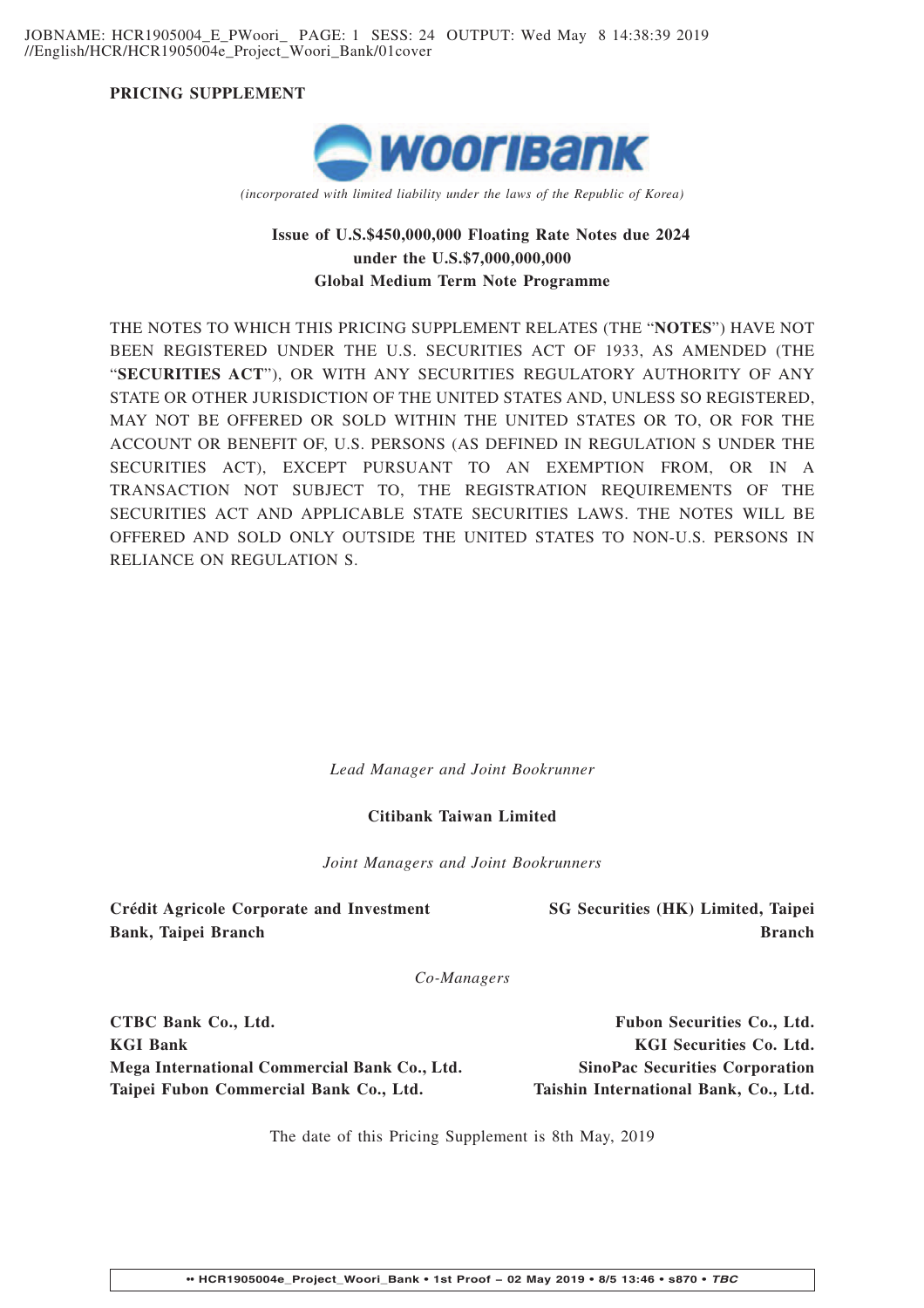JOBNAME: HCR1905004\_E\_PWoori\_ PAGE: 1 SESS: 47 OUTPUT: Wed May 8 14:38:39 2019 //English/HCR/HCR1905004e\_Project\_Woori\_Bank/02main

# **Woori Bank**

(acting through its principal office in Korea)

# **Issue of U.S.\$450,000,000 Floating Rate Notes due 2024 under the U.S.\$7,000,000,000 Global Medium Term Note Programme**

This document constitutes the Pricing Supplement relating to the issue of Notes described herein. Capitalised terms used herein shall have the meanings set forth in the Offering Circular dated 3rd May, 2019 (the "**Offering Circular**"). This Pricing Supplement contains the final terms of the Notes and must be read in conjunction with the Offering Circular.

**MIFID II PRODUCT GOVERNANCE –** Solely for the purposes of the manufacturer's product approval process, the target market assessment in respect of the securities has led to the conclusion that: (i) the target market for the securities is eligible counterparties and professional clients only, each as defined in Directive 2014/65/EU (as amended, "**MiFID II**"); and (ii) all channels for distribution of the securities to eligible counterparties and professional clients are appropriate. Any person subsequently offering, selling or recommending the securities (a "distributor") should take into consideration the manufacturer's target market assessment; however, a distributor subject to MiFID II is responsible for undertaking its own target market assessment in respect of the securities (by either adopting or refining the manufacturer's target market assessment) and determining the appropriate distribution channels.

**Notification under Section 309B(1)(c) of the Securities and Futures Act, Chapter 289 of Singapore (the "SFA")** – The Issuer has determined, and hereby notifies all relevant persons (as defined in Section 309A(1) of the SFA), that the Notes are prescribed capital markets products (as defined in the Securities and Futures (Capital Markets Products) Regulations 2018 of Singapore) and Excluded Investment Products (as defined in MAS Notice SFA 04-N12: Notice on the Sale of Investment Products and MAS Notice FAA-N16: Notice on Recommendations on Investment Products).

| 1. | Issuer:                           | Woori Bank (acting through its principal<br>office in Korea) |
|----|-----------------------------------|--------------------------------------------------------------|
| 2. | Series Number:<br>(i)             | 108                                                          |
|    | Tranche Number:<br>(ii)           | 1                                                            |
| 3. | Specified Currency or Currencies: | United States dollars ("U.S.\$")                             |
| 4. | Aggregate Nominal Amount:         |                                                              |
|    | Series:<br>(i)                    | U.S.\$450,000,000                                            |
|    | (ii)<br>Tranche:                  | U.S.\$450,000,000                                            |
| 5. | Issue Price of Tranche:<br>(i)    | 100 per cent. of the Aggregate Nominal<br>Amount             |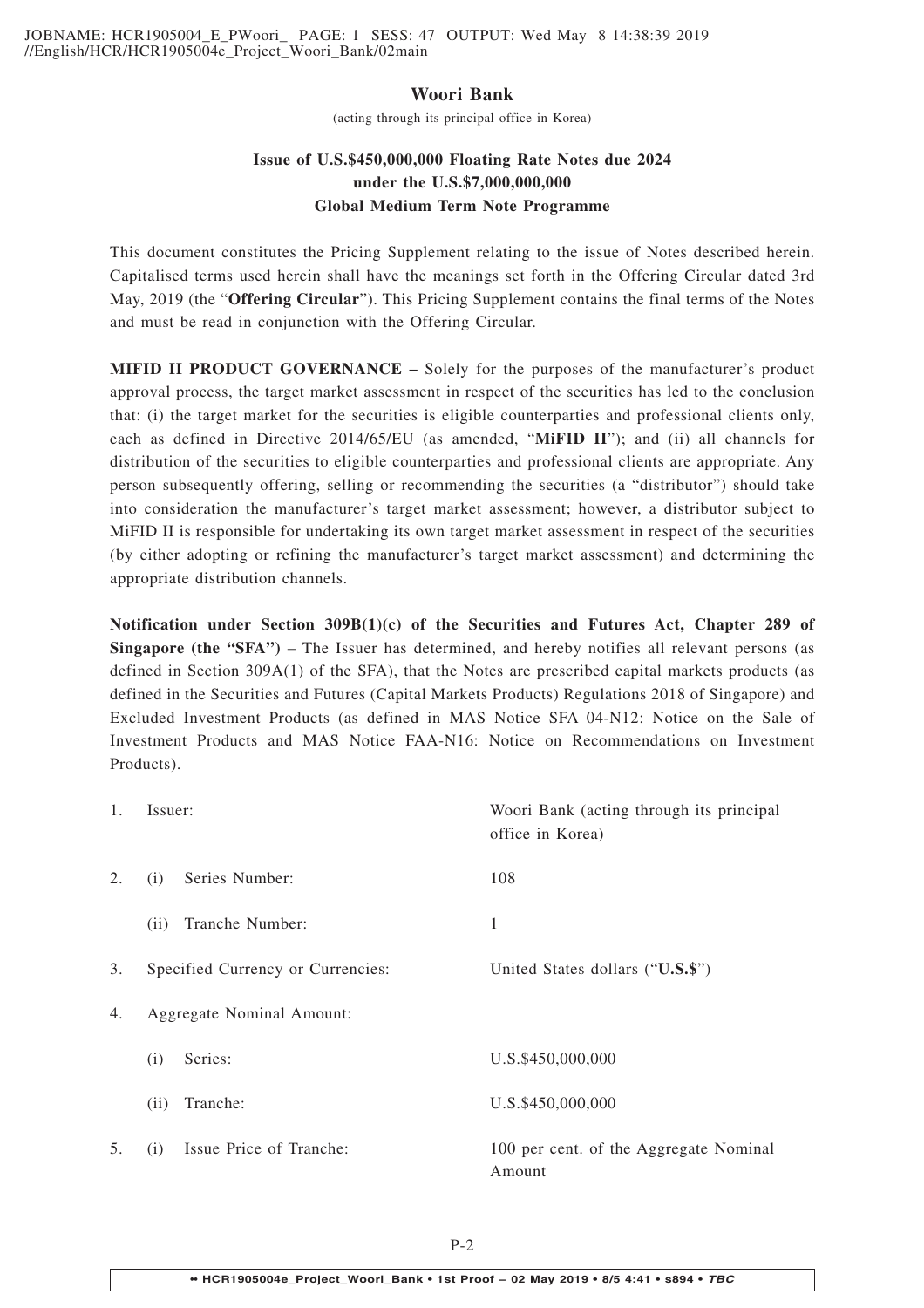JOBNAME: HCR1905004\_E\_PWoori\_ PAGE: 2 SESS: 47 OUTPUT: Wed May 8 14:38:39 2019 //English/HCR/HCR1905004e\_Project\_Woori\_Bank/02main

|     | Net proceeds (after deducting a<br>(ii)<br>combined management and<br>underwriting commission but not<br>estimated expenses): | U.S.\$449,100,000                                                                                                                                                                                                                                                                                                                                                                                                                                            |
|-----|-------------------------------------------------------------------------------------------------------------------------------|--------------------------------------------------------------------------------------------------------------------------------------------------------------------------------------------------------------------------------------------------------------------------------------------------------------------------------------------------------------------------------------------------------------------------------------------------------------|
| 6.  | Specified Denominations:                                                                                                      | U.S.\$200,000 and, in excess thereof, integral<br>multiples of U.S.\$1,000                                                                                                                                                                                                                                                                                                                                                                                   |
| 7.  | Issue Date:<br>(i)                                                                                                            | 21st May, 2019                                                                                                                                                                                                                                                                                                                                                                                                                                               |
|     | Interest Commencement Date:<br>(ii)                                                                                           | 21st May, 2019                                                                                                                                                                                                                                                                                                                                                                                                                                               |
| 8.  | Maturity Date:                                                                                                                | Interest Payment Date falling in May 2024                                                                                                                                                                                                                                                                                                                                                                                                                    |
| 9.  | Interest Basis:                                                                                                               | Three month USD LIBOR $+$ 0.77 per cent.<br>Floating Rate (further particulars specified<br>below)                                                                                                                                                                                                                                                                                                                                                           |
| 10. | Redemption/Payment Basis:                                                                                                     | Redemption at par                                                                                                                                                                                                                                                                                                                                                                                                                                            |
| 11. | Change of Interest Basis or<br>Redemption/Payment Basis:                                                                      | None                                                                                                                                                                                                                                                                                                                                                                                                                                                         |
| 12. | Put/Call Options:                                                                                                             | Not applicable                                                                                                                                                                                                                                                                                                                                                                                                                                               |
| 13. | Status of the Notes:<br>(i)                                                                                                   | Senior                                                                                                                                                                                                                                                                                                                                                                                                                                                       |
|     | Date Board approval for issuance of<br>(ii)<br>Notes obtained:                                                                | 23rd November, 2018                                                                                                                                                                                                                                                                                                                                                                                                                                          |
|     | 14. Listing:                                                                                                                  | Taipei Exchange (the "TPEx") and<br>Singapore Exchange Securities Trading<br>Limited (the "SGX-ST")                                                                                                                                                                                                                                                                                                                                                          |
| 15. | Method of distribution:                                                                                                       | Syndicated                                                                                                                                                                                                                                                                                                                                                                                                                                                   |
| 16. | Use of proceeds:                                                                                                              | The net proceeds from the issuance of the<br>Notes will be allocated to finance and/or<br>refinance, in whole or in part, new and/or<br>existing projects from a combination of<br>Eligible Categories (as defined in<br>"Supplemental Information - Use of<br>Proceeds" in this Pricing Supplement) in<br>accordance with the Issuer's Green, Social<br>and Sustainability Bond Framework. See<br>"Supplemental Information" in this Pricing<br>Supplement. |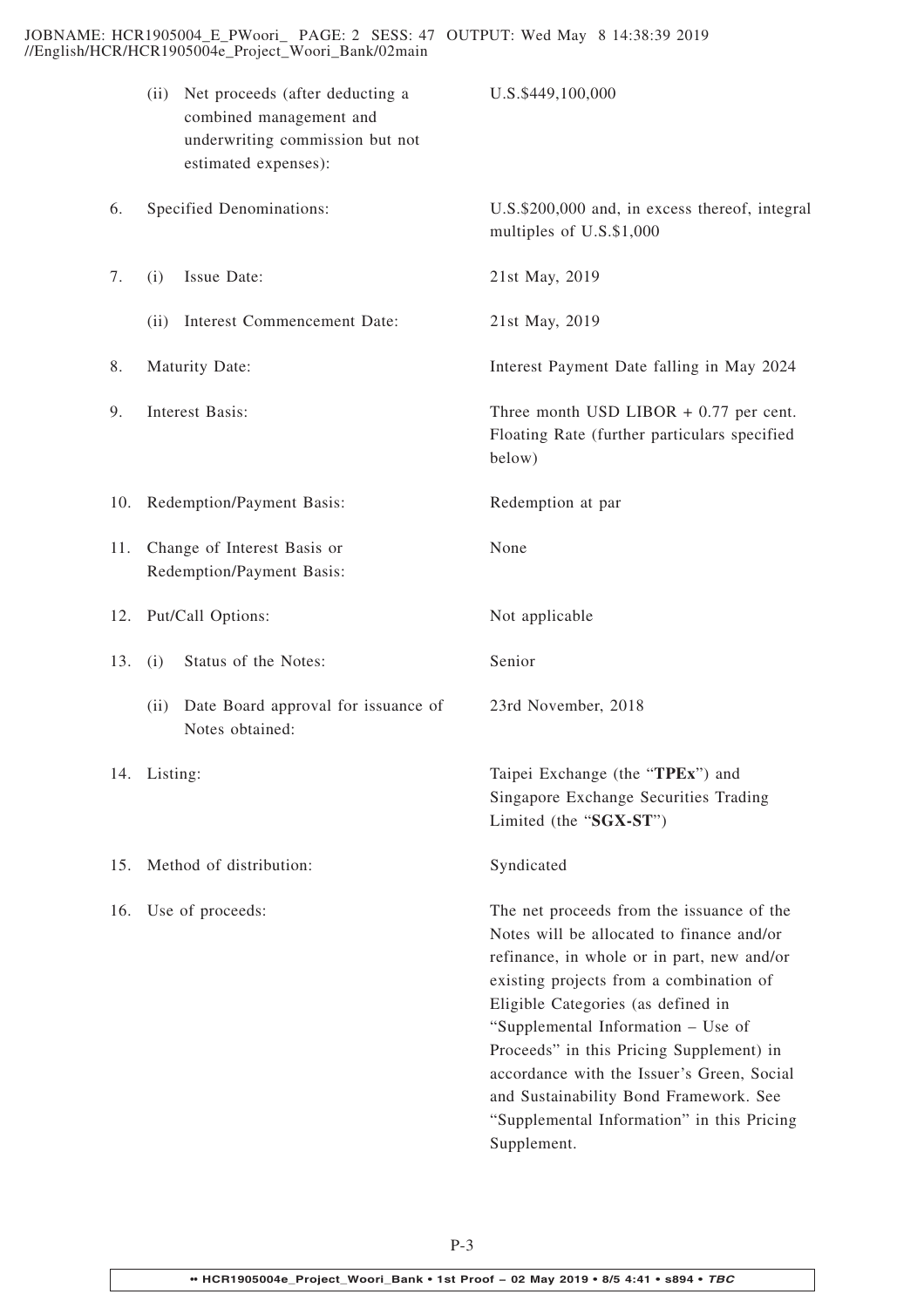# **PROVISIONS RELATING TO INTEREST (IF ANY) PAYABLE**

|     |                | 17. Fixed Rate Note Provisions:                                                                                                                                                                           | Not applicable                                                                                                                  |
|-----|----------------|-----------------------------------------------------------------------------------------------------------------------------------------------------------------------------------------------------------|---------------------------------------------------------------------------------------------------------------------------------|
| 18. |                | Floating Rate Note Provisions:                                                                                                                                                                            | Applicable                                                                                                                      |
|     | (i)            | Specified Interest Payment Dates:                                                                                                                                                                         | Quarterly on each of 21st February, 21st<br>May, 21st August and 21st November in<br>each year, commencing on 21st August, 2019 |
|     | (ii)           | Business Day Convention:                                                                                                                                                                                  | Modified Following Business Day<br>Convention                                                                                   |
|     |                | (iii) Additional Business Centres:                                                                                                                                                                        | New York City, London, Seoul and Taipei                                                                                         |
|     |                | (iv) Manner in which the Rate of Interest<br>and Interest Amount is to be<br>determined:                                                                                                                  | Screen Rate Determination                                                                                                       |
|     | (V)            | Party responsible for calculating the<br>Rate of Interest and Interest Amount (if<br>not the Principal Paying Agent):                                                                                     | Not applicable                                                                                                                  |
|     |                | (vi) Screen Rate Determination:                                                                                                                                                                           |                                                                                                                                 |
|     |                | - Reference Rate:                                                                                                                                                                                         | Three month USD LIBOR                                                                                                           |
|     |                | - Interest Determination Dates:                                                                                                                                                                           | Second London business day prior to the<br>start of each Interest Period                                                        |
|     |                | - Relevant Screen Page:                                                                                                                                                                                   | Reuters Page LIBOR01                                                                                                            |
|     |                | (vii) ISDA Determination:                                                                                                                                                                                 | Not applicable                                                                                                                  |
|     |                | (viii) Margin(s):                                                                                                                                                                                         | $+0.77$ per cent. per annum                                                                                                     |
|     |                | (ix) Minimum Rate of Interest:                                                                                                                                                                            | Not applicable                                                                                                                  |
|     | $(\mathbf{x})$ | Maximum Rate of Interest:                                                                                                                                                                                 | Not applicable                                                                                                                  |
|     |                | (xi) Day Count Fraction:                                                                                                                                                                                  | Actual/360                                                                                                                      |
|     |                | (xii) Fall back provisions, rounding<br>provisions and any other terms relating<br>to the method of calculating interest on<br>Floating Rate Notes, if different from<br>those set out in the Conditions: | Not applicable                                                                                                                  |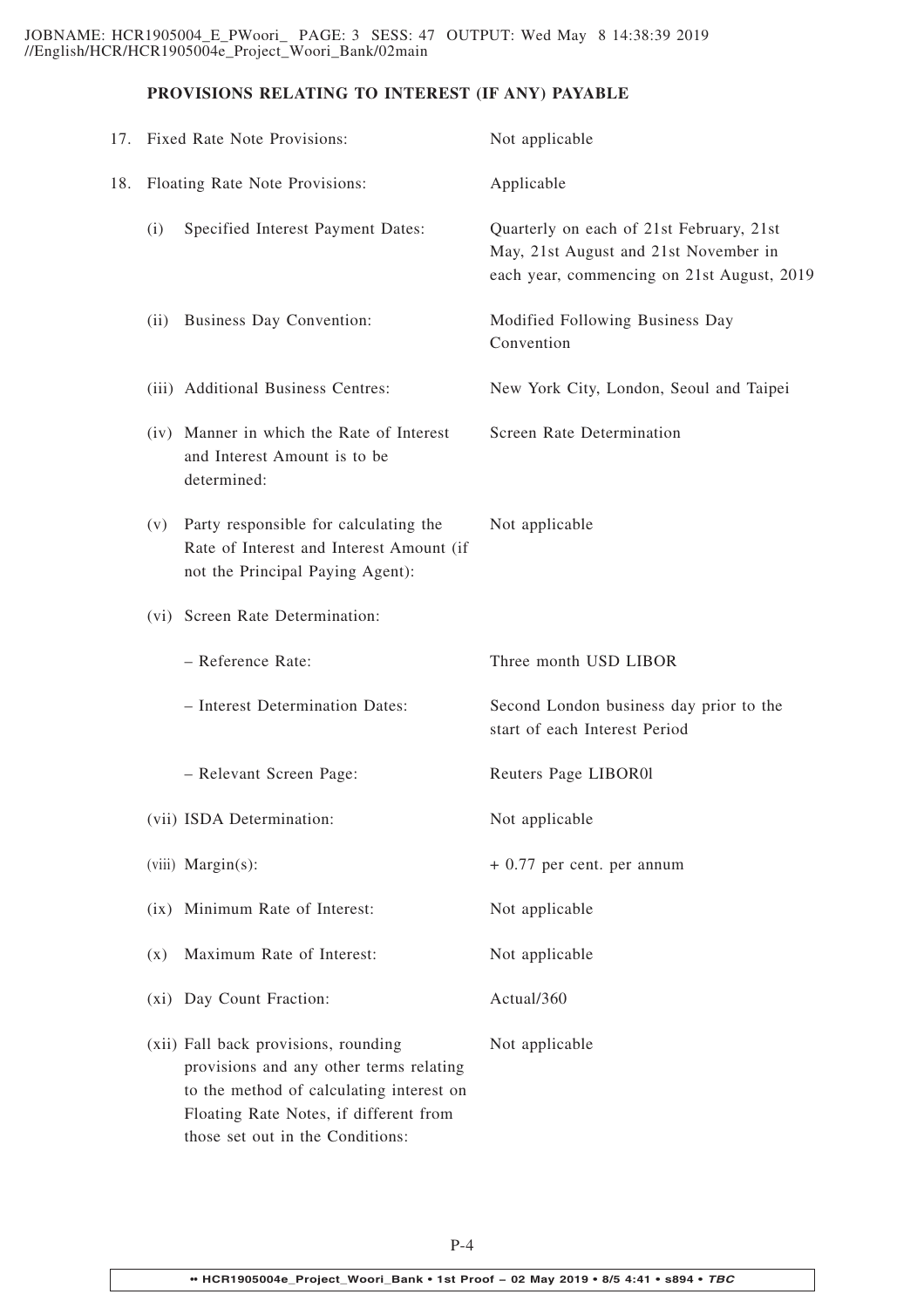JOBNAME: HCR1905004\_E\_PWoori\_ PAGE: 4 SESS: 47 OUTPUT: Wed May 8 14:38:39 2019 //English/HCR/HCR1905004e\_Project\_Woori\_Bank/02main

|     | 19. Zero Coupon Note Provisions:       | Not applicable |
|-----|----------------------------------------|----------------|
| 20. | Index Linked Interest Note Provisions: | Not applicable |
|     | 21. Dual Currency Note Provisions:     | Not applicable |

### **PROVISIONS RELATING TO REDEMPTION**

|     | 22. Issuer Call:                                                                                                                                                                                                                     | Not applicable |
|-----|--------------------------------------------------------------------------------------------------------------------------------------------------------------------------------------------------------------------------------------|----------------|
|     | 23. Investor Put:                                                                                                                                                                                                                    | Not applicable |
|     | 24. Final Redemption Amount of each Note:                                                                                                                                                                                            | Par            |
| 25. | Early Redemption Amount of each Note<br>payable on redemption for taxation reasons<br>or on event of default and/or the method of<br>calculating the same (if required or if<br>different from that set out in<br>Condition $8(e)$ : | Not applicable |

# **GENERAL PROVISIONS APPLICABLE TO THE NOTES**

|     | 26. Form of Notes:                                                                                                                                                                                                                                                                | Registered Notes (Regulation S Global Note) |
|-----|-----------------------------------------------------------------------------------------------------------------------------------------------------------------------------------------------------------------------------------------------------------------------------------|---------------------------------------------|
| 27. | Additional Financial Centre(s) or other<br>special provisions relating to Payment Dates:                                                                                                                                                                                          | New York City, London, Seoul and Taipei     |
| 28. | Talons for future Coupons or Receipts to be<br>attached to Definitive Bearer Notes (and<br>dates on which such Talons mature):                                                                                                                                                    | No                                          |
| 29. | Details relating to Partly Paid Notes: amount<br>of each payment comprising the Issue Price<br>and date on which each payment is to be<br>made and consequences of failure to pay,<br>including any right of the Issuer to forfeit<br>the Notes and interest due on late payment: | Not applicable                              |
| 30. | Details relating to Instalment Notes: amount<br>of each instalment, date on which each<br>payment is to be made:                                                                                                                                                                  | Not applicable                              |
| 31. | Redenomination applicable:                                                                                                                                                                                                                                                        | Redenomination not applicable               |
| 32. | <b>RMB</b> Currency Event:                                                                                                                                                                                                                                                        | Not applicable                              |
|     | 33. Other terms or special conditions:                                                                                                                                                                                                                                            | Not applicable                              |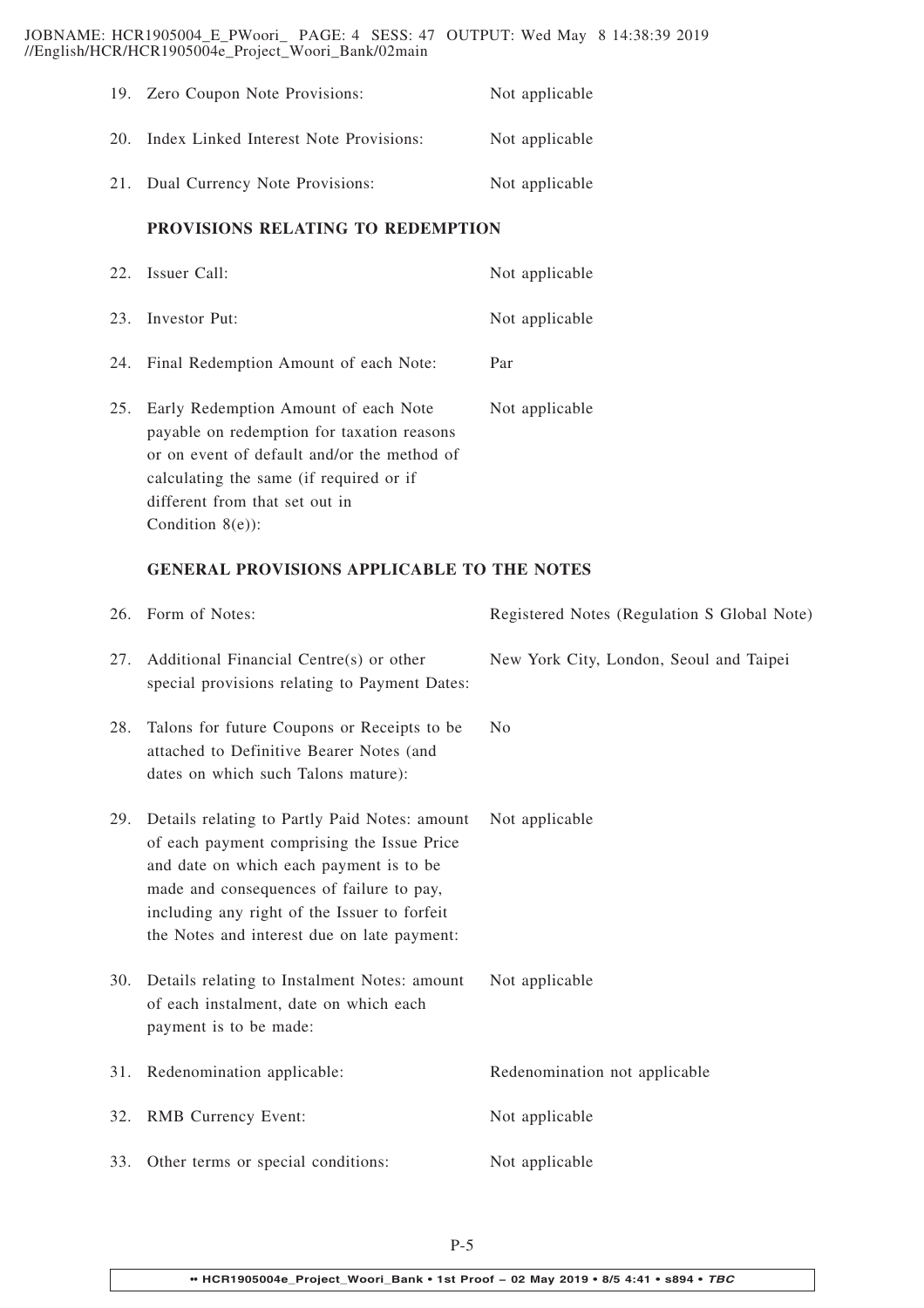JOBNAME: HCR1905004\_E\_PWoori\_ PAGE: 5 SESS: 48 OUTPUT: Wed May 8 14:38:39 2019 //English/HCR/HCR1905004e\_Project\_Woori\_Bank/02main

# **DISTRIBUTION**

| Crédit Agricole Corporate and Investment                        |
|-----------------------------------------------------------------|
| Bank, Taipei Branch                                             |
| CTBC Bank Co., Ltd.                                             |
| Fubon Securities Co., Ltd.                                      |
| <b>KGI Bank</b>                                                 |
| KGI Securities Co. Ltd.                                         |
| Mega International Commercial Bank Co.,<br>Ltd.                 |
| SG Securities (HK) Limited, Taipei Branch                       |
| SinoPac Securities Corporation                                  |
| Taipei Fubon Commercial Bank Co., Ltd.                          |
| Taishin International Bank, Co., Ltd.                           |
| None                                                            |
| If non-syndicated, name of relevant Dealer:<br>Not applicable   |
| Regulation S Category 2                                         |
| TEFRA rules not applicable                                      |
|                                                                 |
| Prohibition of sales to EEA retail investors:<br>Not applicable |
|                                                                 |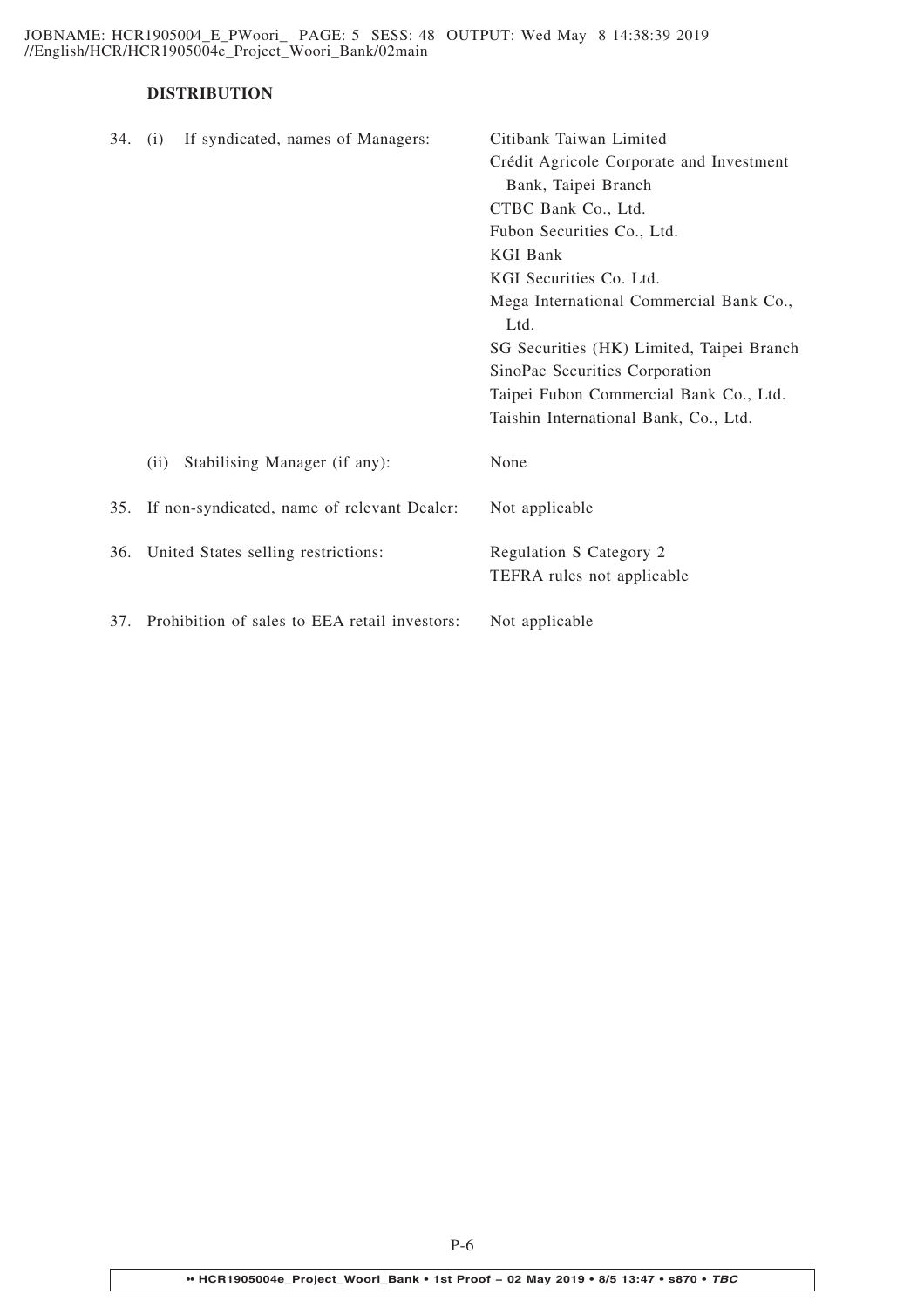### 38. Additional selling restrictions: **The Republic of China (the "ROC")**

The Notes have not been, and shall not be, offered, sold or re-sold, directly or indirectly, to investors other than "professional institutional investors" as defined under Paragraph 2, Article 4 of the Financial Consumer Protection Act of the ROC, which currently include: (i) overseas or domestic banks, securities firms, futures firms and insurance companies (excluding insurance agencies, insurance brokers and insurance surveyors), the foregoing as further defined in more detail in Paragraph 3 of Article 2 of the Organization Act of the Financial Supervisory Commission of the ROC, (ii) overseas or domestic fund management companies, government investment institutions, government funds, pension funds, mutual funds, unit trusts, and funds managed by financial service enterprises pursuant to the ROC Securities Investment Trust and Consulting Act, the ROC Future Trading Act or the ROC Trust Enterprise Act or investment assets mandated and delivered by or transferred for trust by financial consumers, and (iii) other institutions recognized by the Financial Supervisory Commission of the ROC. Purchasers of the Notes are not permitted to sell or otherwise dispose of the Notes except by transfer to a professional institutional investor.

# **OPERATIONAL INFORMATION**

| 39. | Any clearing system(s) other than Euroclear<br>and Clearstream, Luxembourg and the<br>relevant identification number(s): | Not applicable           |
|-----|--------------------------------------------------------------------------------------------------------------------------|--------------------------|
| 40. | Delivery:                                                                                                                | Delivery against payment |
|     | 41. In the case of Registered Notes, specify the<br>location of the office of the Registrar if<br>other than New York:   | Not applicable           |
| 42. | Additional Paying Agent(s) (if any):                                                                                     | None                     |
|     | LEI:                                                                                                                     | 549300VUVMRL6RE7R376     |
|     | ISIN:                                                                                                                    | XS1987800650             |
|     | Common Code:                                                                                                             | 198780065                |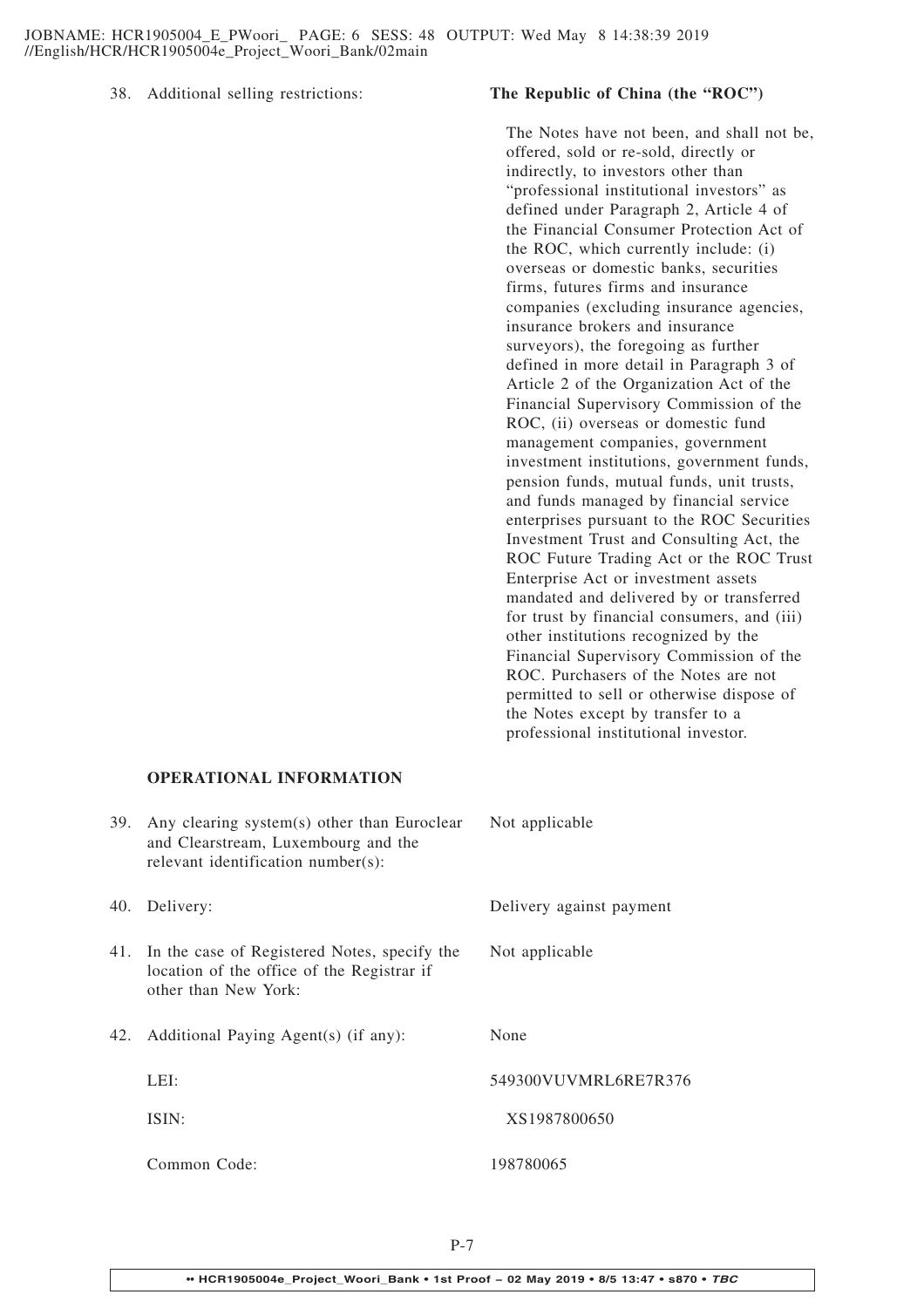# **SUPPLEMENTAL INFORMATION**

*This section provides information that supplements or replaces certain information about the Issuer or the Programme under the headings corresponding to the headings below in the Offering Circular. Capitalised terms used in this section or elsewhere in this Pricing Supplement have the meanings given to them in the Offering Circular. If the information in this section differs from the information in the Offering Circular, you should rely on the information in this section.*

### **RISK FACTORS**

### **Risks relating to the Notes**

# *The Notes may not be a suitable investment for all investors seeking exposure to sustainability assets.*

The Bank will allocate an amount equivalent to the net proceeds from the issuance of the Notes to finance and/or refinance, in whole or in part, eligible projects that fall within the Eligible Categories (as defined in "– Use of Proceeds") in accordance with its Green, Social and Sustainability Bond Framework, which is in alignment with the Green Bond Principles 2018, the Social Bond Principles 2018 and the Sustainability Bond Guidelines 2018 published by the International Capital Markets Association. See "– Use of Proceeds." The examples of eligible projects provided in "– Use of Proceeds" are for illustrative purposes only and no assurance can be provided that disbursements for projects with these specific characteristics will be made by the Bank during the term of the Notes. The Bank's Green, Social and Sustainability Bond Framework and the Second Party Opinion (as defined in "– Use of Proceeds") are not incorporated into, and do not form a part of, this Pricing Supplement or the Offering Circular.

There is currently no market consensus on what precise attributes are required for a particular project or series of notes to be defined as "sustainable," and therefore no assurance can be provided to investors that selected eligible projects will meet all investor expectations regarding environmental and social impact. Although the eligible projects will be selected in accordance with the categories recognized under the Bank's Green, Social and Sustainability Bond Framework, and will be developed in accordance with relevant legislation and standards, there can be no guarantee that the projects will deliver the environmental or social benefits as anticipated, or that adverse environmental or social impact will not occur during the design, construction, commissioning and operation of the projects. In addition, where any negative impact is insufficiently mitigated, the projects may become controversial and may be criticized by activist groups or other stakeholders.

The Second Party Opinion may not reflect the potential impact of all risks related to the structure, market, additional risks discussed above and other factors that may affect the value of the Notes. The Second Party Opinion is not a recommendation to buy, sell or hold securities and is only current as of the date that the Second Party Opinion was initially issued. In addition, although the Bank has agreed to certain reporting and use of proceeds obligations in connection with certain sustainability criteria, its failure to comply with such obligations will not constitute a breach or an event of default under the Notes. A withdrawal of the Second Party Opinion or any failure by the Bank to use an amount equivalent to the net proceeds from the issuance of the Notes on eligible projects or to meet or continue to meet the investment requirements of certain environmentally or socially-focused investors with respect to the Notes may affect the value of the Notes and may have consequences for certain investors with portfolio mandates to invest in sustainability assets.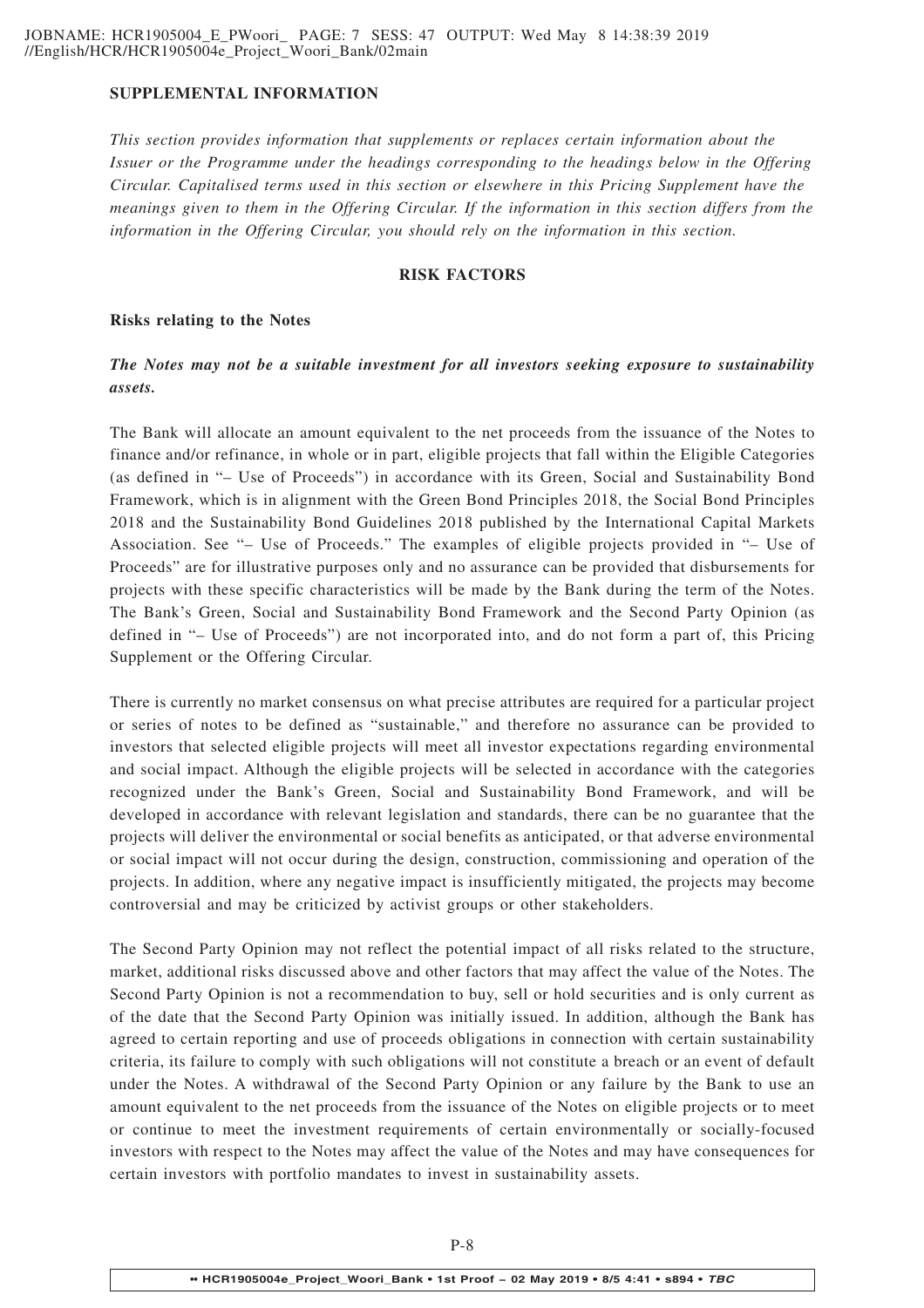No assurance can be provided with respect to the suitability of the Second Party Opinion or that the Notes will fulfill the criteria required to qualify as sustainability bonds. Each potential purchaser of Notes should determine for itself the relevance of the information contained in this Pricing Supplement and the Offering Circular regarding the use of the net proceeds from the issuance of the Notes and its purchase of Notes should be based upon such investigation as it deems necessary.

# **USE OF PROCEEDS**

The net proceeds from the issuance of the Notes are expected to be U.S.\$449,100,000, after deducting a combined management and underwriting commission but not estimated expenses of the offering. The Bank will allocate an amount equivalent to the net proceeds from the issuance of the Notes (the "**Sustainability Bond Proceeds**") to finance and/or refinance, in whole or in part, new or existing projects related to (i) renewable energy, (ii) energy efficiency, (iii) pollution prevention and control, (iv) environmentally sustainable management of natural resources and land use, (v) clean transportation, (vi) sustainable water and wastewater management, (vii) climate change adaption or (viii) green buildings (collectively, the "**Green Eligible Categories**") and (i) employment generation, small-and medium-sized enterprise financing and microfinance, (ii) social enterprise financing, (iii) affordable housing, (iv) access to essential services (including healthcare, education and financing and financial services) or (v) affordable basic infrastructure (collectively, the "**Social Eligible Categories**" and, together with the Green Eligible Categories, the "**Eligible Categories**") in accordance with the Bank's Green, Social and Sustainability Bond Framework, which is in alignment with the Green Bond Principles 2018, the Social Bond Principles 2018 and the Sustainability Bond Guidelines 2018 published by the International Capital Markets Association.

Examples of projects under Green Eligible Categories include the following:

- Renewable energy: solar cell production; solar energy generation (including buildingintegrated photovoltaics); biomass energy generation from waste biomass (including marine, agriculture, forests) without co-firing with fossil fuel; ocean energy generation (ocean thermal energy, tidal power generation); hydro-power projects; wind power generation; solar thermal energy generation;
- Energy efficiency: hydrogen fuel cell technology; household energy management (smart meters); thermal grids to recycle heat waste from industrial applications as useful energy for other industries (e.g., heat pumps, heat exchangers);
- Pollution prevention and control: nitrogen reduction (technology to reduce nitrogen oxide emissions from industrial sources) excluding emissions reduction directly linked to fossil fuel technology; micro-air pollution management; soil remediation;
- Environmentally sustainable management of natural resources and land use: environmentally sustainable agriculture (smart farming, micro-irrigation, agricultural microorganisms and vertical farming); eco-friendly livestock products with organic and antibiotic-free certification labels provided by the Ministry of Agriculture, Food and Rural Affairs;
- Clean transportation: magnetic levitation (advanced transit systems); electric vehicles; hydrogen vehicles;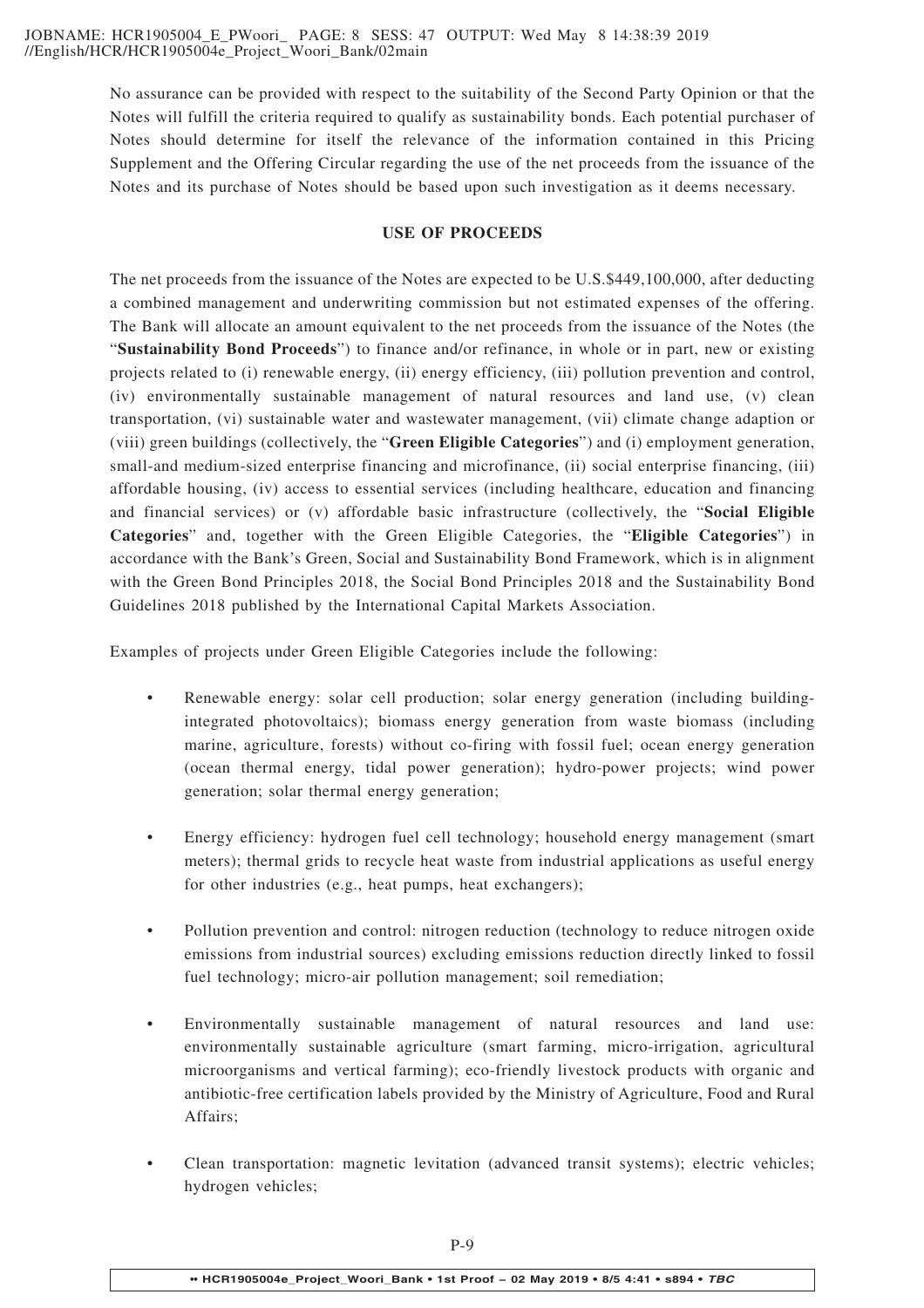- Sustainable water and wastewater management: infrastructure to improve water quality; wastewater treatment; membrane filtration waste water recycling (sewage and waste water recycling, hydro-ecological restoration);
- Climate change adaptation: information support systems, such as climate observation and early warning systems; flooding mitigation (sustainable urban drainage systems, river draining); and
- Green buildings: construction and renovation of green buildings that meet recognized Green Building Standards, such as Leadership in Energy and Environmental Design Gold and above and Building Research Establishment Environmental Assessment Method Excellent and above, and national equivalents with minimum standards such as Green Standard for Energy and Environmental Design based on the Act on Development and Support of Green Buildings.

Examples of projects under Social Eligible Categories include the following:

- Employment generation, small-and medium-sized enterprise financing and microfinance: loans to or direct investments in start-ups, venture companies and job creation companies; access to finance for companies categorized as a small-and medium-sized enterprise under the Enforcement Decree of the Framework Act on Small and Medium Enterprises that have less than 10 employees;
- Social enterprise financing: loans to social enterprises as defined in Article 2 of the Social Enterprise Promotion Act; loans to social enterprises that do not meet all requirements in the Act but are certified by the central or regional governments;
- Affordable housing: lending to tenants of public housing provided by (i) public housing providers under the Special Act on Public Housing or (ii) public housing providers approved by the Korea Housing Finance Corporation; lending to households with annual household income of below W20 million who do not own a house, for the purpose of renting a house;
- Access to essential services (including healthcare, education, financing and financial services): medical, education, vocational training programs and loans to low income individuals; and
- Affordable basic infrastructure: projects that provide, or promote, clean drinking water to certain target populations.

# **Project Evaluation and Selection Process**

Under the Bank's project evaluation and selection process, eligible projects will be assessed and identified using the criteria indicated above by the Bank's Green, Social and Sustainability Bond Working Group, which is composed of representatives from the Corporate Social Responsibility Department, the Project Finance Department, the Investment Banking Department, the Retail Banking Products and Marketing Department, the Small and Medium Corporate Banking Products and Marketing Department, the Corporate Banking Products and Marketing Department, the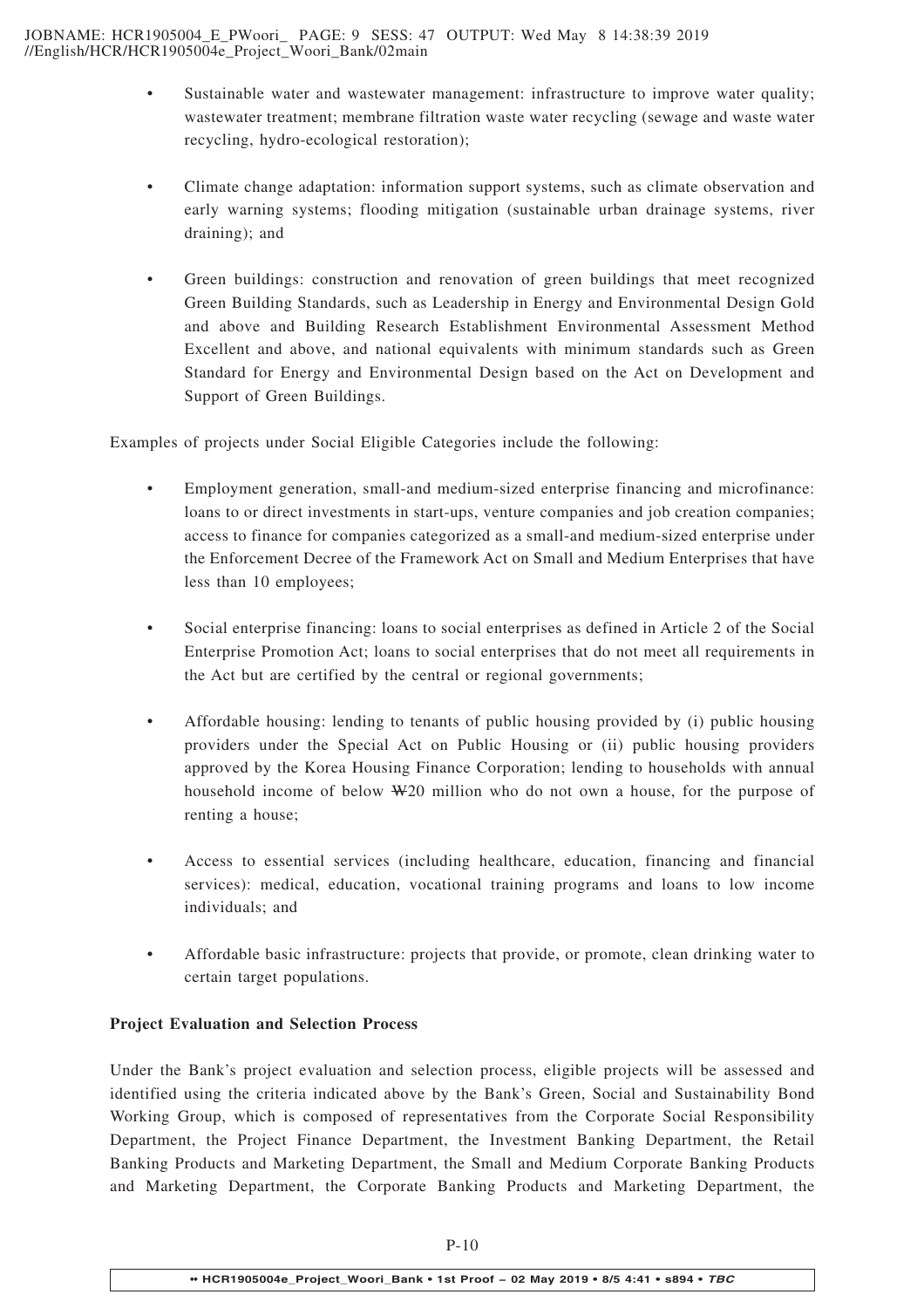Institutional Banking Products and Marketing Department, the Housing Fund Department, the Global Business Promotion Department and the Credit Risk Management Department. The Green, Social and Sustainability Bond Working Group will review the allocation of proceeds on an annual basis.

# **Management of Proceeds**

The Sustainability Bond Proceeds will be deposited in the Bank's general funding accounts and earmarked for allocation to eligible projects. The allocation of the Sustainability Bond Proceeds will be recorded in a register, which will be reviewed by the Green, Social and Sustainability Bond Working Group on an annual basis. Any balance of the Sustainability Bond Proceeds not yet allocated to eligible projects will be managed in accordance with the Bank's general liquidity management policies and may be invested in cash, cash equivalents, investment grade securities or other marketable securities, short-term instruments or other capital management activities.

# **Reporting**

Reporting will include allocation reporting and impact reporting (if available) and will be publicly available on the Bank's website. Allocation reports will be available to investors within approximately one year from the date of issuance of the Notes and annually thereafter until the Sustainability Bond Proceeds have been completely allocated. Sustainalytics, an external consultant, issued an opinion in February 2019 regarding the suitability of the Notes as an investment in connection with certain criteria (the "**Second Party Opinion**").

The Second Party Opinion and the Bank's Green, Social and Sustainability Bond Framework are publicly available on the following website: https://spot.wooribank.com/pot/Dream? withyou=ENENG0746.

# **LISTING APPLICATION**

This Pricing Supplement comprises the final terms required to list the issue of Notes described herein pursuant to the U.S.\$7,000,000,000 Global Medium Term Note Programme of Woori Bank.

The Issuer will submit an application for the Notes to be listed on the TPEx. The Notes will be traded on the TPEx pursuant to the applicable rules thereof. The effective date for the listing and trading of the Notes is expected to be on 21st May, 2019.

The TPEx is not responsible for the content of this Pricing Supplement and the Offering Circular and any supplement or amendment thereto and no representation is made by the TPEx to the accuracy or completeness of this Pricing Supplement and the Offering Circular and any supplement or amendment thereto. The TPEx expressly disclaims any and all liability for any losses arising from, or as a result of the reliance on, all or part of the contents of this Pricing Supplement and the Offering Circular and any supplement or amendment thereto. Admission to the listing and trading of the Notes on the TPEx shall not to be taken as an indication of the merits of the Issuer or the Notes.

The SGX-ST assumes no responsibility for the correctness of any of the statements made, opinions expressed or reports contained in this Pricing Supplement. Approval in-principle from, admission to the Official List of, and the listing and quotation of the Notes on, the SGX-ST are not to be taken as an indication of the merits of the Issuer, the Programme or the Notes.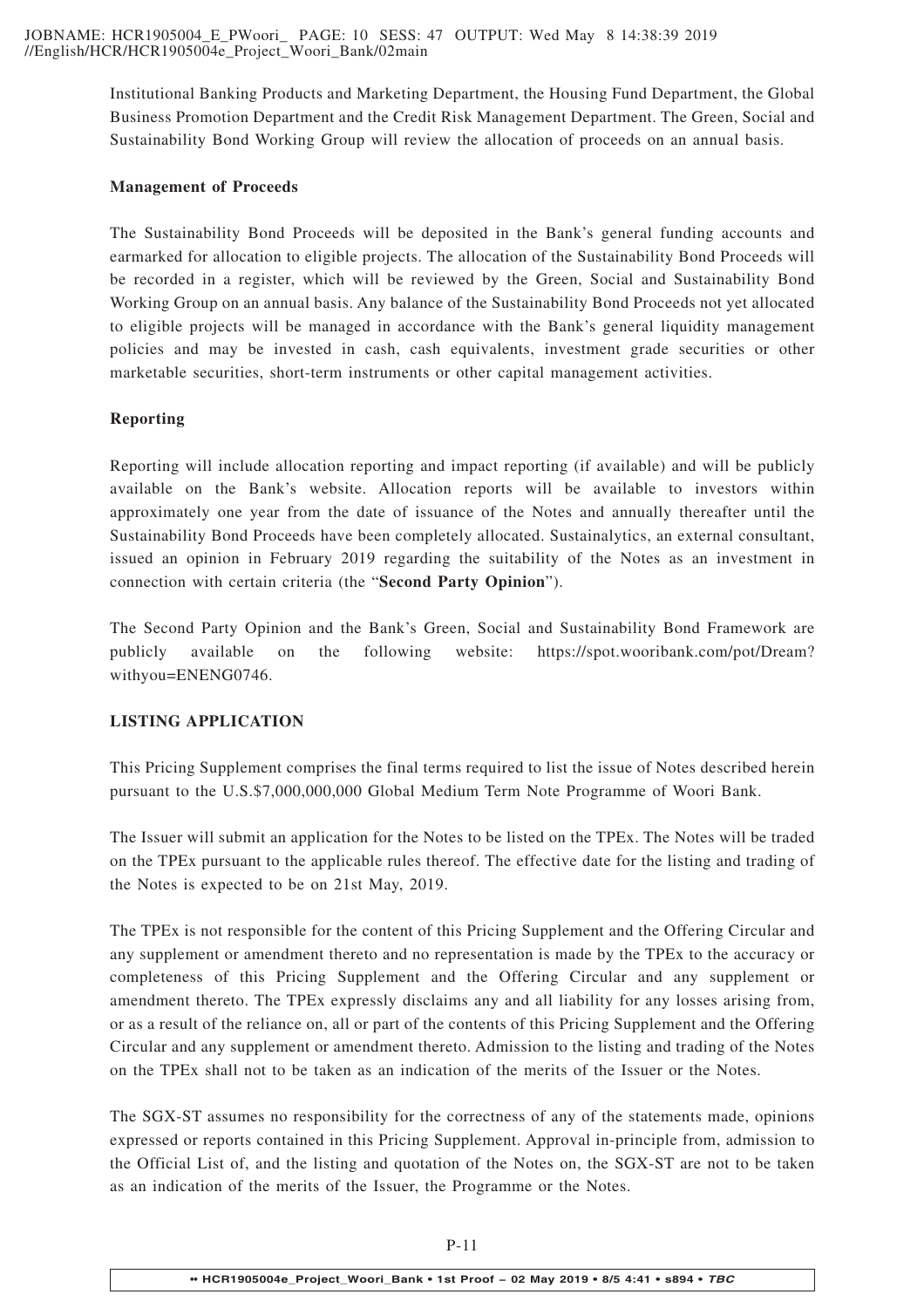# **ADDITIONAL RISK FACTORS**

Application will be made for the listing of the Notes on the TPEx. No assurances can be given as to whether the Notes will be, or will remain, listed on the TPEx. If the Notes fail to, or cease to, be listed on the TPEx, certain investors may not invest in, or continue to hold or invest in, the Notes.

# **NOTICES**

If and for so long as the Notes are listed on the TPEx and for so long as the rules of the TPEx so require, all notices regarding the Notes shall also be published on a website designated by the Financial Supervisory Commission of the ROC (currently, http://siis.twse.com.tw/e\_bond.htm).

# **RESPONSIBILITY**

The Issuer accepts responsibility for the information contained in this Pricing Supplement, which, when read together with the Offering Circular, contains all information that is material in the context of the issue of the Notes.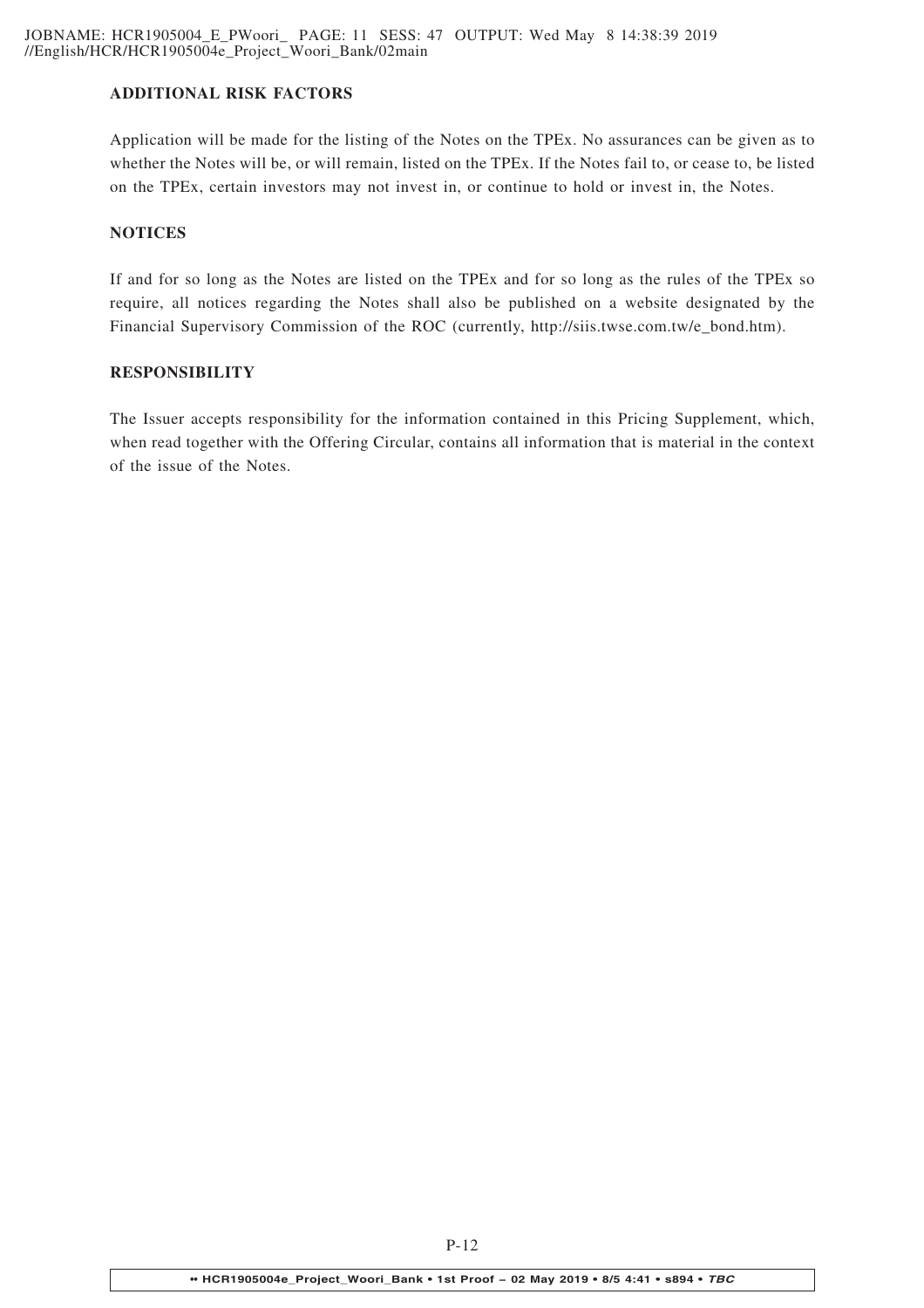# **ROC TAXATION**

The following is a general description of the principal ROC tax consequences for investors receiving interest in respect of, or disposing of, the Notes and is of a general nature based on the Issuer's understanding of current law and practice. It does not purport to be comprehensive and does not constitute legal or tax advice.

This general description is based upon the law as in effect on the date hereof and on the assumption that the Notes will be issued, offered, sold and re-sold to professional institutional investors as defined under Paragraph 2, Article 4 of the Financial Consumer Protection Act of the ROC only. This description is subject to change potentially with retroactive effect. Investors should appreciate that, as a result of changing law or practice, the tax consequences may be otherwise than as stated below. Investors should consult their professional advisers on the possible tax consequences of subscribing for, purchasing, holding or selling the Notes.

#### **Interest on the Notes**

As the Issuer of the Notes is not an ROC statutory tax withholder, there is no ROC withholding tax on the interest or deemed interest to be paid by the Issuer on the Notes.

ROC corporate holders must include the interest or deemed interest receivable under the Notes as part of their taxable income and pay income tax at a flat rate of 20 per cent. (unless the total taxable income for a fiscal year is under NT\$500,000), as they are subject to income tax on their worldwide income on an accrual basis. The alternative minimum tax ("**AMT**") is not applicable.

#### **Sale of the Notes**

In general, the sale of corporate bonds or financial bonds is subject to 0.1 per cent. securities transaction tax ("**STT**") on the transaction price. However, Article 2-1 of the Securities Transaction Tax Act prescribes that STT will cease to be levied on the sale of corporate bonds and financial bonds from 1st January, 2010 to 31st December, 2026. Therefore, the sale of the Notes will be exempt from STT if the sale is conducted on or before 31st December, 2026. Starting from 1st January, 2027, any sale of the Notes will be subject to STT at 0.1 per cent. of the transaction price, unless otherwise provided by the tax laws that may be in force at that time.

Capital gains generated from the sale of bonds are exempt from income tax. Accordingly, ROC corporate holders are not subject to income tax on any capital gains generated from the sale of the Notes. However, ROC corporate holders should include the capital gains in their basic income for AMT calculation purposes. If the amount of the AMT exceeds the annual income tax calculated pursuant to the Income Basic Tax Act of the ROC (also known as the AMT Act), the excess will become the ROC corporate holders' AMT payable. Capital losses, if any, incurred by such holders may be carried over five years to offset capital gains of the same income category for AMT calculation purposes.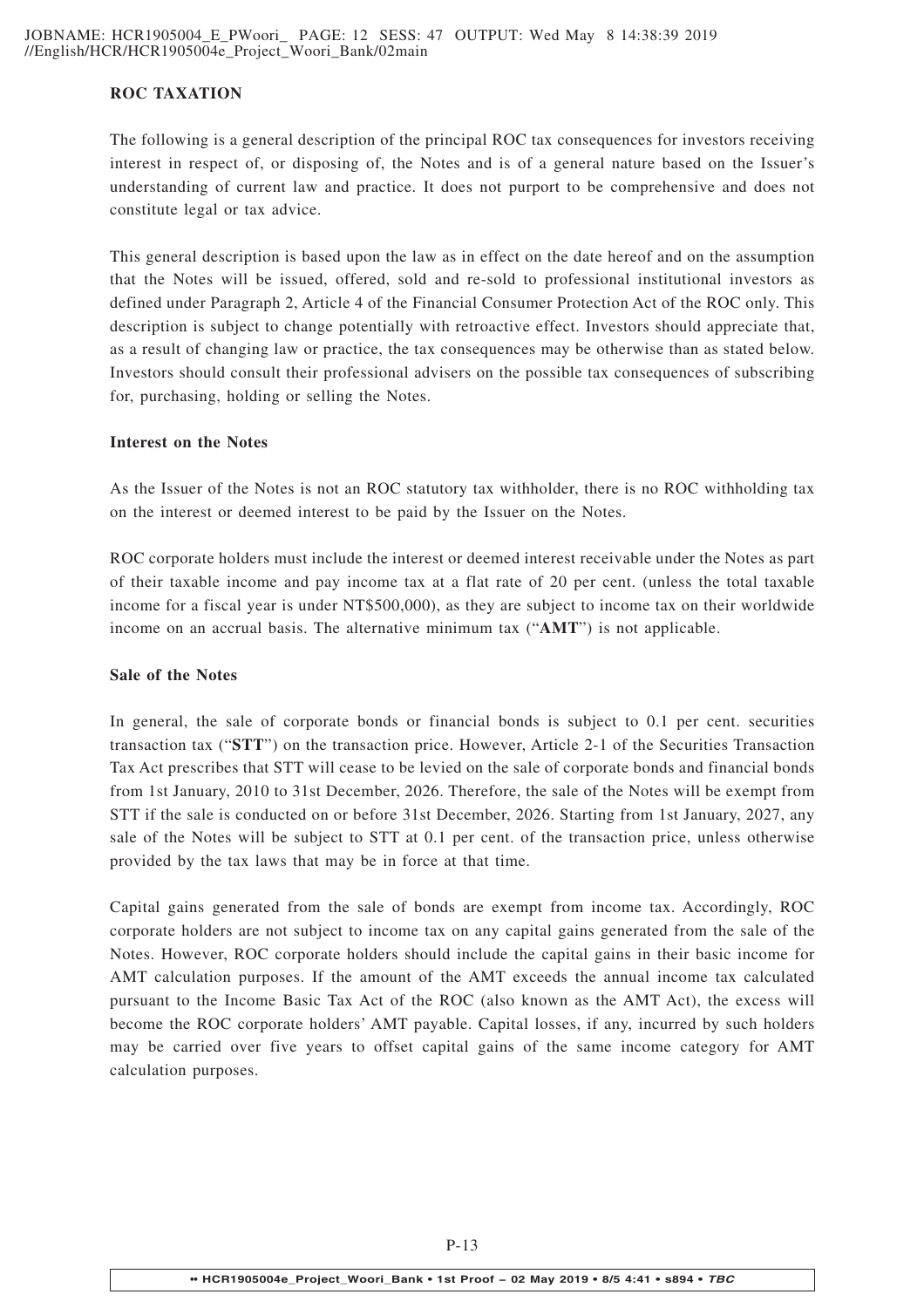# **ROC SETTLEMENT AND TRADING**

Investors with a securities book-entry account with an ROC securities broker and a foreign currency deposit account with an ROC bank, may request the approval of the Taiwan Depositary & Clearing Corporation ("**TDCC**") for the settlement of the Notes through the account of TDCC with Euroclear or Clearstream, Luxembourg and if such approval is granted by TDCC, the Notes may be so cleared and settled. In such circumstances, TDCC will allocate the respective book-entry interest of such investor in the Notes to the securities book-entry account designated by such investor in the ROC. The Notes will be traded and settled pursuant to the applicable rules and operating procedures of TDCC and the TPEx as domestic bonds.

In addition, an investor may apply to TDCC (by filing in a prescribed form) to transfer the Notes in its own account with Euroclear or Clearstream, Luxembourg to the TDCC account with Euroclear or Clearstream, Luxembourg for trading in the domestic market or vice versa for trading in overseas markets.

For such investors who hold their interest in the Notes through an account opened and held by TDCC with Euroclear or Clearstream, Luxembourg, distributions of principal and/or interest for the Notes to such holders may be made by payment services banks whose systems are connected to TDCC to the foreign currency deposit accounts of the holders. Such payment is expected to be made on the second Taiwanese business day following TDCC's receipt of such payment (due to time difference, the payment is expected to be received by TDCC one Taiwanese business day after the distribution date). However, when the holders will actually receive such distributions may vary depending upon the daily operations of the ROC banks with which the holder has the foreign currency deposit account.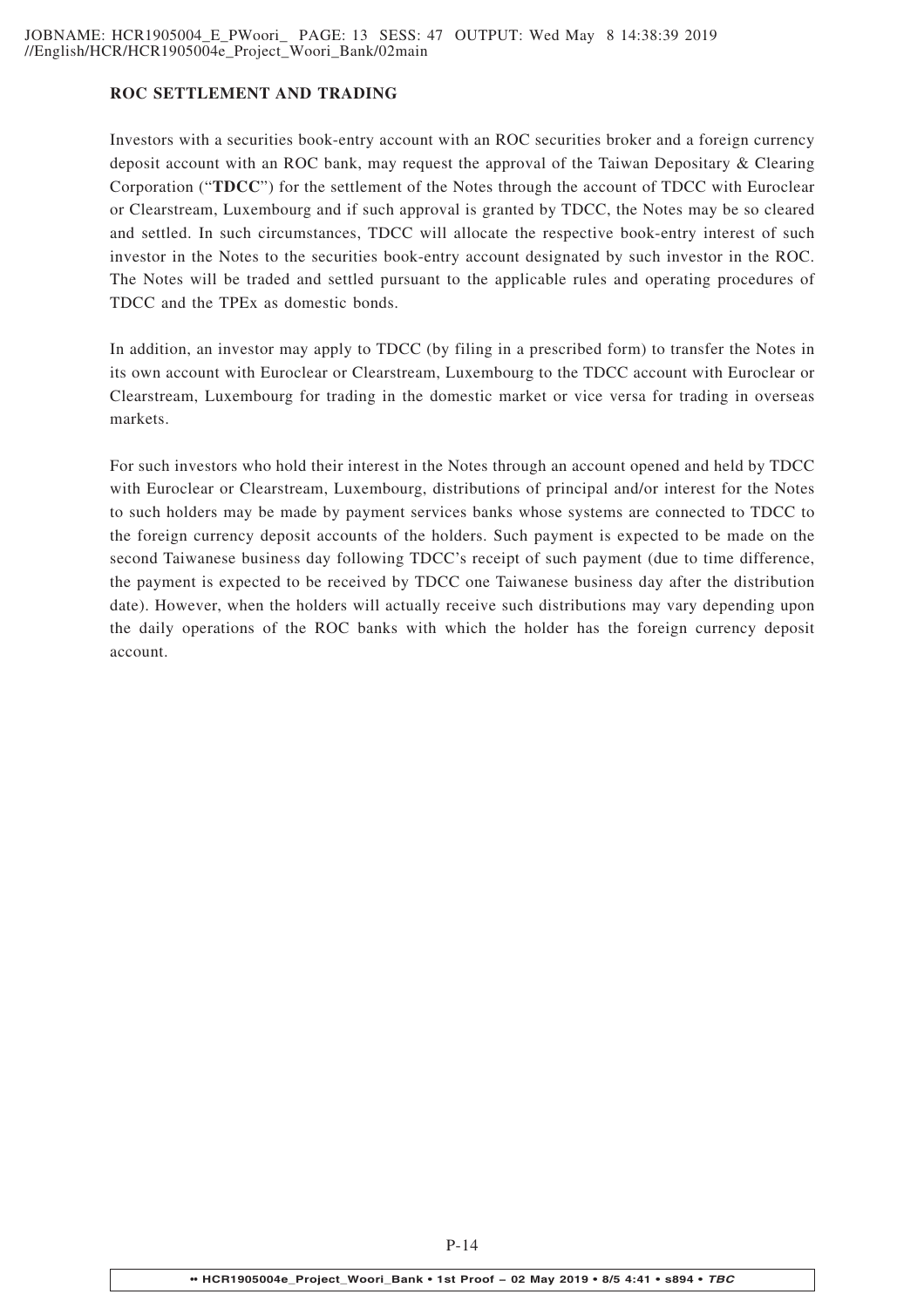

*(incorporated with limited liability under the laws of the Republic of Korea)*

#### **U.S.\$7,000,000,000**

#### **Global Medium Term Note Programme**

This Offering Circular replaces and supersedes the offering circular dated 11th May, 2018 describing the Programme (as defined below). Any Notes (as defined below) issued under this Programme on or after the date of this Offering Circular are issued subject to the provisions described herein. This does not affect any Notes issued prior to the date of this Offering Circular.

Under this U.S.\$7,000,000,000 Global Medium Term Note Programme (the "**Programme**"), Woori Bank (the "**Issuer**" or the "**Bank**") may from time to time issue notes (the "**Notes**," which expression shall include Senior Notes and Subordinated Notes (as defined herein)) denominated in any currency agreed between the Issuer and the relevant Dealer (as defined below).

The Notes may be issued in bearer or registered form (respectively "**Bearer Notes**" and "**Registered Notes**"). The maximum aggregate nominal amount of all Notes from time to time outstanding under the Programme will not exceed U.S.\$7,000,000,000 (or its equivalent in other currencies calculated as described herein), subject to increase as described herein.

In relation to any Tranche (as defined under "**Terms and Conditions of the Notes**") of Notes, the Issuer may act through its principal office in Korea or through any of its branches including its London Branch, in each case as indicated in the applicable Pricing Supplement (as defined below).

The Notes may be issued on a continuing basis to one or more of the Dealers specified under "**Summary of the Programme**" and any additional Dealer appointed under the Programme from time to time by the Issuer (each a "**Dealer**" and together, the "**Dealers**"), which appointment may be for a specific issue or on an ongoing basis. References in this Offering Circular to the "**relevant Dealer**" shall, in the case of an issue of Notes being (or intended to be) subscribed for by more than one Dealer, be to all Dealers agreeing to purchase such Notes.

Approval in-principle has been received from the Singapore Exchange Securities Trading Limited (the "**Singapore Stock Exchange**") in connection with the Programme and application will be made for the listing and quotation of Notes that may be issued pursuant to the Programme and which are agreed, at or prior to the time of issue thereof, to be so listed on the Singapore Stock Exchange. Such permission will be granted when such Notes have been admitted for listing and quotation on the Singapore Stock Exchange. The Singapore Stock Exchange assumes no responsibility for the correctness of any of the statements made, opinions expressed or reports contained herein. Approval in-principle from, admission to the Official List of, and listing and quotation of any Notes on, the Singapore Stock Exchange are not to be taken as an indication of the merits of the Issuer, the Programme or the Notes. Notice of the aggregate nominal amount of Notes, interest (if any) payable in respect of Notes, the issue price of Notes and any other terms and conditions not contained herein that are applicable to each Tranche (as defined under "**Terms and Conditions of the Notes**") of Notes will be set out in a pricing supplement (the "**Pricing Supplement**") which, with respect to Notes to be listed on the Singapore Stock Exchange, will be submitted to the Singapore Stock Exchange before the date of listing of the Notes of such Tranche.

The Programme provides that the Notes may be listed or admitted to trading on such other or further stock exchange(s) as may be agreed between the Issuer and the relevant Dealer. The Issuer may also issue unlisted Notes.

#### **See "Risk Factors" for a discussion of certain factors to be considered in connection with an investment in the Notes.**

The Notes have not been registered under the Securities Act of 1933, as amended (the "**Securities Act**"), or any state securities laws and, unless so registered, may not be offered or sold, except pursuant to an exemption from, or in a transaction not subject to, the registration requirements of the Securities Act and applicable state securities laws. Accordingly, the Notes will be offered and sold (a) in the United States, only to "**qualified institutional buyers**" (as defined in Rule 144A under the Securities Act) or to "**accredited investors**" (as defined in Rule 501(a)(1), (2), (3) or (7) under the Securities Act) that are institutions and (b) in "**offshore transactions**" to persons other than "**U.S. persons**" (each as defined in Regulation S under the Securities Act). See "Subscription and Sale and Transfer and Selling Restrictions."

The Issuer may agree with any Dealer that Notes may be issued in a form not contemplated by the Terms and Conditions of the Notes herein, in which event (in the case of Notes intended to be listed on the Singapore Stock Exchange) a supplementary Offering Circular, if appropriate, will be submitted to the Singapore Stock Exchange and made available which will describe the effect of the agreement reached in relation to such Notes.

*Arranger*

#### **Citigroup**

*Dealers*

**BNP PARIBAS Citigroup Crédit Agricole CIB HSBC Morgan Stanley Nomura Standard Chartered Bank**

**BofA Merrill Lynch Commerzbank Credit Suisse J.P. Morgan MUFG Société Générale Corporate & Investment Banking UBS**

The date of this Offering Circular is 3rd May, 2019.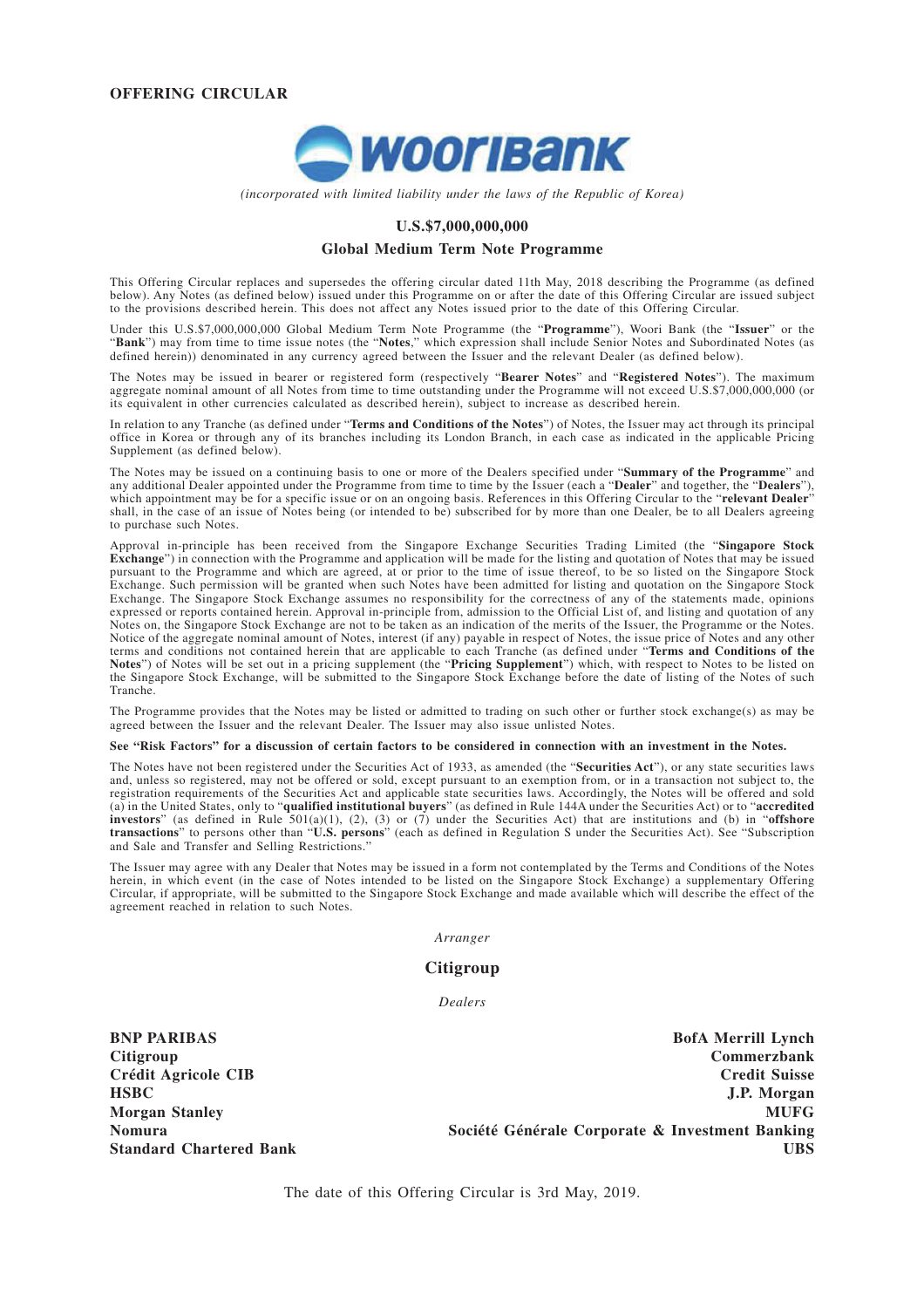The Issuer, having made all reasonable enquiries, confirms that this Offering Circular contains or incorporates all information which is material in the context of the issuance and offering of the Notes, that the information contained or incorporated in this Offering Circular is true and accurate in all material respects and is not misleading, that the opinions and intentions expressed in this Offering Circular are honestly held and that there are no other facts the omission of which would make this Offering Circular or any of such information or the expression of any such opinions or intentions misleading. The Issuer accepts responsibility accordingly.

This Offering Circular is to be read in conjunction with all documents that are deemed to be incorporated herein by reference (see "Documents Incorporated by Reference" below). This Offering Circular shall be read and construed on the basis that such documents are incorporated and form part of this Offering Circular.

The Dealers have not independently verified the information contained herein. Accordingly, no representation, warranty or undertaking, express or implied, is made and no responsibility or liability is accepted by the Dealers as to the accuracy or completeness of the information contained or incorporated in this Offering Circular or any other information provided by the Issuer in connection with the Programme. No Dealer accepts any liability in relation to the information contained or incorporated by reference in this Offering Circular or any other information provided by the Issuer in connection with the Programme or for any statement made or purported to be made by the Dealers or on their behalf in connection with the Issuer or Programme. The Dealers accordingly disclaim all and any liability whether arising in tort or contract or otherwise which it might otherwise have in respect of this Offering Circular or any such statement.

No person is or has been authorised by the Issuer to give any information or to make any representation not contained in or not consistent with this Offering Circular or any other information supplied in connection with the Programme or the Notes and, if given or made, such information or representation must not be relied upon as having been authorised by the Issuer or any of the Dealers.

Neither this Offering Circular nor any other information supplied in connection with the Programme or any Notes (a) is intended to provide the basis of any credit or other evaluation or (b) should be considered as a recommendation by the Issuer or any of the Dealers that any recipient of this Offering Circular or any other information supplied in connection with the Programme or any Notes should purchase any Notes. Each investor contemplating purchasing any Notes should make its own independent investigation of the financial condition and affairs, and its own appraisal of the creditworthiness, of the Issuer. Neither this Offering Circular nor any other information supplied in connection with the Programme or the issue of any Notes constitutes an offer or invitation by or on behalf of the Issuer or any of the Dealers to any person to subscribe for or to purchase any Notes.

Neither the delivery of this Offering Circular nor the offering, sale or delivery of any Notes shall in any circumstances imply that the information contained herein concerning the Issuer is correct at any time subsequent to the date hereof or that any other information supplied in connection with the Programme is correct as of any time subsequent to the date indicated in the document containing the same. The Dealers expressly do not undertake to review the financial condition or affairs of the Issuer during the life of the Programme or to advise any investor in the Notes of any information coming to their attention. Investors should review, inter alia, the most recently published documents incorporated by reference into this Offering Circular when deciding whether or not to purchase any Notes.

The price and amount of Notes to be issued under the Programme will be determined by the Issuer and each relevant Dealer at the time of issue based on prevailing market conditions.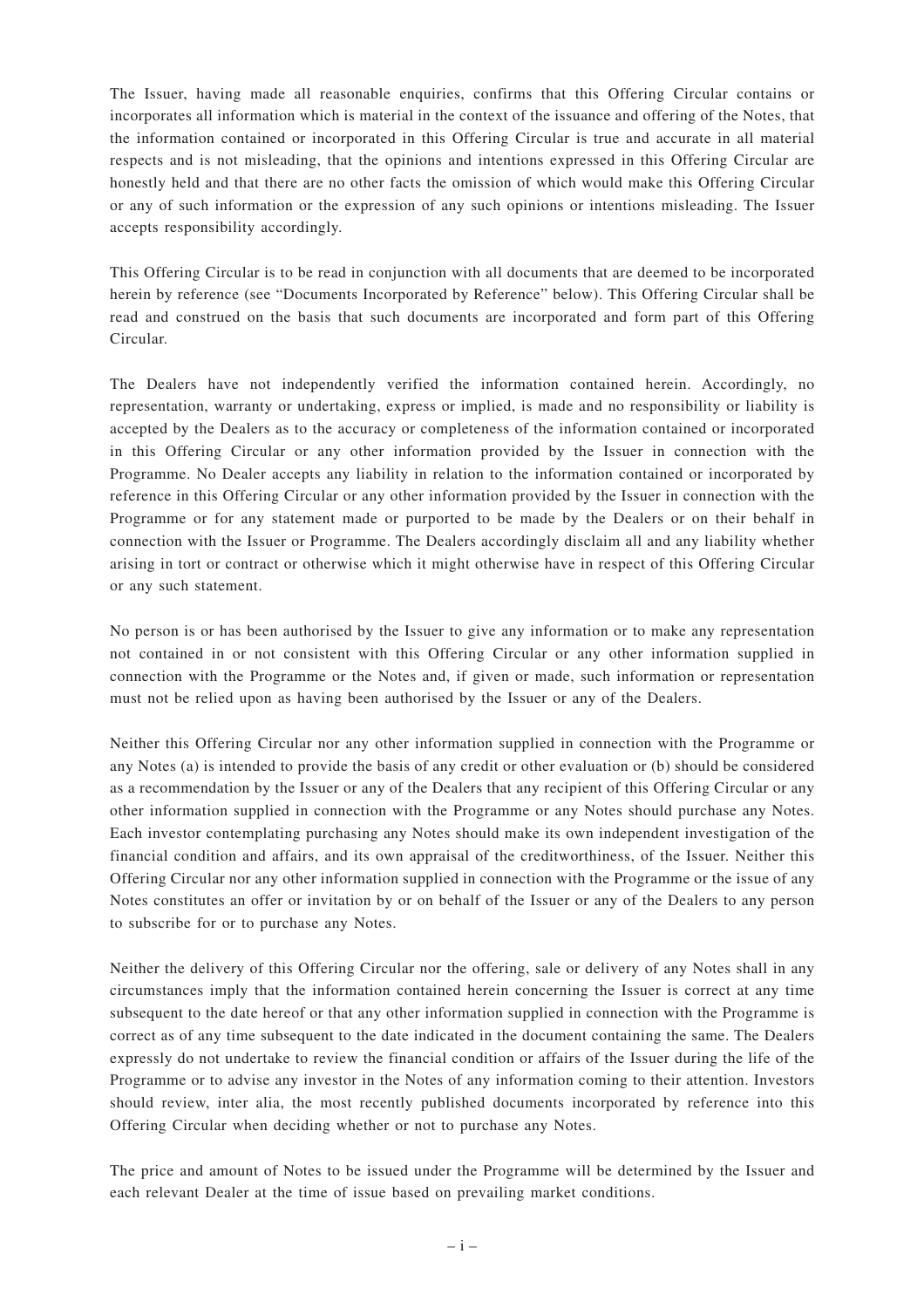The Notes in bearer form are subject to U.S. tax law requirements and may not be offered, sold or delivered within the United States or its territories or to United States persons, except in certain transactions permitted by U.S. tax regulations. Terms used in this paragraph have the meanings given to them by the U.S. Internal Revenue Code and the regulations promulgated thereunder.

This Offering Circular does not constitute an offer to sell or the solicitation of an offer to buy any Notes in any jurisdiction to any person to whom it is unlawful to make the offer or solicitation in such jurisdiction. The distribution of this Offering Circular and the offer or sale of the Notes may be restricted by law in certain jurisdictions. The Issuer and the Dealers do not represent that this Offering Circular may be lawfully distributed, or that any Notes may be lawfully offered, in compliance with any applicable registration or other requirements in any such jurisdiction, or pursuant to an exemption available thereunder, or assume any responsibility for facilitating any such distribution or offering. In particular, no action has been taken by the Issuer or the Dealers that would permit a public offering of any Notes or distribution of this document in any jurisdiction where action for that purpose is required. Accordingly, no Notes may be offered or sold, directly or indirectly, and neither this Offering Circular nor any advertisement or other offering material may be distributed or published in any jurisdiction, except under circumstances that will result in compliance with any applicable laws and regulations. Persons into whose possession this Offering Circular or any Notes may come must inform themselves about, and observe, any such restrictions on the distribution of this Offering Circular and the offering and sale of the Notes. In particular, there are restrictions on the distribution of this Offering Circular and the offer or sale of Notes in the United States of America, the European Economic Area (the "EEA"), the United Kingdom, France, the Netherlands, Australia, Japan, the People's Republic of China (the "PRC," which, for purposes of this Offering Circular, excludes the Hong Kong Special Administrative Region of the PRC ("Hong Kong"), the Macao Special Administrative Region of the PRC and Taiwan), Hong Kong, Singapore and Korea. See "Subscription and Sale and Transfer and Selling Restrictions."

In making an investment decision, investors must rely on their own examination of the Issuer and the terms of the Notes being offered, including the merits and risks involved. The Notes have not been approved or disapproved by the United States Securities and Exchange Commission (the "SEC") or any other securities commission or other regulatory authority in the United States, nor have the foregoing authorities approved this Offering Circular or confirmed the accuracy or determined the adequacy of the information contained in this Offering Circular. Any representation to the contrary is unlawful.

The final terms (or Pricing Supplement, as the case may be) in respect of any Series (as defined under "Terms and Conditions of the Notes") of Notes may include information entitled "MiFID II Product Governance," which will outline the target market assessment in respect of the Notes of any such Series and which channels for distribution of the Notes are appropriate, and if such information is included, any person subsequently offering, selling or recommending the Notes (a "distributor") should take into consideration the target market assessment; however, a distributor subject to Directive 2014/65/EU (as amended, "MiFID II") will be responsible for undertaking its own target market assessment in respect of the Notes (by either adopting or refining the target market assessment) and determining the appropriate distribution channels.

For the purpose of the MiFID Product Governance rules under EU Delegated Directive 2017/593 (the "MiFID Product Governance Rules"), each of the Arranger and Dealers will be deemed not to be a manufacturer unless determined otherwise, the determination of which will be made in relation to each issue of Notes with respect to the Arranger and each Dealer.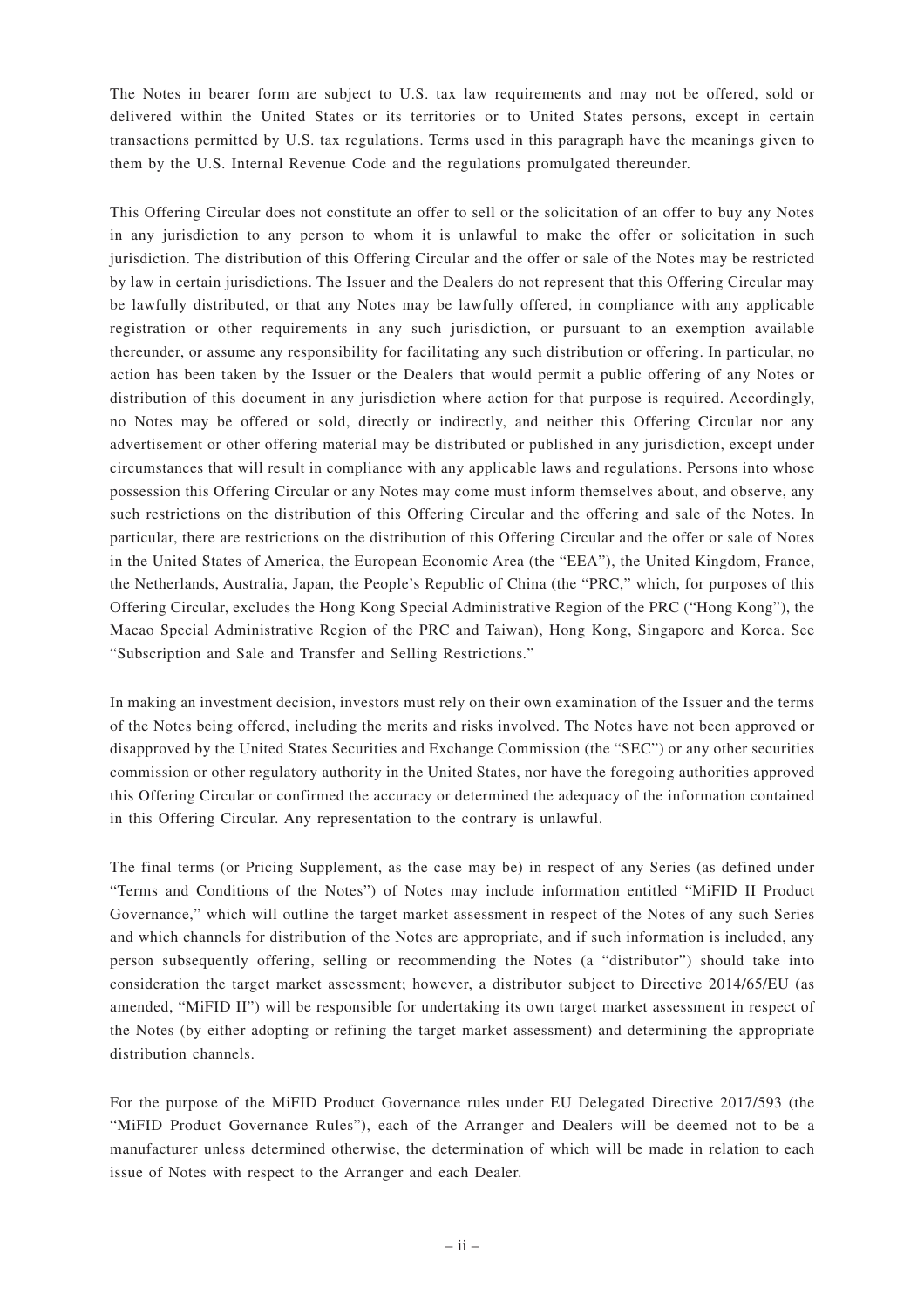If the final terms (or Pricing Supplement, as the case may be) in respect of any Series of Notes includes a legend entitled "Prohibition of Sales to EEA Retail Investors," the Notes of any such Series are not intended to be offered, sold or otherwise made available to and should not be offered, sold or otherwise made available to any retail investor in the EEA. For these purposes: (a) the expression "retail investor" means a person who is one (or more) of the following: (i) a retail client as defined in point (11) of Article 4(1) of MiFID II; (ii) a customer within the meaning of Directive (EU) 2016/97 (as amended, the "Insurance Distribution Directive"), where that customer would not qualify as a professional client as defined in point (10) of Article 4(1) of MiFID II; or (iii) not a qualified investor as defined in the Prospectus Directive (as defined below); and (b) the expression "offer" includes the communication in any form and by any means of sufficient information on the terms of the offer and the Notes to be offered so as to enable an investor to decide to purchase or subscribe for the Notes. Consequently, no key information document required by Regulation (EU) No 1286/2014 (the "PRIIPs Regulation") for offering or selling the Notes or otherwise making them available to retail investors in the EEA will be prepared and therefore, offering or selling the Notes or otherwise making them available to any retail investor in the EEA may be unlawful under the PRIIPs Regulation.

This Offering Circular has been prepared on the basis that, except to the extent sub-paragraph (ii) below may apply, any offer of Notes in any Member State of the EEA (each, a "Member State") will be made pursuant to an exemption under the Prospectus Directive from the requirement to publish a prospectus for offers of Notes. Accordingly, any person making or intending to make an offer in that Member State of Notes which are the subject of an offering contemplated in this Offering Circular as completed by final terms in relation to the offer of those Notes may only do so (i) in circumstances in which no obligation arises for the Issuer or any Dealer to publish a prospectus pursuant to Article 3 of the Prospectus Directive or supplement a prospectus pursuant to Article 16 of the Prospectus Directive, in each case, in relation to such offer, or (ii) if a prospectus for such offer has been approved by the competent authority in that Member State or, where appropriate, approved in another Member State and notified to the competent authority in that Member State and (in either case) published, all in accordance with the Prospectus Directive, provided that any such prospectus has subsequently been completed by final terms which specify that offers may be made other than pursuant to Article 3(2) of the Prospectus Directive in that Member State and such offer is made in the period beginning and ending on the dates specified for such purpose in such prospectus or final terms, as applicable, and the Issuer has consented in writing to its use for the purpose of such offer. Except to the extent sub-paragraph (ii) above may apply, neither the Issuer nor any Dealer has authorised, nor do they authorise, the making of any offer of Notes in circumstances in which an obligation arises for the Issuer or any Dealer to publish or supplement a prospectus for such offer.

For the purposes of the foregoing, the expression "Prospectus Directive" means Directive 2003/71/EC (as amended, including by Directive 2010/73/EU), and includes any relevant implementing measure in the Member State.

This Offering Circular is only being distributed to and is only directed at (i) persons who are outside the United Kingdom or (ii) investment professionals falling within Article 19(5) of the Financial Services and Markets Act 2000 (Financial Promotion) Order 2005 (the "Order") or (iii) high net worth entities, and other persons to whom it may lawfully be communicated, falling within Article 49(2)(a) to (d) of the Order (all such persons together being referred to as "relevant persons"). The Notes will only be available to, and any invitation, offer or agreement to subscribe for, purchase or otherwise acquire such Notes will be engaged in only with, relevant persons. Any person who is not a relevant person should not act or rely on this Offering Circular or any of its contents.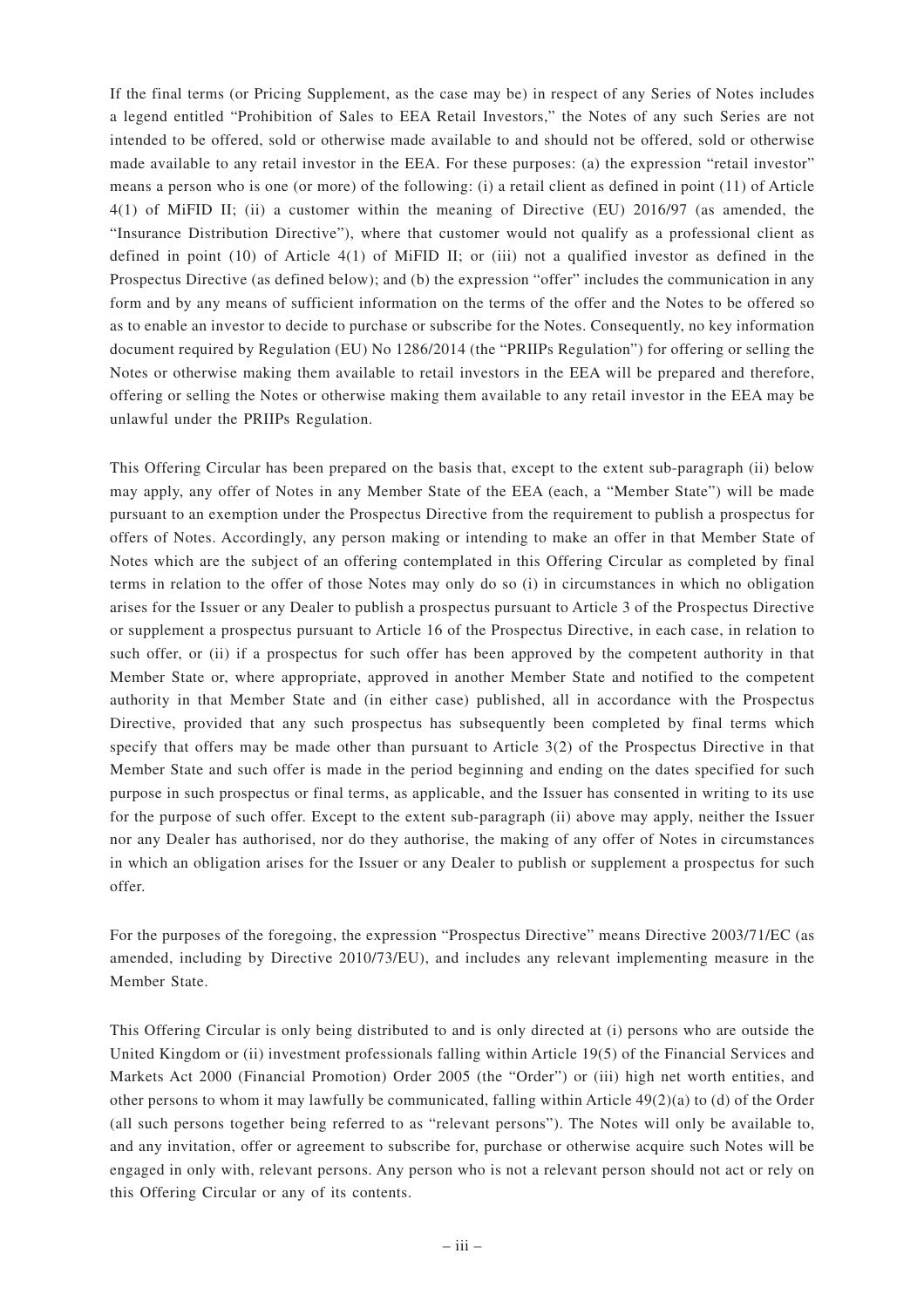No prospectus (including any amendment, supplement or replacement thereto) or any other offering material relating to the Notes has been prepared in connection with the offering of the Notes that has been approved by the *Autorité des marchés financiers* or by the competent authority of another State that is a contracting party to the Agreement on the European Economic Area and notified to the *Autorité des marchés financiers*; no Notes have been offered or sold nor will be offered or sold, directly or indirectly, to the public in France; the prospectus or any other offering material relating to the Notes has not been distributed or caused to be distributed and will not be distributed or caused to be distributed to the public in France; such offers, sales and distributions have been and shall only be made in France to persons licensed to provide investment services relating to portfolio management for the account of third parties (*personnes fournissant le service d'investissement de gestion de portefeuille pour compte de tiers*), qualified investors (*investisseurs qualifiés*) and/or a restricted circle of investors (*cercle restreint d'investisseurs*), in each case acting for their own account, all as defined in and in accordance with Articles L. 411-2, D. 411-1 and D. 411-4 of the French Monetary and Financial Code (*Code monétaire et financier*) and applicable regulations thereunder. The direct or indirect distribution to the public in France of any so acquired Notes may be made only as provided by Articles L. 411-1, L. 411-2, L. 412-1 and L. 621-8 to L. 621-8-3 of the French Monetary and Financial Code and applicable regulations thereunder.

**Notification under Section 309B(1)(c) of the Securities and Futures Act, Chapter 289 of Singapore (the "SFA")** – Unless otherwise stated in the Pricing Supplement in respect of any Series of Notes, the Issuer has determined, and hereby notifies all relevant persons (as defined in Section 309A(1) of the SFA), that the Notes to be issued under the Programme shall be prescribed capital markets products (as defined in the Securities and Futures (Capital Markets Products) Regulations 2018 of Singapore) and Excluded Investment Products (as defined in MAS Notice SFA 04-N12: Notice on the Sale of Investment Products and MAS Notice FAA-N16: Notice on Recommendations on Investment Products).

None of the Dealers or the Issuer makes any representation to any investor regarding the legality of its investment in the Notes under any applicable laws. Any investor should be able to bear the economic risk of an investment in the Notes for an indefinite period of time.

# **U.S. INFORMATION**

This Offering Circular is being submitted on a confidential basis in the United States to a limited number of QIBs or Institutional Accredited Investors (each as defined under "Form of the Notes") for informational use solely in connection with the consideration of the purchase of the Notes being offered hereby. Its use for any other purpose in the United States is not authorised. It may not be copied or reproduced in whole or in part nor may it be distributed or any of its contents disclosed to anyone other than the prospective investors to whom it is originally submitted.

The Registered Notes may be offered or sold within the United States only to QIBs or to Institutional Accredited Investors, in either case in transactions exempt from registration under the Securities Act. Each U.S. purchaser of the Registered Notes is hereby notified that the offer and sale of any Registered Notes to it may be being made in reliance upon the exemption from the registration requirements of the Securities Act provided by Rule 144A under the Securities Act ("Rule 144A").

Purchasers of the Definitive IAI Registered Notes will be required to execute and deliver an IAI Investment Letter (each as defined under "Terms and Conditions of the Notes"). Each purchaser or holder of the Definitive IAI Registered Notes, the Notes represented by a Rule 144A Global Note (as defined below) or any Notes issued in registered form in exchange or substitution therefor (together "Legended Notes") will be deemed, by its acceptance or purchase of any such Legended Notes, to have made certain representations and agreements intended to restrict the resale or other transfer of such Notes as set out in "Subscription and Sale and Transfer and Selling Restrictions." Unless otherwise stated, terms used in this paragraph have the meanings given to them in "Form of the Notes."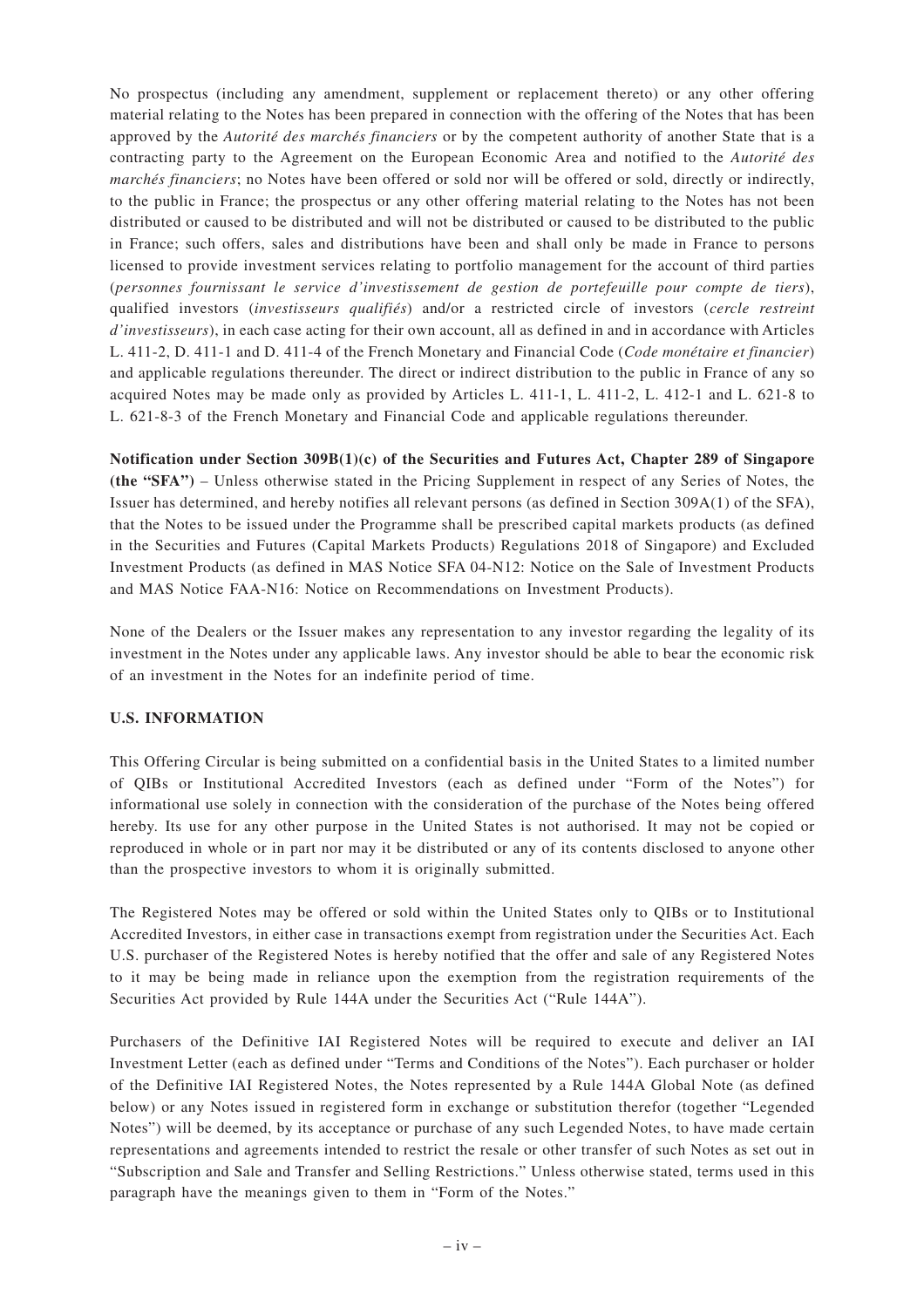### **KOREAN SELLING RESTRICTIONS**

A registration statement for the offering and sale of the Notes has not been filed with the Financial Services Commission of Korea (the "FSC"). Accordingly, the Notes may not be offered or sold, directly or indirectly, in Korea or to any resident of Korea (as defined under the Foreign Exchange Transaction Law of Korea and the regulations thereunder) except as otherwise permitted by applicable Korean law and regulations (including the sale of the Notes to professional investors (as defined under the Financial Investment Services and Capital Markets Act of Korea and its enforcement decree) in the primary market if (a) the amount of the Notes acquired by professional investors in the primary market is limited to 20 per cent. or less of the aggregate issue amount of the Notes and (b) the Notes have been (i) listed in one of the major markets designated by the Financial Supervisory Service or (ii) registered with or reported to a financial supervisory authority located in one of such major markets or (iii) offered through such procedures as may be considered a public offering). In addition, to the extent required by the applicable laws and regulations of Korea, until the expiration of one year after the issuance of any Notes, such Notes may not be transferred to any resident of Korea except as otherwise permitted by applicable Korean law and regulations (including the sale of the Notes to professional investors in the secondary market if the Notes have been (a) listed in one of the major markets designated by the Financial Supervisory Service or (b) registered with or reported to a financial supervisory authority located in one of such major markets or (c) offered through such procedures as may be considered a public offering).

#### **AVAILABLE INFORMATION**

To permit compliance with Rule 144A in connection with any resales or other transfers of Notes that are "restricted securities" within the meaning of the Securities Act, the Issuer has undertaken in a deed poll dated 25th August, 2006 (the "Deed Poll") to furnish, upon the request of a holder of such Notes or any beneficial interest therein, free of charge at the specified offices of the Paying Agents, to such holder or to a prospective purchaser designated by him, the information required to be delivered under Rule  $144A(d)(4)$  under the Securities Act if, at the time of the request, the Issuer is neither a reporting company under Section 13 or 15(d) of the U.S. Securities Exchange Act of 1934, as amended (the "Exchange Act"), nor exempt from reporting pursuant to Rule 12g3-2(b) thereunder.

#### **SERVICE OF PROCESS AND ENFORCEMENT OF CIVIL LIABILITIES**

The Issuer is a corporation organised under the laws of the Republic of Korea ("Korea"). All of the officers and directors named herein reside outside the United States and all or a substantial portion of the assets of the Issuer and of such officers and directors are located outside the United States. As a result, it may not be possible for investors to effect service of process outside Korea upon the Issuer or such persons, or to enforce judgments against them obtained in courts outside Korea predicated upon civil liabilities of the Issuer or such directors and officers under laws other than Korean law, including any judgment predicated upon United States federal securities laws. The Issuer has been advised by Kim & Chang, its counsel, that there is doubt as to the enforceability in Korea in original actions or in actions for enforcement of judgments of United States courts of civil liabilities predicated solely upon the federal securities laws of the United States.

### **FORWARD-LOOKING INFORMATION**

The U.S. Securities and Exchange Commission encourages companies to disclose forward-looking information so that investors can better understand a company's future prospects and make informed investment decisions. This Offering Circular contains forward-looking statements.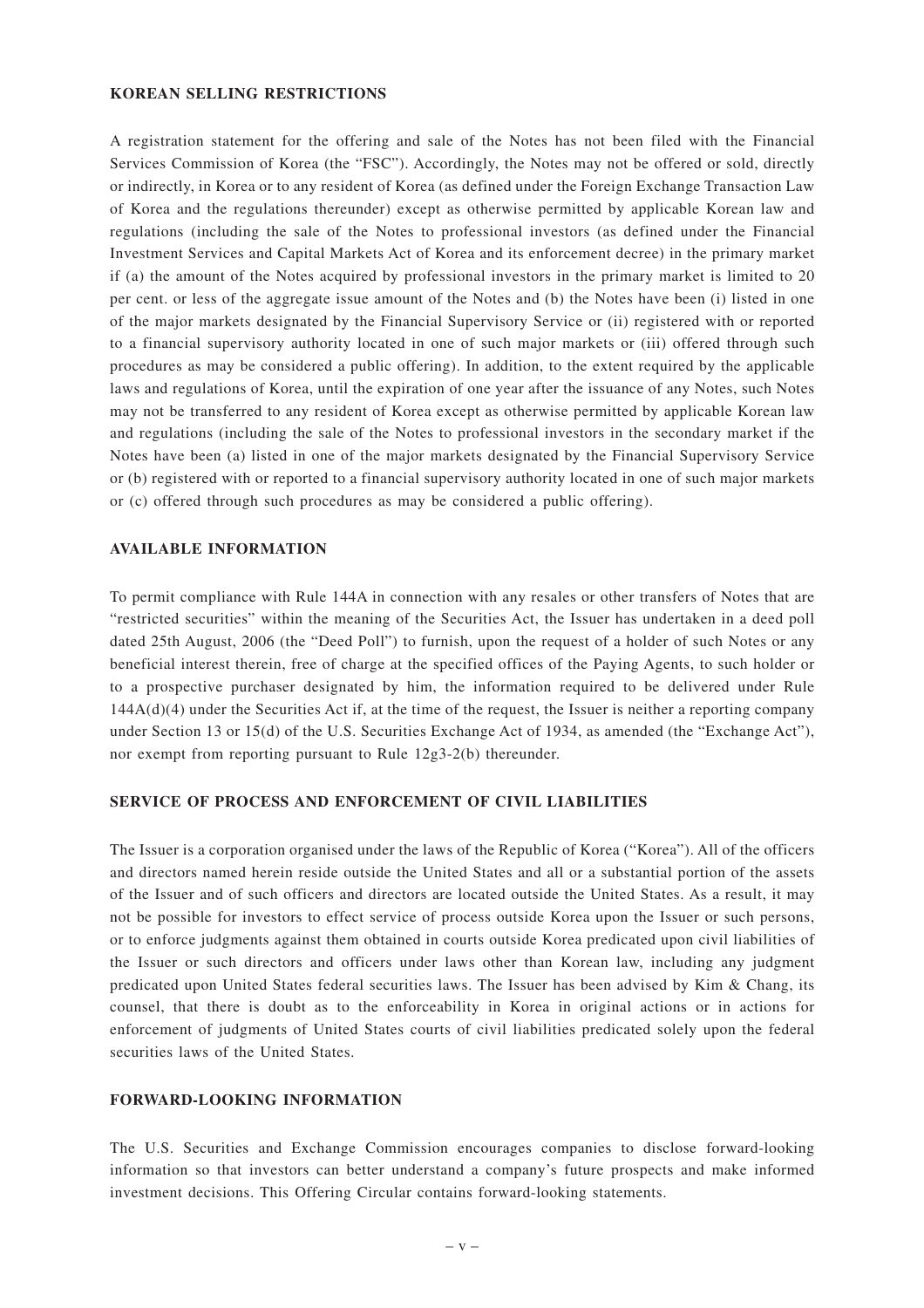Words such as "aim," "anticipate," "assume," "believe," "contemplate," "continue," "estimate," "expect," "future," "goal," "intend," "may," "objective," "plan," "positioned," "predict," "project," "risk," "seek to," "shall," "should," "will," "will likely result," "will pursue," and words and terms of similar substance used in connection with any discussion of future operating or financial performance identify forwardlooking statements. All forward-looking statements are management's present expectations of future events and are subject to a number of factors and uncertainties that could cause actual results to differ materially from those described in the forward-looking statements. In addition to the risks related to the Bank's business discussed under "Risk Factors," other factors could cause actual results to differ materially from those described in the forward-looking statements. These factors include, but are not limited to:

- the Bank's ability to implement successfully its strategy;
- the Bank's growth and expansion:
- future levels of non-performing loans;
- the adequacy of provisions for credit and investment losses;
- technological changes;
- interest rates:
- availability of funding and liquidity;
- the Bank's exposure to market risks; and
- adverse market and regulatory conditions.

By their nature, certain disclosures relating to these and other risks are only estimates and could be materially different from what actually occurs in the future. As a result, actual future gains, losses or impact on the Bank's income or results of operations could materially differ from those that have been estimated.

In addition, other factors that could cause actual results to differ materially from those estimated by the forward-looking statements contained in this Offering Circular could include, but are not limited to:

- general economic and political conditions in Korea or other countries which have an impact on the Bank's business activities or investments;
- the monetary and interest rate policies of Korea;
- inflation or deflation:
- foreign exchange rates;
- prices and yields of equity and debt securities;
- the performance of the financial markets in Korea and globally;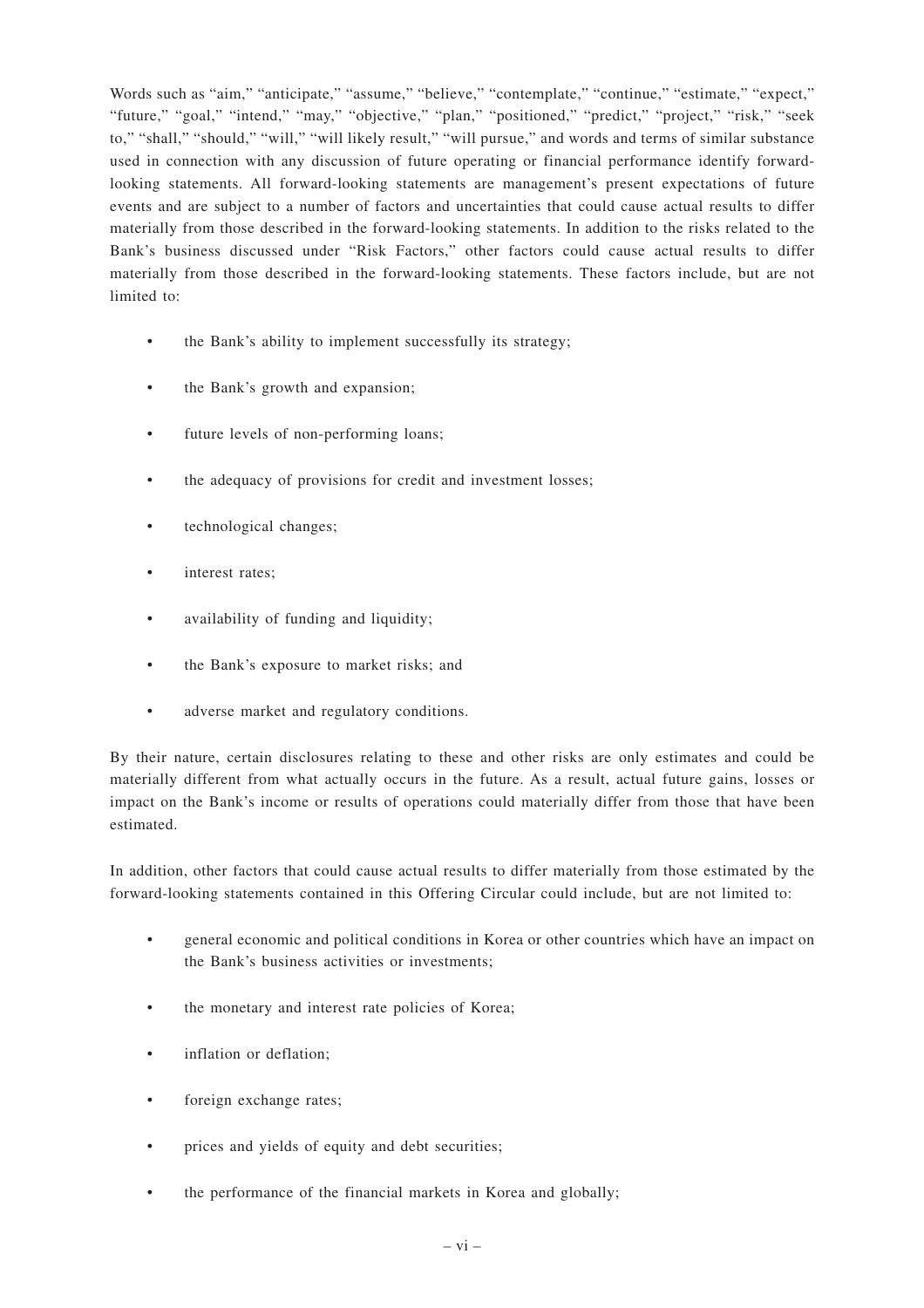- changes in domestic and foreign laws, regulations and taxes;
- changes in competition and the pricing environment in Korea; and
- regional or general changes in asset valuations.

For further discussion of the factors that could cause actual results to differ, see "Risk Factors." The Bank cautions you not to place undue reliance on forward-looking statements, which speak only as of the date of this Offering Circular. Except as required by law, the Bank is not under any obligation, and expressly disclaims any obligation, to update or alter any forward-looking statements, whether as a result of new information, future events or otherwise.

All subsequent forward-looking statements attributable to the Bank or any person acting on its behalf are expressly qualified in their entirety by the cautionary statements contained or referred to in this section.

# **PRESENTATION OF FINANCIAL AND OTHER INFORMATION**

The consolidated financial statements of Woori Financial Group Inc. (which was established in January 2019 as the parent company of the Issuer) included in the 2018 Annual Report on Form 20-F (as defined herein) incorporated by reference herein have been prepared in accordance with International Financial Reporting Standards ("IFRS") as issued by the International Accounting Standards Board (the "IASB"). As the establishment of Woori Financial Group Inc. occurred after 31st December, 2018, such consolidated financial statements are for the Issuer and its subsidiaries (with certain modifications as described in "Explanatory Note"), and unless expressly stated otherwise therein, all historical financial data included in the 2018 Annual Report on Form 20-F incorporated by reference herein are for the Issuer and its subsidiaries, on a consolidated basis (with such modifications). See "Explanatory Note."

All references in this Offering Circular to "Korea" refer to the Republic of Korea, those to "Government" refer to the government of Korea, those to "Woori Financial Group" refer to Woori Financial Group Inc., those to "U.S. dollars," "U.S.\$" and "\$" refer to the currency of the United States of America, those to "Won" and "W" refer to the currency of Korea, those to "S\$" refer to the currency of Singapore, those to "Sterling" and " $\mathcal{L}$ " refer to the currency of the United Kingdom, those to " $\mathcal{L}$ " and "euro" refer to the currency introduced at the start of the third stage of European economic and monetary union pursuant to the Treaty establishing the European Community, as amended, and those to "Renminbi," "RMB" and "CNY" refer to the lawful currency of the PRC.

Any discrepancies in any table between totals and the sums of the amounts listed are due to rounding.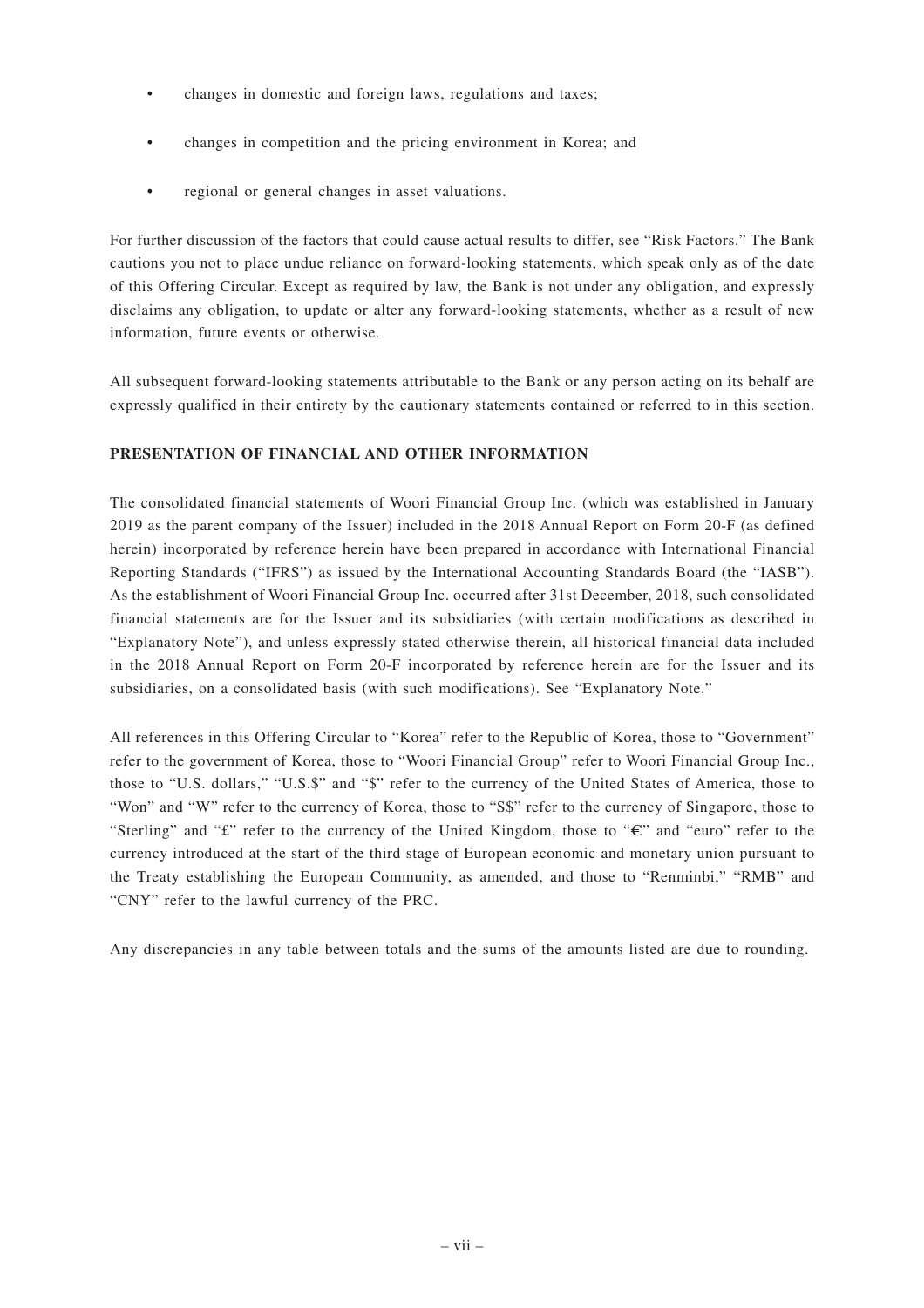# **TABLE OF CONTENTS**

|                                                             | Page             |
|-------------------------------------------------------------|------------------|
|                                                             | ix               |
|                                                             | $\boldsymbol{X}$ |
|                                                             | xi               |
|                                                             | $\mathbf{1}$     |
|                                                             | 7                |
|                                                             | 16               |
|                                                             | 33               |
|                                                             | 86               |
|                                                             | 87               |
|                                                             | 88               |
| SELECTED FINANCIAL DATA AND STATISTICAL INFORMATION         | 89               |
| MANAGEMENT'S DISCUSSION AND ANALYSIS OF FINANCIAL CONDITION |                  |
|                                                             | 90               |
| HISTORY AND DEVELOPMENT OF THE BANK                         | 91               |
|                                                             | 92               |
|                                                             | 93               |
|                                                             | 94               |
|                                                             | 95               |
|                                                             | 104              |
|                                                             | 105              |
|                                                             | 106              |
|                                                             | 119              |
| SUBSCRIPTION AND SALE AND TRANSFER AND SELLING RESTRICTIONS | 120              |
|                                                             | 132              |
|                                                             | 137              |

In connection with the issue and distribution of any Tranche of Notes, the Dealer(s) (if any) named as the Stabilisation Manager(s) (or persons acting on behalf of any Stabilisation Manager(s)) in the applicable Pricing Supplement may, subject to all applicable laws and regulations, over-allot the Notes or effect transactions with a view to supporting the market price of the Notes of a Series of which such Tranche forms a part at a level higher than that which might otherwise prevail for a limited period after the issue date. However, there may be no obligation on the Stabilisation Manager(s) (or persons acting on behalf of any Stabilisation Manager(s)) to undertake any stabilising action. Any stabilisation action may begin on or after the date on which adequate public disclosure of the terms of the offer of the relevant Tranche of Notes is made and, if begun, may be ended at any time, but it must end no later than the earlier of 30 days after the issue date of the relevant Tranche of Notes and 60 days after the date of the allotment of the relevant Tranche of Notes. Any stabilisation action or over-allotment must be conducted by the relevant Stabilising Manager(s) (or persons acting on behalf of any Stabilising Manager(s)) in accordance with all applicable laws and rules.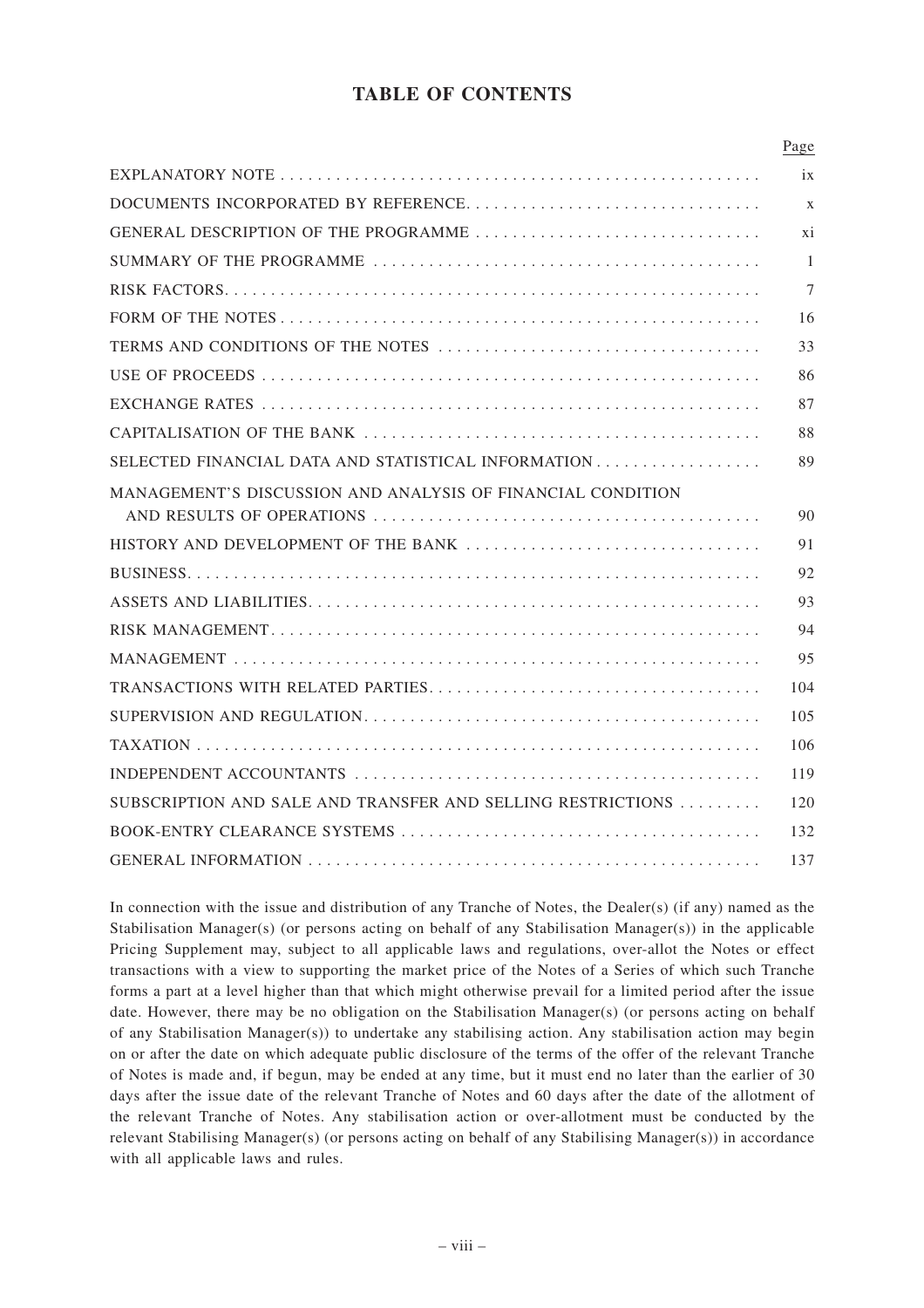# **EXPLANATORY NOTE**

On 11th January, 2019, Woori Financial Group, the Issuer's parent company, was established pursuant to a "comprehensive stock transfer" under Korean law, whereby holders of the common stock of the Issuer and certain of its subsidiaries transferred all of their shares to Woori Financial Group, a new financial holding company, and in return received shares of common stock of Woori Financial Group.

As a result of the stock transfer, the Issuer became a wholly-owned subsidiary of Woori Financial Group and transferred the ownership of five of its former wholly-owned subsidiaries, Woori FIS Co., Ltd., Woori Finance Research Institute Co., Ltd., Woori Credit Information Co., Ltd., Woori Fund Services Co., Ltd. and Woori Private Equity Asset Management Co., Ltd. (the "Transferred Subsidiaries"), to Woori Financial Group. See "Item 4.A. History and Development of the Company – Establishment of Woori Financial Group" of the 2018 Annual Report on Form 20-F incorporated by reference herein.

As the establishment of Woori Financial Group pursuant to the stock transfer occurred after 31st December, 2018, the consolidated financial statements of Woori Financial Group included in the 2018 Annual Report on Form 20-F incorporated by reference herein are for the Issuer and its subsidiaries, except that the Transferred Subsidiaries were consolidated on a line-by-line basis instead of being presented as assets and liabilities held for distribution. Unless expressly stated otherwise therein, all historical financial data included in the 2018 Annual Report on Form 20-F incorporated by reference herein are for the Issuer and its subsidiaries, on a consolidated basis, with the foregoing modification.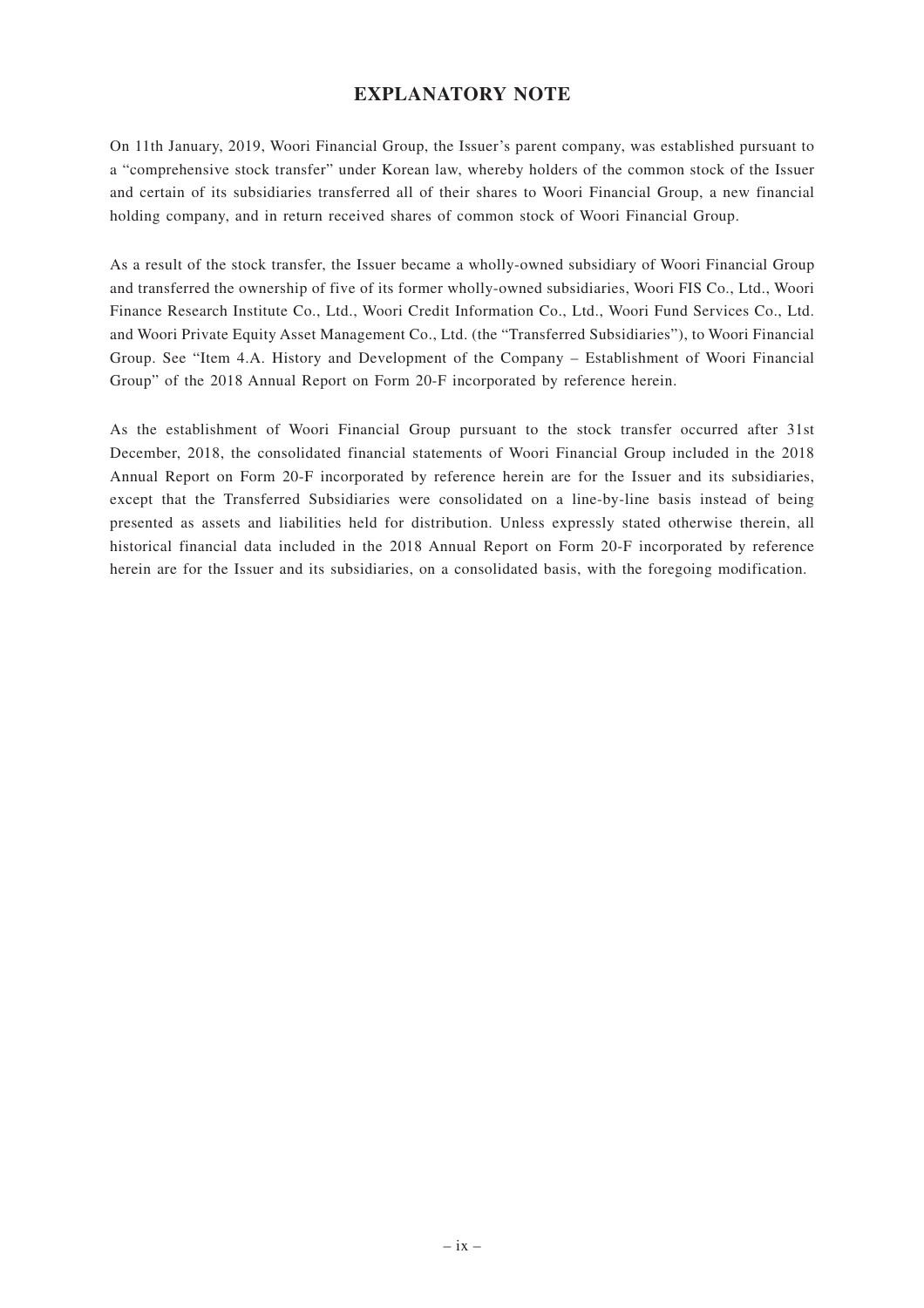# **DOCUMENTS INCORPORATED BY REFERENCE**

This Offering Circular incorporates by reference the Annual Report on Form 20-F for the year ended 31st December, 2018, filed with the SEC by Woori Financial Group on 30th April, 2019 (the "2018 Annual Report on Form 20-F"), which includes the audited consolidated financial statements of Woori Financial Group as of 31st December, 2017 and 2018 and for the years ended 31st December 2016, 2017 and 2018 (which are for the Issuer and its subsidiaries) and the notes thereto, and disclosure regarding risk factors, the Issuer's business, financial condition and results of operations, as well as other matters. The 2018 Annual Report on Form 20-F is publicly available over the Internet at the SEC's website at http://www.sec.gov. Prospective purchasers of Notes should carefully review the entire Offering Circular, including the 2018 Annual Report on Form 20-F incorporated by reference herein, before making an investment decision.

In addition, the following documents published or issued from time to time after the date hereof shall be deemed to be incorporated in, and to form part of, this Offering Circular:

- (a) the most recently published audited non-consolidated and consolidated annual financial statements and, if published later, the most recently published interim separate (i.e., non-consolidated) and consolidated financial statements (if any) of the Issuer from time to time (see "General Information" for a description of the financial statements currently published by the Issuer); and
- (b) all supplements or amendments to this Offering Circular circulated by the Issuer from time to time.

However, any statement contained herein or in a document which is deemed to be incorporated by reference herein shall be deemed to be modified or superseded for the purpose of this Offering Circular to the extent that a statement contained in any such subsequent document which is deemed to be incorporated by reference herein modifies or supersedes such earlier statement (whether expressly, by implication or otherwise). Any statement so modified or superseded shall not be deemed, except as so modified or superseded, to constitute a part of this Offering Circular.

The Issuer will provide, without charge, to each person to whom a copy of this Offering Circular has been delivered, upon the request of such person, a copy of any or all of the documents deemed to be incorporated herein by reference unless such documents have been modified or superseded as specified above. Requests for such documents should be directed to the Issuer at its office set out at the end of this Offering Circular. In addition, such documents will be available from the principal office of Deutsche Bank AG, London Branch (the "Principal Paying Agent") for any Notes listed on the Singapore Stock Exchange.

The Issuer will, in connection with the listing of the Notes on the Singapore Stock Exchange, so long as the rules of the Singapore Stock Exchange so require, in the event of any material change which is not reflected in this Offering Circular, prepare a supplement to this Offering Circular or publish a new Offering Circular for use in connection with any subsequent issue of the Notes to be listed on the Singapore Stock Exchange.

If the terms of the Programme are modified or amended in a manner that would make this Offering Circular, as so modified or amended, inaccurate or misleading, a new offering circular will be prepared.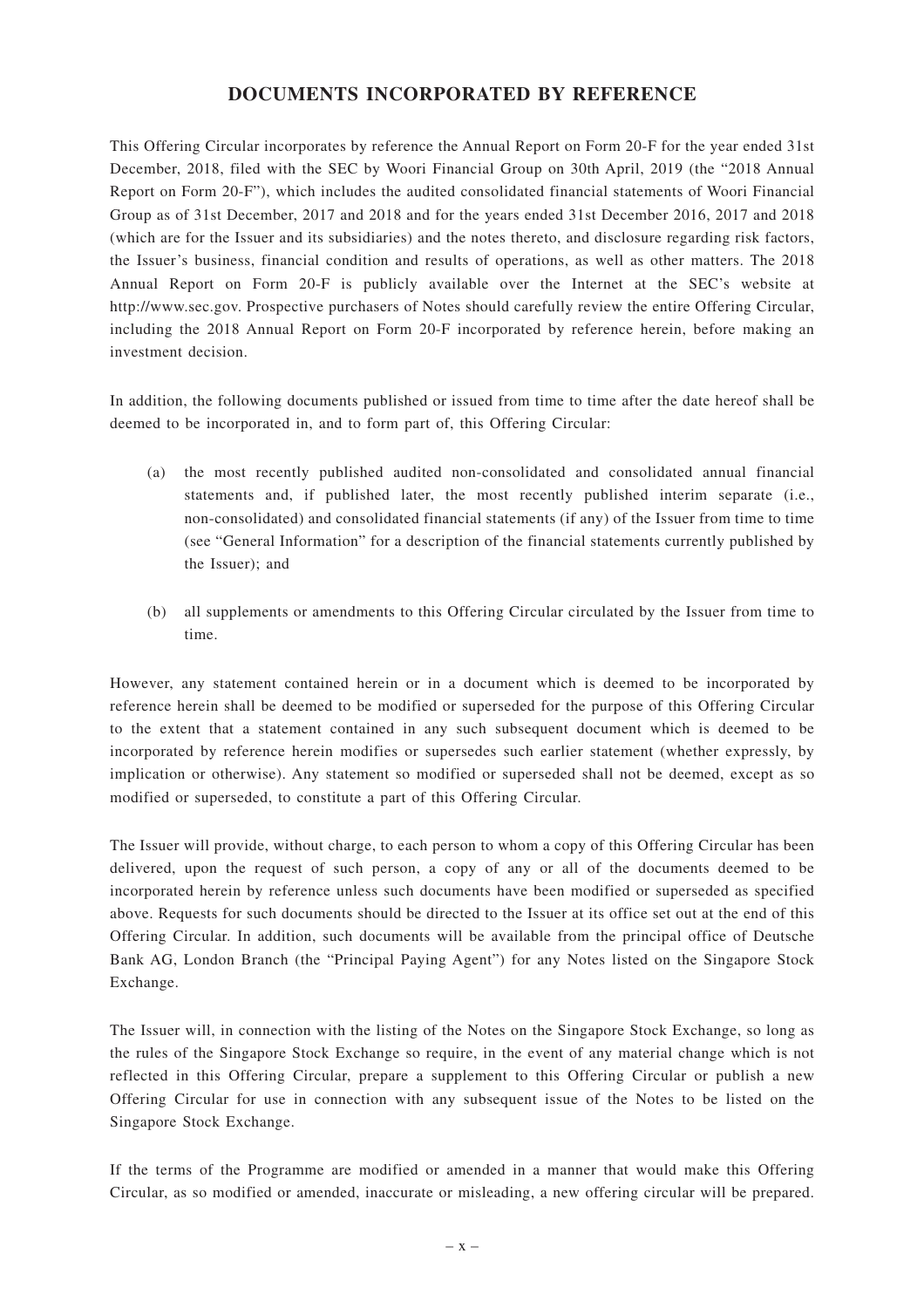# **GENERAL DESCRIPTION OF THE PROGRAMME**

Under the Programme, the Issuer may from time to time issue Notes denominated in any currency, subject as set out herein. A summary of the terms and conditions of the Programme and the Notes appears below. The applicable terms of any Notes will be agreed between the Issuer and the relevant Dealer prior to the issue of the Notes and will be set out in the Terms and Conditions of the Notes endorsed on, attached to, or incorporated by reference into, the Notes, as modified and supplemented by the applicable Pricing Supplement attached to, or endorsed on, such Notes, as more fully described under "Form of the Notes" below.

This Offering Circular and any supplement will only be valid for the offering of Notes in an aggregate nominal amount which, when added to the aggregate nominal amount then outstanding of all Notes previously or simultaneously issued under the Programme, does not exceed U.S.\$7,000,000,000 or its equivalent in other currencies. For the purpose of calculating the U.S. dollar equivalent of the aggregate nominal amount of Notes issued under the Programme from time to time:

- (a) the U.S. dollar equivalent of Notes denominated in another Specified Currency (as specified in the applicable Pricing Supplement in relation to the relevant Notes, described under "Form of the Notes") shall be determined, at the discretion of the Issuer, either as of the date on which agreement is reached for the issue of Notes or on the preceding day on which commercial banks and foreign exchange markets are open for business in London, in each case on the basis of the spot rate for the sale of the U.S. dollar against the purchase of such Specified Currency in the London foreign exchange market quoted by any leading international bank selected by the Issuer on the relevant day of calculation;
- (b) the U.S. dollar equivalent of Dual Currency Notes, Index Linked Notes and Partly Paid Notes (each as specified in the applicable Pricing Supplement in relation to the relevant Notes, described under "Form of the Notes") shall be calculated in the manner specified above by reference to the original nominal amount on issue of such Notes (in the case of Partly Paid Notes, regardless of the subscription price paid); and
- (c) the U.S. dollar equivalent of Zero Coupon Notes (as specified in the applicable Pricing Supplement in relation to the relevant Notes, described under "Form of the Notes") and other Notes issued at a discount or a premium shall be calculated in the manner specified above by reference to the net proceeds received by the Issuer for the relevant issue.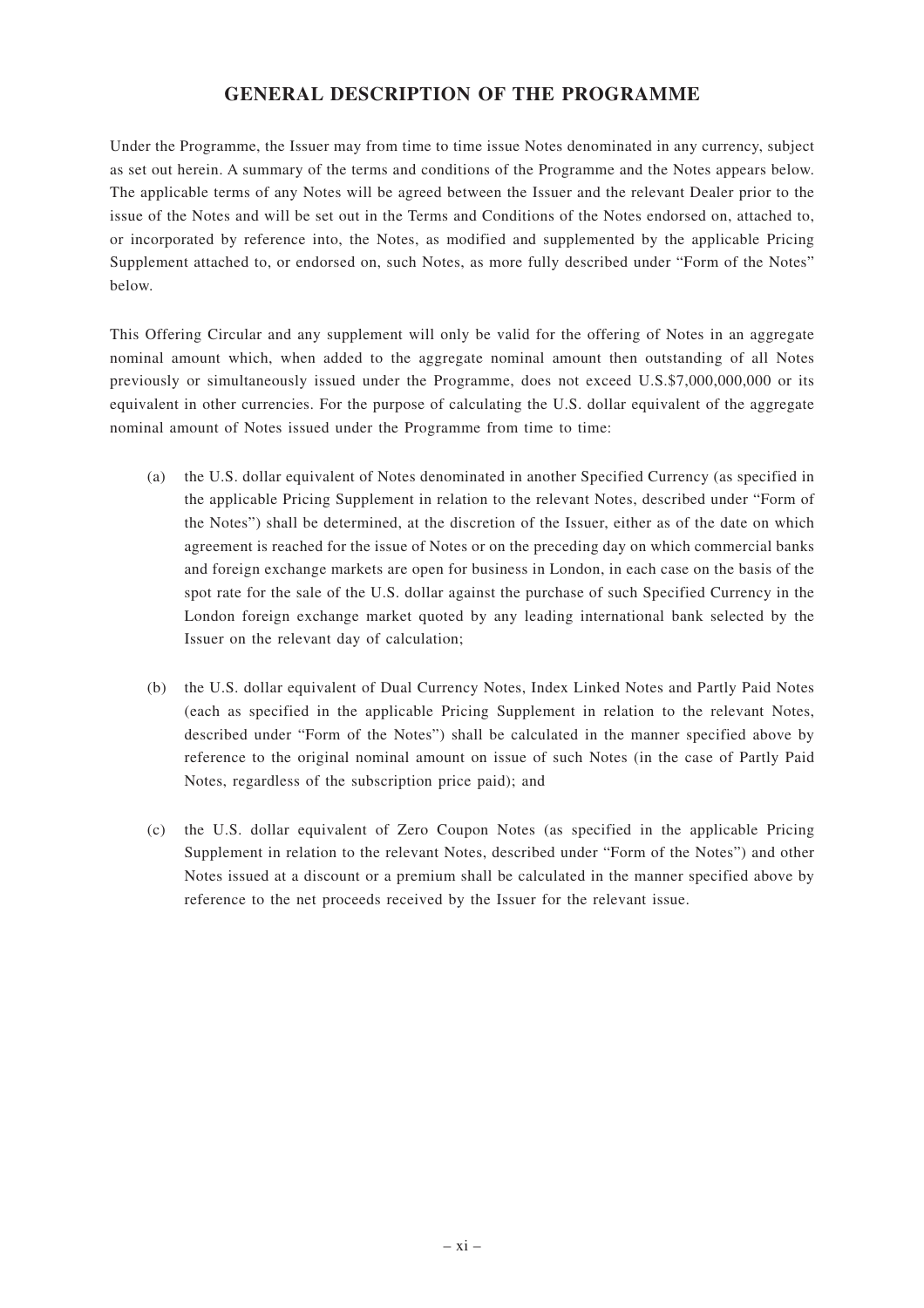# **SUMMARY OF THE PROGRAMME**

*The following summary does not purport to be complete and is taken from, and is qualified in its entirety by, the remainder of this Offering Circular and, in relation to the terms and conditions of any particular Tranche of Notes, the applicable Pricing Supplement. Words and expressions defined in "Form of the Notes" and "Terms and Conditions of the Notes" below shall have the same meanings in this summary.*

*This summary must be read as an introduction to this Offering Circular, and any decision to invest in the Notes should be based on a consideration of this Offering Circular as a whole, including the documents incorporated by reference herein. Following the implementation of the relevant provisions of the Prospectus Directive (Directive 2003/71/EC) in each Member State of the European Economic Area, no civil liability will attach to the responsible persons in any such Member State solely on the basis of this summary, including any translation thereof, unless it is misleading, inaccurate or inconsistent when read together with the other parts of this Offering Circular. Where a claim relating to the information contained in this Offering Circular is brought before a court in a Member State of the European Economic Area, the plaintiff may, under the national legislation of the Member State where the claim is brought, be required to bear the costs of translating this Offering Circular before the legal proceedings are initiated.*

| $Issuer \ldots \ldots \ldots \ldots \ldots \ldots \ldots$ | Woori Bank, acting through its principal office in Korea or through<br>any of its branches including its London Branch, in each case as<br>indicated in the applicable Pricing Supplement.                                                                                                                                                                                                                                                                                                                                                                                                        |
|-----------------------------------------------------------|---------------------------------------------------------------------------------------------------------------------------------------------------------------------------------------------------------------------------------------------------------------------------------------------------------------------------------------------------------------------------------------------------------------------------------------------------------------------------------------------------------------------------------------------------------------------------------------------------|
| Description                                               | Global Medium Term Note Programme.                                                                                                                                                                                                                                                                                                                                                                                                                                                                                                                                                                |
|                                                           | Citigroup Global Markets Inc.                                                                                                                                                                                                                                                                                                                                                                                                                                                                                                                                                                     |
| Dealers                                                   | BNP Paribas, Citigroup Global Markets Inc., Commerzbank<br>Aktiengesellschaft, Crédit Agricole Corporate and Investment<br>Bank, Credit Suisse Securities (Europe) Limited, The Hongkong<br>and Shanghai Banking Corporation Limited, J.P. Morgan Securities<br>plc, Merrill Lynch International, LLC Seoul Branch, Morgan<br>Stanley & Co. International plc, MUFG Securities EMEA plc,<br>Nomura International plc, Société Générale, Standard Chartered<br>Bank, UBS AG Hong Kong Branch and any other Dealers<br>appointed in accordance with the Programme Agreement (as<br>defined herein). |
| Certain Restrictions                                      | Each issue of Notes denominated in a currency in respect of which<br>particular laws, guidelines, regulations, restrictions or reporting<br>requirements apply will only be issued in circumstances which<br>comply with such laws, guidelines, regulations, restrictions or<br>reporting requirements from time to time (see "Subscription and<br>Sale and Transfer and Selling Restrictions") including the<br>following restrictions applicable at the date of this Offering<br>Circular.                                                                                                      |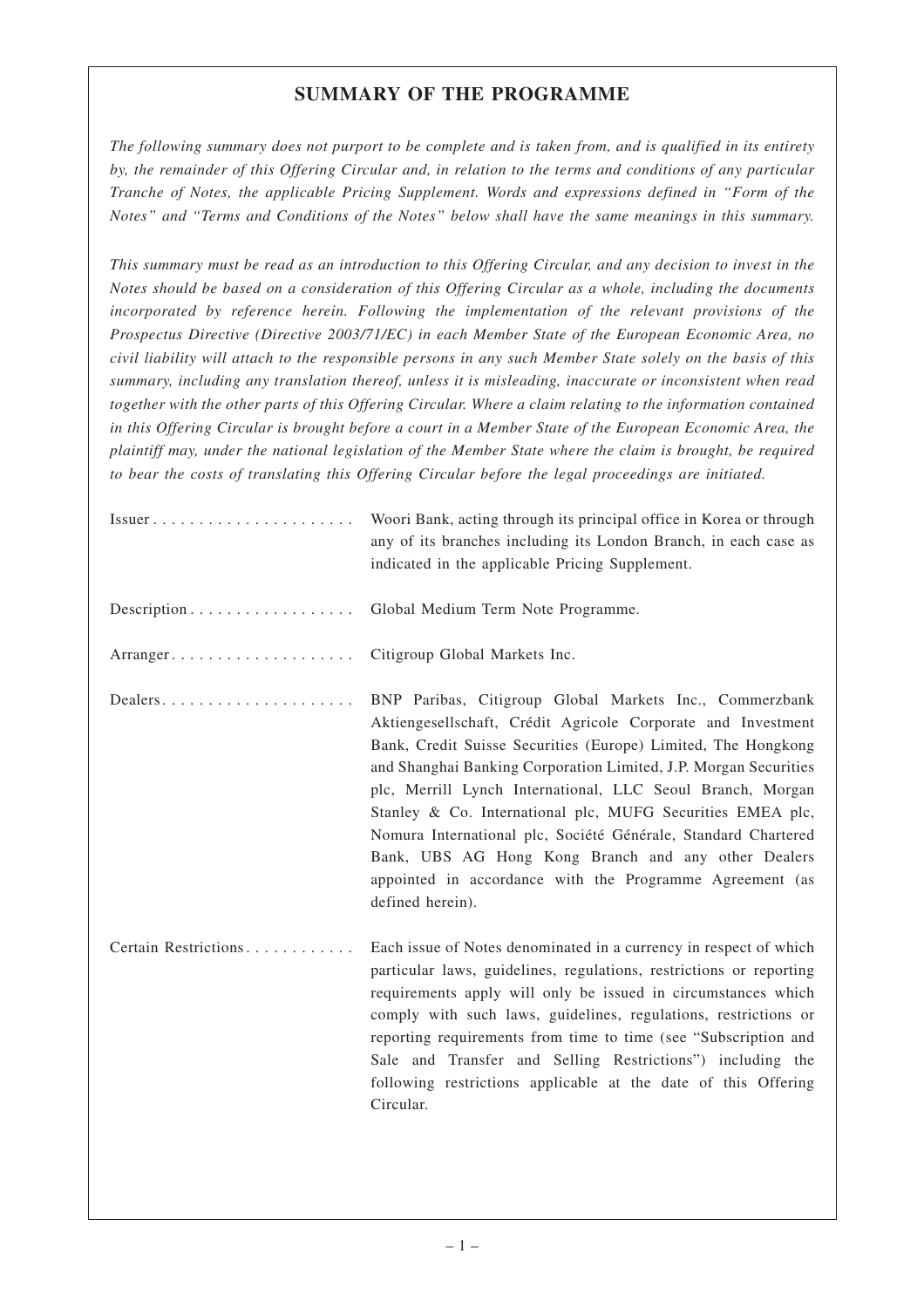|                        | Notes with a maturity of less than one year:                                                                                                                                                                                                                                                                                                                                                                                                                                                                                 |
|------------------------|------------------------------------------------------------------------------------------------------------------------------------------------------------------------------------------------------------------------------------------------------------------------------------------------------------------------------------------------------------------------------------------------------------------------------------------------------------------------------------------------------------------------------|
|                        | Notes having a maturity of less than one year from the date of issue<br>will, if the proceeds of the issue are accepted in the United<br>Kingdom, constitute deposits for the purposes of the prohibition on<br>accepting deposits contained in section 19 of the Financial<br>Services and Markets Act 2000 unless they are issued to a limited<br>class of professional investors and have a denomination of at least<br>£100,000 or its equivalent. See "Subscription and Sale and<br>Transfer and Selling Restrictions." |
| Principal Paying Agent | Deutsche Bank AG, London Branch                                                                                                                                                                                                                                                                                                                                                                                                                                                                                              |
|                        | Deutsche Bank Trust Company Americas                                                                                                                                                                                                                                                                                                                                                                                                                                                                                         |
| CMU Lodging Agent      | Deutsche Bank AG, Hong Kong Branch                                                                                                                                                                                                                                                                                                                                                                                                                                                                                           |
| Euro Registrar.        | Deutsche Bank Luxembourg S.A.                                                                                                                                                                                                                                                                                                                                                                                                                                                                                                |
| Programme Size         | Up to U.S.\$7,000,000,000 (or its equivalent in other currencies<br>calculated as described under "General Description of the<br>Programme") outstanding at any time. The Issuer may increase the<br>amount of the Programme in accordance with the terms of the<br>Programme Agreement.                                                                                                                                                                                                                                     |
| Distribution           | Notes may be distributed by way of private or public placement<br>and in each case on a syndicated or non-syndicated basis.                                                                                                                                                                                                                                                                                                                                                                                                  |
| Currencies             | Subject to any applicable legal or regulatory restrictions, any<br>currency agreed between the Issuer and the relevant Dealer.                                                                                                                                                                                                                                                                                                                                                                                               |
| Redenomination         | The applicable Pricing Supplement may provide that certain Notes<br>may be redenominated in euros. The relevant provisions applicable<br>to any such redenomination are contained in Condition 5.                                                                                                                                                                                                                                                                                                                            |
|                        | Such maturities as may be agreed between the Issuer and the<br>relevant Dealer, subject to such minimum or maximum maturities<br>as may be allowed or required from time to time by the relevant<br>central bank (or equivalent body) or any laws or regulations<br>applicable to the Issuer or the relevant Specified Currency,<br>provided that, Subordinated Notes shall have a minimum maturity<br>of five years.                                                                                                        |
| Issue Price            | Notes may be issued on a fully paid or a partly paid basis and at<br>an issue price which is at par or at a discount to, or premium over,<br>par.                                                                                                                                                                                                                                                                                                                                                                            |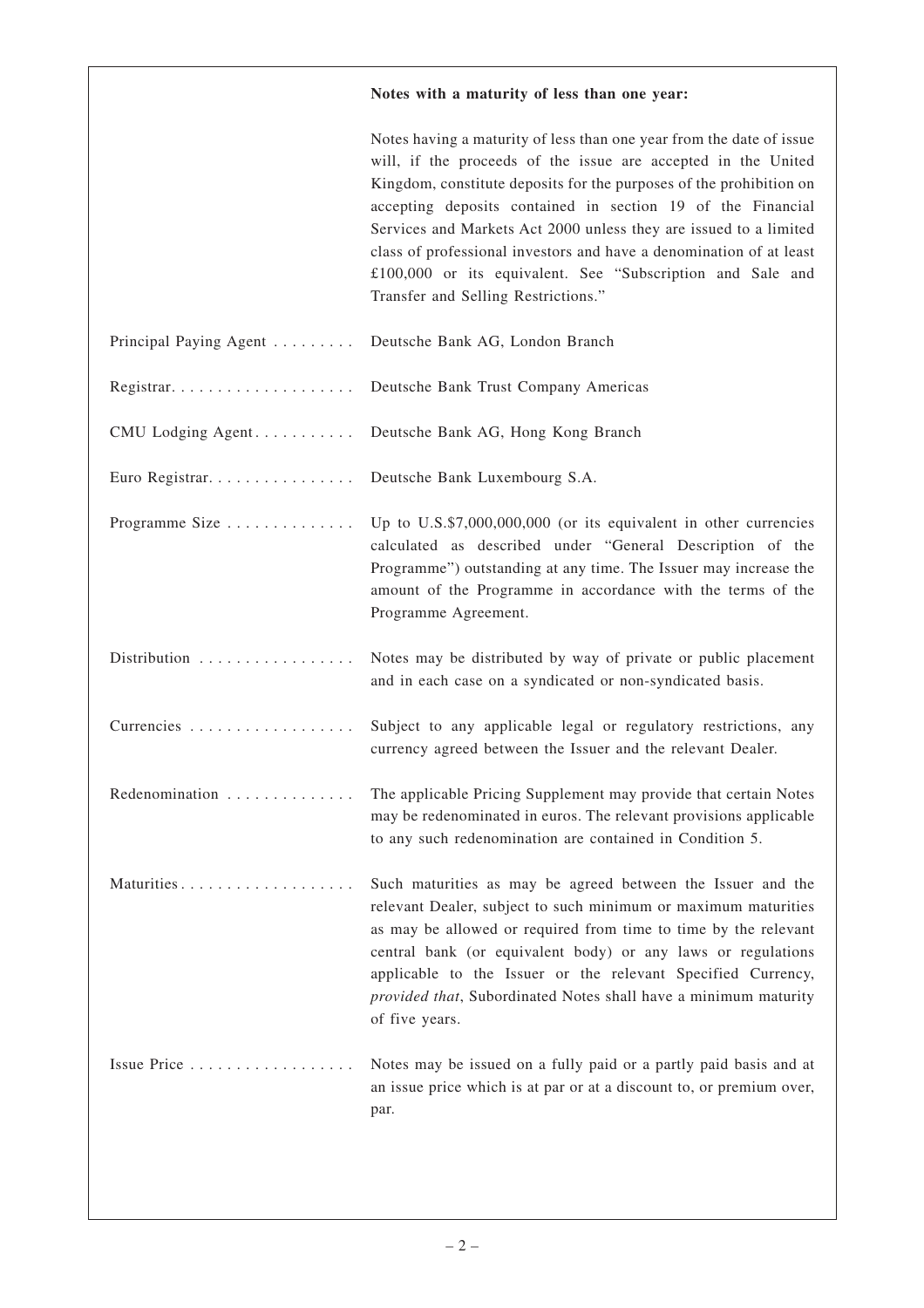| Form of Notes                                                                             | The Notes will be issued in registered form or in bearer form as<br>described in "Form of the Notes." Registered Notes will not be<br>exchangeable for Bearer Notes and vice versa.                                                                                                                                                                                                                                                                                                                         |
|-------------------------------------------------------------------------------------------|-------------------------------------------------------------------------------------------------------------------------------------------------------------------------------------------------------------------------------------------------------------------------------------------------------------------------------------------------------------------------------------------------------------------------------------------------------------------------------------------------------------|
| Fixed Rate Notes                                                                          | Fixed interest will be payable on such date or dates as may be<br>agreed between the Issuer and the relevant Dealer and on<br>redemption and will be calculated on the basis of such Day Count<br>Fraction as may be agreed between the Issuer and the relevant<br>Dealer.                                                                                                                                                                                                                                  |
| Floating Rate Notes.                                                                      | Floating Rate Notes will bear interest at a rate determined:                                                                                                                                                                                                                                                                                                                                                                                                                                                |
|                                                                                           | (i) on the same basis as the floating rate under a notional interest<br>rate swap transaction in the relevant Specified Currency governed<br>by an agreement incorporating the 2000 ISDA Definitions (as<br>published by the International Swaps and Derivatives Association,<br>Inc., and as amended and updated as at the Issue Date of the first<br>Tranche of Notes of the relevant Series); or                                                                                                         |
|                                                                                           | on the basis of a reference rate appearing on the agreed<br>(ii)<br>screen page of a commercial quotation service; or                                                                                                                                                                                                                                                                                                                                                                                       |
|                                                                                           | on such other basis as may be agreed between the Issuer and<br>(iii)<br>the relevant Dealer, all as indicated in the applicable Pricing<br>Supplement.                                                                                                                                                                                                                                                                                                                                                      |
|                                                                                           | The margin (if any) relating to such floating rate will be agreed<br>between the Issuer and the relevant Dealer for each Series of<br>Floating Rate Notes.                                                                                                                                                                                                                                                                                                                                                  |
| Index Linked Notes                                                                        | Payments of principal in respect of Index Linked Redemption<br>Notes or of interest in respect of Index Linked Interest Notes will<br>be calculated by reference to such index and/or formula or to<br>changes in the prices of securities or commodities or to such other<br>factors as the Issuer and the relevant Dealer may agree.                                                                                                                                                                      |
| Other provisions in relation to<br>Floating Rate Notes and Index<br>Linked Interest Notes | Floating Rate Notes and Index Linked Interest Notes may also have<br>a maximum interest rate, a minimum interest rate or both. Interest<br>on Floating Rate Notes and Index Linked Interest Notes in respect<br>of each Interest Period, as agreed upon prior to issue by the Issuer<br>and the relevant Dealer, will be payable on such Interest Payment<br>Dates, and will be calculated on the basis of such Day Count<br>Fraction, as may be agreed upon between the Issuer and the<br>relevant Dealer. |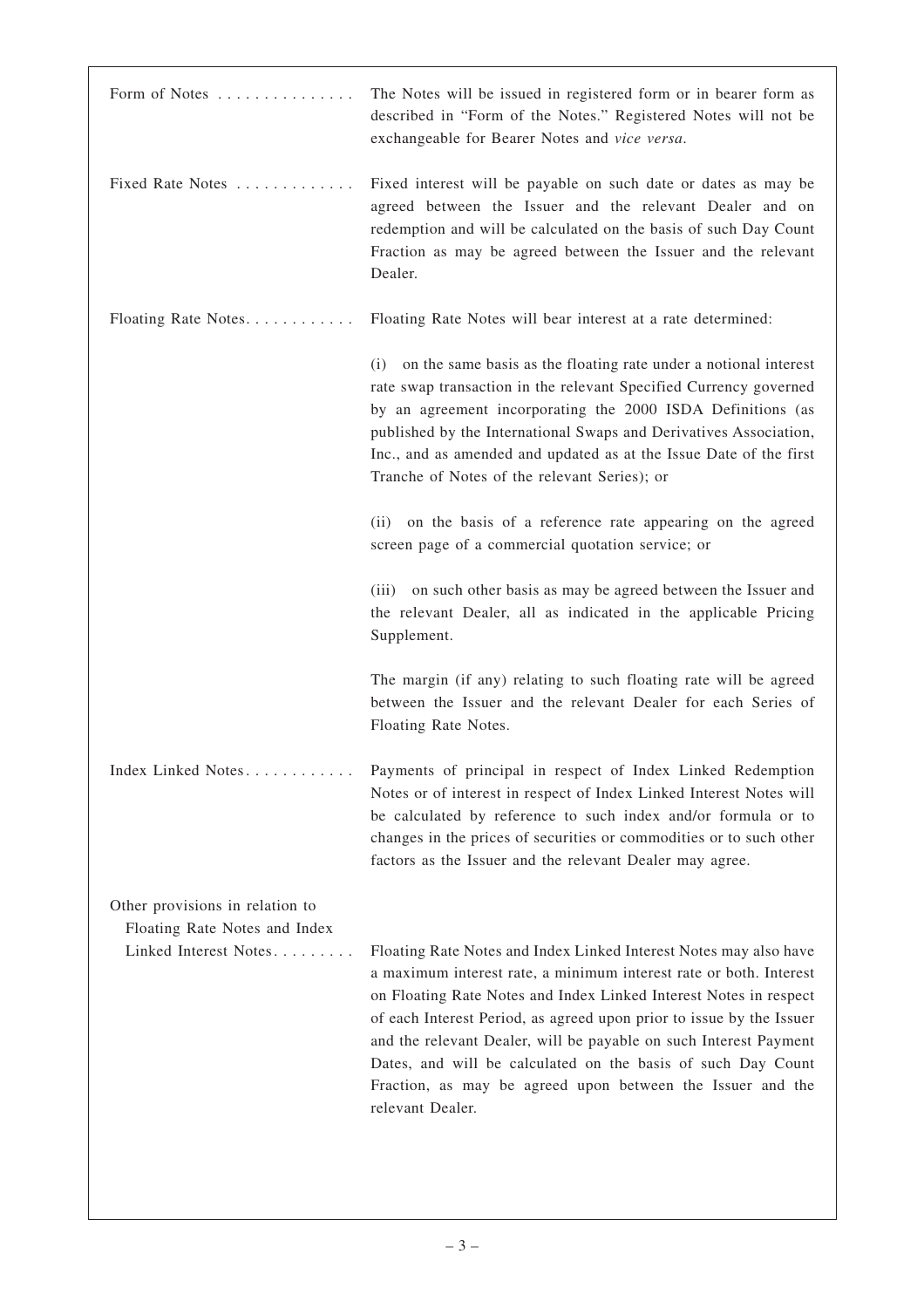| Dual Currency Notes                              | Payments (whether in respect of principal or interest and whether<br>at maturity or otherwise) in respect of Dual Currency Notes will be<br>made in such currencies, and based on such rates of exchange, as<br>the Issuer and the relevant Dealer may agree upon.                                                                                                                                                                                                                                                                                                                                                                                                                                                                                                                                                                                                                                                                                                                                                                                                                                                                                                                                                                                                                                                                                                               |
|--------------------------------------------------|----------------------------------------------------------------------------------------------------------------------------------------------------------------------------------------------------------------------------------------------------------------------------------------------------------------------------------------------------------------------------------------------------------------------------------------------------------------------------------------------------------------------------------------------------------------------------------------------------------------------------------------------------------------------------------------------------------------------------------------------------------------------------------------------------------------------------------------------------------------------------------------------------------------------------------------------------------------------------------------------------------------------------------------------------------------------------------------------------------------------------------------------------------------------------------------------------------------------------------------------------------------------------------------------------------------------------------------------------------------------------------|
| Zero Coupon Notes                                | Zero Coupon Notes will be offered and sold at a discount to their<br>nominal amount and will not bear interest other than in the case of<br>late payment.                                                                                                                                                                                                                                                                                                                                                                                                                                                                                                                                                                                                                                                                                                                                                                                                                                                                                                                                                                                                                                                                                                                                                                                                                        |
| Redemption $\dots \dots \dots \dots \dots \dots$ | The applicable Pricing Supplement will indicate either that the<br>relevant Notes cannot be redeemed prior to their stated maturity<br>(other than in specified instalments, if applicable, or for taxation<br>reasons (in the case of Subordinated Notes, only with the prior<br>approval of the Financial Supervisory Service of Korea (the<br>"FSS") or of such other relevant regulatory authority in Korea, if<br>necessary) or, in the case of Senior Notes, following an Event of<br>Default or, in the case of Subordinated Notes, following a<br>Bankruptcy Event or the liquidation of the Issuer) or that such<br>Notes will be redeemable at the option of the Issuer (only with, in<br>the case of Subordinated Notes, the prior approval of the FSS or of<br>such other relevant regulatory in Korea, if necessary) and/or<br>(except in the case of Subordinated Notes) the Noteholders upon<br>giving notice to the Noteholders or the Issuer, as the case may be,<br>on a date or dates specified prior to such stated maturity and at a<br>price or prices and on such other terms as may be agreed between<br>the Issuer and the relevant Dealer. The applicable Pricing<br>Supplement may provide that the Notes may be redeemable in two<br>or more instalments of such amounts and on such dates as are<br>indicated in the applicable Pricing Supplement. |
| Denomination of Notes                            | The Notes will be issued in such denominations as may be agreed<br>upon between the Issuer and the relevant Dealer save that the<br>minimum denomination of each Note will be such as may be<br>allowed or required from time to time by the relevant central bank<br>(or equivalent body) or any laws or regulations applicable to the<br>relevant Specified Currency. Unless otherwise stated in the<br>applicable Pricing Supplement, the minimum denomination of<br>each Definitive IAI Registered Note will be U.S.\$250,000 or its<br>approximate equivalent in other Specified Currencies.                                                                                                                                                                                                                                                                                                                                                                                                                                                                                                                                                                                                                                                                                                                                                                                |
| Taxation                                         | All payments in respect of the Notes will be made without<br>deduction for or on account of withholding taxes imposed by any<br>Tax Jurisdiction, subject as provided in Condition 10. In the event<br>that any such deduction is made, the Issuer will, save in certain<br>limited circumstances provided in Condition 10, be required to pay<br>additional amounts as shall be necessary in order that the net<br>amounts received by the holders of the Notes after such deduction<br>shall equal the amounts which would otherwise have been<br>receivable in respect of the Notes in the absence of such deduction.                                                                                                                                                                                                                                                                                                                                                                                                                                                                                                                                                                                                                                                                                                                                                         |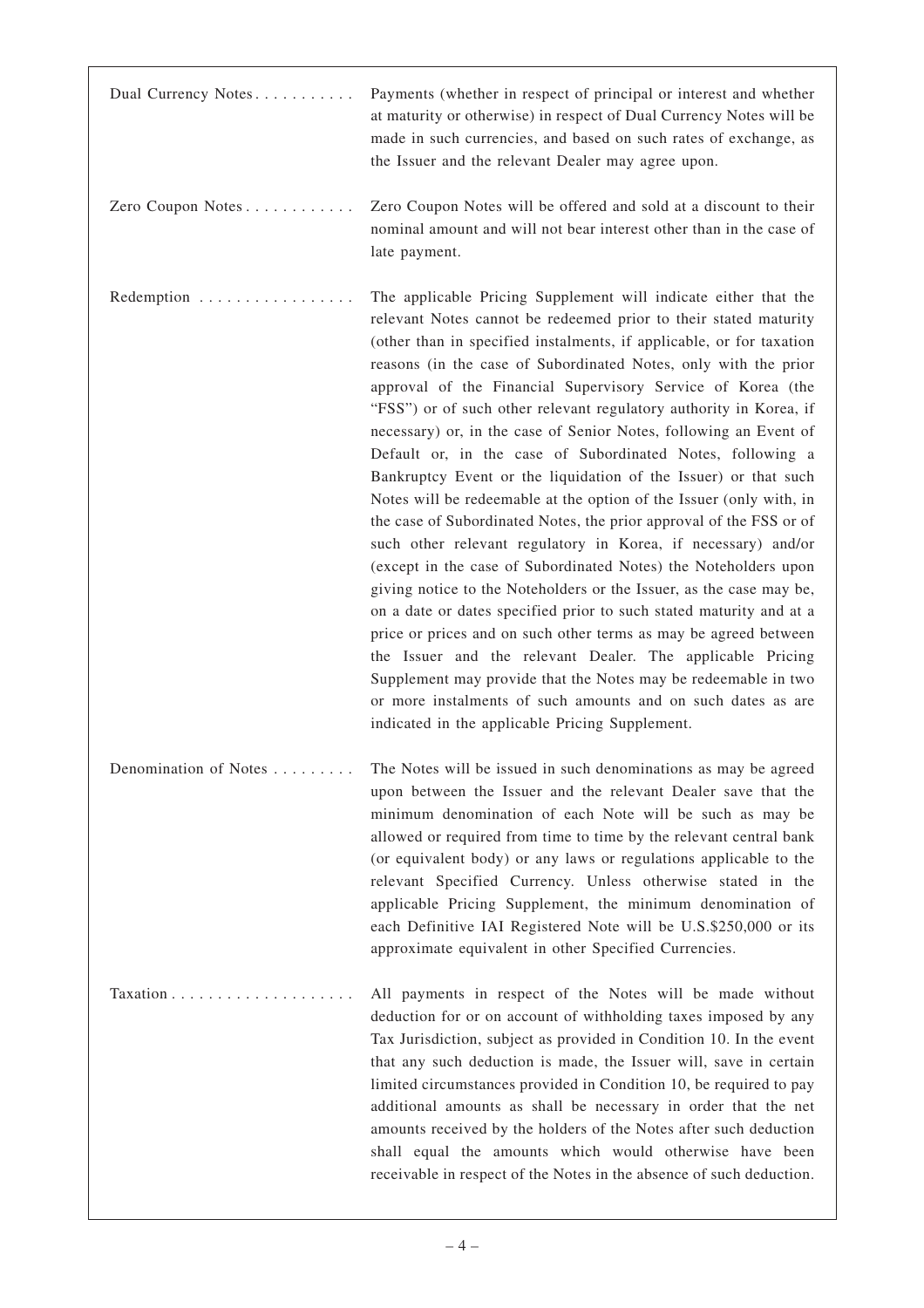| Negative Pledge               | The terms of the Senior Notes will contain a negative pledge<br>provision as further described in Condition 4.                                                                                                                                                                                                                                                                                                                                                                                                                                                                                                                                                                                                                                                                                                                                                                                                                                                                                                                                                                                                                                                                         |
|-------------------------------|----------------------------------------------------------------------------------------------------------------------------------------------------------------------------------------------------------------------------------------------------------------------------------------------------------------------------------------------------------------------------------------------------------------------------------------------------------------------------------------------------------------------------------------------------------------------------------------------------------------------------------------------------------------------------------------------------------------------------------------------------------------------------------------------------------------------------------------------------------------------------------------------------------------------------------------------------------------------------------------------------------------------------------------------------------------------------------------------------------------------------------------------------------------------------------------|
| Cross Default                 | The terms of the Senior Notes will contain a cross default<br>provision as further described in Condition 12.                                                                                                                                                                                                                                                                                                                                                                                                                                                                                                                                                                                                                                                                                                                                                                                                                                                                                                                                                                                                                                                                          |
| Status of the Senior Notes    | The Senior Notes and any related Receipts and Coupons will<br>constitute direct, unconditional, unsubordinated and, subject to the<br>provisions of Condition 4, unsecured obligations of the Issuer and<br>will rank pari passu among themselves (save for certain<br>obligations preferred by law) and equally with all other unsecured<br>and unsubordinated obligations (other than<br>subordinated<br>obligations, if any) of the Issuer, from time to time outstanding.                                                                                                                                                                                                                                                                                                                                                                                                                                                                                                                                                                                                                                                                                                          |
| Status of the                 |                                                                                                                                                                                                                                                                                                                                                                                                                                                                                                                                                                                                                                                                                                                                                                                                                                                                                                                                                                                                                                                                                                                                                                                        |
| Subordinated Notes            | The Subordinated Notes and any related Receipts and Coupons will<br>constitute direct, unsecured and subordinated obligations of the<br>Issuer. The rights of holders of Subordinated Notes will be<br>subordinated in right of payment in the manner provided in<br>Condition $3(c)$ .                                                                                                                                                                                                                                                                                                                                                                                                                                                                                                                                                                                                                                                                                                                                                                                                                                                                                                |
| Write-off of the Subordinated |                                                                                                                                                                                                                                                                                                                                                                                                                                                                                                                                                                                                                                                                                                                                                                                                                                                                                                                                                                                                                                                                                                                                                                                        |
| Notes upon a Trigger Event    | The Subordinated Notes will be subject to Write-off upon the<br>occurrence of a Trigger Event, as provided in Condition 9. See<br>"Risk Factors – Risks relating to the Notes – The Notes that are<br>Subordinated Notes may be fully written off upon the occurrence<br>of a trigger event, in which case holders of the Notes will lose all<br>of their investment."                                                                                                                                                                                                                                                                                                                                                                                                                                                                                                                                                                                                                                                                                                                                                                                                                 |
|                               | Approval in-principle has been received from the Singapore Stock<br>Exchange in connection with the Programme and application will<br>be made for the listing and quotation of Notes that may be issued<br>pursuant to the Programme and which are agreed, at or prior to the<br>time of issue thereof, to be so listed on the Singapore Stock<br>Exchange. Such permission will be granted when such Notes have<br>been admitted for listing and quotation on the Singapore Stock<br>Exchange. For so long as any Notes are listed on the Singapore<br>Stock Exchange and the rules of the Singapore Stock Exchange so<br>require, such Notes, if traded on the Singapore Stock Exchange,<br>will be traded in a minimum board lot size of \$\$200,000 (or its<br>equivalent in foreign currencies). The Notes may also be listed on<br>such other or further stock exchange(s) as may be agreed between<br>the Issuer and the relevant Dealer in relation to each Series.<br>Unlisted Notes may also be issued. The applicable Pricing<br>Supplement will state whether or not the relevant Notes are to be<br>listed or admitted to trading and, if so, on which stock exchange(s). |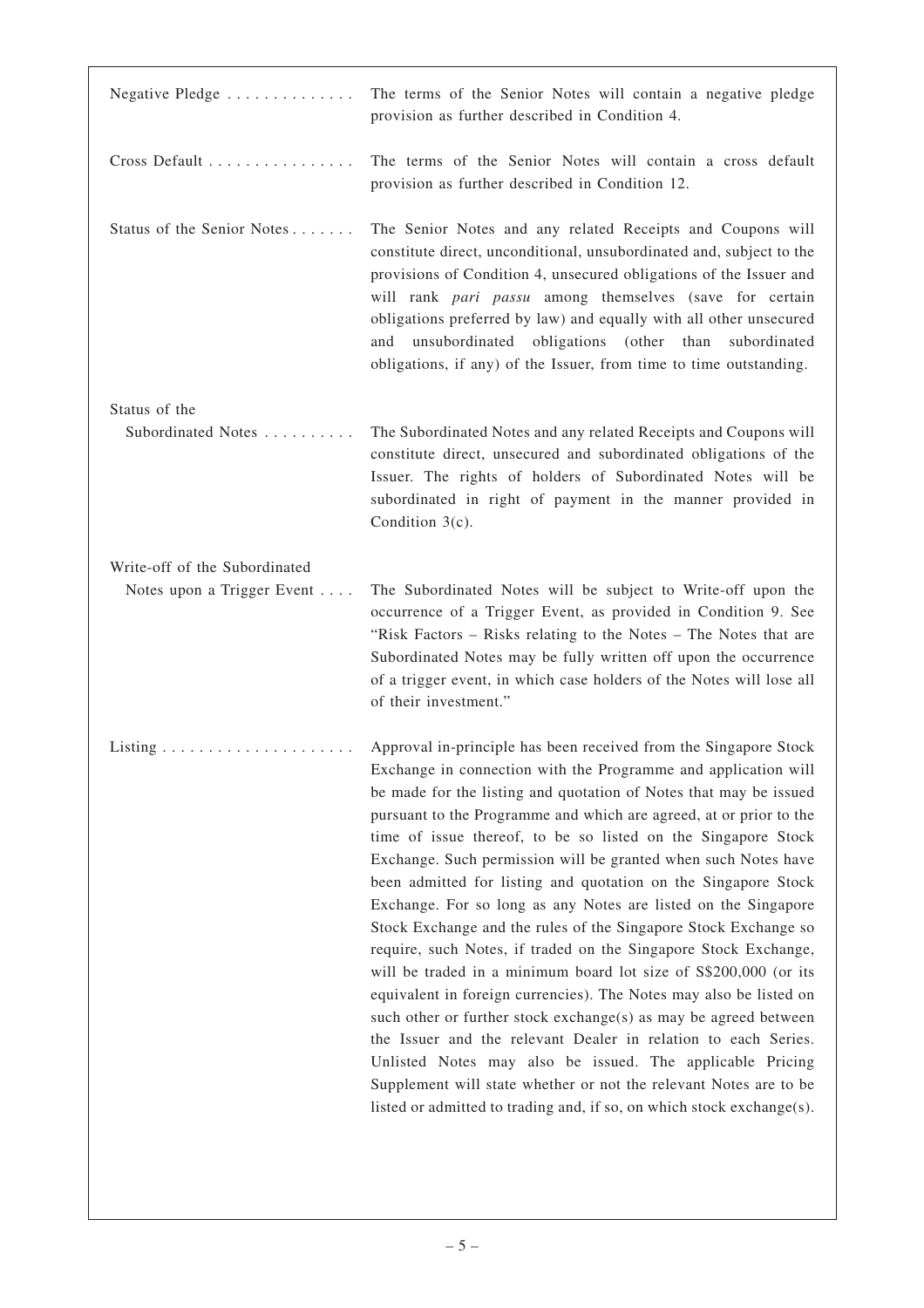| Governing Law        | The Notes will be governed by, and construed in accordance with,<br>English law, except for Conditions $3(b)$ and $3(c)$ , which will be<br>governed by, and construed in accordance with, Korean law.                                                                                                                                                                                                                                                              |
|----------------------|---------------------------------------------------------------------------------------------------------------------------------------------------------------------------------------------------------------------------------------------------------------------------------------------------------------------------------------------------------------------------------------------------------------------------------------------------------------------|
| Selling Restrictions | There are restrictions on the offer, sale and transfer of the Notes in<br>the United States of America, the European Economic Area (the<br>"EEA"), the United Kingdom, France, the Netherlands, Australia,<br>Japan, the PRC, Hong Kong, Singapore and Korea and such other<br>jurisdictions as may be required in connection with the offering<br>and sale of a particular Tranche of Notes. See "Subscription and<br>Sale and Transfer and Selling Restrictions." |
| United States        |                                                                                                                                                                                                                                                                                                                                                                                                                                                                     |
| Selling Restrictions | Regulation S, Category 2, Rule 144A and Section 4(2), TEFRA C<br>or D, as specified in the Pricing Supplement.                                                                                                                                                                                                                                                                                                                                                      |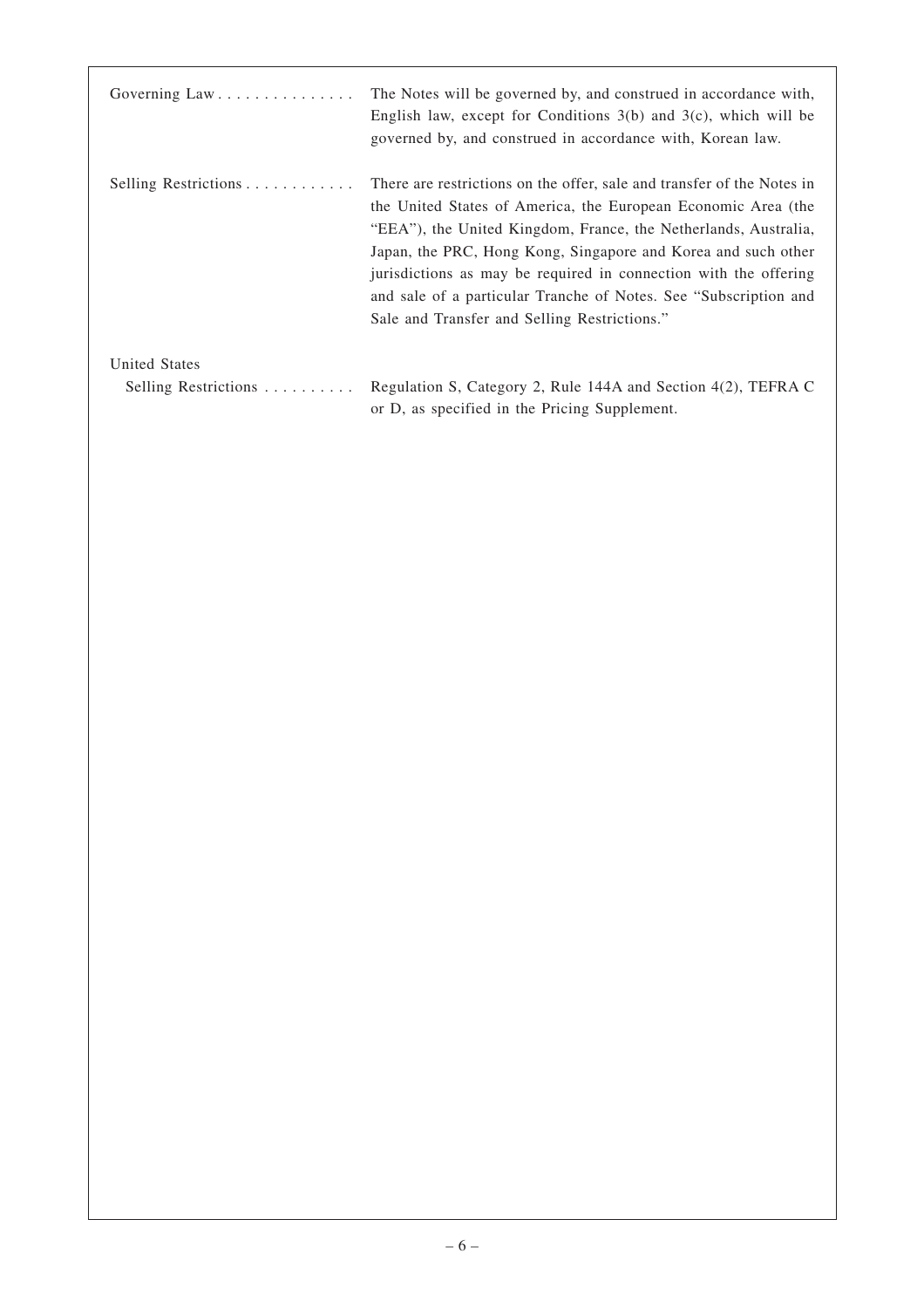# **RISK FACTORS**

*Prospective purchasers of the Notes should carefully review the risks described below and in "Item 3.D. Risk Factors" in the 2018 Annual Report on Form 20-F incorporated by reference herein, which could have a material adverse effect on the price of the Notes.*

# **Risks relating to the Bank**

*Please see "Item 3.D. Risk Factors – Risks relating to our corporate credit portfolio," "– Risks relating to our consumer credit portfolio," "– Risks relating to competition," "– Other risks relating to our business" and "– Risks relating to government regulation and policy" in the 2018 Annual Report on Form 20-F incorporated by reference herein.*

### **Risks relating to Korea**

*Please see "Item 3.D. Risk Factors – Risks relating to Korea" in the 2018 Annual Report on Form 20-F incorporated by reference herein.*

### **Risks relating to the Notes**

# *The Notes are unsecured obligations, the repayment of which may be jeopardised in certain circumstances.*

Because the Notes are unsecured obligations, their repayment may be compromised if:

- the Bank enters into bankruptcy, liquidation, reorganisation or other winding-up procedures;
- there is a default in payment under the Bank's future secured indebtedness or other unsecured indebtedness; or
- there is an acceleration of any of the Bank's indebtedness.

If any of these events occurs, the Bank's assets may not be sufficient to pay amounts due on any of the Notes.

# *The Notes are subject to transfer restrictions.*

The Notes will not be registered under the Securities Act or any state securities laws and may not be offered or sold within the United States or to, or for the account or benefit of, U.S. persons, except to qualified institutional buyers in reliance on the exemption provided by Rule 144A, to certain persons in offshore transactions in reliance on Regulation S, or pursuant to another exemption from, or in another transaction not subject to, the registration requirements of the Securities Act and in accordance with applicable state securities laws. In addition, interests in Bearer Notes are offered under the restrictions of TEFRA C or D, as specified in the applicable Pricing Supplement, and accordingly, investors will be required to provide non-U.S. beneficial ownership certifications in certain circumstances. Furthermore, a registration statement for the offering and sale of the Notes has not been filed with the FSC, and under currently applicable laws and regulations of Korea, until the expiration of one year after the issuance of any Notes, such Notes may not be transferred to any resident of Korea except as otherwise permitted by applicable Korean law and regulations. For a further discussion of the transfer restrictions applicable to the Notes, see "Subscription and Sale and Transfer and Selling Restrictions – Transfer Restrictions" and "Form of the Notes – Bearer Notes."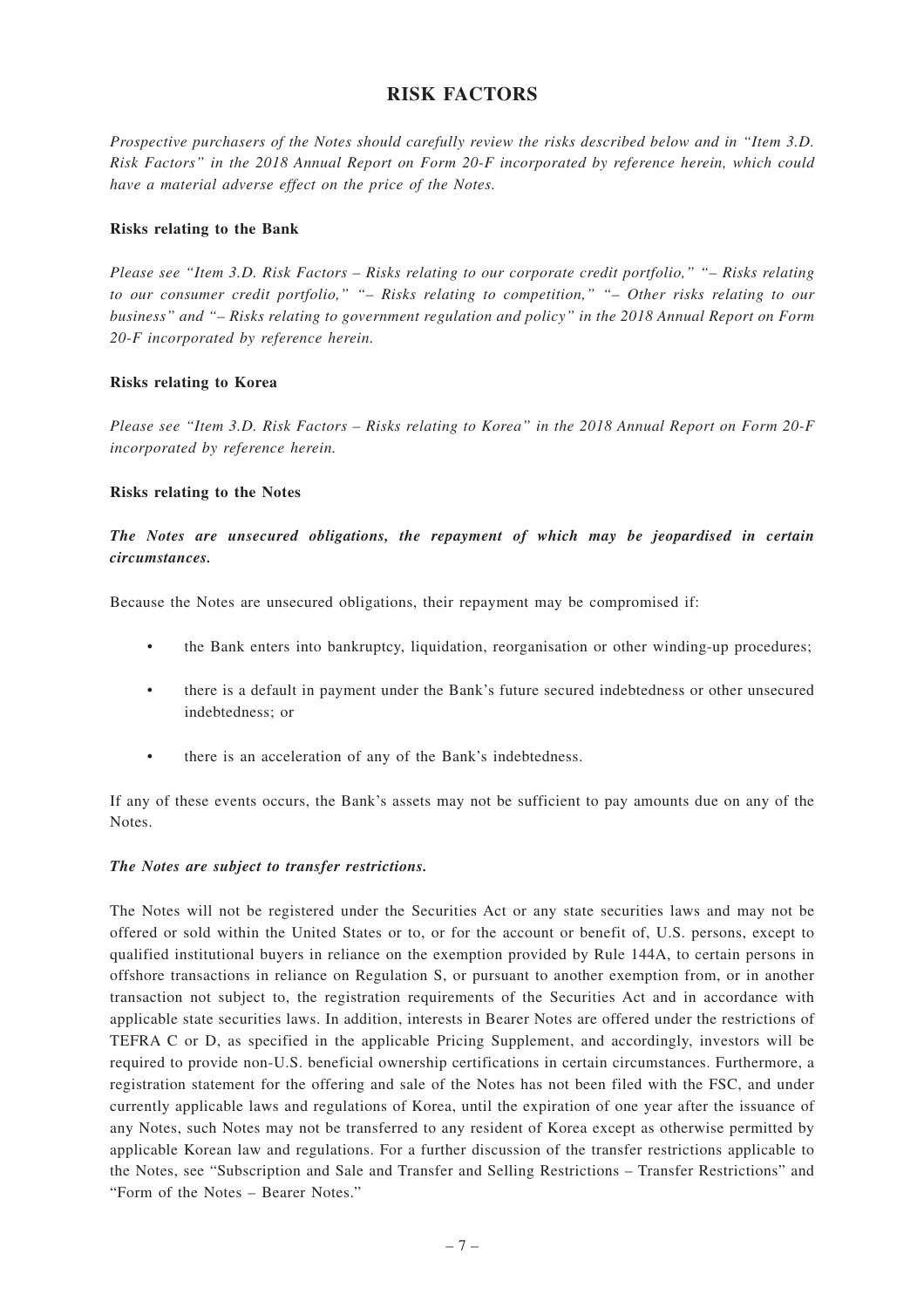### *The Notes may have limited liquidity.*

No assurance can be given as to the liquidity of, or the development and continuation of an active trading market for, the Notes. If an active trading market for the Notes does not develop or is not maintained, the market price and liquidity of the Notes may be adversely affected. If such a market were to develop, the Notes could trade at prices that may be higher or lower than the price at which the Notes are issued depending on many factors, including:

- prevailing interest rates;
- the Bank's results of operations and financial condition;
- political and economic developments in and affecting Korea;
- the market conditions for similar securities; and
- the financial condition and stability of the Korean financial sector.

# *The Notes may be redeemed by the Bank in certain circumstances.*

The Notes may be redeemable at the option of the Bank, in whole but not in part, on any of the optional redemption dates specified in the applicable Pricing Supplement at their outstanding principal amount together (if applicable) with interest accrued to (but excluding) the date of redemption. Furthermore, the Notes may be redeemable at the option of the Bank, in whole but not in part, at their outstanding principal amount together (if applicable) with interest accrued to (but excluding) the date of redemption, upon the occurrence of certain changes in applicable tax laws and regulations which (i) require the Bank to pay additional amounts on payments of principal and interest in respect of the Notes due to withholding or deduction required by law or (ii) in the case of Notes that are Tier I Subordinated Notes, cause the Bank to no longer be entitled to claim a deduction in respect of interest paid on the Tier I Subordinated Notes for purposes of Korean corporation tax. In addition, the Notes that are Tier I Subordinated Notes may be redeemed by the Bank, in whole but not in part, at their outstanding principal amount together (if applicable) with interest accrued to (but excluding) the date of redemption, upon the occurrence of a regulatory event that would cause the Tier I Subordinated Notes to no longer qualify as additional Tier I capital of the Bank. Such redemptions at the option of the Bank are subject to necessary prior approval by the FSS or such other relevant regulatory authorities in Korea. See "Terms and Conditions of the Notes – Redemption and Purchase."

Accordingly, holders of the Notes should not rely on being able to hold the Notes until their maturity date. The date on which the Bank elects to redeem the Notes may not align with the preference of holders of the Notes, and such election by the Bank may be disadvantageous to holders of the Notes in light of market conditions or the individual circumstances of such holders. In addition, if the Notes are redeemed prior to their maturity date, there is no guarantee that the holders of the Notes will be able to reinvest the amounts received upon redemption at a rate that will provide the same return as the investment in the Notes.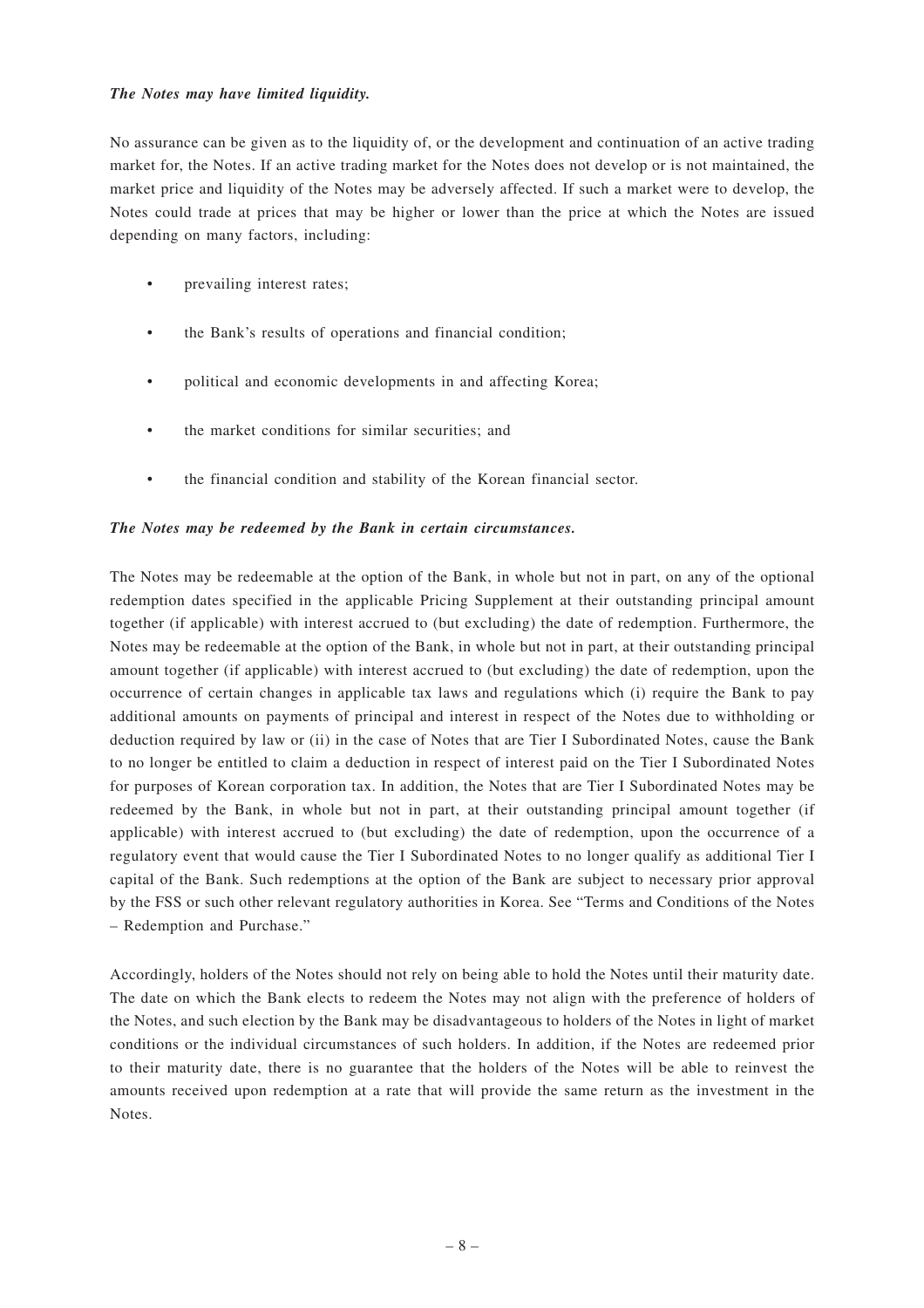# *Holders of Notes will have no creditor objection rights in connection with any future merger, spin-off or other similar transaction of the Bank.*

Under the Korean Commercial Code, a Korean company that has resolved to merge with another entity or engage in a spin-off or other similar transaction is required to provide notice of the impending transaction to its creditors and, if any creditor raises an objection to the relevant transaction during the applicable creditor objection period, either repay the relevant debt owed to such creditor or provide adequate collateral to secure such debt. However, pursuant to Condition 3(d) of the Terms and Conditions of the Notes, holders of Notes will be deemed to have waived, and agreed not to exercise, any such creditor objection rights that may arise in connection with such a transaction of the Bank. Accordingly, holders of Notes will have no creditor objection rights in connection with any such future transaction of the Bank.

### *The Notes that are Subordinated Notes are subordinated and have only limited rights of acceleration.*

The relevant Pricing Supplement may specify that the Notes will be Subordinated Notes (as defined in Condition 3(c) of the Terms and Conditions of the Notes), which will be subordinated obligations of the Bank. Payments on the Subordinated Notes will be subordinate in right of payment upon the occurrence of a Subordination Event (as defined in Condition 3(c) of the Terms and Conditions of the Notes) to the prior payment in full of all deposits and other liabilities of the Bank, except those liabilities which rank equally with or junior to the Subordinated Notes. As a consequence of these subordination provisions, if any of such events should occur, the holders of the Subordinated Notes may recover proportionately less than the holders of the Bank's deposit liabilities or the holders of its other unsubordinated liabilities.

Only those events described herein regarding the Bank's bankruptcy or liquidation will permit a holder of a Subordinated Note to accelerate payment of such Subordinated Notes. In such event, the only action the holder may take in Korea against the Bank is to make a claim in the Bank's liquidation or other applicable proceeding. Furthermore, if the Bank's indebtedness were to be accelerated, its assets may be insufficient to repay in full borrowings under its debt instruments, including the Subordinated Notes.

In addition, subject to complying with applicable regulatory requirements in respect of the Bank's leverage and capital ratios, there is no restriction on the amount or type of other securities or indebtedness that the Bank may issue or incur, as the case may be, that rank senior to, or *pari passu* with, the Subordinated Notes. The issue of any such other securities or the incurrence of any such other indebtedness may reduce the amount, if any, recoverable by holders of the Subordinated Notes on a liquidation or winding-up of the Bank and may increase the likelihood of a non-payment or reduction of interest on the Subordinated Notes. The issue of any such other securities or the incurrence of any such other indebtedness might also have an adverse impact on the market price of the Subordinated Notes and the ability of holders to sell the Subordinated Notes.

# *The Notes that are Subordinated Notes may be fully written off upon the occurrence of a trigger event, in which case holders of the Subordinated Notes will lose all of their investment.*

The Subordinated Notes will be subject to loss absorption provisions pursuant to which the Bank will irrevocably effect a full write-off of the outstanding principal amount and accrued but unpaid interest on the Subordinated Notes (without the need for the consent of the holders) upon the occurrence of a trigger event tied to the performance and viability of the Bank. A trigger event would occur upon the designation of the Bank as an "insolvent financial institution" pursuant to the Act on Structural Improvement of the Financial Industry.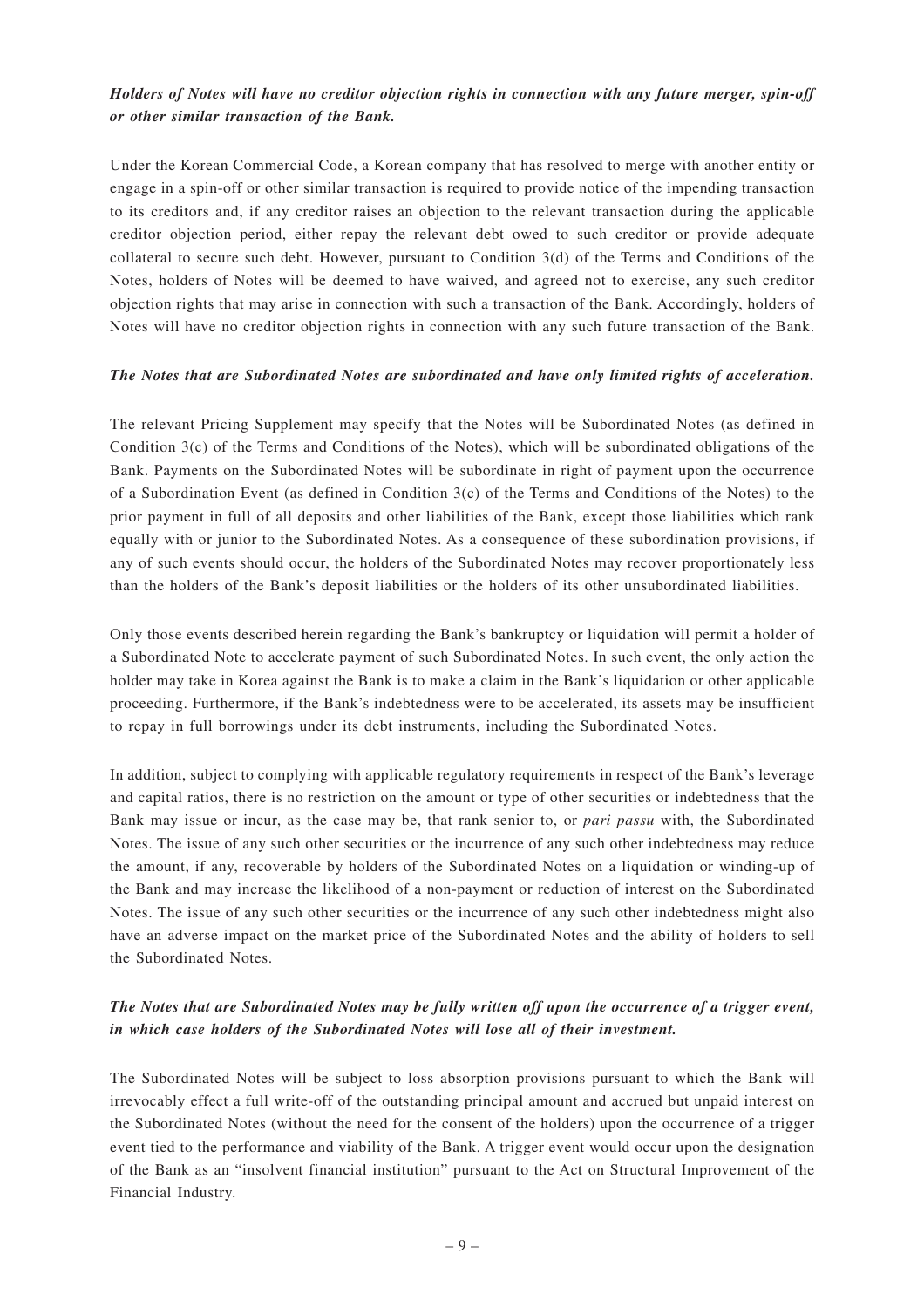Under Article 2 of the Act on Structural Improvement of the Financial Industry, an "insolvent financial institution" is defined as a financial institution that is:

- determined by the FSC or the Deposit Insurance Committee (the "DIC") established within the Korea Deposit Insurance Corporation (the "KDIC"), based on an actual survey of such financial institution's business operations, as (i) having liabilities that exceed its assets (each as valued and calculated in accordance with standards established by the FSC), or (ii) facing apparent difficulty in its normal operations because its liabilities exceed its assets (each as valued and calculated in accordance with standards established by the FSC) as a result of the occurrence of a major financial scandal or the accrual of non-performing loans;
- subject to a suspension of payments of claims (including deposits) or repayments of money borrowed from other financial institutions; or
- determined by the FSC or the DIC to be unable to make payments of claims (including deposits) or repayments of money borrowed, without external support or additional borrowings (other than borrowings accruing from ordinary course financial transactions).

In the event that the Subordinated Notes are written off, such written-off amount will be irrevocably lost and will not be restored under any circumstances, including where the trigger event ceases to continue, and holders of the Subordinated Notes will cease to have any claims for any principal amount and accrued but unpaid interest on the Subordinated Notes. See "Terms and Conditions of the Notes – Loss Absorption upon a Trigger Event in Respect of Subordinated Notes."

Potential investors should consider the risk that, due to the existence of such loss absorption features, a holder of Subordinated Notes may lose all of its investment in such Subordinated Notes in the event that a trigger event occurs.

The applicable Korean laws and regulations relating to the trigger event and loss absorption features of capital instruments like the Subordinated Notes are relatively new and have yet to be tested. There is considerable uncertainty as to the circumstances under which the relevant Korean regulatory authorities will decide to effect a trigger event with respect to a particular financial institution. The occurrence of a trigger event with respect to the Bank is therefore inherently unpredictable and is subject to factors that are outside the control of the Bank, which will make it difficult for investors to anticipate when, if at all, a write-off of the Subordinated Notes will take place. Accordingly, the trading behaviour with respect to the Subordinated Notes may not follow trading behaviour associated with other types of securities of the Bank or other issuers. Any indication that the Bank is trending towards a possible trigger event could have a material adverse effect on the market price of the Subordinated Notes. A potential investor should not invest in the Subordinated Notes unless it has knowledge and expertise to evaluate how the Subordinated Notes will perform under changing market conditions and the resulting effect on the likelihood of a write-off and on the market value of the Subordinated Notes.

Under Article 38 of the Depositor Protection Act, the KDIC (upon a resolution by the DIC) may provide financial assistance to an insured financial company (such as the Bank) or a financial holding company that becomes an "insolvent or similar financial company" (including an "insolvency-threatened financial company"), where the improvement of the financial structure of such company is deemed necessary for the protection of depositors and the preservation of order in credit transactions. An "insolvency-threatened financial company" is defined under Article 2 of the Depositor Protection Act as a financial company determined by the DIC as having a high possibility of becoming an insolvent financial company due to its weak financial standing. The financial assistance to be provided can take the form of a loan or deposit of funds, a purchase of assets, a guarantee or assumption of obligations and an equity injection or contribution.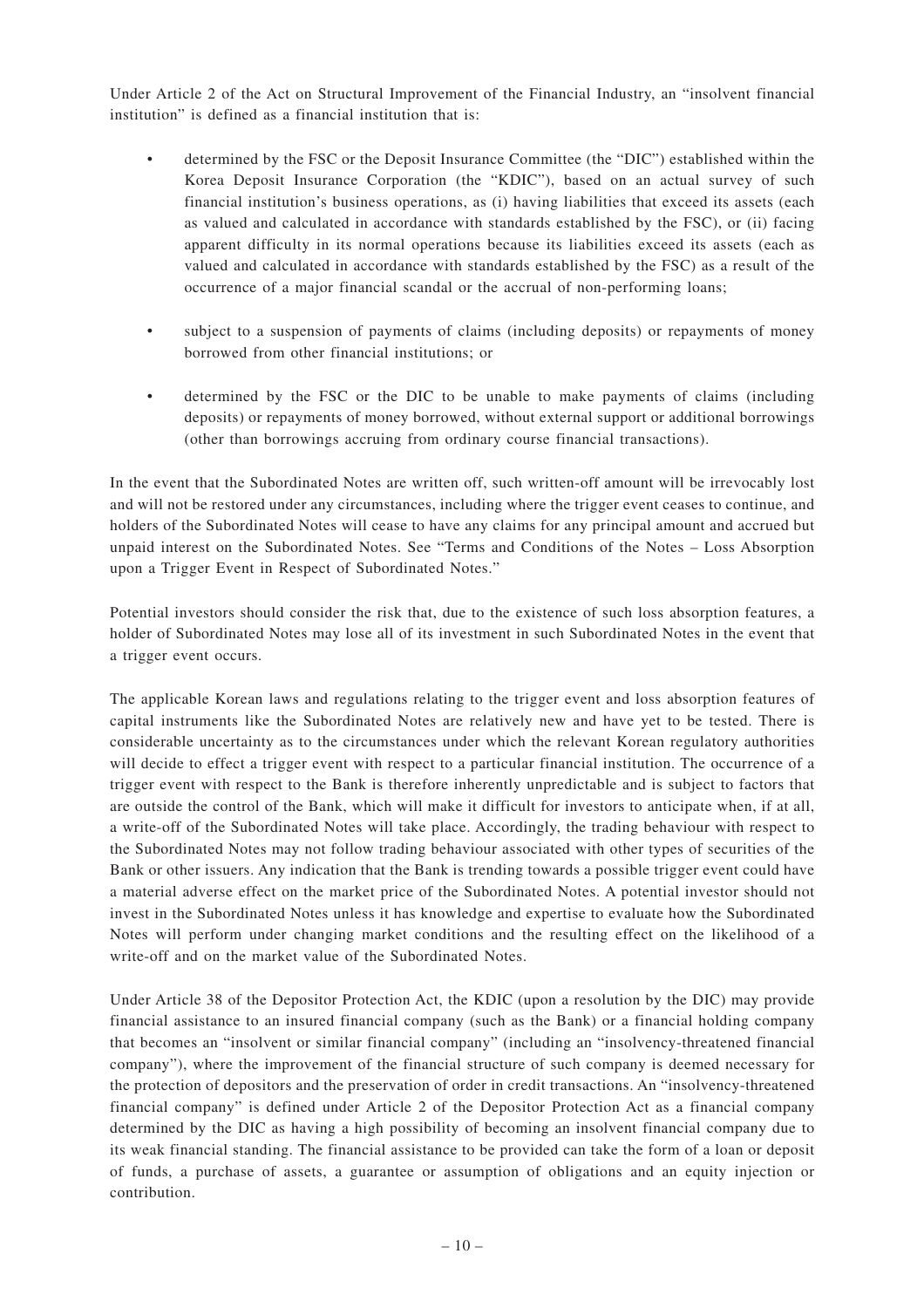The Government has in the past also taken measures to support the capital position of Korean banks in times of stress to the Korean financial system and economy. For example, in response to the global financial crisis commencing in 2008, the Government established a W20 trillion bank recapitalisation fund in 2009, based on a W10 trillion contribution from the Bank of Korea, a W2 trillion contribution from the Korea Development Bank and W8 trillion of contributions from institutional and retail investors. The bank recapitalisation fund provided capital support to the Korean banking sector by purchasing an aggregate of approximately W4 trillion of hybrid capital securities and subordinated notes issued by eight Korean financial institutions. Woori Finance Holdings Co., Ltd. and its subsidiaries issued W1.7 trillion of hybrid capital securities and subordinated notes to the bank recapitalisation fund, including W1.0 trillion of hybrid capital securities issued by the Bank.

In light of the size and scale of the Bank and its relative importance to the Korean banking system, it is possible that, prior to the occurrence of a trigger event that leads to a write-off of the Subordinated Notes, the Bank will be classified as an insolvency-threatened financial company and receive some form of financial assistance from the KDIC, or that the Government will decide to provide other forms of financial assistance or capital support to the Bank. However, since the provision of any such financial assistance or capital support would be at the discretion of the KDIC or the Government, as applicable, there is no guarantee that the Bank will receive any financial assistance or capital support prior to the occurrence of a trigger event or that any such financial assistance or capital support received by the Bank will be sufficient to prevent the occurrence of a trigger event leading to a write-off of the Subordinated Notes.

# *The Notes that are Tier I Subordinated Notes have no fixed maturity date and holders of the Tier I Subordinated Notes have no right to call for redemption of the Tier I Subordinated Notes.*

The Tier I Subordinated Notes are undated perpetual securities and accordingly have no fixed final maturity date. Subject to the subordination provisions of Condition 3(c) of the Terms and Conditions of the Notes, the principal amount of the Tier I Subordinated Notes will become due and payable by the Bank on the date on which voluntary or involuntary winding-up proceedings are instituted in respect of the Bank in accordance with, as the case may be, (i) a resolution passed at a shareholders' meeting of the Bank, (ii) any provision of the Bank's articles of incorporation or (iii) any applicable law or any decision of any judicial or administrative authority. In addition, the holders of Tier I Subordinated Notes have no right to call for the redemption of the Tier I Subordinated Notes. Although the Bank may redeem the Tier I Subordinated Notes at its option on any of the optional redemption dates specified in the applicable Pricing Supplement or at any time for certain tax or regulatory reasons, there are limitations on redemption of the Tier I Subordinated Notes, including a requirement to obtain the necessary prior approval of the FSS or such other relevant regulatory authorities in Korea. See "Terms and Conditions of the Notes – Redemption and Purchase." Accordingly, there is no guarantee as to whether or when the Tier I Subordinated Notes will be redeemed.

# *Interest payments on the Notes that are Tier I Subordinated Notes are discretionary and are not cumulative.*

The rate of interest applicable to the Tier I Subordinated Notes may be subject to reset periodically, based on the prevailing base rate plus the spread as specified in the applicable Pricing Supplement. Furthermore, interest on Tier I Subordinated Notes may not be paid in full, or at all. The Bank may elect, in its sole discretion, to not pay any interest, or to pay only partial interest, on Tier I Subordinated Notes on any interest payment date for any reason. In addition, Tier I Subordinated Notes will not bear any interest, and any interest payable on Tier I Subordinated Notes on any interest payment date will not be paid, during an interest cancellation period, which will be triggered upon the issuance of a management improvement recommendation, a management improvement requirement or a management improvement order, or the imposition of emergency measures, by the FSC against the Bank.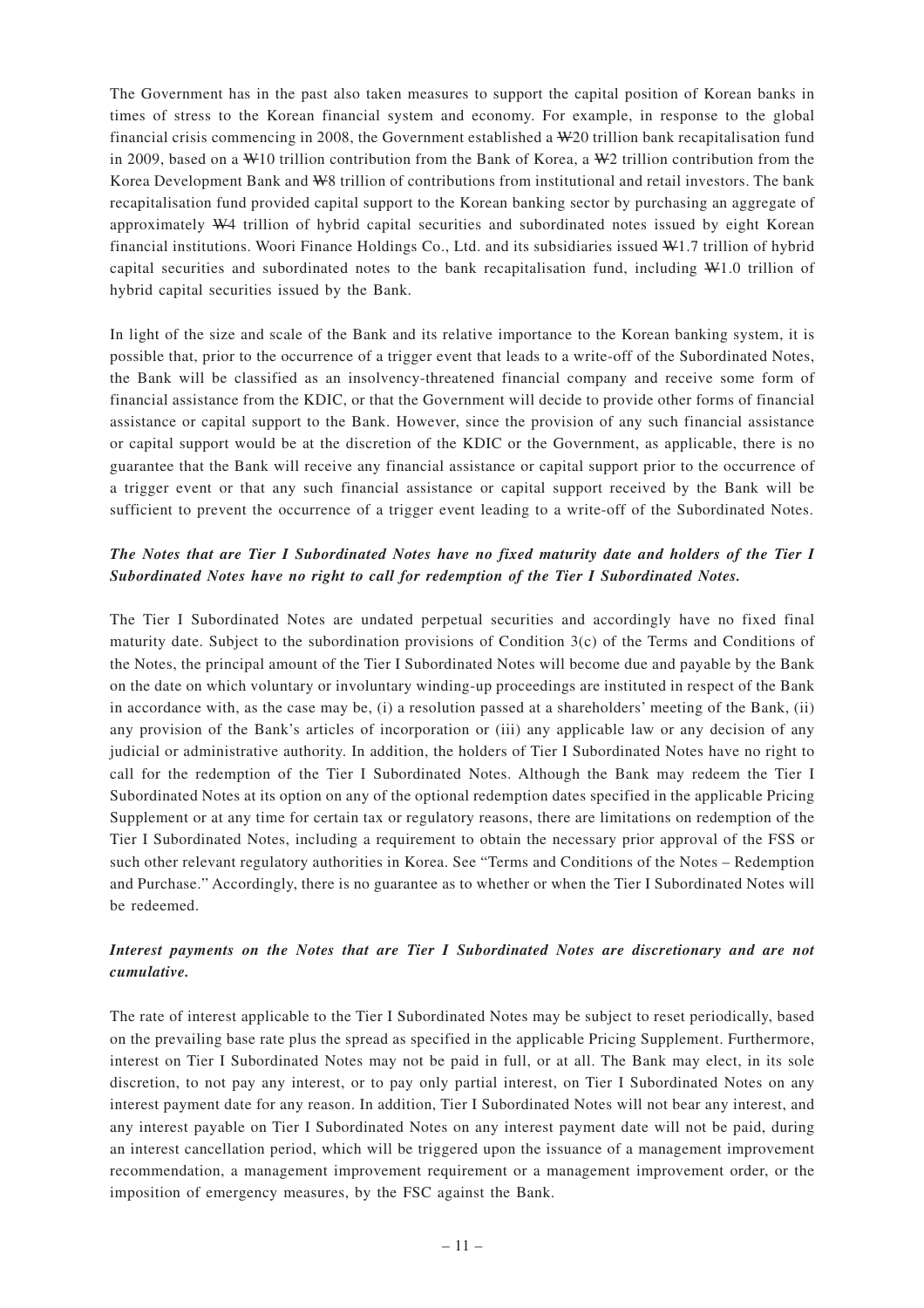Article 36 of the Regulation on Supervision of Banking Business provides that the FSC shall issue a management improvement order to a bank where:

- the bank constitutes an "insolvent financial institution"' under the Act on Structural Improvement of the Financial Industry;
- its combined Tier I and Tier II capital adequacy ratio is no greater than 2.0 per cent. or its Tier I capital adequacy ratio is no greater than 1.5 per cent. or its Tier I common equity capital ratio is no greater than 1.2 per cent.; or
- the bank has difficulty continuing its normal operations, even though it has previously become subject to a management improvement requirement under Article 35(1), and has been urged (but has failed) to implement a management improvement plan under Article 39(6), of the Regulation on Supervision of Banking Business.

Prior to issuing a management improvement order to a bank, the FSC would be expected to (i) issue a management improvement recommendation to such bank (for example, if its combined Tier I and Tier II capital adequacy ratio is no greater than 8.0 per cent. or its Tier I capital adequacy ratio is no greater than 6.0 per cent. or its Tier I common equity capital ratio is no greater than 4.5 per cent.) under Article 34 of the Regulation on Supervision of Banking Business and (ii) subject such bank to a management improvement requirement (for example, if its combined Tier I and Tier II capital adequacy ratio is no greater than 6.0 per cent. or its Tier I capital adequacy ratio is no greater than 4.5 per cent. or its Tier I common equity capital ratio is no greater than 3.5 per cent.) under Article 35 of the Regulation on Supervision of Banking Business.

Article 38(1) of the Regulation on Supervision of Banking Business provides that the FSC or its chairman shall impose emergency measures on a bank where:

- a drastic deterioration in the liquidity of the bank causes it to experience, among others, shortages of reserves and assets for repayment of deposits or an inability to repay its external debts;
- it becomes impracticable or impossible for the bank to conduct normal business operations due to the occurrence of events such as, among others, a strike, work stoppage, labour dispute or a run on its deposits; or
- there is a manifest risk of bankruptcy or insolvency of the bank or the bank is unable to repay its deposits.

Such emergency measures may include (i) restrictions on acceptance of deposits and provision of loans by the bank; (ii) a suspension on repayment of all or any part of the bank's deposits; (iii) a prohibition on repayment of debts by the bank; and (iv) mandatory dispositions of the bank's assets under Article 38(2) of the Regulation on Supervision of Banking Business.

Furthermore, interest on any Series of Tier I Subordinated Notes will be paid only out of such amounts legally available to the Bank from time to time under applicable Korean law for payment of dividends on equity of the Bank (or, if higher, such amounts for payment of interest on such Tier I Subordinated Notes). Under the Korean Commercial Code, the Bank may pay an annual dividend only out of the excess of its net assets, on a non-consolidated basis, over the sum of (i) its stated capital (i.e., paid-in capital), (ii) the total amount of its capital surplus reserve and legal reserve accumulated up to the end of the relevant dividend period, (iii) the earned surplus reserve to be set aside for the annual dividend and (iv) any increase in net assets caused by the valuation of assets and liabilities performed in accordance with Korean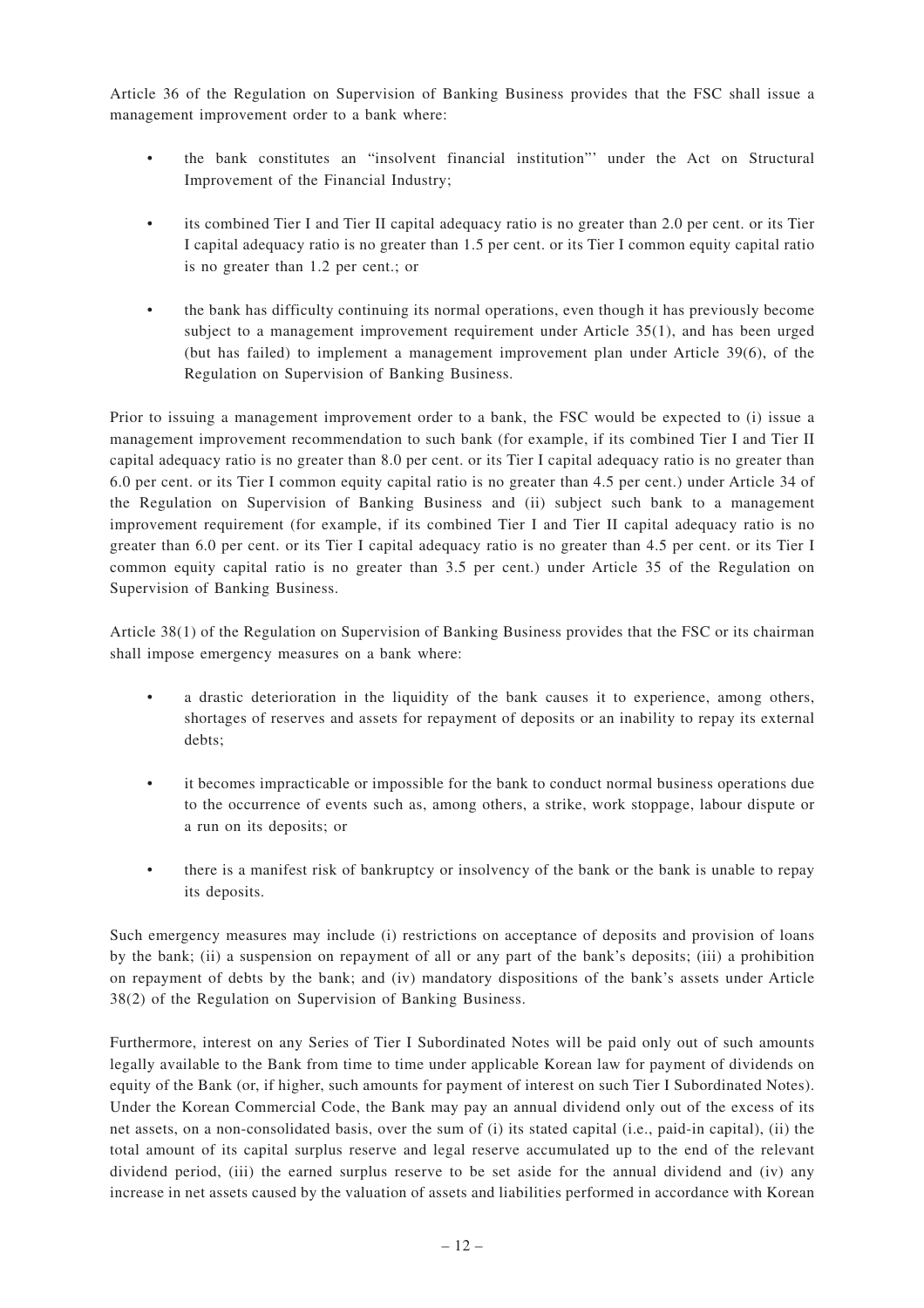accounting principles, against which no unrealised loss is set off. Depending on the ability of the Bank to meet certain capital ratios, such amounts legally available to the Bank under the Korean Commercial Code are subject to further restrictions pursuant to Article 26 of the Regulation on Supervision of Banking Business, which sets forth upper limits on the amounts a bank may use from its legally available amounts under the Korean Commercial Code to pay discretionary dividends, including discretionary interest payments on capital securities such as the Tier I Subordinated Notes. Specifically, the Bank would be able to use only a certain percentage (ranging from 0 per cent. to 60 per cent., depending on the degree of the shortfall in the applicable capital adequacy ratios) of its annual consolidated net income (attributable to the controlling shareholder) as stated in its latest audited financial report after deducting the regulatory reserve for credit loss (attributable to the controlling shareholder) if its Tier I common equity capital ratio, Tier I capital adequacy ratio or combined Tier I and Tier II capital adequacy ratio were to fall below 8 per cent., 9.5 per cent. or 11.5 per cent., respectively. The foregoing thresholds have been calculated based on (i) an additional capital conservation buffer of 2.5 per cent., (ii) a potential counter-cyclical capital buffer set at 0 per cent. (which may be subject to change within the range of 0 to 2.5 per cent. based on the FSC's determination on a quarterly basis) and (iii) an additional capital requirement of 1.0 per cent. for being designated as one of six domestic systemically important banks for 2019. See "Item 3.D. Risk Factors – We may be required to raise additional capital if our capital adequacy ratio deteriorates or the applicable capital requirements change in the future, but we may not be able to do so on favorable terms or at all" and "Item 4.B. Business Overview – Supervision and Regulation – Principal Regulations Applicable to Banks – Capital Adequacy" in the 2018 Annual Report on Form 20-F incorporated by reference herein.

To the extent the aggregate amount of interest and other distributions payable on any Series of Tier I Subordinated Notes and other Tier I obligations exceed such amounts legally available to the Bank, the aggregate amount of interest payable on such Tier I Subordinated Notes would be reduced by an amount equal to the pro rata portion of such excess. Moreover, because the Bank is entitled to not pay interest on any interest payment date in its sole discretion, it may choose to do so even if amounts are legally available for payment of dividends or interest. See "Terms and Conditions of the Notes – Interest – Special Provisions Relating to Interest on Tier I Subordinated Notes."

Interest payments on the Tier I Subordinated Notes are not cumulative. Accordingly, if interest is not paid or is reduced on any interest payment date as a result of any of the foregoing, such unpaid interest will be irrevocably lost, and holders of Tier I Subordinated Notes will not be entitled to receive such unpaid interest on any subsequent interest payment date or any other date, whether or not funds are, or subsequently become, available. Any non-payment of interest by the Bank will not constitute an event of default under the Tier I Subordinated Notes. Due to these interest cancellation features, the trading behaviour with respect to the Tier I Subordinated Notes may not follow trading behaviour associated with other types of securities of the Bank or other issuers. A potential investor should not invest in Tier I Subordinated Notes unless it has knowledge and expertise to evaluate how the Tier I Subordinated Notes will perform under changing market conditions and the resulting effect on the likelihood of an interest cancellation and on the market value of the Tier I Subordinated Notes.

# *Non-payment of interest may adversely affect the trading price of the Notes that are Tier I Subordinated Notes.*

If interest is not paid on the Tier I Subordinated Notes on any interest payment date, the Tier I Subordinated Notes may trade at a price which is lower than the issue price or the prevailing market price prior to such interest payment date. The sale of the Tier I Subordinated Notes during any period of non-payment of interest thereon may result in the holder receiving lower returns on the investment than a holder who continues to hold the Tier I Subordinated Notes until the interest payments resume (if at all). In addition, because of the interest cancellation provisions applicable to the Tier I Subordinated Notes, the market price of the Tier I Subordinated Notes may be more volatile than that of other securities that are not subject to such provisions.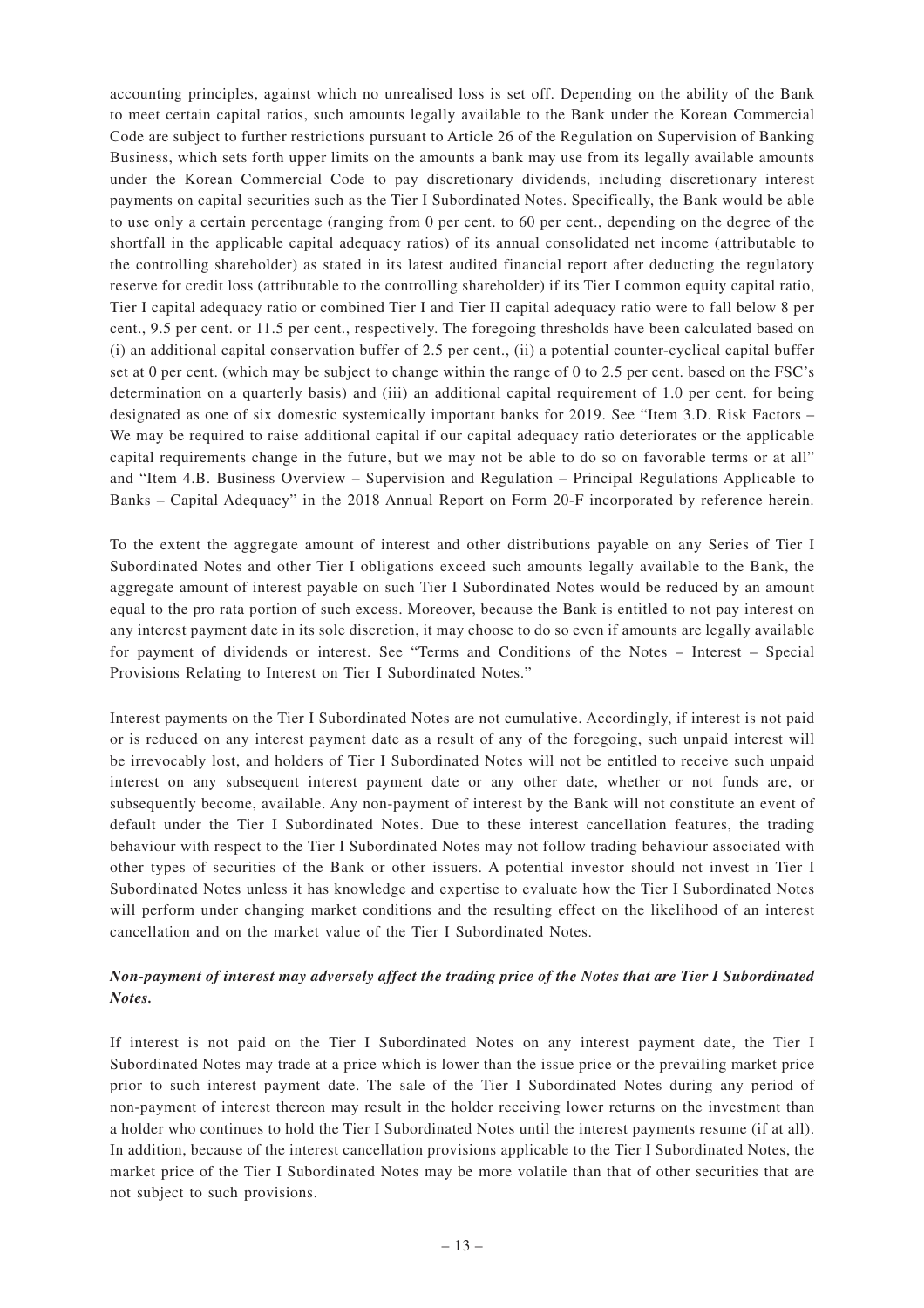## *Investors should consider the U.S. federal income tax treatment of an investment in the Subordinated Notes.*

No statutory, judicial or administrative authority directly addresses the U.S. federal income tax characterisation of the Subordinated Notes or instruments with a similar write-off feature. As a result, significant aspects of the U.S. federal income tax consequences of an investment in such Notes are uncertain. The Bank believes, however, that notwithstanding their legal form as debt, the Tier I Subordinated Notes will be, and the Tier II Subordinated Notes should be, treated as equity for U.S. federal income tax purposes, and the Bank intends, absent a change in law, to so treat the Subordinated Notes. If the IRS were to treat the Subordinated Notes as debt for U.S. federal income tax purposes, this characterisation would be potentially adverse to United States holders. See "Taxation – United States Taxation – Subordinated Notes." Prospective investors are urged to consult their tax advisers concerning the U.S. federal income tax consequences of an investment in the Subordinated Notes.

## *Any future discontinuation of LIBOR and the application of a successor or alternative benchmark reference rate may adversely affect the value of and return on the Notes that are Floating Rate Notes.*

In the case of the Notes that are Floating Rate Notes, the London Interbank Offered Rate ("LIBOR") may be the benchmark reference rate used to calculate the rate of interest applicable to such Notes ("LIBOR-based Floating Rate Notes") for each interest period. LIBOR for different periods and currencies is determined and announced on a daily basis by the ICE Benchmark Administration, the administrator of LIBOR, based on rate submissions provided by groups of panel banks for the relevant currencies. In July 2017, the U.K. Financial Conduct Authority, which has regulatory authority with respect to LIBOR, announced that it does not intend to continue to encourage, or use its power to compel, panel banks to provide rate submissions for the determination of LIBOR beyond the end of 2021. It is possible that panel banks will continue to provide rate submissions, and that the ICE Benchmark Administration will continue to determine and announce LIBOR, on the current basis after 2021, if they are willing and able to do so. However, there is no guarantee that LIBOR will be determined and announced after 2021 on the current basis, or at all.

Upon the occurrence of a Benchmark Transition Event (as defined in Condition 6(h) of the Terms and Conditions of the Notes) with respect to LIBOR, including a public statement or publication of information by or on behalf of the U.K. Financial Conduct Authority or the ICE Benchmark Administration announcing that the latter has ceased or will cease to provide LIBOR permanently or indefinitely, the Benchmark Replacement (as defined in Condition 6(h) of the Terms and Conditions of the Notes) as determined by the Bank or its designee will replace LIBOR for all purposes relating to outstanding LIBOR-based Floating Rate Notes. Among other alternatives, the Secured Overnight Financing Rate ("SOFR"), which has been identified by the Alternative Reference Rates Committee convened by the Board of Governors of the U.S. Federal Reserve System and the Federal Reserve Bank of New York as the preferred alternative benchmark reference rate for LIBOR, together with any necessary spread adjustment, may be determined as the Benchmark Replacement to be used to calculate the rate of interest applicable to outstanding LIBOR-based Floating Rate Notes. Any such Benchmark Replacement determined by the Bank or its designee will, in the absence of manifest error, be conclusive and binding on the applicable Noteholders. See "Terms and Conditions of the Notes – Interest – Effect of Benchmark Transition Event." Accordingly, if a Benchmark Transition Event occurs with respect to LIBOR prior to the maturity of any LIBOR-based Floating Rate Notes, the method of calculation and rate of interest payable on such Notes will change. There is no guarantee that any Benchmark Replacement will be similar to, or behave in the same manner as, LIBOR, or that the rate of interest calculated based on any such Benchmark Replacement will not be lower than the rate of interest that would have applied to any LIBOR-based Floating Rate Notes for any interest period if LIBOR had continued to be used as the benchmark reference rate.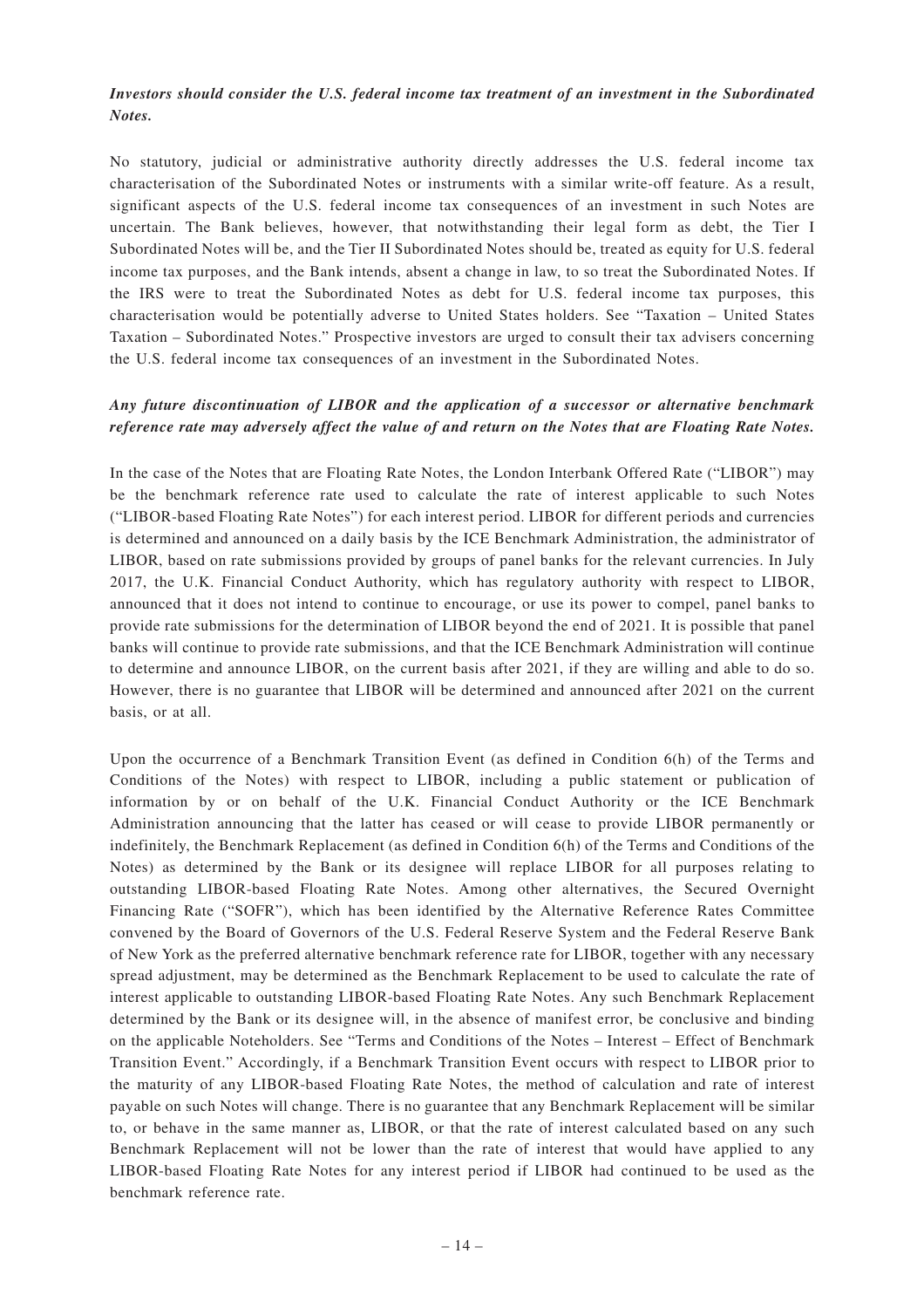Uncertainty regarding the continued availability of LIBOR, as well as the rate of interest that would be applicable to LIBOR-based Floating Rate Notes if LIBOR is discontinued or ceases to be published, may negatively affect the trading market for and trading price of such Notes. Currently, it is not possible to predict future developments with respect to LIBOR or their timing or impact. Any such developments, including as a result of international, national or other initiatives for reform or the adoption of successor or alternative benchmark reference rates in the international debt capital markets, could have a material adverse effect on the value of and return on LIBOR-based Floating Rate Notes and also could have adverse U.S. federal income tax consequences for holders of such Notes.

## **Risks relating to Notes denominated in Renminbi**

## *Renminbi is not freely convertible and this may adversely affect the liquidity of the Notes and the Bank's ability to source Renminbi outside the PRC to service the Notes.*

The Renminbi is not freely convertible at present. The PRC government continues to regulate conversion between Renminbi and foreign currencies despite the significant reduction over the years by the PRC government of its control over routine foreign exchange transactions under current accounts. The People's Bank of China (the "PBOC") has established a Renminbi clearing and settlement system for participating banks in Hong Kong pursuant to a settlement agreement (the "Settlement Agreement") relating to the clearing of Renminbi business between the PBOC and Bank of China (Hong Kong) Limited. However, the current size of Renminbi and Renminbi-denominated financial assets outside the PRC is limited, and their growth is subject to many constraints which are directly affected by PRC laws and regulations on foreign exchange, which may adversely affect the liquidity of the Notes. There is no assurance that new PRC laws and regulations will not be promulgated or the Settlement Agreement will not be terminated or amended in the future in a way that will have the effect of restricting the availability of Renminbi offshore. To the extent the Bank is required to source Renminbi in the offshore market to service the Notes, there is no assurance that the Bank will be able to source such Renminbi on satisfactory terms, or at all.

## *Payments in respect of the Notes will only be made in accordance with prevailing rules and regulations in the manner specified in the Notes.*

Except in limited circumstances, all payments of Renminbi under the Notes will be made solely by transfer to a Renminbi bank account maintained in Hong Kong in accordance with prevailing rules and regulations for such payments and in accordance with the terms and conditions of the Notes. The Bank cannot be required to make payment by any other means (including in any other currency or in bank notes, by cheque or draft or by transfer to a bank account in the PRC).

If "RMB Currency Event" is specified in the applicable Pricing Supplement and it becomes impossible to convert Renminbi from/to another freely convertible currency, or transfer Renminbi between accounts in Hong Kong, or the general Renminbi exchange market in Hong Kong becomes illiquid, or any Renminbi clearing and settlement system for participating banks in Hong Kong is disrupted or suspended, the Bank may make any payment of Renminbi under the Notes in another currency selected by the Bank using an exchange rate determined by the Alternate Settlement Rate Determination Agent or an exchange rate specified in the applicable Pricing Supplement.

## *The Renminbi is subject to exchange rate risk.*

The value of the Renminbi against the U.S. dollar and other foreign currencies fluctuates and is affected by changes in the PRC and international political and economic conditions and by many other factors. The Bank will make all Renminbi payments under the Notes in Renminbi unless otherwise specified. As a result, the value of such payments in Renminbi (in U.S. dollars or other applicable foreign currency terms) may vary with the prevailing exchange rates in the marketplace. If the value of the Renminbi depreciates against the U.S. dollar or other foreign currencies, the value of a Noteholder's investment in U.S. dollar or other applicable foreign currency terms will decline.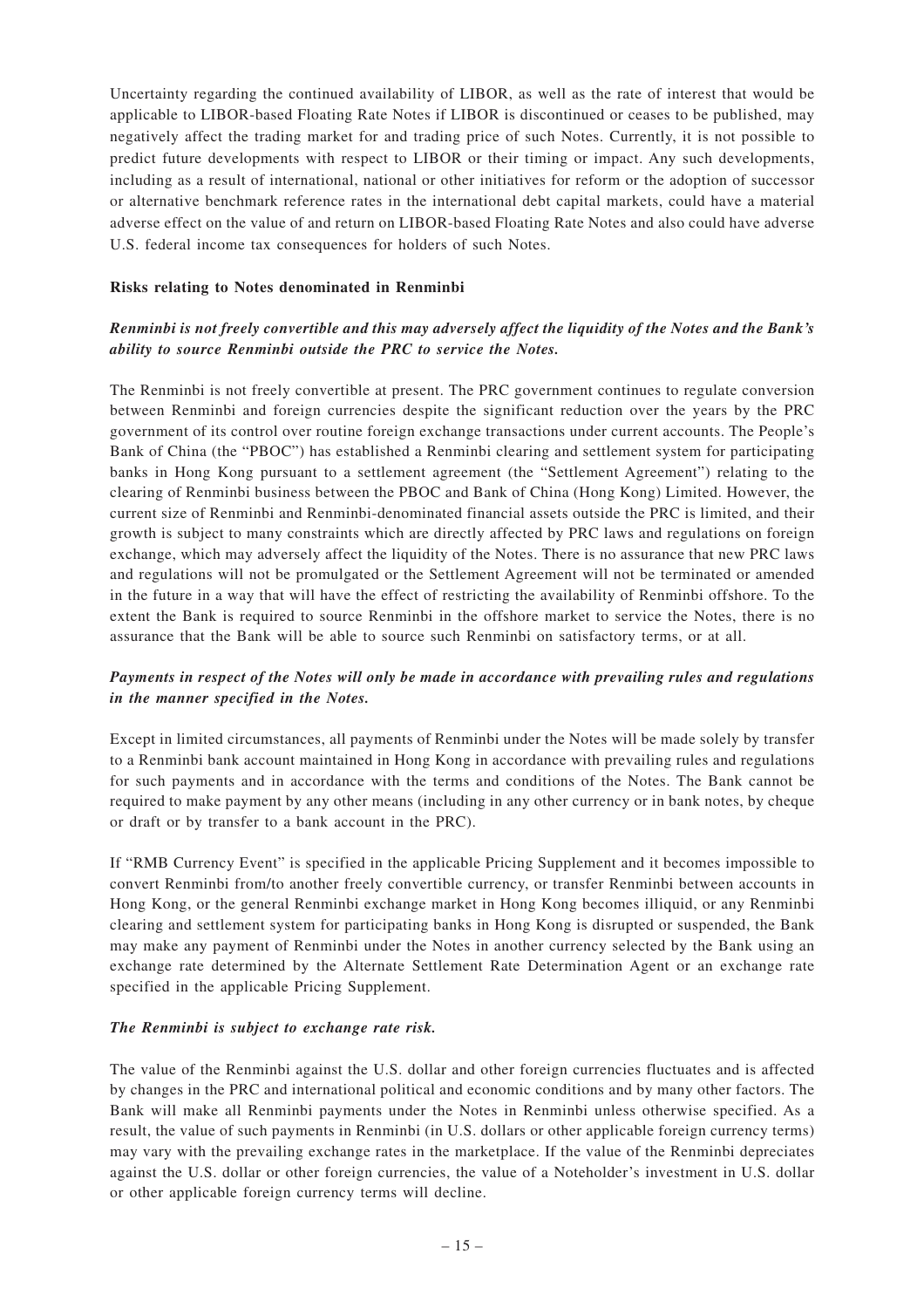# **FORM OF THE NOTES**

The Notes of each Series will be in either bearer form, with or without interest coupons attached, or registered form, without interest coupons attached. Bearer Notes will be issued outside the United States to non-U.S. persons in reliance on Regulation S under the Securities Act ("Regulation S") and Registered Notes will be issued both outside the United States in reliance on the exemption from registration provided by Regulation S and within the United States in reliance on Rule 144A or Regulation D under the Securities Act.

## **Bearer Notes**

Each Tranche of Bearer Notes will be in bearer form and will be initially issued in the form of either a temporary bearer global note (a "Temporary Bearer Global Note") or a permanent bearer global note (a "Permanent Bearer Global Note" and together with a Temporary Bearer Global Note, a "Bearer Global Note") as indicated in the applicable Pricing Supplement, which, in either case, will be delivered on or prior to the original issue date of the Tranche to either (i) a common depositary (the "Common Depositary") for Euroclear Bank SA/NV, as operator of the Euroclear System ("Euroclear") and/or Clearstream Banking S.A. ("Clearstream") or (ii) a sub-custodian for the Hong Kong Monetary Authority (the "HKMA") as operator of the Central Moneymarkets Unit Service (the "CMU Service"). Whilst any Bearer Note is represented by a Temporary Bearer Global Note, payments of principal, interest (if any) and any other amount payable in respect of the Notes due prior to the Exchange Date (as defined below) will be made against presentation of the Temporary Bearer Global Note only to the extent that certification (in a form to be provided) to the effect that the beneficial owners of interests in such Bearer Note are not U.S. persons or persons who have purchased for resale to any U.S. person, as required by U.S. Treasury regulations, has been received by Euroclear and/or Clearstream and/or the CMU Service, and Euroclear and/or Clearstream and/or the CMU Lodging Agent (as defined under "Terms and Conditions of the Notes"), as applicable, has given a like certification (based on the certifications it has received) to the Principal Paying Agent ("non-U.S. beneficial ownership certification").

On and after the date (the "Exchange Date") which is 40 days after the Temporary Bearer Global Note is issued, interests in such Temporary Bearer Global Note will be exchangeable (free of charge) upon a request as described therein either for (i) interests in a Permanent Bearer Global Note of the same Series or (ii) for definitive Bearer Notes of the same Series with, where applicable, receipts, interest coupons and talons attached (as indicated in the applicable Pricing Supplement and subject, in the case of definitive Bearer Notes, to such notice period as is specified in the applicable Pricing Supplement), in each case against non-U.S. beneficial ownership certification as described above unless such certification has already been given. The CMU Service may require that any such exchange for a Permanent Bearer Global Note is made in whole and not in part and in such event, no such exchange will be effected until all relevant account holders (as set out in a CMU Instrument Position Report (as defined in the rules of the CMU Service (the "CMU Rules")) or any other relevant notification supplied to the CMU Lodging Agent by the CMU Service) have provided certification of beneficial ownership as described above. The holder of a Temporary Bearer Global Note will not be entitled to collect any payment of interest, principal or other amount due on or after the Exchange Date unless, upon due certification, exchange of the Temporary Bearer Global Note for an interest in a Permanent Bearer Global Note or for definitive Bearer Notes is improperly withheld or refused.

Payments of principal, interest (if any) or any other amounts on a Permanent Bearer Global Note will be made through Euroclear and/or Clearstream against presentation or surrender (as the case may be) of the Permanent Bearer Global Note without any further requirement for certification beyond the initial non-U.S. beneficial ownership certification as described above. In respect of a Bearer Global Note held through the CMU Service, any payments of principal, interest (if any) or any other amounts will be made to the person(s) for whose account(s) interests in the relevant Bearer Global Note are credited (as set out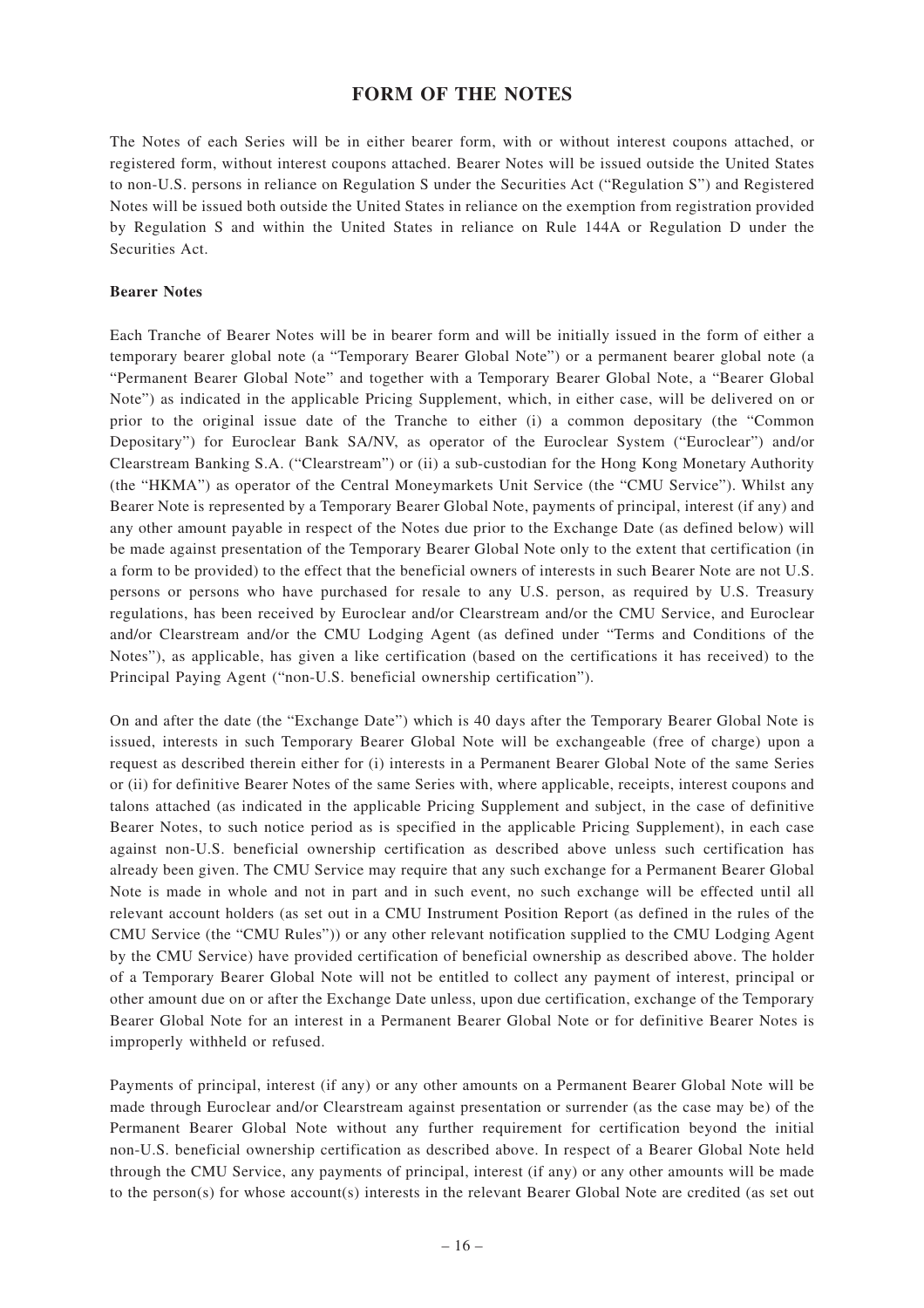in a CMU Instrument Position Report or any other relevant notification supplied to the CMU Lodging Agent by the CMU Service) and save in the case of a final payment, no presentation of the relevant Bearer Global Note will be required for such purpose.

The applicable Pricing Supplement will specify that a Permanent Bearer Global Note will be exchangeable (free of charge), in whole but not in part, for definitive Bearer Notes with, where applicable, receipts, interest coupons and talons attached upon either (i) not less than 60 days' written notice from (in the case of Notes held by a Common Depositary for Euroclear and/or Clearstream) Euroclear and/or Clearstream (acting on the instructions of any holder of an interest in such Permanent Bearer Global Note) to the Principal Paying Agent as described therein and/or (in the case of Notes held through the CMU Service) the relevant accountholders therein to the CMU Lodging Agent as described therein, or (ii) only upon the occurrence of an Exchange Event. For these purposes, an "Exchange Event" means that (i) an Event of Default (as defined in Condition 12) has occurred and is continuing, (ii) the Issuer has been notified that both Euroclear and Clearstream have been or, in the case of Notes held through the CMU Service, the CMU Service has been, closed for business for a continuous period of 14 days (other than by reason of holiday, statutory or otherwise) or have or has announced an intention permanently to cease business or have or has in fact done so and no alternative clearing system is available or (iii) the Issuer has or will become subject to adverse tax consequences which would not be suffered were the Notes represented by the Permanent Bearer Global Note in definitive form (provided that, in certain circumstances where the Notes are held through Euroclear and/or Clearstream and/or the CMU Service, such adverse tax consequences are the result of a change in, or amendment to, the laws and regulations (taxation or otherwise) of a Tax Jurisdiction). For so long as any Notes are listed on the Singapore Stock Exchange and the rules of the Singapore Stock Exchange so require, in the event that a Permanent Bearer Global Note is exchanged for definitive Bearer Notes, the Issuer will appoint and maintain a paying agent in Singapore (the "Singapore Paying Agent") (unless the Issuer obtains an exemption from the Singapore Stock Exchange), where such definitive Bearer Notes may be presented or surrendered for payment or redemption. In addition, in the event that a Permanent Bearer Global Note is exchanged for definitive Bearer Notes, an announcement of such exchange shall be made by the Issuer or on the Issuer's behalf through the Singapore Stock Exchange and such announcement will include all material information with respect to the delivery of the definitive Bearer Notes, including details of the Singapore Paying Agent. In the event of the occurrence of an Exchange Event, (x) in the case of Notes held by a Common Depositary for Euroclear and/or Clearstream, Euroclear and/or Clearstream (acting on the instructions of any holder of an interest in such Permanent Bearer Global Note), and (y) in the case of Notes held through the CMU Service, the relevant accountholders therein, may give notice to the Principal Paying Agent or, as the case may be, the CMU Lodging Agent, requesting exchange and, in the event of the occurrence of an Exchange Event as described in (iii) above, the Issuer may also give notice to the Principal Paying Agent or the CMU Lodging Agent, as the case may be, requesting exchange. Any such exchange shall occur not later than 45 days after the date of receipt of the first relevant notice by the Principal Paying Agent or the CMU Lodging Agent, as the case may be.

The following legend will appear on all Bearer Notes that have an original maturity of more than 365 days and on all receipts and interest coupons relating to such Notes:

"ANY UNITED STATES PERSON WHO HOLDS THIS OBLIGATION WILL BE SUBJECT TO LIMITATIONS UNDER THE UNITED STATES INCOME TAX LAWS, INCLUDING THE LIMITATIONS PROVIDED IN SECTIONS 165(j) AND 1287(a) OF THE INTERNAL REVENUE CODE."

The sections referred to provide that United States holders, with certain exceptions, will not be entitled to deduct any loss on Bearer Notes and will not be entitled to capital gains treatment of any gain on any sale, disposition, redemption or payment of principal in respect of such Notes.

Notes that are represented by a Bearer Global Note will only be transferable, and payment in respect of them will only be made, in accordance with the rules and procedures for the time being of Euroclear, Clearstream, or the CMU Service, as the case may be.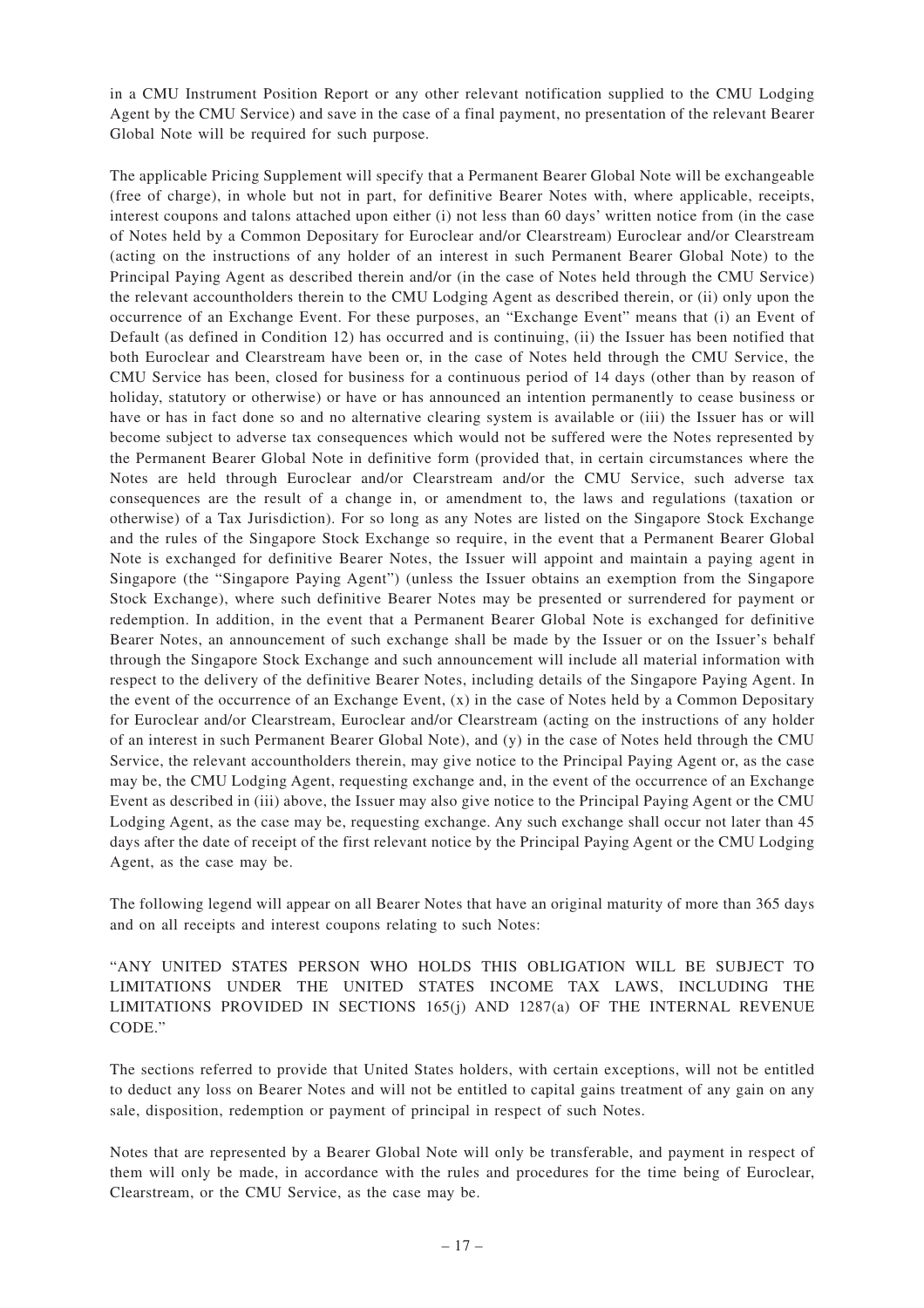## **Registered Notes**

The Registered Notes of each Tranche offered and sold in reliance on Regulation S, which will be sold to non-U.S. persons outside the United States, will initially be represented by a global note in registered form (a "Regulation S Global Note"). Prior to expiry of the distribution compliance period (as defined in Regulation S) applicable to each Tranche of Notes, beneficial interests in a Regulation S Global Note may not be offered or sold to, or for the account or benefit of, a U.S. person save as otherwise provided in Condition 2 and may not be held otherwise than through Euroclear or Clearstream and such Regulation S Global Note will bear a legend regarding such restrictions on transfer.

The Registered Notes of each Tranche may only be offered and sold in the United States or to U.S. persons in private transactions (i) to "qualified institutional buyers" within the meaning of Rule 144A under the Securities Act ("QIBs") or (ii) to "accredited investors" (as defined in Rule  $501(a)(1)$ , (2), (3) or (7) under the Securities Act) that are institutions ("Institutional Accredited Investors") who agree to purchase the Notes for their own account and not with a view to the distribution thereof. The Registered Notes of each Tranche sold to QIBs will be represented by a global note in registered form (a "Rule 144A Global Note" and, together with a Regulation S Global Note, the "Registered Global Notes").

The Registered Global Notes will be deposited with (i) a custodian for, and registered in the name of a nominee of, DTC for the accounts of its participants, including Euroclear and Clearstream, (ii) a Common Depositary for, and registered in the name of a common nominee of, Euroclear and Clearstream, or (iii) a sub-custodian for the HKMA as operator of the CMU Service, as specified in the applicable Pricing Supplement. Persons holding beneficial interests in Registered Global Notes will be entitled or required, as the case may be, under the circumstances described below, to receive physical delivery of definitive Notes in fully registered form.

The Registered Notes of each Tranche sold to Institutional Accredited Investors will be in definitive form, registered in the name of the holder thereof ("Definitive IAI Registered Notes"). Unless otherwise set forth in the applicable Pricing Supplement, Definitive IAI Registered Notes will be issued only in minimum denominations of U.S.\$250,000 and integral multiples of U.S.\$1,000 in excess thereof (or the approximate equivalents in the applicable Specified Currency). Definitive IAI Registered Notes will be subject to the restrictions on transfer set forth therein and will bear the restrictive legend described under "Subscription and Sale and Transfer and Selling Restrictions." Institutional Accredited Investors that hold Definitive IAI Registered Notes may elect to hold such Notes through DTC, but transferees acquiring the Notes in transactions exempt from Securities Act registration pursuant to Regulation S or Rule 144 under the Securities Act (if available) may do so upon satisfaction of the requirements applicable to such transfer as described under "Subscription and Sale and Transfer and Selling Restrictions." The Rule 144A Global Note and the Definitive IAI Registered Notes will be subject to certain restrictions on transfer set forth therein and will bear a legend regarding such restrictions.

Payments of principal, interest and any other amount in respect of the Registered Global Notes will, in the absence of provision to the contrary, be made to the person shown on the Register (as defined in Condition 7(d)) as the registered holder of the Registered Global Notes. None of the Issuer, any Paying Agent or the Registrar will have any responsibility or liability for any aspect of the records relating to or payments or deliveries made on account of beneficial ownership interests in the Registered Global Notes or for maintaining, supervising or reviewing any records relating to such beneficial ownership interests.

Payments of principal, interest or any other amount in respect of the Registered Notes in definitive form will, in the absence of provision to the contrary, be made to the persons shown on the Register on the relevant Record Date (as defined in Condition 7(d)) immediately preceding the due date for payment in the manner provided in that Condition.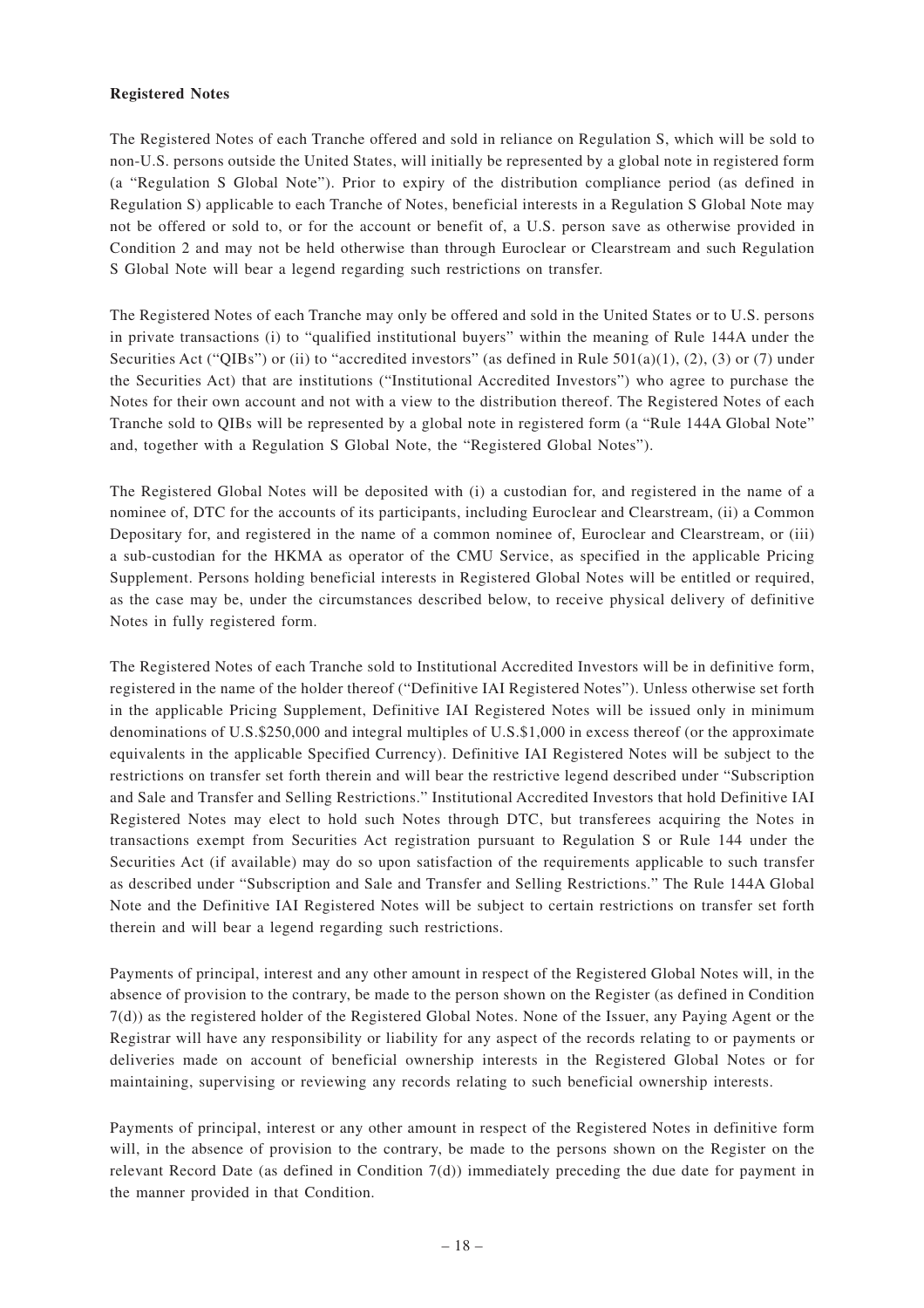Interests in a Registered Global Note will be exchangeable (free of charge), in whole but not in part, for definitive Registered Notes without receipts, interest coupons or talons attached only upon the occurrence of an Exchange Event. For these purposes, an "Exchange Event" means that (a) an Event of Default has occurred and is continuing, (b) in the case of Notes registered in the name of a nominee for DTC, either DTC has notified the Issuer that it is unwilling or unable to continue to act as depository for the Notes and no alternative clearing system is available or DTC has ceased to constitute a clearing agency registered under the Exchange Act, (c) in the case of Notes registered in the name of a nominee for a Common Depositary for Euroclear and Clearstream, the Issuer has been notified that both Euroclear and Clearstream have been closed for business for a continuous period of 14 days (other than by reason of holiday, statutory or otherwise) or have announced an intention permanently to cease business or have in fact done so and, in any such case, no successor clearing system is available, (d) in the case of Notes held through the CMU Service, the Issuer has been notified that the CMU Service has been closed for business for a continuous period of 14 days (other than by reason of holiday, statutory or otherwise) or has announced an intention permanently to cease business or has in fact done so and, in any such case, no successor clearing system is available or (e) the Issuer has or will become subject to adverse tax consequences which would not be suffered were the Notes represented by the Registered Global Note in definitive form (provided that, in certain circumstances where the Notes are held through DTC and/or Euroclear and/or Clearstream and/or the CMU Service, such adverse tax consequences are the result of a change in, or amendment to, the laws and regulations (taxation or otherwise) of a Tax Jurisdiction).

For so long as any Notes are listed on the Singapore Stock Exchange and the rules of the Singapore Stock Exchange so require, in the event that a Permanent Registered Global Note is exchanged for definitive Registered Notes, the Issuer will appoint and maintain the Singapore Paying Agent (unless the Issuer obtains an exemption from the Singapore Stock Exchange), where such definitive Registered Notes may be presented or surrendered for payment or redemption. In addition, in the event that a Permanent Registered Global Note is exchanged for definitive Registered Notes, an announcement of such exchange shall be made by the Issuer or on the Issuer's behalf through the Singapore Stock Exchange and such announcement will include all material information with respect to the delivery of the definitive Registered Notes, including details of the Singapore Paying Agent. In the event of the occurrence of an Exchange Event, (1) in the case of Notes registered in the name of a nominee for DTC, DTC, (2) in the case of Notes registered in the name of a nominee for a common depositary for Euroclear and Clearstream, Euroclear and/or Clearstream (acting on the instructions of any holder of an interest in such Registered Global Note) and (3) in the case of Notes held through the CMU Service, the relevant accountholders therein, may give notice to the Registrar or the CMU Lodging Agent, as the case may be, requesting exchange and, in the event of the occurrence of an Exchange Event as described in (e) above, the Issuer may also give notice to the Registrar or the CMU Lodging Agent, as the case may be, requesting exchange. Any such exchange shall occur not later than 10 days after the date of receipt of the first relevant notice by the Registrar or the CMU Lodging Agent, as the case may be.

## **Transfer of Interests**

Interests in a Registered Global Note may, subject to compliance with all applicable restrictions, be transferred to a person who wishes to hold such interest in another Registered Global Note or in the form of a Definitive IAI Registered Note and Definitive IAI Registered Notes may, subject to compliance with all applicable restrictions, be transferred to a person who wishes to hold such Notes in the form of an interest in a Registered Global Note. No beneficial owner of an interest in a Registered Global Note will be able to transfer such interest, except in accordance with the applicable procedures of DTC, Euroclear, Clearstream and the CMU Service, in each case to the extent applicable. Registered Notes are also subject to the restrictions on transfer set forth therein and will bear a legend regarding such restrictions, see "Subscription and Sale and Transfer and Selling Restrictions."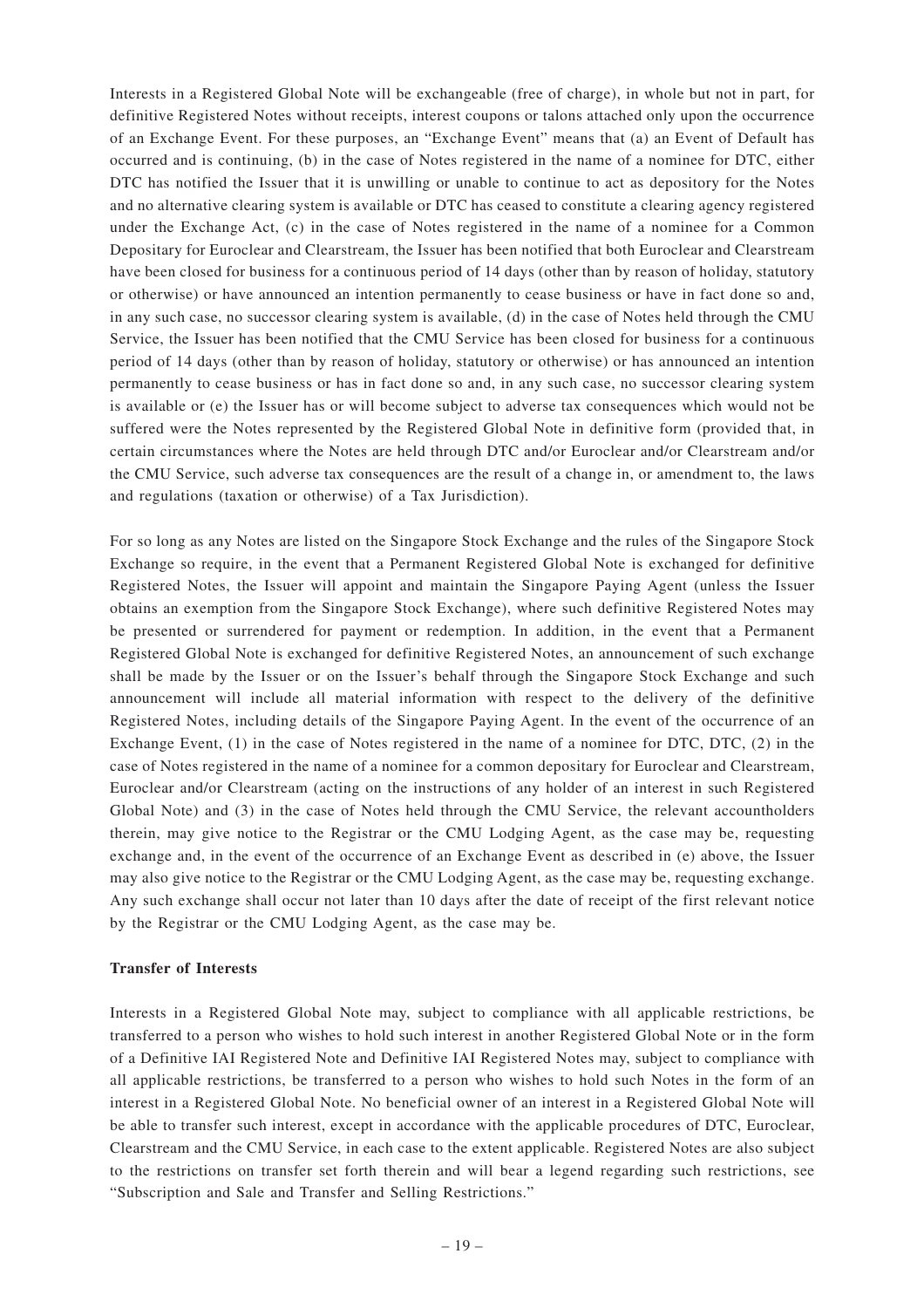## **General**

Pursuant to the Agency Agreement (as defined under "Terms and Conditions of the Notes"), the Principal Paying Agent or, as the case may be, the CMU Lodging Agent shall arrange that, where a further Tranche of Notes is issued which is intended to form a single Series with an existing Tranche of Notes, the Notes of such further Tranche shall be assigned a common code and ISIN and, where applicable, a CMU instrument number, a CUSIP and CINS number which are different from the common code, ISIN, CMU instrument number, CUSIP and CINS assigned to Notes of any other Tranche of the same Series until at least the expiry of the distribution compliance period (as defined in Regulation S) applicable to the Notes of such Tranche.

For so long as any of the Notes is represented by a Global Note held on behalf of Euroclear, Clearstream and/or the CMU Service, each person (other than Euroclear, Clearstream or the CMU Service) who is for the time being shown in the records of Euroclear, Clearstream or the CMU Service as the holder of a particular nominal amount of such Notes (in which regard any certificate or other document issued by Euroclear, Clearstream or the CMU Service as to the nominal amount of such Notes standing to the account of any person shall be conclusive and binding for all purposes save in the case of manifest error) shall be treated by the Issuer and its agents as the holder of such nominal amount of such Notes for all purposes other than with respect to the payment of principal or interest on such nominal amount of such Notes, for which purpose the bearer of the relevant Bearer Global Note or the registered holder of the relevant Registered Global Note shall be treated by the Issuer and its agents as the holder of such nominal amount of such Notes in accordance with and subject to the terms of the relevant Global Note and the expressions "Noteholder" and "holder of Notes" and related expressions shall be construed accordingly. Notwithstanding the above, if a Note (whether in global or definitive form) is held through the CMU Service, any payment that is made in respect of such Note shall be made at the direction of the bearer or the registered holder to the person(s) for whose account(s) interests in such Note are credited as being held through the CMU Service in accordance with the CMU Rules at the relevant time as notified to the CMU Lodging Agent by the CMU Service in a relevant CMU Instrument Position Report or any other relevant notification by the CMU Service (which notification, in either case, shall be conclusive evidence of the records of the CMU Service as to the identity of any accountholder and the principal amount of any Note credited to its account, save in the case of manifest error) and such payments shall discharge the obligation of the Issuer in respect of that payment under such Note.

So long as DTC or its nominee is the registered owner or holder of a Registered Global Note, DTC or such nominee, as the case may be, will be considered the sole owner or holder of the Notes represented by such Registered Global Note for all purposes under the Agency Agreement and such Notes except to the extent that in accordance with DTC's published rules and procedures any ownership rights may be exercised by its participants or beneficial owners through participants.

Any reference herein to Euroclear, Clearstream, DTC and/or the CMU Service shall, whenever the context so permits, be deemed to include a reference to any additional or alternative clearing system specified in the applicable Pricing Supplement.

The Notes may be accelerated by the holder thereof in certain circumstances described in Condition 12. In such circumstances, where any Note is still represented by a Global Note and the Global Note (or any part thereof) has become due and repayable in accordance with the Terms and Conditions of such Notes and payment in full of the amount due has not been made in accordance with the provisions of the Global Note then, holders of interests in such Global Note credited to their accounts with Euroclear, Clearstream and/or DTC and/or the CMU Service, as the case may be, will become entitled to proceed directly against the Issuer on the basis of statements of account provided by Euroclear, Clearstream, DTC and/or the CMU Service on and subject to the terms of a deed of covenant dated 11th May, 2015 (the "Deed of Covenant"), executed by the Issuer. In addition, holders of interests in such Global Note credited to their accounts with DTC may require DTC to deliver Definitive Notes in registered form in exchange for their interest in such Global Note in accordance with DTC's standard operating procedures.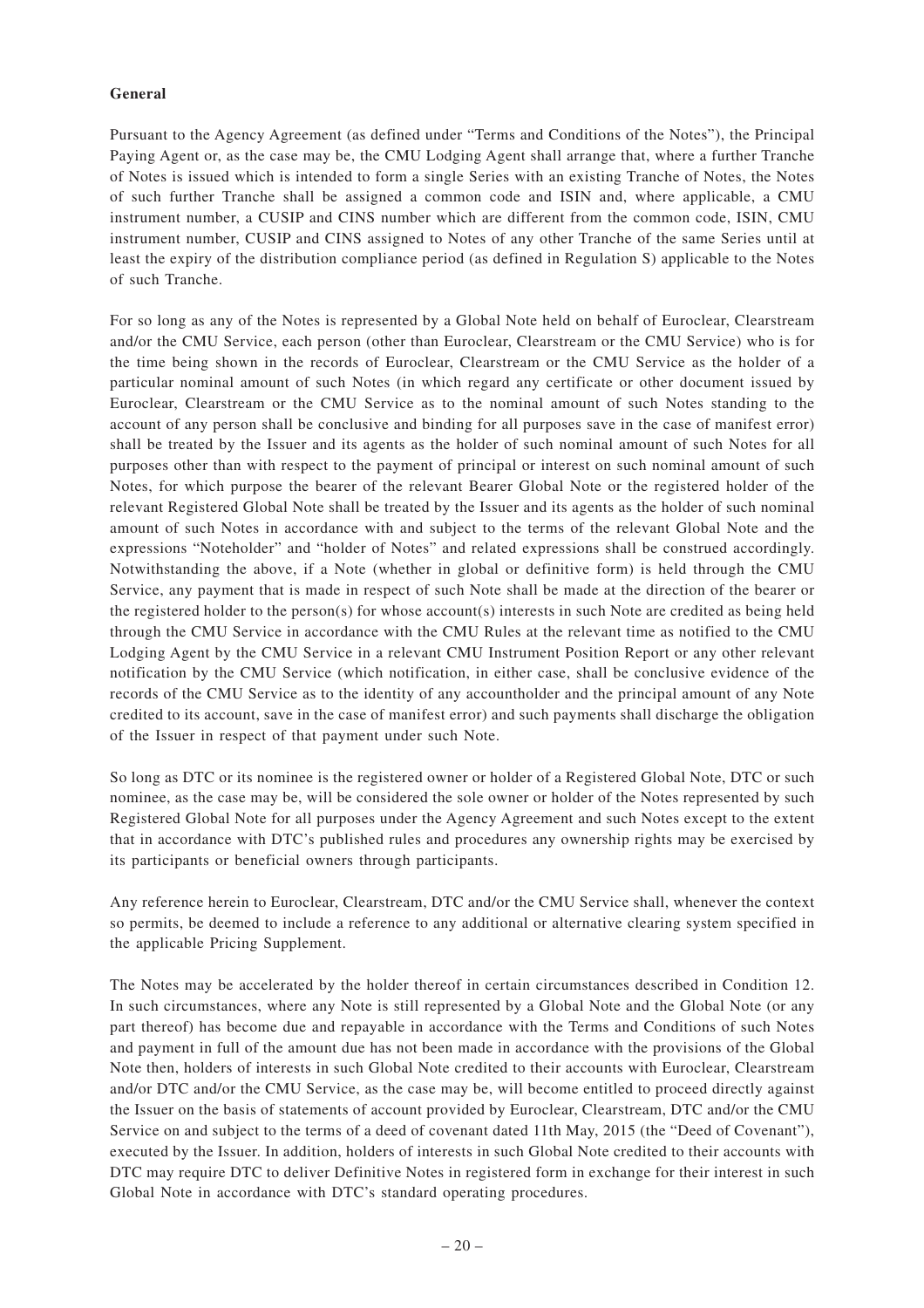## **Form of Pricing Supplement**

*Set out below is the form of Pricing Supplement that will be completed for each Tranche of Notes issued under the Programme.*

[*Date*]

## **Woori Bank**

# (acting through its **[principal office in Korea/[**●**] Branch]) Issue of [Aggregate Nominal Amount of Tranche] [Title of Notes] under the Global Medium Term Note Programme U.S.\$7,000,000,000**

This document constitutes the Pricing Supplement relating to the issue of Notes described herein. Terms used herein shall be deemed to be defined as such for the purposes of the Conditions set forth in the Offering Circular dated 3rd May, 2019 **[and the supplemental Offering Circular dated [**●**]]**. This Pricing Supplement contains the final terms of the Notes and must be read in conjunction with such Offering Circular **[as so supplemented]**.

## *[The following alternative language applies if the first tranche of an issue that is being increased was issued under an Offering Circular with an earlier date.*

Terms used herein shall be deemed to be defined as such for the purposes of the Conditions (the "Conditions") set forth in the Offering Circular dated [*original date*]*. This Pricing Supplement contains the final terms of the Notes and must be read in conjunction with the Offering Circular dated [current date], save in respect of the Conditions which are extracted from the Offering Circular dated [original date] and are attached hereto.*]

**[MIFID II PRODUCT GOVERNANCE** – Solely for the purposes of the manufacturer's product approval process, the target market assessment in respect of the securities has led to the conclusion that: (i) the target market for the securities is eligible counterparties and professional clients only, each as defined in Directive 2014/65/EU (as amended, "MiFID II"); and (ii) all channels for distribution of the securities to eligible counterparties and professional clients are appropriate. Any person subsequently offering, selling or recommending the securities (a "distributor") should take into consideration the manufacturer's target market assessment; however, a distributor subject to MiFID II is responsible for undertaking its own target market assessment in respect of the securities (by either adopting or refining the manufacturer's target market assessment) and determining the appropriate distribution channels.]

**[PROHIBITION OF SALES TO EEA RETAIL INVESTORS** – The securities are not intended to be offered, sold or otherwise made available to and should not be offered, sold or otherwise made available to any retail investor in the European Economic Area ("EEA"). For these purposes: (a) the expression "retail investor" means a person who is one (or more) of the following: (i) a retail client as defined in point (11) of Article 4(1) of Directive 2014/65/EU (as amended, "MiFID II"); (ii) a customer within the meaning of Directive (EU) 2016/97 (as amended, the "Insurance Distribution Directive"), where that customer would not qualify as a professional client as defined in point (10) of Article 4(1) of MiFID II; or (iii) not a qualified investor as defined in Directive 2003/71/EC, as amended; and (b) the expression "offer" includes the communication in any form and by any means of sufficient information on the terms of the offer and the securities to be offered so as to enable an investor to decide to purchase or subscribe for the securities. Consequently, no key information document required by Regulation (EU) No 1286/2014 (the "PRIIPs Regulation") for offering or selling the securities or otherwise making them available to retail investors in the EEA has been prepared and therefore, offering or selling the securities or otherwise making them available to any retail investor in the EEA may be unlawful under the PRIIPs Regulation.]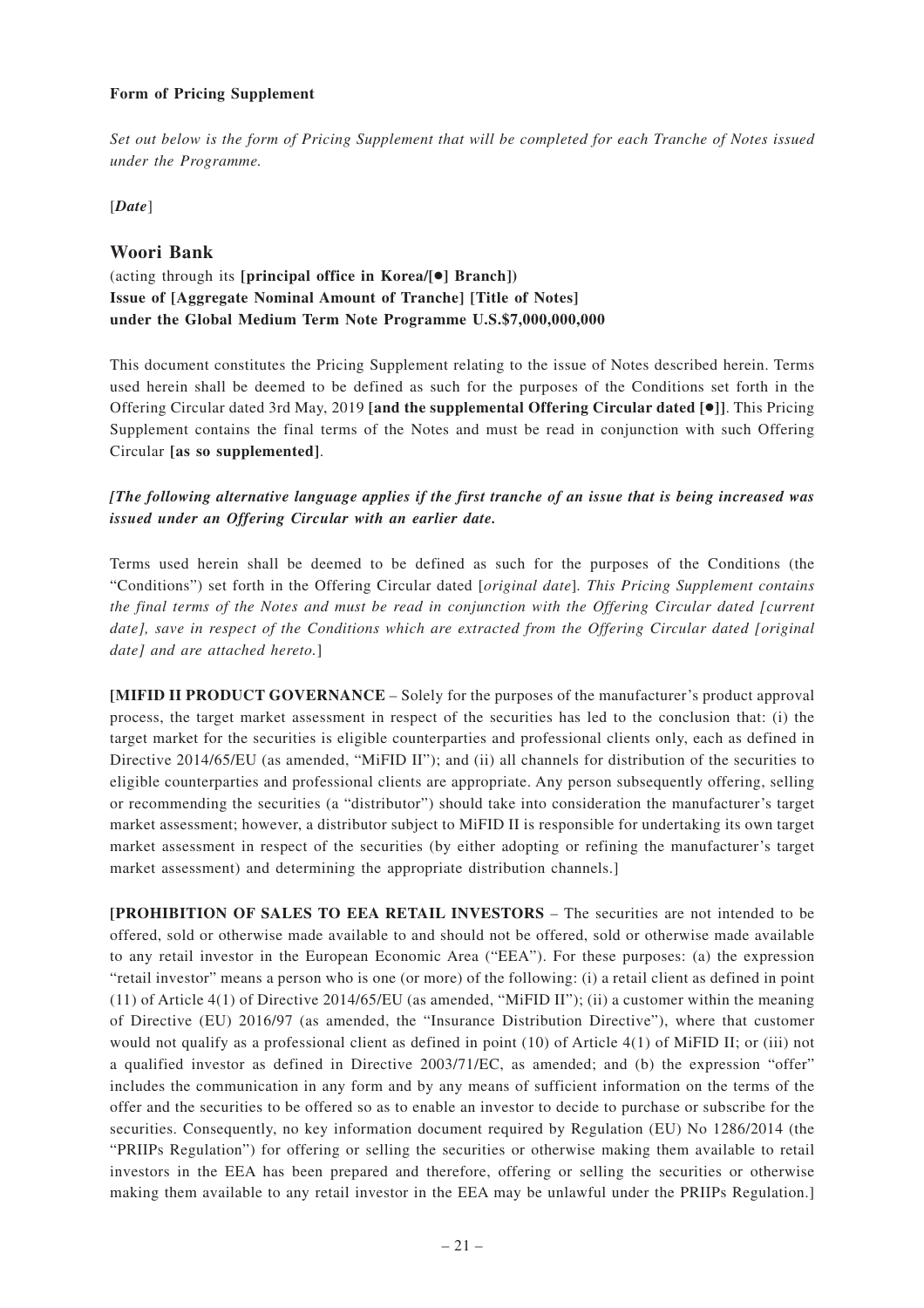**[Notification under Section 309B(1)(c) of the Securities and Futures Act, Chapter 289 of Singapore (the "SFA")** – the Issuer has determined, and hereby notifies all relevant persons (as defined in Section 309A(1) of the SFA) that the Notes are [prescribed capital markets products [OR] capital markets products other than prescribed capital markets products] (as defined in the Securities and Futures (Capital Markets Products) Regulations 2018 of Singapore) and [Excluded Investment Products [OR] Specified Investment Products] (as defined in MAS Notice SFA 04-N12: Notice on the Sale of Investment Products and MAS Notice FAA-N16: Notice on Recommendations on Investment Products).]

THE NOTES HAVE NOT BEEN REGISTERED UNDER THE FINANCIAL INVESTMENT SERVICES AND CAPITAL MARKETS ACT OF KOREA, AND, ACCORDINGLY, THE NOTES MAY NOT BE OFFERED OR SOLD, DIRECTLY OR INDIRECTLY, IN KOREA OR TO ANY KOREAN RESIDENT EXCEPT AS OTHERWISE PERMITTED BY APPLICABLE KOREAN LAWS AND REGULATIONS (INCLUDING THE SALE OF THE NOTES TO PROFESSIONAL INVESTORS IN THE PRIMARY MARKET IF (A) THE AMOUNT ACQUIRED BY PROFESSIONAL INVESTORS IN THE PRIMARY MARKET IS LIMITED TO 20 PER CENT. OR LESS OF THE AGGREGATE ISSUE AMOUNT AND (B) THE NOTES HAVE BEEN (I) LISTED IN ONE OF THE MAJOR MARKETS DESIGNATED BY THE FINANCIAL SUPERVISORY SERVICE OR (II) REGISTERED WITH OR REPORTED TO A FINANCIAL SUPERVISORY AUTHORITY LOCATED IN ONE OF SUCH MAJOR MARKETS OR (III) OFFERED THROUGH SUCH PROCEDURES AS MAY BE CONSIDERED A PUBLIC OFFERING). IN ADDITION, TO THE EXTENT REQUIRED BY THE APPLICABLE LAWS AND REGULATIONS OF KOREA, UNTIL THE EXPIRATION OF ONE YEAR AFTER THE ISSUANCE OF ANY NOTES, SUCH NOTES MAY NOT BE TRANSFERRED TO ANY RESIDENT OF KOREA EXCEPT AS OTHERWISE PERMITTED BY APPLICABLE KOREAN LAW AND REGULATIONS (INCLUDING THE SALE OF THE NOTES TO THE PROFESSIONAL INVESTORS IN THE SECONDARY MARKET IF THE NOTES HAVE BEEN (A) LISTED IN ONE OF THE MAJOR MARKETS DESIGNATED BY THE FINANCIAL SUPERVISORY SERVICE OR (B) REGISTERED WITH OR REPORTED TO A FINANCIAL SUPERVISORY AUTHORITY LOCATED IN ONE OF SUCH MAJOR MARKETS OR (C) OFFERED THROUGH SUCH PROCEDURES AS MAY BE CONSIDERED A PUBLIC OFFERING). AS USED HEREIN, THE TERM "KOREAN RESIDENT" HAS THE MEANING GIVEN TO IT BY THE FOREIGN EXCHANGE TRANSACTION LAW OF KOREA AND THE REGULATIONS THEREUNDER AND THE TERM "PROFESSIONAL INVESTORS" HAS THE MEANING GIVEN TO IT BY THE FINANCIAL INVESTMENT SERVICES AND CAPITAL MARKETS ACT OF KOREA AND ITS ENFORCEMENT DECREE.

*[Include whichever of the following apply or specify as "Not Applicable" (N/A). Note that the numbering should remain as set out below, even if "Not Applicable" is indicated for individual paragraphs or subparagraphs. Italics denote directions for completing the Pricing Supplements]*

| Issuer: |                 | Woori Bank (acting through its [principal]<br>office in Korea/ $\lceil \bullet \rceil$ Branch])                                             |
|---------|-----------------|---------------------------------------------------------------------------------------------------------------------------------------------|
| (1)     | Series Number:  | $  \bullet  $                                                                                                                               |
| (11)    | Tranche Number: | $  \bullet  $<br>(If fungible with an existing Series, details of<br>that Series, including the date on which the<br>Notes become fungible) |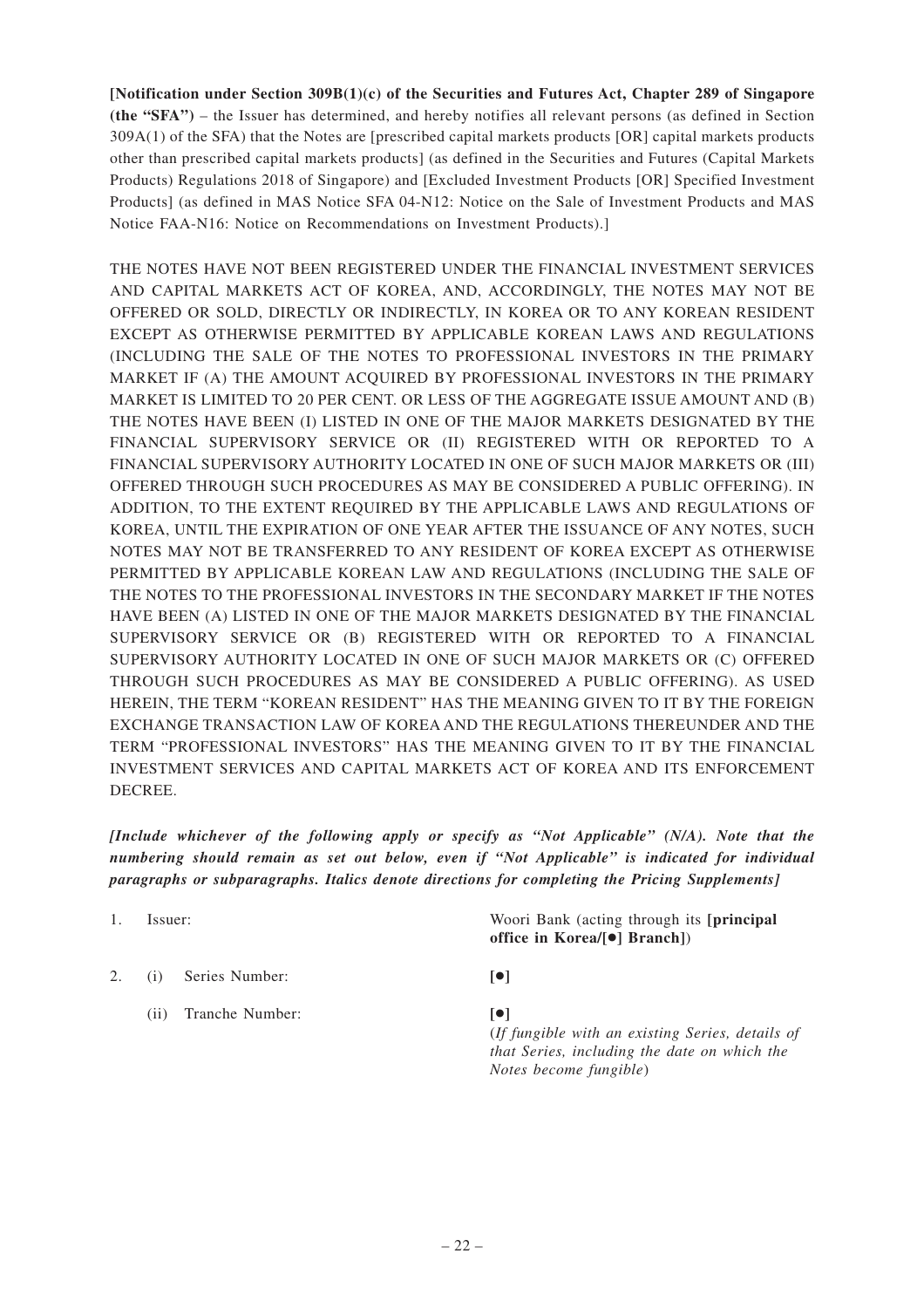3. Specified Currency or Currencies: **[**●**]\***

- 4. Aggregate Nominal Amount:
	- (i) **[Series: [**●**]]**
	- (ii) **[Tranche: [**●**]]**
- - (ii) **[Net proceeds: (required only for listed issues)**
- 6. Specified Denominations: (*in the case of Registered Notes, this means the minimum integral amount* in which transfers can be made)

5. (i) **[Issue Price of Tranche: [**●**] per cent. of the Aggregate Nominal Amount [plus accrued interest from [Issue Date]** *(in the case of fungible issues only, if applicable)***]**

| ×<br>۰. |  |
|---------|--|

## **[**●**]**

*(N.B. Pursuant to Directive 2010/73/EU to the Prospectus Directive (Directive 2003/71/EC), Notes to be admitted to trading on a regulated market within the European Economic Area must have a minimum denomination of euro 100,000 (or equivalent) in order to benefit from Transparency Directive exemptions in respect of wholesale securities and the wholesale exemption set out in Article 3.2(d) of the Prospectus Directive in that Member State. If an issue of Notes is (i) NOT admitted to trading on an European Economic Area exchange and (ii) only offered in the European Economic Area in circumstances where a prospectus is not required to be published under the Prospectus Directive, the euro 100,000 minimum denomination is not required.)*

*(N.B. Where Bearer Notes with multiple denominations above U.S.\$200,000 or equivalent are being used the following sample wording should be followed:*

*"U.S.\$200,000 and integral multiples of U.S.\$1,000 in excess thereof up to and including U.S.\$399,000. No Notes in definitive form will be issued with a denomination above U.S.\$399,000.")*

7. (i) Issue Date: **[**●**]**

(ii) Interest Commencement Date: **[**●**]**

In respect of Notes denominated in Renminbi, purchasers of the Notes should note that Renminbi is not freely convertible at present. All payments in respect of such Notes shall be made solely by transfer to a Renminbi account maintained by or on behalf of the Noteholder with a bank in Hong Kong in accordance with applicable laws and regulations. The Issuer cannot be required to make payment by any other means (including in any other currency or in bank notes, by cheque or by transfer to a bank account in the PRC).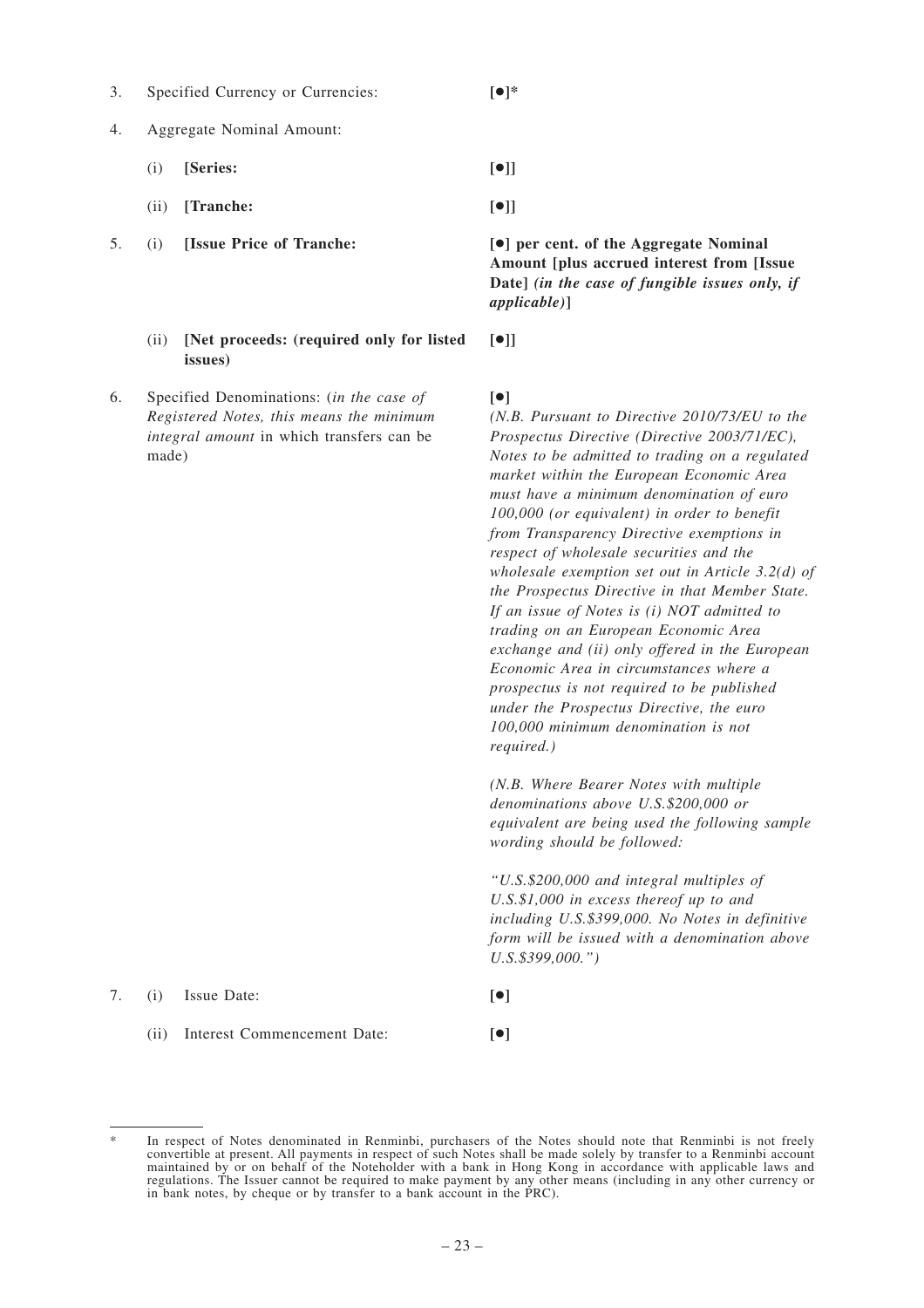| 8.  | <b>Maturity Date:</b>                                          | [Fixed rate – <i>specify date</i> ]                                                                                                                                                                                                       |
|-----|----------------------------------------------------------------|-------------------------------------------------------------------------------------------------------------------------------------------------------------------------------------------------------------------------------------------|
|     |                                                                | Floating rate – Interest Payment Date falling in<br>[specify months and year] [(NB: Subordinated<br>Notes shall have a minimum maturity of five<br>years.)                                                                                |
| 9.  | Interest Basis:                                                | [[ $\bullet$ ] per cent. Fixed Rate]<br>$[[LIBOR/EURIBOR]$ +/-[ $\bullet$ ] per cent.<br>Floating Rate] [Zero Coupon] [Index Linked<br><b>Interest]</b> [Dual Currency Interest] [specify<br>other] (further particulars specified below) |
| 10. | Redemption/Payment Basis:                                      | [Redemption at par] [Index Linked<br><b>Redemption] [Dual Currency Redemption]</b><br>[Partly Paid] [Instalment] [specify other]                                                                                                          |
| 11. | Change of Interest Basis or<br>Redemption/Payment Basis:       | [Specify details of any provision for change<br>of Notes into another Interest Basis or<br><b>Redemption/Payment Basis]</b>                                                                                                               |
| 12. | Put/Call Options:                                              | [Investor Put] [Issuer Call] [(further<br>particulars specified below)]                                                                                                                                                                   |
|     |                                                                | [NB: Investor Put not possible for<br><b>Subordinated Notes; Issuer Call for</b><br>Subordinated Notes will be subject to<br>satisfaction of regulatory conditions.]                                                                      |
| 13. | Status of the Notes:<br>(i)                                    | [Senior/Tier I Subordinated/Tier II<br>Subordinated]                                                                                                                                                                                      |
|     | Date Board approval for issuance of<br>(ii)<br>Notes obtained: | $\left[\bullet\right]$ (N.B. Only relevant where Board (or<br>similar) authorisation is required for the<br>particular tranche of Notes)                                                                                                  |
| 14. | Listing:                                                       | [Singapore Exchange Securities Trading<br>Limited/specify other/None]                                                                                                                                                                     |
| 15. | Method of distribution:                                        | [Syndicated/Non-syndicated]                                                                                                                                                                                                               |
| 16. | Use of proceeds:                                               | $\left[\bullet\right]$ (To be specified if different from the use of                                                                                                                                                                      |

*proceeds specified in the Offering Circular)*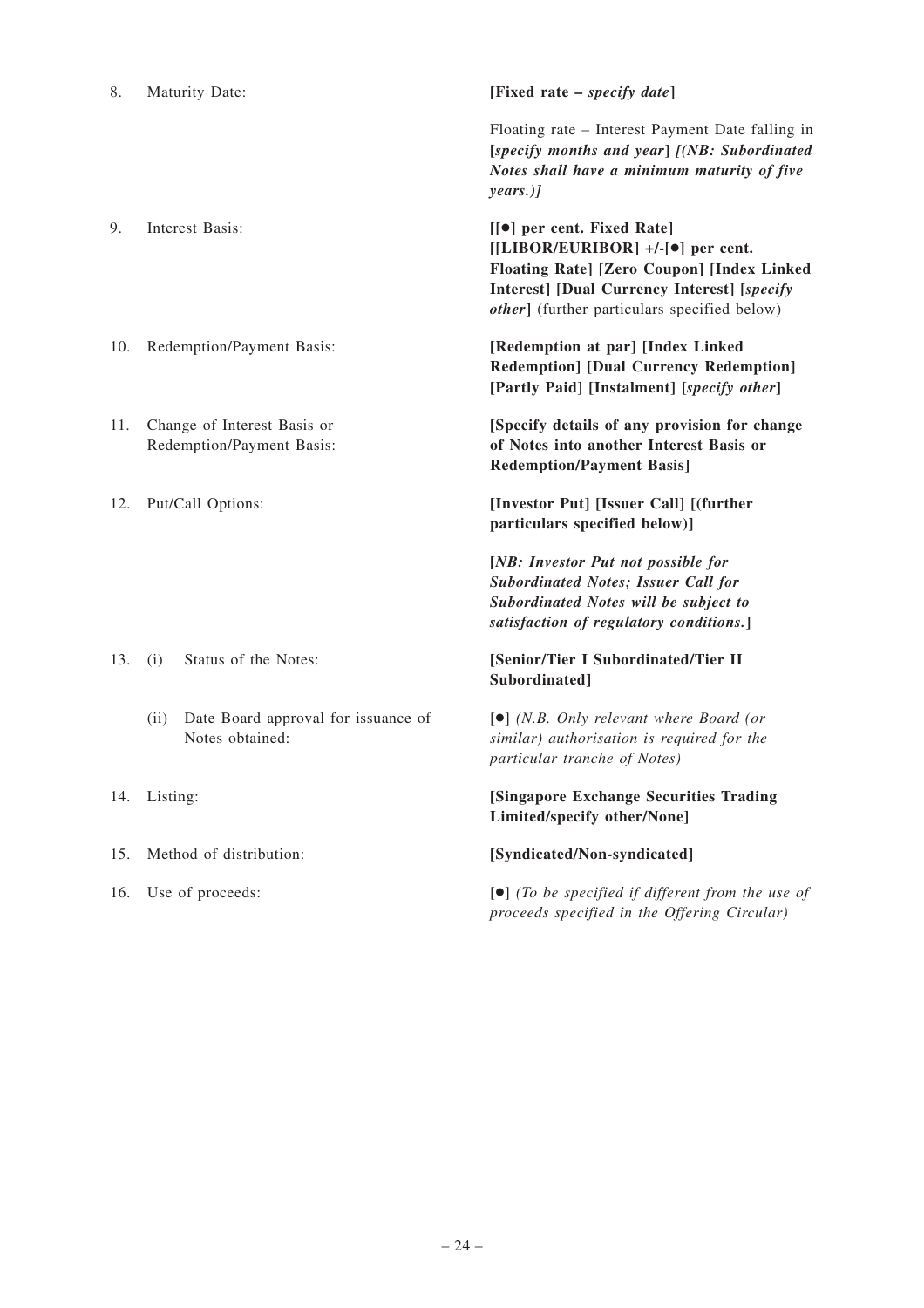# **PROVISIONS RELATING TO INTEREST (IF ANY) PAYABLE**

| 17. | Fixed Rate Note Provisions:    |                                                                                           | [Applicable/Not Applicable]<br>(If not applicable, delete the remaining<br>sub-paragraphs of this paragraph)                                                                                                                                                                                                                                 |
|-----|--------------------------------|-------------------------------------------------------------------------------------------|----------------------------------------------------------------------------------------------------------------------------------------------------------------------------------------------------------------------------------------------------------------------------------------------------------------------------------------------|
|     | (i)                            | $Rate[(s)]$ of Interest:                                                                  | [ $\bullet$ ] per cent. per annum [payable<br>[annually/semi-annually/quarterly] in<br>arrears] (If payable other than annually,<br>consider amending Condition 6)                                                                                                                                                                           |
|     | (ii)                           | Interest Payment Date(s):                                                                 | $\left[\infty\right]$ in each year up to and including the<br>Maturity Date]/[specify other] [N.B.: This<br>will need to be amended in the case of long<br>or instalment coupons]                                                                                                                                                            |
|     |                                | (iii) Fixed Coupon Amount(s):                                                             | [●] per [●] in nominal amount                                                                                                                                                                                                                                                                                                                |
|     |                                | (iv) Broken Amount(s):                                                                    | [Insert particulars of any initial or final<br>broken interest amounts which do not<br>correspond with the Fixed Coupon Amount]                                                                                                                                                                                                              |
|     | (v)                            | Day Count Fraction:                                                                       | [30/360 or Actual/Actual (ICMA) or<br>Actual/365 (Fixed)* or [specify other]]                                                                                                                                                                                                                                                                |
|     |                                | (vi) Determination Date(s):                                                               | [ $\bullet$ ] in each year                                                                                                                                                                                                                                                                                                                   |
|     |                                |                                                                                           | [Insert regular interest payment dates,<br>ignoring issue date or maturity date in the<br>case of a long or short first or last coupon<br>NB: This will need to be amended in the case<br>of regular interest payment dates which are<br>not of equal duration. NB: Only relevant<br>where Day Count Fraction is Actual/Actual<br>$(ICMA)$ ] |
|     |                                | (vii) Other terms relating to the method of<br>calculating interest for Fixed Rate Notes: | [None/Give details]                                                                                                                                                                                                                                                                                                                          |
| 18. | Floating Rate Note Provisions: |                                                                                           | [Applicable/Not Applicable] (If not<br>applicable, delete the remaining<br>sub-paragraphs of this paragraph)                                                                                                                                                                                                                                 |
|     | (i)                            | Specified Period(s)/Specified Interest<br>Payment Dates:                                  | $\lbrack \bullet \rbrack$                                                                                                                                                                                                                                                                                                                    |
|     | (ii)                           | Business Day Convention:                                                                  | [Floating Rate Convention/Following<br><b>Business Day Convention/Modified</b><br><b>Following Business Day</b><br><b>Convention/Preceding Business Day</b><br>Convention/[specify other]]                                                                                                                                                   |
|     |                                | (iii) Additional Business Centre(s):                                                      | $\lbrack \bullet \rbrack$                                                                                                                                                                                                                                                                                                                    |

<sup>\*</sup> Applicable to Hong Kong dollar denominated Fixed Rate Notes and Renminbi denominated Fixed Rate Notes.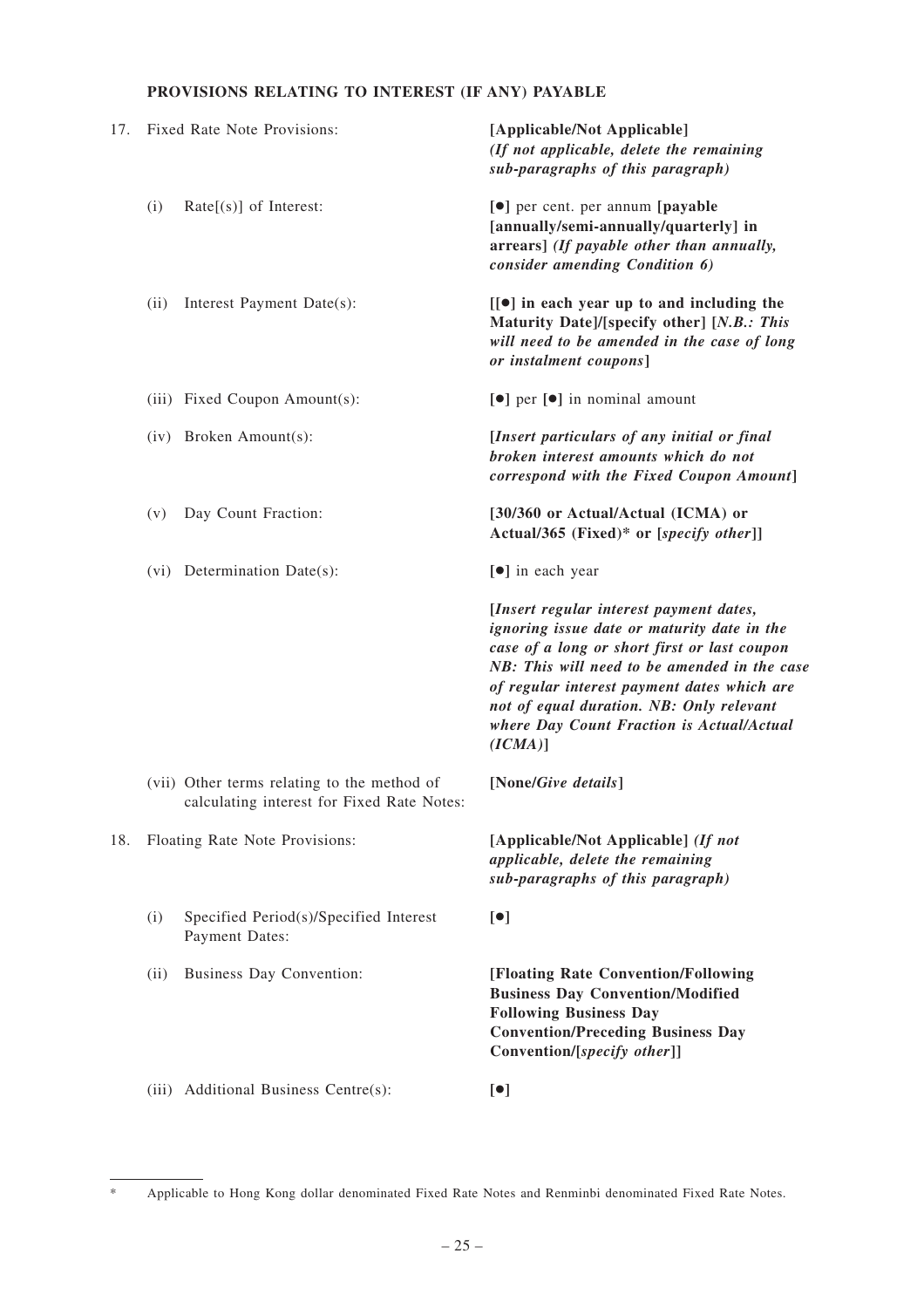| (iv)    | Manner in which the Rate of Interest and<br>Interest Amount is to be determined:                                      | [Screen Rate Determination/ISDA<br>Determination/specify other]                                                                                                                                                                                                                                                                       |
|---------|-----------------------------------------------------------------------------------------------------------------------|---------------------------------------------------------------------------------------------------------------------------------------------------------------------------------------------------------------------------------------------------------------------------------------------------------------------------------------|
| (v)     | Party responsible for calculating the Rate<br>of Interest and Interest Amount (if not<br>the Principal Paying Agent): | $\lceil \bullet \rceil$                                                                                                                                                                                                                                                                                                               |
| (vi)    | Screen Rate Determination:                                                                                            |                                                                                                                                                                                                                                                                                                                                       |
|         | - Reference Rate:                                                                                                     | [ $\bullet$ ] (Either LIBOR, EURIBOR or other,<br>although additional information is required if<br>other - including fallback provisions in the<br>Agency Agreement)                                                                                                                                                                 |
|         | - Interest Determination Date(s):                                                                                     | [ $\bullet$ ] (Second London business day prior to the<br>start of each Interest Period if LIBOR (other<br>than Sterling or euro LIBOR), first day of each<br>Interest Period if Sterling LIBOR and the<br>second day on which the TARGET 2 system is<br>open prior to the start of each Interest Period<br>if EURIBOR or euro LIBOR) |
|         | - Relevant Screen Page:                                                                                               | $\lceil \bullet \rceil$ (In the case of EURIBOR, if not Telerate<br>Page 248 ensure it is a page which shows a<br>composite rate or amend the fallback<br>provisions appropriately)                                                                                                                                                   |
|         | (vii) ISDA Determination:                                                                                             |                                                                                                                                                                                                                                                                                                                                       |
|         | - Floating Rate Option:                                                                                               | [•]                                                                                                                                                                                                                                                                                                                                   |
|         | - Designated Maturity:                                                                                                | $\lbrack \bullet \rbrack$                                                                                                                                                                                                                                                                                                             |
|         | - Reset Date:                                                                                                         | [•]                                                                                                                                                                                                                                                                                                                                   |
|         | $(viii)$ Margin $(s)$ :                                                                                               | $[+/-][\bullet]$ per cent. per annum                                                                                                                                                                                                                                                                                                  |
| (ix)    | Minimum Rate of Interest:                                                                                             | [ $\bullet$ ] per cent. per annum                                                                                                                                                                                                                                                                                                     |
| (x)     | Maximum Rate of Interest:                                                                                             | [ $\bullet$ ] per cent. per annum                                                                                                                                                                                                                                                                                                     |
| $(x_i)$ | Day Count Fraction:                                                                                                   | [Actual/365 Actual/365 (Fixed) Actual/365<br>(Sterling) Actual/360 30/360 30E/360 Other]<br>(See Condition 6 for alternatives)                                                                                                                                                                                                        |
|         | (xii) Fall back provisions, rounding provisions<br>and any other terms relating to the                                | $\lceil \bullet \rceil$                                                                                                                                                                                                                                                                                                               |

method of calculating interest on Floating Rate Notes, if different from those set out

in the Conditions: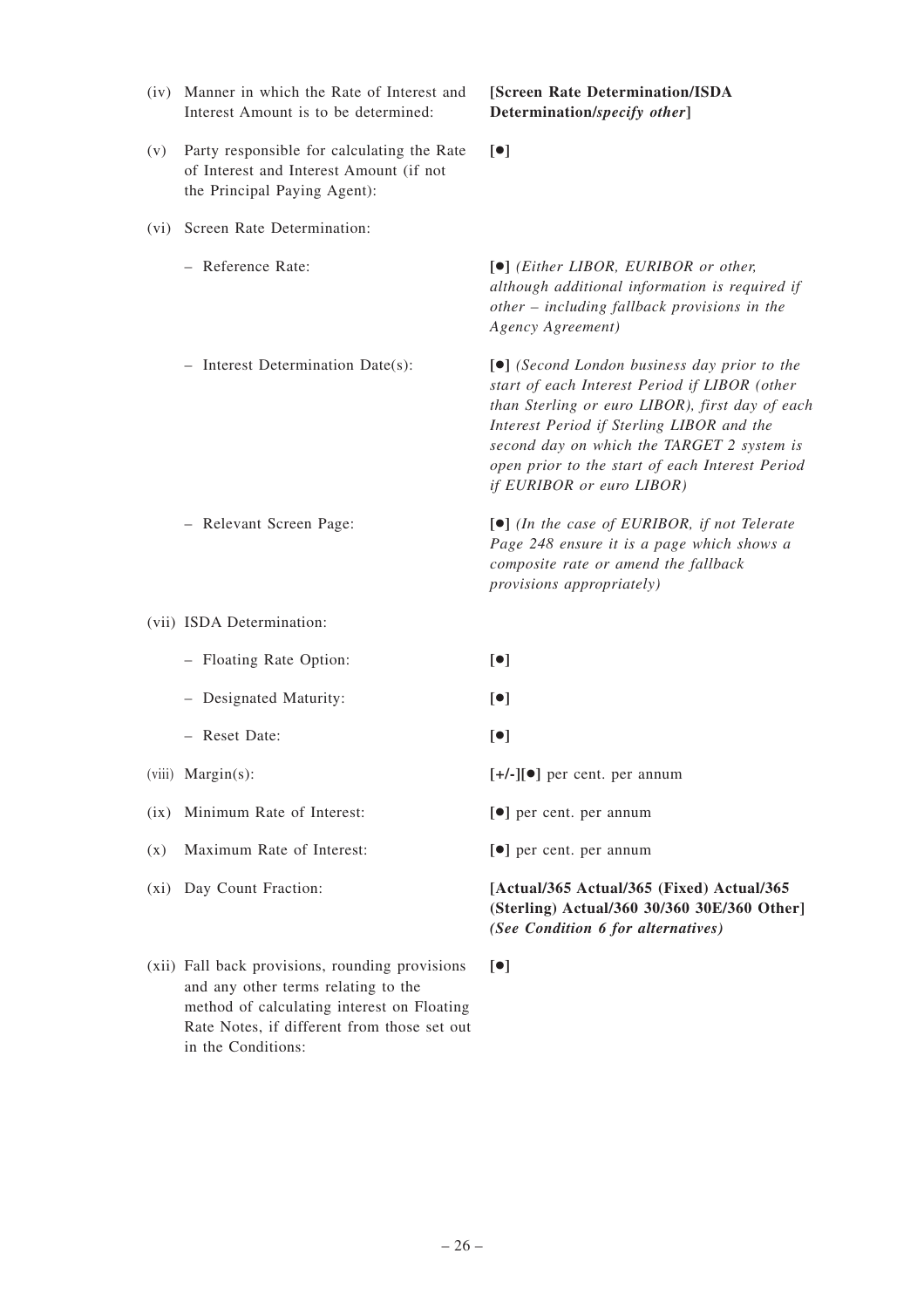- 
- (ii) Reference Price: **[**●**]**
- (iii) Any other formula/basis of determining amount payable:
- (iv) Day Count Fraction in relation to Early Redemption Amount and Late Payment on Zero Coupon Notes:
- 20. Index Linked Interest Note Provisions: **[Applicable/Not Applicable]** *(If not*
	-
	- (ii) Calculation Agent responsible for calculating the interest due:
	- (iii) Provisions for determining Coupon where calculation by reference to Index and/or Formula is impossible or impracticable:
	- (iv) Specified Period(s)/Specified Interest Payment Dates:
	-

*applicable, delete the remaining sub-paragraphs of this paragraph)*

(i) Accrual Yield: **[**●**]** per cent. per annum

**[**●**]** *(Consider applicable day count fraction if euro denominated)*

**[Condition 8(e)(iii) and Condition 8(j) apply/***specify other] (Consider applicable day count fraction if not U.S. dollar denominated)*

*applicable, delete the remaining sub-paragraphs of this paragraph)*

(i) Index/Formula: **[***give or annex details***]**

- **[**●**]**
- **[**●**]**
- **[**●**]**

(v) Business Day Convention: **[Floating Rate Convention/Following Business Day Convention/Modified Following Business Day Convention/Preceding Business Day Convention/***specify other***]**

- (vi) Additional Business Centre(s): **[**●**]**
- (vii) Minimum Rate of Interest: **[**●**]** per cent. per annum
- (viii) Maximum Rate of Interest: **[**●**]** per cent. per annum
- (ix) Day Count Fraction: **[**●**]**

21. Dual Currency Note Provisions: **[Applicable/Not Applicable]** *(If not applicable, delete the remaining sub-paragraphs of this paragraph)*

(i) Rate of Exchange/method of calculating Rate of Exchange: **[***give details***]**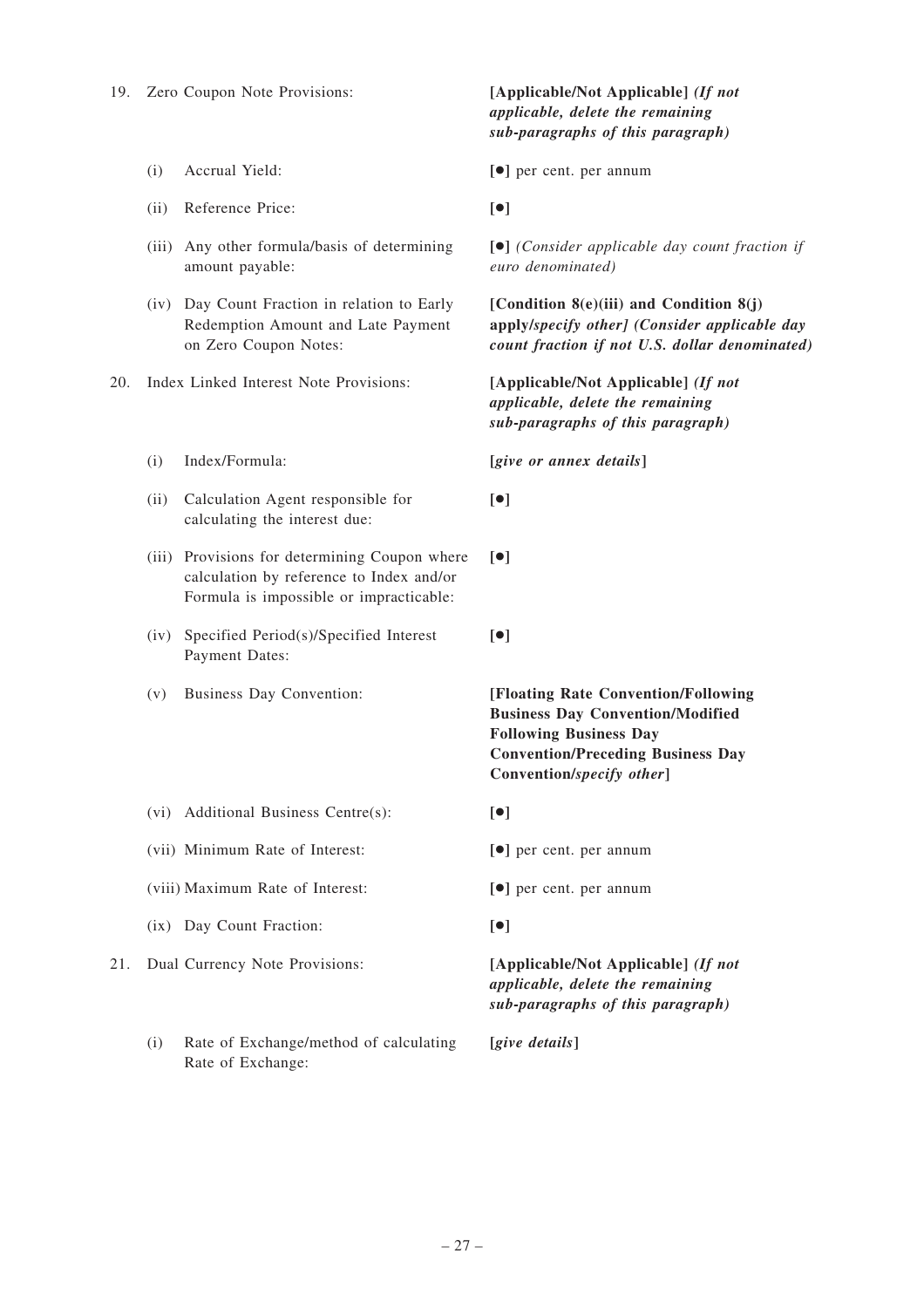|     | (ii)          | Calculation Agent, if any, responsible for<br>calculating the principal and/or interest<br>payable:               | $\lceil \bullet \rceil$                                                                                                                                                                                                                                                                                                                                                                                                        |
|-----|---------------|-------------------------------------------------------------------------------------------------------------------|--------------------------------------------------------------------------------------------------------------------------------------------------------------------------------------------------------------------------------------------------------------------------------------------------------------------------------------------------------------------------------------------------------------------------------|
|     |               | (iii) Provisions applicable where calculation<br>by reference to Rate of Exchange<br>impossible or impracticable: | $\lceil \bullet \rceil$                                                                                                                                                                                                                                                                                                                                                                                                        |
|     |               | (iv) Person at whose option Specified<br>Currency(ies) is/are payable:                                            | $\lbrack \bullet \rbrack$                                                                                                                                                                                                                                                                                                                                                                                                      |
|     |               | PROVISIONS RELATING TO REDEMPTION                                                                                 |                                                                                                                                                                                                                                                                                                                                                                                                                                |
| 22. |               | Issuer Call:                                                                                                      | [Applicable/Not Applicable] (If not<br>applicable, delete the remaining<br>sub-paragraphs of this paragraph)                                                                                                                                                                                                                                                                                                                   |
|     | (i)           | Optional Redemption Date(s):                                                                                      | [ $\bullet$ ] (N.B. Subordinated Notes may not be<br>redeemed within five years of their issuance<br>date)                                                                                                                                                                                                                                                                                                                     |
|     | (ii)          | Optional Redemption Amount of each<br>Note and method, if any, of calculation of<br>such amount(s):               | [ $\bullet$ ] per Note of [ $\bullet$ ] Specified Denomination                                                                                                                                                                                                                                                                                                                                                                 |
|     |               | (iii) If redeemable in part:                                                                                      |                                                                                                                                                                                                                                                                                                                                                                                                                                |
|     |               | Minimum Redemption Amount:<br>(a)                                                                                 | $\lbrack \bullet \rbrack$                                                                                                                                                                                                                                                                                                                                                                                                      |
|     |               | Higher Redemption Amount:<br>(b)                                                                                  | [•]                                                                                                                                                                                                                                                                                                                                                                                                                            |
|     | (iv)          | Notice period (if other than as set out in<br>the Conditions):                                                    | $\left[\bullet\right]$ (N.B. If setting notice periods which are<br>different to those provided in the Conditions,<br>the Issuer is advised to consider the<br>practicalities of distribution of information<br>through intermediaries, for example, clearing<br>systems and custodians, as well as any other<br>notice requirements which may apply, for<br>example, as between the Issuer and the<br>Principal Paying Agent) |
| 23. | Investor Put: |                                                                                                                   | [Applicable/Not Applicable] (If not<br>applicable, delete the remaining<br>sub-paragraphs of this paragraph)                                                                                                                                                                                                                                                                                                                   |
|     | (i)           | Optional Redemption Date(s):                                                                                      | $\lbrack \bullet \rbrack$                                                                                                                                                                                                                                                                                                                                                                                                      |
|     | (ii)          | Optional Redemption Amount of each<br>Note and method, if any, of calculation of<br>such amount(s):               | [●] per Note of [●] Specified Denomination                                                                                                                                                                                                                                                                                                                                                                                     |
|     |               |                                                                                                                   |                                                                                                                                                                                                                                                                                                                                                                                                                                |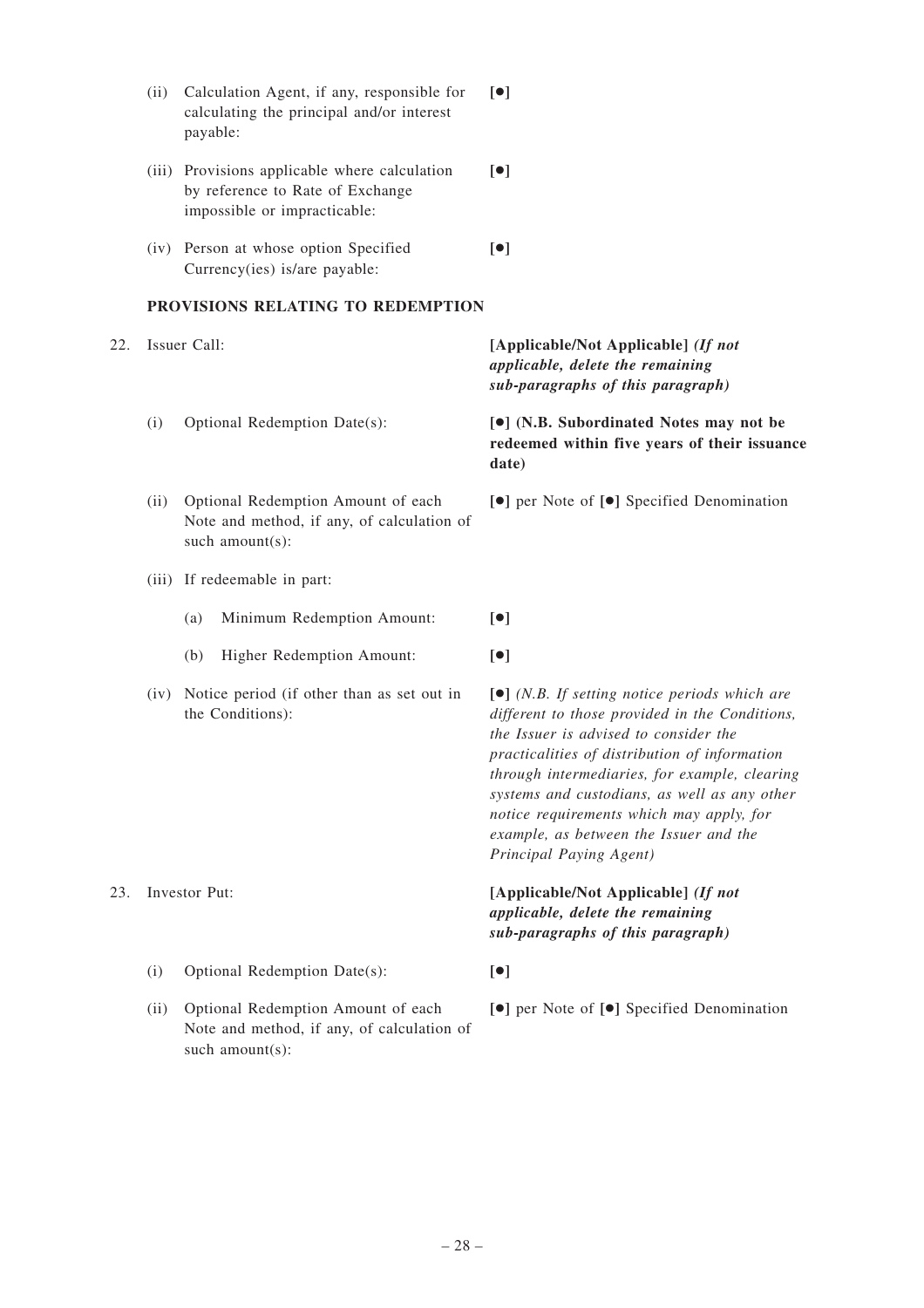(iii) Notice period (if other than as set out in the Conditions): [●] *(N.B. If setting notice periods which are different to those provided in the Conditions, the Issuer is advised to consider the practicalities of distribution of information through intermediaries, for example, clearing systems and custodians, as well as any other notice requirements which may apply, for example, as between the Issuer and the Principal Paying Agent)* 24. Final Redemption Amount of each Note: **[**●**]** per Note of **[**●**]** Specified Denomination/*specify other*/see Appendix

**[**●**]**

25. Early Redemption Amount of each Note payable on redemption for taxation reasons or on event of default and/or the method of calculating the same (if required or if different from that set out in Condition  $8(e)$ :

## **GENERAL PROVISIONS APPLICABLE TO THE NOTES**

26. Form of Notes: **[Bearer Notes:**

**[Temporary Bearer Global Note exchangeable for a Permanent Bearer Global Note which is exchangeable for Definitive Notes [on 60 days' notice given at any time/only upon an Exchange Event]]**

**[Temporary Bearer Global Note exchangeable for Definitive Notes on and after the Exchange Date]**

**[Permanent Bearer Global Note exchangeable for Definitive Notes [on 60 days' notice given at any time/only upon an Exchange Event]]**

*(N.B. The exchange upon notice/at any time options should not be expressed to be applicable if the Specified Denomination of the Notes in paragraph 6 includes language substantially to the following effect*:

"*US\$200,000 and integral multiples of US\$1,000 in excess thereof up to and including US\$399,000*."

*Furthermore, such Specified Denomination construction is not permitted in relation to any issue of Notes which is to be represented on issue by a Temporary Global Note exchangeable for Definitive Notes*.)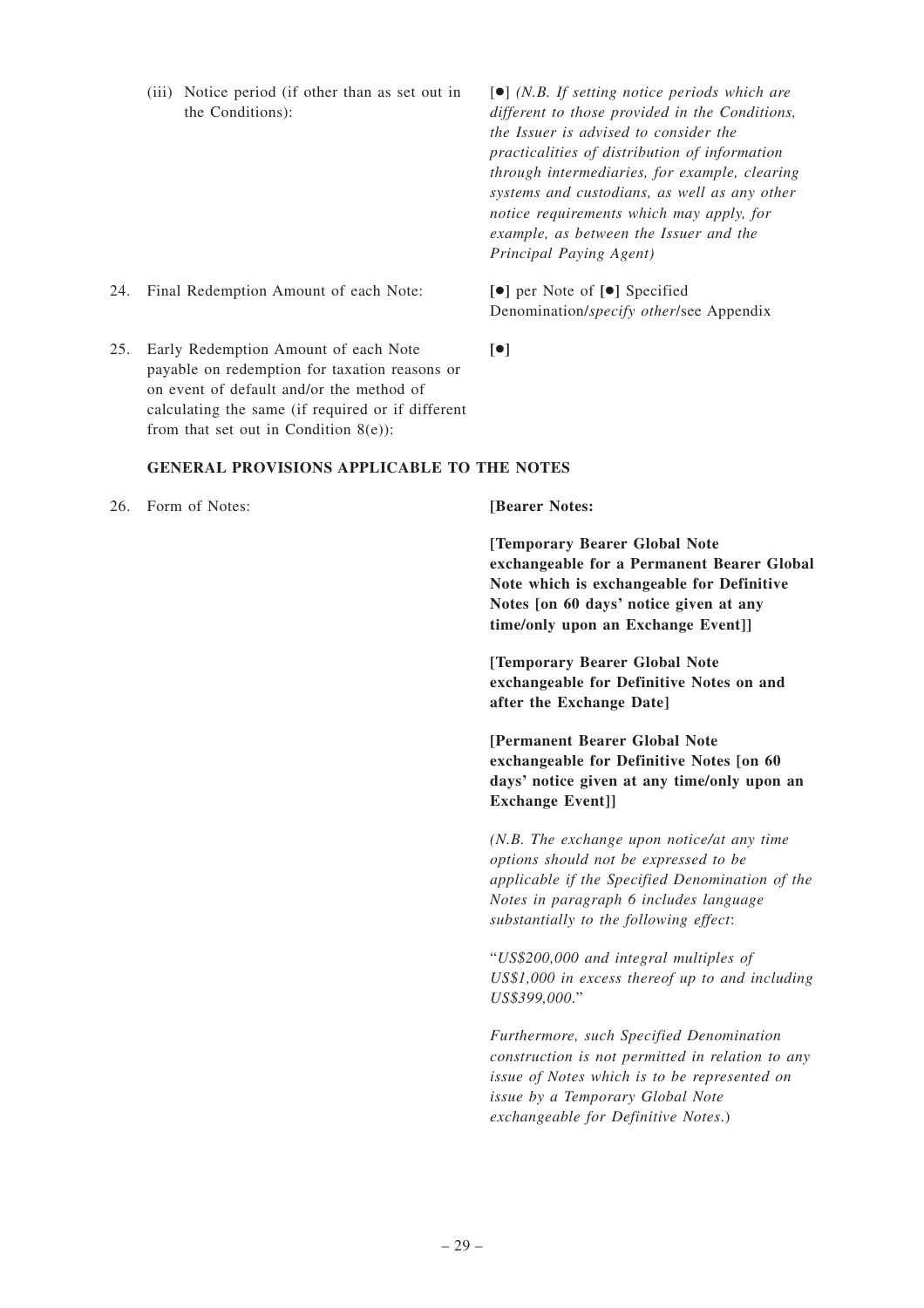- 27. Additional Financial Centre(s) or other special provisions relating to Payment Dates:
- 28. Talons for future Coupons or Receipts to be attached to Definitive Bearer Notes (and dates on which such Talons mature):
- 29. Details relating to Partly Paid Notes: amount of each payment comprising the Issue Price and date on which each payment is to be made and consequences of failure to pay, including any right of the Issuer to forfeit the Notes and interest due on late payment:
- 30. Details relating to Instalment Notes: amount of each instalment, date on which each payment is to be made:
- 

- (i) Alternate Settlement Rate (if different from that set out in Condition  $7(i)$ :
- (ii) Party responsible for calculating the Alternate Settlement Rate:
- (iii) Relevant Currency (if different from that set out in Condition 7(i)):
- 33. Other terms or special conditions: **[Not Applicable/***give details***]**

## **[Registered Notes:**

**Regulation S Global Note (U.S.\$[**●**] nominal amount) [registered in the name of a nominee for [DTC/a common depositary for Euroclear and Clearstream]]/[held through the CMU Service]/Rule 144A Global Note (U.S.\$[**●**] nominal amount) [registered in the name of a nominee for [DTC/a common depositary for Euroclear and Clearstream]]/[held through the CMU Service]/Definitive IAI Registered Notes (specify nominal amounts)]**

*[Not Applicable/give details] (Note that this item relates to the place of payment and not Interest Period end dates to which items 17(iii) and 19(vi) relate)*

**[Yes/No.** *If yes, give details***]**

**[Not Applicable/***give details. NB: new forms of Global Note(s) may be required for Partly Paid issues.***]**

**[Not Applicable/***give details***]**

31. Redenomination applicable: Redenomination **[not]** applicable. **[***(If Redenomination is applicable, specify the applicable Day Count Fraction and any provisions necessary to deal with floating rate interest calculation (including alternative reference rates))] [(if Redenomination is applicable, specify the terms of the redenomination in an Annex to the Pricing Supplement)***]**

32. RMB Currency Event: **[Not Applicable/***give details***]** *(If not applicable, delete the remaining sub-paragraphs of this paragraph)*

**[Not Applicable/***give details***]**

**[***Give name* **(the "Alternate Settlement Rate Determination Agent")]**

**[Not Applicable/***give details***]**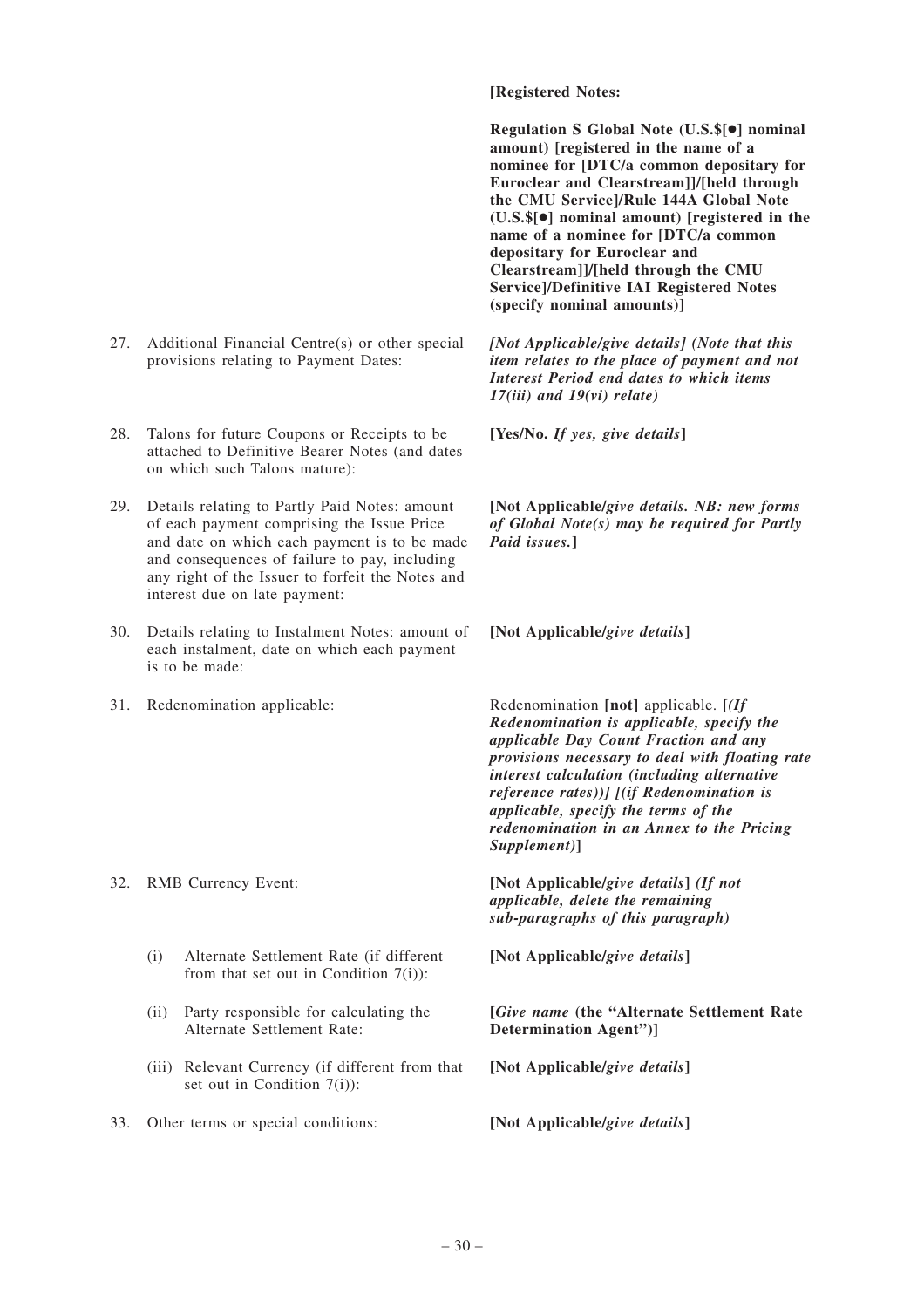## **DISTRIBUTION**

| 34. | If syndicated, names of Managers:<br>(i)                                                                           | [Not Applicable/give names]                                                   |
|-----|--------------------------------------------------------------------------------------------------------------------|-------------------------------------------------------------------------------|
|     | Stabilisation Manager (if any):<br>(ii)                                                                            | [Not Applicable/give name]                                                    |
| 35. | If non-syndicated, name of relevant Dealer:                                                                        | $\lceil \bullet \rceil$                                                       |
| 36. | United States selling restrictions:                                                                                | [Rule 144A/Regulation S Category 2]<br>[TEFRA D/TEFRA C/TEFRA not applicable] |
| 37. | Prohibition of sales to EEA retail investors:                                                                      | [Applicable/Not Applicable]                                                   |
| 38. | Additional selling restrictions:                                                                                   | [Not Applicable/give details]                                                 |
|     | OPERATIONAL INFORMATION                                                                                            |                                                                               |
| 39. | Any clearing system(s) other than Euroclear<br>and Clearstream and the relevant identification<br>$number(s)$ :    | [Not Applicable/CMU Service/give name(s)<br>and number(s)]                    |
| 40. | Delivery:                                                                                                          | Delivery [against/free of] payment                                            |
| 41. | In the case of Registered Notes, specify the<br>location of the office of the Registrar if other<br>than New York: | [Not Applicable/give location]                                                |
| 42. | Additional Paying Agent(s) (if any):                                                                               | $\lceil \bullet \rceil$                                                       |
|     | LEI:                                                                                                               | 549300VUVMRL6RE7R376                                                          |
|     | ISIN:                                                                                                              | [•]                                                                           |
|     | Common Code:                                                                                                       | [•]                                                                           |
|     | (insert here any other relevant codes such as<br>CMU Instrument Number, CUSIP and CINS                             |                                                                               |

## [**LISTING APPLICATION**

*codes)*

This Pricing Supplement comprises the final terms required to list the issue of Notes described herein pursuant to the U.S.\$7,000,000,000 Global Medium Term Note Programme of Woori Bank. The Singapore Exchange Securities Trading Limited (the "Singapore Stock Exchange") assumes no responsibility for the correctness of any of the statements made, opinions expressed or reports contained in this Pricing Supplement. Approval in-principle from, admission to the Official List of, and the listing and quotation of the Notes on, the Singapore Stock Exchange are not to be taken as an indication of the merits of the Issuer, the Programme or the Notes.]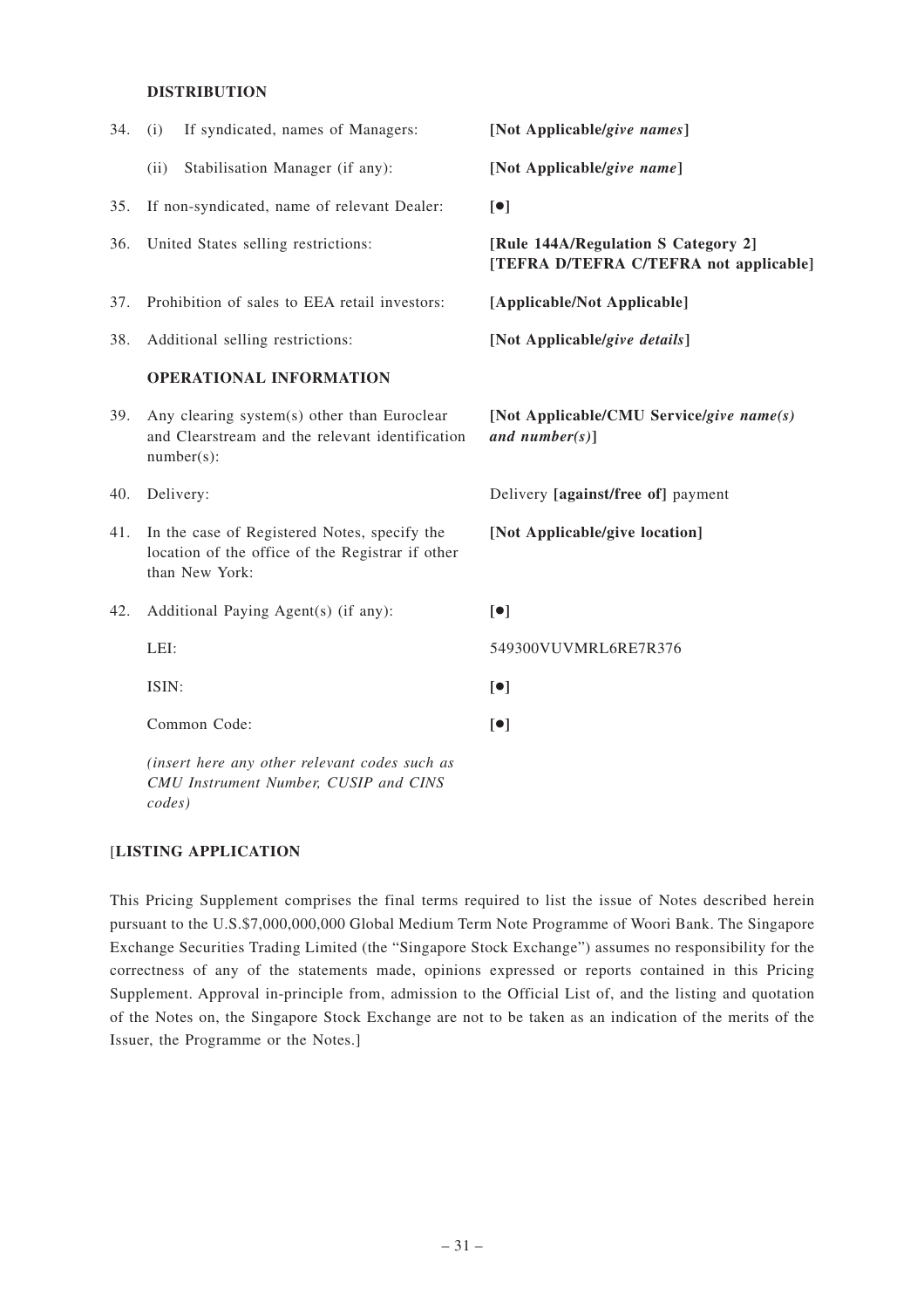## **RESPONSIBILITY**

The Issuer accepts responsibility for the information contained in this Pricing Supplement, which, when read together with the Offering Circular **[and the supplemental Offering Circular]** referred to above, contains all information that is material in the context of the issue of the Notes.

Signed on behalf of the Issuer:

By:  $\qquad \qquad$ 

*Duly authorised*

If the applicable Pricing Supplement specifies any modification to the Terms and Conditions of the Notes as described herein, it is envisaged that, to the extent that such modification relates only to Conditions 1, 5, 6, 7, 8 (except Condition 8(b)), 13, 14, 15, 16 (insofar as such Notes are not listed or admitted to trading on any stock exchange) or 18, they will not necessitate the preparation of a supplement to this Offering Circular. If the Terms and Conditions of the Notes of any Series are to be modified in any other respect, a supplement to this Offering Circular will be prepared, if appropriate.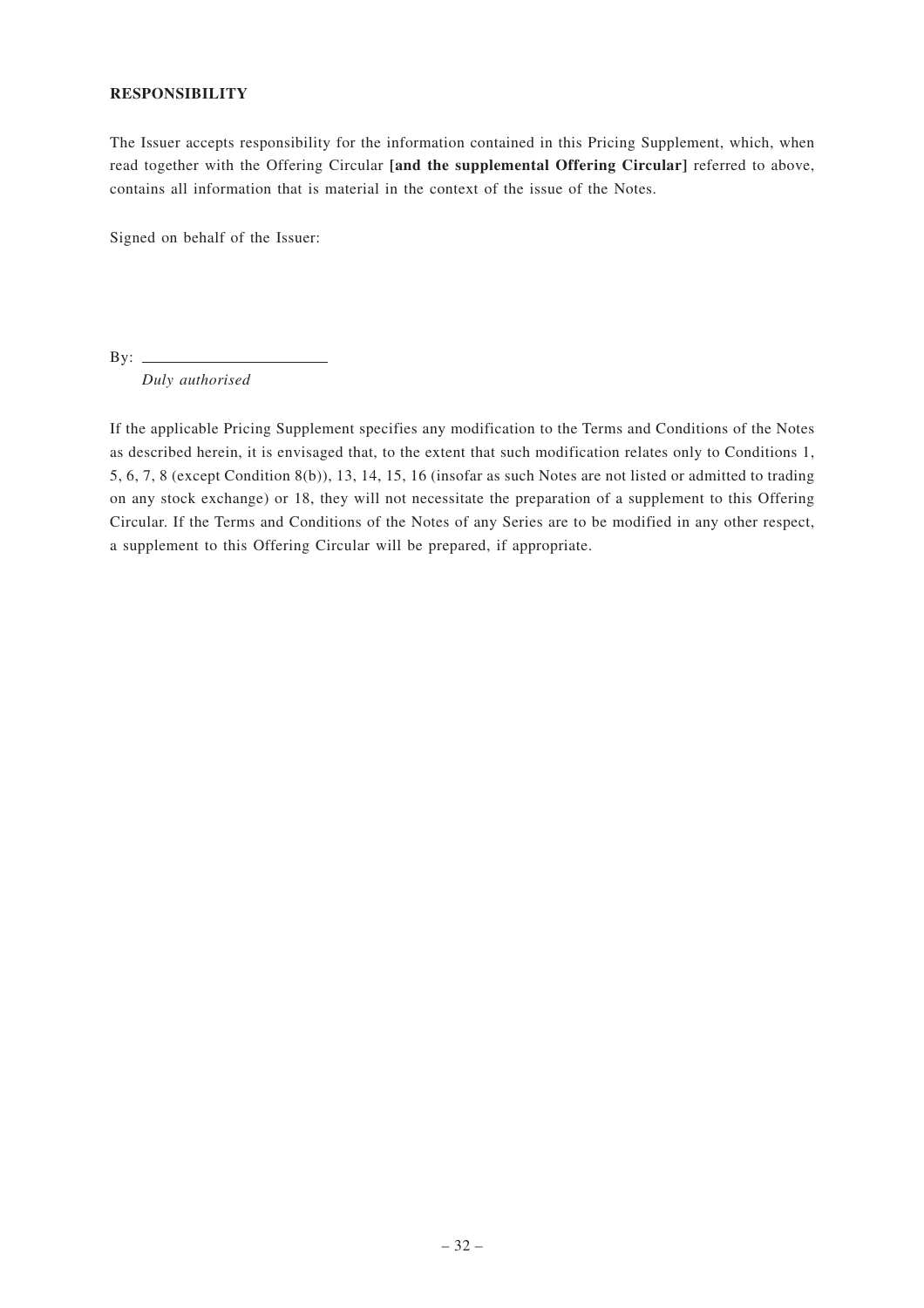# **TERMS AND CONDITIONS OF THE NOTES**

*The following are the Terms and Conditions of the Notes which will be incorporated by reference into each Global Note (as defined below) and each definitive Note, in the latter case only if permitted by the relevant stock exchange or other relevant authority (if any) and agreed by the Issuer and the relevant Dealer at the time of issue but, if not so permitted and agreed, such definitive Note will have endorsed thereon or attached thereto such Terms and Conditions. The applicable Pricing Supplement in relation to any Tranche of Notes may specify other terms and conditions which shall, to the extent so specified or to the extent inconsistent with the following Terms and Conditions, replace or modify the following Terms and Conditions for the purpose of such Notes. The applicable Pricing Supplement (or the relevant provisions thereof) will be endorsed upon, or attached to, each Global Note and definitive Note. Reference should be made to "Form of the Notes" for a description of the content of Pricing Supplements which will specify which of such terms are to apply in relation to the relevant Notes.*

This Note is one of a Series (as defined below) of Notes issued by Woori Bank (the "Issuer") pursuant to the Agency Agreement (as defined below). The applicable Pricing Supplement (as defined below) will indicate whether the Issuer is acting through its principal office in the Republic of Korea ("Korea") or any of its branches.

References herein to the "Notes" shall be references to the Notes of this Series and shall mean:

- (a) in relation to any Notes represented by a global Note (a "Global Note"), units of the lowest Specified Denomination in the Specified Currency;
- (b) any Global Note;
- (c) any definitive Notes in bearer form ("Bearer Notes") issued in exchange for a Global Note in bearer form; and
- (d) any definitive Notes in registered form ("Registered Notes") (whether or not issued in exchange for a Global Note in registered form).

The Notes, the Receipts (as defined below) and the Coupons (as defined below) have the benefit of the amended and restated agency agreement dated 25th August, 2006 as supplemented by the supplemental agency agreement dated 14th May, 2013, the second supplemental agency agreement dated 9th April, 2014, the third supplemental agency agreement dated 11th May, 2015, the fourth supplemental agency agreement dated 13th May, 2016, the fifth supplemental agency agreement dated 28th April, 2017, the sixth supplemental agency agreement dated 3rd May, 2019 and as further amended and/or supplemented from time to time (the "Agency Agreement") and made between the Issuer, Deutsche Bank AG, London Branch as principal paying agent (the "Principal Paying Agent," which expression shall include any successor agent), Deutsche Bank AG, Hong Kong Branch as CMU lodging agent (the "CMU Lodging Agent," which expression shall include any successor CMU lodging agent) and the other paying agents named therein (together with the Principal Paying Agent and the Euro Registrar, the "Paying Agents," which expression shall include any additional or successor paying agents), Deutsche Bank Trust Company Americas as registrar (the "Registrar," which expression shall include any successor registrar), exchange agent (the "Exchange Agent," which expression shall include any additional or successor exchange agent) and transfer agent and the other transfer agents named therein (together with the Registrar, the "Transfer Agents" which expression shall include any additional or successor transfer agents), and Deutsche Bank Luxembourg S.A. as registrar and paying agent (the "Euro Registrar"). For the purposes of these Terms and Conditions, all references to the Principal Paying Agent shall, with respect to a Series of Notes to be held in the CMU Service (as defined below), be deemed to be a reference to the CMU Lodging Agent and all such references shall be construed accordingly.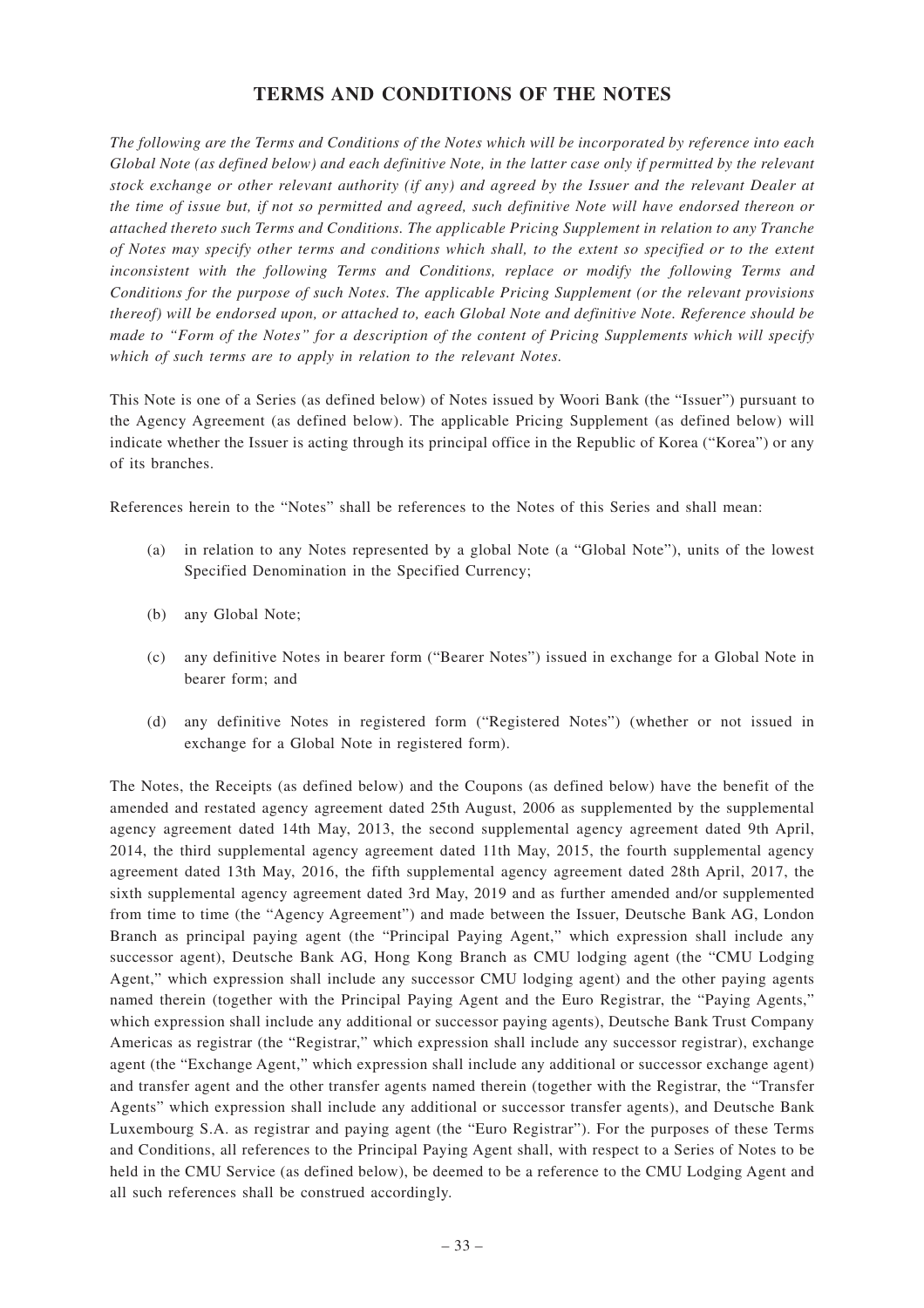Interest bearing definitive Bearer Notes (unless otherwise indicated in the applicable Pricing Supplement) have interest coupons ("Coupons") and, if indicated in the applicable Pricing Supplement, talons for further Coupons ("Talons") attached on issue. Any reference herein to Coupons or coupons shall, unless the context otherwise requires, be deemed to include a reference to Talons or talons. Definitive Bearer Notes repayable in instalments have receipts ("Receipts") for the payment of the instalments of principal (other than the final instalment) attached on issue. Registered Notes and Global Notes do not have Receipts, Coupons or Talons attached on issue.

The Pricing Supplement for this Note (or the relevant provisions thereof) is attached to or endorsed on this Note and supplements these Terms and Conditions and may specify other terms and conditions which shall, to the extent so specified or to the extent inconsistent with these Terms and Conditions, replace or modify these Terms and Conditions for the purposes of this Note. References to the "applicable Pricing Supplement" are to the Pricing Supplement (or the relevant provisions thereof) attached to or endorsed on this Note.

Any reference to "Noteholders" or "holders" in relation to any Notes shall mean (in the Bearer Notes) the holders of the Notes and (in the case of Registered Notes) the persons in whose name the Notes are registered and shall, in relation to any Notes represented by a Global Note, be construed as provided below. Any reference herein to "Receiptholders" shall mean the holders of the Receipts and any reference herein to "Couponholders" shall mean the holders of the Coupons and shall, unless the context otherwise requires, include the holders of the Talons.

As used herein, "Tranche" means Notes which are identical in all respects (including as to listing), and "Series" means a Tranche of Notes together with any further Tranche or Tranches of Notes which are (a) expressed to be consolidated and form a single series and (b) identical in all respects (including as to listing) except for their respective Issue Dates, Interest Commencement Dates and/or Issue Prices.

As used herein, the following expressions shall have the following meanings:

"CMU" means the Central Moneymarkets Unit;

"CMU Instrument Position Report" shall have the meaning specified in the CMU Rules;

"CMU Member" means a member of the CMU;

"CMU Operator" means the Hong Kong Monetary Authority, as operator of the CMU Service;

"CMU Reference Manual" means the reference manual relating to the operation of the CMU Service issued by the Hong Kong Monetary Authority to CMU Members, as amended from time to time;

"CMU Rules" means all requirements of the CMU Service for the time being applicable to a CMU Member and includes, as amended from time to time, (a) all the obligations for the time being applicable to a CMU Member under or by virtue of its membership agreement with the CMU Service and the CMU Reference Manual, (b) all the operating procedures as set out in the CMU Reference Manual for the time being in force in so far as such procedures are applicable to a CMU Member and (c) any directions for the time being in force and applicable to a CMU Member given by the CMU Operator through any operational circulars or pursuant to any provision of its membership agreement with the CMU Operator or the CMU Reference Manual;

"CMU Service" means the Central Moneymarkets Unit Service operated by the Hong Kong Monetary Authority; and

"RMB" means the lawful currency of the People's Republic of China.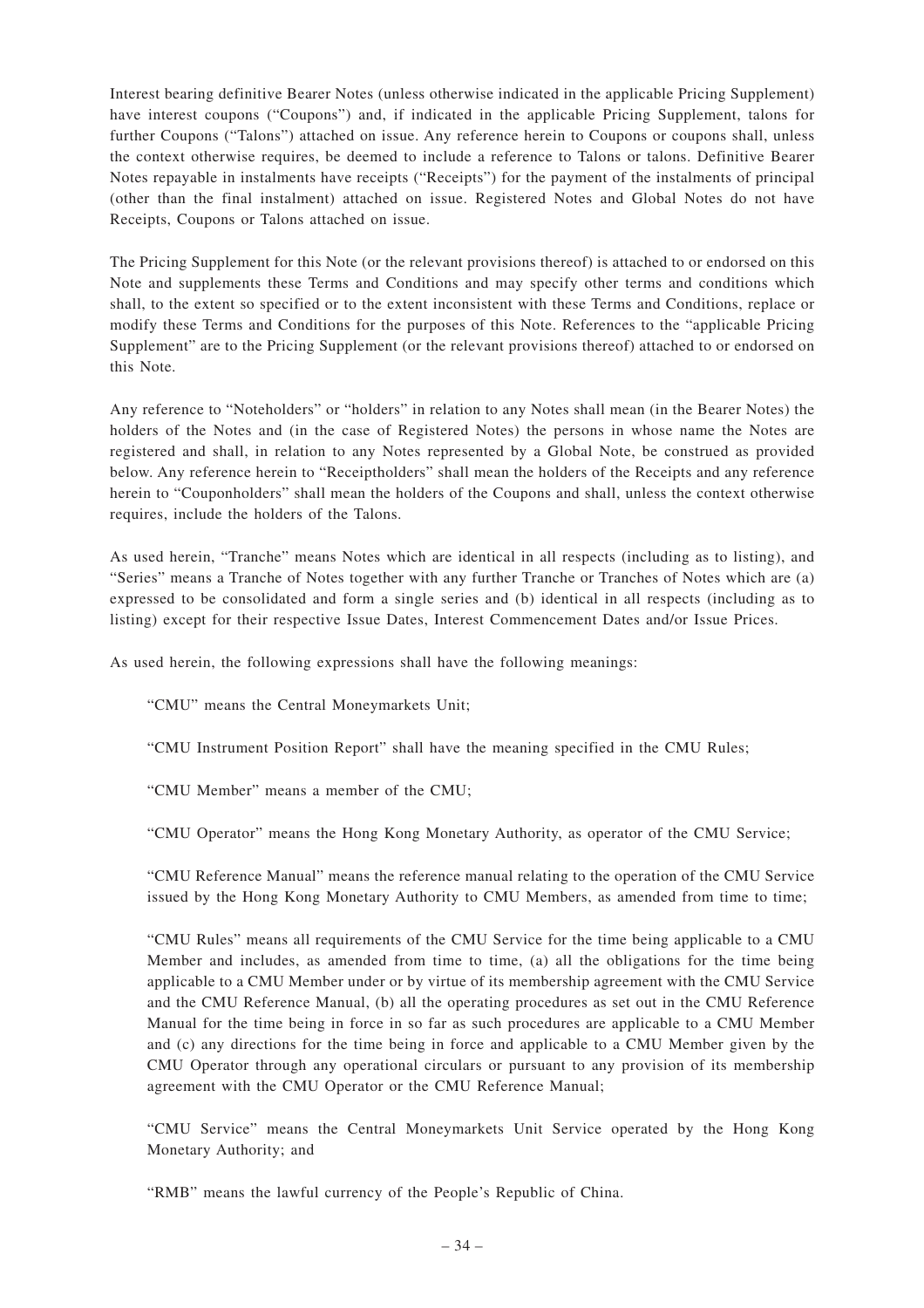The Noteholders, the Receiptholders and the Couponholders are entitled to the benefit of a deed of covenant dated 11th May, 2015 (the "Deed of Covenant") and made by the Issuer. The original of the Deed of Covenant is held by the common depositary for Euroclear (as defined below) and Clearstream (as defined below).

Copies of the Agency Agreement, a deed poll dated 25th August, 2006 (the "Deed Poll") and made by the Issuer, the applicable Pricing Supplement and the Deed of Covenant are available during normal business hours at the specified office of each of the Principal Paying Agent, the Registrar and the other Paying Agents and Transfer Agents (such agents and the Registrar being together referred to as the "Agents"). Copies of the applicable Pricing Supplement are obtainable during normal business hours at the specified office of each of the Agents save that, if this Note is an unlisted Note of any Series, the applicable Pricing Supplement will only be available for inspection by a Noteholder holding one or more unlisted Notes of that Series and such Noteholder must produce evidence satisfactory to the Issuer or the relevant Paying Agent as to its holding of such Notes and identity. The Noteholders, the Receiptholders and the Couponholders are deemed to have notice of, and are entitled to the benefit of, all the provisions of the Agency Agreement, the Deed Poll, the Deed of Covenant and the applicable Pricing Supplement which are applicable to them. The statements in these Terms and Conditions include summaries of, and are subject to, the detailed provisions of the Agency Agreement.

Words and expressions defined in the Agency Agreement or used in the applicable Pricing Supplement shall have the same meanings where used in these Terms and Conditions unless the context otherwise requires or unless otherwise stated and provided that, in the event of inconsistency between the Agency Agreement and the applicable Pricing Supplement, the applicable Pricing Supplement will prevail.

## **1. FORM, DENOMINATION AND TITLE**

The Notes are in bearer form or in registered form as specified in the applicable Pricing Supplement and, in the case of definitive Notes, serially numbered, in the Specified Currency and the Specified Denomination(s). Notes of one Specified Denomination may not be exchanged for Notes of another Specified Denomination and Bearer Notes may not be exchanged for Registered Notes and vice versa.

This Note may be a Fixed Rate Note, a Floating Rate Note, a Zero Coupon Note, an Index Linked Interest Note, a Dual Currency Interest Note or a combination of any of the foregoing, depending upon the Interest Basis shown in the applicable Pricing Supplement.

This Note may be an Index Linked Redemption Note, an Instalment Note, a Dual Currency Redemption Note, a Partly Paid Note or a combination of any of the foregoing, depending on the Redemption/Payment Basis shown in the applicable Pricing Supplement.

Definitive Bearer Notes are issued with Coupons attached, unless they are Zero Coupon Notes in which case references to Coupons and Couponholders in these Terms and Conditions are not applicable.

Subject as set out below, title to the Bearer Notes, Receipts and Coupons will pass by delivery and title to the Registered Notes will pass upon registration of transfers in accordance with the provisions of the Agency Agreement. The Issuer and the Paying Agents will (except as otherwise required by law) deem and treat the bearer of any Bearer Note, Receipt or Coupon and the registered holder of any Registered Note as the absolute owner thereof (whether or not overdue and notwithstanding any notice of ownership or writing thereon or notice of any previous loss or theft thereof) for all purposes but, in the case of any Global Note, without prejudice to the provisions set out in the next succeeding paragraph.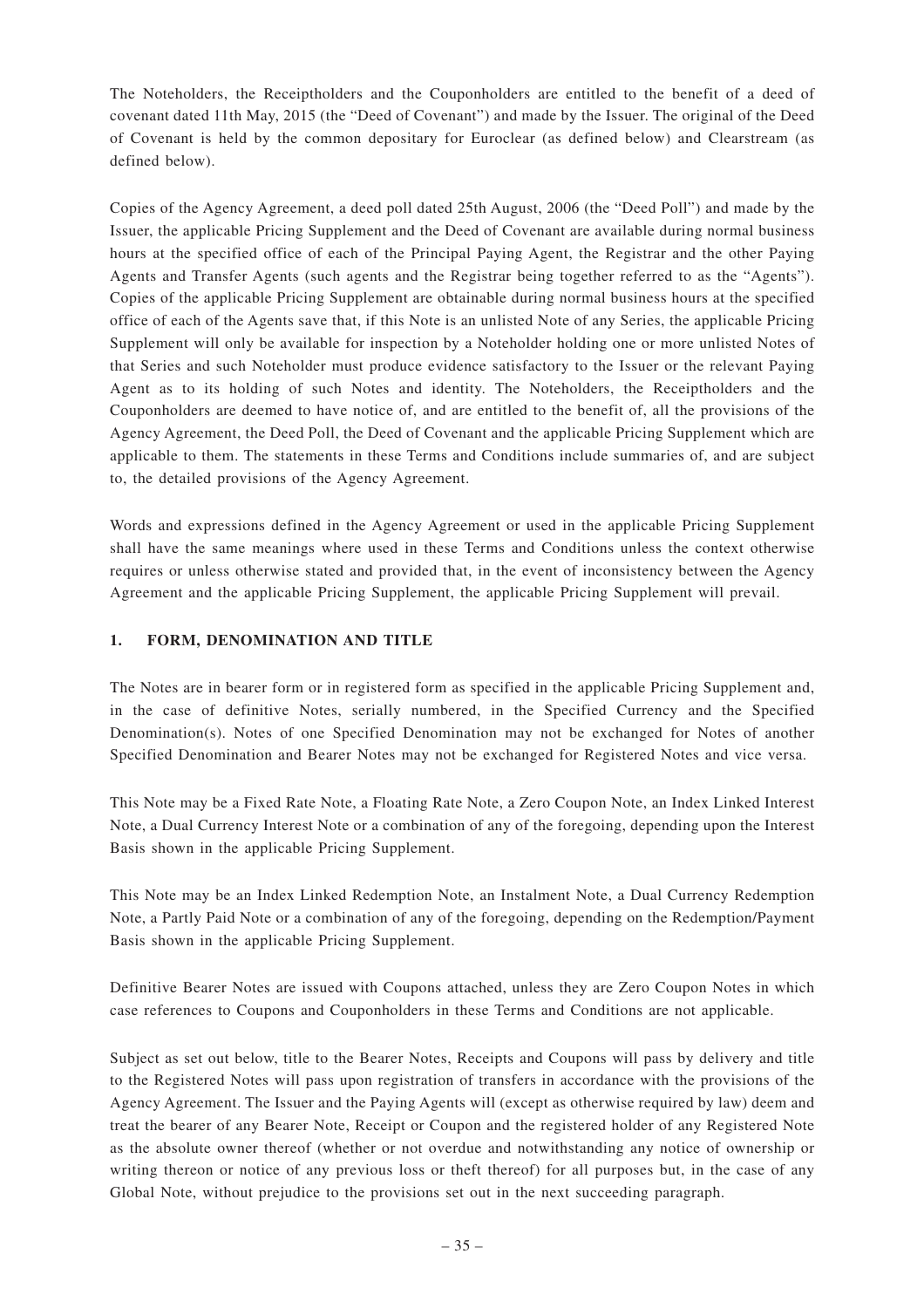For so long as any of the Notes is represented by a Global Note held on behalf of Euroclear Bank SA/NV, as operator of the Euroclear System ("Euroclear") and/or Clearstream Banking, S.A. ("Clearstream") and/or a sub-custodian for the CMU Service, each person (other than Euroclear or Clearstream or the CMU Service) who is for the time being shown in the records of Euroclear, Clearstream or the CMU Service as the holder of a particular nominal amount of such Notes (in which regard any certificate or other document issued by Euroclear, Clearstream or the CMU Service as to the nominal amount of such Notes standing to the account of any person shall be conclusive and binding for all purposes save in the case of manifest error) shall be treated by the Issuer and the Paying Agents as the holder of such nominal amount of such Notes for all purposes other than with respect to the payment of principal or interest on such nominal amount of such Notes, for which purpose the bearer of the relevant Bearer Global Note and the registered holder of any Registered Note shall be treated by the Issuer and any Paying Agent as the holder of such nominal amount of such Notes in accordance with and subject to the terms of the relevant Global Note and the expressions "Noteholder" and "holder of Notes" and related expressions shall be construed accordingly.

Notwithstanding the above, if a Note (whether in global or definitive form) is held through the CMU Service, any payment that is made in respect of such Note shall be made at the direction of the bearer or the registered holder to the person(s) for whose account(s) interests in such Note are credited as being held through the CMU Service in accordance with the CMU Rules at the relevant time as notified to the CMU Lodging Agent by the CMU Service in a relevant CMU Instrument Position Report or any other relevant notification by the CMU Service (which notification, in either case, shall be conclusive evidence of the records of the CMU Service as to the identity of any accountholder and the principal amount of any Note credited to its account, save in the case of manifest error) ("CMU Accountholders") and such payments shall discharge the obligation of the Issuer in respect of that payment under such Note.

For so long as the Depository Trust Company ("DTC") or its nominee is the registered owner or holder of a Registered Global Note, DTC or such nominee, as the case may be, will be considered the sole owner or holder of the Notes represented by such Registered Global Note for all purposes under the Agency Agreement and the Notes except to the extent that in accordance with DTC's published rules and procedures any ownership rights may be exercised by its participants or beneficial owners through participants.

Notes that are represented by a Global Note will be transferable only in accordance with the rules and procedures for the time being of DTC, Euroclear, Clearstream and/or the CMU Service, as the case may be. References to DTC, Euroclear, Clearstream and/or the CMU Service shall, whenever the context so permits, be deemed to include a reference to any additional or alternative clearing system specified in the applicable Pricing Supplement.

## **2. TRANSFERS OF REGISTERED NOTES**

## **(a) Transfers of interests in Registered Global Notes**

Transfers of beneficial interests in Registered Global Notes will be effected by DTC, Euroclear, Clearstream or the CMU Service, as the case may be, and, in turn, by other participants and, if appropriate, indirect participants in such clearing systems acting on behalf of beneficial transferors and transferees of such interests. A beneficial interest in a Registered Global Note will, subject to compliance with all applicable legal and regulatory restrictions, be transferable for Notes in definitive form or for a beneficial interest in another Registered Global Note only in the authorised denominations set out in the applicable Pricing Supplement and only in accordance with the rules and operating procedures for the time being of DTC, Euroclear,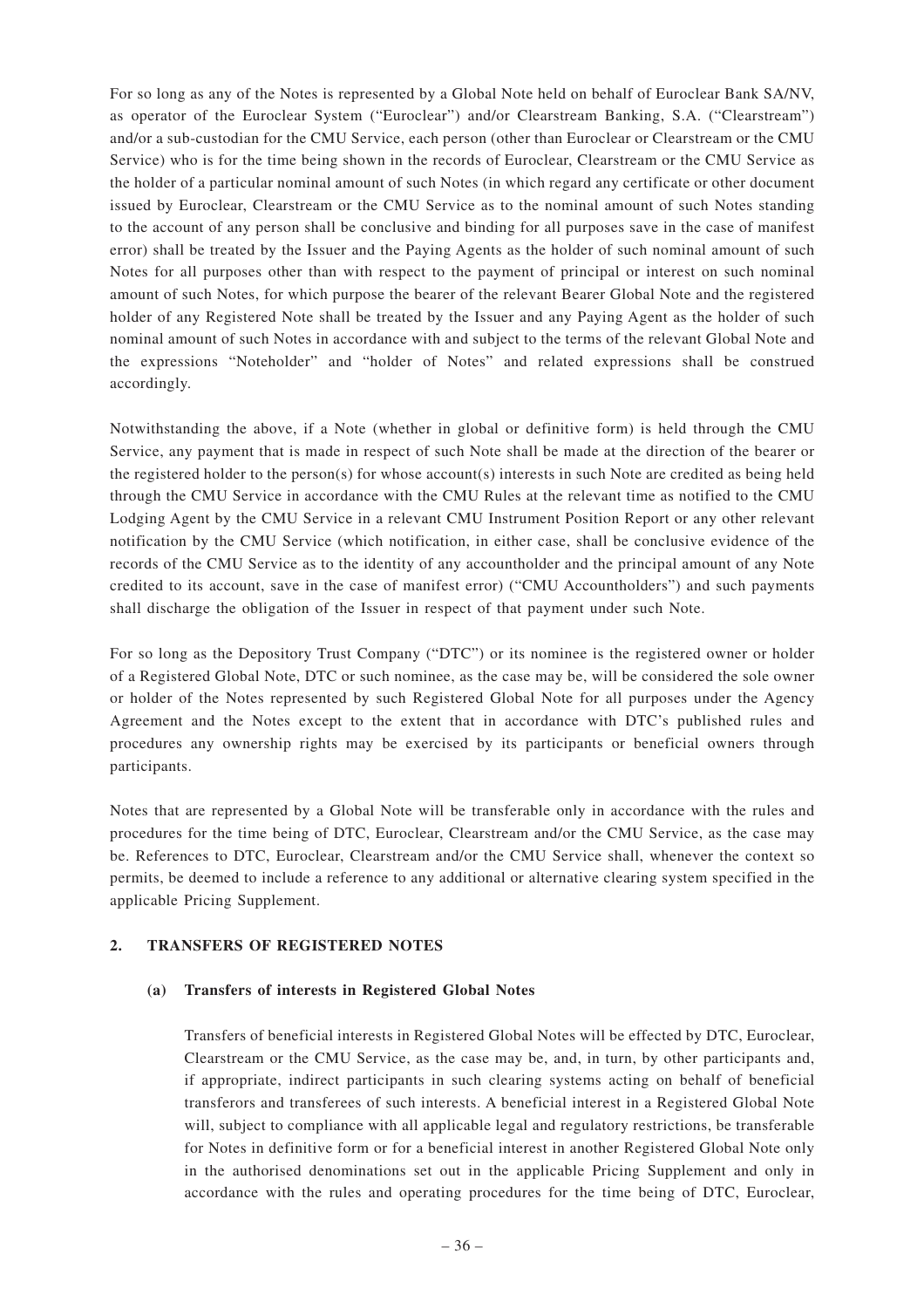Clearstream or the CMU Service, as the case may be, and in accordance with the terms and conditions specified in the Agency Agreement. Transfers of a Registered Global Note registered in the name of a nominee or sub-custodian for DTC, Euroclear, Clearstream or the CMU Service, as the case may be, shall be limited to transfers of such Registered Global Note, in whole but not in part, to another nominee or sub-custodian of DTC, Euroclear, Clearstream or the CMU Service, as the case may be, or to a successor of DTC, Euroclear, Clearstream or the CMU Service, as the case may be, or such successor's nominee or sub-custodian.

## **(b) Transfers of Registered Notes in definitive form**

Subject as provided in paragraphs (e), (f) and (g) below, upon the terms and subject to the conditions set forth in the Agency Agreement, a Registered Note in definitive form may be transferred in whole or in part (in the authorised denominations set out in the applicable Pricing Supplement). In order to effect any such transfer (i) the holder or holders must (A) surrender the Registered Note for registration of the transfer of the Registered Note (or the relevant part of the Registered Note) at the specified office of the Registrar or any Transfer Agent, with the form of transfer thereon duly executed by the holder or holders thereof or his or their attorney or attorneys duly authorised in writing and (B) complete and deposit such other certifications as may be required by the Registrar or, as the case may be, the relevant Transfer Agent and (ii) the Registrar or, as the case may be, the relevant Transfer Agent must, after due and careful enquiry, be satisfied with the documents of title and the identity of the person making the request. Any such transfer will be subject to such reasonable regulations as the Issuer and the Registrar may from time to time prescribe (the initial such regulations being set out in Schedule 10 to the Agency Agreement). Subject as provided above, the Registrar or, as the case may be, the relevant Transfer Agent will, within three business days (being for this purpose a day on which banks are open for business in the city where the specified office of the Registrar or, as the case may be, the relevant Transfer Agent is located) of the request (or such longer period as may be required to comply with any applicable fiscal or other laws or regulations), authenticate and deliver, or procure the authentication and delivery of, at its specified office to the transferee or (at the risk of the transferee) send by uninsured mail, to such address as the transferee may request, a new Registered Note in definitive form of a like aggregate nominal amount to the Registered Note (or the relevant part of the Registered Note) transferred. In the case of the transfer of part only of a Registered Note in definitive form, a new Registered Note in definitive form in respect of the balance of the Registered Note not transferred will be so authenticated and delivered or (at the risk of the transferor) sent to the transferor.

## **(c) Registration of transfer upon partial redemption**

In the event of a partial redemption of Notes under Condition 8, the Issuer shall not be required to register the transfer of any Registered Note, or part of a Registered Note, called for partial redemption.

## **(d) Costs of registration**

Noteholders will not be required to bear the costs and expenses of effecting any registration of transfer as provided above, except for any costs or expenses of delivery other than by regular uninsured mail and except that the Issuer may require the payment of a sum sufficient to cover any stamp duty, tax or other Governmental charge that may be imposed in relation to the registration.

## **(e) Transfers of interests in Regulation S Global Notes**

Prior to expiry of the applicable Distribution Compliance Period, transfers by the holder of, or of a beneficial interest in, a Regulation S Global Note to a transferee in the United States or who is a U.S. person will only be made: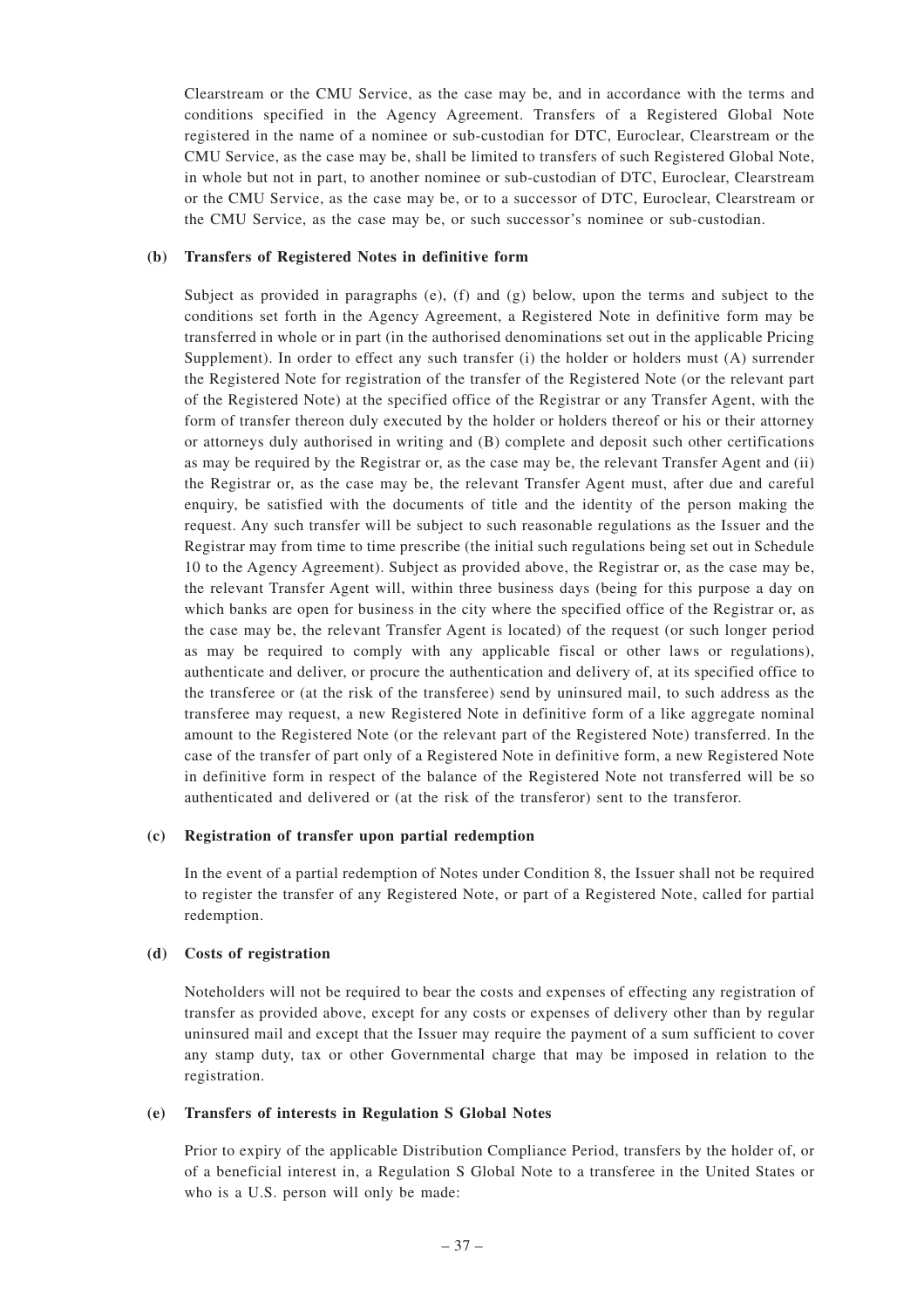- (i) upon receipt by the Registrar of a written certification substantially in the form set out in Schedule 8 to the Agency Agreement, amended as appropriate (a "Transfer Certificate"), copies of which are available from the specified office of the Registrar or any Transfer Agent, from the transferor of the Note or beneficial interest therein to the effect that such transfer is being made:
	- (A) to a person whom the transferor reasonably believes is a QIB in a transaction meeting the requirements of Rule 144A; or
	- (B) to a person who is an Institutional Accredited Investor, subject to delivery of the Registrar of a Transfer Certificate from the transferor to the effect that such transfer is being made to an Institutional Accredited Investor, a duly executed investment letter from the relevant transferee substantially in the form set out in the Agency Agreement (an "IAI Investment Letter"); or
- (ii) otherwise pursuant to the Securities Act or an exemption therefrom, subject to receipt by the Issuer of such satisfactory evidence as the Issuer may reasonably require, which may include an opinion of U.S. counsel, that such transfer is in compliance with any applicable securities laws of any State of the United States,

and, in each case, in accordance with any applicable securities laws of any State of the United States or any other jurisdiction.

In the case of (A) above, such transferee may take delivery through a Legended Note in global or definitive form and, in the case of (B) above, such transferee may take delivery only through a Legended Note in definitive form. After expiry of the applicable Distribution Compliance Period (i) beneficial interests in Regulation S Global Notes registered in the name of a nominee for DTC may be held through DTC directly, by a participant in DTC, or indirectly through a participant in DTC and (ii) such certification requirements will no longer apply to such transfers.

## **(f) Transfers of interests in Legended Notes**

Transfers of Legended Notes or beneficial interests therein may be made:

(i) to a transferee who takes delivery of such interest through a Regulation S Global Note, upon receipt by the Registrar of a duly completed Transfer Certificate from the transferor to the effect that such transfer is being made in accordance with Regulation S and that in the case of a Regulation S Global Note registered in the name of a nominee for DTC, if such transfer is being made prior to expiry of the applicable Distribution Compliance Period, the interests in the Notes being transferred will be held immediately thereafter through Euroclear and/or Clearstream; or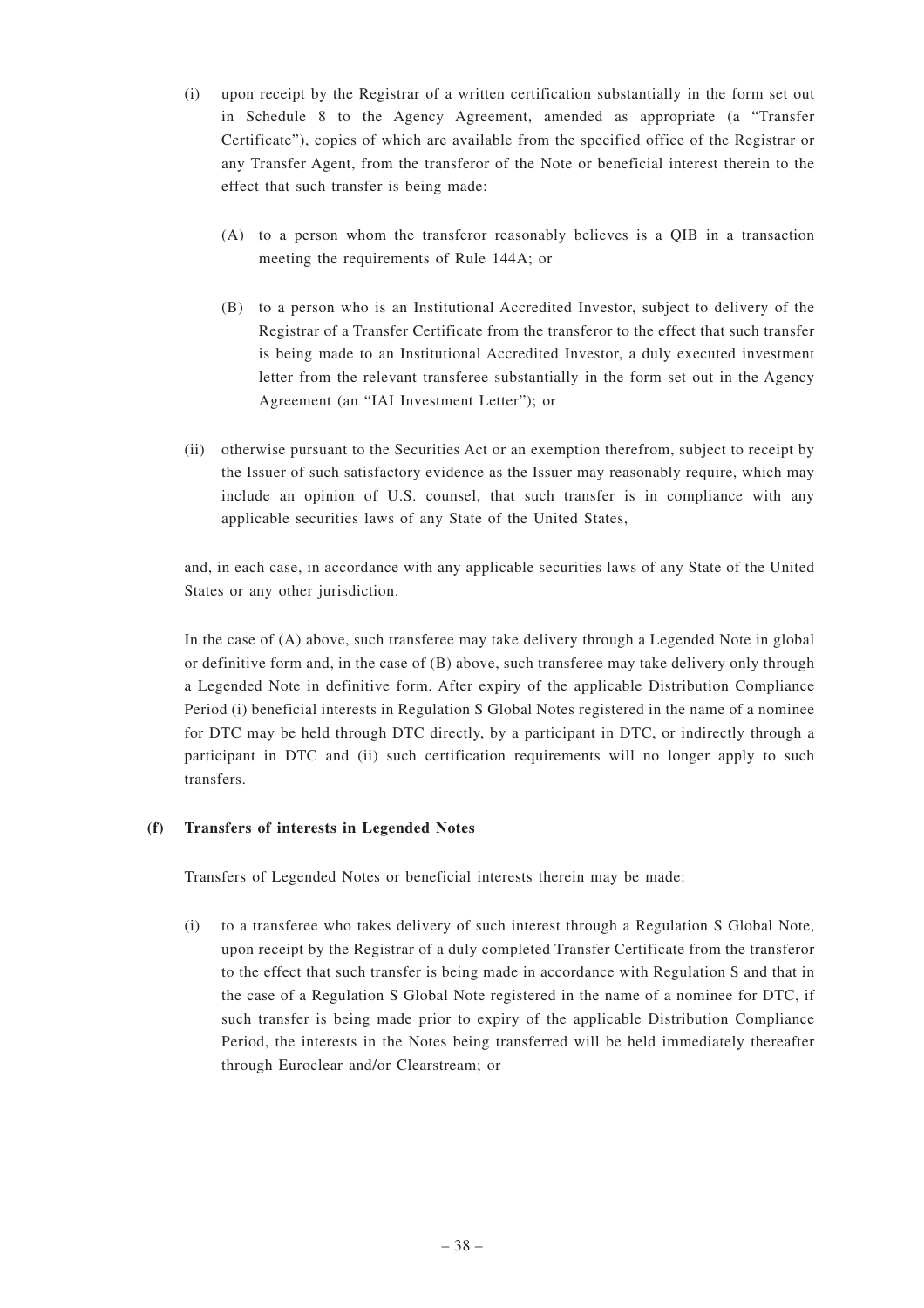- (ii) to a transferee who takes delivery of such interest through a Legended Note:
	- (A) where the transferee is a person whom the transferor reasonably believes is a QIB in a transaction meeting the requirements of Rule 144A, without certification; or
	- (B) where the transferee is an Institutional Accredited Investor, subject to delivery to the Registrar of a Transfer Certificate from the transferor to the effect that such transfer is being made to an Institutional Accredited Investor, together with a duly executed IAI Investment Letter from the relevant transferee; or
- (iii) otherwise pursuant to the Securities Act or an exemption therefrom, subject to receipt by the Issuer of such satisfactory evidence as the Issuer may reasonably require, which may include an opinion of U.S. counsel, that such transfer is in compliance with any applicable securities laws of any State of the United States,

and, in each case, in accordance with any applicable securities laws of any State of the United States or any other jurisdiction.

Notes transferred by Institutional Accredited Investors to QIBs pursuant to Rule 144A or outside the United States pursuant to Regulation S will be eligible to be held by such QIBs or non-U.S. investors through DTC, Euroclear, Clearstream or the CMU Service, as appropriate, and the Registrar will arrange for any Notes which are the subject of such a transfer to be represented by the appropriate Registered Global Note, where applicable.

Upon the transfer, exchange or replacement of Legended Notes, or upon specific request for removal of the Legend, the Registrar shall deliver only Legended Notes or refuse to remove the Legend, as the case may be, unless there is delivered to the Issuer such satisfactory evidence as may reasonably be required by the Issuer, which may include an opinion of U.S. counsel, that neither the Legend nor the restrictions on transfer set forth therein are required to ensure compliance with the provisions of the Securities Act.

## **(g) Exchanges and transfers of Registered Notes generally**

Holders of Registered Notes in definitive form, other than Institutional Accredited Investors, may exchange such Notes for interests in a Registered Global Note of the same type at any time.

## **(h) Definitions**

In this Condition, the following expressions shall have the following meanings:

"Distribution Compliance Period" means the period that ends 40 days after the completion of the distribution of each Tranche of Notes, as certified by the relevant Dealer (in the case of a non-syndicated issue) or the relevant Lead Manager (in the case of a syndicated issue);

"Institutional Accredited Investor" means "accredited investors" (as defined in Rule  $501(a)(1)$ ,  $(2)$ ,  $(3)$  or  $(7)$  under the Securities Act that are institutions;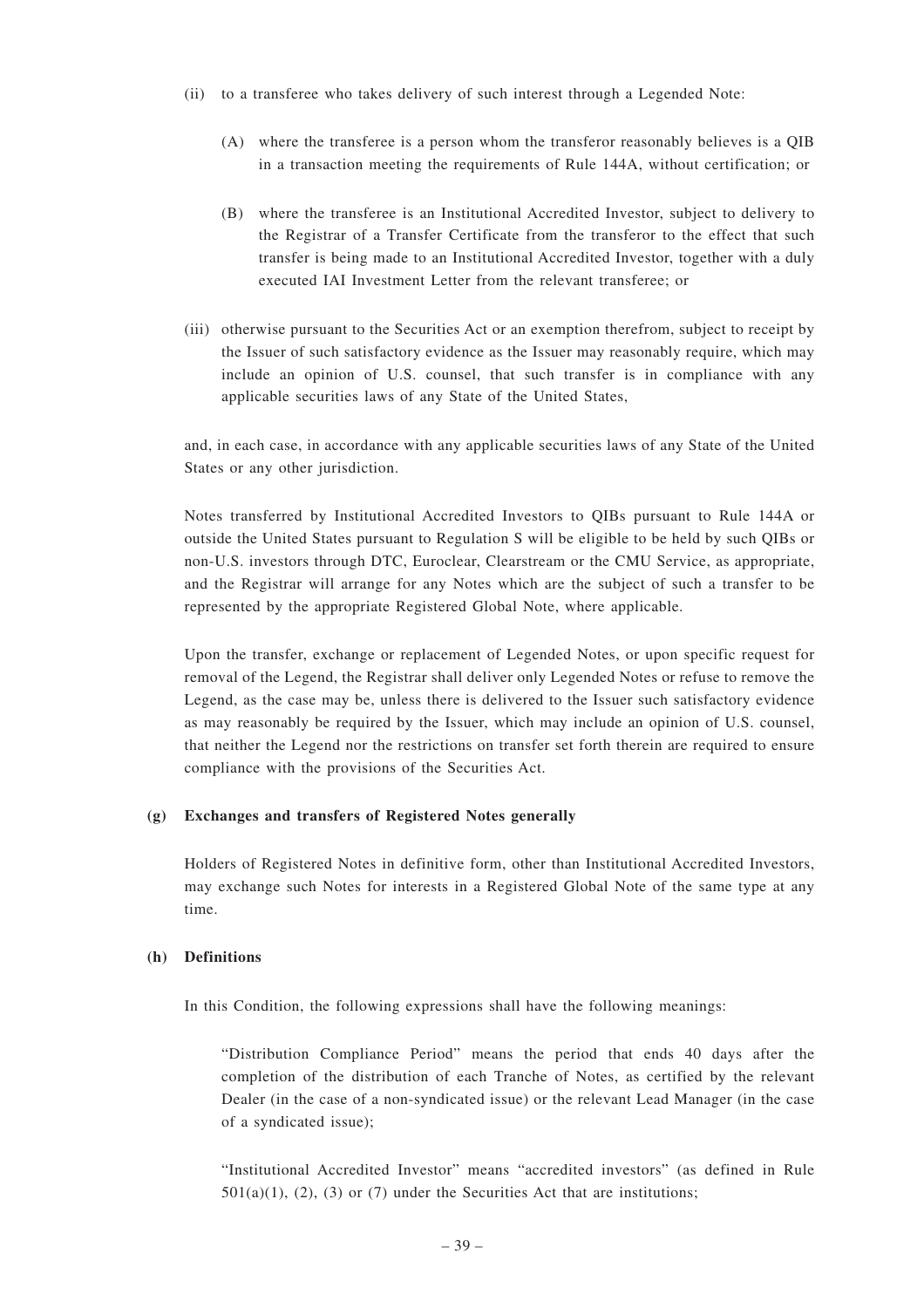"Legended Note" means Registered Notes in definitive form that are issued to Institutional Accredited Investors and Registered Notes (whether in definitive form or represented by a Registered Global Note) sold in private transactions to QIBs in accordance with the requirements of Rule 144A;

"QIB" means a "qualified institutional buyer" within the meaning of Rule 144A;

"Regulation S" means Regulation S under the Securities Act;

"Regulation S Global Note" means a Registered Global Note representing Notes sold outside the United States in reliance on Regulation S;

"Rule 144A" means Rule 144A under the Securities Act;

"Rule 144A Global Note" means a Registered Global Note representing Notes sold in the United States or to QIBs; and

"Securities Act" means the United States Securities Act of 1933, as amended.

## **3. STATUS OF THE NOTES**

#### **(a) Status of the Senior Notes**

The Notes that are not Subordinated Notes (the "Senior Notes") and any relative Receipts and Coupons are direct, unconditional, unsubordinated and (subject to the provisions of Condition 4) unsecured obligations of the Issuer and rank pari passu among themselves and will rank pari passu with all other present and future unsecured and unsubordinated obligations of the Issuer, save for such as may be preferred by mandatory provisions of applicable law.

#### **(b) Status of the Subordinated Notes**

#### **(i) Tier II Subordinated Notes**

*This Condition 3(b)(i) applies only to Notes specified in the applicable Pricing Supplement as "Tier II Subordinated Notes."*

The Notes whose status is specified in the applicable Pricing Supplement as Tier II Subordinated (the "Tier II Subordinated Notes") and any relative Receipts and Coupons constitute direct, unsecured and subordinated (as described in Condition  $3(c)$ ) obligations of the Issuer which (subject to the provisions of Condition 9) will at all times rank  $(x)$ junior to the Senior Indebtedness of the Issuer (as defined in Condition  $3(c)$ ), (y) pari passu with and rateably without any preference among themselves and all other subordinated obligations of the Issuer which do not rank or are not expressed by their terms to rank junior to the Tier II Subordinated Notes (collectively, the "Tier II Obligations") and (z) senior to, and in priority to claims of holders of, the Tier I Obligations (as defined in Condition  $3(b)(ii)$ ) and all classes of equity of the Issuer.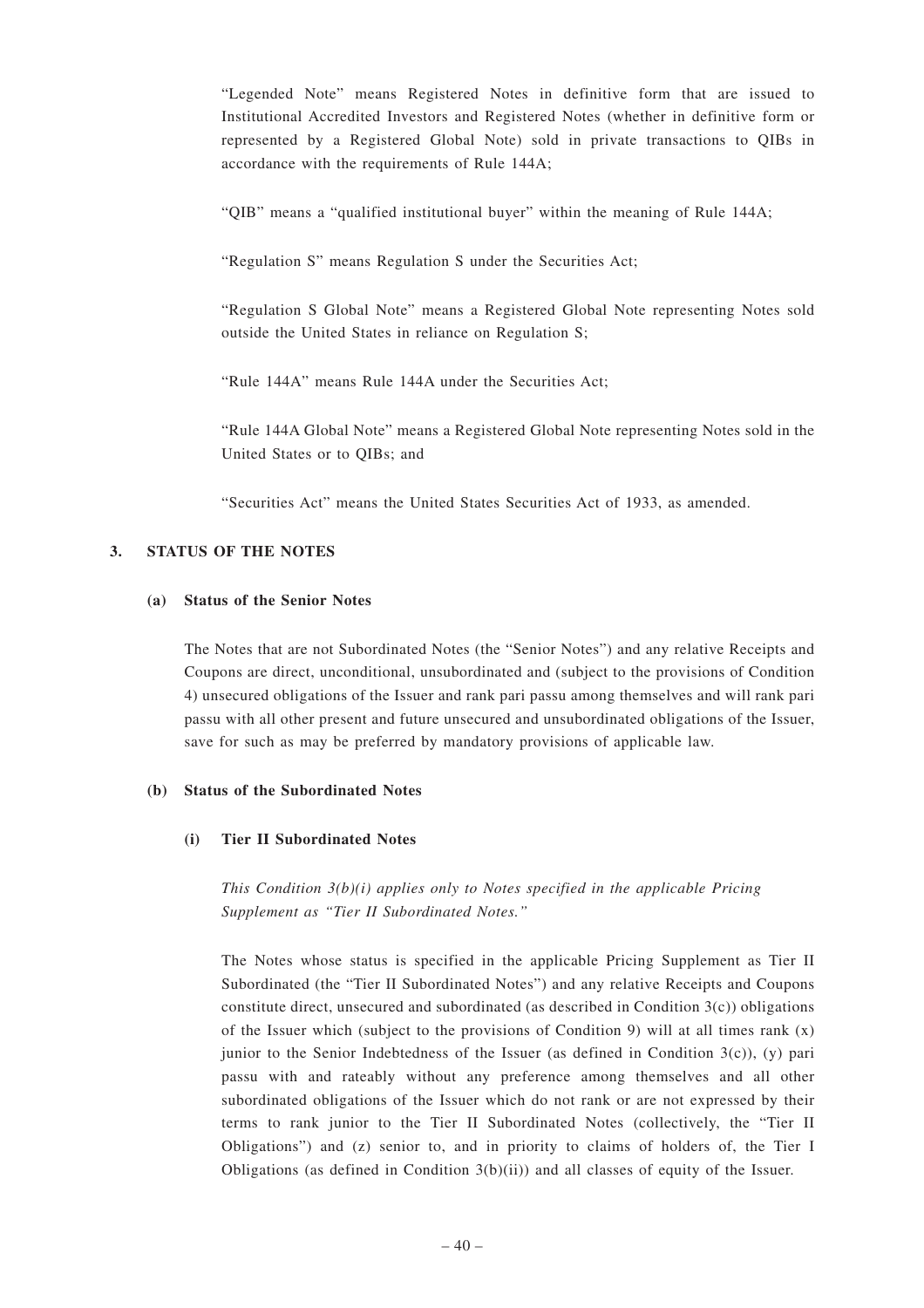#### **(ii) Tier I Subordinated Notes**

*This Condition 3(b)(ii) applies only to Notes specified in the applicable Pricing Supplement as "Tier I Subordinated Notes."*

The Notes whose status is specified in the applicable Pricing Supplement as Tier I Subordinated (the "Tier I Subordinated Notes") and any relative Receipts and Coupons constitute direct, unsecured and subordinated (as described in Condition  $3(c)$ ) obligations of the Issuer which (subject to the provisions of Conditions  $6(f)$  and 9) will at all times rank  $(x)$  junior to the Senior Indebtedness of the Issuer (as defined in Condition 3(c)),  $(y)$ pari passu with and rateably without any preference among themselves and all other subordinated obligations of the Issuer which either constitute additional Tier I capital of the Issuer under applicable Korean laws and regulations or otherwise rank or are expressed by their terms to rank pari passu with the Tier I Subordinated Notes (collectively, the "Tier I Obligations") and (z) senior to, and in priority to claims of holders of, all classes of equity of the Issuer (other than equity that constitutes Tier II capital of the Issuer under applicable Korean laws and regulations). In addition, in the case of a Bankruptcy Event (as defined in Condition 3(c)), the Tier I Subordinated Notes shall be deemed not to constitute liabilities for purposes of determining whether the Issuer's liabilities exceed its assets.

## **(c) Subordination**

*This Condition 3(c) applies only to Tier I Subordinated Notes and Tier II Subordinated Notes (together, the "Subordinated Notes").*

- (i) If, on or prior to the Maturity Date or at any time while any amount is due and outstanding under any Subordinated Notes, a Bankruptcy Event (as defined below) occurs and so long as it continues, any amounts which become due then or thereafter under the Subordinated Notes (including overdue amounts) shall not be payable unless and until the total amount of any and all Senior Indebtedness of the Issuer which is listed on the distribution list (as amended, if such be the case) for final distribution submitted to the court in the bankruptcy proceedings is paid in full or provided to be paid in full in such bankruptcy proceedings.
- (ii) If, on or prior to the Maturity Date or at any time while any amount is due and outstanding under any Subordinated Notes, a Rehabilitation Event (as defined below) occurs and so long as it continues, any amounts which become due then or thereafter under the Subordinated Notes (including overdue amounts) shall not be payable unless and until the total amount of any and all Senior Indebtedness of the Issuer which is listed on the rehabilitation plan of the Issuer at the time when the court's approval of such plan becomes final and conclusive is paid in full or provided to be paid in full in the rehabilitation proceedings to the extent of the original amount thereof (without regard to any adjustment of such amount in the approved rehabilitation plan).
- (iii) If, on or prior to the Maturity Date or at any time while any amount is due and outstanding under any Subordinated Notes, a Foreign Event (as defined below) occurs and so long as it continues, any amounts which become due then or thereafter under the Subordinated Notes (including overdue amounts) shall only become payable upon conditions equivalent to those enumerated in the above two paragraphs having been fulfilled,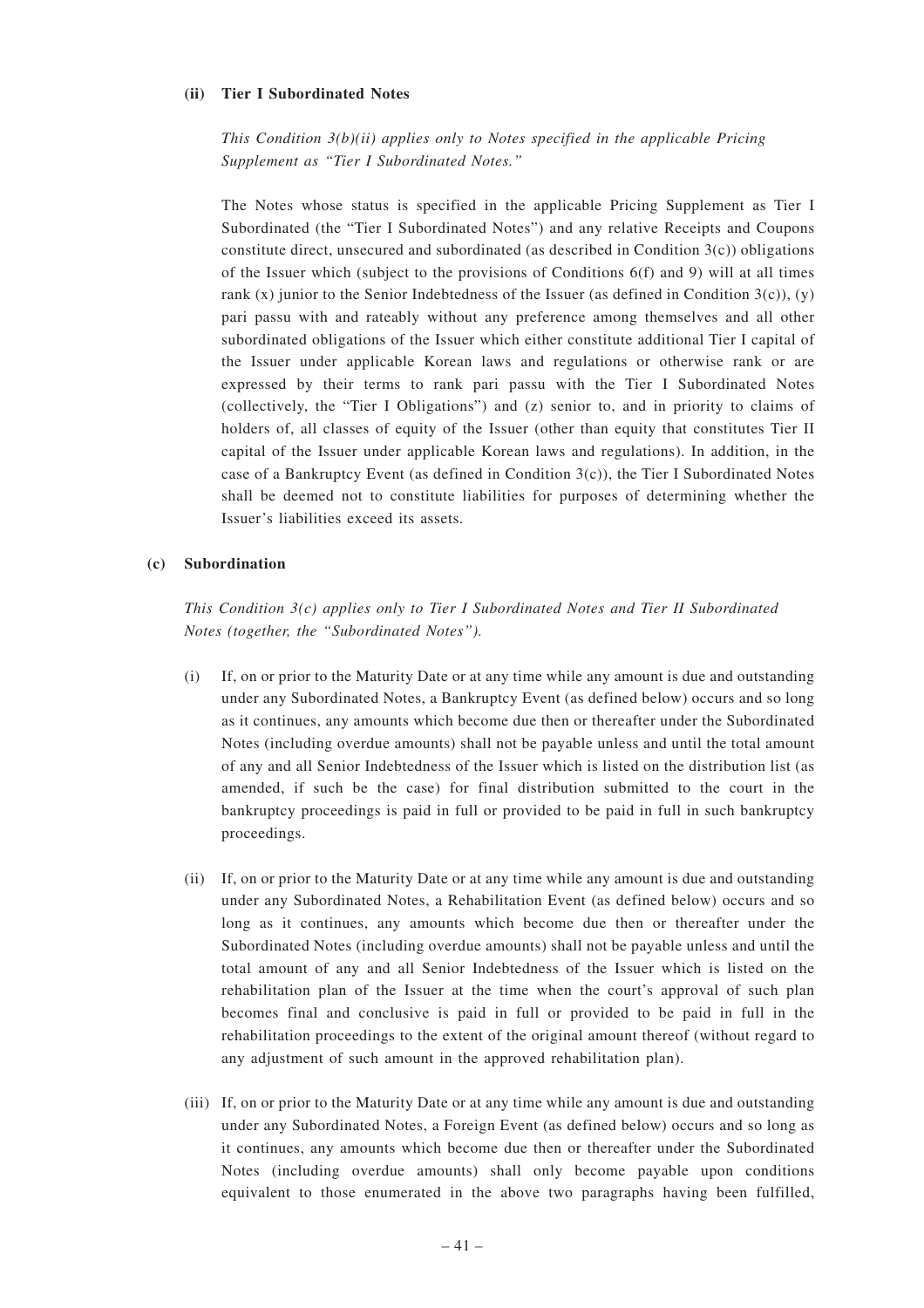provided that notwithstanding any provision herein to the contrary if the imposition of any such conditions is not allowed under such proceedings, any amounts which become due under the Subordinated Notes shall become payable in accordance with the terms herein provided and not subject to such conditions.

(iv) A holder of a Subordinated Note by its acceptance thereof or its interest therein, shall be deemed to agree that (i) if any payment in respect of such Note is made to such holder after the occurrence of a Subordination Event and the amount of such payment shall exceed the amount, if any, that should have been paid to such holder upon the proper application of these subordination provisions, the payment of such excess amount shall be deemed null and void and such holder (without the Registrar or any Paying Agent having any obligation or liability with respect thereto, save to the extent that the Registrar or such Paying Agent shall return to the Issuer any such excess amount which remains held by it at the time of the notice next referred to) shall be obliged to return the amount of the excess payment within ten days of receiving notice from the Issuer of the excess payment and (ii) upon the occurrence of a Subordination Event and so long as such Subordination Event continues, such holder shall not exercise any right to set off any liabilities of the Issuer under such Note which become so payable on or after the date on which the Subordination Event occurs against any liabilities of such holder owed to the Issuer unless, until and only in such amount as the liabilities of the Issuer under such Note become payable pursuant to the proper application of these subordination provisions.

In these Conditions:

a "Bankruptcy Event" shall mean a court of competent jurisdiction in Korea having adjudicated the Issuer to be bankrupt pursuant to the provisions of the Act on Debtor Rehabilitation and Bankruptcy of Korea or any successor legislation thereto;

a "Foreign Event" shall mean in any jurisdiction other than Korea, the Issuer having become subject to bankruptcy, rehabilitation or other equivalent proceedings pursuant to any applicable law of any jurisdiction other than Korea;

"Korea" shall mean the Republic of Korea;

a "Rehabilitation Event" shall mean a court of competent jurisdiction in Korea having adjudicated the Issuer to be subject to the rehabilitation proceedings pursuant to the provisions of the Act on Debtor Rehabilitation and Bankruptcy of Korea or any successor legislation thereto;

"Senior Indebtedness of the Issuer" shall mean (i) in the case of Tier II Subordinated Notes, all deposits and other liabilities of the Issuer (other than the Tier II Obligations and the Tier I Obligations) and (ii) in the case of the Tier I Subordinated Notes, all deposits and other liabilities of the Issuer (other than the Tier I Obligations) and all equity that constitutes Tier II capital of the Issuer under applicable Korean laws and regulations; and

a "Subordination Event" shall mean any Bankruptcy Event, Rehabilitation Event or Foreign Event.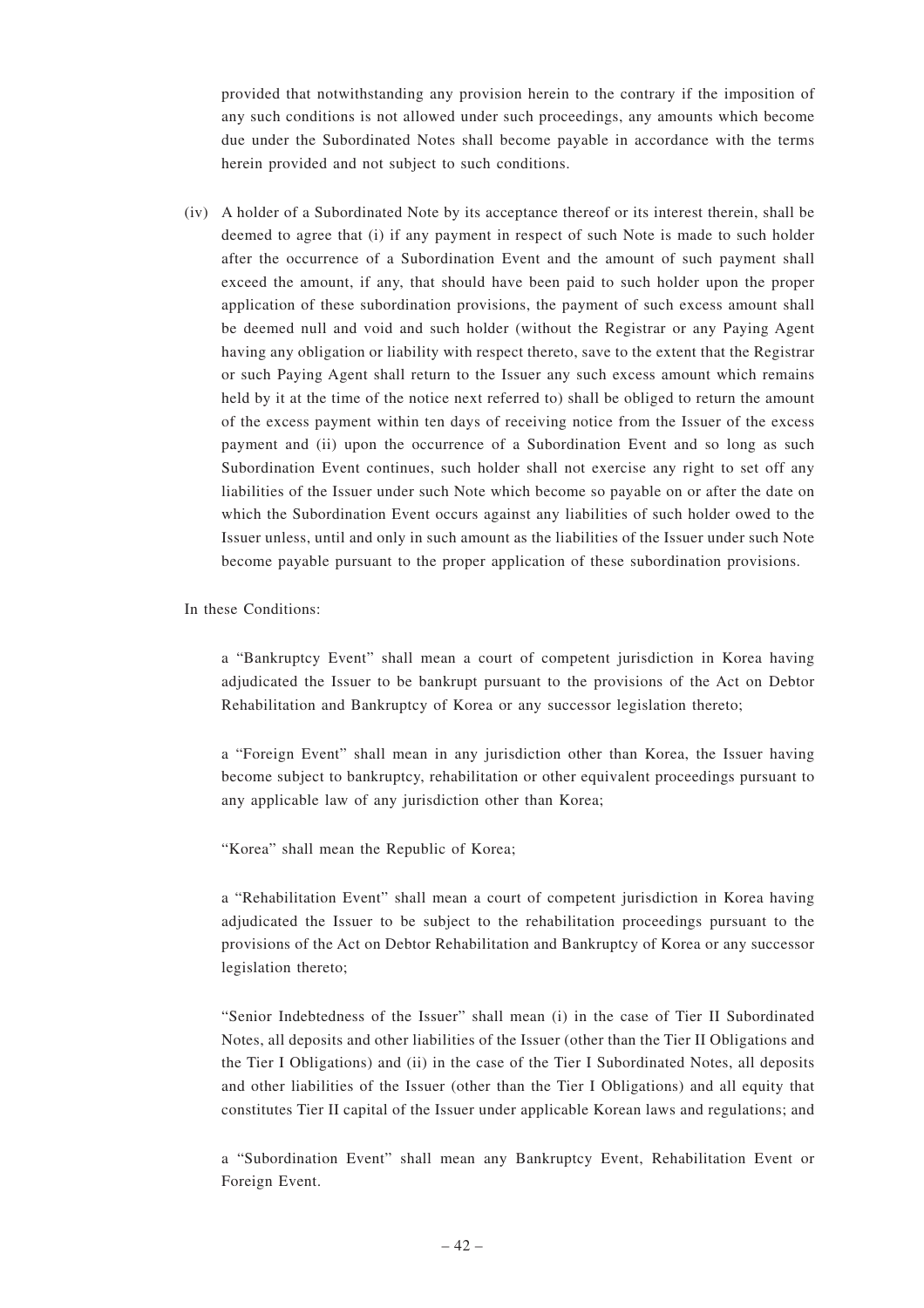#### **(d) Waiver of Creditors' Rights**

A holder of a Note by its acceptance thereof or its interest therein shall be deemed to have waived, and agreed not to exercise, any right as a creditor to require the Issuer to redeem such Note or provide collateral with respect thereto that may arise pursuant to the Korean Commercial Code in connection with a merger, spin-off, stock swap, stock transfer or other similar transaction of the Issuer.

## **4. NEGATIVE PLEDGE**

So long as any of the Senior Notes remains outstanding (as defined in the Agency Agreement), the Issuer will not create or permit to be outstanding any mortgage, charge, pledge or other security interest upon the whole or part of its property, assets or revenues, present or future, to secure for the benefit of the holders of any International Investment Securities (as defined below) (i) payment of any sum due in respect of any such securities or (ii) any payment under any guarantee of any such securities or (iii) any payment under any indemnity or other like obligation relating to any such securities, without in any such case at the same time according to the Senior Notes and the Receipts and Coupons applicable thereto, either the same security as is granted to or is outstanding in respect of such International Investment Securities, guarantee, indemnity or other like obligation or such other security as shall be approved by an Extraordinary Resolution passed at a meeting of the holders of Senior Notes.

As used in this Condition, "International Investment Securities" means notes, debentures, bonds or investment securities of the Issuer which (a) either are by their terms payable, or confer a right to receive payment, in any currency other than Won or are denominated in Won and more than 50 per cent. of the aggregate principal amount thereof is initially distributed outside Korea by or with the authorisation of the Issuer and (b) are for the time being, or are intended to be, quoted, listed, ordinarily dealt in or traded on any stock exchange or over-the-counter or other securities market outside Korea; provided that Covered Bonds (as defined below) in the aggregate outstanding principal amount not exceeding an amount equal to 10 per cent. of the total consolidated assets as shown on the most recent consolidated accounts of the Issuer shall not constitute International Investment Securities.

In this Condition, "Covered Bonds" means debt securities (including any notes, bonds, debentures, certificates of deposit or investment securities) backed by cash flows generated from an underlying investment pool consisting of mortgage loans, public sector assets, cash, cash equivalents and/or other financial assets.

## **5. REDENOMINATION**

## **(a) Redenomination**

Where redenomination is specified in the applicable Pricing Supplement as being applicable, the Issuer may, without the consent of the Noteholders, the Receiptholders and the Couponholders, on giving prior notice to the Principal Paying Agent, Euroclear and Clearstream and at least 30 days' prior notice to the Noteholders in accordance with Condition 16*,* elect that, with effect from the Redenomination Date specified in the notice, the Notes shall be redenominated in euro.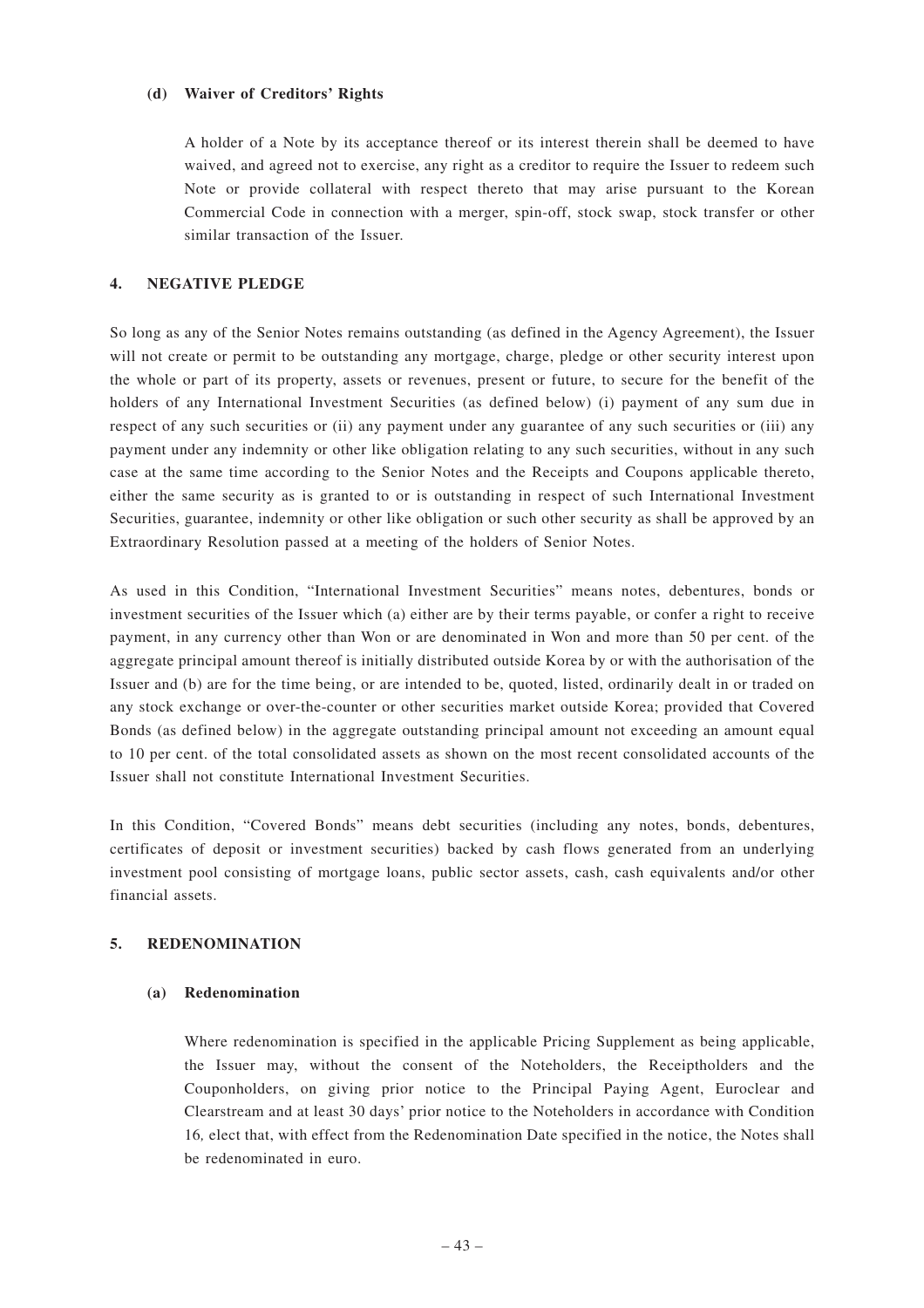The election will have effect as follows:

- (i) the Notes and the Receipts shall be deemed to be redenominated in euro in the denomination of  $\epsilon 0.01$  with a nominal amount for each Note and Receipt equal to the nominal amount of that Note or Receipt in the Specified Currency, converted into euro at the Established Rate, provided that, if the Issuer determines, with the agreement of the Principal Paying Agent, that the then market practice in respect of the redenomination in euro of internationally offered securities is different from the provisions specified above, such provisions shall be deemed to be amended so as to comply with such market practice and the Issuer shall promptly notify the Noteholders, the stock exchange (if any) on which the Notes may be listed and the Paying Agents of such deemed amendments;
- (ii) save to the extent that an Exchange Notice has been given in accordance with paragraph (iv) below, the amount of interest due in respect of the Notes will be calculated by reference to the aggregate nominal amount of Notes presented (or, as the case may be, in respect of which Coupons are presented) for payment by the relevant holder and the amount of such payment shall be rounded down to the nearest  $\epsilon 0.01$ ;
- (iii) if definitive Notes are required to be issued after the Redenomination Date, they shall be issued at the expense of the Issuer in the denominations of  $\epsilon$ 1,000,  $\epsilon$ 10,000,  $\epsilon$ 100,000 and (but only to the extent of any remaining amounts less than  $\epsilon 1,000$  or such smaller denominations as the Principal Paying Agent may approve)  $\epsilon 0.01$  and such other denominations as the Principal Paying Agent shall determine and notify to the Noteholders;
- (iv) if issued prior to the Redenomination Date, all unmatured Coupons denominated in the Specified Currency (whether or not attached to the Notes) will become void with effect from the date on which the Issuer gives notice (the "Exchange Notice") that replacement euro-denominated Notes, Receipts and Coupons are available for exchange (provided that such securities are so available) and no payments will be made in respect of them. The payment obligations contained in any Notes and Receipts so issued will also become void on that date although those Notes and Receipts will continue to constitute valid exchange obligations of the Issuer. New euro-denominated Notes, Receipts and Coupons will be issued in exchange for Notes, Receipts and Coupons denominated in the Specified Currency in such manner as the Principal Paying Agent may specify and as shall be notified to the Noteholders in the Exchange Notice. No Exchange Notice may be given less than 15 days prior to any date for payment of principal or interest on the Notes;
- (v) after the Redenomination Date, all payments in respect of the Notes, the Receipts and the Coupons, other than payments of interest in respect of periods commencing before the Redenomination Date, will be made solely in euro as though references in the Notes to the Specified Currency were to euro. Payments will be made in euro by credit or transfer to a euro account (or any other account to which euro may be credited or transferred) specified by the payee or, at the option of the payee, by a euro cheque;
- (vi) if the Notes are Fixed Rate Notes and interest for any period ending on or after the Redenomination Date is required to be calculated for a period ending other than on an Interest Payment Date, it will be calculated by applying the Rate of Interest to each Specified Denomination, multiplying such sum by the applicable Day Count Fraction, and rounding the resultant figure to the nearest sub-unit of the relevant Specified Currency, half of any such sub-unit being rounded upwards or otherwise in accordance with applicable market convention;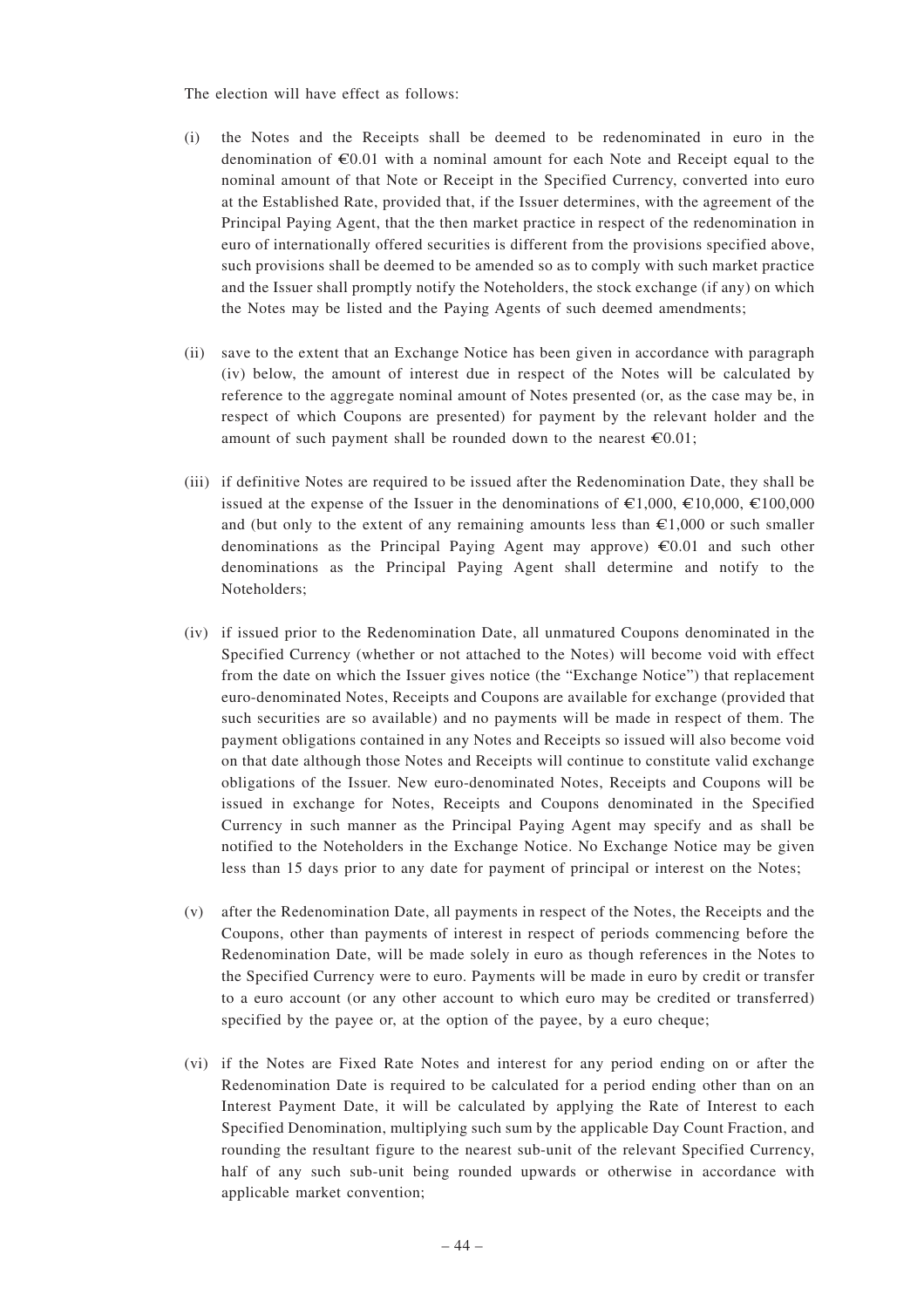- (vii) if the Notes are Floating Rate Notes, the applicable Pricing Supplement will specify any relevant changes to the provisions relating to interest; and
- (viii) such other changes shall be made to this Condition as the Issuer may decide, after consultation with the Principal Paying Agent, and as may be specified in the notice, to conform it to conventions then applicable to instruments denominated in euro.

## **(b) Definitions**

In the Conditions, the following expressions have the following meanings:

"Established Rate" means the rate for the conversion of the Specified Currency (including compliance with rules relating to roundings in accordance with applicable European Community regulations) into euro established by the Council of the European Union pursuant to Article 123 of the Treaty;

"C" and "euro" means the currency introduced at the start of the third stage of European economic and monetary union pursuant to the Treaty;

"Redenomination Date" means (in the case of interest bearing Notes) any date for payment of interest under the Notes or (in the case of Zero Coupon Notes) any date, in each case specified by the Issuer in the notice given to the Noteholders pursuant to paragraph (a) above and which falls on or after the date on which the country of the Specified Currency first participates in the third stage of European economic and monetary union; and

"Treaty" means the Treaty establishing the European Community, as amended.

## **6. INTEREST**

## **(a) Interest on Fixed Rate Notes**

Each Fixed Rate Note bears interest on its outstanding nominal amount (or, if it is a Partly Paid Note, the amount paid up) from (and including) the Interest Commencement Date at the rate(s) per annum equal to the Rate(s) of Interest. Interest will be payable in arrears on the Interest Payment Date(s) in each year up to (and including) the Maturity Date.

Except as provided in the applicable Pricing Supplement, the amount of interest payable on each Interest Payment Date in respect of the Fixed Interest Period ending on (but excluding) such date will amount to the Fixed Coupon Amount. Payments of interest on any Interest Payment Date will, if so specified in the applicable Pricing Supplement, amount to the Broken Amount so specified.

As used in the Conditions, "Fixed Interest Period" means the period from (and including) an Interest Payment Date (or the Interest Commencement Date) to (but excluding) the next (or first) Interest Payment Date.

If interest is required to be calculated for a period ending other than a Fixed Interest Period, such interest shall be calculated by applying the Rate of Interest to each Specified Denomination, multiplying such sum by the applicable Day Count Fraction, and rounding the resultant figure to the nearest sub-unit of the relevant Specified Currency, half of any such sub-unit being rounded upwards or otherwise in accordance with applicable market convention.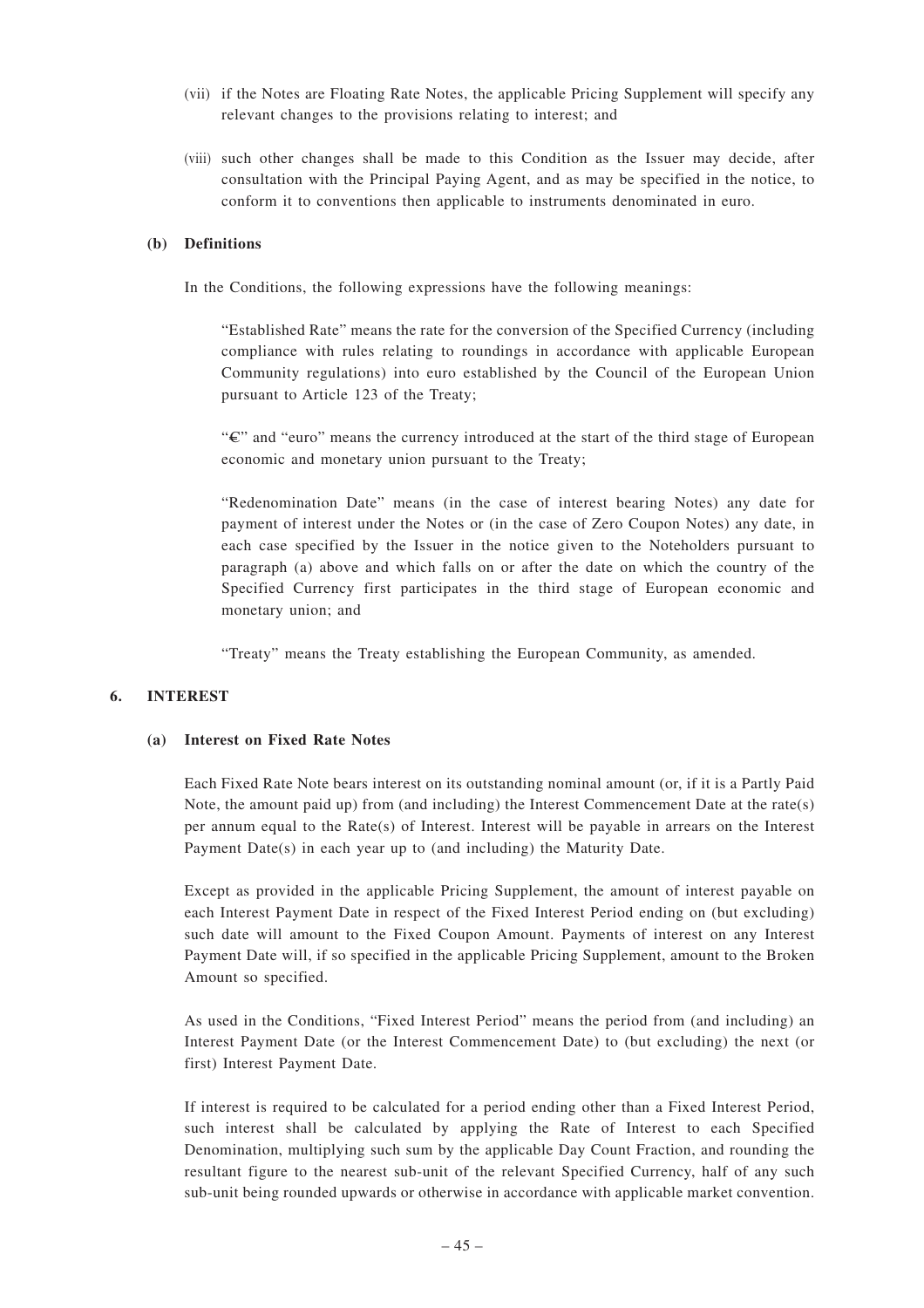"Day Count Fraction" means, in respect of the calculation of an amount of interest in accordance with this Condition 6(a):

- (i) if "Actual/Actual (ICMA)" is specified in the applicable Pricing Supplement:
	- (A) in the case of Notes where the number of days in the relevant period from (and including) the most recent Interest Payment Date (or, if none, the Interest Commencement Date) to (but excluding) the relevant payment date (the "Accrual Period") is equal to or shorter than the Determination Period during which the Accrual Period ends, the number of days in such Accrual Period divided by the product of (1) the number of days in such Determination Period and (2) the number of Determination Dates (as specified in the applicable Pricing Supplement) that would occur in one calendar year; or
	- (B) in the case of Notes where the Accrual Period is longer than the Determination Period during which the Accrual Period ends, the sum of:
		- (i) the number of days in such Accrual Period falling in the Determination Period in which the Accrual Period begins divided by the product of (x) the number of days in such Determination Period and (y) the number of Determination Dates that would occur in one calendar year; and
		- (ii) the number of days in such Accrual Period falling in the next Determination Period divided by the product of  $(x)$  the number of days in such Determination Period and (y) the number of Determination Dates that would occur in one calendar year;
- (ii) if "30/360" is specified in the applicable Pricing Supplement, the number of days in the period from (and including) the most recent Interest Payment Date (or, if none, the Interest Commencement Date) to (but excluding) the relevant payment date (such number of days being calculated on the basis of a year of 360 days with 12 30-day months) divided by 360; and
- (iii) if "Actual/365 (Fixed)" is specified in the applicable Pricing Supplement, the actual number of days in the Fixed Interest Period divided by 365.

In the Conditions:

"Determination Period" means each period from (and including) a Determination Date to (but excluding) the next Determination Date (including, where either the Interest Commencement Date or the final Interest Payment Date is not a Determination Date, the period commencing on the first Determination Date prior to, and ending on the first Determination Date falling after, such Determination Date); and

"sub-unit" means, with respect to any currency other than euro, the lowest amount of such currency that is available as legal tender in the country of such currency and, with respect to euro, means one cent.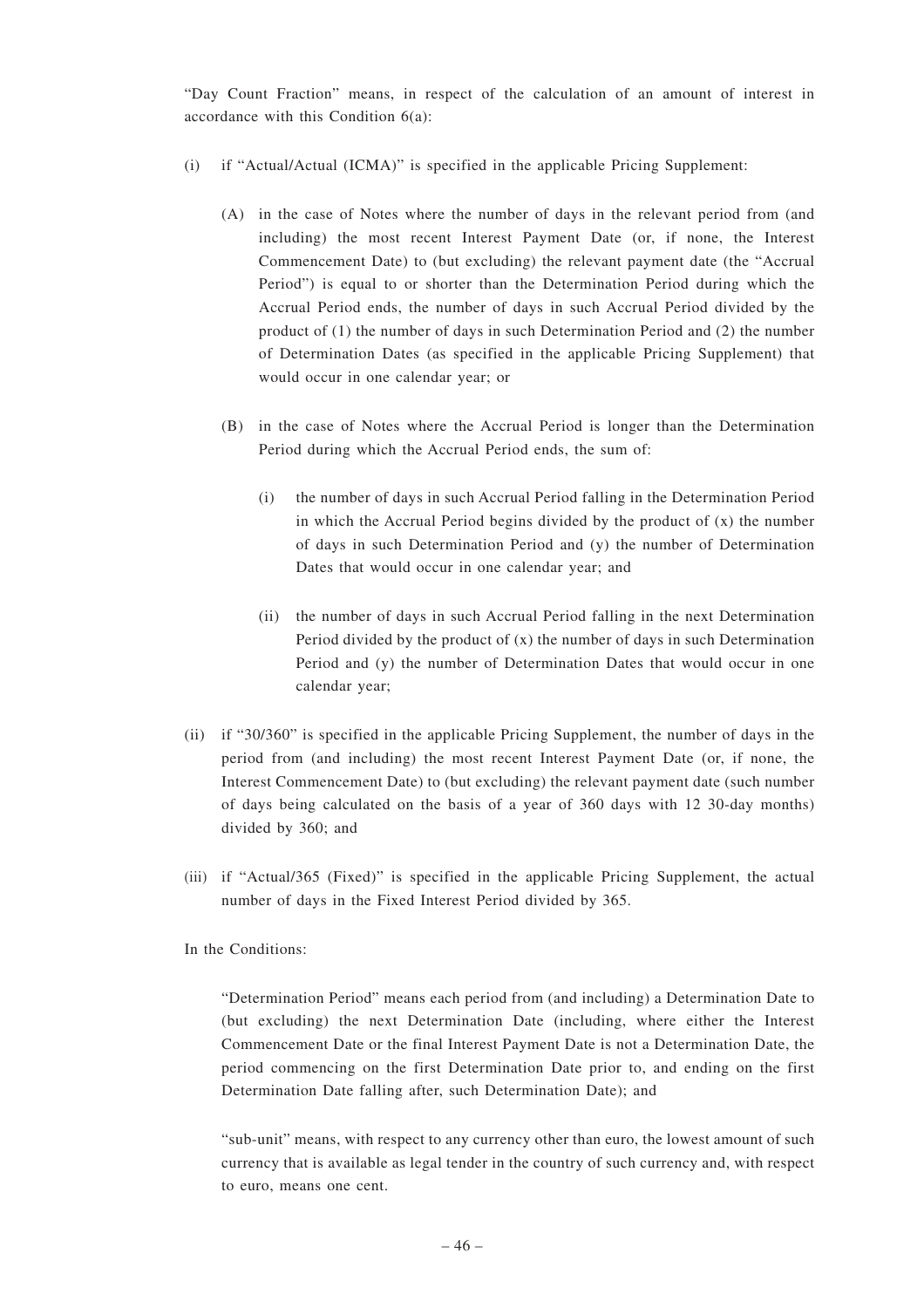#### **(b) Interest on Floating Rate Notes and Index Linked Interest Notes**

#### **(i) Interest Payment Dates**

Each Floating Rate Note and Index Linked Interest Note bears interest on its outstanding nominal amount (or, if it is a Partly Paid Note, the amount paid up) from (and including) the Interest Commencement Date and such interest will be payable in arrears on either:

- (A) the Specified Interest Payment Date(s) (each an "Interest Payment Date") in each year specified in the applicable Pricing Supplement; or
- (B) if no Specified Interest Payment Date(s) is/are specified in the applicable Pricing Supplement, each date (each an "Interest Payment Date") which falls the number of months or other period specified as the Specified Period in the applicable Pricing Supplement after the preceding Interest Payment Date or, in the case of the first Interest Payment Date, after the Interest Commencement Date.

Such interest will be payable in respect of each Interest Period (which expression shall, in these Terms and Conditions, mean the period from (and including) an Interest Payment Date (or the Interest Commencement Date) to (but excluding) the next (or first) Interest Payment Date).

If a Business Day Convention is specified in the applicable Pricing Supplement and  $(x)$ if there is no numerically corresponding day on the calendar month in which an Interest Payment Date should occur or (y) if any Interest Payment Date would otherwise fall on a day that is not a Business Day, then, if the Business Day Convention specified is:

- (A) in any case where Specified Periods are specified in accordance with Condition  $6(b)(i)(B)$  above, the Floating Rate Convention, such Interest Payment Date (i) in the case of (x) above, shall be the last day that is a Business Day in the relevant month and the provisions of (B) below shall apply mutatis mutandis or (ii) in the case of (y) above, shall be postponed to the next day which is a Business Day unless it would thereby fall into the next calendar month, in which event (A) such Interest Payment Date shall be brought forward to the immediately preceding Business Day and (B) each subsequent Interest Payment Date shall be the last Business Day in the month which falls the Specified Period after the preceding applicable Interest Payment Date occurred; or
- (B) the Following Business Day Convention, such Interest Payment Date shall be postponed to the next day which is a Business Day; or
- (C) the Modified Following Business Day Convention, such Interest Payment Date shall be postponed to the next day which is a Business Day unless it would thereby fall into the next calendar month, in which event such Interest Payment Date shall be brought forward to the immediately preceding Business Day; or
- (D) the Preceding Business Day Convention, such Interest Payment Date shall be brought forward to the immediately preceding Business Day.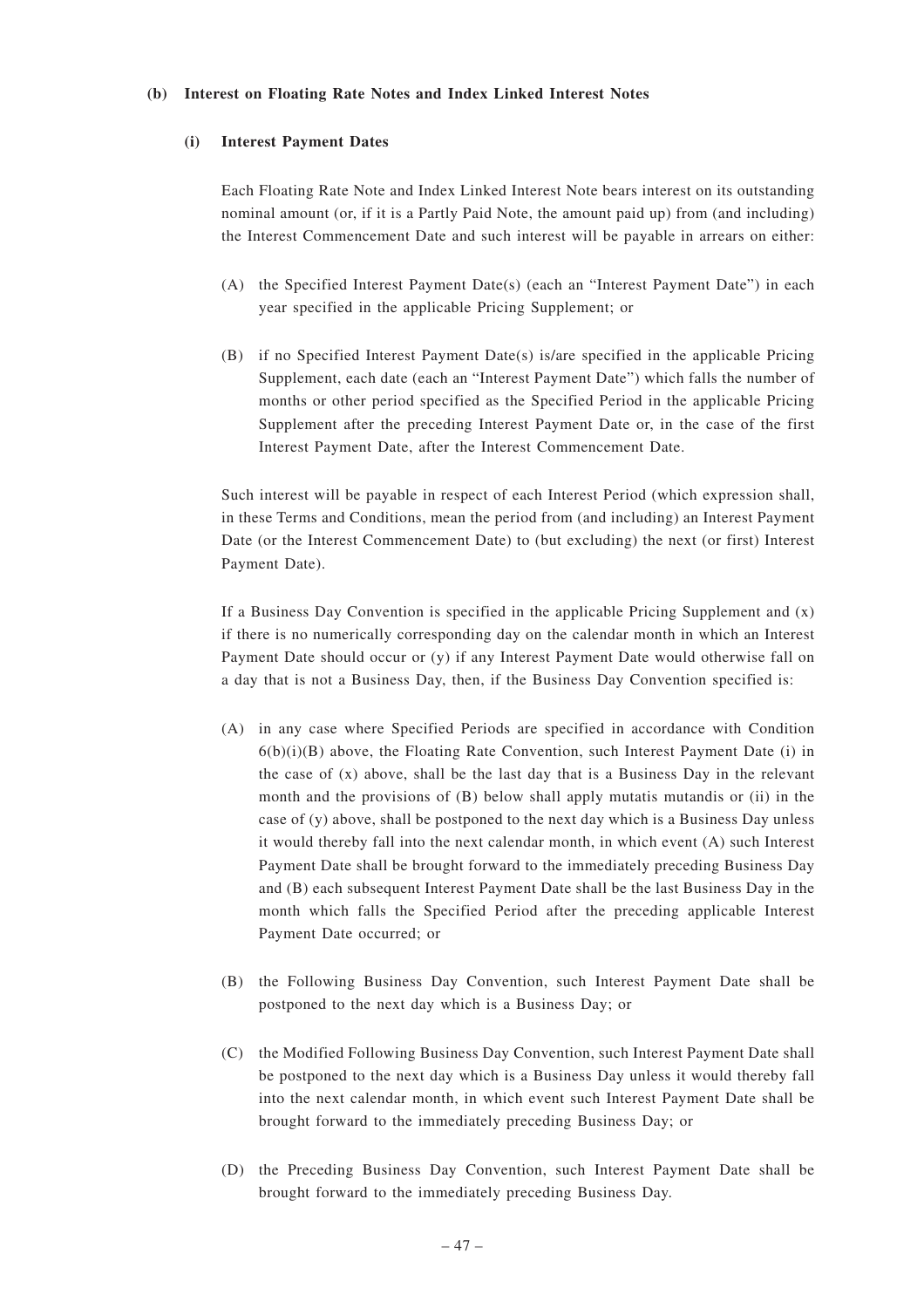In these Conditions, "Business Day" means a day that is both:

- (i) a day on which commercial banks and foreign exchange markets settle payments and are open for general business (including dealing in foreign exchange and foreign currency deposits) in any Additional Business Centre specified in the applicable Pricing Supplement; and
- (ii) either (1) in relation to any sum payable in a Specified Currency other than euro and RMB, a day on which commercial banks and foreign exchange markets settle payments and are open for general business (including dealing in foreign exchange and foreign currency deposits) in the principal financial centre of the country of the relevant Specified Currency (if other than any Additional Business Centre and which if the Specified Currency is Australian dollars or New Zealand dollars shall be Melbourne or Wellington, respectively); (2) in relation to any sum payable in euro, a day on which the Trans-European Automated Real-Time Gross Settlement Express Transfer (TARGET) System (the "TARGET System") is open; or (3) in relation to any sum payable in RMB, a day (other than a Saturday, Sunday or public holiday) on which (i) commercial banks and foreign exchange markets are open for business in Hong Kong and (ii) commercial banks in Hong Kong are open for business and settlement of RMB payments.

#### **(ii) Rate of Interest**

The Rate of Interest payable from time to time in respect of Floating Rate Notes and Index Linked Interest Notes will be determined in the manner specified in the applicable Pricing Supplement.

(A) ISDA Determination for Floating Rate Notes

Where ISDA Determination is specified in the applicable Pricing Supplement as the manner in which the Rate of Interest is to be determined, the Rate of Interest for each Interest Period will be the relevant ISDA Rate plus or minus (as indicated in the applicable Pricing Supplement) the Margin (if any). For the purposes of this sub-paragraph (A), "ISDA Rate" for an Interest Period means a rate equal to the Floating Rate that would be determined by the Principal Paying Agent under an interest rate swap transaction if the Principal Paying Agent were acting as Calculation Agent for that swap transaction under the terms of an agreement incorporating the 2000 ISDA Definitions, as published by the International Swaps and Derivatives Association, Inc. and as amended and updated as at the Issue Date of the first Tranche of the Notes (the "ISDA Definitions") and under which:

- (i) the Floating Rate Option is as specified in the applicable Pricing Supplement;
- (ii) the Designated Maturity is a period specified in the applicable Pricing Supplement; and
- (iii) the relevant Reset Date is either (i) if the applicable Floating Rate Option is based on the London inter-bank offered rate ("LIBOR") or on the Euro-zone inter-bank offered rate ("EURIBOR"), the first day of that Interest Period or (ii) in any other case, as specified in the applicable Pricing Supplement.

For the purposes of this sub-paragraph (A), "Floating Rate," "Calculation Agent," "Floating Rate Option," "Designated Maturity" and "Reset Date" have the meanings given to those terms in the ISDA Definitions.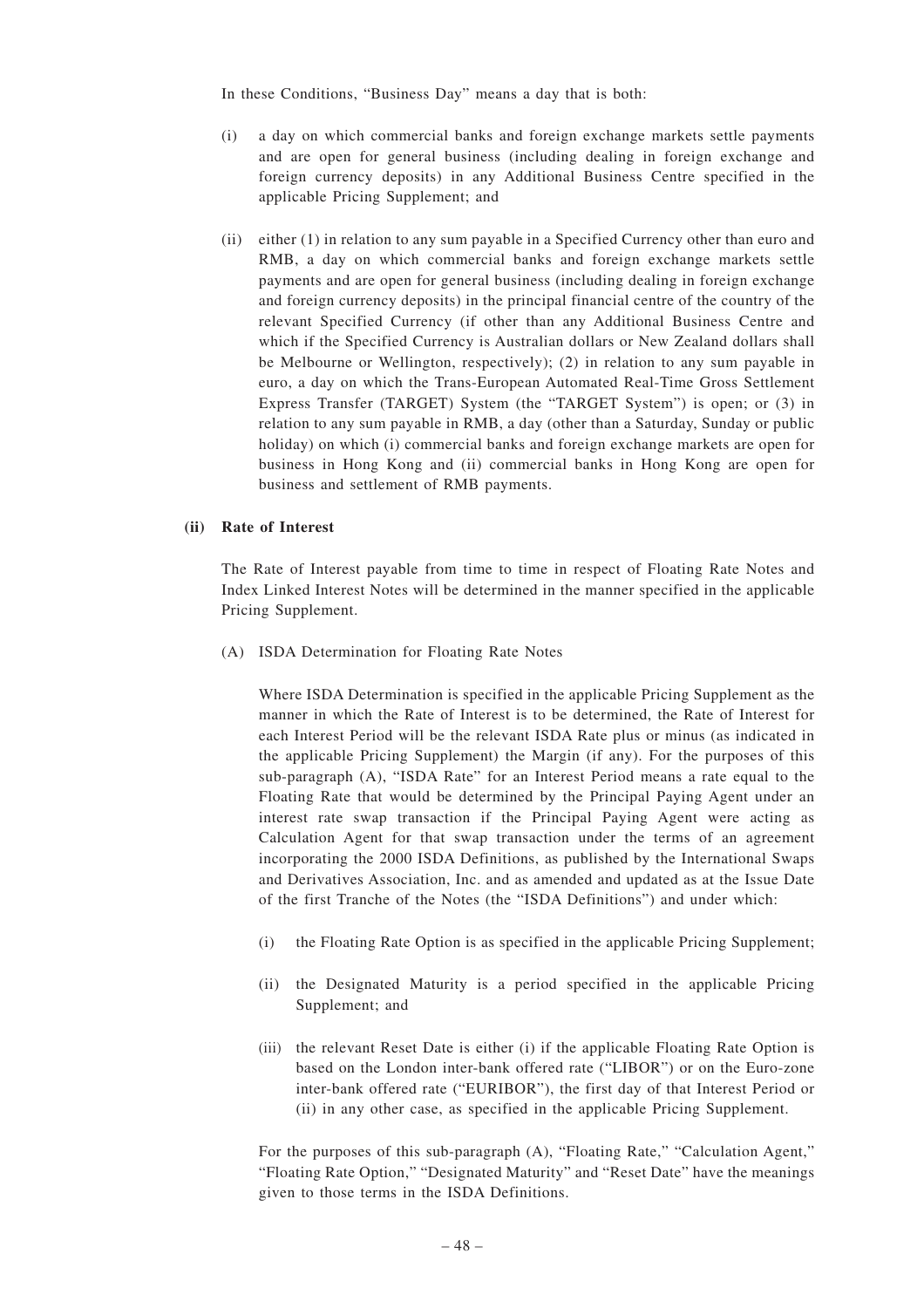#### (B) Screen Rate Determination for Floating Rate Notes

Where Screen Rate Determination is specified in the applicable Pricing Supplement as the manner in which the Rate of Interest is to be determined, the Rate of Interest for each Interest Period will, subject as provided below, be either:

- (i) the offered quotation; or
- (ii) the arithmetic mean (rounded if necessary to the fifth decimal place, with 0.000005 being rounded upwards) of the offered quotations,

(expressed as a percentage rate per annum), for the Reference Rate which appears or appear, as the case may be, on the Relevant Screen Page as at 11.00 a.m. (London time, in the case of LIBOR, or Brussels time, in the case of EURIBOR) on the Interest Determination Date in question plus or minus (as indicated in the applicable Pricing Supplement) the Margin (if any), all as determined by the Principal Paying Agent. If five or more of such offered quotations are available on the Relevant Screen Page, the highest (or, if there is more than one such highest quotation, one only of such quotations) and the lowest (or, if there is more than one such lowest quotation, one only of such quotations) shall be disregarded by the Principal Paying Agent for the purpose of determining the arithmetic mean (rounded as provided above) of such offered quotations.

The Agency Agreement contains provisions for determining the Rate of Interest in the event that the Relevant Screen Page is not available or if, in the case of (i) above, no such offered quotation appears or, in the case of (ii) above, fewer than three such offered quotations appear, in each case as at the time specified in the preceding paragraph; provided, however, that Condition 6(h) shall apply if a Benchmark Transition Event (as defined in such Condition) has occurred.

If the Reference Rate from time to time in respect of Floating Rate Notes is specified in the applicable Pricing Supplement as being other than LIBOR or EURIBOR, the Rate of Interest in respect of such Notes will be determined as provided in the applicable Pricing Supplement.

# **(iii) Minimum Rate of Interest and/or Maximum Rate of Interest**

If the applicable Pricing Supplement specifies a Minimum Rate of Interest for any Interest Period, then, in the event that the Rate of Interest in respect of such Interest Period determined in accordance with the provisions of paragraph (ii) above is less than such Minimum Rate of Interest, the Rate of Interest for such Interest Period shall be such Minimum Rate of Interest.

If the applicable Pricing Supplement specifies a Maximum Rate of Interest for any Interest Period, then, in the event that the Rate of Interest in respect of such Interest Period determined in accordance with the provisions of paragraph (ii) above is greater than such Maximum Rate of Interest, the Rate of Interest for such Interest Period shall be such Maximum Rate of Interest.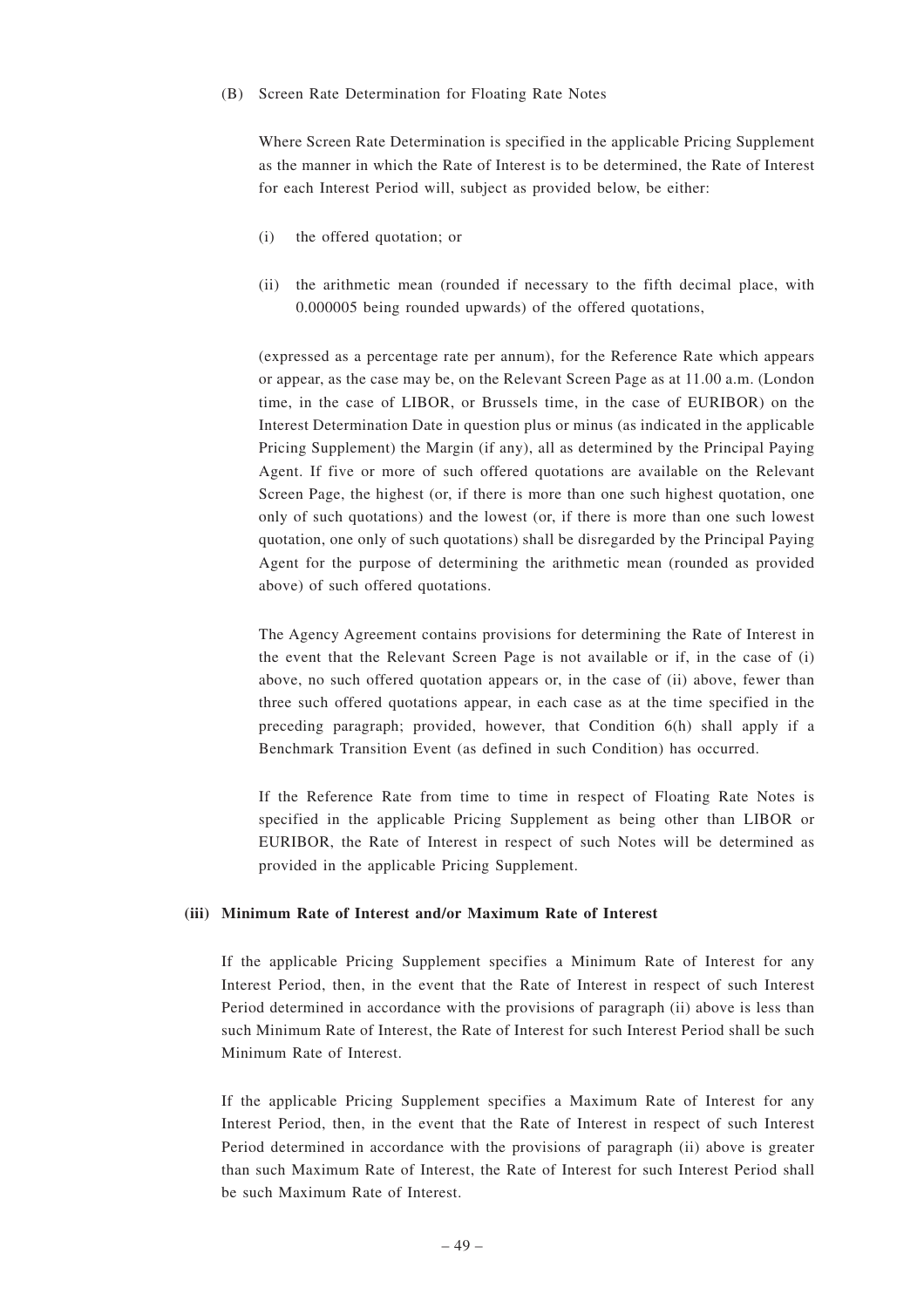#### **(iv) Determination of Rate of Interest and calculation of Interest Amounts**

The Principal Paying Agent, in the case of Floating Rate Notes, and the Calculation Agent, in the case of Index Linked Interest Notes, will at or as soon as practicable after each time at which the Rate of Interest is to be determined, determine the Rate of Interest for the relevant Interest Period. In the case of Index Linked Interest Notes, the Calculation Agent will notify the Principal Paying Agent of the Rate of Interest for the relevant Interest Period as soon as practicable after calculating the same.

The Principal Paying Agent will calculate the amount of interest (the "Interest Amount") payable on the Floating Rate Notes or Index Linked Interest Notes in respect of each Specified Denomination for the relevant Interest Period. Each Interest Amount shall be calculated by applying the Rate of Interest to each Specified Denomination, multiplying such sum by the applicable Day Count Fraction, and rounding the resultant figure to the nearest sub-unit of the relevant Specified Currency, half of any such sub-unit being rounded upwards or otherwise in accordance with applicable market convention.

"Day Count Fraction" means, in respect of the calculation of an amount of interest in accordance with this Condition 6(b):

- (A) if "Actual/365" or "Actual/Actual" is specified in the applicable Pricing Supplement, the actual number of days in the Interest Period divided by 365 (or, if any portion of that Interest Period falls in a leap year, the sum of (A) the actual number of days in that portion of the Interest Period falling in a leap year divided by 366 and (B) the actual number of days in that portion of the Interest Period falling in a non-leap year divided by 365);
- (B) if "Actual/365 (Fixed)" is specified in the applicable Pricing Supplement, the actual number of days in the Interest Period divided by 365;
- (C) if "Actual/365 (Sterling)" is specified in the applicable Pricing Supplement, the actual number of days in the Interest Period divided by 365 or, in the case of or Interest Payment Date following in a leap year, 366;
- (D) if "Actual/360" is specified in the applicable Pricing Supplement, the actual number of days in the Interest Period divided by 360;
- (E) if "30/360," "360/360" or "Bond Basis" is specified in the applicable Pricing Supplement, the number of days in the Interest Period divided by 360 (the number of days to be calculated on the basis of a year of 360 days with 12 30-day months (unless (a) the last day of the Interest Period is the 31st day of a month but the first day of the Interest Period is a day other than the 30th or 31st day of a month, in which case the month that includes that last day shall not be considered to be shortened to a 30-day month, or (b) the last day of the Interest Period is the last day of the month of February, in which case the month of February shall not be considered to be lengthened to a 30-day month)); and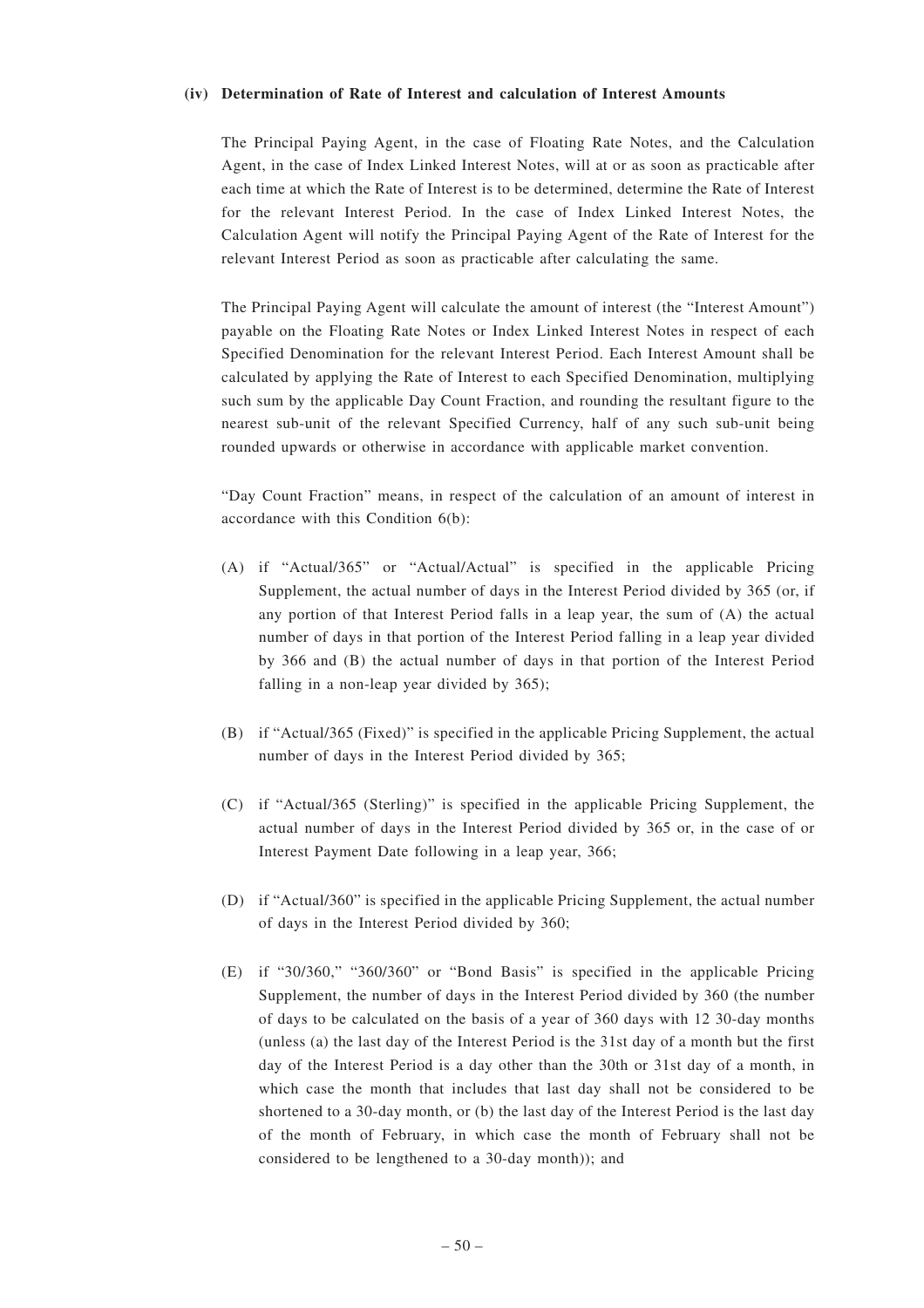(F) if "30E/360" or "Eurobond Basis" is specified in the applicable Pricing Supplement, the number of days in the Interest Period divided by 360 (the number of days to be calculated on the basis of a year of 360 days with 12 30-day months, without regard to the date of the first day or last day of the Interest Period unless, in the case of the final Interest Period, the Maturity Date is the last day of the month of February, in which case the month of February shall not be considered to be lengthened to a 30-day month).

# **(v) Notification of Rate of Interest and Interest Amounts**

The Principal Paying Agent will cause the Rate of Interest and each Interest Amount for each Interest Period and the relevant Interest Payment Date to be notified to the Issuer and any stock exchange on which the relevant Floating Rate Notes or Index Linked Interest Notes are for the time being listed and notices to Noteholders will be published in accordance with Condition 16 as soon as possible after their determination but in no event later than the fourth London Business Day thereafter. Each Interest Amount and Interest Payment Date so notified may subsequently be amended (or appropriate alternative arrangements made by way of adjustment) without prior notice in the event of an extension or shortening of the Interest Period. Any such amendment will be promptly notified to each stock exchange on which the relevant Floating Rate Notes or Index Linked Interest Notes are for the time being listed and to the Noteholders in accordance with Condition 16. For the purposes of this paragraph, the expression "London Business Day" means a day (other than a Saturday or a Sunday) on which banks and foreign exchange markets are open for general business (including dealing in foreign exchange and foreign currency deposits) in London or, if the Specified Currency is RMB, in Hong Kong.

# **(vi) Certificates to be final**

All certificates, communications, opinions, determinations, calculations, quotations and decisions given, expressed, made or obtained for the purposes of the provisions of this Condition 6(b), whether by the Principal Paying Agent or, if applicable, the Calculation Agent, shall (in the absence of wilful default, bad faith or manifest error) be binding on the Issuer, the Principal Paying Agent, the Calculation Agent (if applicable), the other Paying Agents and all Noteholders, Receiptholders and Couponholders and (in the absence as aforesaid) no liability to the Issuer, the Noteholders, the Receiptholders or the Couponholders shall attach to the Principal Paying Agent or the Calculation Agent (if applicable) in connection with the exercise or non-exercise by it of its powers, duties and discretions pursuant to such provisions.

# **(c) Interest on Dual Currency Notes**

The rate or amount of interest payable in respect of Dual Currency Interest Notes shall be determined in the manner specified in the applicable Pricing Supplement.

# **(d) Interest on Partly Paid Notes**

In the case of Partly Paid Notes (other than Partly Paid Notes which are Zero Coupon Notes), interest will accrue as aforesaid on the paid-up nominal amount of such Notes and otherwise as specified in the applicable Pricing Supplement.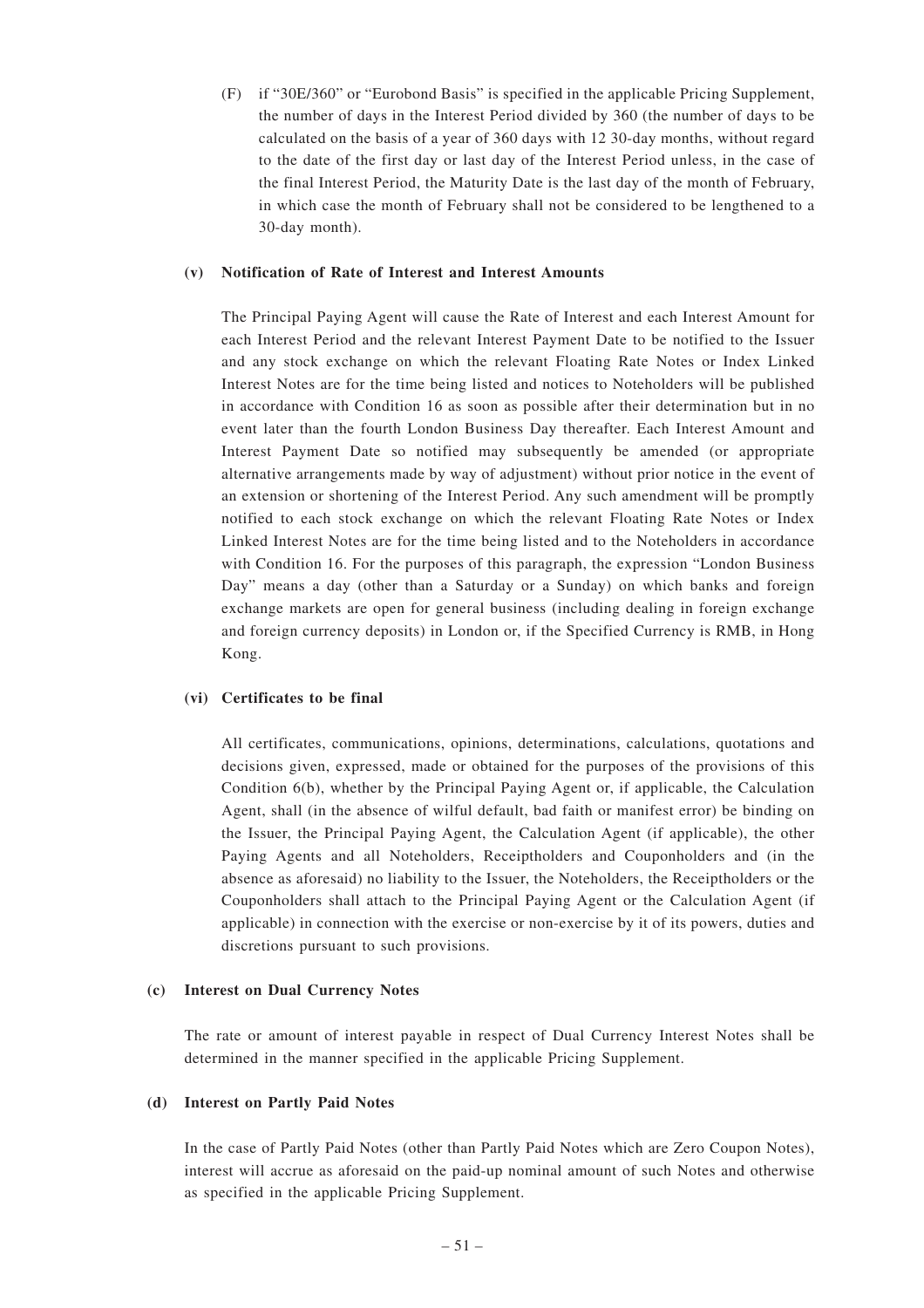#### **(e) Accrual of interest**

Each Note (or in the case of the redemption of part only of a Note, that part only of such Note) will cease to bear interest (if any) from the date for its redemption unless, upon due presentation thereof, payment of principal is improperly withheld or refused. In such event, interest will continue to accrue until whichever is the earlier of:

- (i) the date on which all amounts due in respect of such Note have been paid; and
- (ii) five days after the date on which the full amount of the moneys payable in respect of such Note has been received by the Principal Paying Agent or the Registrar, as the case may be, and notice to that effect has been given to the Noteholders in accordance with Condition 16.

# **(f) Special Provisions Relating to Interest on Tier I Subordinated Notes**

Notwithstanding any provisions to the contrary in these Terms and Conditions, the following will apply with respect to interest on the Tier I Subordinated Notes:

- (i) Interest on any Series of Tier I Subordinated Notes will be paid only out of the amount legally available under applicable Korean law for payment of dividends on equity of the Issuer or, if higher, the amount legally available under applicable Korean law for payment of interest on such Tier I Subordinated Notes (the "Dividend Reserve"). To the extent that the sum of (x) the amount of interest payable on any Series of Tier I Subordinated Notes on any Interest Payment Date (or, if applicable, during a fiscal year) and (y) the aggregate amount of interest and other distributions payable by the Issuer on the other Tier I Obligations during the fiscal quarter in which such Interest Payment Date falls (or, if applicable, during such fiscal year) exceeds the Dividend Reserve as of the relevant date (or, if applicable, for such fiscal year) pursuant to, and as calculated in accordance with, the requirements of applicable Korean law, the amount of interest payable on such Tier I Subordinated Notes on such Interest Payment Date (or, if applicable, during such fiscal year) will be reduced by an amount equal to the pro rata portion (calculated based on the relative aggregate amounts of interest and other distributions payable on each Tier I Obligation during such fiscal quarter or, if applicable, such fiscal year) of such excess.
- (ii) The Issuer may, in its sole discretion, elect not to pay, in whole or in part, any interest payable on any Series of Tier I Subordinated Notes on any Interest Payment Date; provided, however, that if the Issuer makes such an election, it will (unless it has set aside and deposited into an escrow account the full amount of interest that would become payable on such Tier I Subordinated Notes on the next succeeding Interest Payment Date) also make a similar election, in whole or in part on a pro rata basis, as applicable (to the fullest extent permitted by their respective terms and conditions), with respect to interest and other distributions that become payable on the other Tier I Obligations during the applicable Dividend Suspension Period (as defined below).
- (iii) The Tier I Subordinated Notes will not bear any interest during an Interest Cancellation Period (as defined below), and any interest payable on the Tier I Subordinated Notes on any Interest Payment Date falling within an Interest Cancellation Period will not be paid.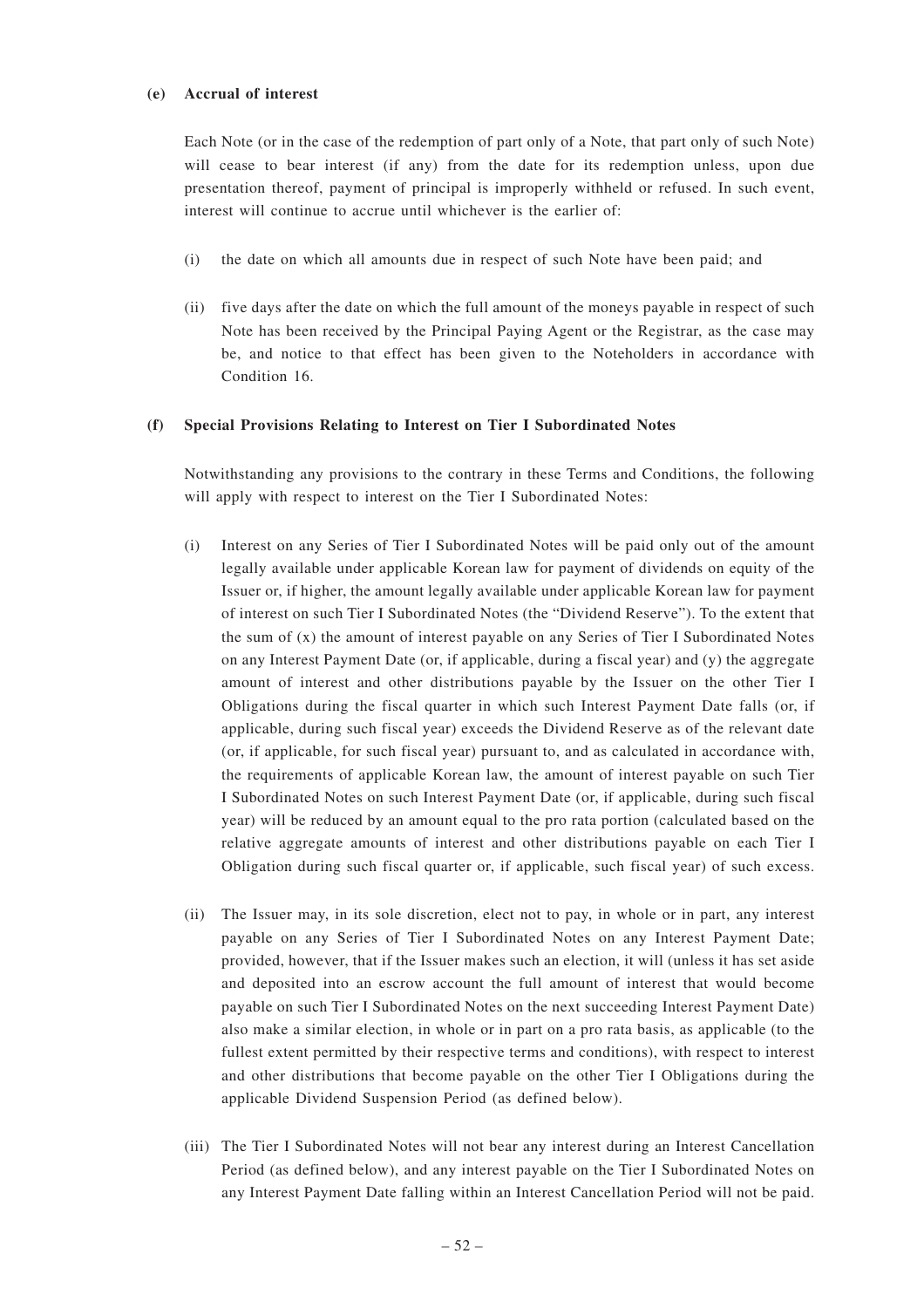- (iv) Interest on the Tier I Subordinated Notes is non-cumulative. All amounts of such interest not paid in whole or in part pursuant to the preceding paragraphs will be deemed irrevocably cancelled, without the need for the consent of the holders of the Tier I Subordinated Notes, and will not be restored in any circumstances. For the avoidance of doubt, (A) any non-payment of interest, in whole or in part, by the Issuer pursuant to the preceding paragraphs will not constitute an Event of Default under the Notes, (B) holders of the Tier I Subordinated Notes will not have any claim or entitlement to any amount of such unpaid interest, and (C) any and all amounts of such unpaid interest may be applied by the Issuer for any purpose, including without limitation for the satisfaction of its other obligations that are due and payable.
- (v) In the event that (x) any interest payable on any Series of Tier I Subordinated Notes on any Interest Payment Date will not be paid in whole or in part pursuant to the preceding paragraphs or (y) an Interest Cancellation Period has commenced or terminated, the Issuer will, no later than ten Business Days prior to the relevant Interest Payment Date or five Business Days after the commencement or termination of an Interest Cancellation Period, as applicable, provide notice of such non-payment or commencement/termination to the Paying Agents and to the holders of such Tier I Subordinated Notes in accordance with Condition 16, stating the reason for such non-payment (and specifying the amount of interest payable that will not be paid) or commencement/termination; provided, however, that the failure of the Issuer to provide such notice shall not affect the effectiveness of the cancellation of the applicable interest amounts.
- (vi) In the event that any interest payable on any Series of Tier I Subordinated Notes on any Interest Payment Date is not (or, if applicable, will not be) paid in whole or in part pursuant to the preceding paragraphs, the Issuer will not:
	- (A) declare or pay any dividends or other distributions in cash with respect to any of its common shares; and
	- (B) purchase, acquire or redeem any of its common shares or permit any of its Subsidiaries to do so;

in each case during the applicable Dividend Suspension Period.

As used herein:

"Dividend Suspension Period" means: the period from and including the applicable Interest Payment Date (or, if applicable, the first day of the relevant fiscal year) to but excluding the earlier of  $(x)$  the next succeeding Interest Payment Date on which the interest payable on the applicable Series of Tier I Subordinated Notes on such date is paid in full (or, if applicable, the last day of the relevant fiscal year) and (y) the date of redemption in full or Write-Off (as defined in Condition 9) of the applicable Series of Tier I Subordinated Notes.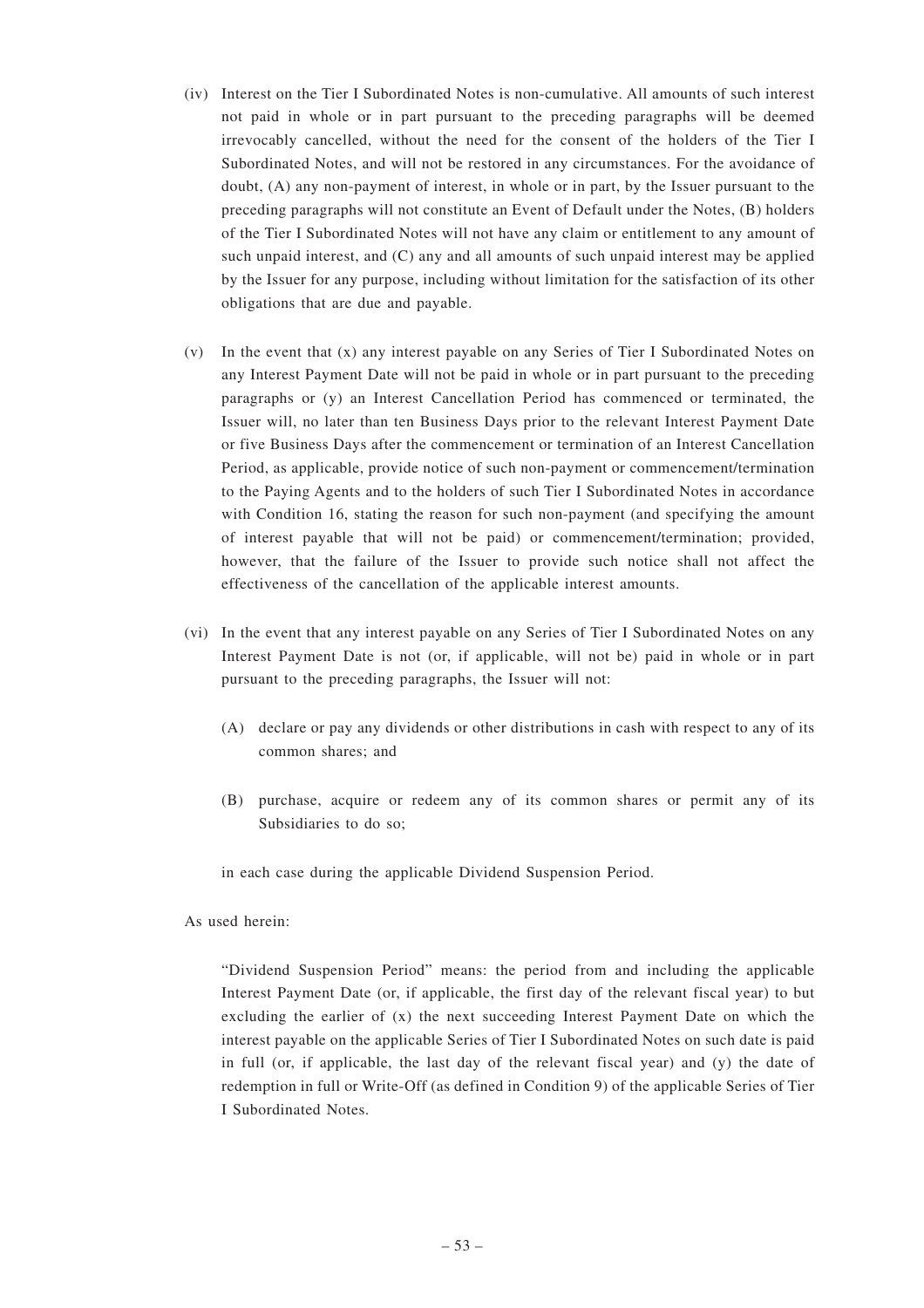"Interest Cancellation Period" means any of the following: (x) the period during which either a "management improvement recommendation," a "management improvement requirement" or a "management improvement order" has been issued by the Financial Services Commission of Korea (the "FSC") against the Issuer pursuant to Article 34, 35 or 36, respectively, of the Regulation on Supervision of Banking Business and is pending; or (y) the period during which "emergency measures" have been imposed by the FSC or its chairman against the Issuer pursuant to Article 38 of the Regulation on Supervision of Banking Business and are pending.

# **(g) Interest Rate Reset**

If Interest Rate Reset is specified in the applicable Pricing Supplement, the Rate of Interest applicable to the Notes will be reset to the Reset Interest Rate (as defined below) effective as of each Interest Reset Date (as specified in the applicable Pricing Supplement), such that the Notes will bear interest at the Reset Interest Rate during each period from (and including) an Interest Reset Date to (but excluding) the next succeeding Interest Reset Date or, if earlier, the date of redemption (each a "Reset Interest Period").

The Principal Paying Agent will, on the Calculation Date (as defined below) for each Reset Interest Period, calculate the Reset Interest Rate for such Reset Interest Period and cause such Reset Interest Rate and the relevant Interest Reset Date to be notified to the Issuer and any stock exchange on which the Notes are for the time being listed, and the Issuer will cause notice to the Noteholders of such Reset Interest Rate and Interest Reset Date to be published in accordance with Condition 16 as soon as possible after such Calculation Date but in no event later than the fourth New York Business Day (as defined below) thereafter.

All certificates, communications, opinions, determinations, calculations, quotations and decisions given, expressed, made or obtained for the purposes of the provisions of this Condition 6(g) by the Principal Paying Agent shall (in the absence of wilful default, bad faith or manifest error) be binding on the Issuer, the other Paying Agents and all Noteholders, Receiptholders and Couponholders and (in the absence as aforesaid) no liability to the Issuer, the Noteholders, the Receiptholders or the Couponholders shall attach to the Principal Paying Agent in connection with the exercise or non exercise by it of its powers, duties and discretions pursuant to such provisions.

As used herein, unless otherwise specified in the applicable Pricing Supplement:

"Base Rate" means the U.S. Treasury Rate or such other rate as specified in the applicable Pricing Supplement.

"Calculation Date" means, in relation to a Reset Interest Period, the fifth New York Business Day (as defined below) preceding the Interest Reset Date on which such Reset Interest Period commences.

"Comparable Treasury Issue" means the U.S. Treasury security having a maturity comparable to the Reset Interest Period and selected by the Issuer as one that would be utilised, at the time of selection and in accordance with customary financial practice, in pricing new issues of corporate debt securities with a maturity comparable to the Reset Interest Period.

"Comparable Treasury Price" means, with respect to a Calculation Date, the average of the three Reference Treasury Dealer Quotations (as defined below) for such Calculation Date.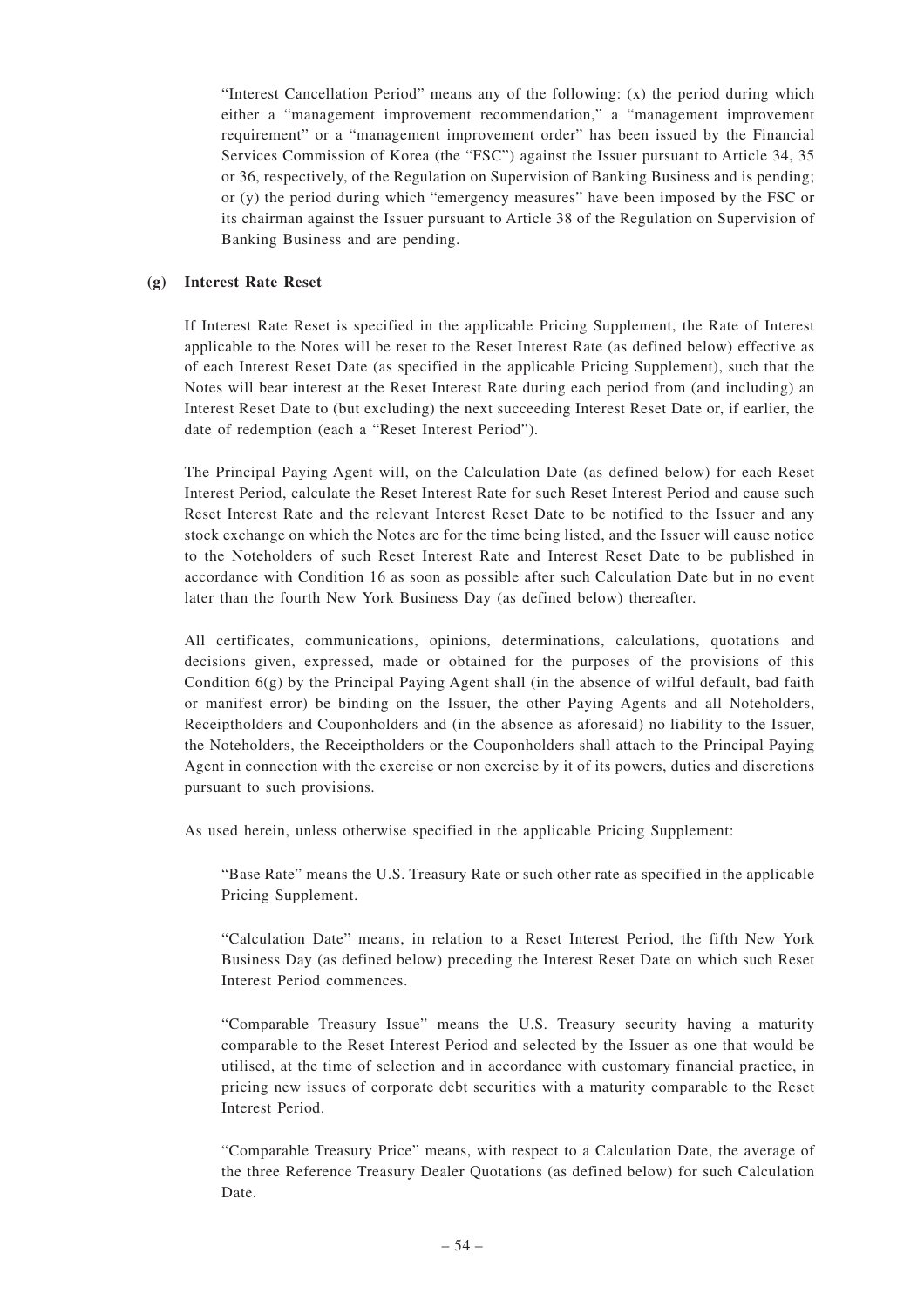"New York Business Day" means a day (other than a Saturday or a Sunday) on which banks and foreign exchange markets are open for general business (including dealing in foreign exchange and foreign currency deposits) in New York City.

"Reference Treasury Dealer Quotations" means, with respect to a Calculation Date, the average, as determined by the Principal Paying Agent, of the bid and asked prices for the Comparable Treasury Issue, expressed in each case as a percentage of its principal amount, quoted in writing to the Issuer at 5:00 p.m. New York time on such Calculation Date by each of the three nationally recognised investment banking firms selected by the Issuer that are primary U.S. government securities dealers.

"Reset Interest Rate" means, in relation to a Reset Interest Period, a fixed percentage rate per annum equal to the sum of  $(x)$  the Base Rate for such Reset Interest Period and  $(y)$ the Spread (as specified in the applicable Pricing Supplement).

"U.S. Treasury Rate" means, in relation to a Reset Interest Period, the percentage rate per annum equal to the yield, appearing in the most recently published statistical release designated "H.15(519)" or any successor publication that is published weekly by the Board of Governors of the U.S. Federal Reserve System (available on the website thereof at http://www.federalreserve.gov/releases/h15/current/default.htm, or any successor site), within the column that presents the average yields for the week ending immediately prior to the Calculation Date for such Reset Interest Period, under the caption "U.S. government securities – Treasury constant maturities – Nominal," for U.S. Treasury securities having a maturity comparable to the Reset Interest Period. If such release does not appear on such website, "U.S. Treasury Rate" means the percentage rate per annum equal to the semi-annual or quarterly (as applicable) equivalent yield to maturity of the Comparable Treasury Issue, calculated using a price for the Comparable Treasury Issue (expressed as a percentage of its principal amount) equal to the Comparable Treasury Price for such Calculation Date.

# **(h) Effect of Benchmark Transition Event**

# **(i) Benchmark Replacement**

If the Issuer or its designee determines that a Benchmark Transition Event (as defined herein) and its related Benchmark Replacement Date (as defined herein) have occurred prior to the Reference Time (as defined herein) in respect of any determination of the Benchmark (as defined herein) on any date, the Benchmark Replacement (as defined herein) will replace the then-current Benchmark for all purposes relating to the applicable Notes in respect of such determination on such date and all determinations on all subsequent dates.

# **(ii) Benchmark Replacement Conforming Changes**

In connection with the implementation of a Benchmark Replacement, the Issuer or its designee will have the right to make Benchmark Replacement Conforming Changes (as defined herein) from time to time.

At the request of the Issuer, but subject to receipt by the Agents of a certificate signed by two duly authorised officers of the Issuer pursuant to Condition  $6(h)(iv)$  and at least five London banking days' prior thereof, the Agents shall (at the expense of the Issuer), without any requirement for the consent or approval of Noteholders, be obliged to concur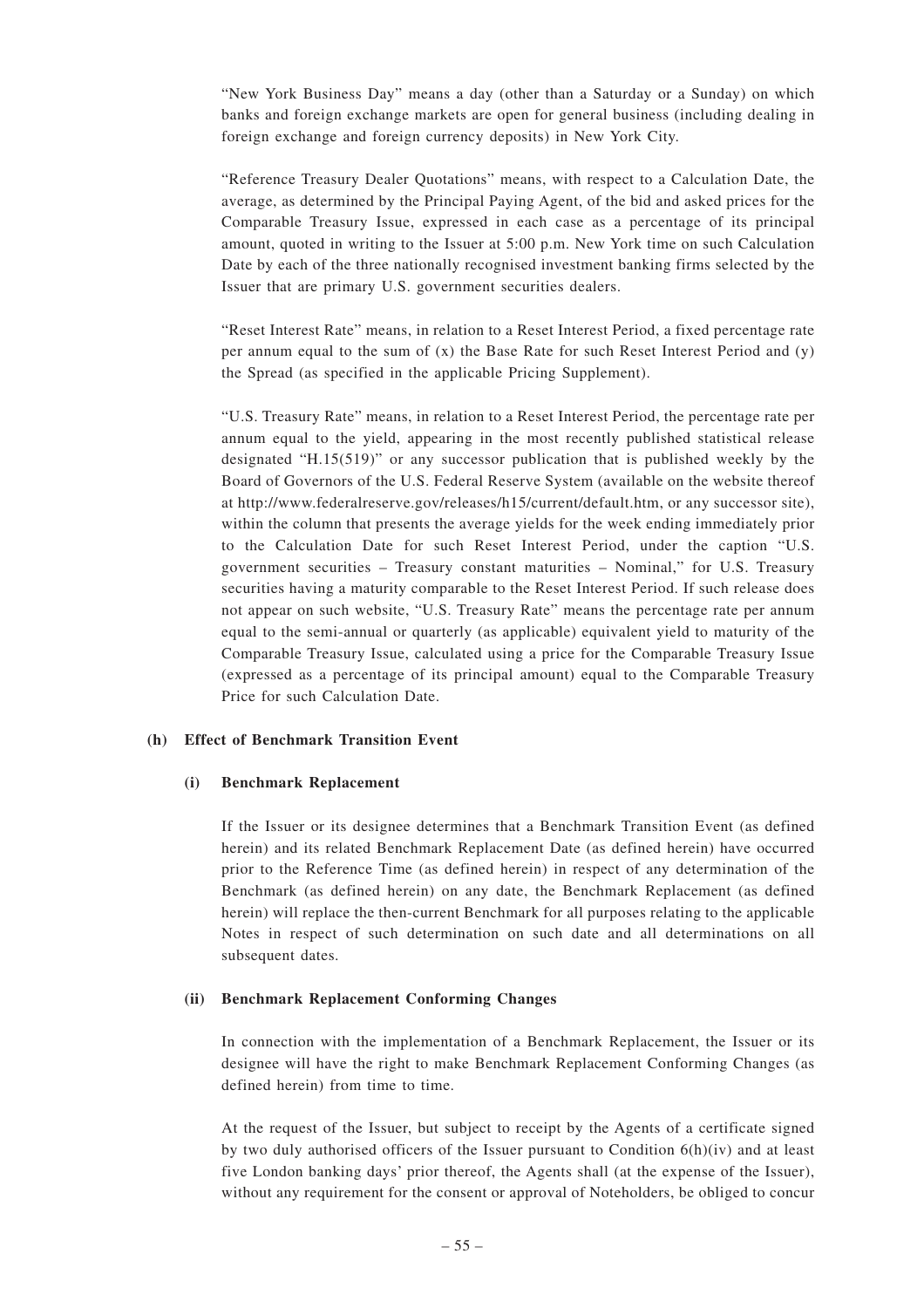with the Issuer in effecting any Benchmark Replacement Conforming Changes (including, inter alia, by amending or supplementing the Agency Agreement), provided that the Agents shall not be obliged so to concur if, in the opinion of any of the Agents, doing so would impose more onerous obligations upon it or expose it to any additional duties, responsibilities or liabilities or reduce or amend the protective provisions afforded to the Agents in these Conditions or the Agency Agreement (including, for the avoidance of doubt, any supplemental agency agreement) in any way.

In connection with any Benchmark Replacement Conforming Changes in accordance with this Condition  $6(h)(ii)$ , the Issuer shall comply with the rules of any stock exchange on which the applicable Notes are for the time being listed or admitted to trading.

#### **(iii) Decisions and Determinations**

Any determination, decision or election that may be made by the Issuer or its designee pursuant to this Condition 6(h), including any determination with respect to a tenor, rate or adjustment or of the occurrence or non-occurrence of an event, circumstance or date and any decision to take or refrain from taking any action or any selection, will be conclusive and binding absent manifest error, may be made in the Issuer's or its designee's sole discretion, and, notwithstanding anything to the contrary in the these Conditions or the Agency Agreement, shall become effective with respect to the applicable Notes without consent from any other party.

#### **(iv) Notices, etc.**

Any Benchmark Replacement (including any Benchmark Replacement Adjustment) and the specific terms of any Benchmark Replacement Conforming Changes determined under this Condition 6(h) will be notified promptly by the Issuer to the Principal Paying Agent and, in accordance with Condition 16, the Noteholders. Such notice shall be irrevocable and shall specify the effective date of the Benchmark Replacement Conforming Changes, if any.

No later than notifying the Principal Paying Agent of the same, the Issuer shall deliver to the Agents a certificate signed by two duly authorised officers of the Issuer:

- (A) confirming (1) that a Benchmark Transition Event has occurred and (2) the Benchmark Replacement (including any Benchmark Replacement Adjustment) and the specific terms of any Benchmark Replacement Conforming Changes, in each case as determined in accordance with the provisions of this Condition 6(h); and
- (B) certifying that the Benchmark Replacement Conforming Changes are necessary to ensure the proper operation of the Benchmark Replacement.

The Agents shall be entitled to rely on such certificate (without liability to any person) as sufficient evidence thereof.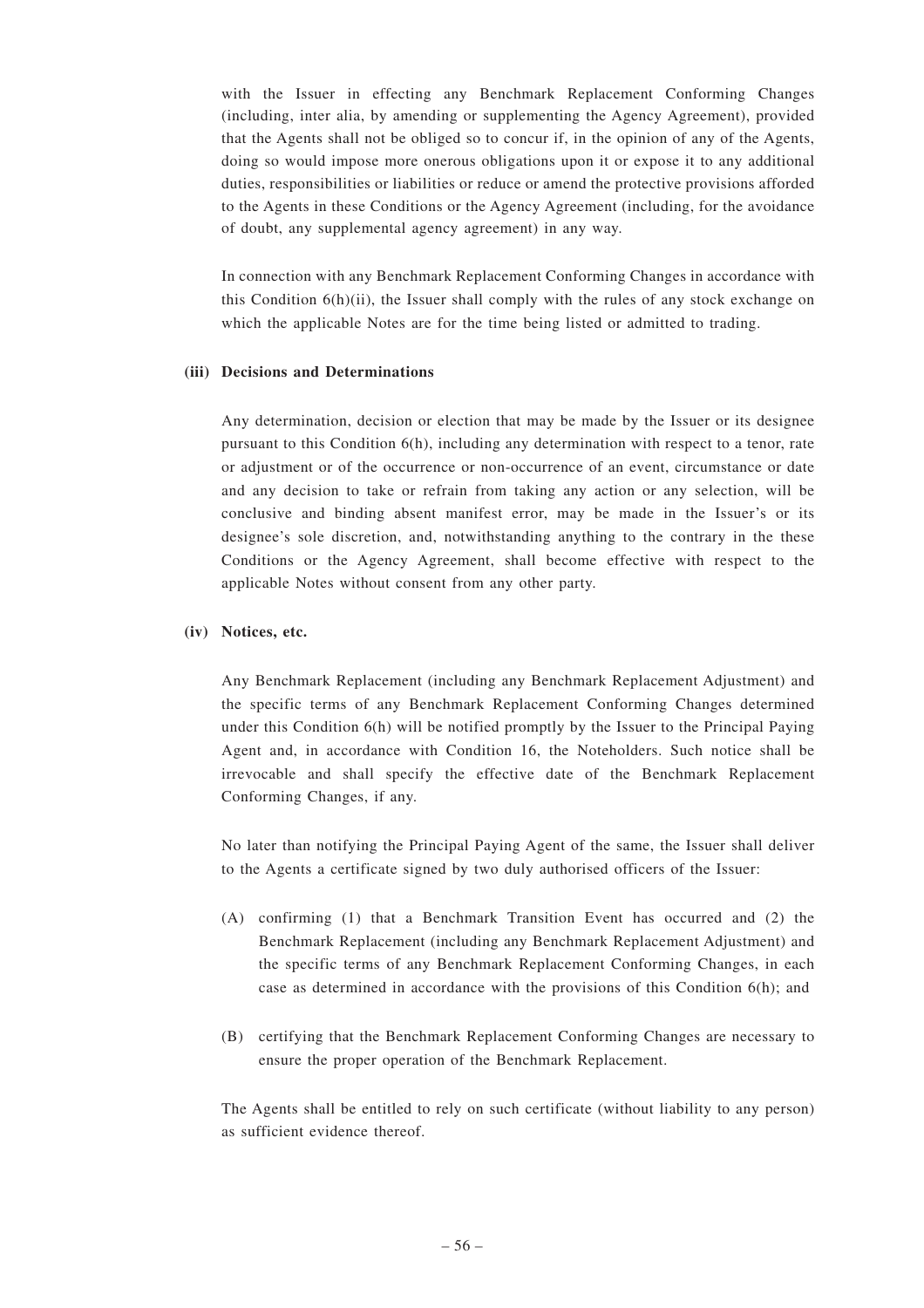#### **(v) Survival of Original Reference Rate**

Without prejudice to the obligations of the Issuer under Condition  $6(h)(i)$ , (ii), (iii) and (iv), the Benchmark and the fallback provisions provided for in the Agency Agreement will continue to apply unless and until the Principal Paying Agent has been notified of the Benchmark Replacement (including any Benchmark Replacement Adjustment) and the specific terms of any Benchmark Replacement Conforming Changes, in accordance with Condition 6(h)(iv).

#### **(vi) Certain Defined Terms**

As used in this Condition 6(h):

"Benchmark" means, initially, LIBOR (if LIBOR is specified as the Reference Rate in the applicable Pricing Supplement); provided that if a Benchmark Transition Event and its related Benchmark Replacement Date have occurred with respect to LIBOR or the then-current Benchmark, then "Benchmark" means the applicable Benchmark Replacement.

"Benchmark Replacement" means the Interpolated Benchmark; provided that if the Issuer or its designee cannot determine the Interpolated Benchmark as of the Benchmark Replacement Date, then "Benchmark Replacement" means the first alternative set forth in the order below that can be determined by the Issuer or its designee as of the Benchmark Replacement Date:

- (A) the sum of: (1) Term SOFR and (2) the Benchmark Replacement Adjustment;
- (B) the sum of: (1) Compounded SOFR and (b) the Benchmark Replacement Adjustment;
- (C) the sum of: (1) the alternate rate of interest that has been selected or recommended by the Relevant Governmental Body as the replacement for the then-current Benchmark for the applicable Corresponding Tenor and (2) the Benchmark Replacement Adjustment;
- (D) the sum of: (1) the ISDA Fallback Rate and (2) the Benchmark Replacement Adjustment;
- (E) the sum of: (1) the alternate rate of interest that has been selected by the Issuer or its designee as the replacement for the then-current Benchmark for the applicable Corresponding Tenor giving due consideration to any industry-accepted rate of interest as a replacement for the then-current Benchmark for U.S. dollardenominated floating rate notes at such time and (2) the Benchmark Replacement Adjustment.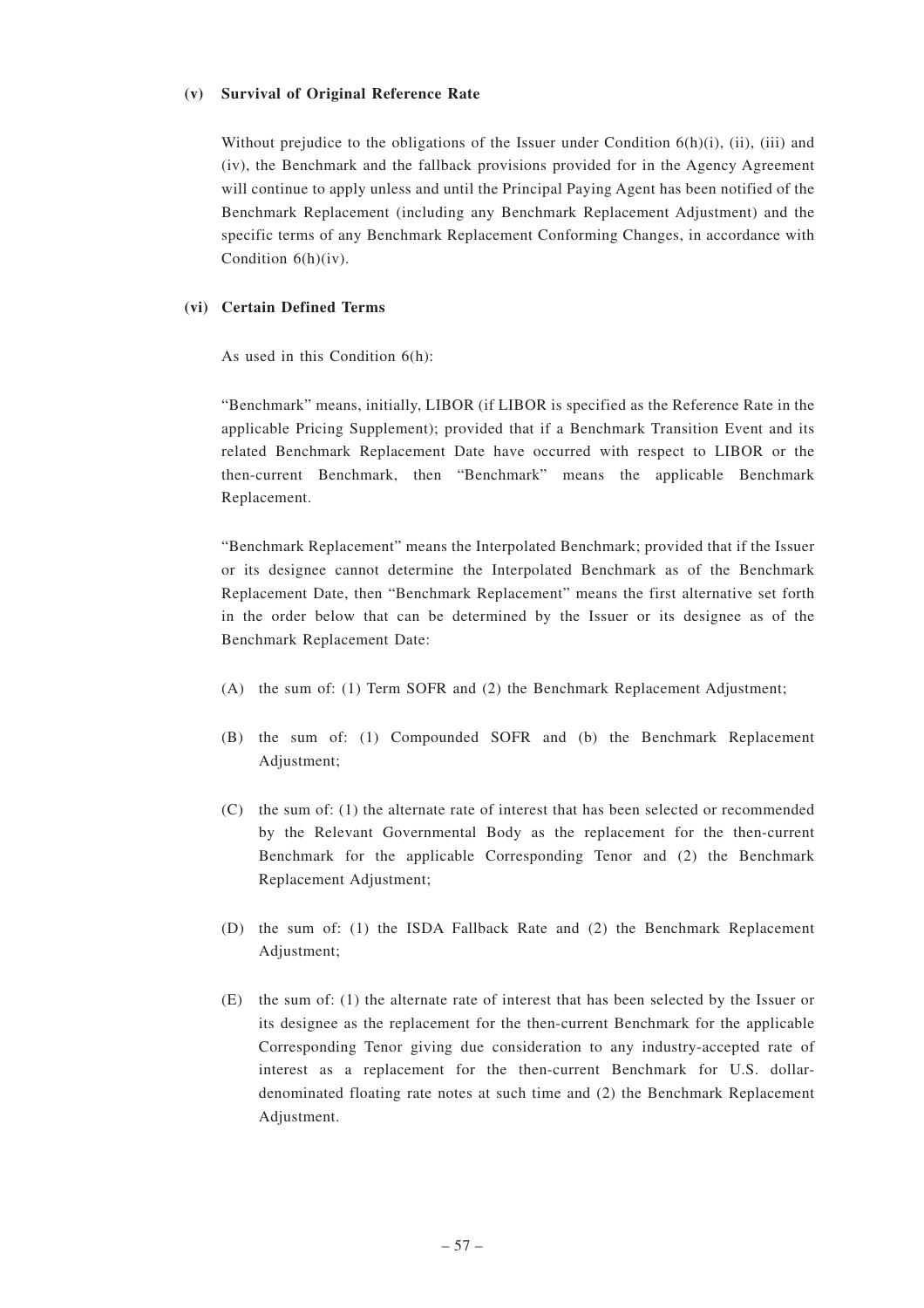"Benchmark Replacement Adjustment" means the first alternative set forth in the order below that can be determined by the Issuer or its designee as of the Benchmark Replacement Date:

- (A) the spread adjustment, or method for calculating or determining such spread adjustment, (which may be a positive or negative value or zero) that has been selected or recommended by the Relevant Governmental Body for the applicable Unadjusted Benchmark Replacement;
- (B) if the applicable Unadjusted Benchmark Replacement is equivalent to the ISDA Fallback Rate, then the ISDA Fallback Adjustment;
- (C) the spread adjustment (which may be a positive or negative value or zero) that has been selected by the Issuer or its designee giving due consideration to any industry-accepted spread adjustment, or method for calculating or determining such spread adjustment, for the replacement of the then-current Benchmark with the applicable Unadjusted Benchmark Replacement for U.S. dollar-denominated floating rate notes at such time.

"Benchmark Replacement Conforming Changes" means, with respect to any Benchmark Replacement, any technical, administrative or operational changes (including changes to the definition of "Interest Period," timing and frequency of determining rates and making payments of interest, changes to the definition of "Corresponding Tenor" solely when such tenor is longer than the Interest Period and other administrative matters) with respect to these Conditions, the Agency Agreement or otherwise that the Issuer or its designee decides may be appropriate to reflect the adoption of such Benchmark Replacement in a manner substantially consistent with market practice (or, if the Issuer or its designee decides that adoption of any portion of such market practice is not administratively feasible or if the Issuer or its designee determines that no market practice for use of the Benchmark Replacement exists, in such other manner as the Issuer or its designee determines is reasonably necessary).

"Benchmark Replacement Date" means the earliest to occur of the following events with respect to the then-current Benchmark:

- (A) in the case of clause (A) or (B) of the definition of "Benchmark Transition Event," the later of (1) the date of the public statement or publication of information referenced therein and (2) the date on which the administrator of the Benchmark permanently or indefinitely ceases to provide the Benchmark; or
- (B) in the case of clause (C) of the definition of "Benchmark Transition Event," the date of the public statement or publication of information referenced therein.

For the avoidance of doubt, if the event giving rise to the Benchmark Replacement Date occurs on the same day as, but earlier than, the Reference Time in respect of any determination, the Benchmark Replacement Date will be deemed to have occurred prior to the Reference Time for such determination.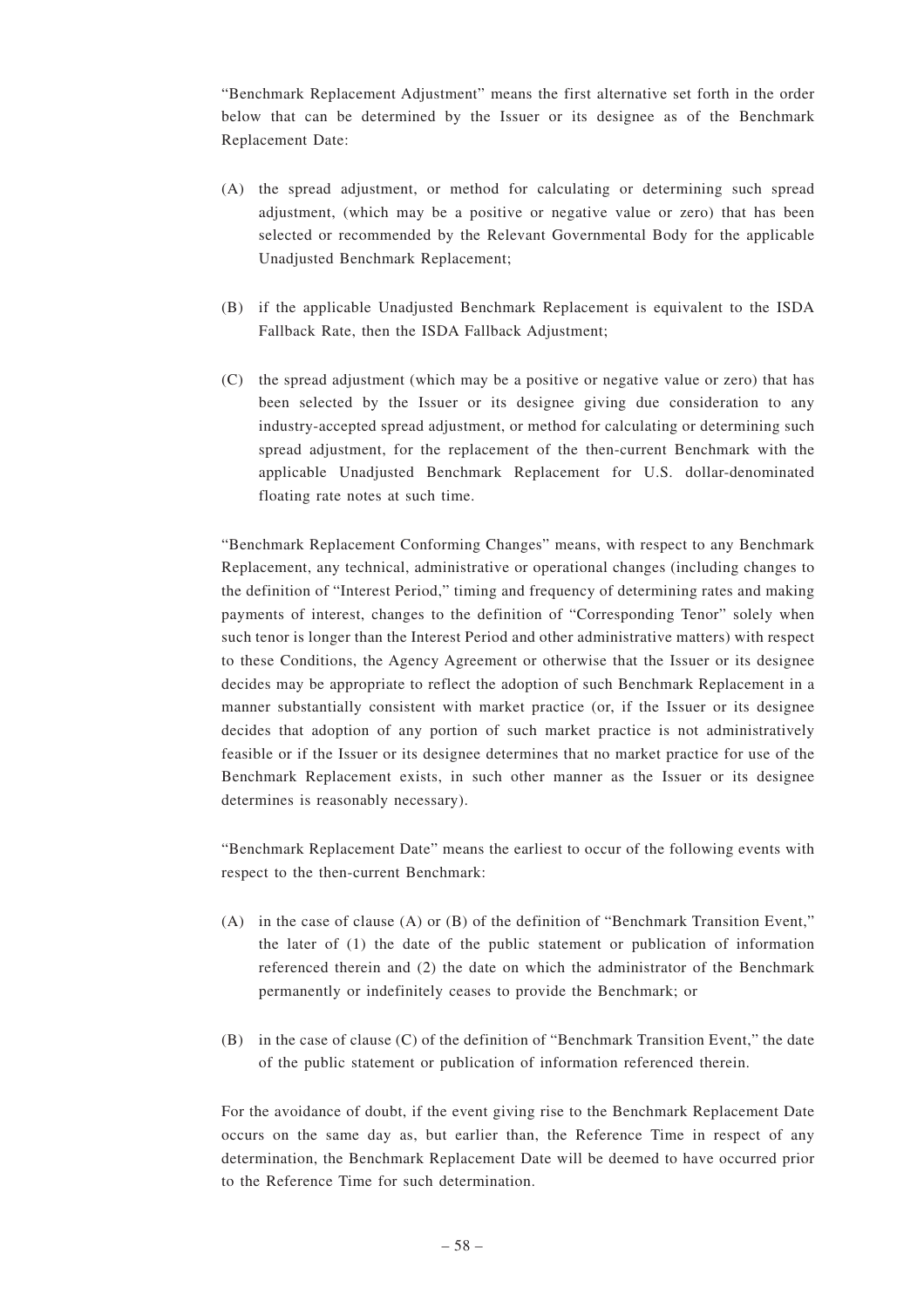"Benchmark Transition Event" means the occurrence of one or more of the following events with respect to the then-current Benchmark:

- (A) a public statement or publication of information by or on behalf of the administrator of the Benchmark announcing that such administrator has ceased or will cease to provide the Benchmark, permanently or indefinitely, provided that, at the time of such statement or publication, there is no successor administrator that will continue to provide the Benchmark;
- (B) a public statement or publication of information by the regulatory supervisor for the administrator of the Benchmark, the central bank for the currency of the Benchmark, an insolvency official with jurisdiction over the administrator for the Benchmark, a resolution authority with jurisdiction over the administrator for the Benchmark or a court or an entity with similar insolvency or resolution authority over the administrator for the Benchmark, which states that the administrator of the Benchmark has ceased or will cease to provide the Benchmark permanently or indefinitely, provided that, at the time of such statement or publication, there is no successor administrator that will continue to provide the Benchmark; or
- (C) a public statement or publication of information by the regulatory supervisor for the administrator of the Benchmark announcing that the Benchmark is no longer representative.

"Compounded SOFR" means the compounded average of SOFRs for the applicable Corresponding Tenor, with the rate, or methodology for this rate, and conventions for this rate (which will be compounded in arrears with a lookback and/or suspension period as a mechanism to determine the interest amount payable prior to the end of each Interest Period) being established by the Issuer or its designee in accordance with:

- (A) the rate, or methodology for this rate, and conventions for this rate selected or recommended by the Relevant Governmental Body for determining compounded SOFR; provided that:
- (B) if, and to the extent that, the issuer or its designee determines that Compounded SOFR cannot be determined in accordance with clause (A) above, then the rate, or methodology for this rate, and conventions for this rate that have been selected by the issuer or its designee giving due consideration to any industry-accepted market practice for U.S. dollar-denominated floating rate notes at such time.

Notwithstanding the foregoing, Compounded SOFR will include a describe lookback and/or suspension period as a mechanism to determine the interest amount payable prior to the end of each Interest Period.

"Corresponding Tenor" with respect to a Benchmark Replacement means a tenor (including overnight) having approximately the same length (disregarding business day adjustment) as the applicable tenor for the then-current Benchmark.

"Federal Reserve Bank of New York's Website" means the website of the Federal Reserve Bank of New York at http://www.newyorkfed.org, or any successor source.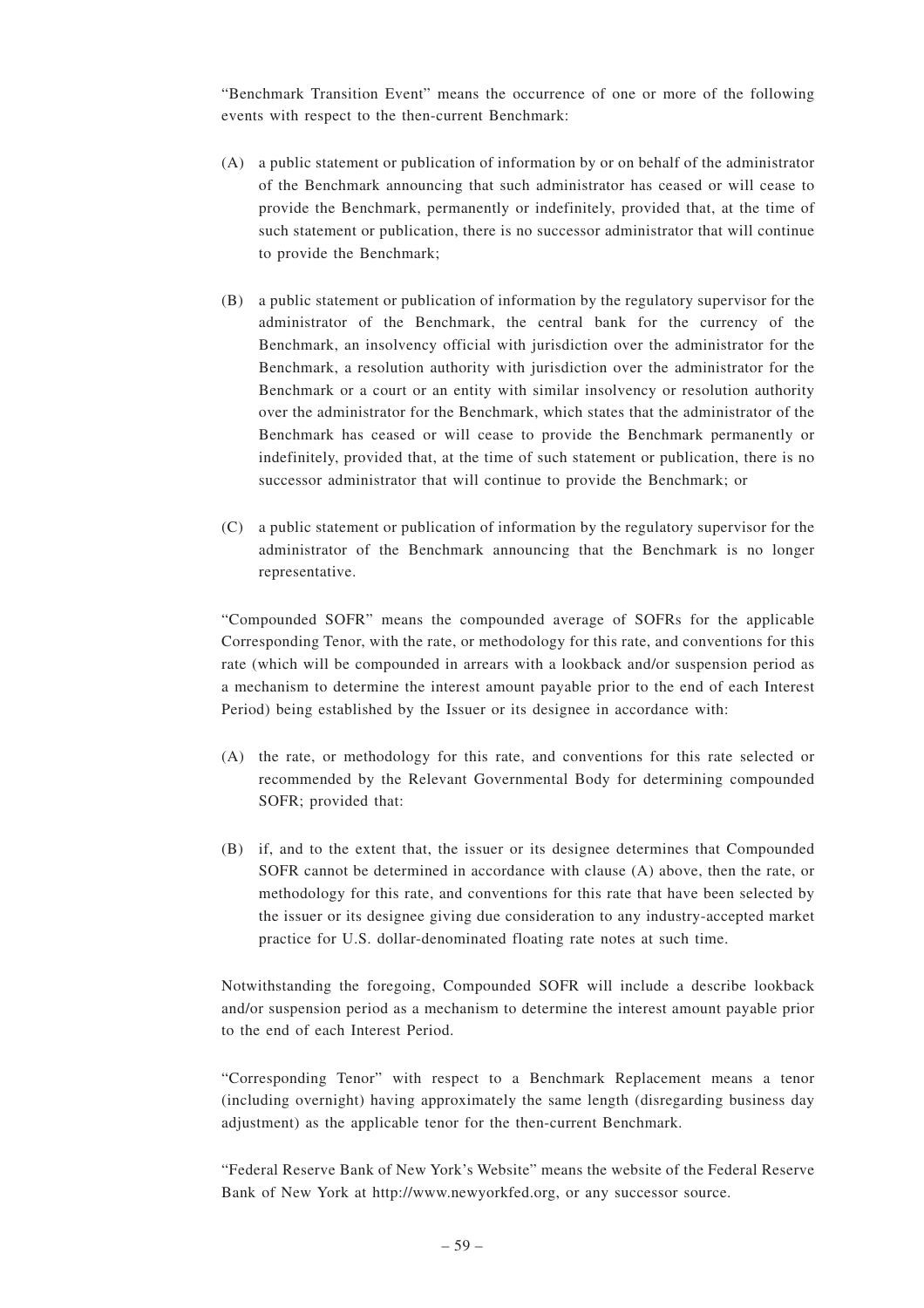"Interpolated Benchmark" with respect to the Benchmark means the rate determined for the Corresponding Tenor by interpolating on a linear basis between: (A) the Benchmark for the longest period (for which the Benchmark is available) that is shorter than the Corresponding Tenor and (B) the Benchmark for the shortest period (for which the Benchmark is available) that is longer than the Corresponding Tenor.

"ISDA Definitions" means the 2006 ISDA Definitions published by the International Swaps and Derivatives Association, Inc. or any successor thereto, as amended or supplemented from time to time, or any successor definitional booklet for interest rate derivatives published from time to time.

"ISDA Fallback Adjustment" means the spread adjustment, (which may be a positive or negative value or zero) that would apply for derivatives transactions referencing the ISDA Definitions to be determined upon the occurrence of an index cessation event with respect to the Benchmark for the applicable tenor.

"ISDA Fallback Rate" means the rate that would apply for derivatives transactions referencing the ISDA Definitions to be effective upon the occurrence of an index cessation date with respect to the Benchmark for the applicable tenor excluding the applicable ISDA Fallback Adjustment.

"Reference Time" with respect to any determination of the Benchmark means (A) if the Benchmark is LIBOR, 11:00 a.m. (London time) on the day that is two London banking days preceding the date of such determination, and (B) if the Benchmark is not LIBOR, the time determined by the Issuer or its designee in accordance with the Benchmark Replacement Conforming Changes.

"Relevant Governmental Body" means the Federal Reserve Board and/or the Federal Reserve Bank of New York, or a committee officially endorsed or convened by the Federal Reserve Board and/or the Federal Reserve Bank of New York or any successor thereto.

"SOFR" with respect to any day means the secured overnight financing rate published for such day by the Federal Reserve Bank of New York, as the administrator of the benchmark, (or a successor administrator) on the Federal Reserve Bank of New York's Website.

"Term SOFR" means the forward-looking term rate for the applicable Corresponding Tenor based on SOFR that has been selected or recommended by the Relevant Governmental Body.

"Unadjusted Benchmark Replacement" means the Benchmark Replacement excluding the Benchmark Replacement Adjustment.

# **(vii) Other**

Notwithstanding any other provision of this Condition 6(h), the Principal Paying Agent is not obliged to concur with the Issuer or its designee in respect of any changes or amendments as contemplated under this Condition 6(h) which, in the sole opinion of the Principal Paying Agent, would have the effect of (i) exposing the Principal Paying Agent to any liability against which it has not been indemnified and/or secured and/or prefunded to its satisfaction or (ii) increasing the obligations or duties, or decreasing the rights or protections, of the Principal Paying Agent in the Agency Agreement and/or these Conditions.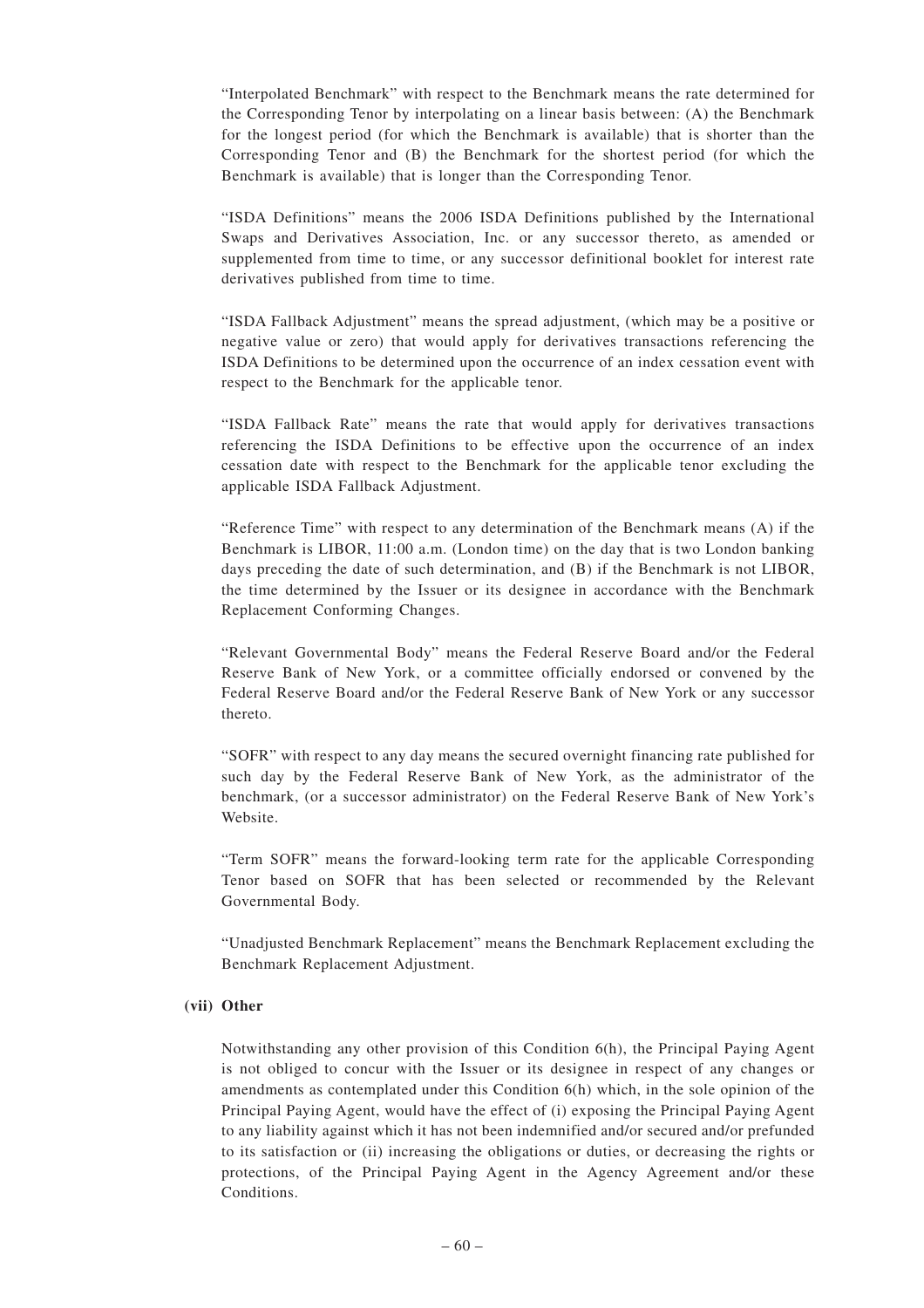Notwithstanding any other provision of this Condition 6(h), if in the opinion of the Principal Paying Agent there is any uncertainty between two or more alternative courses of action in making any determination or calculation under this Condition 6(h), the Principal Paying Agent shall promptly notify the Issuer thereof and the Issuer or its designee shall direct the Principal Paying Agent in writing as to which alternative course of action to adopt. If the Principal Paying Agent is not promptly provided with such direction, or is otherwise unable to make such calculation or determination for any reason, it shall notify the Issuer thereof and the Principal Paying Agent shall be under no obligation to make such calculation or determination and shall not incur any liability for not doing so.

# **7. PAYMENTS**

# **(a) Method of payment**

Subject as provided below:

- (i) payments in a Specified Currency other than euro and RMB will be made by credit or transfer to an account in the relevant Specified Currency (which, in the case of a payment in Japanese yen to a non-resident of Japan, shall be a non-resident account) maintained by the payee with, or, at the option of the payee, by a cheque in such Specified Currency drawn on, a bank in the principal financial centre of the country of such Specified Currency (which, if the Specified Currency is Australian dollars or New Zealand dollars, shall be Melbourne or Wellington, respectively);
- (ii) payments in euro will be made by credit or transfer to a euro account (or any other account to which euro may be credited or transferred) specified by the payee or, at the option of the payee, by a euro cheque; and
- (iii) payments in RMB will be made by (a) transfer to the registered RMB account of the Noteholder maintained by or on behalf of it with a bank in Hong Kong and (b) if a Registered Note representing the Notes is lodged with the CMU Service, transfer to the registered RMB account maintained with a bank in Hong Kong by or on behalf of the  $person(s)$  for whose  $account(s)$  interests in the relevant Registered Note are credited as being held with the CMU Service in accordance with the CMU Rules at the relevant time as notified to the CMU Lodging Agent by the CMU Service in a relevant CMU Instrument Position Report or any other relevant notification by the CMU Service, which notification shall be conclusive evidence of the records of the CMU Service (save in the case of manifest error) and payment made in accordance thereof shall discharge the obligations of the Issuer in respect of that payment.

Payments will be subject in all cases to (i) any fiscal or other laws and regulations applicable thereto in the place of payment, but without prejudice to the provisions of Condition 10, and (ii) any deduction or withholding required pursuant to FATCA (as defined in Condition 10).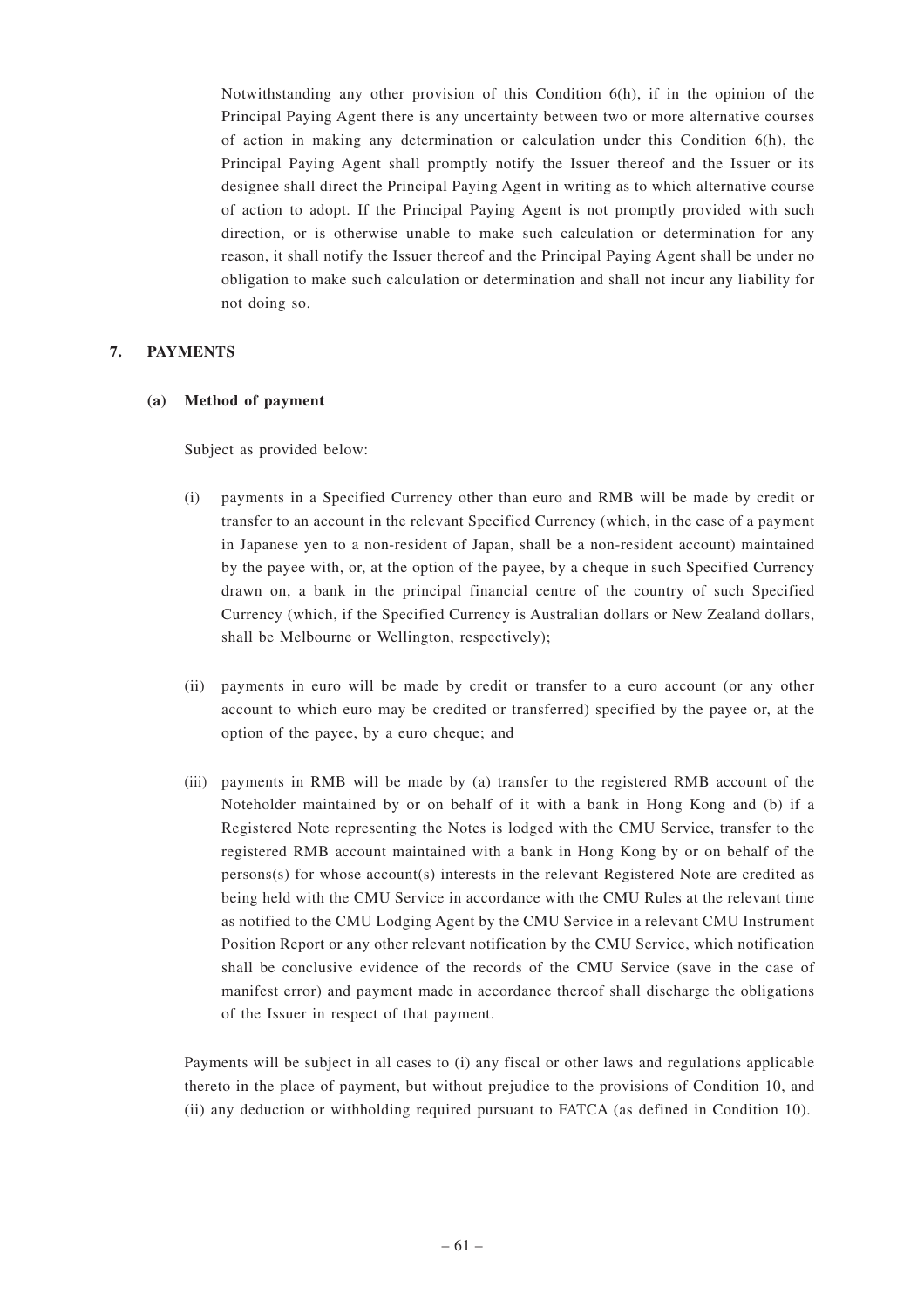#### **(b) Presentation of definitive Bearer Notes, Receipts and Coupons**

Payments of principal in respect of definitive Bearer Notes will (subject as provided below) be made in the manner provided in paragraph (a) above only against presentation and surrender (or, in the case of part payment of any sum due, endorsement) of definitive Bearer Notes, and payments of interest in respect of definitive Bearer Notes will (subject as provided below) be made as aforesaid only against presentation and surrender (or, in the case of part payment of any sum due, endorsement) of Coupons, in each case at the specified office of any Paying Agent outside the United States (which expression, as used herein, means the United States of America (including the States and the District of Columbia, its territories, its possessions and other areas subject to its jurisdiction)).

Payments of instalments of principal (if any) in respect of definitive Bearer Notes, other than the final instalment, will (subject as provided below) be made in the manner provided in paragraph (a) above against presentation and surrender (or, in the case of part payment of any sum due, endorsement) of the relevant Receipt in accordance with the preceding paragraph. Payment of the final instalment will be made in the manner provided in paragraph (a) above only against presentation and surrender (or, in the case of part payment of any sum due, endorsement) of the relevant Bearer Note in accordance with the preceding paragraph. Each Receipt must be presented for payment of the relevant instalment together with the definitive Bearer Note to which it appertains. Receipts presented without the definitive Bearer Note to which they appertain do not constitute valid obligations of the Issuer. Upon the date on which any definitive Bearer Note becomes due and repayable, unmatured Receipts (if any) relating thereto (whether or not attached) shall become void and no payment shall be made in respect thereof.

Fixed Rate Notes in definitive bearer form (other than Dual Currency Notes, Index Linked Notes or Long Maturity Notes (as defined below)) should be presented for payment together with all unmatured Coupons appertaining thereto (which expression shall for this purpose include Coupons falling to be issued on exchange of matured Talons), failing which the amount of any missing unmatured Coupon (or, in the case of payment not being made in full, the same proportion of the amount of such missing unmatured Coupon as the sum so paid bears to the sum due) will be deducted from the sum due for payment. Each amount of principal so deducted will be paid in the manner mentioned above against surrender of the relative missing Coupon at any time before the expiry of 10 years after the Relevant Date (as defined in Condition 10) in respect of such principal (whether or not such Coupon would otherwise have become void under Condition 11) or, if later, five years from the date on which such Coupon would otherwise have become due, but in no event thereafter.

Upon any Fixed Rate Note in definitive bearer form becoming due and repayable prior to its Maturity Date, all unmatured Talons (if any) appertaining thereto will become void and no further Coupons will be issued in respect thereof.

Upon the date on which any Floating Rate Note, Dual Currency Note, Index Linked Interest Note or Long Maturity Note in definitive bearer form becomes due and repayable, unmatured Coupons and Talons (if any) relating thereto (whether or not attached) shall become void and no payment or, as the case may be, exchange for further Coupons shall be made in respect thereof. A "Long Maturity Note" is a Fixed Rate Note (other than a Fixed Rate Note which on issue had a Talon attached) whose nominal amount on issue is less than the aggregate interest payable thereon, provided that such Note shall cease to be a Long Maturity Note on the Fixed Interest Date on which the aggregate amount of interest remaining to be paid after that date is less than the nominal amount of such Note.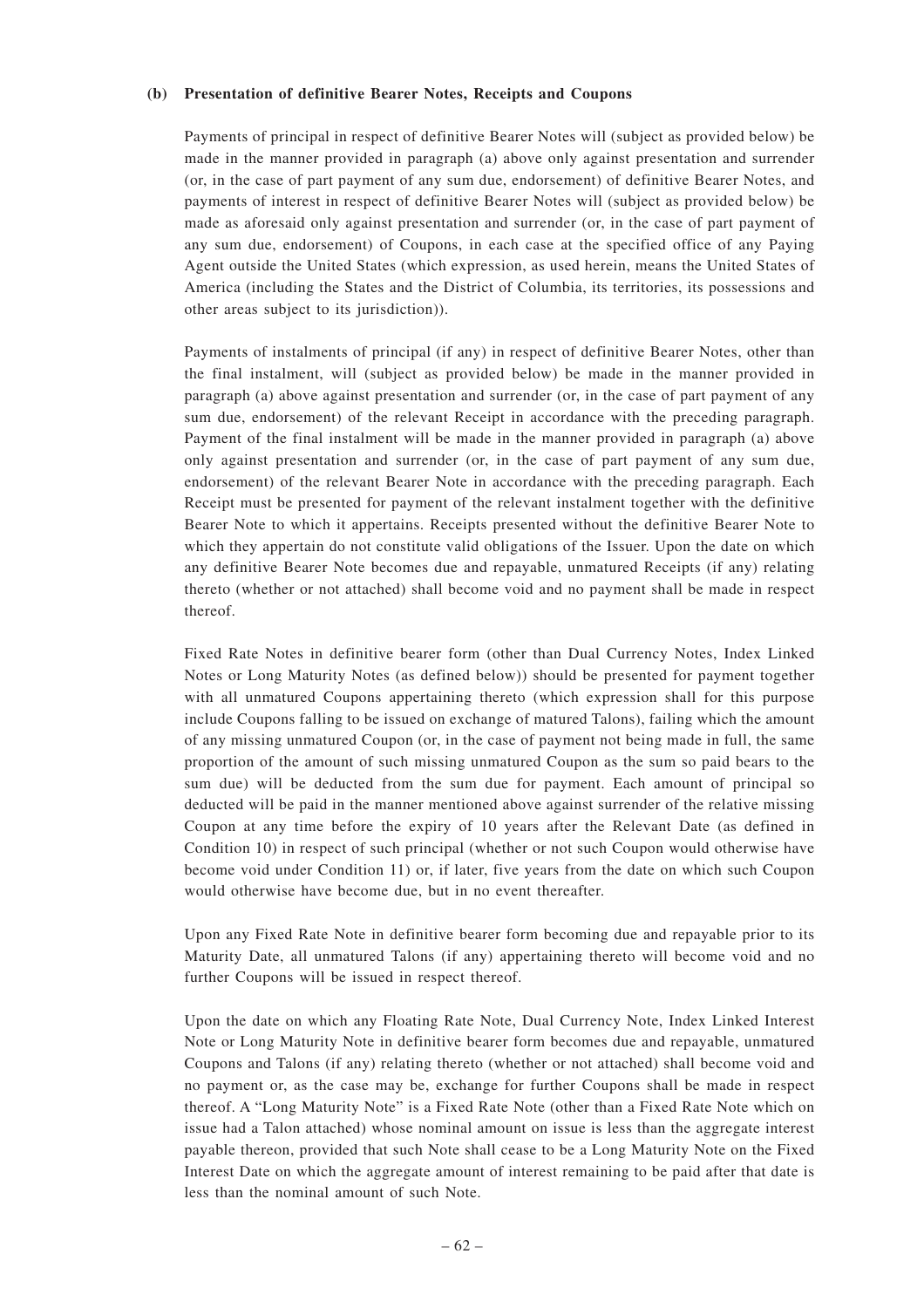Notwithstanding the foregoing, in the case of definitive Bearer Notes held in the CMU Service, payment will be made at the direction of the bearer to the CMU Accountholders and such payment made in accordance therewith shall discharge the obligations of the Issuer in respect of that payment.

If the due date for redemption of any definitive Bearer Note is not an Interest Payment Date, interest (if any) accrued in respect of such Note from (and including) the preceding or Interest Payment Date or, as the case may be, the Interest Commencement Date shall be payable only against surrender of the relevant definitive Bearer Note.

# **(c) Payments in respect of Bearer Global Notes**

Payments of principal and interest (if any) in respect of Notes represented by any Global Note in bearer form will (subject as provided below) be made in the manner specified above in relation to definitive Bearer Notes and otherwise in the manner specified in the relevant Global Note (A) in the case of a Bearer Global Note lodged with the CMU Service, at the direction of the bearer to the CMU Accountholders or (B) in the case of a Bearer Global Note not lodged with the CMU Service, against presentation or surrender, as the case may be, of such Global Note at the specified office of any Paying Agent outside the United States. A record of each payment made against presentation or surrender of any Global Note in bearer form, distinguishing between any payment of principal and any payment of interest, will be made on such Global Note by the Paying Agent to which it was presented and such record shall be prima facie evidence that the payment in question has been made.

#### **(d) Payments in respect of Registered Notes**

Payments of principal (other than instalments of principal prior to the final instalment) in respect of each Registered Note (whether or not in global form) will be made against presentation and surrender (or, in the case of part payment of any sum due, endorsement) of the Registered Note at the specified office of the Registrar or any of the Paying Agents. Such payments will be made by transfer to the Designated Account (as defined below) of the holder (or the first named of joint holders) of the Registered Note appearing in the register of holders of the Registered Notes maintained by the Registrar (the "Register") (i) if the Registered Note is in global form, at the close of the business day (being for this purpose, in respect of Notes clearing through Euroclear and Clearstream, a day on which Euroclear and Clearstream are open for business, in respect of Notes clearing through the CMU Service, a day on which the CMU Service is open for business and in respect of Notes clearing through DTC, a day on which DTC is open for business) before the relevant due date and (ii) if the Registered Note is in definitive form, at the close of business on the third business day (being for this purpose a day on which banks are open for business in the city where the specified office of the Registrar is located) before the relevant due date. Notwithstanding the previous sentence, if (i) a holder does not have a Designated Account or (ii) the principal amount of the Notes held by a holder is less than U.S.\$250,000 (or its approximate equivalent in any other Specified Currency), payment will instead be made by a cheque in the Specified Currency drawn on a Designated Bank (as defined below) and mailed by uninsured mail as soon as reasonably practicable after the relevant due date to the holder (or the first named of joint holders) of the Registered Note appearing in the Registrar at the close of business on the Record Date (as defined below). For these purposes, "Designated Account" means the account (which, in the case of a payment in Japanese yen to a non-resident of Japan, shall be a non-resident account) maintained by a holder with a Designated Bank and identified as such in the Register and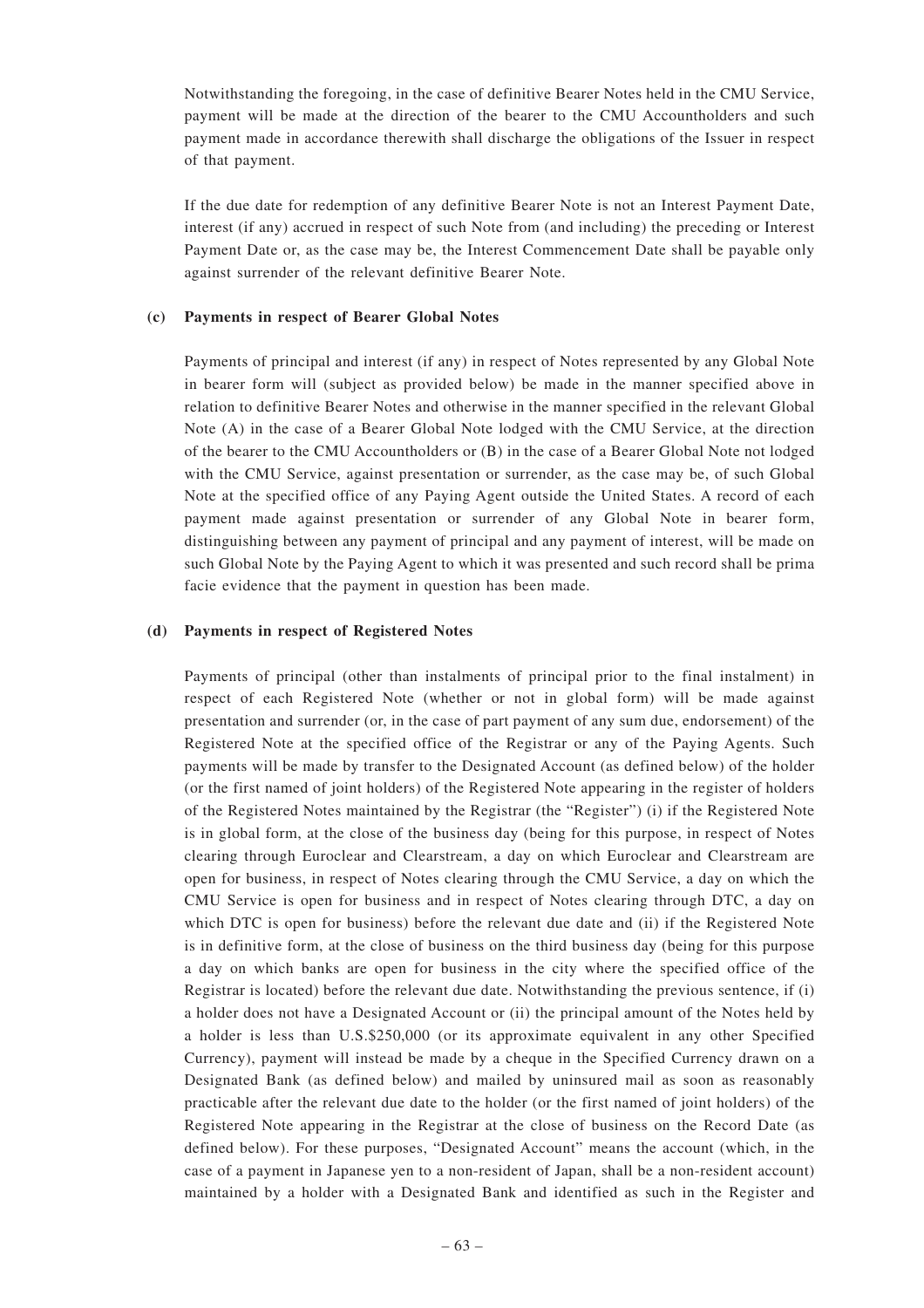"Designated Bank" means (in the case of payment in a Specified Currency other than euro) a bank in the principal financial centre of the country of such Specified Currency (which, if the Specified Currency is Australian dollars, New Zealand dollars or RMB, shall be Sydney, Auckland or Hong Kong, respectively) and (in the case of a payment in euro) any bank which processes payments in euro.

Payments of interest and payments of instalments of principal (other than the final instalment) in respect of each Registered Note (whether or not in global form) will be made by a cheque in the Specified Currency drawn on a Designated Bank and mailed by uninsured mail on the business day in the city where the specified office of the Registrar is located immediately preceding the relevant due date to the holder (or the first named of joint holders) of the Registered Note appearing in the Register (i) if the Registered Note is in global form, at the close of the business day (being for this purpose, in respect of Notes clearing through Euroclear and Clearstream, a day on which Euroclear and Clearstream are open for business, in respect of Notes clearing through the CMU Service, a day on which the CMU Service is open for business and in respect of Notes clearing through DTC, a day on which DTC is open for business) before the relevant due date, and (ii) if the Registered Note is in definitive form, at the close of business on the fifteenth day (whether or not such fifteenth day is a business day), in each case before the relevant due date (the "Record Date") at his address shown in the Register on the Record Date and at his risk. Upon application of the holder to the specified office of the Registrar not less than three business days in the city where the specified office of the Registrar is located before the due date for any payment of interest in respect of a Registered Note, the payment may be made by transfer on the due date in the manner provided in the preceding paragraph. Any such application for transfer shall be deemed to relate to all future payments of interest (other than interest due on redemption) and instalments of principal (other than the final instalment) in respect of the Registered Notes which become payable to the holder who has made the initial application until such time as the Registrar is notified in writing to the contrary by such holder. Payment of the interest due in respect of each Registered Note on redemption and the final instalment of principal will be made in the same manner as payment of the principal amount of such Registered Note.

Holders of Registered Notes will not be entitled to any interest or other payment for any delay in receiving any amount due in respect of any Registered Note as a result of a cheque posted in accordance with this Condition arriving after the due date for payment or being lost in the post. No commissions or expenses shall be charged to such holders by the Registrar in respect of any payments of principal or interest in respect of the Registered Notes.

All amounts payable to DTC or its nominee as registered holder of a Registered Global Note in respect of Notes denominated in a Specified Currency other than U.S. dollars shall be paid by transfer by the Registrar to an account in the relevant Specified Currency of the Exchange Agent on behalf of DTC or its nominee for conversion into and payment in U.S. dollars in accordance with the provisions of the Agency Agreement.

None of the Issuer or the Agents will have any responsibility or liability for any aspect of the records relating to, or payments made on account of, beneficial ownership interests in the Registered Global Notes or for maintaining, supervising or reviewing any records relating to such beneficial ownership interests.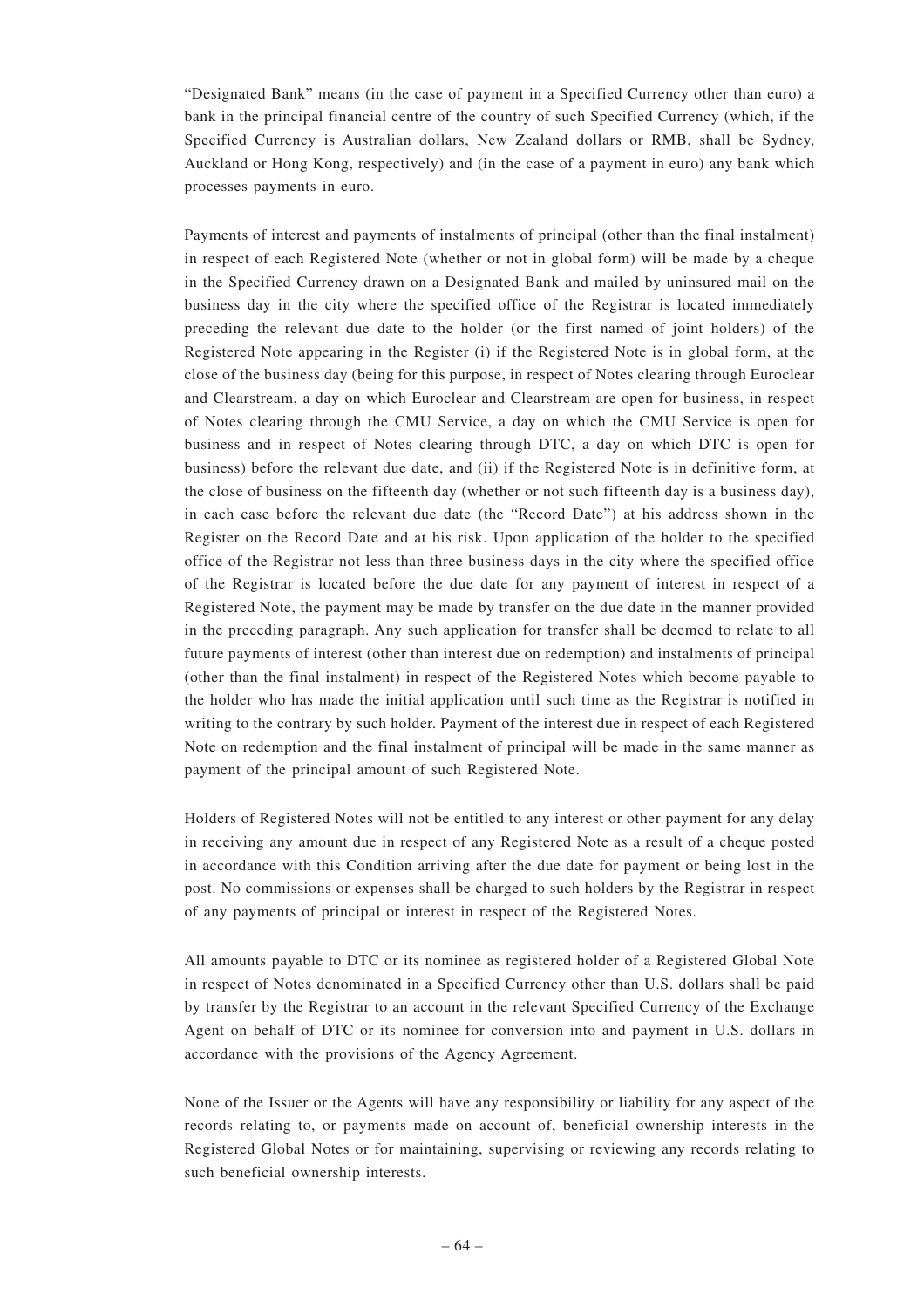## **(e) General provisions applicable to payments**

The holder of a Global Note (if the Global Note is not lodged with the CMU Service) or the CMU Accountholder at the direction of the holder of a Global Note (if the Global Note is lodged with the CMU Service) shall be the only person entitled to receive payments in respect of Notes represented by such Global Note and the Issuer will be discharged by payment to, or to the order of, the holder of such Global Note in respect of each amount so paid. Each of the persons shown in the records of DTC, Euroclear, Clearstream or the CMU Service as the beneficial holder of a particular nominal amount of Notes represented by such Global Note must look solely to DTC, Euroclear, Clearstream or the CMU Service, as the case may be, for his share of each payment so made by the Issuer to, or to the order of, the holder of such Global Note.

Notwithstanding the foregoing provisions of this Condition, if any amount of principal and/or interest in respect of Bearer Notes is payable in U.S. dollars, such U.S. dollar payments of principal and/or interest in respect of such Notes will be made at the specified office of a Paying Agent in the United States if:

- (i) the Issuer has appointed Paying Agents with specified offices outside the United States with the reasonable expectation that such Paying Agents would be able to make payment in U.S. dollars at such specified offices outside the United States of the full amount of principal and interest on the Bearer Notes in the manner provided above when due;
- (ii) payment of the full amount of such principal and interest at all such specified offices outside the United States is illegal or effectively precluded by exchange controls or other similar restrictions on the full payment or receipt of principal and interest in U.S. dollars; and
- (iii) such payment is then permitted under United States law without involving, in the opinion of the Issuer, adverse tax consequences to the Issuer (it being understood that under current U.S. federal income tax law, such payment would only be permitted, if at all, where exchange controls or other similar restrictions have been imposed that prevent the full payment or receipt of interest in U.S. dollars through Paying Agents outside the United States).

# **(f) Payment Day**

If the date for payment of any amount in respect of any Note, Receipt or Coupon is not a Payment Day, the holder thereof shall not be entitled to payment until the next following Payment Day in the relevant place and shall not be entitled to further interest or other payment in respect of such delay. For these purposes, "Payment Day" means any day that (subject to Condition 10) is:

- (i) a day on which commercial banks and foreign exchange markets settle payments and are open for general business (including dealing in foreign exchange and foreign currency deposits) in:
	- (A) the relevant place of presentation; and
	- (B) any Additional Financial Centre specified in the applicable Pricing Supplement;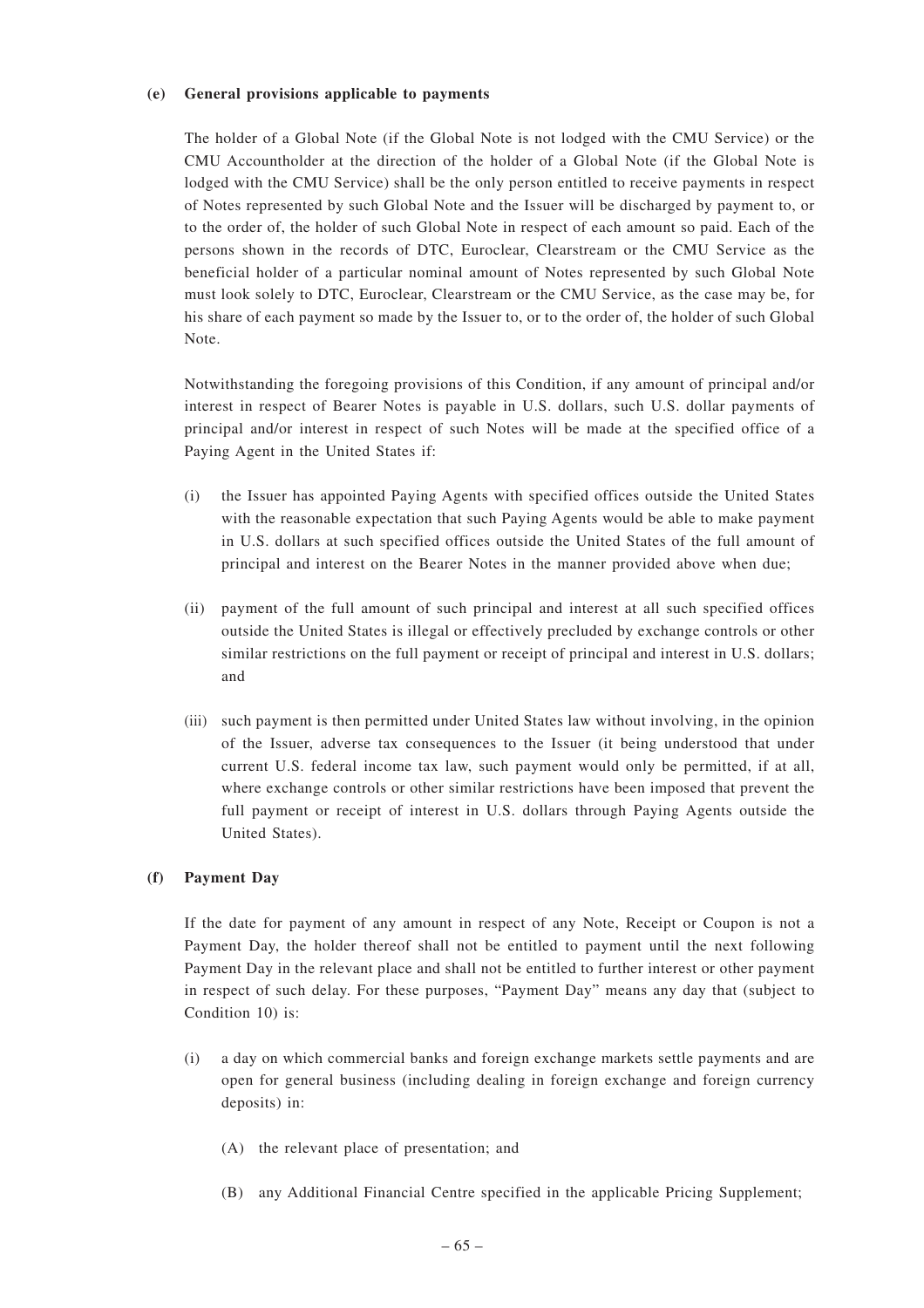- (ii) either (1) in relation to any sum payable in a Specified Currency other than euro, a day on which commercial banks and foreign exchange markets settle payments and are open for general business (including dealing in foreign exchange and foreign currency deposits) in the principal financial centre of the country of the relevant Specified Currency (if other than the place of presentation and any Additional Financial Centre and which if the Specified Currency is Australian dollars, New Zealand dollars or RMB shall be Melbourne, Wellington or Hong Kong, respectively) or (2) in relation to any sum payable in euro, a day on which the TARGET System is open; and
- (iii) in the case of any payment in respect of a Registered Global Note denominated in a Specified Currency other than U.S. dollars and registered in the name of DTC or its nominee and in respect of which an accountholder of DTC (with an interest in such Registered Global Note) has elected to receive any part of such payment in U.S. dollars, a day on which commercial banks are not authorised or required by law or regulation to be closed in New York City.

#### **(g) Interpretation of principal and interest**

Any reference in these Terms and Conditions to principal in respect of the Notes shall be deemed to include, as applicable:

- (i) any additional amounts which may be payable with respect to principal under Condition 10;
- (ii) the Final Redemption Amount of the Notes;
- (iii) the Early Redemption Amount of the Notes;
- (iv) the Optional Redemption Amount(s) (if any) of the Notes;
- (v) in relation to Notes redeemable in instalments, the Instalment Amounts;
- (vi) in relation to Zero Coupon Notes, the Amortised Face Amount (as defined in Condition 8(e)); and
- (vii) any premium and any other amounts which may be payable by the Issuer under or in respect of the Notes.

Any reference in these Terms and Conditions to interest in respect of the Notes shall be deemed to include, as applicable, any additional amounts which may be payable with respect to interest under Condition 10.

# **(h) Payment in RMB**

All payments in RMB will be made solely by credit to an RMB account maintained by the payee at a bank in Hong Kong in accordance with applicable laws, rules, regulations and guidelines issued from time to time (including all applicable laws and regulations with respect to the settlement of RMB in Hong Kong).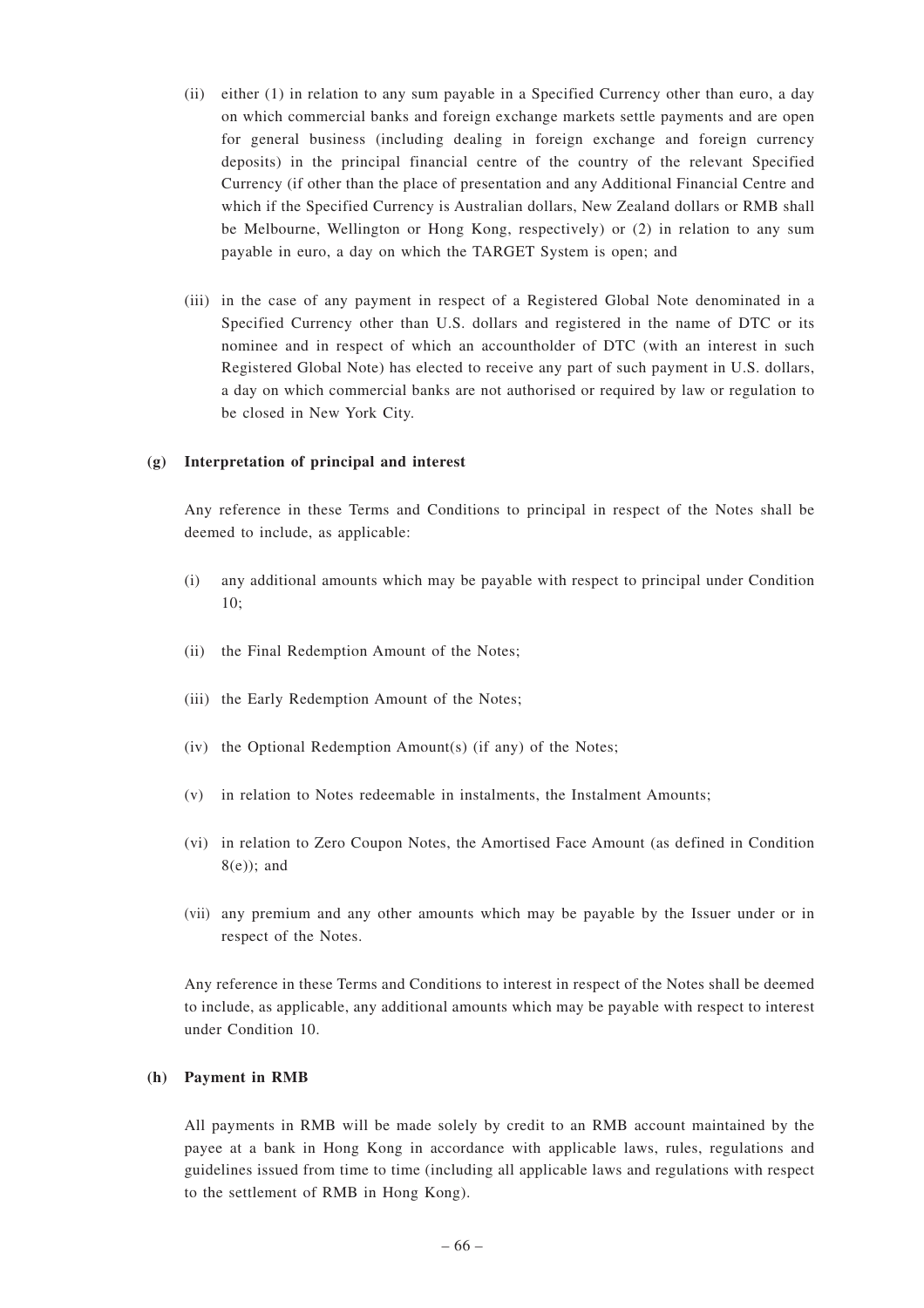## **(i) RMB Currency Event**

If "RMB Currency Event" is specified in the applicable Pricing Supplement and an RMB Currency Event, as determined by the Issuer acting in good faith, exists on a date for payment of any amount in respect of any Note, Receipt or Coupon, the Issuer's obligation to make a payment in RMB under the terms of the Notes may be replaced by an obligation to pay such amount in the Relevant Currency (converted at the Alternate Settlement Rate as of a time selected by the Alternate Settlement Rate Determination Agent as specified in the applicable Pricing Supplement).

Upon the occurrence of an RMB Currency Event, the Issuer shall give notice as soon as practicable to the Noteholders in accordance with Condition 16 stating the occurrence of the RMB Currency Event, giving details thereof and the action proposed to be taken in relation thereto.

For the purposes of this Condition 7(i) and unless stated otherwise in the applicable Pricing Supplement:

"Alternate Settlement Rate" means the spot rate, determined by the Alternate Settlement Rate Determination Agent, between RMB and the Relevant Currency, taking into consideration all available information which the Alternate Settlement Rate Determination Agent deems relevant (including, but not limited to, the pricing information obtained from the RMB non-deliverable market outside the PRC and/or the RMB exchange market within the PRC);

"Governmental Authority" means any *de facto* or *de jure* government (or any agency or instrumentality thereof), court, tribunal, administrative or other governmental authority or any other entity (private or public) charged with the regulation of the financial markets (including the central bank) of Hong Kong;

"PRC" means the People's Republic of China;

"Relevant Currency" means United States dollars or such other currency as may be specified in the applicable Pricing Supplement;

"RMB Currency Event" means any one of RMB Illiquidity, RMB Non-Transferability and RMB Inconvertibility;

"RMB Illiquidity" means the general RMB exchange market in Hong Kong becomes illiquid as a result of which the Issuer cannot obtain sufficient RMB in order to satisfy its obligation to pay interest or principal (in whole or in part) in respect of the Notes, as determined by the Issuer acting in good faith and in a commercially reasonable manner following consultation with two independent foreign exchange dealers of international repute active in the RMB exchange market in Hong Kong;

"RMB Inconvertibility" means the occurrence of any event that makes it impossible for the Issuer to convert any amount due in respect of the Notes in the general RMB exchange market in Hong Kong, other than where such impossibility is due solely to the failure of the Issuer to comply with any law, rule or regulation enacted by any Governmental Authority (unless such law, rule or regulation is enacted after the Issue Date of the first Tranche of the relevant Series and it is impossible for the Issuer, due to an event beyond the control of the Issuer, to comply with such law, rule or regulation); and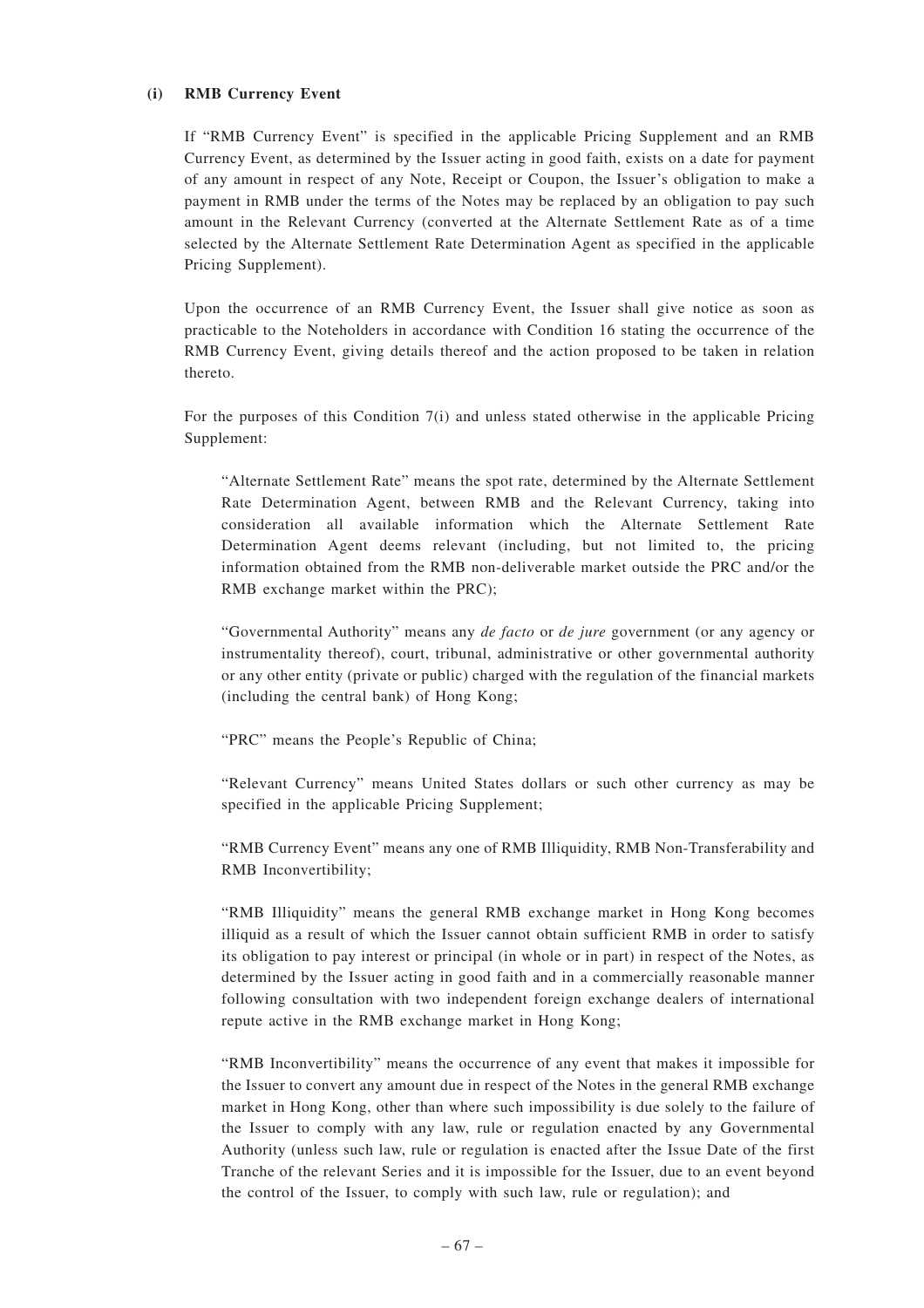"RMB Non-Transferability" means the occurrence of any event that makes it impossible for the Issuer to deliver RMB between accounts inside Hong Kong or from an account inside Hong Kong to an account outside Hong Kong or from an account outside Hong Kong to an account inside Hong Kong (including where the RMB clearing and settlement system for participating banks in Hong Kong is disrupted or suspended), other than where such impossibility is due solely to the failure of the Issuer to comply with any law, rule or regulation enacted by any Governmental Authority (unless such law, rule or regulation is enacted after the Issue Date of the first Tranche of the relevant Series and it is impossible for the Issuer due to an event beyond the control of the Issuer, to comply with such law, rule or regulation).

# **8. REDEMPTION AND PURCHASE**

# **(a) Redemption at maturity**

Unless previously redeemed or purchased and cancelled as specified below, each Note (including each Index Linked Redemption Note and Dual Currency Note) will be redeemed by the Issuer at its Final Redemption Amount specified in, or determined in the manner specified in, the applicable Pricing Supplement in the relevant Specified Currency on the Maturity Date.

Notwithstanding any provisions to the contrary in these Terms and Conditions, the following will apply with respect to the redemption of the Tier I Subordinated Notes:

- (i) The Tier I Subordinated Notes are undated perpetual securities and shall have no fixed Maturity Date. Subject to Condition 3(c), the principal amount of the Tier I Subordinated Notes will become due and payable by the Issuer on the date on which voluntary or involuntary winding up proceedings are instituted in respect of the Issuer in accordance with, as the case may be, (i) a resolution passed at a shareholders' meeting of the Issuer, (ii) any provision of the Issuer's articles of incorporation or (iii) any applicable law or any decision of any judicial or administrative authority.
- (ii) The Tier I Subordinated Notes may not be redeemed at any time without the prior approval of the Financial Supervisory Service of Korea (the "FSS") or such other relevant regulatory authorities in Korea, to the extent such approval is necessary.

# **(b) Redemption for tax reasons**

The Notes may be redeemed at the option of the Issuer in whole, but not in part, at any time (if this Note is neither a Floating Rate Note nor an Index Linked Interest Note nor a Dual Currency Interest Note) or on any Interest Payment Date (if this Note is either a Floating Rate Note or an Index Linked Interest Note or a Dual Currency Interest Note), on giving not less than 30 nor more than 60 days' notice to the Principal Paying Agent (and the CMU Lodging Agent if applicable) and, in accordance with Condition 16, the Noteholders (which notice shall be irrevocable), if:

- (i) on the occasion of the next payment due under the Notes, the Issuer has or will become obliged to pay additional amounts as provided or referred to in Condition 10 as a result of any change in, or amendment to, the laws or regulations of a Tax Jurisdiction (as defined in Condition 10) or any political subdivision of, or any authority in, or of, a Tax Jurisdiction having power to tax, or any change in the application or official interpretation of such laws or regulations, which change or amendment becomes effective on or after the date on which agreement is reached to issue the first Tranche of the Notes; and
- (ii) such obligation cannot be avoided by the Issuer taking reasonable measures available to it,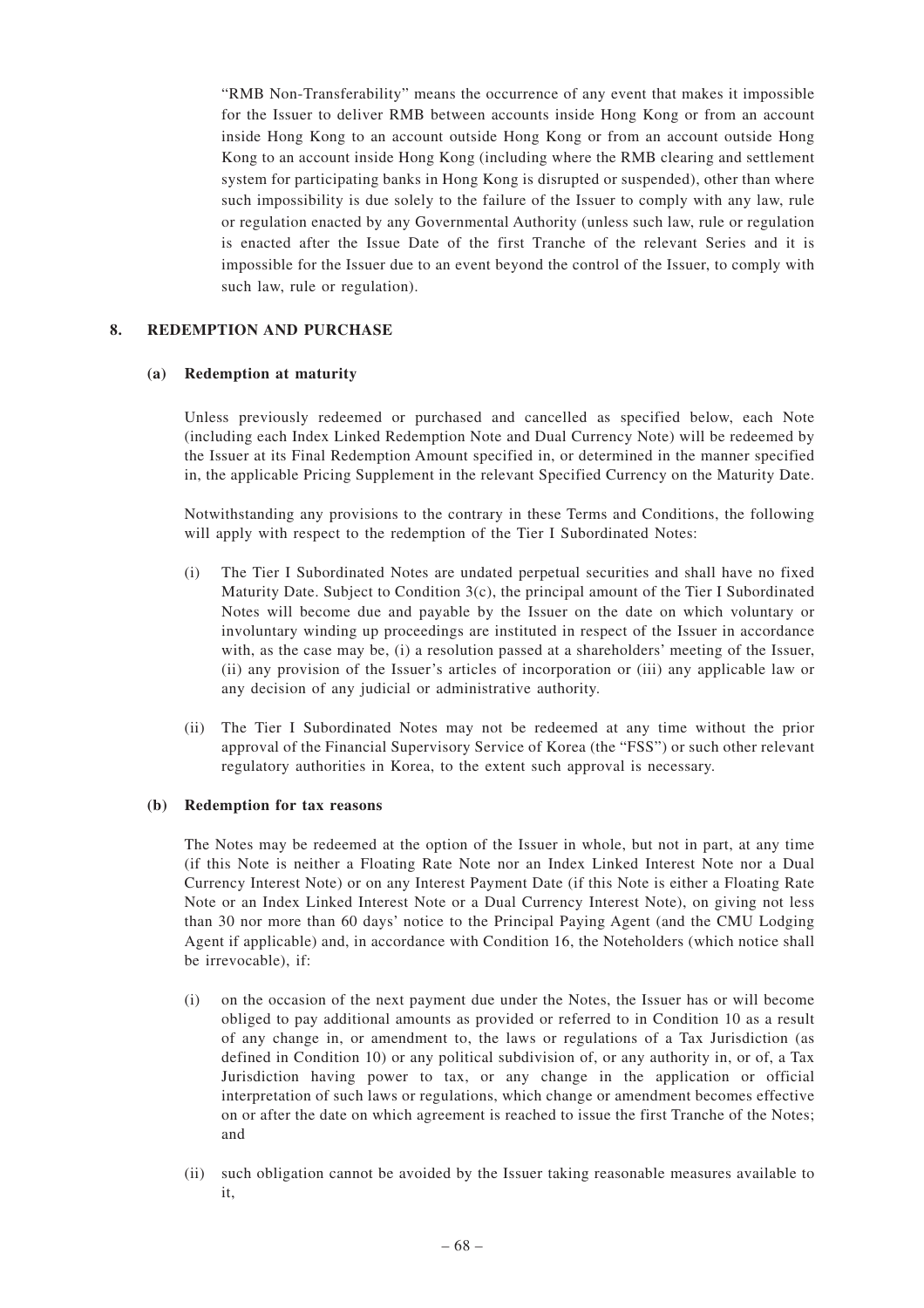provided that (1) in the case of Subordinated Notes, the prior approval of the Financial Supervisory Service of Korea (the "FSS") or such other relevant regulatory authorities in Korea shall have been obtained, if necessary and (2) no such notice of redemption shall be given earlier than 90 days prior to the earliest date on which the Issuer would be obliged to pay such additional amounts were a payment in respect of the Notes then due.

Prior to the publication of any notice of redemption pursuant to this Condition, the Issuer shall deliver to the Principal Paying Agent (1) a certificate signed by two duly authorised officers of the Issuer stating that the Issuer is entitled to effect such redemption and setting forth a statement of facts showing that the conditions precedent to the right of the Issuer so to redeem have occurred and (2) an opinion of independent legal advisers of recognised standing to the effect that the Issuer has or will become obliged to pay such additional amounts as a result of such change or amendment.

Notes redeemed pursuant to this Condition 8(b) will be redeemed at their Early Redemption Amount referred to in paragraph (e) below together (if appropriate) with interest accrued to (but excluding) the date of redemption.

# **(c) Redemption at the option of the Issuer (Issuer Call)**

If Issuer Call is specified in the applicable Pricing Supplement, the Issuer may, having given:

- (i) not less than 15 nor more than 30 days' notice to the Noteholders in accordance with Condition 16; and
- (ii) not less than 15 days before the giving of the notice referred to in (i), notice to the Principal Paying Agent (and the CMU Lodging Agent if applicable) and in the case of a redemption of Registered Notes, the Registrar (which notices shall be irrevocable and shall specify the date fixed for redemption),

redeem all or some of the Notes then outstanding on any Optional Redemption Date and at the Optional Redemption Amount(s) specified in, or determined in the manner specified in, the applicable Pricing Supplement together, if appropriate, with interest accrued to (but excluding) the relevant Optional Redemption Date; provided, however, that in the case of Subordinated Notes, (1) such redemption may not occur within five years of the Issue Date and (2) such redemption shall be subject to the prior approval of the FSS pursuant to regulations of the FSC in effect at the applicable time relating to, inter alia, capital adequacy ratios, replacement capital and interest rates. Any such redemption must be of a nominal amount not less than the Minimum Redemption Amount and more than the Higher Redemption Amount, in each case as may be specified in the applicable Pricing Supplement. In the case of a partial redemption of Notes, the Notes to be redeemed ("Redeemed Notes") will be selected individually by lot, in the case of Redeemed Notes represented by definitive Notes, and in accordance with the rules of Euroclear, Clearstream, DTC and/or the CMU Service, as the case may be, in the case of Redeemed Notes represented by a Global Note, not more than 30 days prior to the date fixed for redemption (such date of selection being hereinafter called the "Selection Date"). In the case of Redeemed Notes represented by definitive Notes, a list of the serial numbers of such Redeemed Notes will be published in accordance with Condition 16 not less than 15 days prior to the date fixed for redemption. The aggregate nominal amount of Redeemed Notes represented by definitive Notes shall bear the same proportion to the aggregate nominal amount of all Redeemed Notes as the aggregate nominal amount of definitive Notes outstanding bears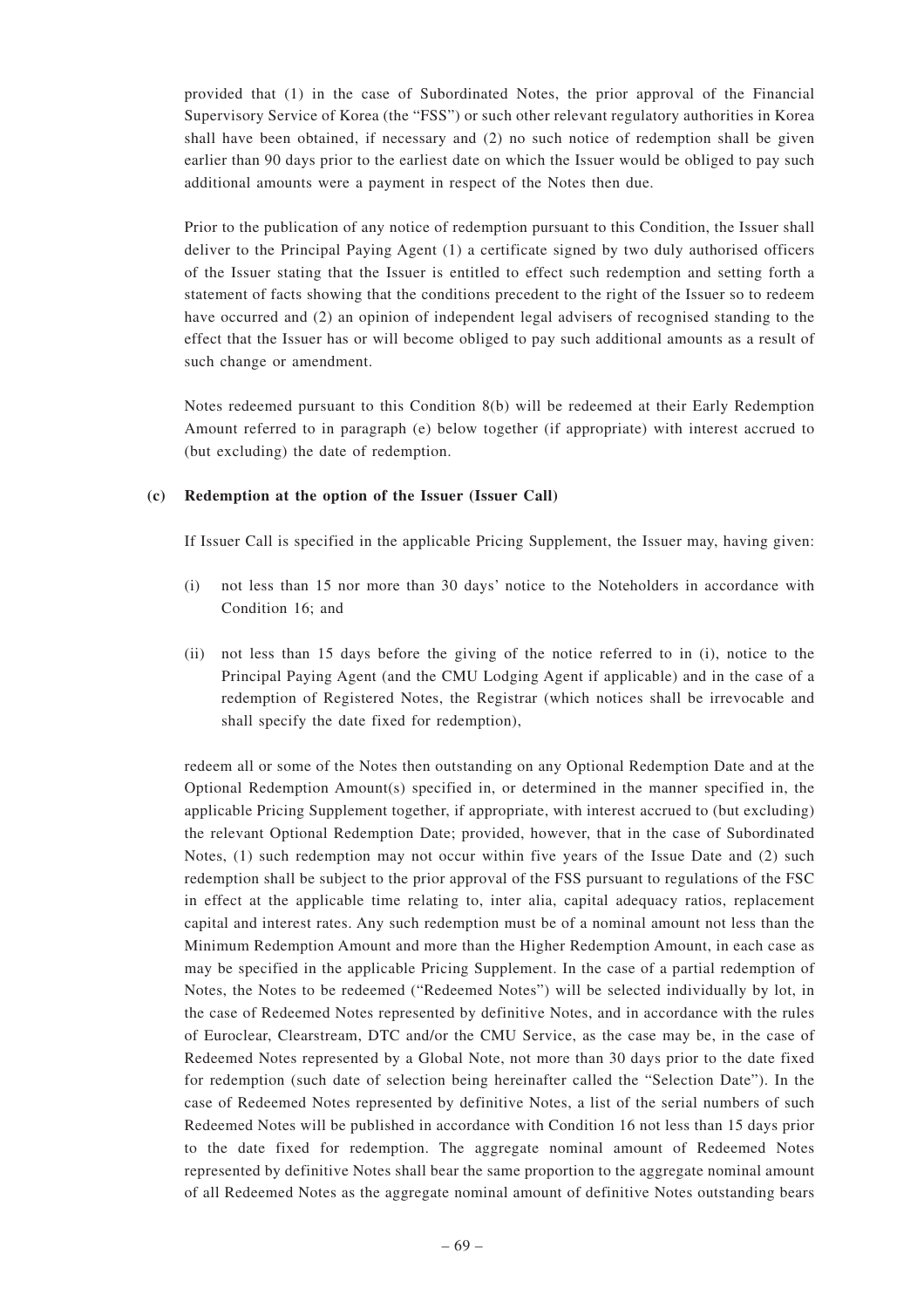to the aggregate nominal amount of the Notes outstanding, in each case on the Selection Date, provided that such first mentioned nominal amount shall, if necessary, be rounded downwards to the nearest integral multiple of the Specified Denomination, and the aggregate nominal amount of Redeemed Notes represented by a Global Note shall be equal to the balance of the Redeemed Notes. No exchange of the relevant Global Note will be permitted during the period from (and including) the Selection Date to (and including) the date fixed for redemption pursuant to this paragraph (c) and notice to that effect shall be given by the Issuer to the Noteholders in accordance with Condition 16 at least five days prior to the Selection Date.

#### **(d) Redemption of the Senior Notes only at the option of the Noteholders (Investor Put)**

If Investor Put is specified in the applicable Pricing Supplement with respect to any Series of Senior Notes only, upon the holder of any Senior Note giving to the Issuer in accordance with Condition 16 not less than 15 nor more than 30 days' notice the Issuer will, upon the expiry of such notice, redeem, subject to, and in accordance with, the terms specified in the applicable Pricing Supplement, in whole (but not in part), such Senior Note on the Optional Redemption Date and at the Optional Redemption Amount together, if appropriate, with interest accrued to (but excluding) the Optional Redemption Date. Registered Notes that are Senior Notes may be redeemed under this Condition 8(d) in any multiple of their lowest Specified Denomination.

To exercise the right to require redemption of this Note the holder of this Senior Note must deliver, at the specified office of any Paying Agent (in the case of Bearer Notes) or the Registrar (in the case of Registered Notes) at any time during normal business hours of such Paying Agent or, as the case may be the Registrar falling within the notice period, a duly completed and signed notice of exercise in the form (for the time being current) obtainable from any specified office of any Paying Agent or, as the case may be the Registrar (a "Put Notice") and in which the holder must specify a bank account (or, if payment is required to be made by cheque, an address) to which payment is to be made under this Condition and, in the case of Registered Notes that are Senior Notes, the nominal amount thereof to be redeemed and, if less than the full nominal amount of the Registered Notes so surrendered is to be redeemed, an address to which a new Registered Note in respect of the balance of such Registered Notes is to be sent subject to and in accordance with the provisions of Condition 2(b). If this Senior Note is in definitive form, the Put Notice must be accompanied by this Senior Note or evidence satisfactory to the Paying Agent concerned that this Senior Note will, following delivery of the Put Notice, be held to its order or under its control.

Any Put Notice given by a holder of any Senior Note pursuant to this paragraph shall be irrevocable except where prior to the due date of redemption an Event of Default shall have occurred and be continuing in which event such holder, at its option, may elect by notice to the Issuer to withdraw the notice given pursuant to this paragraph and instead to declare such Senior Note forthwith due and payable pursuant to Condition 12.

#### **(e) Early Redemption Amounts**

For the purpose of paragraph (b) above and Condition 12, each Note will be redeemed at the Early Redemption Amount calculated as follows:

(i) in the case of a Note with a Final Redemption Amount equal to the Issue Price, at the Final Redemption Amount thereof;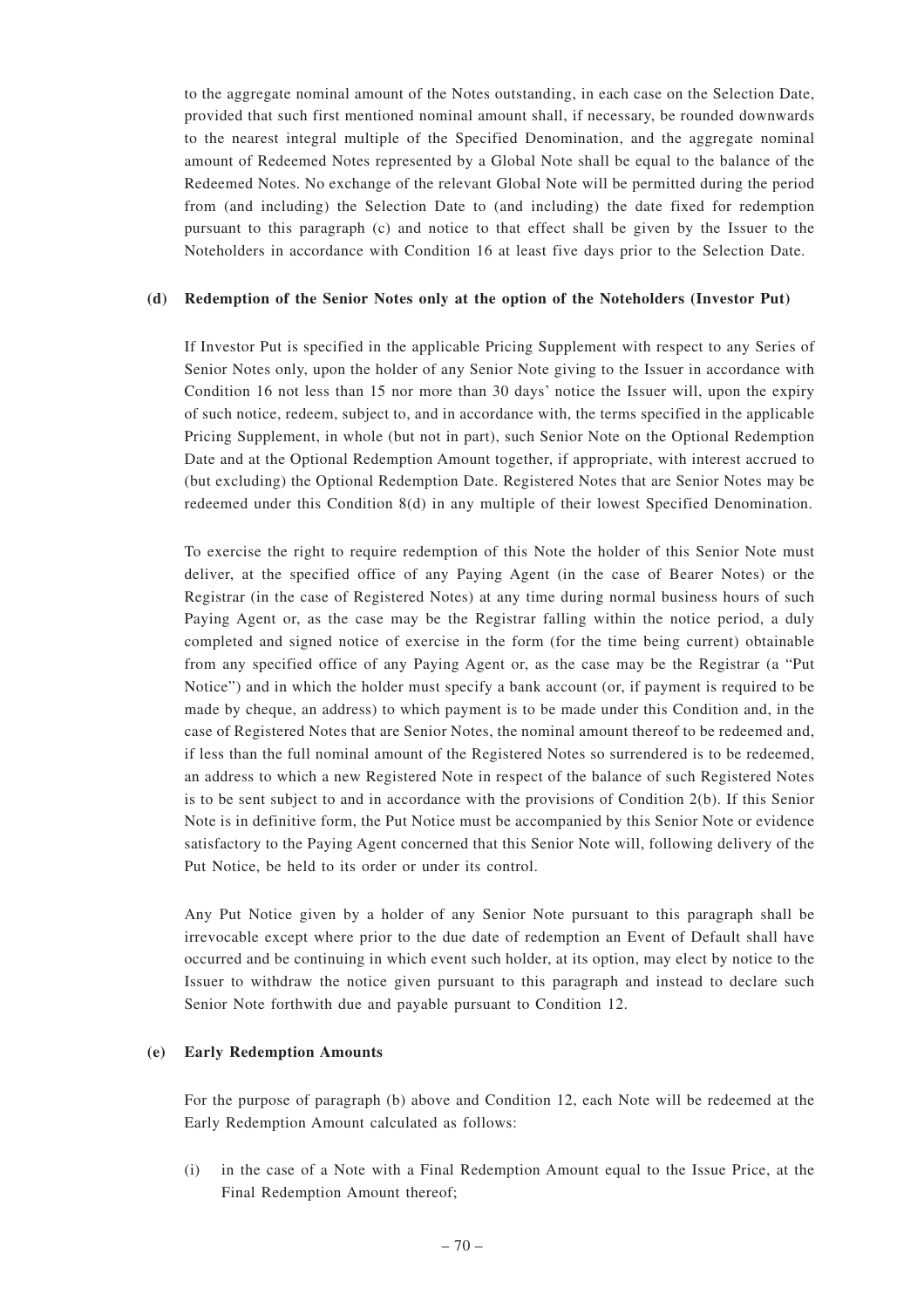- (ii) in the case of a Note (other than a Zero Coupon Note but including an Instalment Note) with a Final Redemption Amount which is or may be less or greater than the Issue Price or which is payable in a Specified Currency other than that in which the Notes are denominated, at the amount specified in, or determined in the manner specified in, the applicable Pricing Supplement or, if no such amount or manner is so specified in the applicable Pricing Supplement, at its nominal amount; or
- (iii) in the case of a Zero Coupon Note, at an amount (the "Amortised Face Amount") calculated in accordance with the following formula:

Early Redemption Amount =  $RP x (1 + AY)^y$ 

where:

"RP" means the Reference Price;

- "AY" means the Accrual Yield expressed as a decimal; and
- "*y*" is a fraction the numerator of which is equal to the number of days (calculated on the basis of a 360-day year consisting of 12 months of 30 days each) from (and including) the Issue Date of the first Tranche of the Notes to (but excluding) the date fixed for redemption or (as the case may be) the date upon which such Note becomes due and repayable and the denominator of which is 360; or
- (iv) on such other calculation basis as may be specified in the applicable Pricing Supplement.

# **(f) Instalments**

Instalment Notes will be redeemed in the Instalment Amounts and on the Instalment Dates. In the case of early redemption, the Early Redemption Amount will be determined pursuant to paragraph (e) above.

#### **(g) Partly Paid Notes**

Partly Paid Notes will be redeemed, whether at maturity, early redemption or otherwise, in accordance with the provisions of this Condition and the applicable Pricing Supplement.

#### **(h) Purchases**

The Issuer or any Subsidiary of the Issuer may at any time purchase Senior Notes (provided that in the case of definitive Bearer Notes, all unmatured Receipts, Coupons and Talons appertaining thereto are purchased therewith) at any price in the open market or otherwise. If purchases are made by tender, tenders must be available to all Noteholders alike. Such Notes may be held, reissued, resold or, at the option of the Issuer, surrendered to any Paying Agent and/or the Registrar for cancellation. The Issuer or any Subsidiary of the Issuer may not purchase Subordinated Notes.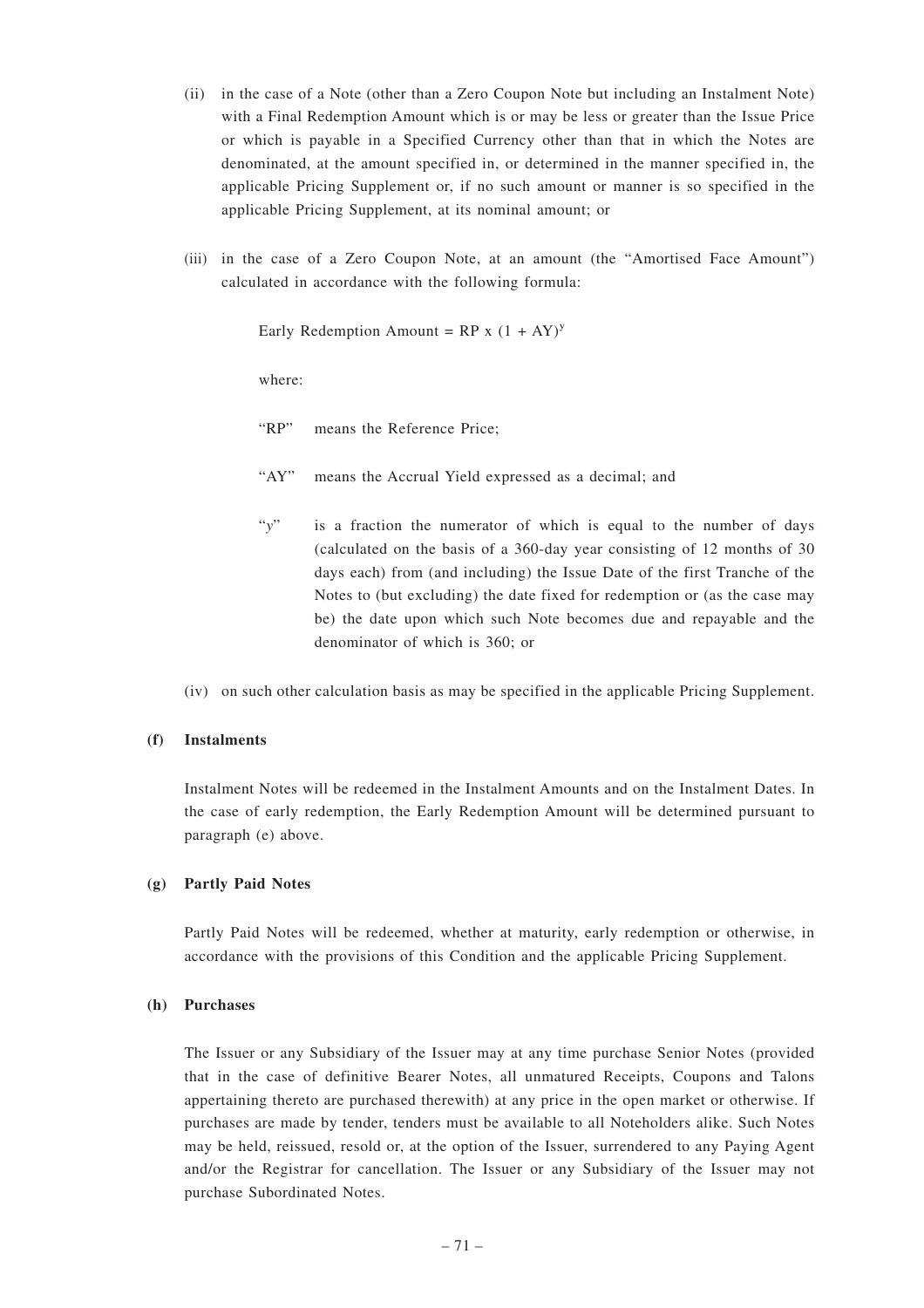# **(i) Cancellation**

All Notes that are redeemed will forthwith be cancelled (together with all unmatured Receipts, Coupons and Talons attached thereto or surrendered therewith at the time of redemption). All Notes so cancelled and the Notes purchased and cancelled pursuant to paragraph (g) above (together with all unmatured Receipts, Coupons and Talons cancelled therewith) shall be forwarded to the Principal Paying Agent (and the CMU Lodging Agent if applicable) and cannot be reissued or resold.

# **(j) Late payment on Zero Coupon Notes**

If the amount payable in respect of any Zero Coupon Note upon redemption of such Zero Coupon Note pursuant to paragraph (a), (b), (c) or (d) above or upon its becoming due and repayable as provided in Condition 12 is improperly withheld or refused, the amount due and repayable in respect of such Zero Coupon Note shall be the amount calculated as provided in paragraph (e)(iii) above as though the references therein to the date fixed for the redemption or the date upon which such Zero Coupon Note becomes due and payable were replaced by references to the date which is the earlier of:

- (i) the date on which all amounts due in respect of such Zero Coupon Note have been paid; and
- (ii) five days after the date on which the full amount of the moneys payable in respect of such Zero Coupon Notes has been received by the Principal Paying Agent, the CMU Lodging Agent or the Registrar, as the case may be, and notice to that effect has been given to the Noteholders in accordance with Condition 16.

# **(k) Redemption of Tier I Subordinated Notes for tax non-deductibility or regulatory reasons**

Any Series of Tier I Subordinated Notes may be redeemed at the option of the Issuer in whole, but not in part, at any time, on giving not less than 30 nor more than 60 days' notice to the Principal Paying Agent (and the CMU Lodging Agent if applicable) and, in accordance with Condition 16, the Noteholders (which notice shall be irrevocable), if either a Tax Nondeductibility Event or a Regulatory Event (each as defined below) has occurred and is continuing; provided that  $(1)$  the prior approval of the FSS or such other relevant regulatory authorities in Korea shall have been obtained, if necessary and (2) no such notice of redemption shall be given earlier than 90 days prior to the earliest date on which  $(x)$  the Issuer would cease to be able to claim the relevant tax deduction pursuant to such Tax Non-deductibility Event or (y) such Series of Tier I Subordinated Notes would cease to qualify (in whole or in part) as additional Tier I capital pursuant to such Regulatory Event, as applicable.

Prior to the publication of any notice of redemption pursuant to this Condition, the Issuer shall deliver to the Principal Paying Agent (1) a certificate signed by two duly authorised officers of the Issuer stating that the Issuer is entitled to effect such redemption and setting forth a statement of facts showing that the conditions precedent to the right of the Issuer so to redeem have occurred and (2) an opinion of independent legal advisers of recognised standing to the effect that such Tax Non-deductibility Event or Regulatory Event, as applicable, has occurred and is continuing.

Notes redeemed pursuant to this Condition will be redeemed at their Final Redemption Amount, together (subject to Condition 6(f)) with interest accrued to (but excluding) the date of redemption.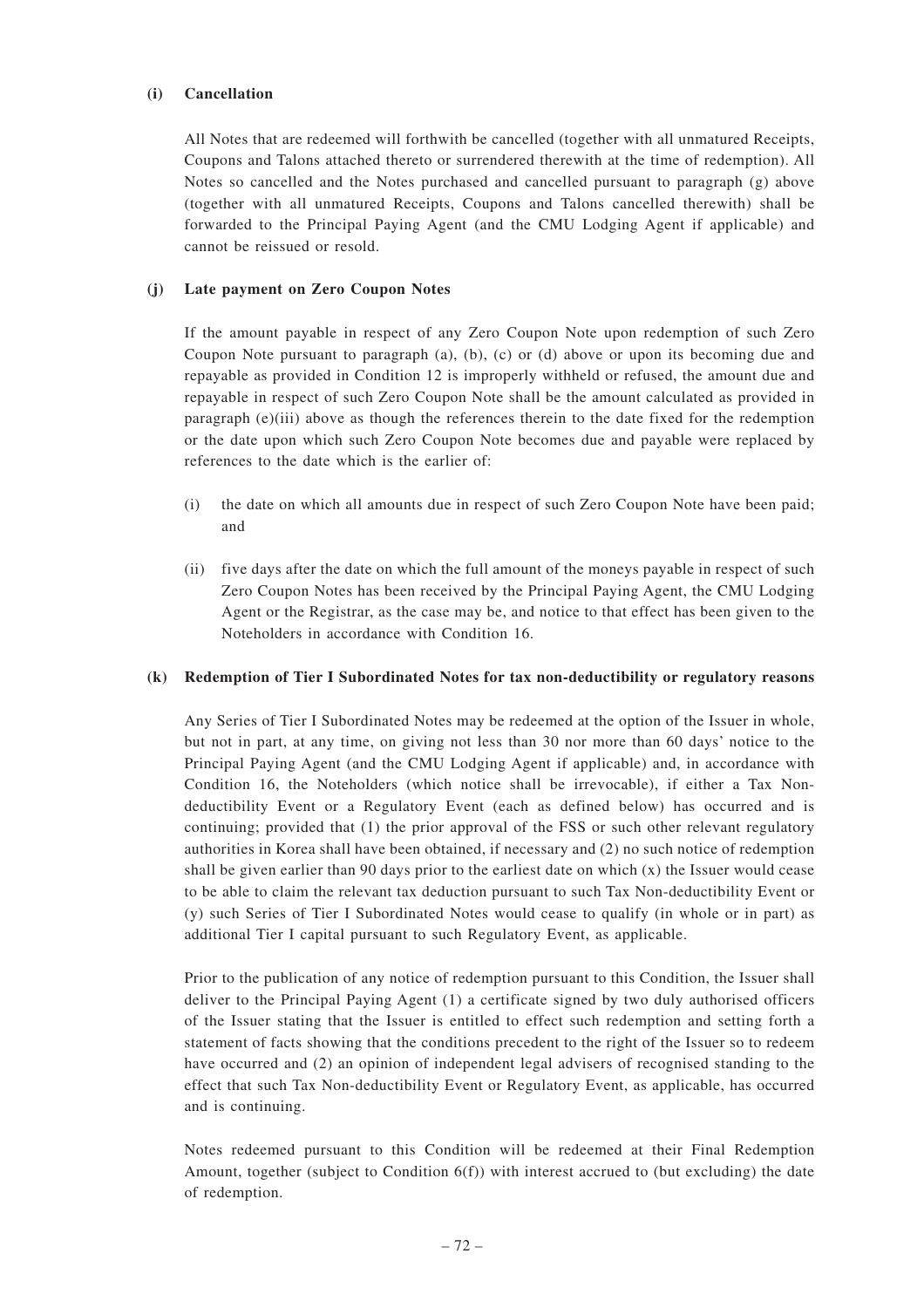"Regulatory Event" means, with respect to any Series of Tier I Subordinated Notes, such Notes (after having qualified as such at the time of their issuance) will no longer qualify (in whole or in part) as additional Tier I capital of the Issuer under applicable Korean laws and regulations, as a result of a change in or amendment to, or a change in the application or official interpretation of, such laws or regulations; provided, however, that such change or amendment was not pending or foreseeable at the time of issuance of such Notes.

"Tax Non-deductibility Event" means, with respect to any Series of Tier I Subordinated Notes, the Issuer (after having been entitled to claim such a deduction at the time of issuance of such Notes) will no longer be entitled to claim a deduction in respect of interest paid on such Notes for purposes of Korean corporation tax under applicable Korean laws and regulations, as a result of a change in or amendment to, or a change in the application or official interpretation of, such laws or regulations; provided, however, that such tax non-deductibility cannot be avoided by the Issuer taking reasonable measures available to it.

# **9. LOSS ABSORPTION UPON A TRIGGER EVENT IN RESPECT OF SUBORDINATED NOTES**

#### **(a) Write-off on a Trigger Event**

Effective as of the third Korean Business Day from the occurrence of a Trigger Event, each Subordinated Note, including the then outstanding principal amount thereof and any accrued but unpaid interest thereon, shall be irrevocably cancelled in whole, without the need for the consent of the holders of the Subordinated Notes (such cancellation being referred to herein as a "Write-off," and "Written-off" shall be construed accordingly). Once the principal amount of, and any accrued but unpaid interest under, the Subordinated Notes has been Written-off, such amounts will not be restored in any circumstances, including where the relevant Trigger Event ceases to continue.

The Issuer shall provide a Trigger Event Notice to the holders of the Subordinated Notes, but such Write-off shall be effective irrespective of whether the Issuer has provided such Trigger Event Notice.

For the avoidance of doubt, any Write-off pursuant to this Condition 9(a) will not constitute an Event of Default under the Notes.

#### **(b) Definitions**

In these Conditions and unless stated otherwise in the applicable Pricing Supplement:

"Korean Business Day" means a day (other than a Saturday or Sunday) on which banks and foreign exchange markets are open for business in Seoul, Korea;

"Trigger Event" means the designation of the Issuer as an "insolvent financial institution" pursuant to the Act on the Structural Improvement of the Financial Industry; and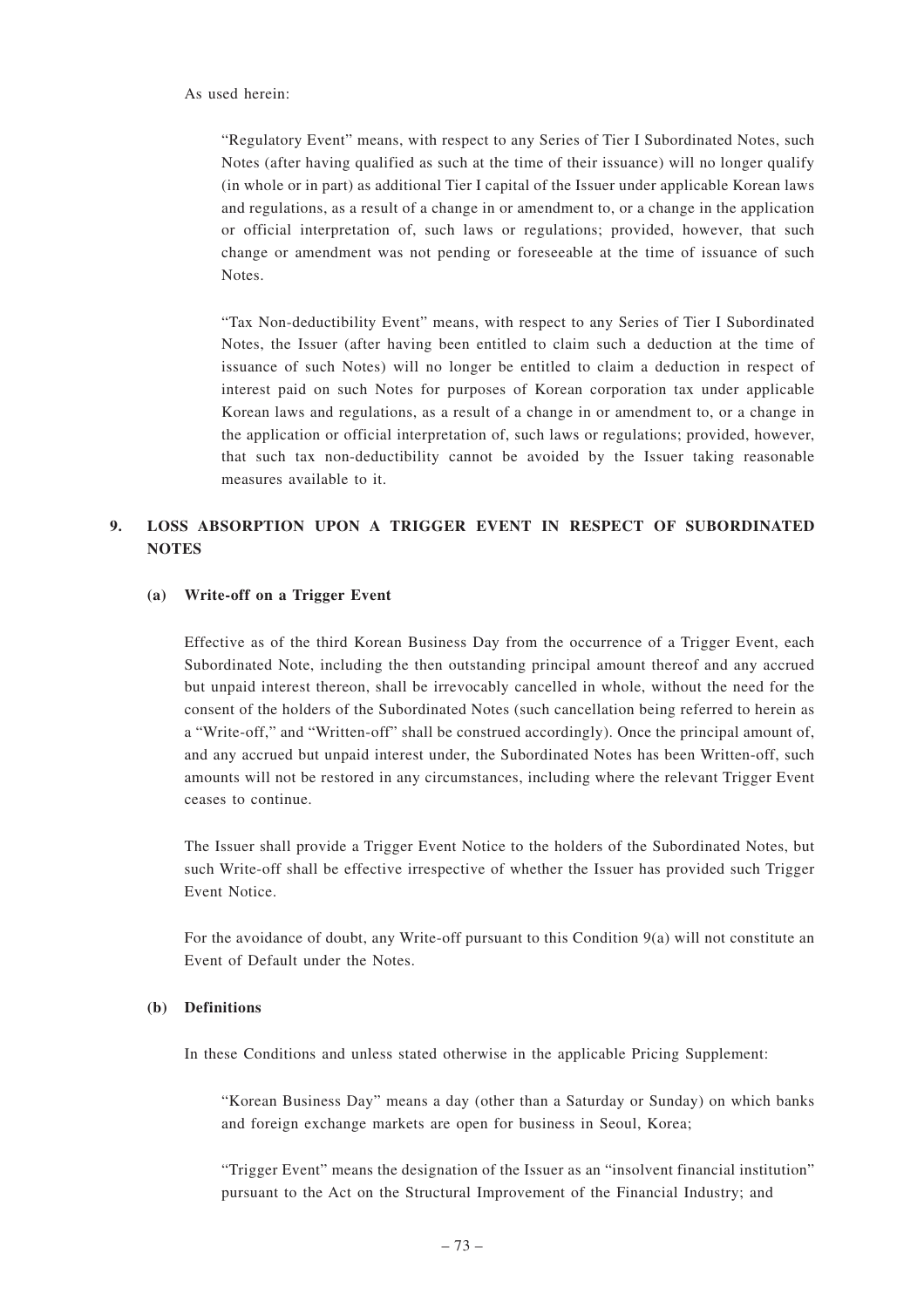"Trigger Event Notice" means the notice specifying that a Trigger Event has occurred, which shall be issued by the Issuer not more than two Korean Business Days after the occurrence of a Trigger Event to the holders of the Subordinated Notes and the Issuing and Paying Agents in accordance with Condition 16 and which shall state in reasonable detail the nature of the relevant Trigger Event. Notwithstanding any provisions of Condition 16 to the contrary, any such notice shall be effective as of the date of its issuance by the Issuer.

# **10. TAXATION**

All payments of principal and interest in respect of the Notes, Receipts and Coupons by the Issuer will be made without withholding or deduction for or on account of any present or future taxes or duties of whatever nature imposed or levied by or on behalf of any Tax Jurisdiction unless such withholding or deduction is required by law. In such event, the Issuer will pay such additional amounts as shall be necessary in order that the net amounts received by the holders of the Notes, Receipts or Coupons after such withholding or deduction shall equal the respective amounts of principal and interest which would otherwise have been receivable in respect of the Notes, Receipts or Coupons, as the case may be, in the absence of such withholding or deduction; except that no such additional amounts shall be payable with respect to any Note, Receipt or Coupon:

- (a) to or on behalf of a holder of such Note, Receipt or Coupon who is liable for such taxes or duties in respect of such Note, Receipt or Coupon by reason of his having some connection with a Tax Jurisdiction other than the mere holding of such Note, Receipt or Coupon;
- (b) which is presented for payment more than 30 days after the Relevant Date (as defined below) except to the extent that the holder thereof would have been entitled to an additional amount on presenting the same for payment on such thirtieth day assuming that day to have been a Payment Day (as defined in Condition 7(f));
- (c) to or on behalf of a holder who would be able to avoid such withholding or deduction by presenting the relevant Note, Receipt or Coupon to another Paying Agent in a Member State of the European Union;
- (d) if such additional amounts relate to any tax, assessment or other governmental charge that would not have been imposed but for a failure to comply with any applicable certification, documentation, information or other reporting requirement concerning the nationality, residence, identity or connection with the Tax Jurisdiction of the holder or beneficial owner of a Note if, without regard to any tax treaty, such compliance is required by statute or regulation of the Tax Jurisdiction as a precondition to relief or exemption from such tax, assessment or other governmental charge; or
- (e) if such additional amounts relate to any tax, assessment or other governmental charge that would not have been imposed but for a failure by the holder or beneficial owner (or any financial institution through which the holder or beneficial owner holds any Note, Receipt or Coupon or through which payment on the Note, Receipt or Coupon is made) to comply with any certification, information, identification, documentation or other reporting requirements (including entering into and complying with an agreement with the U.S. Internal Revenue Service) imposed pursuant to Sections 1471 through 1474 of the U.S. Internal Revenue Code (including any successor or amended version of these provisions, any regulations or agreements thereunder, or official interpretations thereof), or an intergovernmental agreement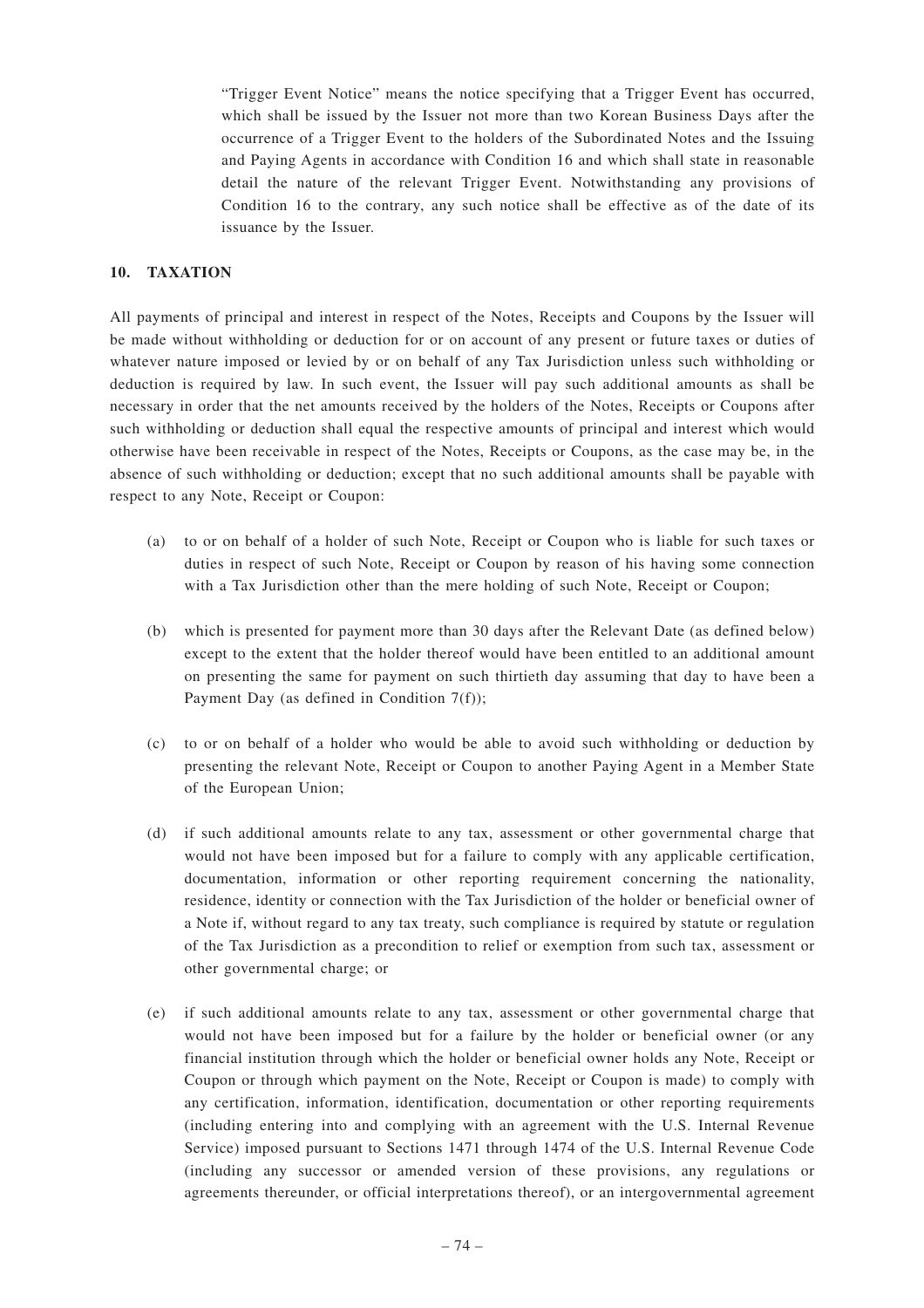between the United States and another jurisdiction facilitating the implementation thereof (or any law implementing such an intergovernmental agreement) (collectively, "FATCA").

The obligation of the Issuer to pay additional amounts in respect of taxes, duties, assessments and governmental charges shall not apply to (a) any estate, inheritance, gift, sales, transfer, personal property or any similar tax, assessment or other governmental charge, (b) any tax, assessment or other governmental charge which is payable otherwise than by deduction or withholding from payments of principal of or interest on the Notes, or (c) a payment on a Note to a holder that is a fiduciary or partnership or other than the sole beneficial owner of such payment to the extent a beneficiary or settlor with respect to such fiduciary or a member of such partnership or a beneficial owner would not have been entitled to the additional amount had such beneficiary, settlor, member or beneficial owner been the holder of such Note.

# As used herein:

- (i) "Tax Jurisdiction" means (i) Korea or any political subdivision or any authority thereof or therein having power to tax or (ii) if the Issuer is acting through a particular branch (as specified in the applicable Pricing Supplement), the country where such branch is located or any political subdivision or any authority thereof or therein having power to tax; and
- (ii) the "Relevant Date" means the date on which such payment first becomes due, except that, if the full amount of the moneys payable has not been duly received by the Principal Paying Agent or the Registrar, as the case may be, on or prior to such due date, it means the date on which, the full amount of such moneys having been so received, notice to that effect is duly given to the Noteholders in accordance with Condition 16.

#### **11. PRESCRIPTION**

The Notes (whether in bearer form or registered form), Receipts and Coupons will become void unless presented for payment within a period of ten years (in the case of principal) and five years (in the case of interest) after the Relevant Date (as defined in Condition 10) therefor.

There shall not be included in any Coupon sheet issued on exchange of a Talon any Coupon the claim for payment in respect of which would be void pursuant to this Condition or Condition 7(b) or any Talon that would be void pursuant to Condition 7(b).

# **12. EVENTS OF DEFAULT**

#### **(a) Applicable to Senior Notes only**

If any of the following events (each an "Event of Default") occurs and is continuing:

- (i) a default is made for more than seven days in the payment of any principal due in respect of any of the Senior Notes when and as the same ought to be paid in accordance with these Conditions; or
- (ii) a default is made for more than 14 days in the payment of any amount other than principal in respect of any of the Senior Notes when and as the same ought to be paid in accordance with these Conditions; or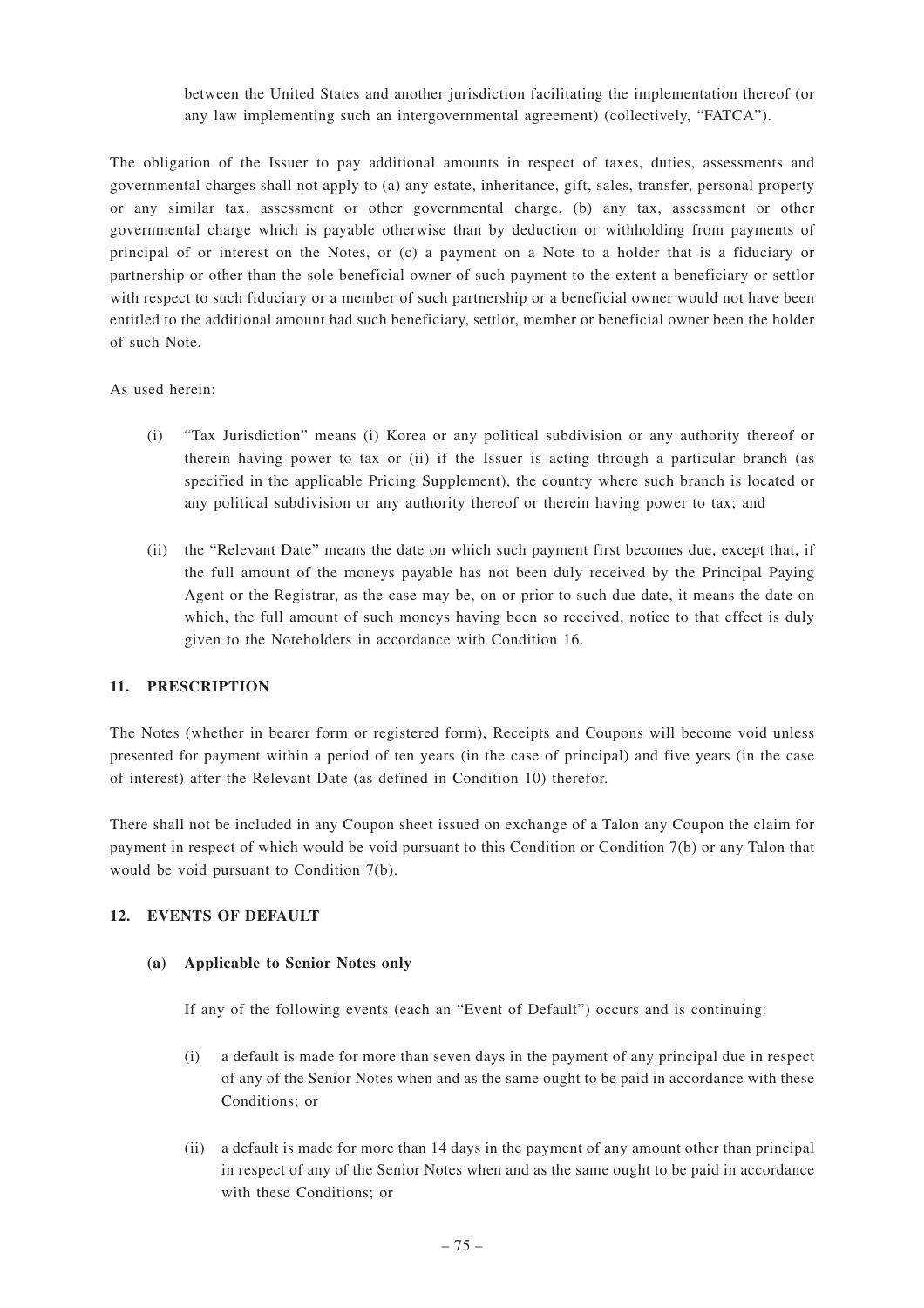- (iii) a default is made by the Issuer in the performance or observance of any obligation (other than a payment obligation) under the Senior Notes and (except where such default is not capable of remedy, when no such notice shall be required) such default shall continue for 30 days after written notice requiring such default to be remedied shall have been given to the Issuer by any holder of a Senior Note; or
- (iv) any other notes, debentures, bonds or other Indebtedness (as defined below) having an aggregate principal amount of at least U.S.\$10,000,000 (or its equivalent in any other currency) or more of the Issuer or any Principal Subsidiary (as defined below) shall become prematurely repayable following a default in respect of the terms thereof or steps are taken to enforce any security therefor, or the Issuer or any Principal Subsidiary defaults in the repayment of any such Indebtedness at the maturity thereof (or at the expiration of any applicable grace period therefor, if any) or any guarantee of or indemnity in respect of any Indebtedness of others given by the Issuer or any Principal Subsidiary shall not be honoured when due and called upon in accordance with its terms; or
- (v) a resolution is passed or an order of a court of competent jurisdiction is made that the Issuer be wound up or dissolved otherwise than for the purposes of or pursuant to and followed by (a) a consolidation, amalgamation, merger or reconstruction the terms of which shall have previously been approved in writing by an Extraordinary Resolution of a meeting of the holders of the Senior Notes or (b) a Qualifying Affiliate Merger (as defined below); or
- (vi) a resolution is passed or an order of a court of competent jurisdiction is made for the winding up or dissolution of any Principal Subsidiary except (a) for the purposes of or pursuant to and followed by a consolidation or amalgamation with or merger into the Issuer or any other Subsidiary, (b) for the purposes of or pursuant to and followed by a consolidation, amalgamation, merger or reconstruction (other than as described in (a) above) the terms of which shall have previously been approved in writing by an Extraordinary Resolution of a meeting of the holders of the Senior Notes or (c) by way of a voluntary winding-up or dissolution where there are surplus assets in such Principal Subsidiary and such surplus assets attributable to the Issuer and/or any other Subsidiary are distributed on a pro-rata basis to the Issuer and/or any such other Subsidiary; or
- (vii) an encumbrancer takes possession or a receiver is appointed of the whole or a material part of the assets or undertaking of the Issuer or any Principal Subsidiary; or
- (viii) a distress, execution or other legal process is levied or enforced upon or sued out against a part of the property of the Issuer or any Principal Subsidiary which is material in its effect upon the operations of the Issuer or such Principal Subsidiary (as the case may be) and is not discharged within 45 days thereof; or
- (ix) the Issuer or any Principal Subsidiary (a) stops payment (within the meaning of Korean or any other applicable bankruptcy law) or (b) (otherwise than for the purposes of such a consolidation, amalgamation, merger, reconstruction or voluntary solvent winding up or dissolution as is referred to in (v) or (vi) above) ceases or through an official action of the Board of Directors of the Issuer or such Principal Subsidiary (as the case may be) threatens to cease to carry on business or  $(c)$  is unable to pay its debts as and when they fall due; or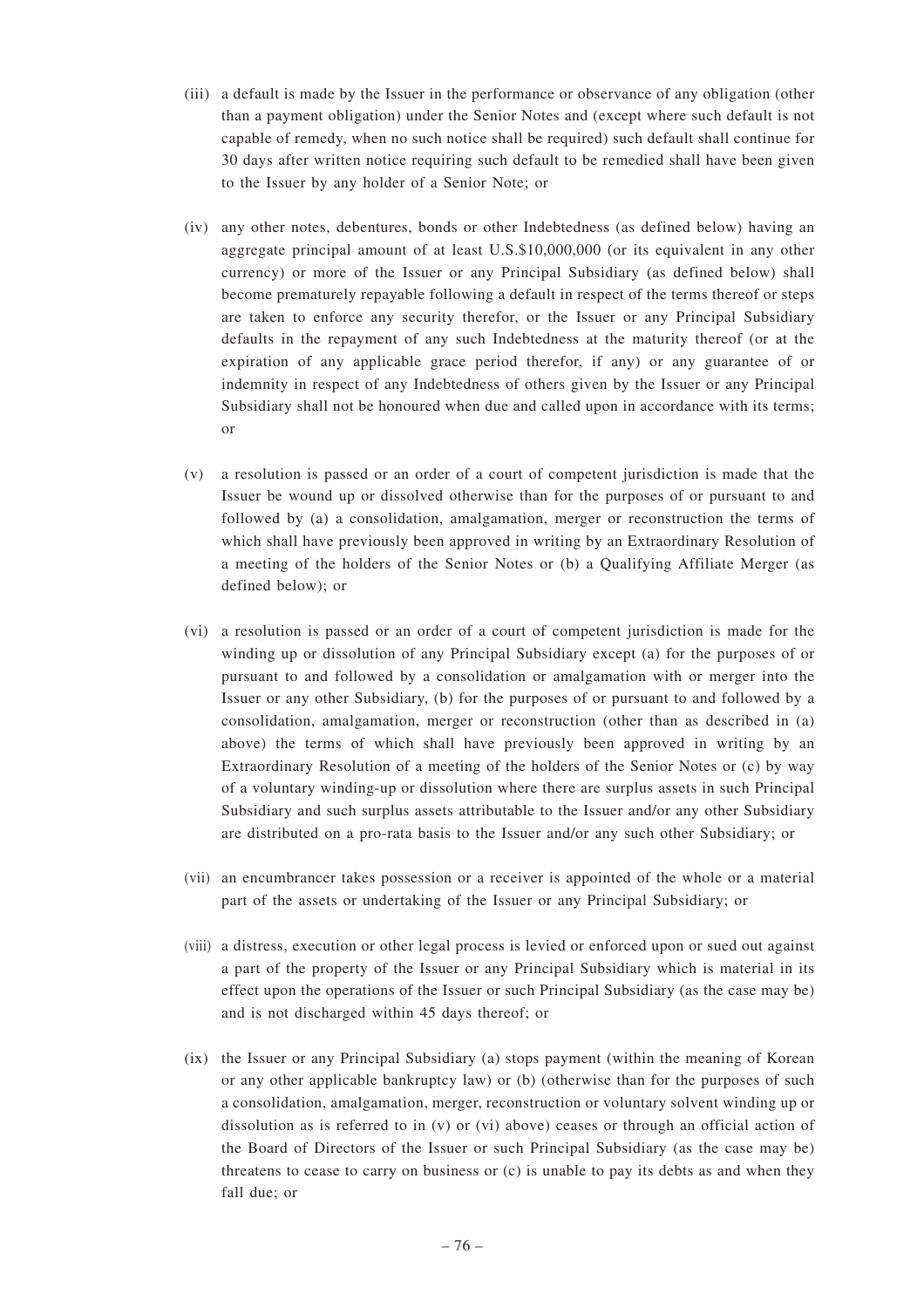- (x) proceedings shall have been initiated against the Issuer or any Principal Subsidiary under any applicable bankruptcy, reorganisation or insolvency law and such proceedings shall not have been discharged or stayed within a period of 60 days; or
- (xi) the Issuer or any Principal Subsidiary shall initiate or consent to proceedings relating to itself under any applicable bankruptcy, reorganisation or insolvency law or make an assignment for the benefit of, or enter into any composition with, its creditors,

then any holder of any Senior Notes may, by written notice to the Issuer at the specified office of the Principal Paying Agent, effective upon the date of receipt thereof by the Principal Paying Agent, declare such Senior Notes held by that holder to be forthwith due and payable whereupon the same shall become forthwith due and payable at the Early Redemption Amount (as described in Condition 8(e)), together with accrued interest (if any) to the date of repayment, without presentment, demand, protest or other notice of any kind.

The Issuer shall fully indemnify each holder of Senior Notes from and against any reasonable costs, expenses, liabilities and losses which such holder of Senior Notes may suffer or incur as a direct result of the occurrence of any Event of Default (including, but without limitation, any expenses incurred in connection with legal proceedings to enforce repayment of such Senior Note).

In these Conditions:

"Indebtedness" means all obligations created, incurred or assumed by the Issuer for the payment or repayment of moneys relating to or in connection with (a) any indebtedness of the Issuer in respect of moneys borrowed by it, (b) any indebtedness of the Issuer under acceptance or documentary credit facilities; (c) any indebtedness of the Issuer under bills, bonds, debentures, notes or similar instruments on which the Issuer is liable; (d) any obligations of the Issuer under leases which in accordance with accounting principles generally accepted in Korea are required to be capitalised for financial reporting purposes; (e) any indebtedness of the Issuer (whether actual or contingent) for moneys owing under any instrument entered into by the Issuer in respect of the acquisition cost of assets payment of which is deferred for a period in excess of six months after acquisition thereof; and (f) indebtedness of the Issuer (actual or contingent) under guarantees, security, indemnities or other commitment designed to assure any creditors in respect of the payment of any indebtedness of any other person;

"Principal Subsidiary" means at any time a Subsidiary:

(A) whose operating income (consolidated in the case of a Subsidiary which itself has Subsidiaries) or whose gross assets (consolidated in the case of a Subsidiary which itself has Subsidiaries) represent in each case (or, in the case of a Subsidiary acquired after the end of the financial period to which the then latest audited consolidated accounts of the Issuer and its Subsidiaries relate, are equal to) not less than 10 per cent. of the consolidated operating income of the Issuer, or, as the case may be, consolidated gross assets, of the Issuer and its Subsidiaries taken as a whole, all as calculated respectively by reference to the then latest audited accounts (consolidated or, as the case may be, unconsolidated) of such Subsidiary and the then latest audited consolidated accounts of the Issuer and its Subsidiaries, provided that, in the case of a Subsidiary acquired after the end of the financial period to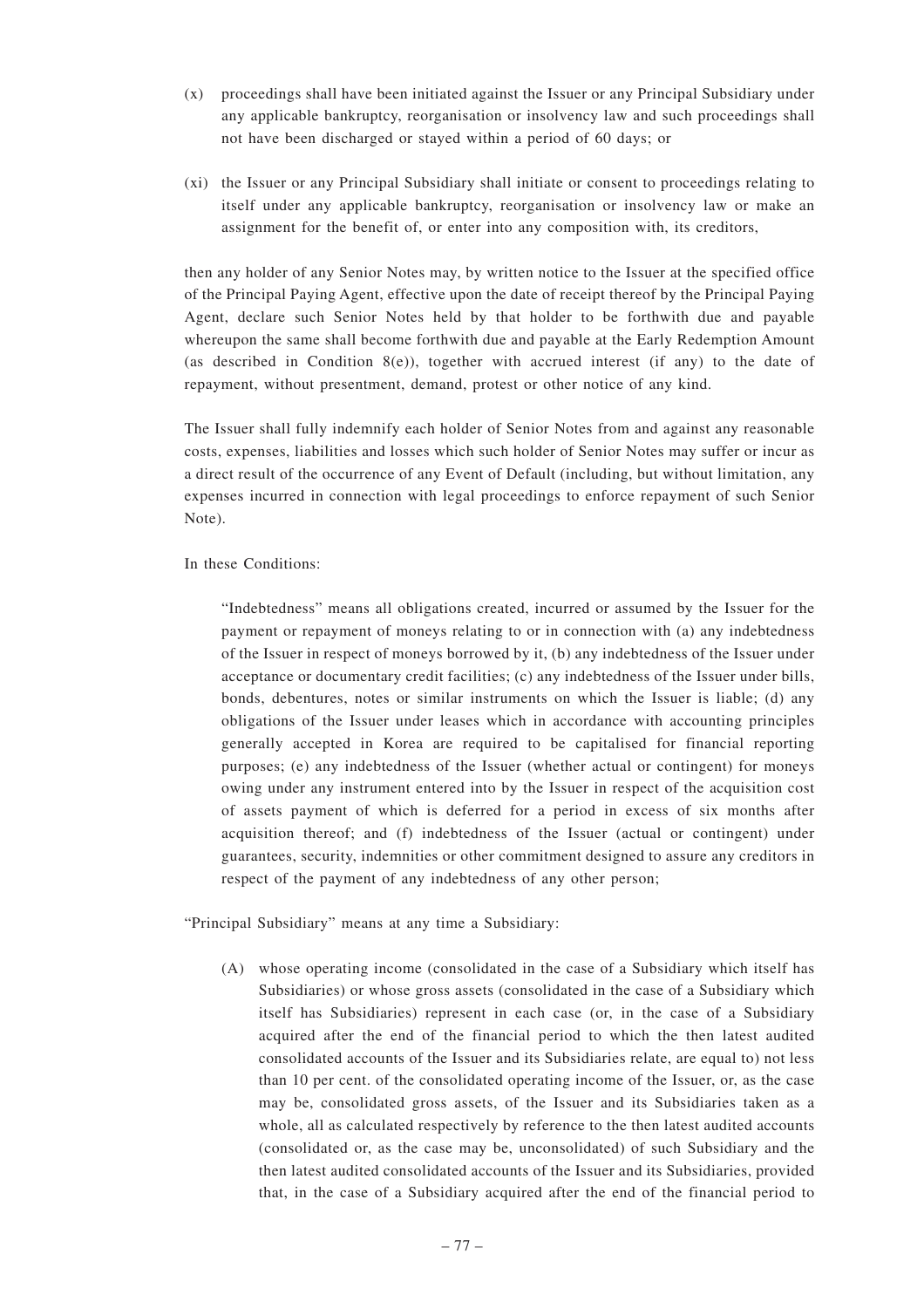which the then latest audited consolidated accounts of the Issuer and its Subsidiaries relate, the reference to the then latest audited consolidated accounts of the Issuer and its Subsidiaries for the purposes of the calculation above shall, until consolidated accounts for the financial period in which the acquisition is made have been prepared and audited as aforesaid, be deemed to be a reference to such first-mentioned accounts as if such Subsidiary had been shown in such accounts by reference to its then latest relevant audited accounts, adjusted as deemed appropriate by the Issuer;

- (B) to which is transferred the whole or substantially the whole of the undertaking and assets of a Subsidiary which immediately prior to such transfer is a Principal Subsidiary, provided that the transferor Subsidiary shall upon such transfer forthwith cease to be a Principal Subsidiary and the transferee Subsidiary shall cease to be a Principal Subsidiary pursuant to this subparagraph (b) on the date on which the consolidated accounts of the Issuer and its Subsidiaries for the financial period current at the date of such transfer have been prepared and audited as aforesaid but so that such transferor Subsidiary or such transferee Subsidiary may be a Principal Subsidiary on or at any time after the date on which such consolidated accounts have been prepared and audited as aforesaid by virtue of the provisions of subparagraph (a) above or, prior to or after such date, by virtue of any other applicable provision of this definition; or
- (C) to which is transferred an undertaking or assets which, taken together with the undertaking or assets of the transferee Subsidiary, generated (or, in the case of the transferee Subsidiary being acquired after the end of the financial period to which the then latest audited consolidated accounts of the Issuer and its Subsidiaries relate, generate operating income equal to) not less than 10 per cent. of the consolidated operating income of the Issuer, or represent (or, in the case aforesaid, are equal to) not less than 10 per cent. of the consolidated gross assets of the Issuer and its Subsidiaries taken as a whole, all as calculated as referred to in subparagraph (a) above, provided that the transferor Subsidiary (if a Principal Subsidiary) shall upon such transfer forthwith cease to be a Principal Subsidiary unless immediately following such transfer its undertaking and assets generate (or, in the case aforesaid, generate operating income equal to) not less than 10 per cent. of the consolidated operating income of the Issuer, or its assets represent (or, in the case aforesaid, are equal to) not less than 10 per cent., of the consolidated gross assets of the Issuer and its Subsidiaries taken as a whole, all as calculated as referred to in subparagraph (a) above, and the transferee Subsidiary shall cease to be a Principal Subsidiary pursuant to this subparagraph (c) on the date on which the consolidated accounts of the Issuer and its Subsidiaries for the financial period current at the date of such transfer have been prepared and audited but so that such transferor Subsidiary or such transferee Subsidiary may be a Principal Subsidiary on or at any time after the date on which such consolidated accounts have been prepared and audited as aforesaid by virtue of the provisions of subparagraph (a) above or, prior to or after such date, by virtue of any other applicable provision of this definition.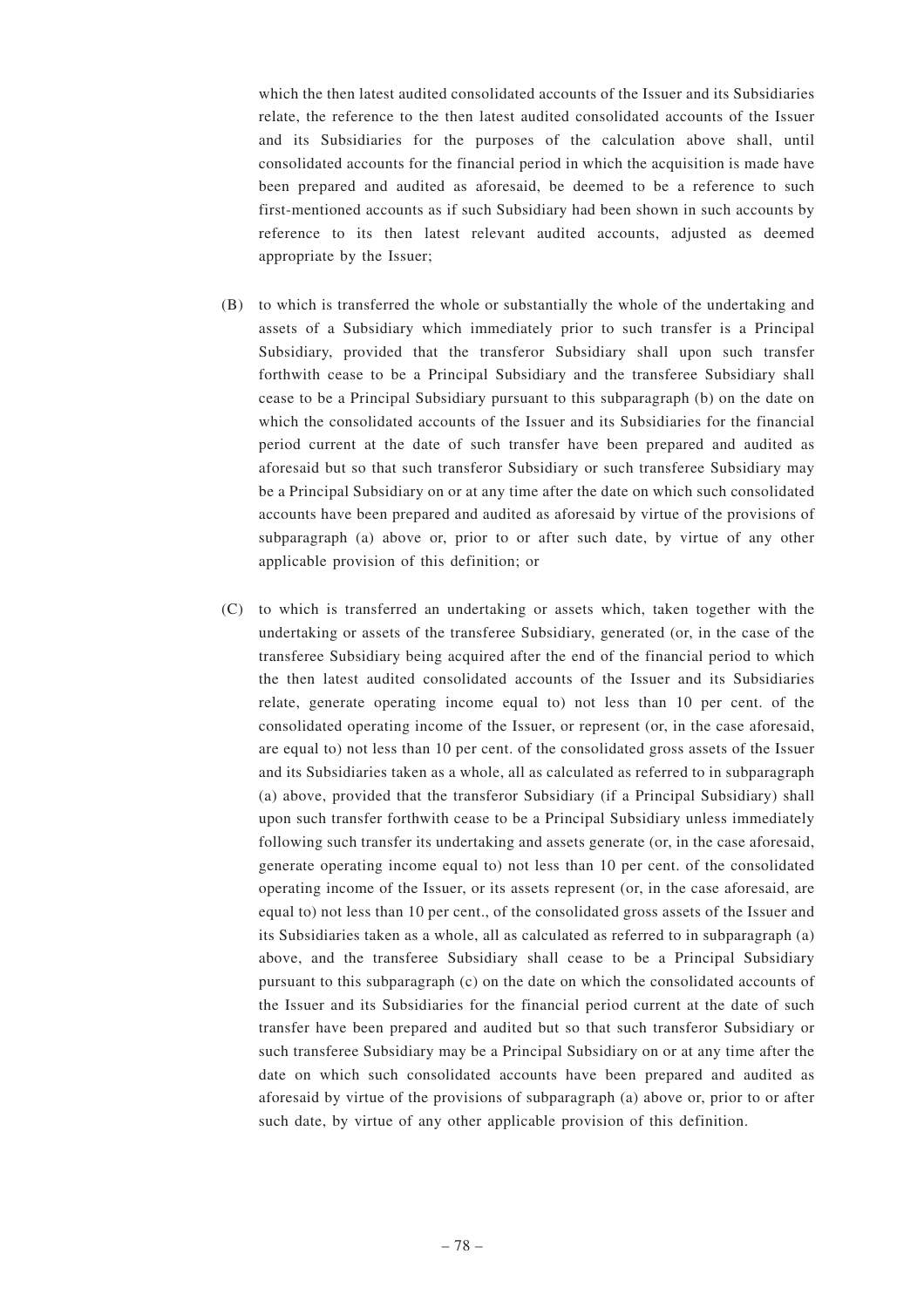For the purposes of this definition:

- (i) if there shall not at any time be any relevant audited consolidated accounts of the Issuer and its Subsidiaries, references thereto herein shall be deemed to be references to a consolidation (which need not be audited) by the Issuer of the relevant audited accounts of the Issuer and its Subsidiaries;
- (ii) if, in the case of a Subsidiary which itself has Subsidiaries, no consolidated accounts are prepared and audited, its consolidated operating income and consolidated gross assets shall be determined on the basis of *pro forma* consolidated accounts (which need not be audited) of the relevant Subsidiary and its Subsidiaries prepared for this purpose by the Issuer;
- (iii) if (i) any Subsidiary shall not in respect of any relevant financial period for whatever reason produce audited accounts or (ii) any Subsidiary shall not have produced at the relevant time for the calculations required pursuant to this definition audited accounts for the same period as the period to which the latest audited accounts of the Issuer and its Subsidiaries relate, then there shall be substituted for the purposes of this definition the management accounts of such Subsidiary for such period; and
- (iv) where any Subsidiary is not wholly owned by the Issuer there shall be excluded from all calculations all amounts attributable to minority interests.

A report by two directors of the Issuer that in their opinion a Subsidiary is or is not or was or was not at any particular time or throughout any specified period a Principal Subsidiary shall, in the absence of manifest or proven error, be conclusive and binding on all parties; and

"Qualifying Affiliate Merger" means any merger or consolidation of the Issuer with or into an Affiliate (as defined below) of the Issuer pursuant to which the Issuer is not the continuing corporation, provided that each of the following conditions shall have been satisfied in connection with such transaction: (i) the Issuer shall have notified the Noteholders of such transaction no less than 60 days prior to its consummation, in the manner set forth under Condition 16, (ii) the person resulting from such merger or consolidation shall be an entity organised and existing under the laws of Korea and shall have expressly assumed in writing (to the extent such assumption is not effected automatically by operation of applicable law) the due and punctual payment of the principal, premium (if any), interest (including additional amounts) and any other amounts payable on all the Notes and the performance or observance of every covenant of the Notes and the Agency Agreement on the part of the Issuer to be performed or observed, and (iii) after giving effect to such transaction and treating any Indebtedness for which the person resulting from such merger or consolidation shall become liable as a result of such transaction as having been incurred by the Issuer at the time of the transaction, no Event of Default or other default under the Notes or the Agency Agreement would have occurred and be continuing; and "Affiliate" of any specified person means any other person directly or indirectly controlling or controlled by or under direct or indirect common control with such specified person. For the purposes of the foregoing definition, "control" when used with respect to any specified person means the power to direct the management and policies of such person, directly or indirectly, whether through the ownership of voting securities, by contract or otherwise; and the terms "controlling" and "controlled" have meanings correlative to the foregoing.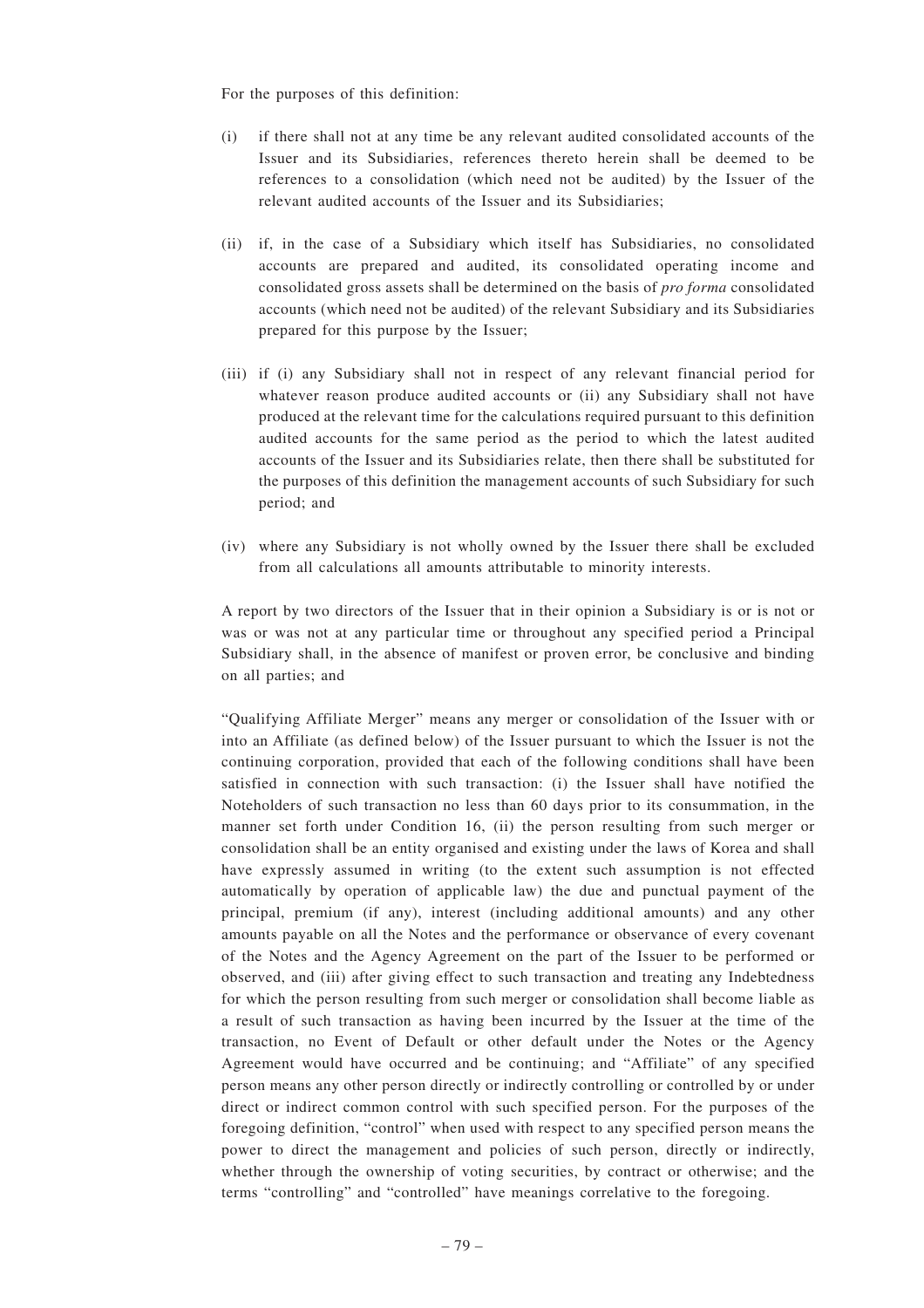"Subsidiary" means any corporation or other business entity of which the Issuer owns or controls (either directly or through another or other Subsidiaries) 50 per cent. or more of the issued share capital or other ownership interest having ordinary voting power to elect directors, managers or trustees of such corporation or other business entity (whether or not capital stock or other ownership interest in any other class or classes shall or might have voting power upon the occurrence of any contingency).

# **(b) Applicable to Subordinated Notes only**

- (i) If any Bankruptcy Event or the liquidation of the Issuer shall occur and be continuing (and provided that a Trigger Event has not occurred), then, in any such event, the holder of any Subordinated Note may by written notice to the Issuer declare such Note to be forthwith due and payable upon receipt of such notice by the Issuer whereupon such Note shall become due and repayable at its principal amount plus accrued interest (if any).
- (ii) Except as expressly provided in this Condition 12(b), no holder of any Subordinated Note shall have any right to accelerate any payment of principal or interest in respect of the Subordinated Notes.
- (iii) The only action the holder of a Subordinated Note may take in Korea against the Issuer on acceleration of the Subordinated Notes is to prove claims in the liquidation or other applicable proceedings in respect of the Issuer in Korea.

# **13. REPLACEMENT OF NOTES, RECEIPTS, COUPONS AND TALONS**

Should any Note, Receipt, Coupon or Talon be lost, stolen, mutilated, defaced or destroyed, it may be replaced at the specified office of the Principal Paying Agent (in the case of Bearer Notes, Coupons or Talons) or the Registrar (in the case of Registered Notes) upon payment by the claimant of such costs and expenses as may be incurred in connection therewith and on such terms as to evidence and indemnity as the Issuer may reasonably require. Mutilated or defaced Notes, Receipts, Coupons or Talons must be surrendered before replacements will be issued.

# **14. PAYING AGENTS**

The names of the initial Paying Agents and their initial specified offices are set out below.

The Issuer is entitled to vary or terminate the appointment of any Paying Agent and/or appoint additional or other Paying Agents and/or approve any change in the specified office through which any Paying Agent acts, provided that:

- (a) there will at all times be a Principal Paying Agent;
- (b) so long as the Notes are listed on any stock exchange, there will at all times be a Paying Agent (in the case of Bearer Notes) and a Transfer Agent (in the case of Registered Notes) with a specified office in such place as may be required by the rules and regulations of the relevant stock exchange or any other relevant authority;
- (c) so long as any of the Registered Global Notes payable in a Specified Currency other than U.S. dollars are held through DTC or its nominee, there will at all times be an Exchange Agent with a specified office in New York City; and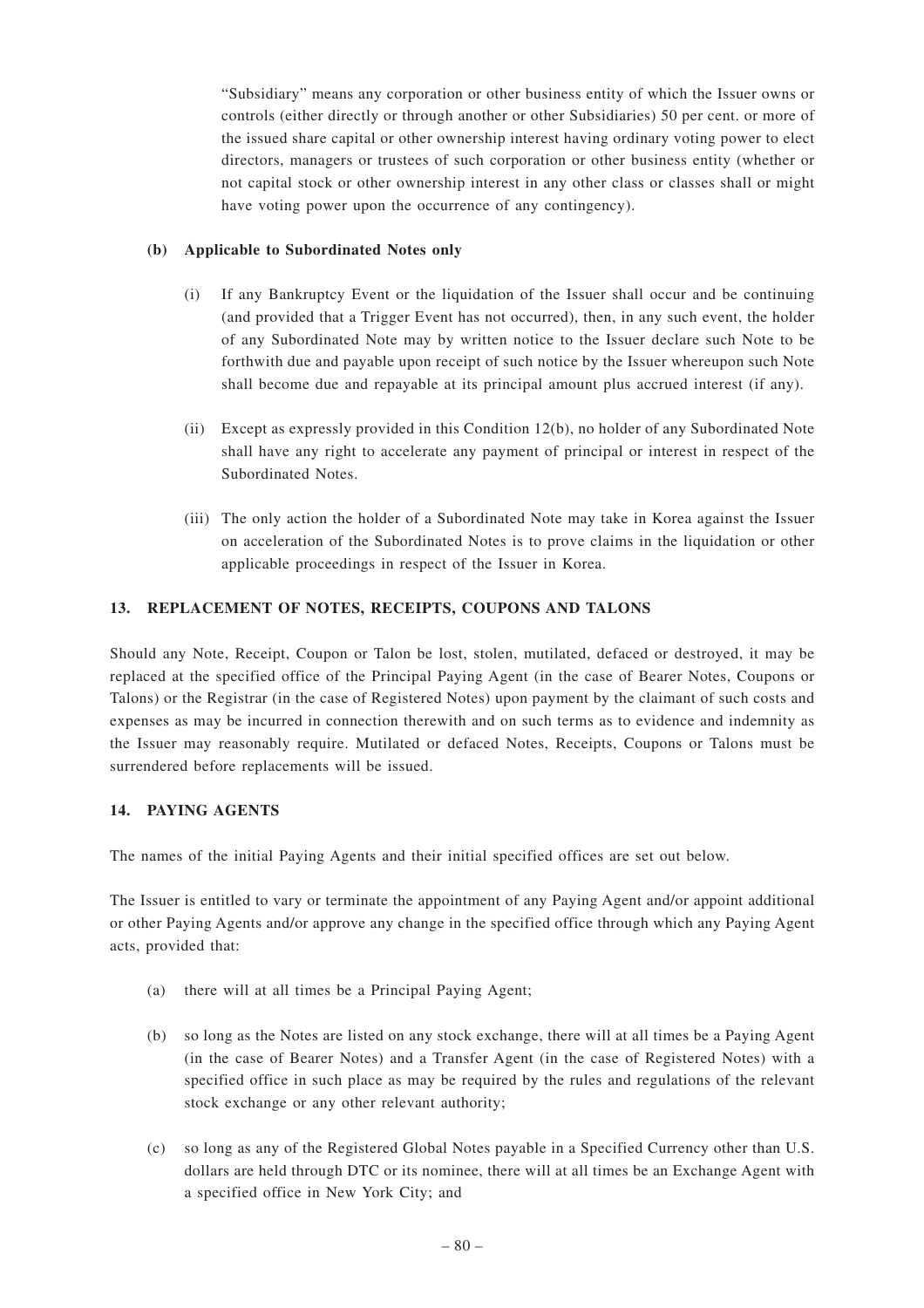(d) so long as the Notes are listed on the Singapore Exchange Securities Trading Limited (the "Singapore Stock Exchange") and the rules of the Singapore Stock Exchange so require, if the Notes are issued in definitive form, there will at all times be a Paying Agent in Singapore unless the Issuer obtains an exemption from the Singapore Stock Exchange.

In addition, the Issuer shall forthwith appoint a Paying Agent having a specified office in New York City in the circumstances described in Condition 7(e). Any variation, termination, appointment or change with respect to any Paying Agent shall only take effect (other than in the case of insolvency, when it shall be of immediate effect) after not less than 30 nor more than 45 days' prior notice thereof shall have been given to the Noteholders in accordance with Condition 16.

In acting under the Agency Agreement, the Paying Agents act solely as agents of the Issuer and do not assume any obligation to, or relationship of agency or trust with, any Noteholders, Receiptholders or Couponholders. The Agency Agreement contains provisions permitting any entity into which any Paying Agent is merged or converted or with which it is consolidated or to which it transfers all or substantially all of its assets to become the successor paying agent.

# **15. EXCHANGE OF TALONS**

On and after the Interest Payment Date on which the final Coupon comprised in any Coupon sheet matures, the Talon (if any) forming part of such Coupon sheet may be surrendered at the specified office of the Principal Paying Agent or any other Paying Agent in exchange for a further Coupon sheet including (if such further Coupon sheet does not include Coupons to (and including) the final date for the payment of interest due in respect of the Note to which it appertains) a further Talon, subject to the provisions of Condition 11.

# **16. NOTICES**

All notices regarding the Bearer Notes will be deemed to be validly given if published in a leading English language daily newspaper of general circulation in London and Asia (which is expected to be the *Financial Times* in London and the *Asian Wall Street Journal*) or, if the Bearer Notes are held through the CMU Service, in a leading English language daily newspaper of general circulation in Hong Kong (which is expected to be the *South China Morning Post*). The Issuer shall also ensure that notices are duly published in a manner which complies with the rules of any stock exchange or other relevant authority on which the Bearer Notes are for the time being listed or by which they have been admitted to listing. Any such notice will be deemed to have been given on the date of the first publication or, where required to be published in more than one newspaper, on the date of the first publication in all required newspapers.

All notices regarding the Registered Notes will be deemed to be validly given if sent by first class mail or (if posted to an address overseas) by airmail to the holders (or the first named of joint holders) at their respective addresses recorded in the Register and will be deemed to have been given on the fourth day after mailing and, in addition, for so long as any Registered Notes are listed on a stock exchange and the rules of that stock exchange (or any other relevant authority) so require, such notice will be published in a daily newspaper of general circulation in the place or places required by those rules.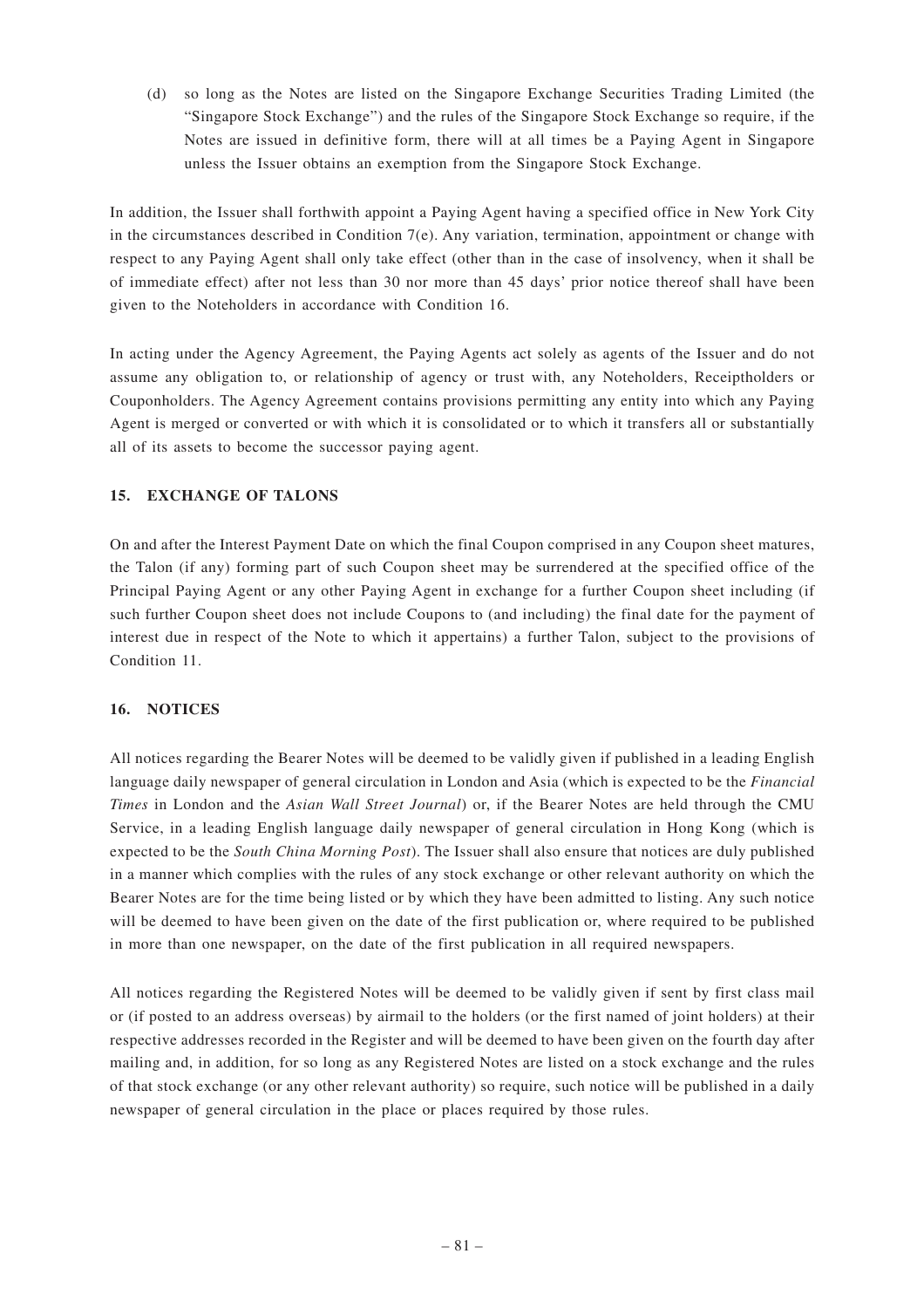Until such time as any definitive Notes are issued, there may, so long as any Global Notes representing the Notes are held in their entirety on behalf of (i) Euroclear, Clearstream and/or DTC, be substituted for such publication in such newspaper(s) the delivery of the relevant notice to Euroclear, Clearstream, and/or DTC for communication by them to the holders of the Notes and (ii) the CMU Service, be substituted for such publication in such newspaper(s) the delivery of the relevant notice to the persons shown in a CMU Instrument Position Report issued by the CMU Service on the second business day preceding the date of despatch of such notice as holding interests in the relevant Global Note and, in addition, in the case of both (i) and (ii) above, for so long as any Notes are listed on a stock exchange and the rules of that stock exchange or relevant authority so require, such notice will be published in a daily newspaper of general circulation in the place or places required by those rules. Any such notice shall be deemed to have been given to the holders of the Notes on the seventh day after the day on which the said notice was given to Euroclear, Clearstream, DTC and/or the persons shown in the relevant CMU Instrument Position Report, as the case may be.

Notices to be given by any Noteholder shall be in writing and given by lodging the same, together (in the case of any Note in definitive form) with the relative Note or Notes, with the Principal Paying Agent (in the case of Bearer Notes) or the Registrar (in the case of Registered Notes). Whilst any of the Notes are represented by a Global Note, such notice may be given by any holder of a Note to the Principal Paying Agent or the Registrar through Euroclear, Clearstream and/or DTC and/or, in the case of Notes lodged with the CMU Service, by delivery by such holder of such notice to the CMU Lodging Agent in Hong Kong, as the case may be, in such manner as the Principal Paying Agent, the Registrar and Euroclear, Clearstream, DTC and/or the CMU Service, as the case may be, may approve for this purpose.

## **17. MEETINGS OF NOTEHOLDERS, MODIFICATION AND WAIVER**

### **(a) General**

The Agency Agreement contains provisions for convening meetings of the Noteholders to consider any matter affecting their interests, including the sanctioning by Extraordinary Resolution of a modification of the Notes, the Receipts, the Coupons or any of the provisions of the Agency Agreement. Any such modification may only be made after:

- (i) the passage of an Extraordinary Resolution, which is defined in the Agency Agreement to mean a resolution passed by a majority consisting of not less than 75 per cent. of the votes cast at a meeting of the Noteholders, duly convened and held; or
- (ii) if required by the applicable Pricing Supplement, the fulfilment of the procedures set in Condition 17(c) below.

Such a meeting may be convened by the Issuer and shall be convened by the Issuer if required in writing by Noteholders holding not less than five per cent. in nominal amount of the Notes for the time being remaining outstanding.

### **(b) Meetings requiring an Extraordinary Resolution**

The quorum at any meeting for passing an Extraordinary Resolution is one or more Eligible Persons (as defined in the Agency Agreement) present and holding or representing in the aggregate not less than 50 per cent. in nominal amount of the Notes for the time being outstanding, or at any adjourned meeting one or more Eligible Persons present and being or representing Noteholders whatever the nominal amount of the Notes so held or represented,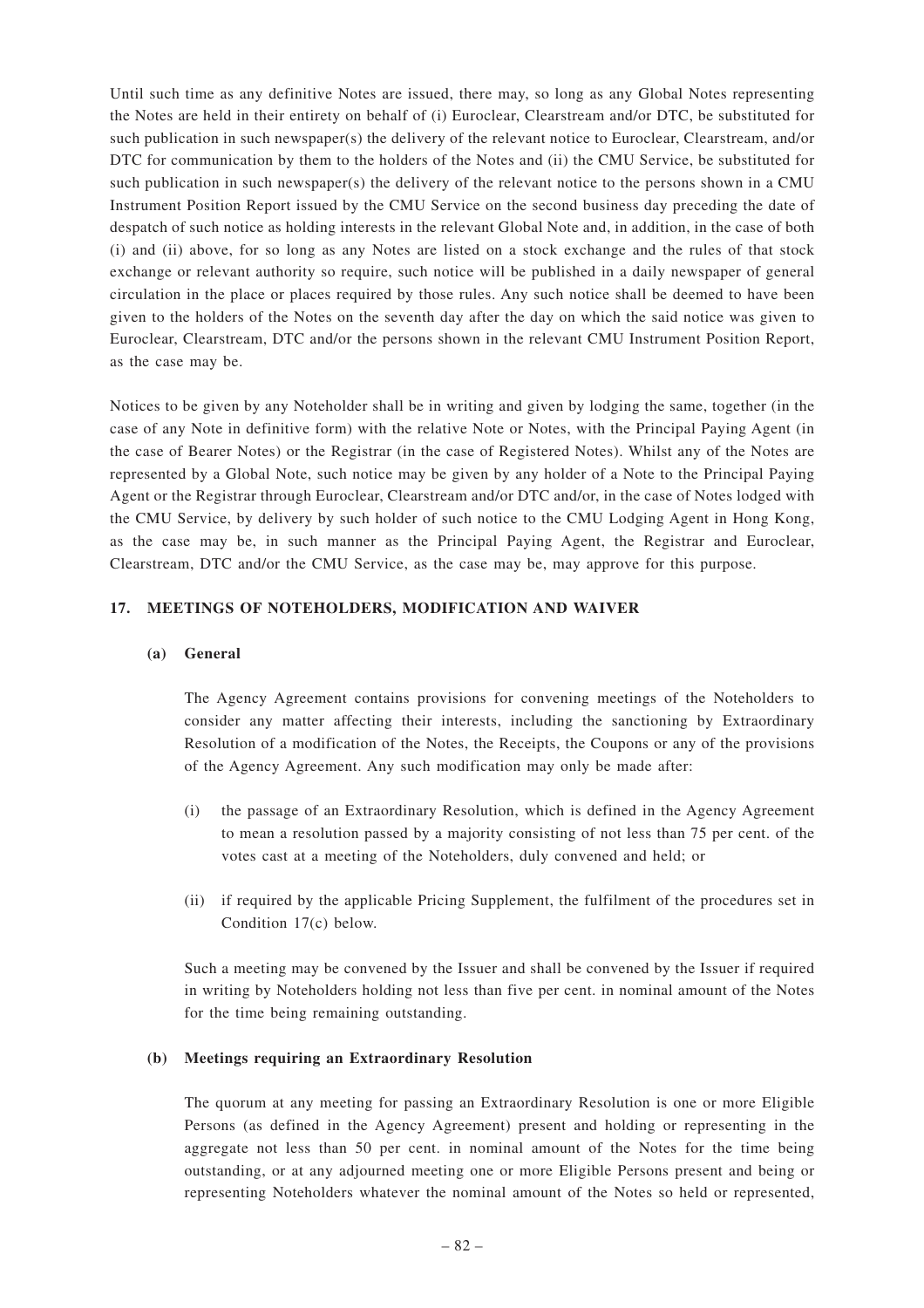except that at any meeting the business of which includes the modification of certain provisions of the Notes, the Receipts or the Coupons (including modifying the date of maturity of the Notes or any date for payment of interest thereon, reducing or cancelling the amount of principal or the rate of interest payable in respect of the Notes or altering the currency of payment of the Notes, the Receipts or the Coupons), the quorum shall be one or more Eligible Persons present and holding or representing in the aggregate not less than 75 per cent. in nominal amount of the Notes for the time being outstanding, or at any adjourned such meeting one or more Eligible Persons present and holding or representing in the aggregate not less than a clear majority in nominal amount of the Notes for the time being outstanding. An Extraordinary Resolution passed at any meeting of Noteholders shall be binding on all Noteholders, whether or not they are present at the meeting, and on all Receiptholders and Couponholders.

### **(c) Meeting requiring unanimous consent**

If this Condition  $17(c)$  is specified in the applicable Pricing Supplement as being applicable to the Notes then, notwithstanding anything herein to the contrary, no action at any meeting of Noteholders may be taken, and no modification, amendment, or supplement to the Notes, the Receipts, the Coupons, these Terms and Conditions or relevant provisions of the Agency Agreement may be made or effected for the purposes of any of the following:

- (i) modification of the Maturity Date (if any) of the Notes or reduction or cancellation of the nominal amount payable at maturity (including premium or redemption amounts, if any, and, in the case of Zero Coupon Notes, the Amortised Face Amount or other amount payable in respect thereof);
- (ii) reduction or cancellation of the amount payable or modification of the payment date in respect of any interest in respect of the Notes or variation of the method of calculating the rate of interest in respect of the Notes;
- (iii) reducing the principal amount (including premium or redemption amounts, if any, and, in the case of Zero Coupon Notes, the Amortised Face Amount or other amount payable in respect thereof) in respect of any Note, the portion of such principal amount which is payable upon acceleration of the maturity of such Note, the interest rate thereon or the premium payable upon redemption thereof;
- (iv) changing the obligation of the Issuer to pay additional amounts on any Note pursuant to Condition 10;
- (v) modification of the currency in which payments under the Notes are to be made (including premium or redemption amounts, if any, and, in the case of Zero Coupon Notes, the Amortised Face Amount or other amount payable in respect thereof);
- (vi) impairing the right to institute suit for the enforcement of any such payment on or with respect to any Note;
- (vii) amending the procedures provided for or the circumstances under which the Notes may be redeemed;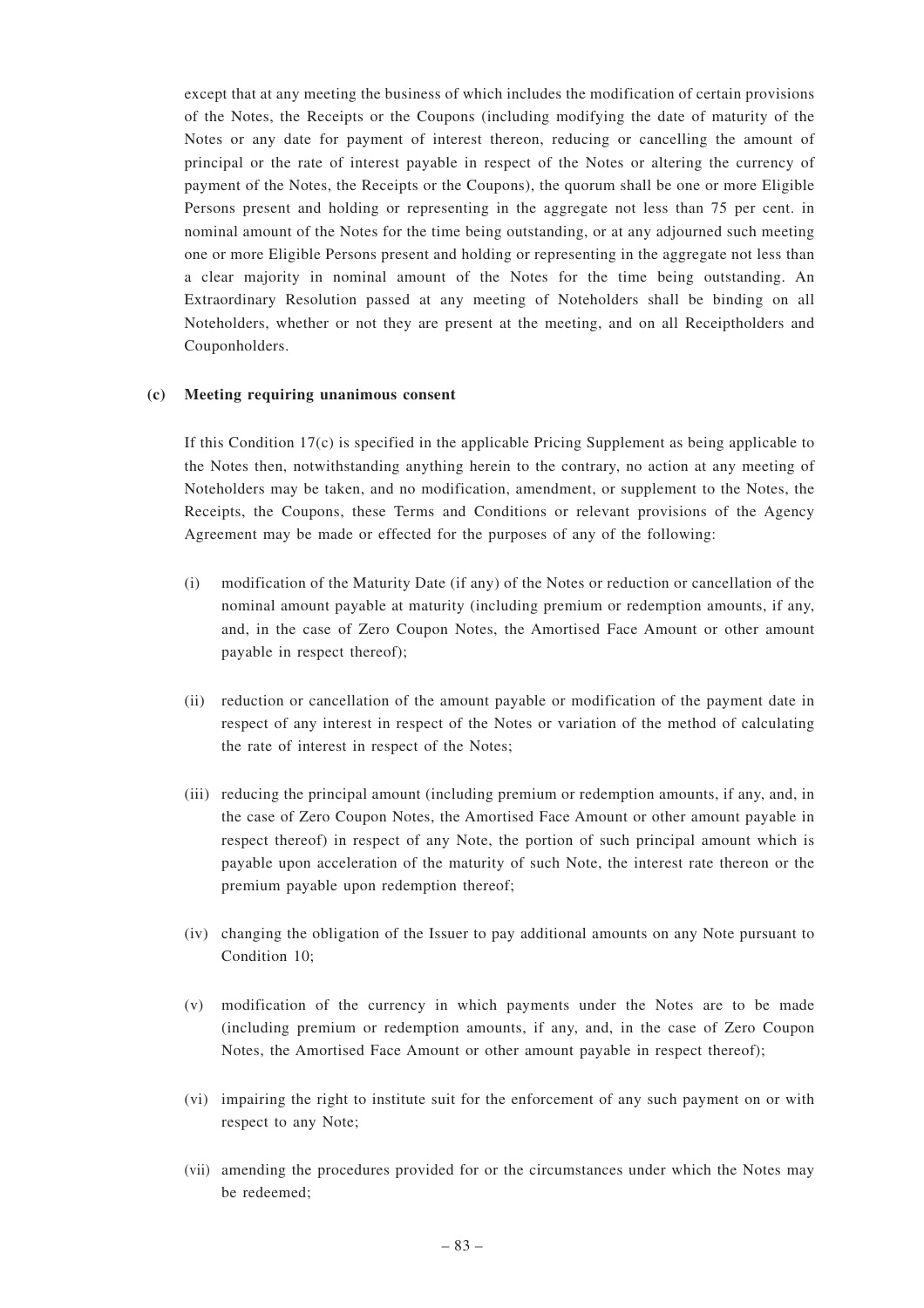- (viii) reducing the proportion of the principal amount of Notes the consent of the Noteholders of which is necessary to modify or amend this Agreement or the Conditions or to make, take or give consent, waiver or other action provided hereby or thereby to be made, taken or given; or
- (ix) reducing the percentage of aggregate principal amount to Notes outstanding required for the adoption of a resolution or the quorum required at any meeting of Noteholders at which a resolution is adopted,

in each case unless such action or modification, amendment or supplement is approved by the affirmative vote of the holder of each Note then outstanding.

## **(d) Modifications**

The Principal Paying Agent and the Issuer may agree, without the consent of the Noteholders, Receiptholders or Couponholders, to:

- (i) any modification (except as mentioned above) of the Notes, the Receipts, the Coupons or the Agency Agreement which is not prejudicial to the interests of the Noteholders; or
- (ii) any modification of the Notes, the Receipts, the Coupons or the Agency Agreement which is of a formal, minor or technical nature or is made to correct a manifest error or to comply with mandatory provisions of the law.

Any such modification shall be binding on the Noteholders, the Receiptholders and the Couponholders and any such modification shall be notified to the Noteholders in accordance with Condition 16 as soon as practicable thereafter.

### **18. FURTHER ISSUES**

The Issuer shall be at liberty from time to time without the consent of the Noteholders, the Receiptholders or the Couponholders to create and issue further notes having terms and conditions the same as the Notes or the same in all respects save for the amount and date of the first payment of interest thereon and so that the same shall be consolidated and form a single Series with the outstanding Notes, provided that, in the case of Senior Notes that are Registered Notes, such further issuance constitutes a "qualified reopening" of the original Series for U.S. federal income tax purposes, is treated as part of the same "issue" of debt instruments as the original Series for U.S. federal income tax purposes, or has less than a *de minimis* amount of original issue discount for U.S. federal income tax purposes.

### **19. CONTRACTS (RIGHTS OF THIRD PARTIES) ACT 1999**

No rights are conferred on any person under the Contracts (Rights of Third Parties) Act 1999 to enforce any term of this Note, but this does not affect any right or remedy of any person which exists or is available apart from that Act.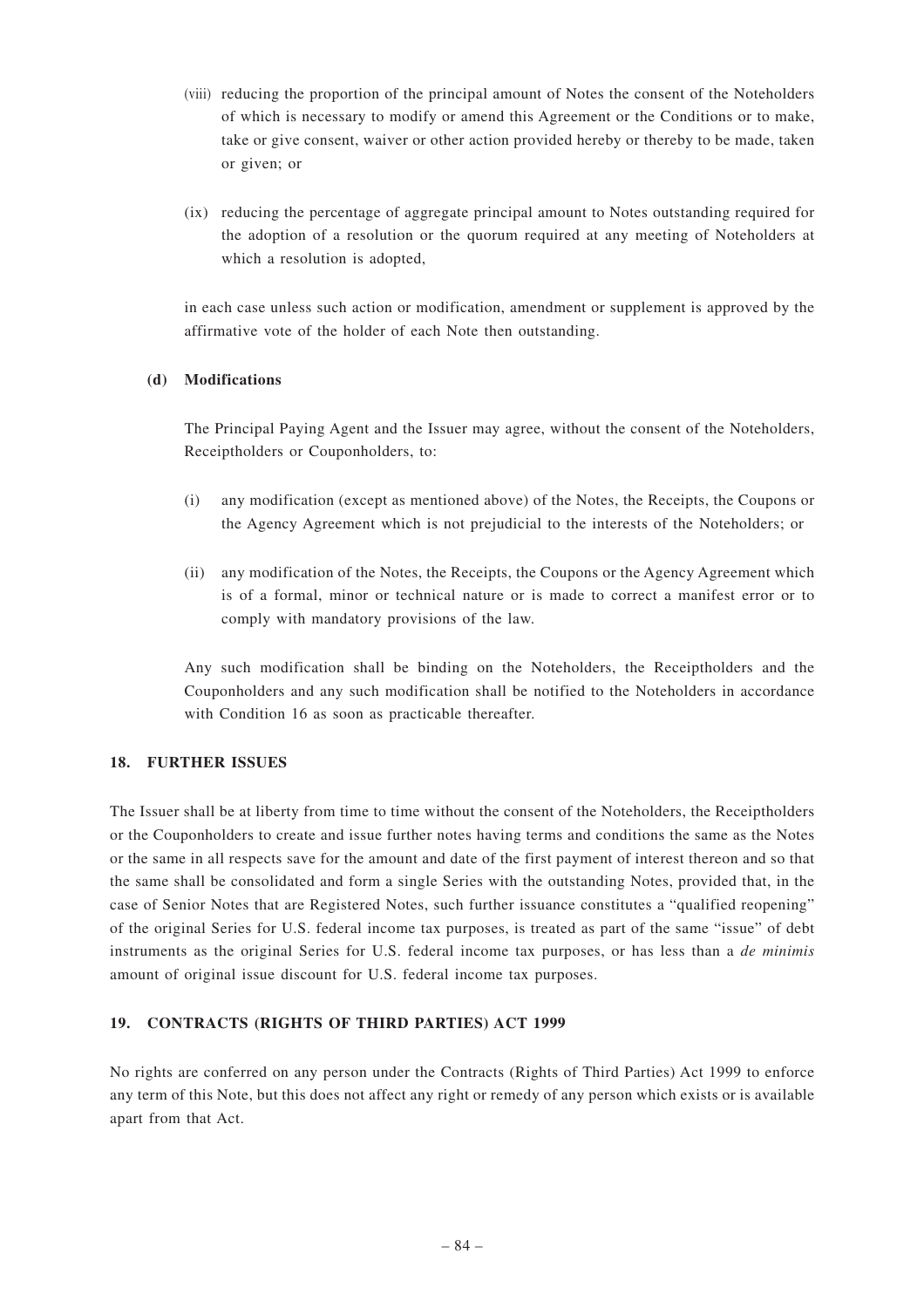### **20. GOVERNING LAW AND SUBMISSION TO JURISDICTION**

#### **(a) Governing law**

The Agency Agreement, the Deed Poll, the Deed of Covenant, the Notes, the Receipts and the Coupons, as well as any non-contractual obligations arising out of or in connection therewith, are governed by, and shall be construed in accordance with, English law except that, in the case of Subordinated Notes, Conditions 3(b) and 3(c) are governed by, and shall be construed in accordance with, Korean law.

### **(b) Submission to jurisdiction**

The Issuer agrees, for the exclusive benefit of the Noteholders, the Receiptholders and the Couponholders, that the courts of England are to have jurisdiction to settle any disputes which may arise out of or in connection with the Notes, the Receipts and/or the Coupons (including a dispute relating to any non-contractual obligations arising out of or in connection therewith) and that accordingly any suit, action or proceedings (together referred to as "Proceedings") arising out of or in connection with the Notes, the Receipts and the Coupons (including a dispute relating to any non-contractual obligations arising out of or in connection therewith) may be brought in such courts.

The Issuer hereby irrevocably waives any objection which it may have now or hereafter to the laying of the venue of any such Proceedings in any such courts and any claim that any such Proceedings have been brought in an inconvenient forum and hereby further irrevocably agrees that a judgment in any such Proceedings brought in the English courts shall be conclusive and binding upon it and may be enforced in the courts of any other jurisdiction.

Nothing contained in this Condition shall limit any right to take Proceedings against the Issuer in any other court of competent jurisdiction, nor shall the taking of Proceedings in one or more jurisdictions preclude the taking of Proceedings in any other jurisdiction, whether concurrently or not.

### **(c) Appointment of Process Agent**

The Issuer appoints Woori Bank, London Branch, at its registered office at 9th Floor, 71 Fenchurch Street, London EC3M 4HD, England as its agent for service of process, and undertakes that, in the event of Woori Bank, London Branch ceasing so to act or ceasing to be registered in England, it will appoint another person as its agent for service of process in England in respect of any Proceedings. Nothing herein shall affect the right to serve proceedings in any other manner permitted by law.

### **(d) Waiver of immunity**

The Issuer hereby irrevocably and unconditionally waives with respect to Notes, the Receipts and the Coupons any right to claim sovereign or other immunity from jurisdiction or execution and any similar defence and irrevocably and unconditionally consents to the giving of any relief or the issue of any process, including without limitation, the making, enforcement or execution against any property whatsoever (irrespective of its use or intended use) of any order or judgment made or given in connection with any proceedings.

### **(e) Other documents**

The Issuer has in the Agency Agreement, the Deed Poll and the Deed of Covenant submitted to the jurisdiction of the English courts and has appointed an agent for service of process in terms substantially similar to those set out above.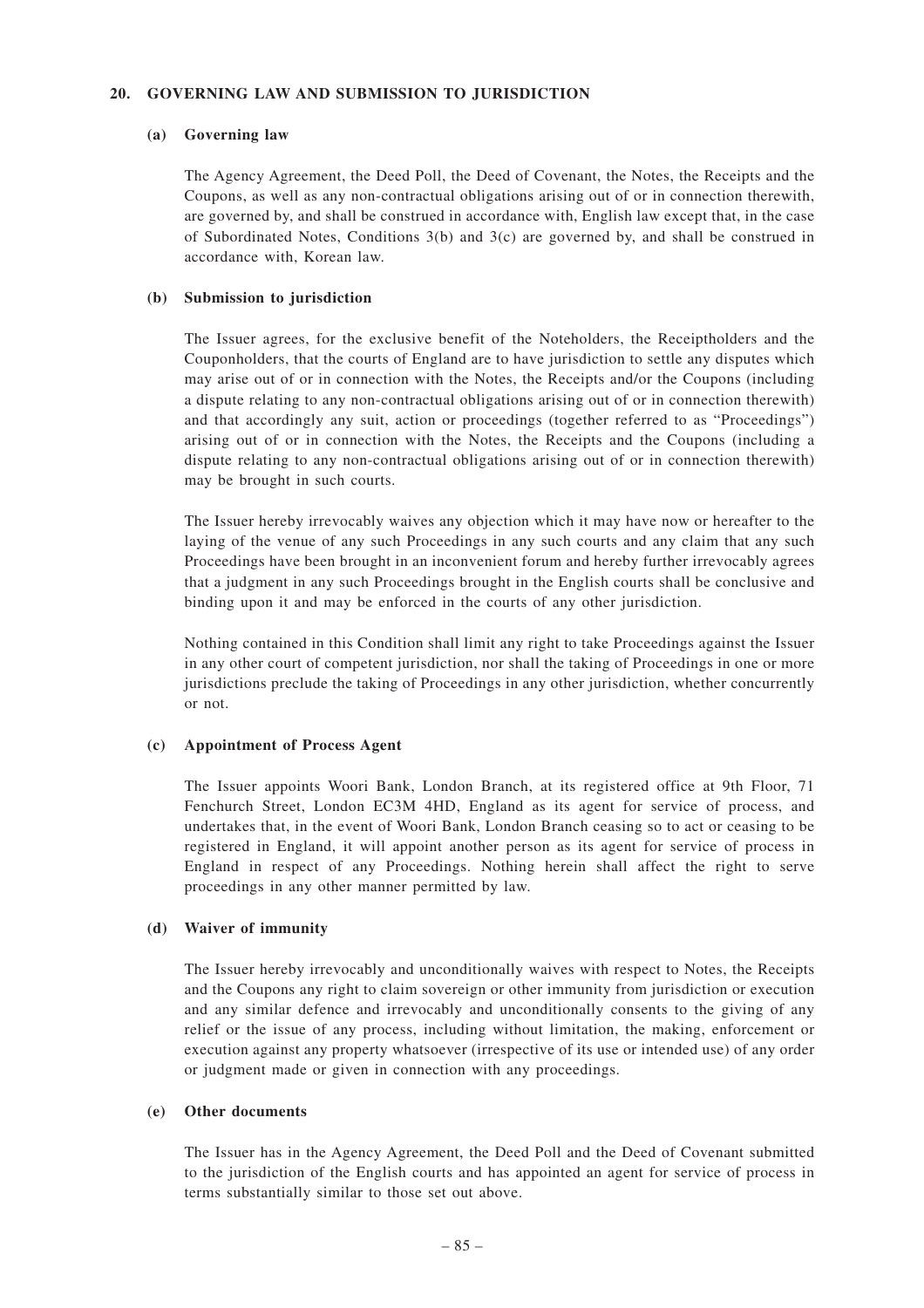# **USE OF PROCEEDS**

The net proceeds from each issue of Notes will be applied by the Issuer for its general corporate purposes.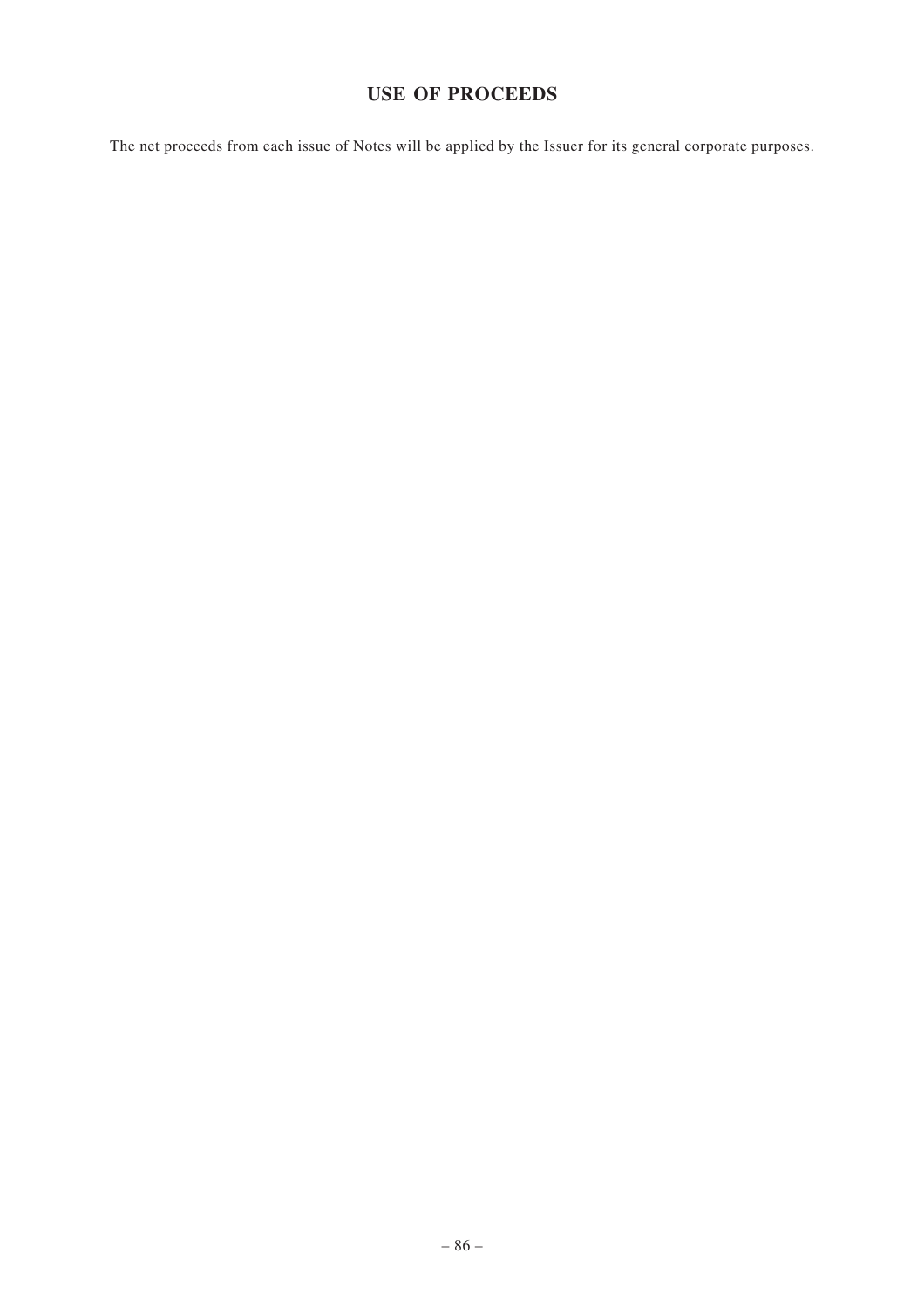## **EXCHANGE RATES**

The table below sets forth, for the periods and dates indicated, information concerning the base rate published by Seoul Money Brokerage Services, Ltd. for U.S. dollars against the Won (the "Market Average Exchange Rate"). The Market Average Exchange Rate on 2nd May, 2019 was W1,163.8 = U.S.\$1.00. The Bank does not intend to imply that the Won or U.S. dollar amounts referred to herein could have been or could be converted into U.S. dollars or Won, as the case may be, at any particular rate, or at all.

|                                                                                             | For the year ended 31st December, |                     |         |         |         |         |              |
|---------------------------------------------------------------------------------------------|-----------------------------------|---------------------|---------|---------|---------|---------|--------------|
|                                                                                             | 2013                              | 2014                | 2015    | 2016    | 2017    | 2018    | $2019^{(1)}$ |
| At end of                                                                                   |                                   |                     |         |         |         |         |              |
| period <sup>(2)</sup> W 1,055.3 W 1,099.2 W 1,172.0 W 1,208.5 W 1,071.4 W 1,118.1 W 1,163.8 |                                   |                     |         |         |         |         |              |
| $Average^{(3)} \dots$                                                                       |                                   | $1,095.0$ $1,053.2$ | 1,131.5 | 1,160.5 | 1,130.8 | 1,100.3 | 1,129.8      |
| $High \dots \dots \dots \dots \quad 1,159.1$                                                |                                   | 1,118.3             | 1.203.1 | 1.240.9 | 1.208.5 | 1,142.5 | 1,163.8      |
| $Low \dots \dots$                                                                           | 1.051.5                           | 1.008.9             | 1.068.1 | 1.093.2 | 1.071.4 | 1.057.6 | 1,111.6      |

*Source: Seoul Money Brokerage Services, Ltd.*

*Notes:*

(1) Through 2nd May, 2019.

(2) The Market Average Exchange Rate at the end of the period.

(3) The average of the Market Average Exchange Rates over the relevant period.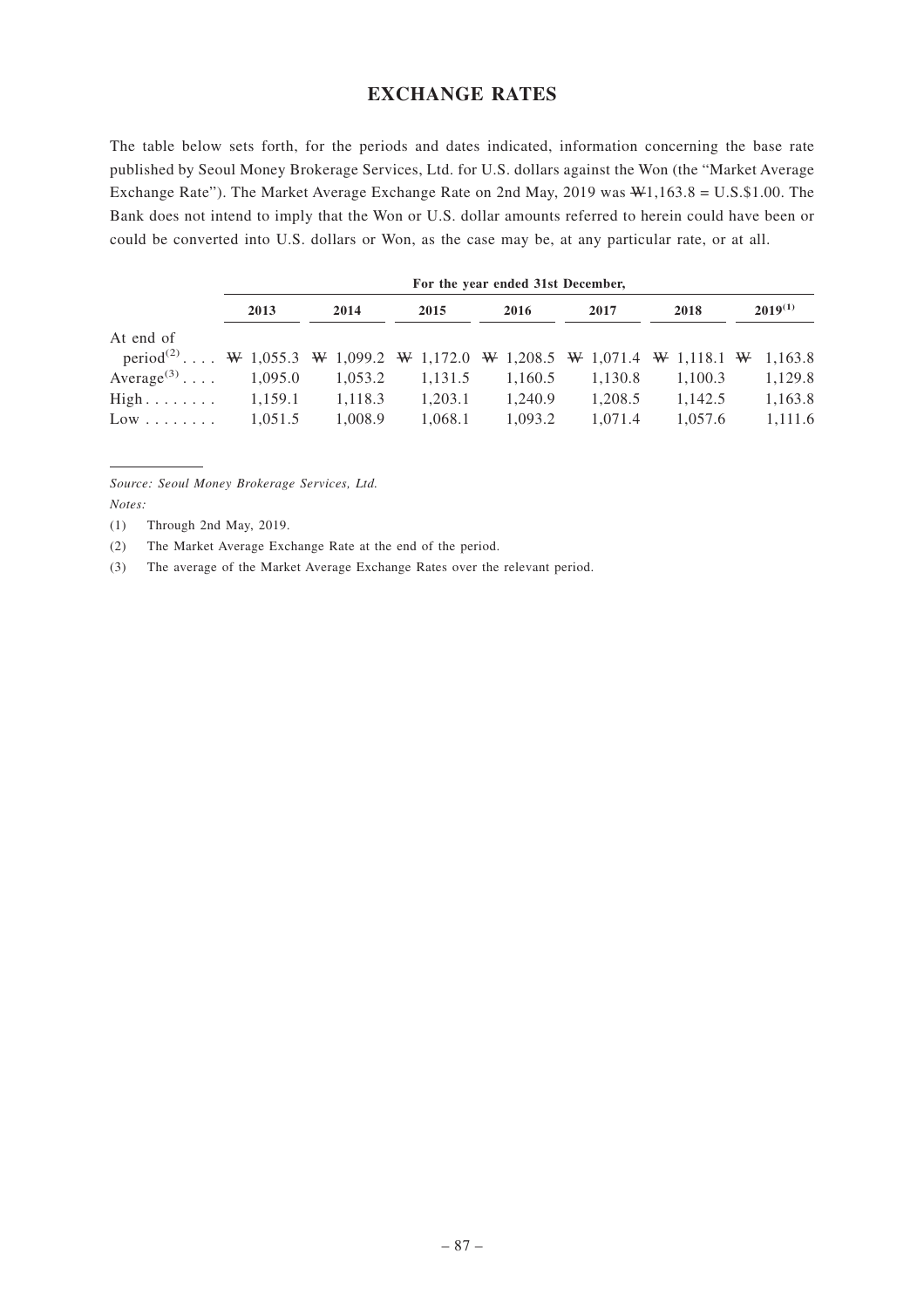# **CAPITALISATION OF THE BANK**

The following table sets out the Bank's consolidated capitalisation (defined as the sum of its borrowings and debentures and its equity) as of 31st December, 2018. This information has been extracted from the Bank's consolidated financial statements as of and for the year ended 31st December, 2018, which are included in the 2018 Annual Report on Form 20-F incorporated by reference herein.

|                                                 | As of 31st December, $2018^{(1)}$ |  |
|-------------------------------------------------|-----------------------------------|--|
|                                                 | (in billions of Won)              |  |
| Indebtedness (including current portion):       |                                   |  |
|                                                 | $W$ 16,203                        |  |
|                                                 | 28,736                            |  |
|                                                 | $W$ 44,939                        |  |
| <b>Equity:</b>                                  |                                   |  |
| Capital stock, par value $W5,000$               |                                   |  |
| Authorised share capital (5,000 million shares) |                                   |  |
|                                                 | ₩<br>3,381                        |  |
|                                                 | 3,162                             |  |
|                                                 | 286                               |  |
|                                                 | (2,214)                           |  |
|                                                 | 17,125                            |  |
|                                                 | 213                               |  |
|                                                 | $W$ 21,953                        |  |
|                                                 | $W$ 66,892                        |  |

*Note:*

<sup>(1)</sup> There has been no material change in the capitalisation of the Bank since 31st December, 2018.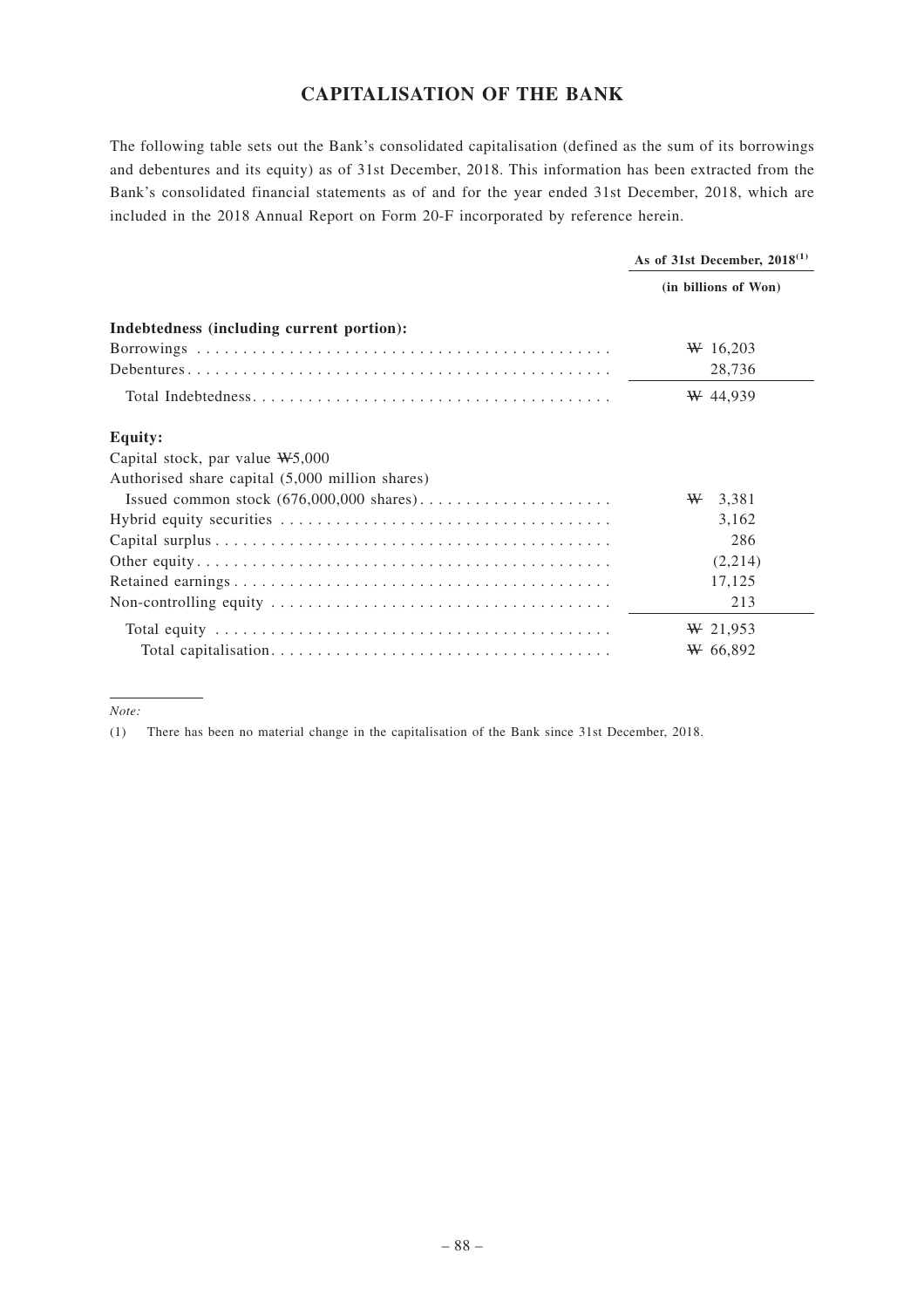# **SELECTED FINANCIAL DATA AND STATISTICAL INFORMATION**

*Please see "Item 3.A. Selected Financial Data" in the 2018 Annual Report on Form 20-F incorporated by reference herein.*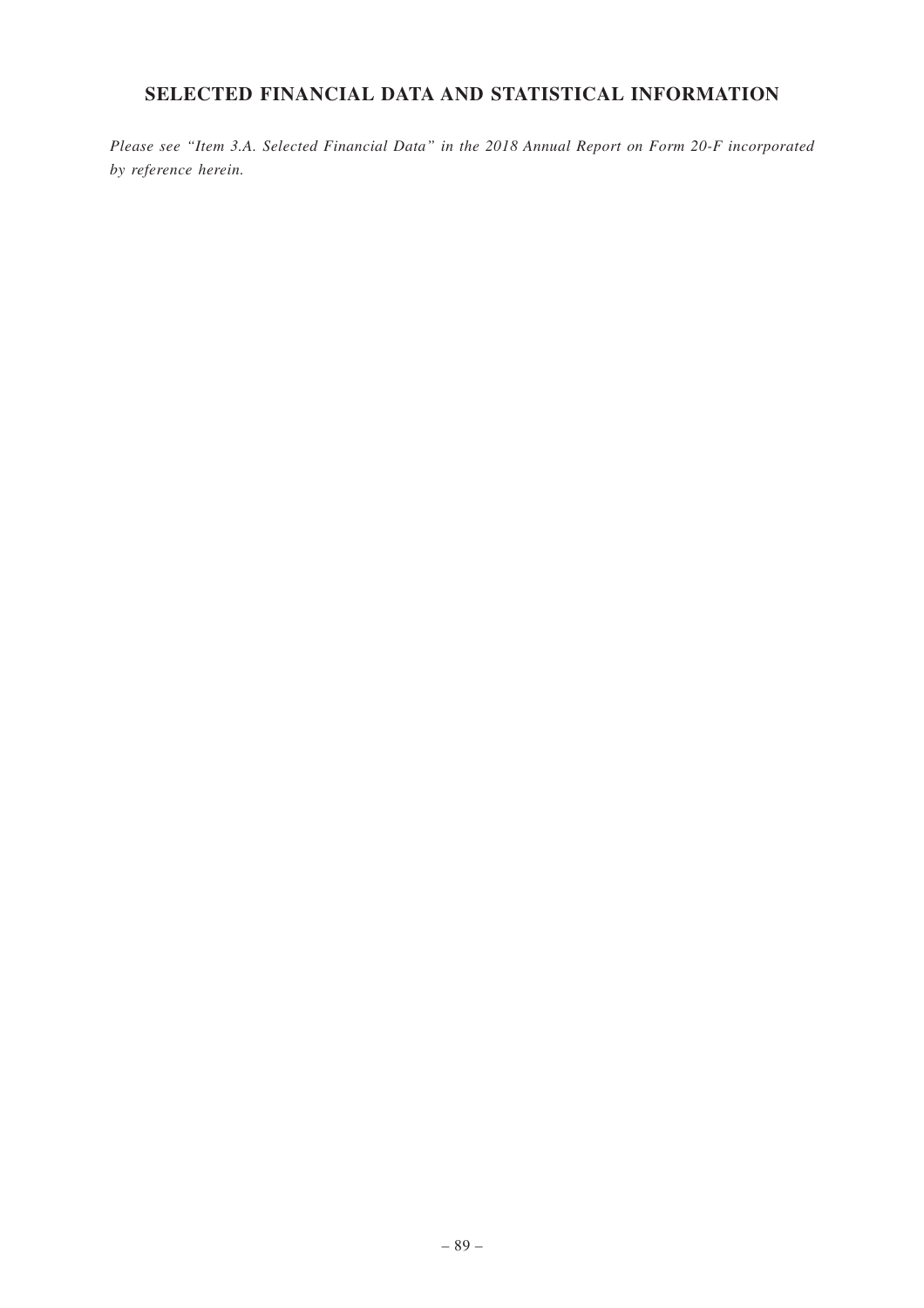# **MANAGEMENT'S DISCUSSION AND ANALYSIS OF FINANCIAL CONDITION AND RESULTS OF OPERATIONS**

*Please see "Item 5. Operating and Financial Review and Prospects" in the 2018 Annual Report on Form 20-F incorporated by reference herein.*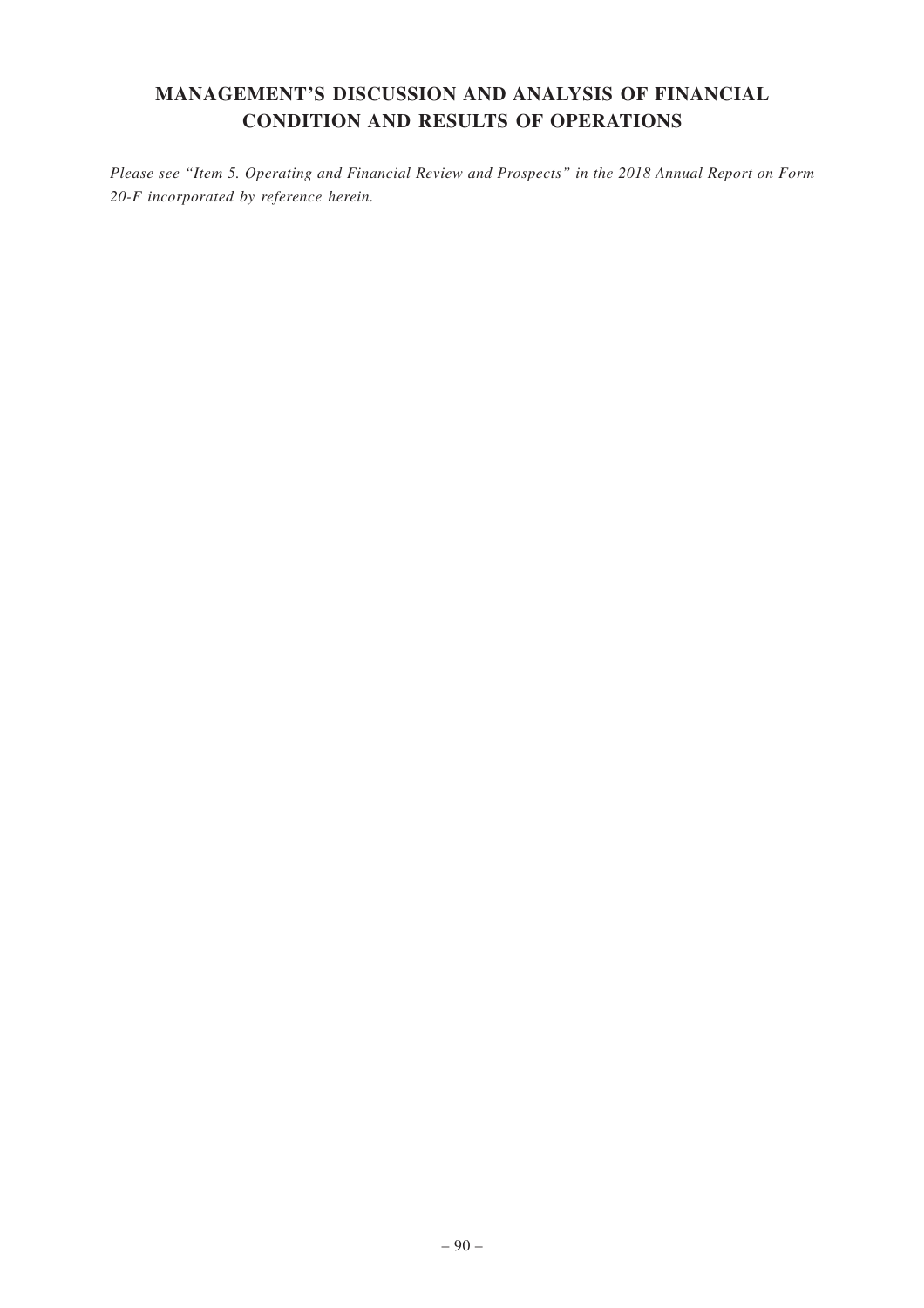# **HISTORY AND DEVELOPMENT OF THE BANK**

*Please see "Item 4.A. History and Development of the Company" in the 2018 Annual Report on Form 20-F incorporated by reference herein.*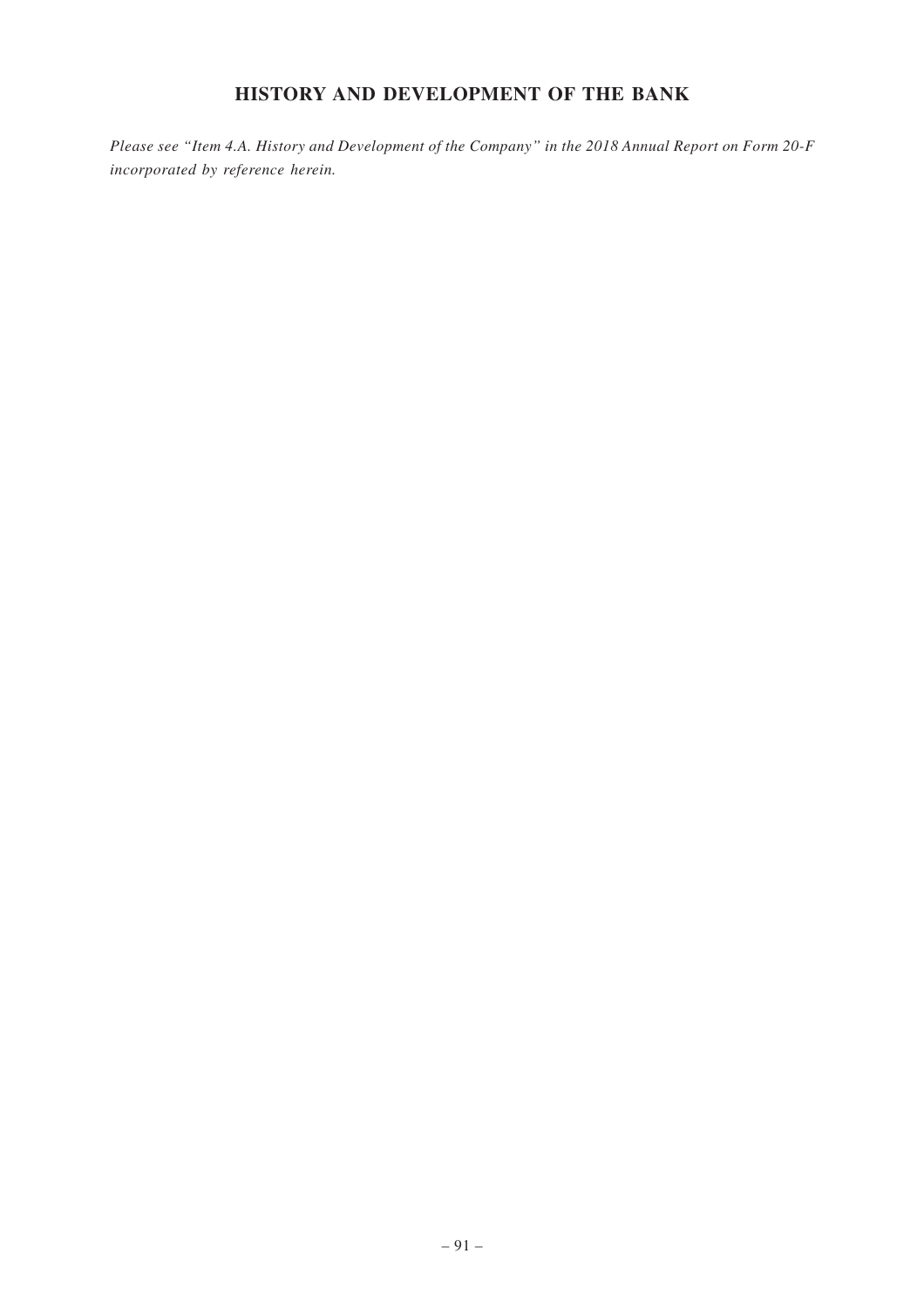## **BUSINESS**

*Please see "Item 4.B. Business Overview," "Item 4.D. Property, Plants and Equipment," "Item 6.D. Employees" and "Item 8.A. Consolidated Statements and Other Financial Information – Legal Proceedings" in the 2018 Annual Report on Form 20-F incorporated by reference herein.*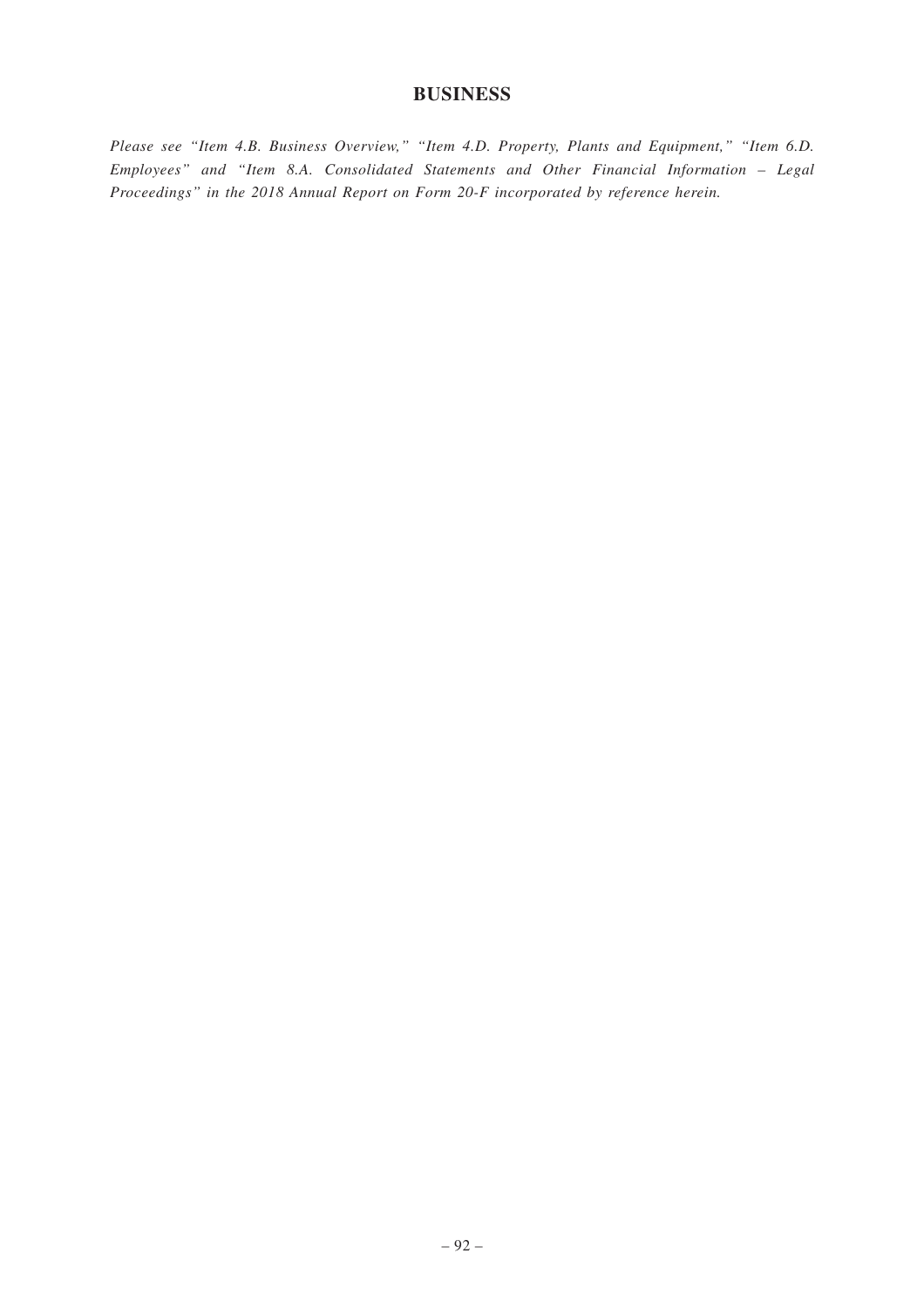# **ASSETS AND LIABILITIES**

*Please see "Item 4.B. Business Overview – Assets and Liabilities" in the 2018 Annual Report on Form 20-F, incorporated by reference herein.*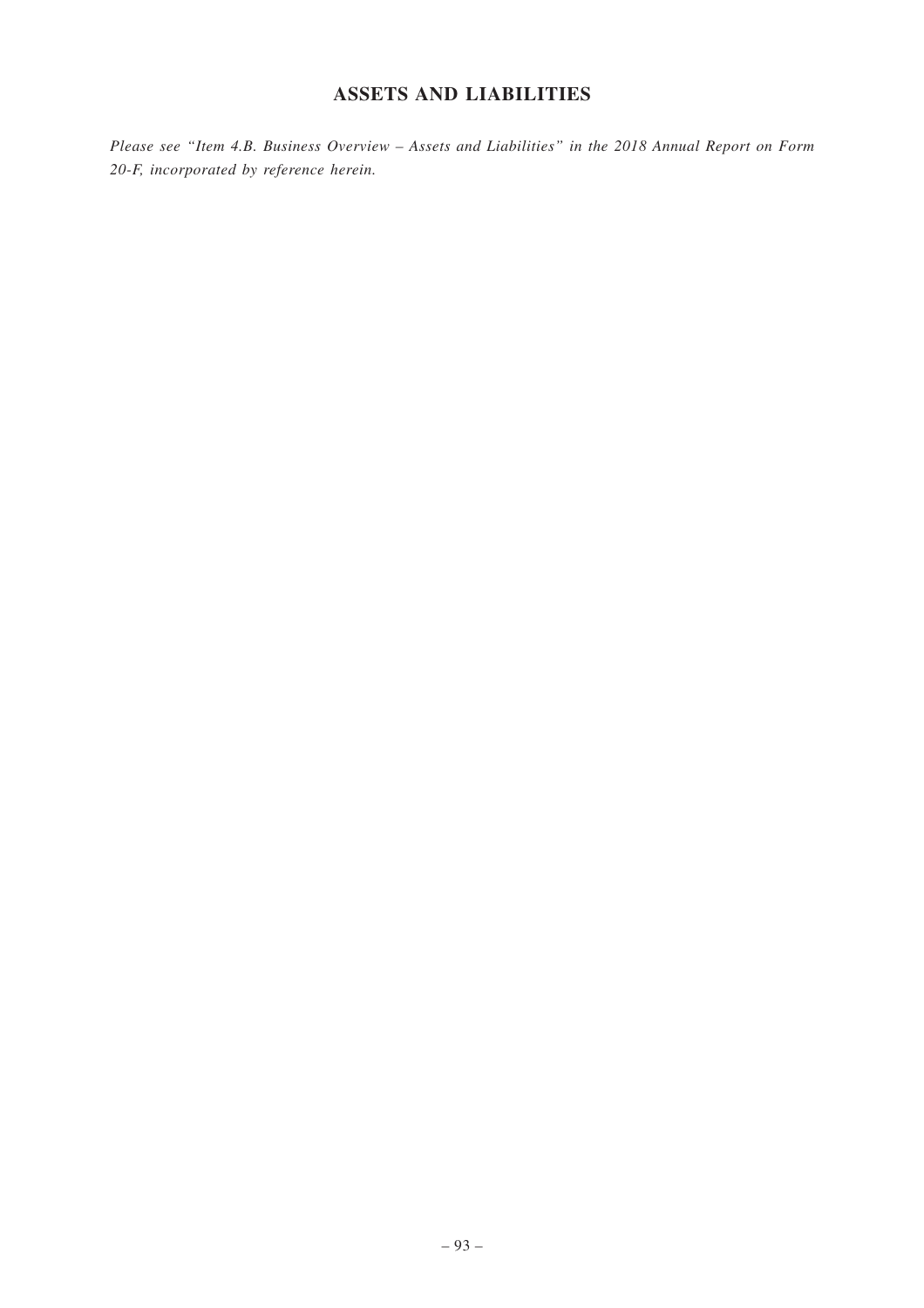## **RISK MANAGEMENT**

*Please see "Item 11. Quantitative and Qualitative Disclosures About Market Risk" in the 2018 Annual Report on Form 20-F incorporated by reference herein.*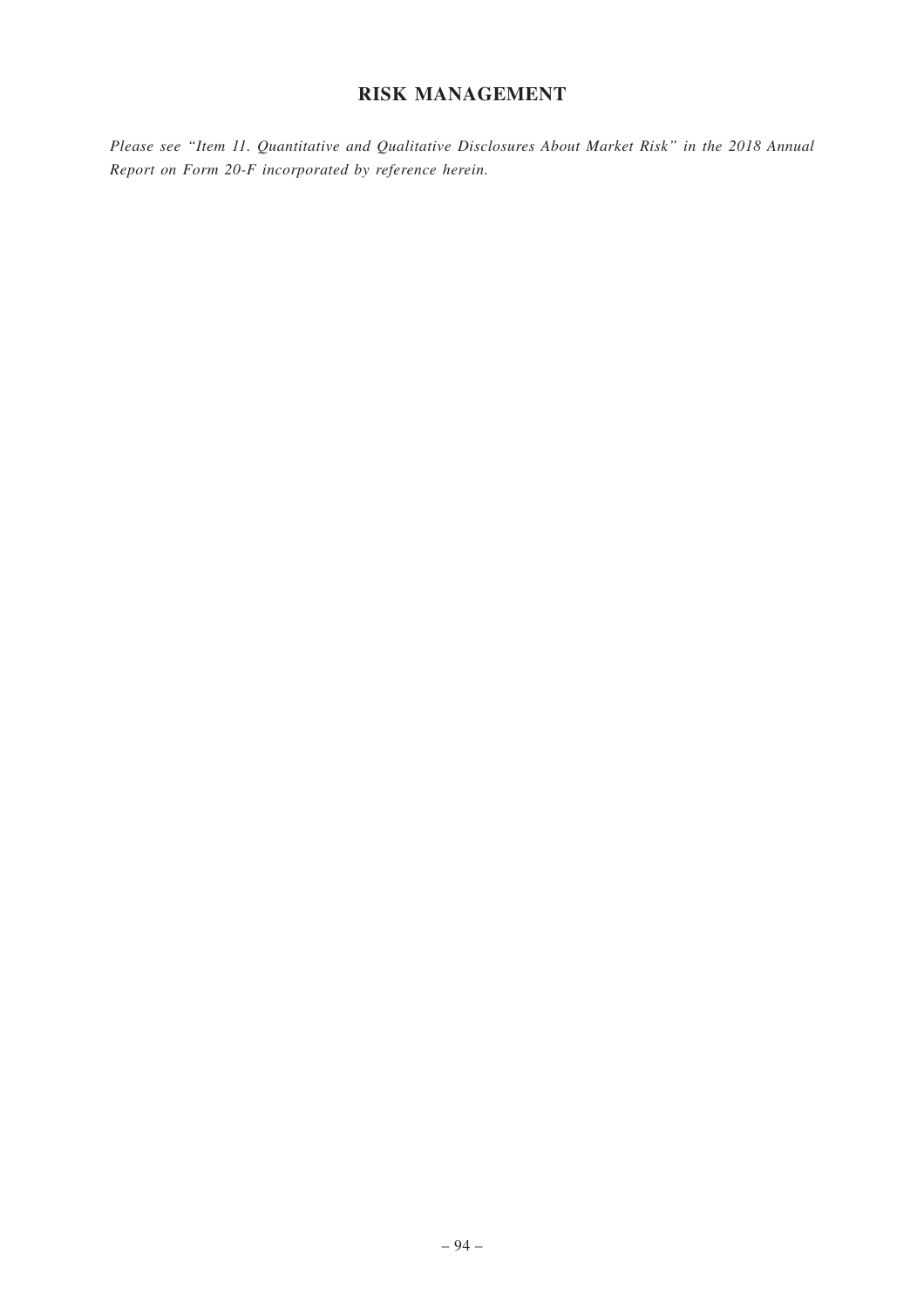## **MANAGEMENT**

The Bank's board of directors has the ultimate responsibility for managing the Bank's affairs. The board currently comprises two standing directors, one non-standing director and five outside directors. Standing directors are directors who are either the Bank's full-time executive officers or the Bank's standing Audit Committee members, while non-standing directors and outside directors are directors who are not full-time executive officers. Outside directors represent a cross-section of respected and experienced members of the academic, financial, corporate and other fields in Korea and elsewhere, and must also satisfy certain requirements under Korean law and the Bank's articles of incorporation to evidence their independence from the Bank.

The Bank's articles of incorporation provide that the board can have no less than five directors. Standing directors must comprise less than 50% of the total number of directors, and there must be at least three outside directors. Each director may be elected for a term of office not exceeding three years and may be re-elected, provided that each outside director may be elected for a term of office not exceeding three years and may be re-elected on an annual basis but may not serve in such office for more than six consecutive years. In addition, with respect to all directors, such term of office is extended until the close of the annual general meeting of shareholders convened in respect of the last fiscal year of the director's term of office. These terms are subject to the Korean Commercial Code, the Bank Act and related regulations.

The Bank's board of directors meets regularly on a quarterly basis to discuss and resolve various corporate matters. The board may also convene for additional extraordinary meetings at the request of the president or chairman of the board. A director (other than the president or chairman of the board) may request the president or chairman of the board to convene an extraordinary meeting. In the event that the president or chairman of the board rejects such request without justifiable reason, another director may convene the extraordinary meeting.

The names and positions of the Bank's directors are set forth below. The business address of all of the directors is the Bank's registered office at 51, Sogong-ro, Jung-gu, Seoul, Korea.

### *Standing Directors*

The Bank's standing directors are as follows:

| Name           | <b>Year of Birth</b> | <b>Position</b>                                              | <b>Director Since</b>  | <b>Term Ends</b>       |
|----------------|----------------------|--------------------------------------------------------------|------------------------|------------------------|
| Tae-Seung Sohn | 1959                 | President and<br>Chief Executive                             | 22nd December,<br>2017 | 21st December,<br>2020 |
|                |                      | Officer                                                      |                        |                        |
| Jung-Sik $Oh$  | 1956                 | Director and<br><b>Standing Audit</b><br>Committee<br>Member | 24th March, 2017       | $2020^{(1)}$           |

(1) The date on which the term will end will be the date of the general shareholders' meeting in the relevant year.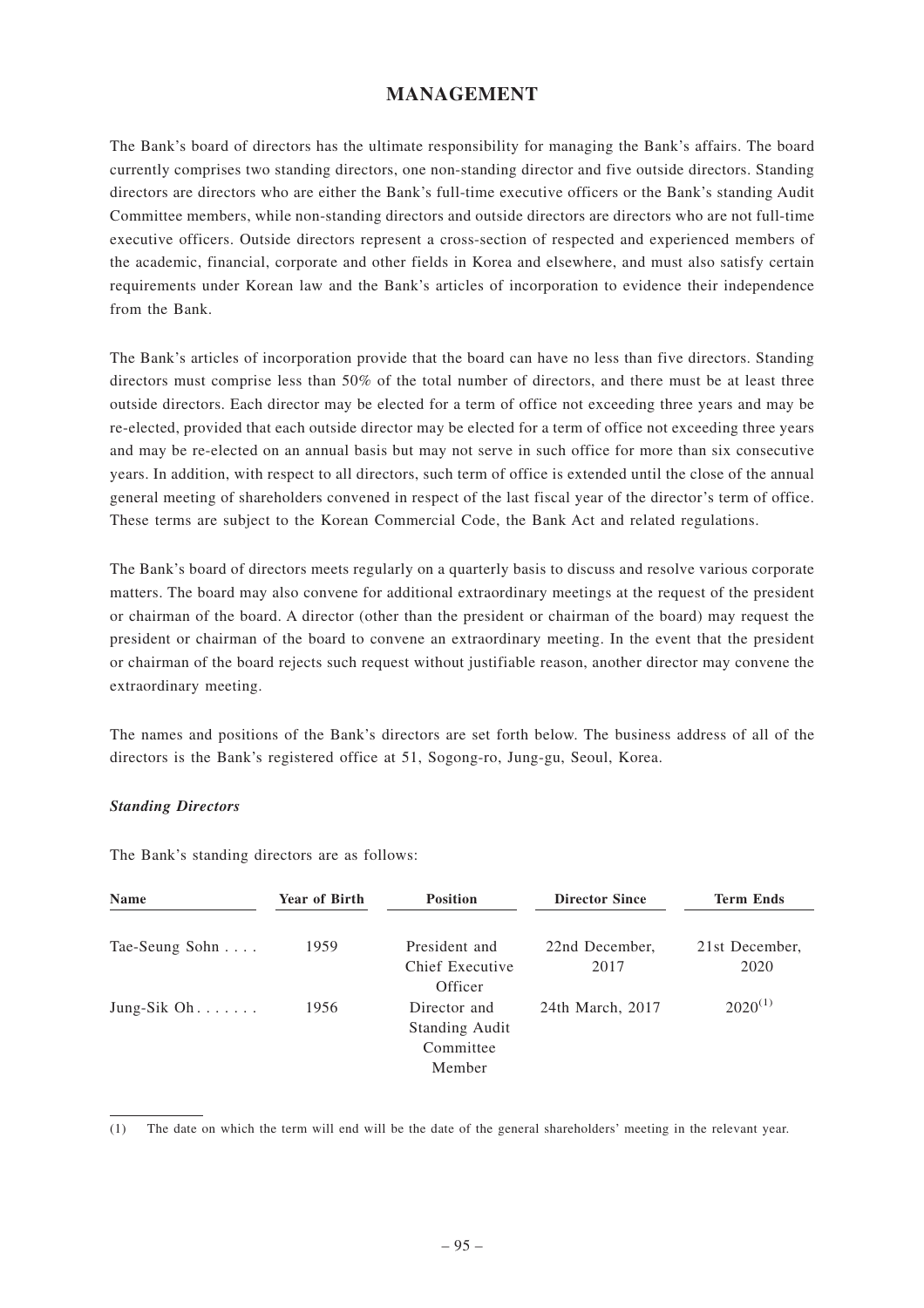None of these directors is involved in any significant business activities outside the Bank and Woori Financial Group.

*Tae-Seung Sohn* is the Bank's president and chief executive officer. He was appointed as president and chief executive officer in December 2017. He concurrently serves as Woori Financial Group's president and chief executive officer, to which position he was appointed upon its establishment in January 2019. Previously, he served as head of the global business unit. Prior to that, he was a managing director of the financial market business division. Mr. Sohn holds a Bachelor of Laws from Sungkyunkwan University, a Master of Laws from Seoul National University and a Master of Business Administration from the Helsinki School of Economics.

*Jung-Sik Oh* is a standing director. He was appointed as a standing director and Audit Committee member in March 2017. Prior to joining the Bank, he was the representative director of KB Capital. He holds a Bachelor of Arts in International Economics from Seoul National University.

#### *Non-Standing Director*

The Bank's non-standing director is as follows:

| <b>Name</b>              | <b>Year of Birth</b> | <b>Position</b>          | <b>Director Since</b>  | <b>Term Ends</b> |
|--------------------------|----------------------|--------------------------|------------------------|------------------|
| Jae-Kyung Lee $\ldots$ . | 1965                 | Non-Standing<br>Director | 28th December,<br>2018 | $2021^{(1)}$     |

(1) The date on which the term will end will be the date of the general shareholders' meeting in the relevant year.

*Jae-Kyung Lee* was elected as a non-standing director in December 2018. He currently serves as a deputy general manager at the KDIC. He holds a Bachelor of Arts in Business Administration from Dankook University.

### *Outside Directors*

The Bank's outside directors are selected based on their experience and knowledge in diverse areas, which include law, finance, economics, management and accounting. The Bank currently has five outside directors. All were nominated by the Committee for Recommending Executive Officer Candidates and approved by the Bank's shareholders.

The Bank's outside directors are as follows:

| <b>Name</b>                                  | <b>Year of Birth</b> | <b>Position</b>         | <b>Director Since</b>  | <b>Term Ends</b>       |  |
|----------------------------------------------|----------------------|-------------------------|------------------------|------------------------|--|
|                                              |                      |                         |                        |                        |  |
| Sang-Yong Park                               | 1951                 | <b>Outside Director</b> | 30th December.<br>2016 | 30th December.<br>2019 |  |
| Sung-Tae Ro $\dots$ .                        | 1946                 | <b>Outside Director</b> | 30th December.<br>2016 | 30th December,<br>2019 |  |
| Chan-Hyoung<br>$Chung. \ldots \ldots \ldots$ | 1956                 | <b>Outside Director</b> | 28th December,<br>2018 | $2021^{(1)}$           |  |
| Soo-Man Park $\ldots$                        | 1957                 | <b>Outside Director</b> | 28th December,<br>2018 | $2021^{(1)}$           |  |
| Joon-Ho Kim $\ldots$                         | 1960                 | <b>Outside Director</b> | 28th December,<br>2018 | $2021^{(1)}$           |  |

<sup>(1)</sup> The date on which the term will end will be the date of the general shareholders' meeting in the relevant year.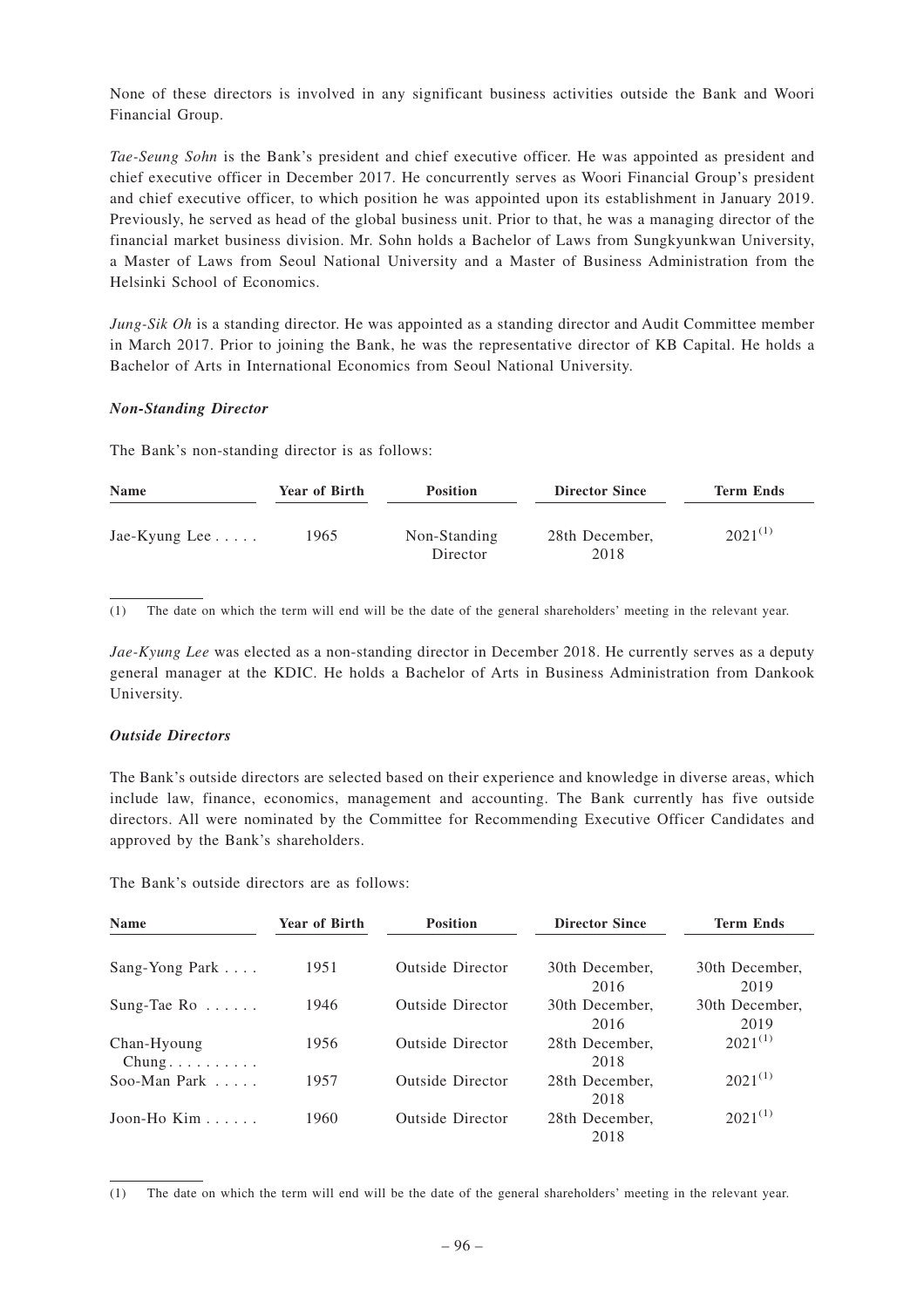*Sang-Yong Park* was elected as an outside director in December 2016 and concurrently serves as an outside director of Woori Financial Group. He currently serves as an honorary professor at the School of Business at Yonsei University. He holds a Bachelor of Arts in Business Administration from Yonsei University and a Master of Business Administration and a Ph.D. in Business Administration from New York University.

*Sung-Tae Ro* was elected as an outside director in December 2016 and concurrently serves as an outside director of Woori Financial Group. He currently serves as chairman of Samsung Dream Scholarship Foundation. He holds a Bachelor of Arts in Economics from Seoul National University and a Master of Arts and a Ph.D. in Economics from Harvard University.

*Chan-Hyoung Chung* was elected as an outside director in December 2018 and concurrently serves as an outside director of Woori Financial Group. He currently serves as an advisor at POSCO Capital. He holds a Bachelor of Arts in Business Administration and a Master of Business Administration from Korea University.

*Soo-Man Park* was elected as an outside director in December 2018. He currently serves as an attorney at Park Soo-Man Law Firm. He holds an LL.B. from Seoul National University School of Law.

*Joon-Ho Kim* was elected as an outside director in December 2018. He currently serves as a professor at the Industry-Academic Cooperation Foundation at Chung-Ang University. He holds a Bachelor of Arts in Urban Administration from Dongguk University, a Master of Public Administration from Dongguk University and a Ph.D. in Public Administration from KwangWoon University.

If any director wishes to enter into a transaction with the Bank in his or her personal capacity, he or she must obtain the prior approval of the Bank's board of directors. The director having an interest in the transaction may not vote at the meeting during which the board approves the transaction.

## **Executive Officers**

| <b>Name</b>                                                      | <b>Year of Birth</b> | <b>Position</b>                 |
|------------------------------------------------------------------|----------------------|---------------------------------|
|                                                                  | 1960                 | <b>Executive Vice President</b> |
|                                                                  | 1962                 | <b>Executive Vice President</b> |
| Tae-Joong Ha                                                     | 1960                 | Executive Vice President        |
|                                                                  | 1960                 | Executive Vice President        |
| Won-Duk Lee                                                      | 1962                 | Executive Vice President        |
| Dong-Yeon Lee                                                    | 1961                 | Executive Vice President        |
| Hong-Sik Choi                                                    | 1960                 | Deputy Executive Vice President |
| Su-Hyeong Cho $\ldots \ldots \ldots \ldots \ldots \ldots \ldots$ | 1961                 | Deputy Executive Vice President |
| Hwa-Jae Park                                                     | 1961                 | Deputy Executive Vice President |
|                                                                  | 1961                 | Deputy Executive Vice President |
| Jong-Suk Jeong                                                   | 1962                 | Deputy Executive Vice President |
|                                                                  | 1963                 | Deputy Executive Vice President |
|                                                                  | 1961                 | Managing Director               |
| Han-Young Song                                                   | 1962                 | Managing Director               |
|                                                                  | 1962                 | Managing Director               |
|                                                                  | 1962                 | Managing Director               |
|                                                                  | 1963                 | Managing Director               |

In addition to the standing directors who are also the Bank's executive officers, the Bank currently has the following 23 executive officers.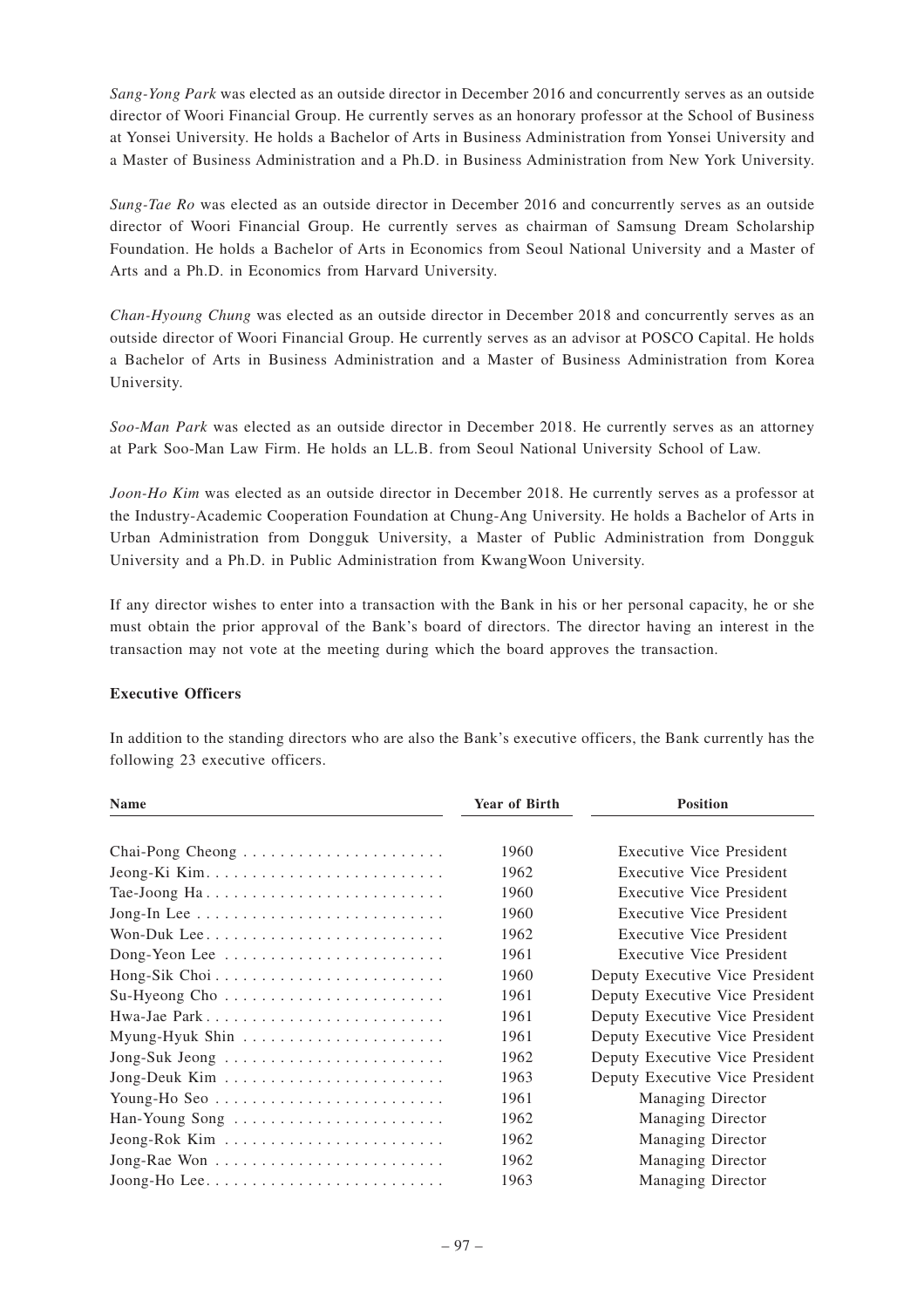| <b>Name</b>    | <b>Year of Birth</b> | <b>Position</b>   |  |
|----------------|----------------------|-------------------|--|
| Young-Bae Ko   | 1963                 | Managing Director |  |
|                | 1964                 | Managing Director |  |
| Seong-Jong Kim | 1964                 | Managing Director |  |
|                | 1964                 | Managing Director |  |
| Byung-Kyu Cho  | 1965                 | Managing Director |  |
|                | 1968                 | Managing Director |  |

*Chai-Pong Cheong* serves as an executive vice president in charge of the business unit and head of the retail banking business group. Previously, he served as an executive vice president in charge of the investment banking business group. Prior to serving as executive vice president, he was a managing director and head of the wealth management group. He holds a Ph.D. in Business Administration from Dongguk University.

*Jeong-Ki Kim* serves as an executive vice president in charge of the business support unit and head of the human resources group. Previously, he served as an executive vice president in charge of the corporate banking business group. Prior to serving as executive vice president, he was a managing director and head of the external relations division. He holds a Bachelor of Arts in Agricultural Economics from Chungbuk National University.

*Tae-Joong Ha* serves as an executive vice president in charge of the corporate banking business group. Prior to serving as executive vice president, he was a managing director and head of the corporate restructuring division. He holds a Bachelor of Arts in Accounting from Kyungpook National University.

*Jong-In Lee* serves as an executive vice president and head of the risk management group. Previously, he served as a managing director and head of the risk management group. Prior to serving as managing director of the risk management group, he was a managing director and head of the financial market business group. He holds a Master of Arts in Financial Management from Korea University Business School.

*Won-Duk Lee* serves as an executive vice president and head of the management and finance planning group. Previously, he served as a managing director of the management and finance planning group. Prior to serving as managing director of the management and finance planning group, he was a managing director and head of the future strategy division. He holds a Master of Arts in Economics from Seoul National University.

*Dong-Yeon Lee* serves as an executive vice president and head of the IT group. Previously, he served as head of the retail banking business group. He holds a Master of Arts in Political Administration Leadership from the Graduate School of Public Administration of Yonsei University.

*Hong-Sik Choi* serves as a deputy executive vice president and head of the institutional banking business group. Prior to serving as a deputy executive vice president, he was a managing director of the IT group. He holds a Bachelor of Arts in Business Administration from Korea National Open University.

*Su-Hyeong Cho* serves as a deputy executive vice president and head of the consumer and brand group. Prior to serving as deputy executive vice president, he was a managing director of the consumer brand group. He holds a Bachelor of Arts in Sociology from Sungkyunkwan University.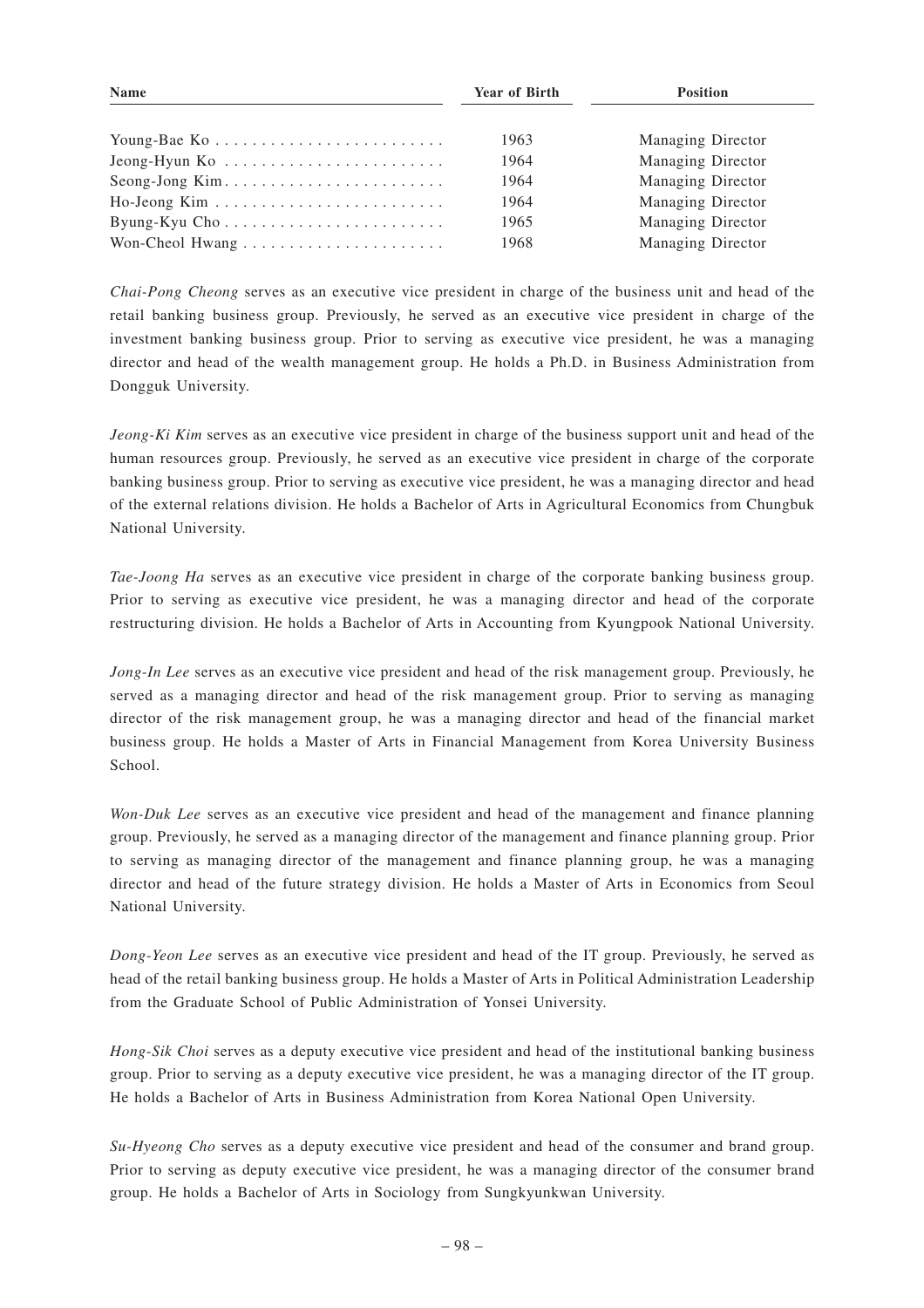*Hwa-Jae Park* serves as a deputy executive vice president and head of the credit support group. Prior to serving as deputy executive vice president, he was a managing director and head of the operation and support group. He holds a Bachelor of Arts in Business Administration from Korea Soongsil Cyber University and a Master of Arts in Business Administration from Dongguk University.

*Myung-Hyuk Shin* serves as a deputy executive vice president and head of the small and medium corporate banking business group. Prior to serving as executive vice president, he was a managing director and head of the pension and trust business group. He holds a Bachelor of Arts in Chinese from Hankuk University of Foreign Studies.

*Jong-Suk Jeong* serves as a deputy executive vice president and head of the wealth management group. Prior to serving as deputy executive vice president, she was a managing director of the wealth management group. She holds a Bachelor of Arts in Business Administration from Korea National Open University and a Master of Arts in Public Administration from Yonsei Graduate School of Public Administration.

*Jong-Deuk Kim* serves as a deputy executive vice president and head of the financial market business group. Previously, he served as a managing director of the financial market business group. He holds a Bachelor of Arts in Regional Development Studies from Dankook University.

*Young-Ho Seo* serves as a managing director and head of the global business group. Prior to serving as managing director, he was head of the Gyeonggijungbu sales center. He holds a Bachelor of Arts in Economics from Dankook University.

*Han-Young Song* serves as a managing director and head of the international trade business group. Prior to serving as managing director, she was head of the Jongno corporate banking center. She holds a Bachelor of Arts in English Literature from Keimyung University.

*Jeong-Rok Kim* serves as a managing director and head of the investment banking business group. Prior to serving as managing director, he was head of the Songpa sales center. He holds a Bachelor of Arts in Public Administration from Sungkyunkwan University.

*Jong-Rae Won* serves as a managing director and head of the business support group. Prior to serving as managing director, he was head of the Guro-Geumcheon sales center. He holds a Bachelor of Science in Accounting from Kookmin University and a Master of Arts in International Finance from Hanyang University.

*Joong-Ho Lee* serves as a managing director and head of the corporate restructuring division. Prior to serving as managing director, he was head of the Gwanak-Dongjak sales center. He holds a Bachelor of Arts in Business Administration from Yeungnam University.

*Young-Bae Ko* serves as a managing director and head of the pension and trust business group. Prior to serving as managing director, he was head of the Gangdong-Gangwon sales center. He holds a Bachelor of Arts in Business Administration from Myongji University.

*Jeong-Hyun Ko* serves as a managing director and head of the information security group. Prior to serving as managing director, he was head of the Gangseo-Yangcheon sales center. He holds a Bachelor of Arts in International Commerce from Kookmin University, a Master of Arts in Real Estate Studies from Konkuk University and a Ph.D. in Information Security and Privacy from Yonsei University.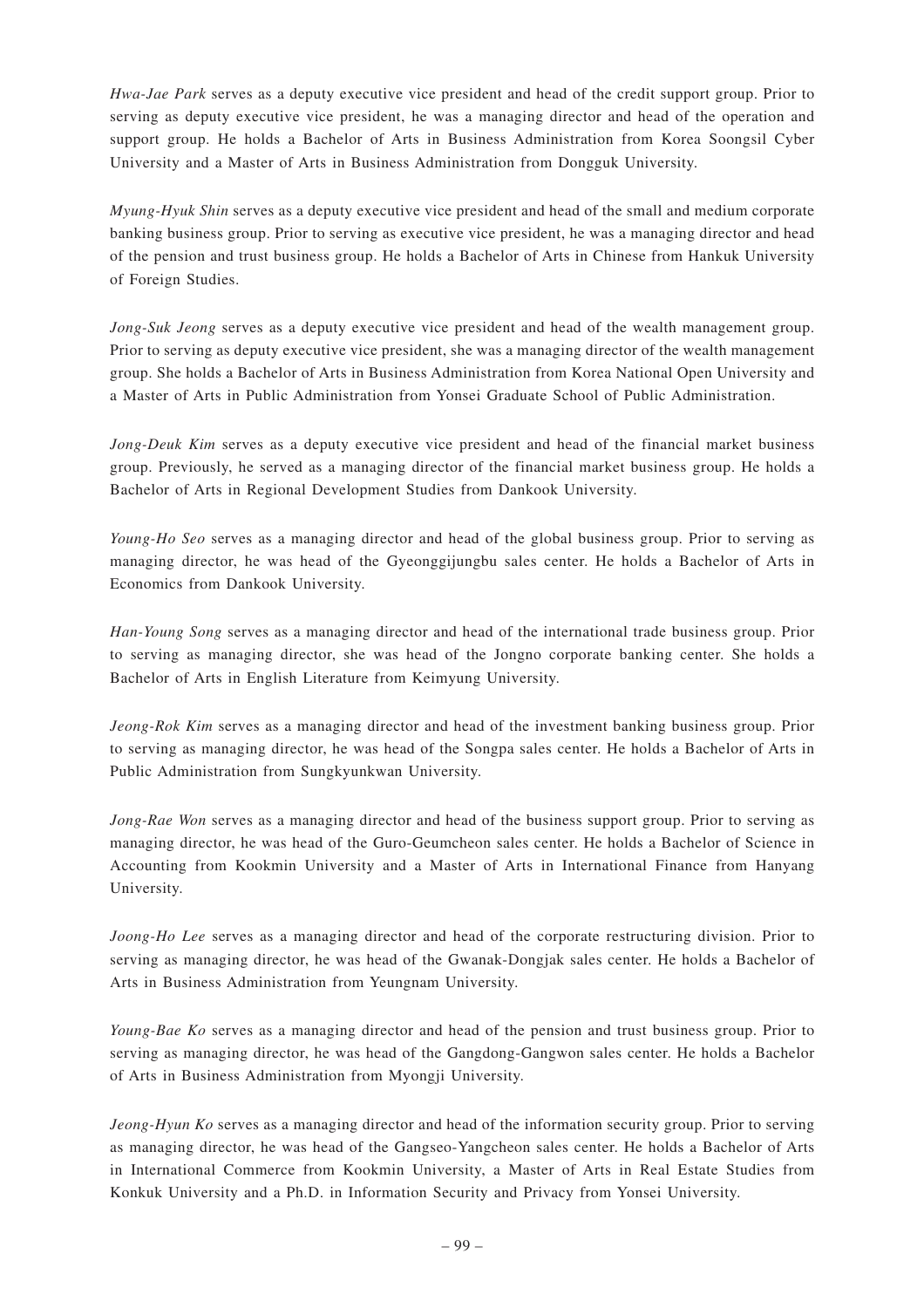*Seong-Jong Kim* serves as a managing director and head of the IT group. Prior to serving as managing director, he was the division head of the IT group. He holds a Bachelor of Arts in Business Administration from Kyonggi University.

*Ho-Jeong Kim* serves as a managing director and head of the real estate finance business group. Prior to serving as managing director, he was head of the future corporate banking headquarters II. He holds a Bachelor of Arts in Real Estate Studies from Hanyang Cyber University and a Master of Arts in Financial Economics from Yonsei University.

*Byung-Kyu Cho* serves as the compliance officer. Previously, he was head of the Gangbuk sales center. He holds a Bachelor of Arts in Economics from Kyung Hee University.

*Won-Chul Hwang* serves as a managing director and head of the digital business group. Prior to serving as managing director, he was the division head of the digital business group. He holds a Bachelor of Science in Mathematics from Hanyang University and a Master of Science in Mathematics from Hanyang University.

None of the executive officers is involved in any significant business activities outside the Bank and Woori Financial Group.

## *Compensation*

The aggregate remuneration and benefits-in-kind the Bank paid in 2018 to its directors and executive officers, including the compliance officer and managing directors, was W7,980 million, which includes W302 million in provisions for allowances for severance and retirement benefits for such directors and officers. The Bank does not have service contracts with any of these directors or officers that provide for benefits if employment with the Bank is terminated. The Bank did not record any stock compensation costs in 2016, 2017 or 2018.

## **Committees of the Board of Directors**

The Bank currently has five committees that serve under the board:

- the Board of Directors Management Committee;
- the Board Risk Management Committee;
- the Audit Committee:
- the Compensation Committee; and
- the Committee for Recommending Executive Officer Candidates.

The board appoints each member of these committees except for members of the Audit Committee, who are elected by the Bank's shareholders at the annual general meeting.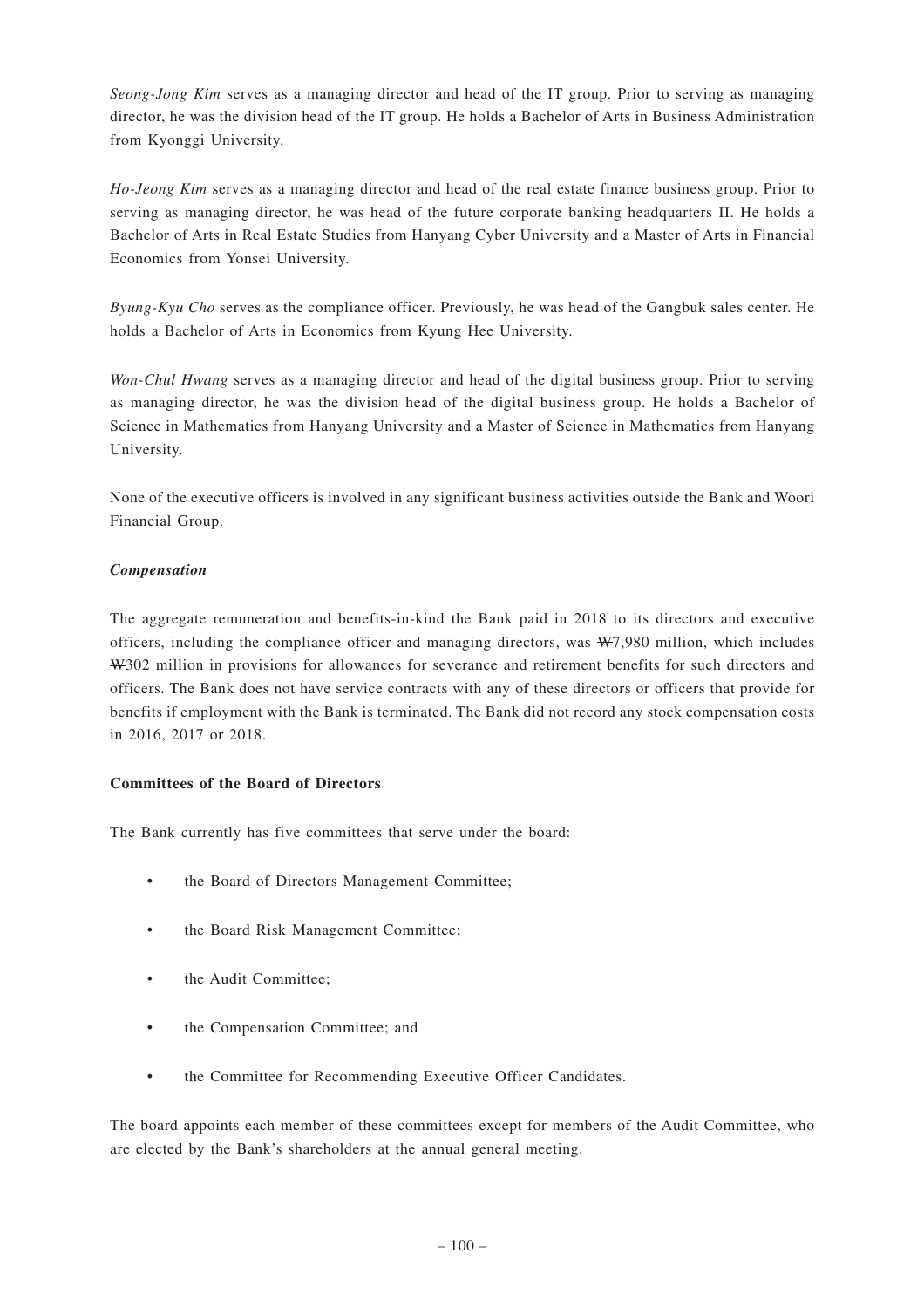## *Board of Directors Management Committee*

This committee consists of one standing director, one non-standing director and all five outside directors: Tae-Seung Sohn, Sang-Yong Park, Sung-Tae Ro, Chan-Hyoung Chung, Soo-Man Park, Joon-Ho Kim and Jae-Kyung Lee. The chairman is Sang-Yong Park. This committee, which functions as a steering committee, provides administrative support for the operations of the Bank's board of directors. It is responsible for the following:

- setting rules and procedures for operations of the Bank's board and its various committees;
- addressing corporate governance issues; and
- reviewing all reports to be submitted to the board and other matters that are deemed necessary by the board or various sub-committees of the board.

This committee holds regular meetings every quarter.

## *Board Risk Management Committee*

This committee consists of one non-standing director and three outside directors: Sung-Tae Ro, Sang-Yong Park, Soo-Man Park and Jae-Kyung Lee. The chairman is Sung-Tae Ro. It oversees and makes determinations on all significant issues relating to the Bank's risk management system. It implements policies regarding, monitors and has ultimate responsibility for managing credit, market and liquidity risk and asset and liability management. The major roles of the Board Risk Management Committee include:

- determining and amending risk management policies, guidelines and limits in conformity with the strategy established by the board of directors;
- determining the appropriate level of risks that the Bank should be willing to undertake, including in connection with key business activities such as acquisitions, investments or entering into new business areas, prior to a decision by the board of directors on such matters;
- allocating risk capital and approving the Bank's business groups' risk limit requests;
- reviewing the Bank's risk profile, including the level of risks the Bank is exposed to and the status of the Bank's risk management operations; and
- monitoring the Bank's compliance with its risk policies.

See "Risk Management." The Board Risk Management Committee regularly receives reports from the Executive Risk Management Committee, which is the body that coordinates the execution of the committee's risk-related policies and decisions, as well as the Risk Management Department. This committee holds regular meetings every quarter.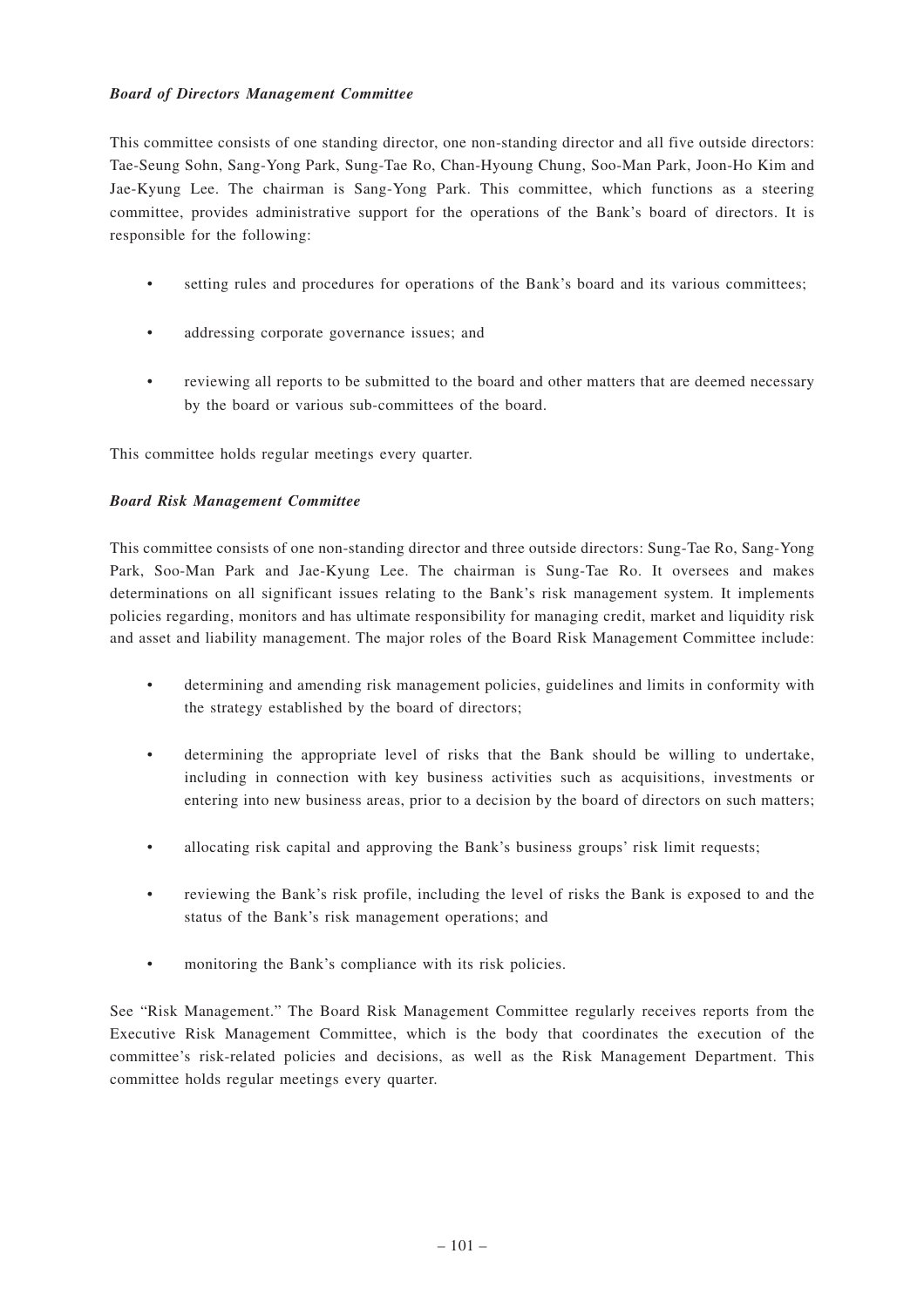## *Audit Committee*

This committee consists of two outside directors and one standing director: Chan-Hyoung Chung, Joon-Ho Kim and Jung-Sik Oh. The chairman is Chan-Hyoung Chung. It reviews all audit and compliance-related matters and makes recommendations to the Bank's board of directors. The Audit Committee, whose members must meet certain qualifications as experts under the committee charter, is also responsible for the following:

- formulating, executing, evaluating and managing internal audit plans (including financial and operational audits);
- approving the appointment and dismissal of the head of the audit team;
- approving the appointment of external auditors and evaluating the activities carried out by external auditors;
- formulating appropriate measures to correct problems identified from internal audits;
- overseeing the Bank's reporting systems in light of relevant disclosure rules and requirements to ensure compliance with applicable regulations; and
- examining internal procedures or making decisions on material matters that are related to audits as determined by the regulatory authorities, the Bank's board or other committees.

This committee also makes recommendations on regulatory issues to the Financial Supervisory Service, if and when deemed necessary. In addition, in connection with general meetings of shareholders, the committee examines the agenda for, and financial statements and other reports to be submitted by the board of directors to, each general meeting of shareholders. The internal and external auditors report directly to the Audit Committee chairman. The Bank's external auditor is invited to attend meetings of this committee when needed or when matters pertaining to the audit are discussed.

The committee holds regular meetings every quarter or as necessary.

## *Compensation Committee*

This committee consists of one non-standing director and all five of the Bank's outside directors: Joon-Ho Kim, Sung-Tae Ro, Sang-Yong Park, Chan-Hyoung Chung, Soo-Man Park and Jae-Kyung Lee. The chairman is Joon-Ho Kim. It is responsible for all matters relating to the following:

- evaluating management's performance in developing the Bank's business;
- setting goals and targets with respect to executive performance; and
- fixing executive compensation, including incentives and bonuses.

This committee holds regular meetings every quarter.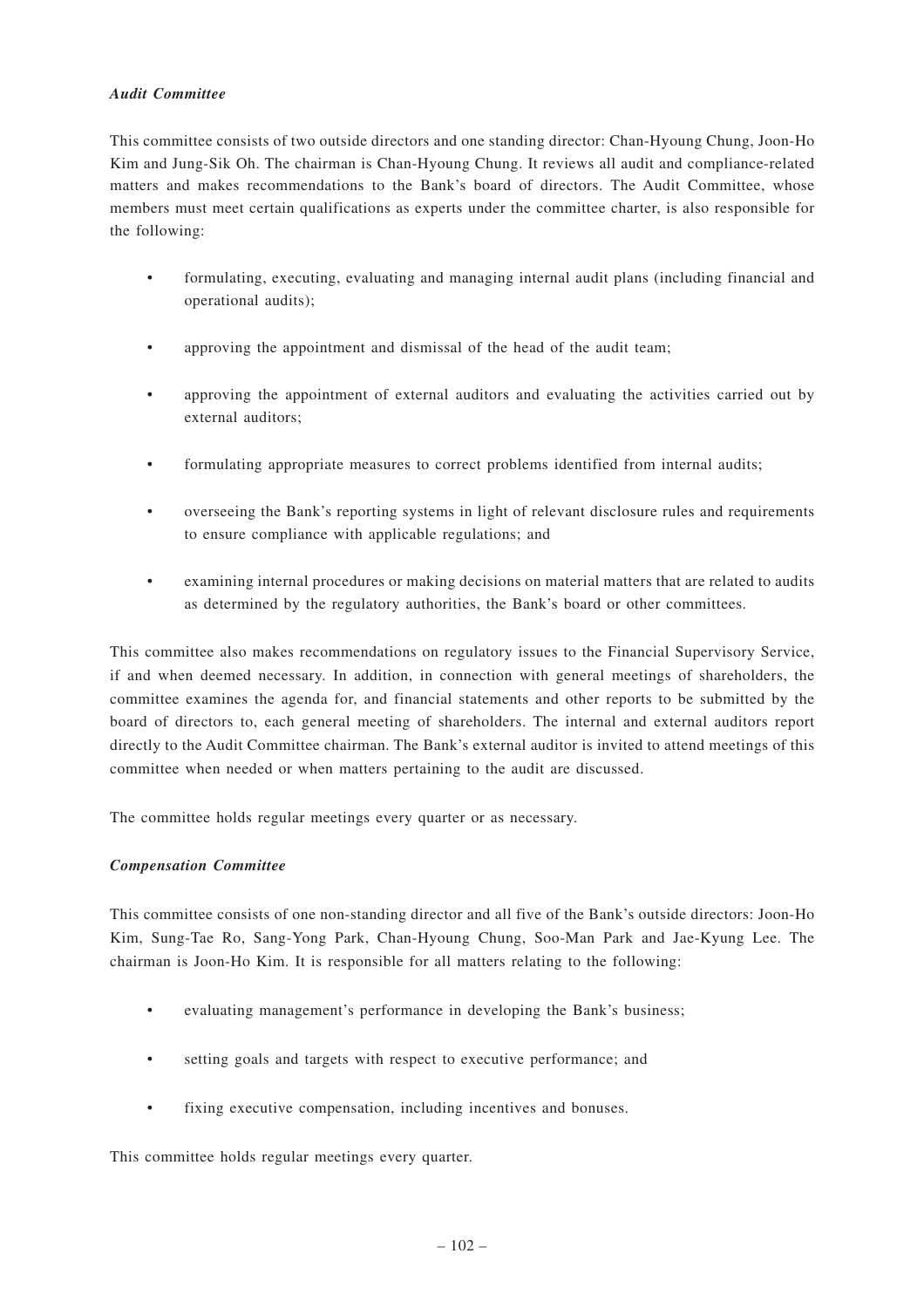#### *Committee for Recommending Executive Officer Candidates*

This committee consists of one standing director and all five of the Bank's outside directors: Tae-Seung Sohn, Soo-Man Park, Sung-Tae Ro, Sang-Yong Park, Chan-Hyoung Chung and Joon-Ho Kim. The chairman is Soo-Man Park. This committee holds meetings when an Audit Committee member, an outside director or the Bank's president and chief executive officer needs to be appointed.

#### **Share Ownership**

## *Common Stock*

As of 31st December, 2018, the persons who are currently the Bank's directors or executive officers, in the aggregate, held 306,004 shares of the Bank's common stock. None of these persons individually held more than 1% of the Bank's outstanding common stock as of such date. The following table presents information regarding the Bank's directors and executive officers who beneficially owned the Bank's shares as of 31st December, 2018. All such shares were exchanged for shares of common stock of Woori Financial Group on a one-to-one basis upon its establishment in January 2019 pursuant to a "comprehensive stock transfer" under Korean law. See "Explanatory Note."

| Name of Executive Officer or Director | <b>Number of Shares of</b><br><b>Common Stock</b> |
|---------------------------------------|---------------------------------------------------|
|                                       | 38,127                                            |
|                                       | 5,000                                             |
|                                       | 1,000                                             |
|                                       | 5,000                                             |
|                                       | 10,532                                            |
|                                       | 12,730                                            |
|                                       | 26,625                                            |
|                                       | 2,000                                             |
|                                       | 9.756                                             |
|                                       | 13,104                                            |
|                                       | 17,770                                            |
|                                       | 9,204                                             |
|                                       | 14,157                                            |
|                                       | 10,026                                            |
|                                       | 10,738                                            |
|                                       | 12,973                                            |
|                                       | 9,482                                             |
|                                       | 8,744                                             |
|                                       | 13,607                                            |
|                                       | 12,234                                            |
|                                       | 16,193                                            |
|                                       | 14,020                                            |
|                                       | 10,130                                            |
|                                       | 11,197                                            |
|                                       | 11,655                                            |
|                                       | 306,004                                           |

#### **Stock Options**

The Bank does not have any stock options outstanding as of the date of this Offering Circular.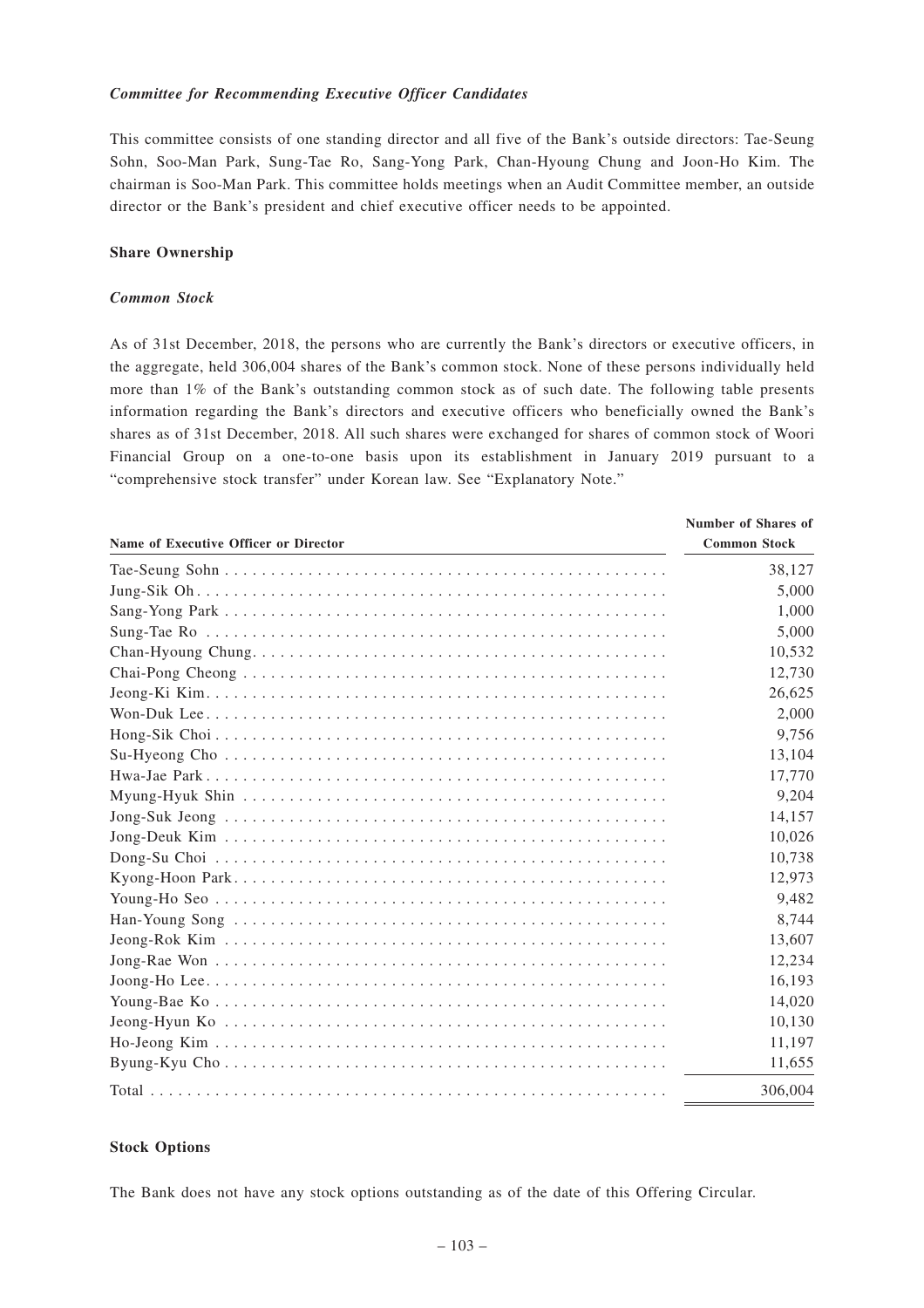## **TRANSACTIONS WITH RELATED PARTIES**

As of 31st December, 2018, the Bank had loans outstanding to its directors and executive officers in the aggregate amount of W2,816 million.

None of the Bank's directors or executive officers has or had any interest in any transactions effected by the Bank that are or were unusual in their nature or conditions or significant to the Bank's business which were effected during the current or immediately preceding year or were effected during an earlier year and remain in any respect outstanding or unperformed.

For information regarding the Bank's transactions with certain of its affiliates, see Note 44 of the notes to the consolidated financial statements included in the 2018 Annual Report on Form 20-F incorporated by reference herein.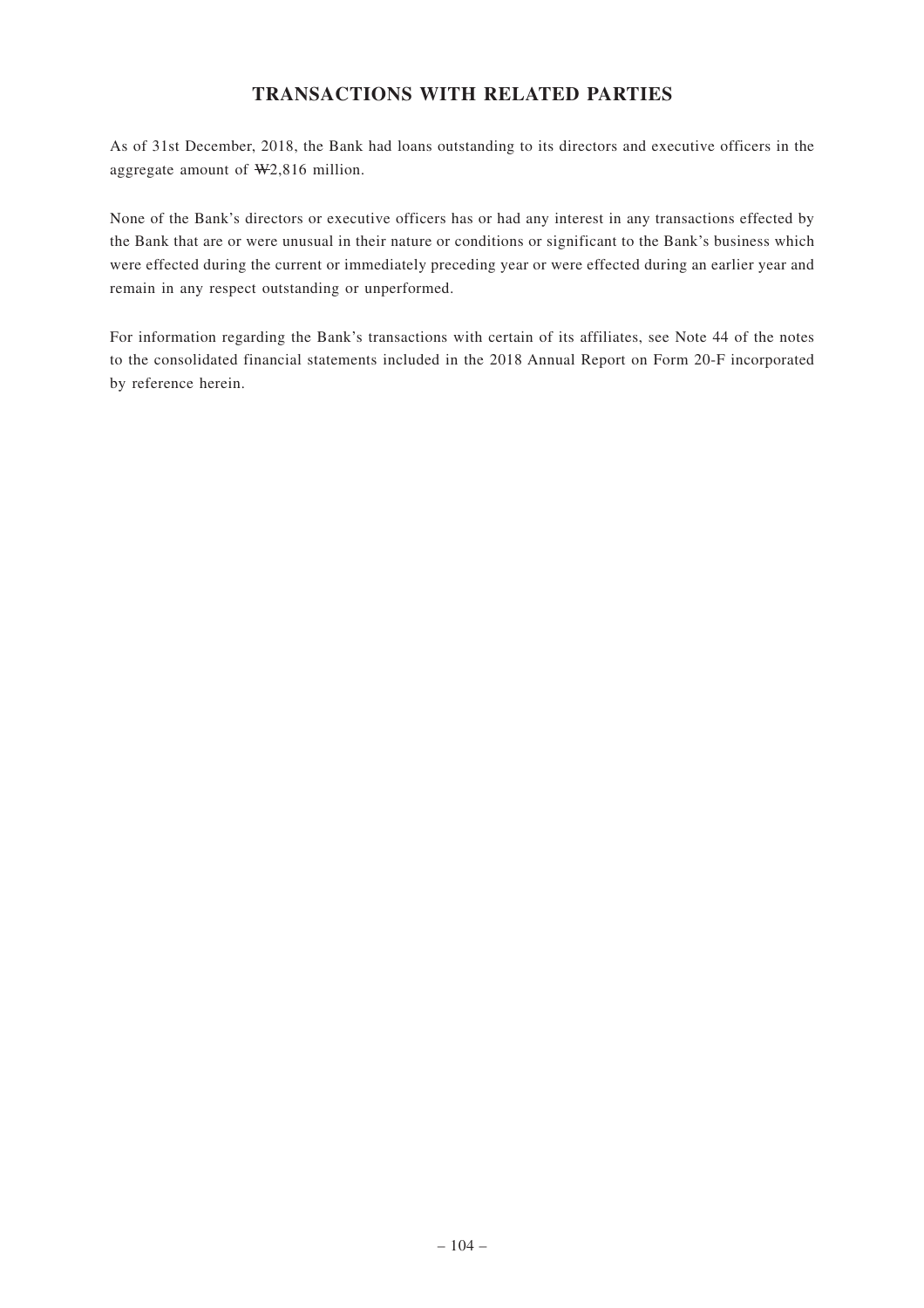# **SUPERVISION AND REGULATION**

*Please see "Item 4.B. Business Overview – Supervision and Regulation – Principal Regulations Applicable to Banks" in the 2018 Annual Report on Form 20-F incorporated by reference herein.*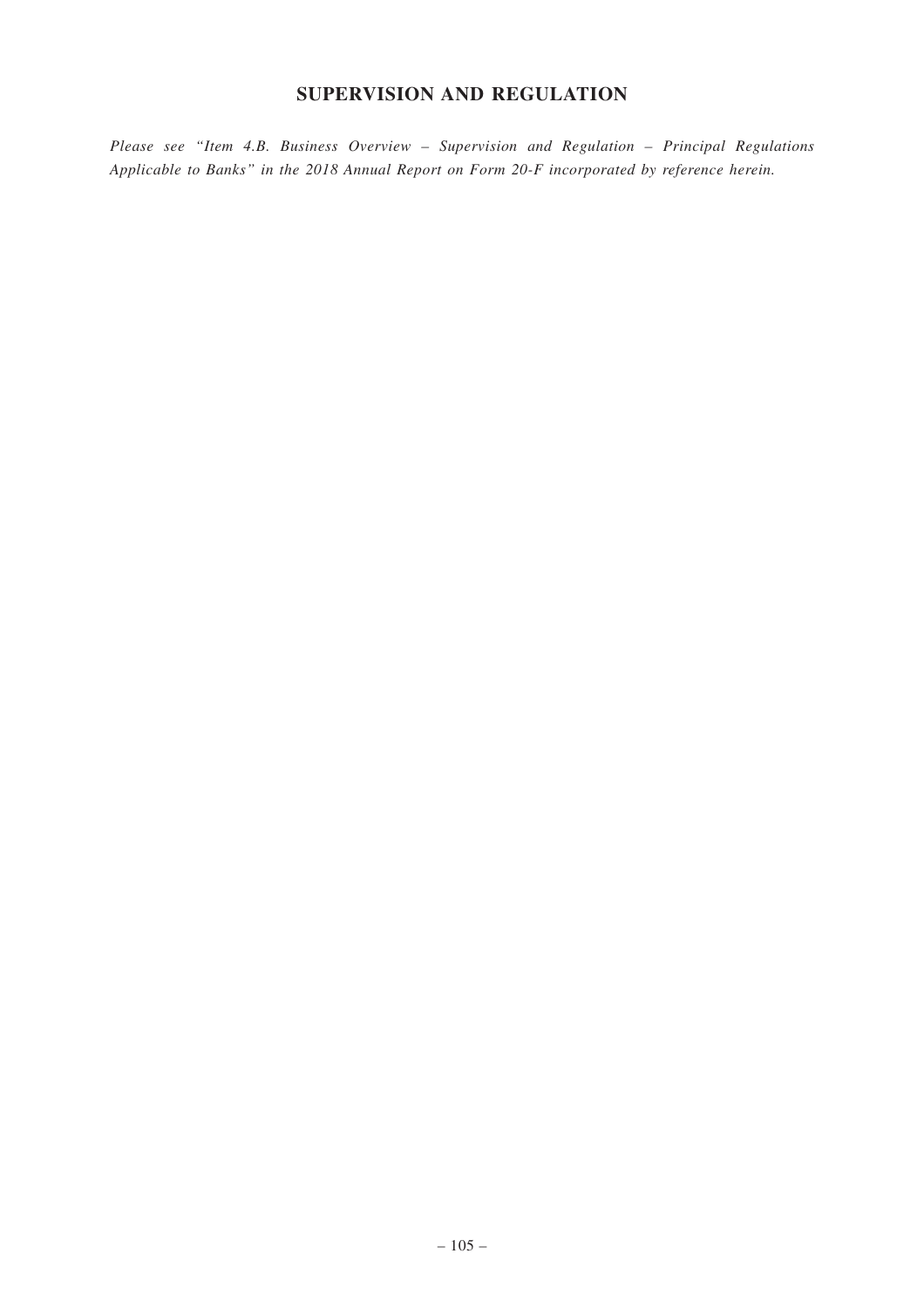## **TAXATION**

## **United States Taxation**

The following is a summary of certain United States federal income tax considerations that may be relevant to a holder or a beneficial owner of a Registered Note that is a citizen or resident of the United States or a domestic corporation or that otherwise is subject to United States federal income taxation on a net income basis in respect of such Note (a "United States holder"), as well as certain considerations (described below under "– Reporting Provisions – Information Reporting and Backup Withholding" and "– Reporting Provisions – Foreign Account Tax Compliance Act") relevant to a holder of a Registered Note that is not a United States holder. This summary is based on laws, regulations, rulings and decisions now in effect, all of which are subject to change. This summary deals only with holders that will hold Registered Notes as capital assets, and does not address tax considerations applicable to investors that may be subject to special tax rules, such as banks, tax-exempt entities, insurance companies, regulated investment companies, dealers in securities or currencies, traders in securities electing to mark to market, entities taxed as partnerships or partners therein, persons subject to the alternative minimum tax, persons that will hold such Notes as a position in a "straddle" or conversion transaction, or as part of a "synthetic security" or other integrated financial transaction, United States expatriates, non-resident alien individuals present in the United States for more than 182 days in a taxable year or persons that have a "functional currency" other than the U.S. dollar. Any special United States federal income tax considerations relevant to a particular issue of Registered Notes, including any Index Linked Notes, Dual Currency Notes or Partly Paid Notes, will be provided in the applicable Pricing Supplement.

This summary assumes that the Issuer will issue the Registered Notes through its principal office in Korea. If the Issuer issues Registered Notes through a non-U.S. branch outside Korea, certain additional United States federal income tax considerations relevant to the particular issue of Registered Notes may be addressed in the applicable Pricing Supplement. If the Issuer issues Registered Notes through a U.S. branch, the tax considerations relevant to United States holders and non-United States holders will be addressed in the applicable Pricing Supplement. The Issuer will not issue Bearer Notes through a U.S. branch.

This summary does not discuss tax considerations relevant to the ownership and disposal of Bearer Notes. In addition, this summary does not address the tax consequences of a redenomination. If the Issuer effects a redenomination, investors should consult their own advisors regarding the tax consequences to them, including the possibility that an investor will recognise foreign currency gain or loss as a result of the redenomination.

Further, this summary addresses only U.S. federal income tax consequences, and does not address consequences arising under state, local, or foreign tax laws or the Medicare tax on net investment income. Investors should consult their own tax advisors in determining the tax consequences to them of holding Registered Notes under such tax laws, as well as the application to their particular situation of the United States federal income tax considerations discussed below.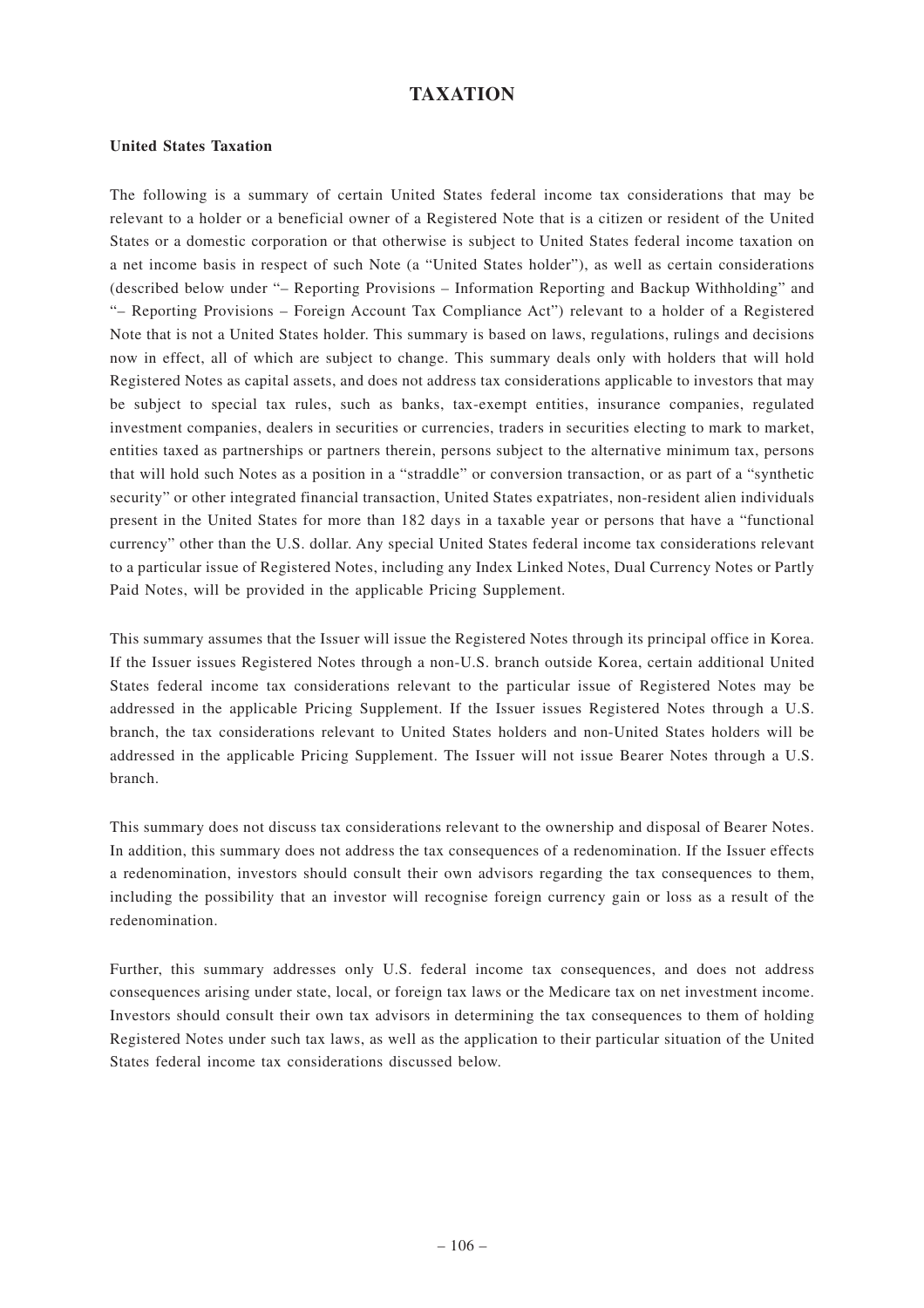#### *Senior Notes*

This section addresses Senior Notes that are properly characterised as indebtedness for U.S. federal income tax purposes. Particular tax consequences relating to Senior Notes having a term to maturity of more than 30 years will be discussed in the applicable Pricing Supplement.

United States holders that use an accrual method of accounting for tax purposes ("accrual method holders") are generally required to include certain amounts in income no later than the time such amounts are reflected on certain financial statements (the "book/tax conformity rule"). The application of the book/tax conformity rule thus may require the accrual of income earlier than would be the case under the general tax rules described below. It is not clear to what types of income the book/tax conformity rule applies, or, in some cases, how the rule is to be applied if it is applicable. Accrual method holders should consult with their tax advisors regarding the potential applicability of the book/tax conformity rule to their particular situation.

*Payments of Interest and Additional Amounts.* The gross amount of payments of "qualified stated interest" (as defined below under "Original Issue Discount") and additional amounts, if any (*i.e.*, without reduction for withholding taxes imposed by any Tax Jurisdiction, determined utilising the appropriate withholding tax rate for that Tax Jurisdiction applicable to the United States holder), but excluding any pre-issuance accrued interest, on a Registered Note will be taxable to a United States holder as ordinary interest income at the time that such payments are accrued or are received (in accordance with the United States holder's method of tax accounting). If payments of this kind are made with respect to a Registered Note that is denominated in a single currency other than the U.S. dollar (a "Foreign Currency Note"), the amount of interest income realised by a United States holder that uses the cash method of tax accounting will be the U.S. dollar value of the Specified Currency payment based on the exchange rate in effect on the date of receipt regardless of whether the payment in fact is converted into U.S. dollars. A United States holder that uses the accrual method of accounting for tax purposes will accrue interest income on the Note in the relevant foreign currency and translate the amount accrued into U.S. dollars based on the average exchange rate in effect during the interest accrual period (or portion thereof within the United States holder's taxable year), or, at the accrual basis United States holder's election, at the spot rate of exchange on the last day of the accrual period (or the last day of the taxable year within such accrual period if the accrual period spans more than one taxable year), or at the spot rate of exchange on the date of receipt, if this date is within five business days of the last day of the accrual period. A United States holder that makes this election must apply it consistently to all debt instruments from year to year and cannot change the election without the consent of the Internal Revenue Service (the "IRS"). A United States holder that uses the accrual method of accounting for tax purposes will recognise foreign currency gain or loss, as the case may be, on the receipt of an interest payment made with respect to a Foreign Currency Note if the exchange rate in effect on the date the payment is received differs from the rate applicable to a previous accrual of that interest income. Amounts attributable to pre-issuance accrued interest will generally not be includable in income, except to the extent of foreign currency gain or loss attributable to any changes in exchange rates during the period between the date the United States holder acquired the Note and the first Interest Payment Date. This foreign currency gain or loss will be treated as ordinary income or loss but generally will not be treated as an adjustment to interest income received on the Note.

*Purchase, Sale and Retirement of Registered Notes.* A United States holder's tax basis in a Registered Note generally will equal the cost of such Note to such holder, increased by any amounts includible in income by the holder as original issue discount and market discount and reduced by any amortised premium (each as described below) and any payments other than payments of qualified stated interest made on such Note. In the case of a Foreign Currency Note, the cost of such Note to a United States holder will be the U.S. dollar value of the foreign currency purchase price on the date of purchase. In the case of a Foreign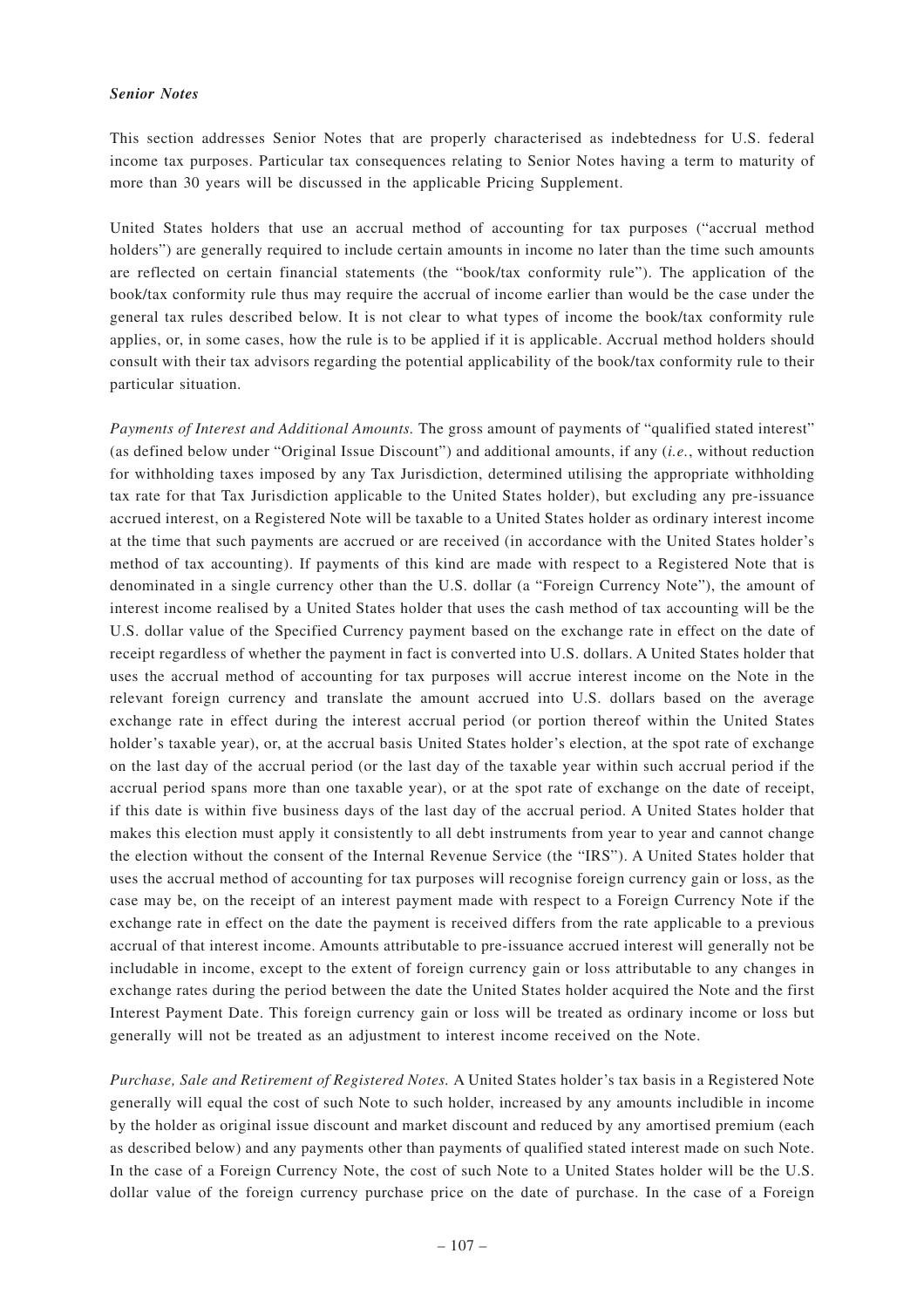Currency Note that is traded on an established securities market, a cash basis United States holder (and, if it so elects, an accrual basis United States holder) will determine the U.S. dollar value of the cost of such Note by translating the amount paid at the spot rate of exchange on the settlement date of the purchase. The amount of any subsequent adjustments to a United States holder's tax basis in a Registered Note in respect of original issue discount, market discount and premium denominated in a Specified Currency will be determined in the manner described under "Original Issue Discount" and "Premium and Market Discount" below. The conversion of U.S. dollars to a Specified Currency and the immediate use of the Specified Currency to purchase a Foreign Currency Note generally will not result in taxable gain or loss for a United States holder.

Upon the sale, exchange or retirement of a Registered Note, a United States holder generally will recognise gain or loss equal to the difference between the amount realised on the sale, exchange or retirement (less any accrued qualified stated interest, which will be taxable as such) and the United States holder's tax basis in such Note. If a United States holder receives a currency other than the U.S. dollar in respect of the sale, exchange or retirement of a Registered Note, the amount realised will be the U.S. dollar value of the specified currency received calculated at the exchange rate in effect on the date the instrument is disposed of or retired. In the case of a Foreign Currency Note that is traded on an established securities market, a cash basis United States holder, and if it so elects, an accrual basis United States holder will determine the U.S. dollar value of the amount realised by translating such amount at the spot rate on the settlement date of the sale. The election available to accrual basis United States holders in respect of the purchase and sale of Foreign Currency Notes traded on an established securities market, discussed above, must be applied consistently to all debt instruments from year to year and cannot be changed without the consent of the IRS.

Except as discussed below with respect to market discount, Short-Term Notes (as defined below) and foreign currency gain or loss, gain or loss recognised by a United States holder generally will be long-term capital gain or loss if the United States holder has held such Note for more than one year at the time of disposition. Long-term capital gains recognised by an individual holder generally are subject to tax at a lower rate than short-term capital gains or ordinary income. The deduction of capital losses is subject to limitations.

Gain or loss recognised by a United States holder on the sale, exchange or retirement of a Foreign Currency Note generally will be treated as ordinary income or loss to the extent that the gain or loss is attributable to changes in exchange rates during the period in which the holder held such Note. This foreign currency gain or loss will not be treated as an adjustment to interest income received on the Notes.

*Original Issue Discount.* If the Issuer issues Registered Notes at a discount from their stated redemption price at maturity (as defined below), and the discount is equal to or more than the product of one-fourth of one per cent. (0.25 per cent.) of the stated redemption price at maturity of the Notes multiplied by the number of full years to their maturity (the "*de minimis* threshold"), the Notes will be "Original Issue Discount Notes." The difference between the issue price and the stated redemption price at maturity of the Notes will be the "original issue discount" ("OID"). The "issue price" of the Notes will be the first price at which a substantial amount of the Notes are sold to the public (*i.e.*, excluding sales of the Notes to underwriters, placement agents, wholesalers, or similar persons). The "stated redemption price at maturity" will include all payments under the Notes other than payments of qualified stated interest. The term "qualified stated interest" generally means stated interest that is unconditionally payable in cash or property (other than debt instruments issued by the Issuer) at least annually during the entire term of the Notes at a single fixed interest rate or, subject to certain conditions, based on one or more interest indices.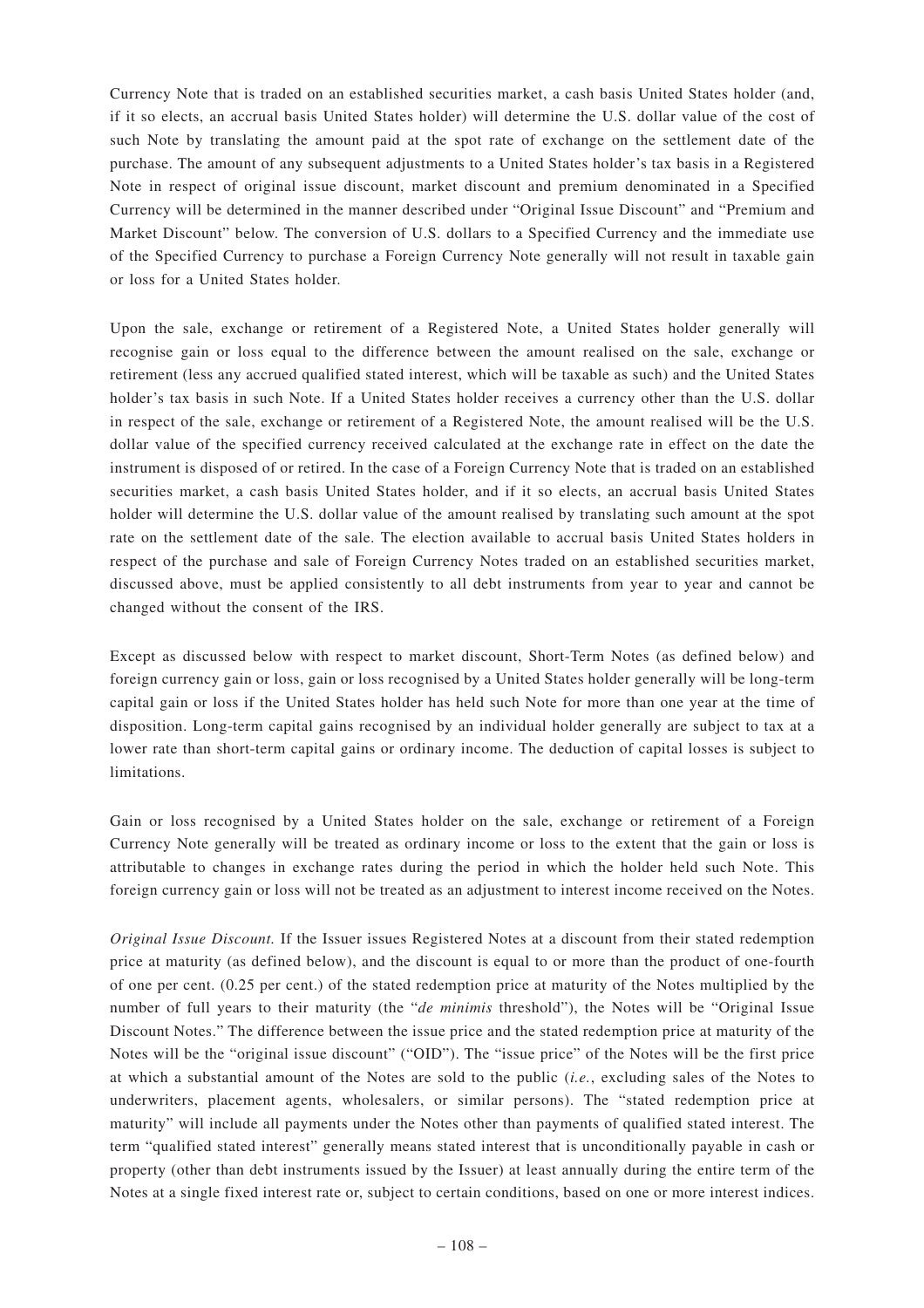United States holders of Original Issue Discount Notes generally will be subject to the special tax accounting rules for obligations issued with OID provided by the Internal Revenue Code of 1986, as amended, and certain regulations promulgated thereunder (the "OID Regulations"). United States holders of such Notes should be aware that, as described in greater detail below, they generally must include OID in ordinary gross income for United States federal income tax purposes as it accrues, in advance of the receipt of cash attributable to that income.

In general, each United States holder of an Original Issue Discount Note, regardless of whether the holder uses the cash or the accrual method of tax accounting, will be required to include in ordinary gross income the sum of the "daily portions" of OID on such Note for all days during the taxable year that the United States holder owns such Note. The daily portions of OID on an Original Issue Discount Note are determined by allocating to each day in any accrual period a ratable portion of the OID allocable to that accrual period. Accrual periods may be any length and may vary in length over the term of an Original Issue Discount Note, *provided that* no accrual period is longer than one year and each scheduled payment of principal or interest occurs on either the final day or the first day of an accrual period. In the case of an initial holder, the amount of OID on an Original Issue Discount Note allocable to each accrual period is determined by (a) multiplying the "adjusted issue price" (as defined below) of the Original Issue Discount Note at the beginning of the accrual period by the yield to maturity of such Original Issue Discount Note (appropriately adjusted to reflect the length of the accrual period) and (b) subtracting from that product the amount (if any) of qualified stated interest allocable to that accrual period. The yield to maturity of such Note is the discount rate that causes the present value of all payments on such Note as of its original issue date to equal the issue price of such Note. The "adjusted issue price" of an Original Issue Discount Note at the beginning of any accrual period will generally be the sum of its issue price (generally including accrued interest, if any) and the amount of OID allocable to all prior accrual periods, reduced by the amount of all payments other than payments of qualified stated interest (if any) made with respect to such Note in all prior accrual periods. As a result of this "constant yield" method of including OID in income, the amounts includible in income by a United States holder in respect of an Original Issue Discount Note denominated in U.S. dollars generally are lesser in the early years and greater in the later years than the amounts that would be includible on a straight-line basis.

The application of the book/tax conformity rule to OID and *de minimis* OID is uncertain in some respects. The book/tax conformity rule applies to OID in some cases, and therefore may require accrual method holders to include OID on original issue discount debt securities in a more accelerated manner than described above if they do so for financial accounting purposes. It is uncertain what adjustments, if any, should be made in later accrual periods when taxable income exceeds income reflected on the United States holder's financial statements to reflect the accelerated accrual of income in earlier periods. In addition, it is possible, although less likely, that accrual method holders may be required to include *de minimis* OID in gross income as *de minimis* OID accrues for financial accounting purposes.

A United States holder generally may make an irrevocable election to include in its income its entire return on a Registered Note (*i.e.*, the excess of all remaining payments to be received on the Note, including payments of qualified stated interest, over the amount paid by such United States holder for the Note) under the constant-yield method described above. For Registered Notes purchased at a premium or bearing market discount in the hands of the United States holder, the United States holder making this election will also be deemed to have made the election (discussed below in "– Premium and Market Discount") to amortise premium or to accrue market discount in income currently on a constant-yield basis.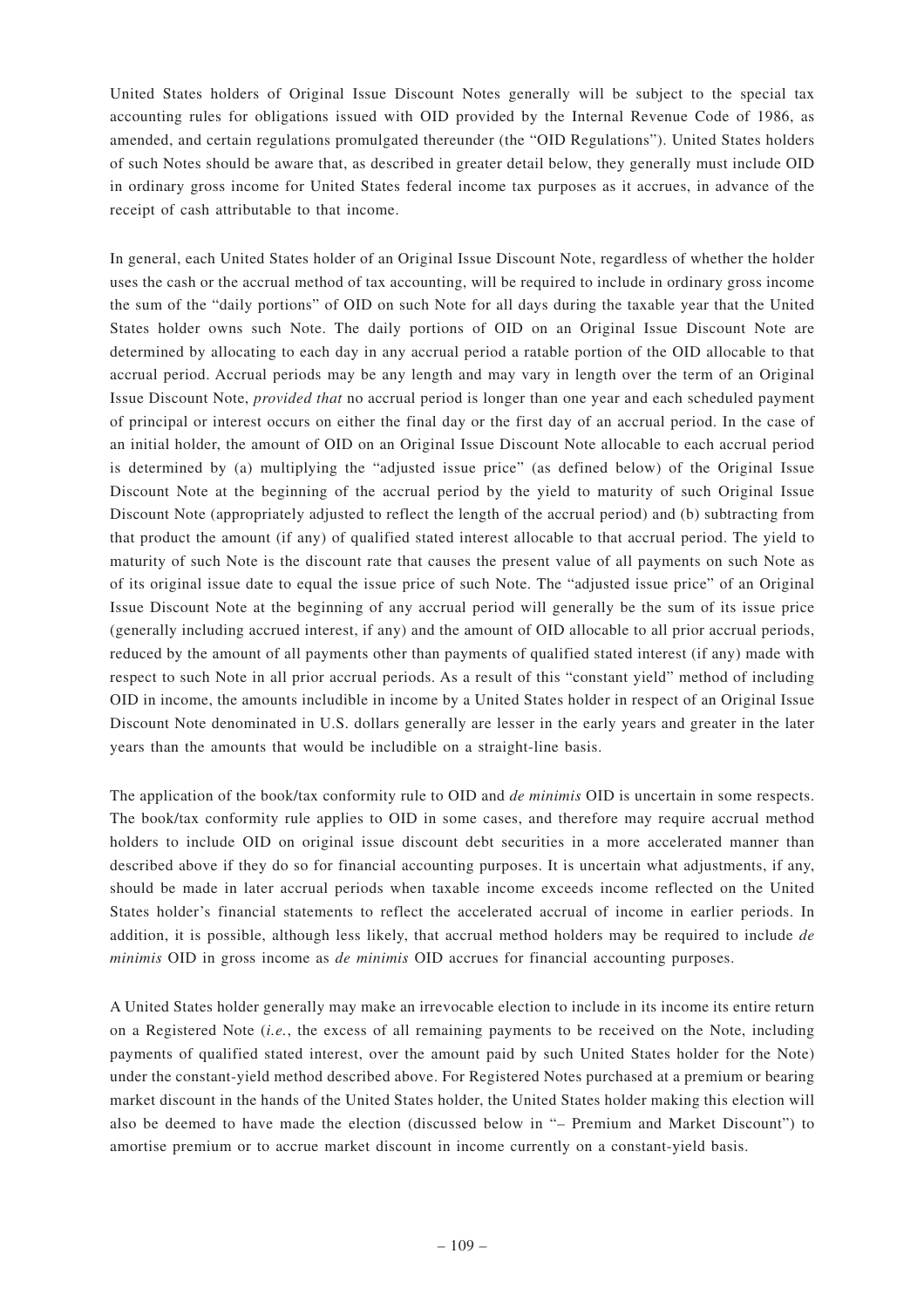In the case of an Original Issue Discount Note that is also a Foreign Currency Note, a United States holder should determine the U.S. dollar amount includible in income as OID for each accrual period by (a) calculating the amount of OID allocable to each accrual period in the Specified Currency using the constant-yield method described above, and (b) translating the amount of the Specified Currency so derived at the average exchange rate in effect during that accrual period (or portion thereof within a United States holder's taxable year) or, at the United States holder's election (as described above under "– Payments of Interest"), at the spot rate of exchange on the last day of the accrual period (or the last day of the taxable year within such accrual period if the accrual period spans more than one taxable year), or at the spot rate of exchange on the date of receipt, if such date is within five business days of the last day of the accrual period. Because exchange rates may fluctuate, a United States holder of an Original Issue Discount Note that is also a Foreign Currency Note may recognise a different amount of OID income in each accrual period than would the holder of an otherwise similar Original Issue Discount Note denominated in U.S. dollars. All payments on an Original Issue Discount Note (other than payments of qualified stated interest) will generally be viewed first as payments of previously accrued OID (to the extent thereof), with payments attributed first to the earliest-accrued OID, and then as payments of principal. Upon the receipt of an amount attributable to OID (whether in connection with a payment of an amount that is not qualified stated interest or the sale or retirement of the Original Issue Discount Note), a United States holder will recognise ordinary income or loss measured by the difference between the amount received (translated into U.S. dollars at the exchange rate in effect on the date of receipt or on the date of disposition of the Original Issue Discount Note, as the case may be) and the amount accrued (using the exchange rate applicable to such previous accrual).

A subsequent United States holder of an Original Issue Discount Note that purchases the Note at a cost less than its remaining redemption amount (as defined below), or an initial United States holder that purchases an Original Issue Discount Note at a price other than the Note's issue price, also generally will be required to include in gross income the daily portions of OID, calculated as described above. However, if the United States holder acquires the Original Issue Discount Note at a price greater than its adjusted issue price, the holder is required to reduce its periodic inclusions of OID income to reflect the premium paid over the adjusted issue price. The "remaining redemption amount" for a Note is the total of all future payments to be made on the Note other than payments of qualified stated interest.

Floating Rate Notes generally will be treated as "variable rate debt instruments" under the OID Regulations. Accordingly, the stated interest on a Floating Rate Note generally will be treated as "qualified stated interest" and such Note will not have OID solely as a result of the fact that it provides for interest at a variable rate. If a Floating Rate Note qualifying as a "variable rate debt instrument" is an Original Issue Discount Note, for purposes of determining the amount of OID allocable to each accrual period under the rules above, the Note's "yield to maturity" and "qualified stated interest" will generally be determined as though the Note bore interest in all periods at a fixed rate generally equal to the rate that would be applicable to the interest payments on the Note on its date of issue or, in the case of certain Floating Rate Notes, the rate that reflects the yield that is reasonably expected for such Note. Additional rules may apply if interest on a Floating Rate Note is based on more than one interest index. If a Floating Rate Note does not qualify as a "variable rate debt instrument," the Note will be subject to special rules (the "Contingent Payment Regulations") that govern the tax treatment of debt obligations that provide for contingent payments ("Contingent Debt Obligations"). A detailed description of the tax considerations relevant to United States holders of any such Notes will be provided in the applicable Pricing Supplement.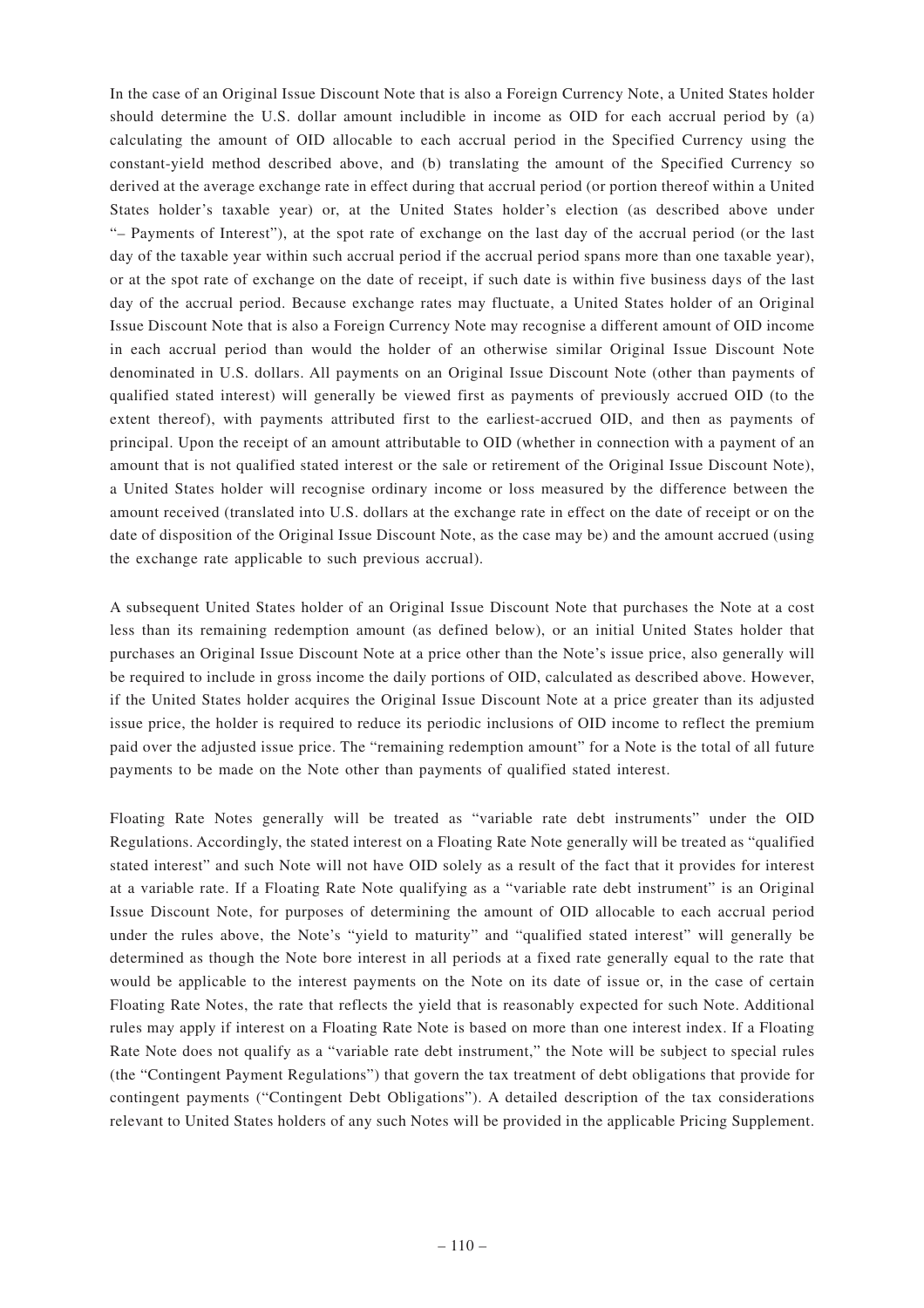Certain of the Registered Notes may be subject to special redemption, repayment or interest rate reset features, as indicated in the applicable Pricing Supplement. Registered Notes containing such features, in particular Original Issue Discount Notes, may be subject to special rules that differ from the general rules discussed above. Purchasers of Registered Notes with such features should carefully examine the applicable Pricing Supplement and should consult their own tax advisors with respect to the Notes since the tax consequences with respect to such features, and especially with respect to OID, will depend, in part, on the particular terms of the Notes.

If a Note provides for an Accrual Period that is longer than one year (for example, as a result of a long initial period on a Note on which interest is generally paid on an annual basis), then stated interest on the Note will not qualify as "qualified stated interest" under the OID Regulations. As a result, the Note would be an Original Issue Discount Note. In that event, among other things, cash-method United States holders will be required to accrue stated interest on the Note under the OID Regulations, and all United States holders will be required to accrue OID that would otherwise fall under the *de minimis* threshold.

*Premium and Market Discount.* A United States holder of a Registered Note that purchases the Note at a cost greater than the Note's remaining redemption amount (as defined in the fourth preceding paragraph) will be considered to have purchased the Note at a premium, and may elect to amortise this premium (as an offset to interest income), using a constant-yield method, over the remaining term of the Note. This election, once made, generally applies to all bonds held or subsequently acquired by the United States holder on or after the first taxable year to which the election applies and may not be revoked without the consent of the IRS. A United States holder that elects to amortise such premium must reduce its tax basis in the Note by the amount of the premium amortised during its holding period. Original Issue Discount Notes purchased at a premium will not be subject to the OID rules described above. In the case of premium in respect of a Foreign Currency Note, a United States holder should calculate the amortisation of the premium in the specified currency. Amortisation deductions attributable to a period reduce interest payments in respect of that period and therefore are translated into U.S. dollars at the exchange rate used by the United States holder for such interest payments. Exchange gain or loss will be realised with respect to amortised bond premium on a Note based on the difference between the exchange rate on the date or dates the premium is recovered through interest payments on the Note and the exchange rate on the date on which the United States holder acquired the Note. With respect to a United States holder that does not elect to amortise bond premium, the amount of bond premium will be included in the United States holder's tax basis when the Note matures or is disposed of by the United States holder. Therefore, a United States holder that does not elect to amortise such premium and that holds the Note to maturity generally will be required to treat the premium as capital loss when the Note matures.

If a United States holder of a Registered Note purchases the Note, other than a Short-Term Note (as defined below), at a price that is lower than its remaining redemption amount, or in the case of an Original Issue Discount Note, its adjusted issue price, by at least 0.25 per cent. of its remaining redemption amount multiplied by the number of remaining whole years to maturity, the Note will be considered to have "market discount" in the hands of the United States holder. In such case, gain realised by the United States holder on the disposition of the Note generally will be treated as ordinary income to the extent of the market discount that accrued on the Note while held by the United States holder. In addition, the United States holder could be required to defer the deduction of a portion of the interest paid on any indebtedness incurred or maintained to purchase or carry the Note. In general terms, market discount on a Registered Note will be treated as accruing ratably over the term of the Note, or, at the election of the holder, under a constant yield method. Market discount on a Foreign Currency Note will be accrued by a United States holder in the specified currency. The amount includible in income by a United States holder in respect of such accrued market discount will be the U.S. dollar value of the amount accrued, generally calculated at the exchange rate in effect on the date that the Note is disposed of by the United States holder.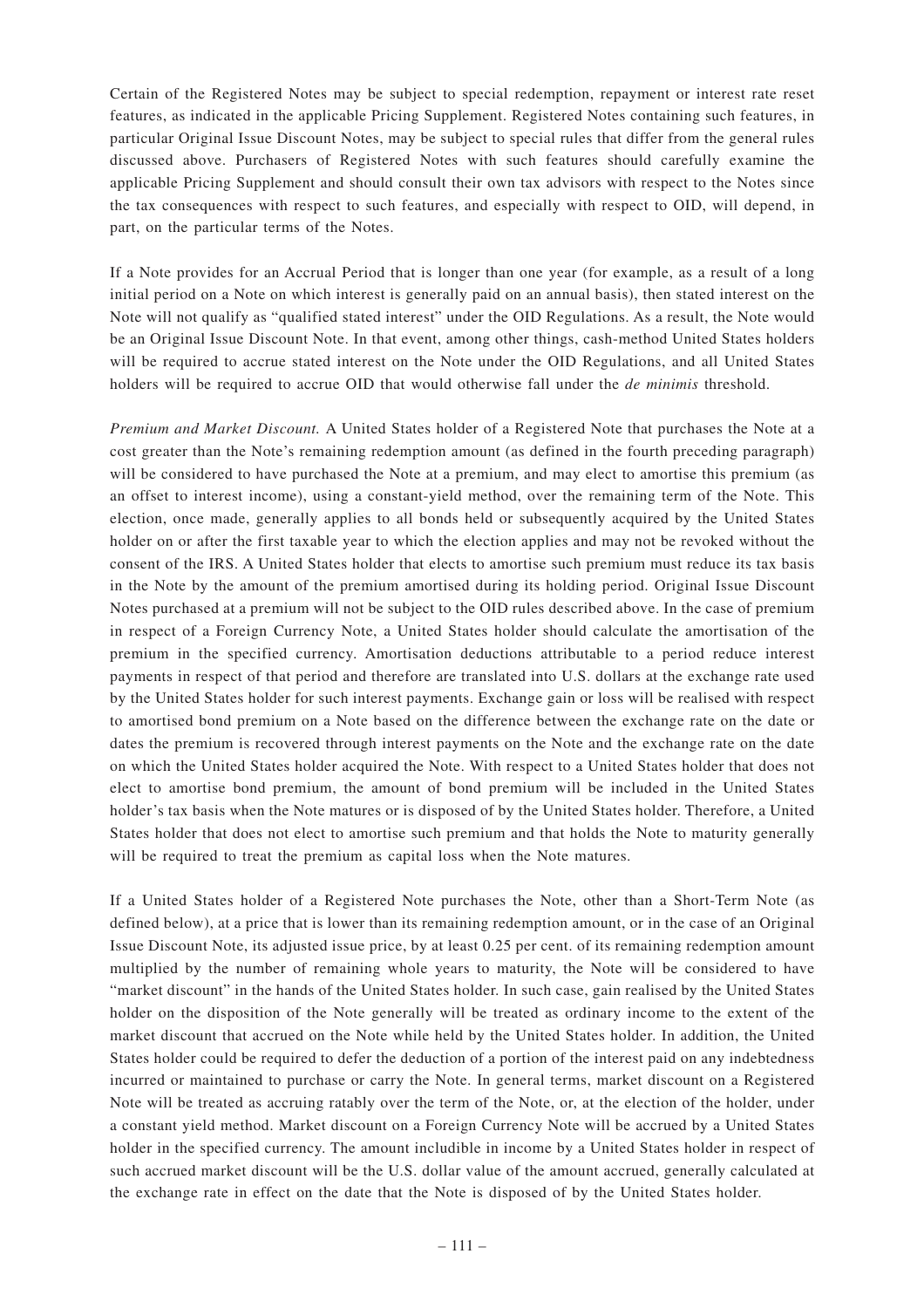A United States holder may elect to include market discount in income on a current basis as it accrues (on either a ratable or constant-yield basis), in lieu of treating a portion of any gain realised on a sale of a Registered Note as ordinary income. If a United States holder elects to include market discount on a current basis, the interest deduction deferral rule described above will not apply. Any accrued market discount on a Foreign Currency Note that is currently includible in income will be translated into U.S. dollars at the average exchange rate for the accrual period (or portion thereof within the United States holder's taxable year). Any such election, if made, applies to all market discount bonds acquired by the taxpayer on or after the first day of the first taxable year to which the election applies and is revocable only with the consent of the IRS.

*Short-Term Notes.* The rules set forth above will also generally apply to Registered Notes having maturities of not more than one year ("Short-Term Notes"), but with certain modifications.

First, the OID Regulations treat none of the interest on a Short-Term Note as qualified stated interest. Thus, all Short-Term Notes will be Original Issue Discount Notes. OID will be treated as accruing on a Short-Term Note ratably or, at the election of a United States holder, under a constant yield method.

Second, a United States holder of a Short-Term Note that uses the cash method of tax accounting and is not a bank, securities dealer, regulated investment company or common trust fund, and does not identify the Short-Term Note as part of a hedging transaction, will generally not be required to include OID in income on a current basis. Such a United States holder may not be allowed to deduct all of the interest paid or accrued on any indebtedness incurred or maintained to purchase or carry such Note until the Maturity of such Note or its earlier disposition in a taxable transaction. In addition, such a United States holder will be required to treat any gain realised on a sale, exchange or retirement of such Note as ordinary income to the extent such gain does not exceed the OID accrued with respect to such Note during the period the United States holder held such Note. Notwithstanding the foregoing, a cash-basis United States holder of a Short-Term Note may elect to accrue OID into income on a current basis or to accrue the "acquisition discount" on the Note under the rules described below. If the United States holder elects to accrue OID or acquisition discount, the limitation on the deductibility of interest described above will not apply.

A United States holder using the accrual method of tax accounting and certain cash-basis United States holders (including banks, securities dealers, regulated investment companies and common trust funds) generally will be required to include original issue discount on a Short-Term Note in income on a current basis. Alternatively, a United States holder of a Short-Term Note can elect to accrue the "acquisition discount," if any, with respect to such Note on a current basis. If such an election is made, the OID rules will not apply to the Note. Acquisition discount is the excess of the Short-Term Note's stated redemption price at maturity (*i.e.*, all amounts payable on the Short-Term Note) over the purchase price. Acquisition discount will be treated as accruing ratably or, at the election of the United States holder, under a constant-yield method based on daily compounding.

Finally, the market discount rules will not apply to a Short-Term Note.

*Index Linked Notes and Other Notes Providing for Contingent Payments.* The Contingent Payment Regulations, which govern the tax treatment of Contingent Debt Obligations, generally require accrual of interest income on a constant-yield basis in respect of such obligations at a yield determined at the time of their issuance, and may require adjustments to such accruals when any contingent payments are made. A detailed description of the tax considerations relevant to United States holders of any Contingent Debt Obligations will be provided in the applicable Pricing Supplement.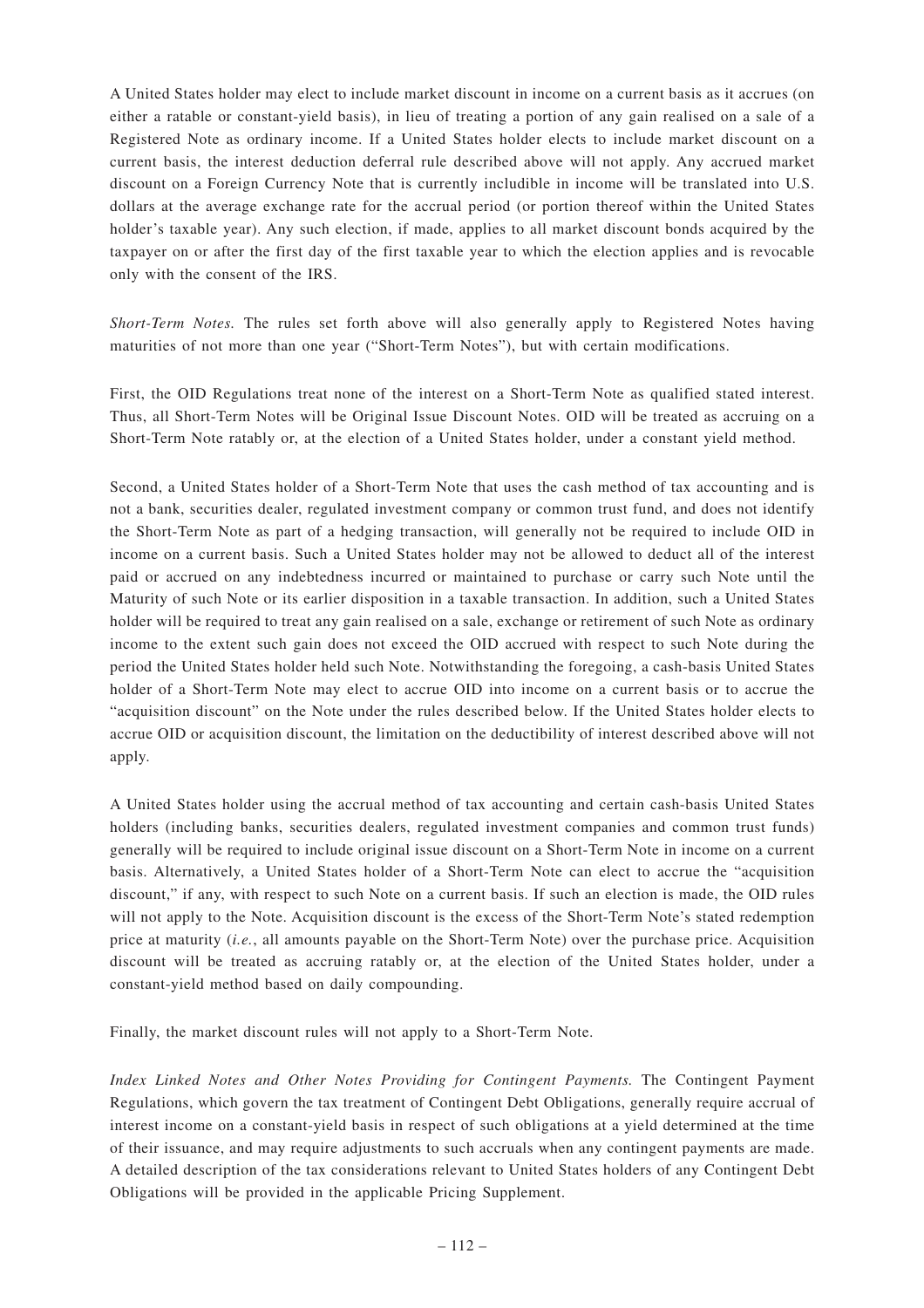### *Subordinated Notes*

*Characterisation of the Subordinated Notes*. No statutory, judicial or administrative authority directly addresses the characterisation of the Tier I or Tier II Subordinated Notes. As a result, significant aspects of the U.S. federal income tax consequences of an investment in the Subordinated Notes are uncertain. The Issuer believes, however, that notwithstanding their legal form as debt, the Tier I Subordinated Notes will be, and the Tier II Subordinated Notes should be, characterised as equity for U.S. federal income tax purposes (and not as debt), and the Issuer intends, absent a change in law, to so treat the Subordinated Notes. In general, under the U.S. Internal Revenue Code, the characterisation of an instrument for U.S. federal income tax purposes as debt or equity of a corporation by its issuer as of the time of issuance is binding on a holder unless the holder discloses on its tax return that it is taking an inconsistent position. The issuer's characterisation, however, is not binding on the IRS.

*Payments of Interest.* Subject to the discussion below under "– PFIC Rules," payments of stated interest on the Subordinated Notes (including any tax withheld and additional amounts paid in respect thereof) will be treated as distributions on stock of the Issuer and as dividends to the extent paid out of the current or accumulated earnings and profits of the Issuer, as determined under U.S. federal income tax principles. Because the Issuer does not expect to be able to determine its earnings and profits under U.S. federal income tax principles, it is expected that distributions paid to United States holders generally will be reported as dividends. Payments received by a United States holder that are treated as dividends generally will not be eligible for the dividends received deduction. Accrual-method holders generally will take such dividends into account when paid.

Subject to certain exceptions for short-term and hedged positions and the discussion below under "– PFIC Rules," the U.S. dollar amount of dividends received by an individual generally will be subject to taxation at reduced rates if the dividends are "qualified dividends." Dividends on the Subordinated Notes should be the type of dividend that is eligible to be a qualified dividend, although there is some uncertainty as to the application of the qualified dividend rules to instruments that are treated as equity for U.S. federal income tax purposes but have the legal form of debt. If these rules apply to the Subordinated Notes, it is possible that short-term capital loss realised by a United States holder on the Notes will be converted into long-term capital loss to the extent of any qualified dividend payments that exceed 5% of its basis in the Notes. United States holders should consult their own tax advisors regarding the availability of this reduced dividend tax rate for interest payments on the Subordinated Notes.

*Sale, Exchange, Redemption or Write-off of the Subordinated Notes.* Subject to the discussion below under "– PFIC Rules," a United States holder will recognise capital gain or loss upon the sale, exchange, redemption or write-off of the Subordinated Notes in an amount equal to the difference between the amount realised on such disposition (or zero in the case of a write-off) and the United States holder's adjusted tax basis in the Subordinated Notes. A United States holder's tax basis in a Subordinated Note generally will be the price it paid for the Note. Any capital gain or loss will be long term if the Subordinated Notes have been held for more than one year. The deductibility of capital losses is subject to limitations.

*PFIC Rules*. Special U.S. federal income tax rules apply to United States holders owning shares of a "passive foreign investment company," or "PFIC." If the Issuer is treated as a PFIC for any year, United States holders may be subject to adverse tax consequences upon a sale, exchange, or other disposition of the Subordinated Notes, or upon the receipt of certain "excess distributions" in respect of the Subordinated Notes. Dividends paid by a PFIC are not qualified dividends eligible to be taxed at preferential rates. Based on the Issuer's audited consolidated financial statements, the Issuer believes that it was not treated as a PFIC for U.S. federal income tax purposes with respect to its 2018 taxable year. In addition, based on the Issuer's current expectations regarding the value and nature of its assets and the sources and nature of its income, the Issuer does not anticipate becoming a PFIC for the 2019 taxable year.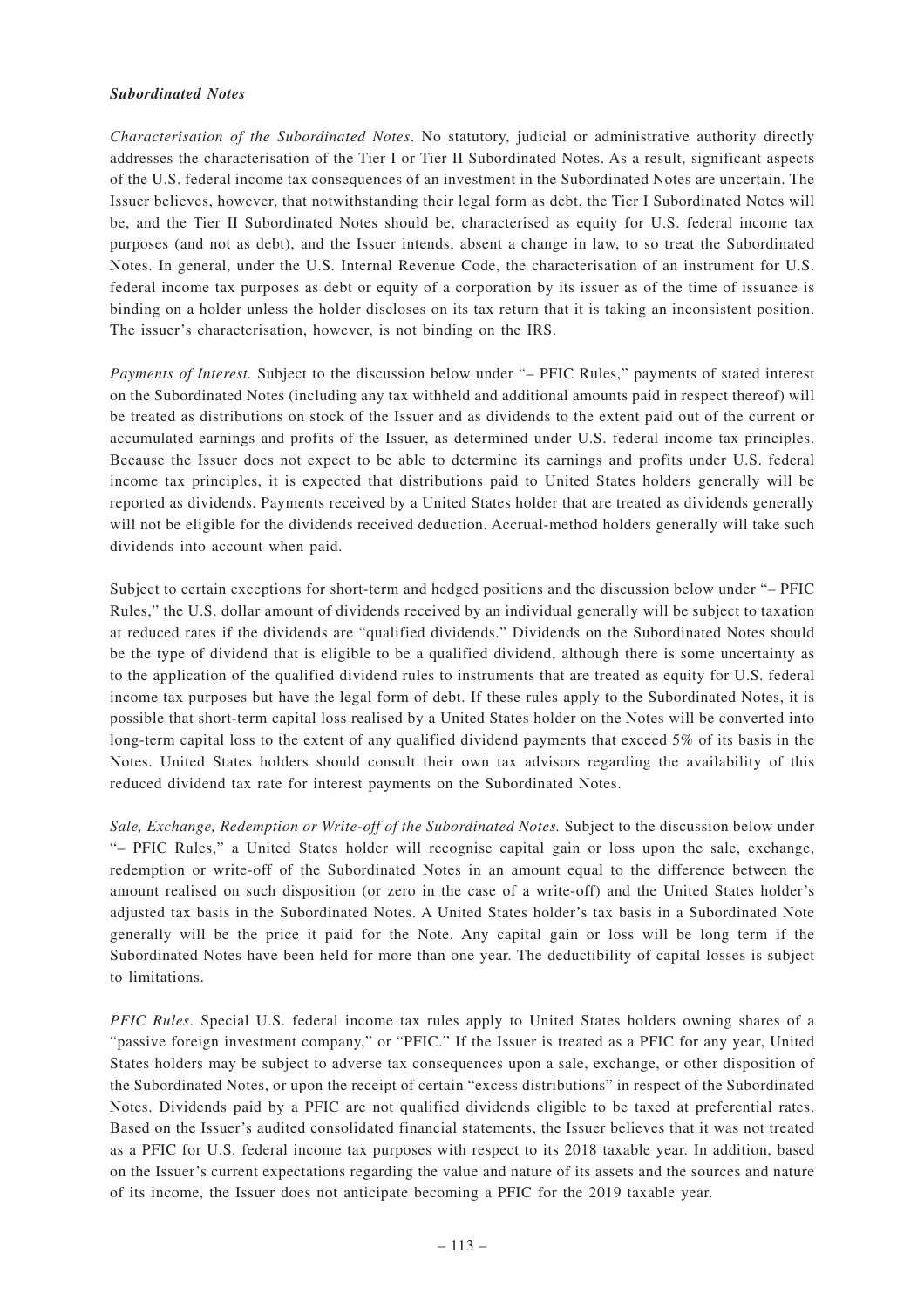*Possible Alternative Treatment of the Subordinated Notes.* As discussed above, significant aspects of the U.S. federal income tax consequences of an investment in the Tier II Subordinated Notes are uncertain. The IRS could assert that the Tier II Subordinated Notes should be characterised as debt for U.S. federal income tax purposes. If the Tier II Subordinated Notes were so treated, interest on the Tier II Subordinated Notes would be ordinary income. Moreover, in that event, the Tier II Subordinated Notes may be treated as a Contingent Debt Obligation, with the consequences, among others, that (i) a United States holder would be required to accrue interest on the Tier II Subordinated Notes even if it otherwise uses the cash method of accounting for U.S. federal income tax purposes, (ii) the amount of interest that must be accrued in any period may differ from the amount of stated interest accruing in that period, and (iii) gain from the sale, exchange or redemption of the Tier II Subordinated Notes would be ordinary income. Prospective investors should consult their tax advisors as to the tax consequences to them if the Tier II Subordinated Notes were characterised as debt for U.S. federal income tax purposes.

## *Reporting Provisions*

*Information Reporting and Backup Withholding.* The Paying Agent will be required to file information returns with the IRS with respect to payments made to, and the proceeds of dispositions of Notes effected by, certain United States holders of Registered Notes. In addition, certain United States holders may be subject to backup withholding tax in respect of such payments if they do not provide their taxpayer identification numbers to the Paying Agent. Persons holding Registered Notes who are not United States holders may be required to comply with applicable certification procedures to establish that they are not United States holders in order to avoid the application of such information reporting requirements and backup withholding. Any amounts withheld under the backup withholding rules will be allowed as a credit against a holder's United States federal income tax liability, if any, or as a refund, provided the required information is timely furnished to the IRS.

*Specified Foreign Financial Assets*. Certain United States holders that own "specified foreign financial assets" with an aggregate value in excess of US\$50,000 are generally required to file an information statement along with their tax returns, currently on Form 8938, with respect to such assets. "Specified foreign financial assets" include any financial accounts held at a non-U.S. financial institution, as well as securities issued by a non-U.S. issuer (which would include the Notes) that are not held in accounts maintained by financial institutions. Higher reporting thresholds apply to certain individuals living abroad and to certain married individuals. Regulations extend this reporting requirement to certain entities that are treated as formed or availed of to hold direct or indirect interests in specified foreign financial assets based on certain objective criteria. United States holders who fail to report the required information could be subject to substantial penalties. In addition, the statute of limitations for assessment of tax would be suspended, in whole or part. Prospective investors should consult their own tax advisors concerning the application of these rules to their investment in the Notes, including the application of the rules to their particular circumstances.

*Foreign Currency Notes and Reportable Transactions.* A United States holder that participates in a "reportable transaction" will be required to disclose its participation to the IRS. The scope and application of these rules is not entirely clear. A United States holder may be required to treat a foreign currency exchange loss relating to a Foreign Currency Note as a reportable transaction if the loss exceeds \$50,000 in a single taxable year if the United States holder is an individual or trust, or higher amounts for other United States holders. In the event the acquisition, ownership or disposition of a Foreign Currency Note constitutes participation in a "reportable transaction" for purposes of these rules, a United States holder will be required to disclose its investment to the IRS, currently on Form 8886. Prospective purchasers should consult their tax advisors regarding the application of these rules to the acquisition, ownership or disposition of Foreign Currency Notes.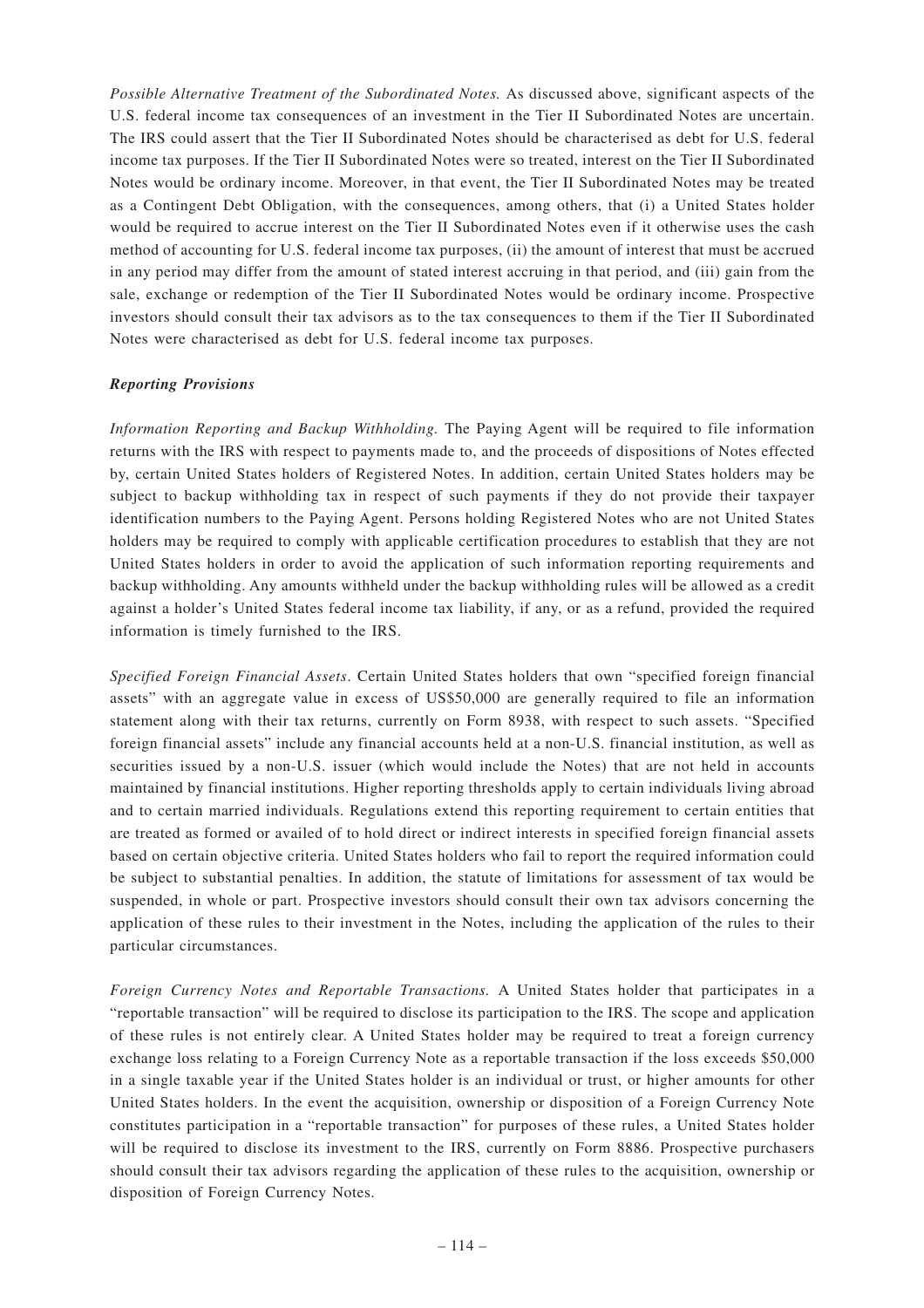*Foreign Account Tax Compliance Act*. Pursuant to FATCA, holders and beneficial owners of the Notes may be required to provide to a financial institution in the chain of payments on the Notes information and tax documentation regarding their identities, and in the case of a holder that is an entity, the identities of their direct and indirect owners, and this information may be reported to relevant tax authorities, including the IRS. Moreover, the Issuer, the Paying Agents, and other financial institutions through which payments are made, may become required to withhold U.S. tax at a 30% rate on "foreign passthru payments" (a term not yet defined) paid to an investor who does not provide information sufficient for the institution to determine whether the investor is a U.S. person or should otherwise be treated as holding a "United States account" of the institution, or to an investor that is, or holds the Notes directly or indirectly through, a non-U.S. financial institution that is not in compliance with FATCA.

Under a grandfathering rule, this withholding tax (i) will not apply to a series of Senior Notes (or Tier II) Subordinated Notes, in the event they are treated as debt for U.S. federal income tax purposes) unless the relevant series of Notes is issued or materially modified after the date that is six months after the date on which final U.S. Treasury Regulations defining the term "foreign passthru payment" are filed with the U.S. Federal Register and (ii) in any event, will only apply to payments made more than two years after the issuance of such guidance. If U.S. withholding tax were to be deducted or withheld from payments on any series of Notes as a result of a failure by an investor (or by an institution through which an investor holds the Notes) to comply with FATCA, neither the Issuer nor any Paying Agent nor any other person would, pursuant to the terms of the Notes, be required to pay additional amounts as a result of the deduction or withholding of such tax. These requirements may be modified by the adoption or implementation of an intergovernmental agreement between the United States and another country, including the intergovernmental agreement concerning FATCA signed by the Republic of Korea and the United States. Prospective investors should consult their own tax advisers about how FATCA may apply to their investment in the Notes.

### **Korean Taxation**

The information provided below does not purport to be a complete summary of Korean tax law and practice currently applicable. Prospective investors who are in any doubt as to their tax position should consult with their own professional advisors.

The taxation of non-resident individuals and non-Korean corporations ("Non-Residents") depends on whether they have a "permanent establishment" (as defined under Korean law and applicable tax treaty) in Korea to which the relevant Korean source income is attributable or with which such income is effectively connected. Non-Residents without a permanent establishment in Korea are taxed in the manner described below. Non-Residents with permanent establishments in Korea are taxed in accordance with different rules.

## *Tax on Interest*

Interest on the Notes paid to Non-Residents (excluding payments to their permanent establishment in Korea), being foreign currency denominated bonds, is exempt from income tax and corporation tax (whether payable by withholding or otherwise) pursuant to the Tax Exemption and Limitation Law (the "TELL"), so long as the Notes are "foreign currency denominated bonds" under the TELL and the issuance of the Notes is deemed to be an overseas issuance under the TELL. The term "foreign currency denominated bonds" in this context is not defined under the TELL. In this regard, the Korean tax authority issued a ruling on 1st September, 1990 to the effect that "a notes issuance facility, commercial paper issued in U.S. dollars or euros or a banker's acceptance" are not treated as "foreign currency denominated bonds."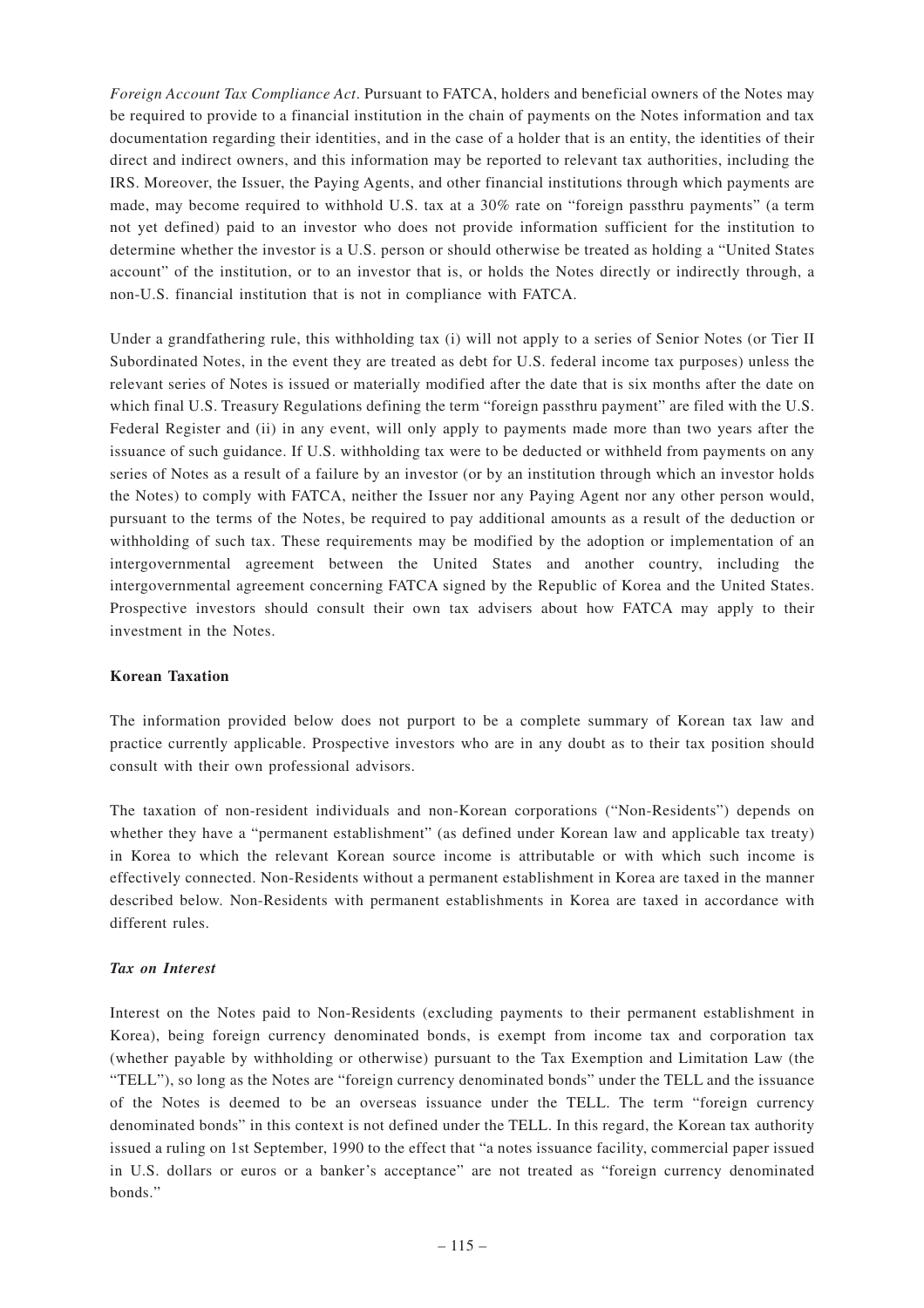If the tax exemption under the TELL referred to above were to cease to be in effect, the rate of income tax or corporation tax applicable to interest on the Notes, for a Non-Resident without a permanent establishment in Korea, would be 14 per cent. of income. In addition, a tax surcharge called a local income tax would be imposed at the rate of 10 per cent. of the income tax or corporation tax (raising the total tax rate to 15.4 per cent.). The tax is withheld by the payer or the Bank. These tax rates may be reduced by an applicable tax treaty, convention or agreement between Korea and the country of the recipient of the income. The relevant tax treaties are discussed below under "– Tax Treaties."

### *Tax on Capital Gains*

Korean tax laws currently exclude from Korean taxation gains made by a Non-Resident without a permanent establishment in Korea from the sale of the Notes to Non-Residents (other than to their permanent establishments in Korea). In addition, capital gains earned by Non-Residents with or without permanent establishments in Korea from the transfer taking place outside Korea of the Notes are currently exempt from taxation by virtue of the TELL, *provided that* the issuance of the Notes is deemed to be an overseas issuance under the TELL.

If the exclusion or exemption from Korean taxation referred to above were to cease to be in effect, in the absence of an applicable tax treaty reducing or eliminating tax on capital gains, the applicable rate of tax would be the lower of 11 per cent. of the gross realisation proceeds and (subject to the production of satisfactory evidence of the acquisition cost and certain direct transaction costs of the relevant Note) 22 per cent. of the realised gain (i.e., the excess of the gross realisation proceeds over the acquisition cost and certain direct transaction costs) made. If such evidence shows that no gain (or a loss) was made on the sale, no Korean tax is payable. There is no provision under relevant Korean law for offsetting gains and losses or otherwise aggregating transactions for the purpose of computing the net gain attributable to sales of the Notes issued by Korean companies. The purchaser or any other designated withholding agent of the Notes is obliged under Korean law to withhold the applicable amount of Korean tax and make payment thereof to the relevant Korean tax authority. Unless the seller can claim the benefit of an exemption from tax under an applicable tax treaty or on the failure of the seller to produce satisfactory evidence of his acquisition cost and certain direct transaction costs in relation to the instruments being sold, the purchaser or such withholding agent must withhold an amount equal to 11 per cent. of the gross realisation proceeds. Any amounts withheld by the purchaser or such withholding agent must be paid to the competent Korean tax office. The purchaser or withholding agent must pay any withholding tax no later than the tenth day of the month following the month in which the payment for the purchase of the relevant instruments occurred. Failure to transmit the withheld tax to the Korean tax authorities in time subjects the purchaser or such withholding agent to penalties under Korean tax laws. The Korean tax authorities may attempt to collect such tax from a Non-Resident who is liable for payment of any Korean tax on gains, as a purchaser or withholding agent who is obliged to withhold such tax, through proceedings against payments due to the Non-Resident from its Korean investments and the assets or revenues of any of the Non-Resident's branch or representative offices in Korea.

## *Inheritance Tax and Gift Tax*

Korean inheritance tax is imposed upon (a) all assets (wherever located) of the deceased if at the time of his death he was domiciled in Korea or had resided in Korea continuously for at least one year immediately prior to his death and (b) all property located in Korea which passes on death (irrespective of the domicile of the deceased). Gift tax is imposed in similar circumstances to the above. The taxes are imposed if the value of the relevant property is above a certain limit and the rate varies from a rate of 10 per cent. to 50 per cent. according to the value of the relevant property and the identity of the persons involved. At present, Korea has not entered into any tax treaties regarding its inheritance or gift taxes.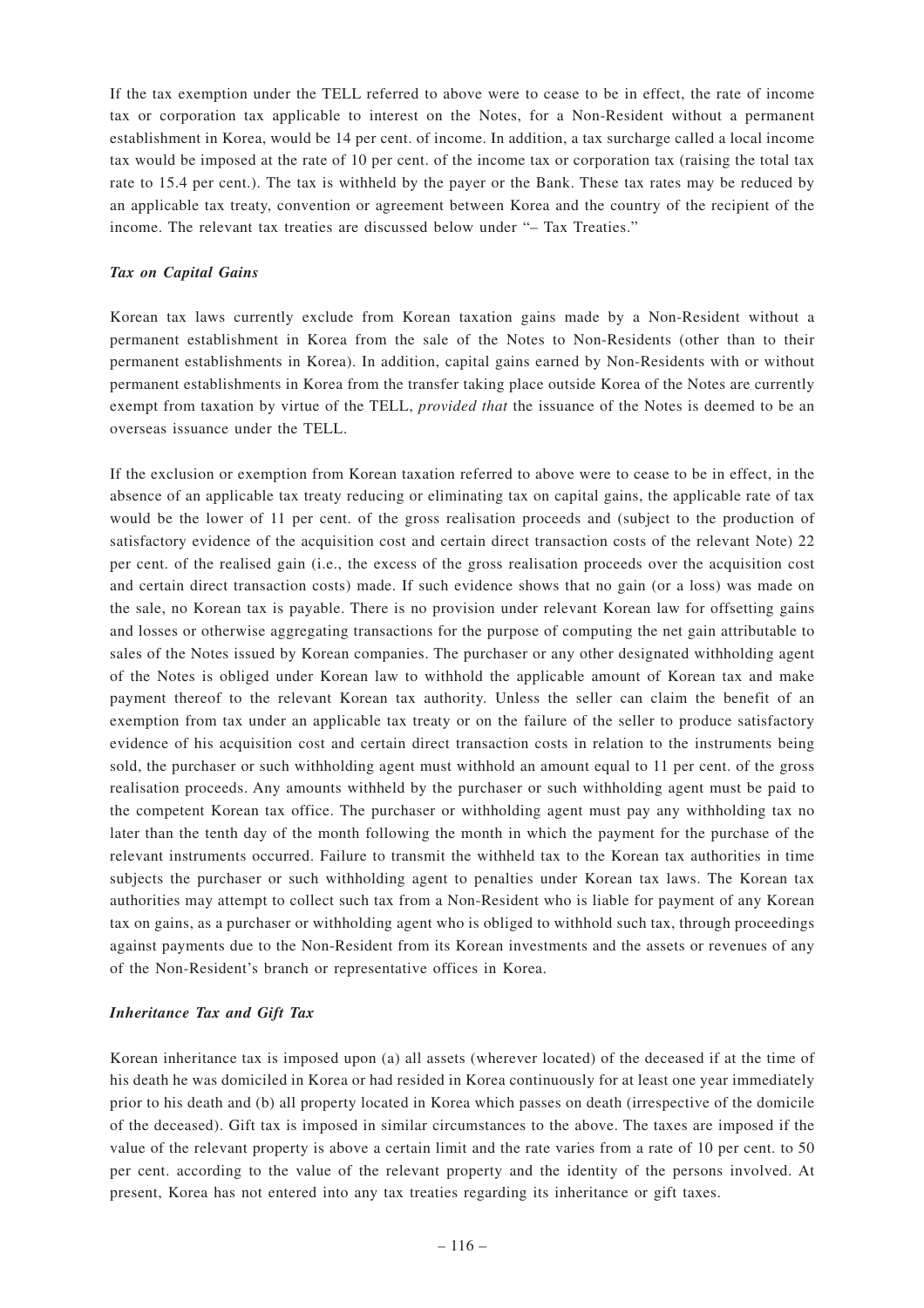Under Korean inheritance and gift tax laws, bonds issued by Korean corporations are deemed located in Korea irrespective of where they are physically located or by whom they are owned. And, consequently, the Korean inheritance and gift taxes will be imposed on transfers of the Notes by inheritance and gift. Prospective purchasers should consult their personal tax advisors regarding the consequences of the imposition of Korea inheritance and gift tax.

## *Stamp Duty and Securities Transaction Tax*

No stamp, issue or registration duties will be payable in Korea by the Holders in connection with the issue of the Notes except for a nominal amount of stamp duty on certain documents executed in Korea which will be paid by the Bank. No securities transaction tax will be imposed upon the transfer of the Notes.

## *Tax Treaties*

At the date of this offering circular, Korea has tax treaties with, inter alia, Australia, Austria, Belgium, Canada, Denmark, Finland, France, Germany, Ireland, Italy, Japan, Luxembourg, The Netherlands, New Zealand, Norway, Singapore, Sweden, Switzerland, the United Kingdom and the United States under which the rate of withholding tax on interest is reduced, generally to between 10 and 15 per cent. (including local income tax), and the tax on capital gains is often eliminated.

Each Holder should inquire whether he is entitled to the benefit of a tax treaty with respect to any transaction involving the Notes. It is the responsibility of the party claiming the benefits of a tax treaty in respect of interest payments to file with the payer or the Bank a certificate as to his residence. In the absence of sufficient proof, the payer or the Bank must withhold taxes in accordance with the above discussion.

In order to claim the benefit of a tax rate reduction or tax exemption available under the applicable tax treaties, a non-resident holder should submit to the payer of such Korean source income an application (for a reduced withholding tax rate, the "application for entitlement to reduced tax rate," and for an exemption from withholding tax, the "application for exemption" under a tax treaty along with a certificate of the non-resident holder's tax residence issued by a competent authority of the non-resident holder's residence country) as the beneficial owner of such Korean source income ("BO Application"). Such application should be submitted to the withholding agent prior to the payment date of the relevant income. Subject to certain exceptions, where the relevant income is paid to an overseas investment vehicle (which is not the beneficial owner of such income) ("OIV"), a beneficial owner claiming the benefit of an applicable tax treaty with respect to such income must submit its BO Application to such OIV, which must submit an OIV report and a schedule of beneficial owners to the withholding agent prior to the payment date of such income. In the case of a tax exemption application, the withholding agent is required to submit such application (together with the applicable OIV report in the case of income paid to an OIV) to the relevant district tax office by the ninth day of the month following the date of the payment of such income.

### *Withholding and Gross Up*

As mentioned above, interest on the Notes is exempt from any withholding or deduction on account of income tax or corporation tax pursuant to TELL. However, in the event that the payer or the Bank is required by law to make any withholding or deduction for or on account of any Korean taxes (as more fully described in "Terms and Conditions of the Notes – Taxation") the Bank has agreed to pay (subject to the customary exceptions as set out in "Terms and Conditions of the Notes – Taxation") such additional amounts as may be necessary in order that the net amounts received by the Holder of any Note after such withholding or deduction shall equal the respective amounts which would have been received by such Holder in the absence of such withholding or deduction.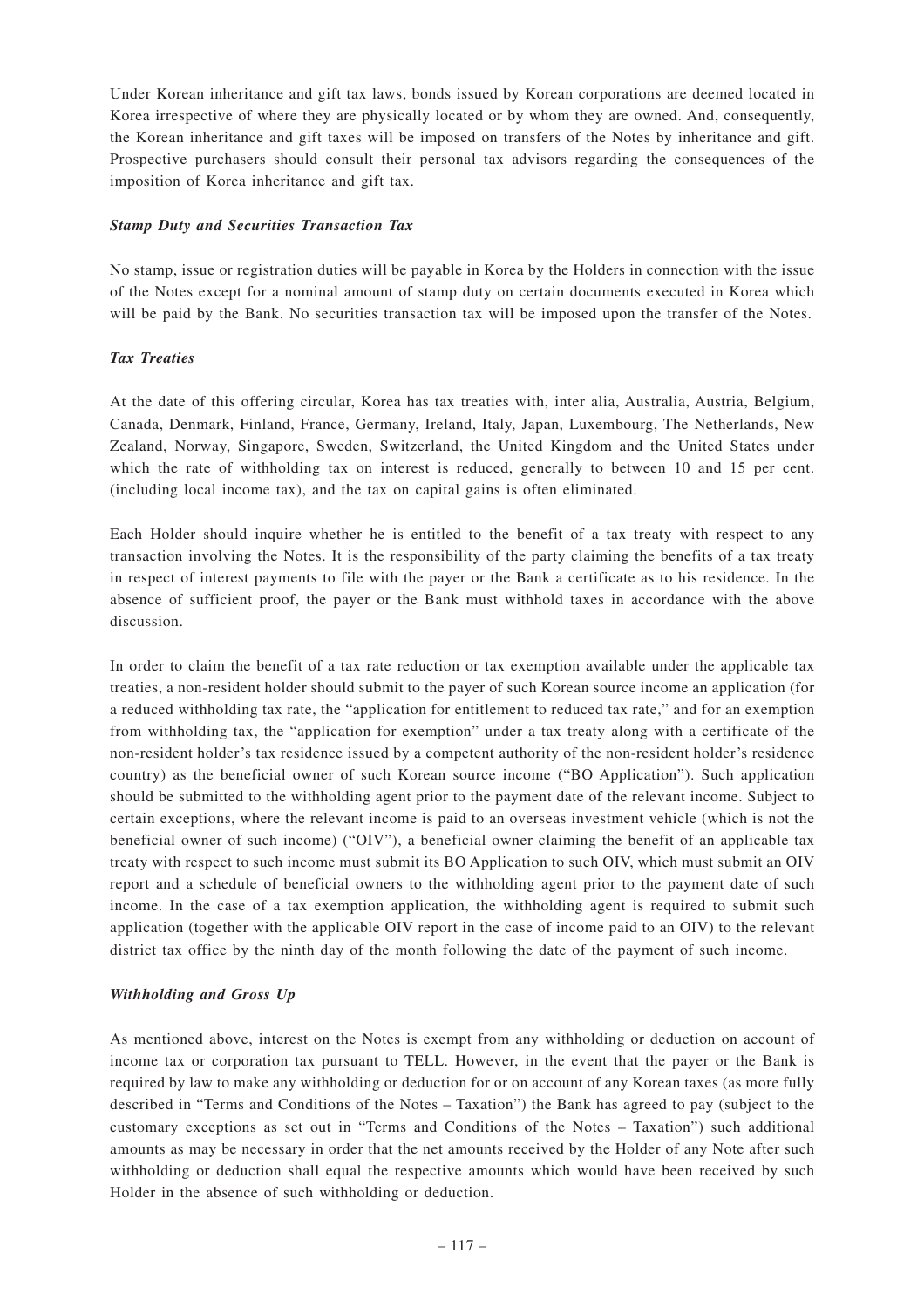#### **The Proposed Financial Transaction Tax**

The European Commission has published a proposal (the "Commission's Proposal") for a Directive for a common financial transaction tax ("FTT") in Austria, Belgium, Estonia, France, Germany, Greece, Italy, Portugal, Slovenia, Slovakia and Spain (the "Participating Member States"). However, Estonia has since stated that it will not participate.

The Commission's Proposal has very broad scope and could, if introduced in its current form, impose a tax at generally not less than 0.1 per cent., determined by reference to the amount of consideration paid on certain dealings in the Notes (including secondary market transactions) in certain circumstances. The issuance and subscription of Notes should, however, be exempt. The mechanism by which the tax would be applied and collected is not yet known, but if the proposed directive or any similar tax is adopted, transactions in the Notes would be subject to higher costs, and the liquidity of the market for the Notes may be diminished.

Under the Commission's Proposal, the FTT could apply in certain circumstances to persons both within and outside of the Participating Member States. Generally, it would apply to certain dealings in the Notes where at least one party is a financial institution, and at least one party is established in a Participating Member State. A financial institution may be, or be deemed to be, "established" in a Participating Member State in a broad range of circumstances, including (a) by transacting with a person established in a Participating Member State or (b) where the financial instrument which is subject to the dealings is issued in a Participating Member State.

The Commission's Proposal remains subject to negotiation between the Participating Member States (excluding Estonia) and the scope of such tax is uncertain. It may therefore be altered prior to any implementation, the timing of which remains unclear. Additional EU Member States may decide to participate and/or certain of the Participating Member States may decide to withdraw (in addition to Estonia which already withdrew).

Prospective holders of the Notes are advised to seek their own professional advice in relation to the FTT.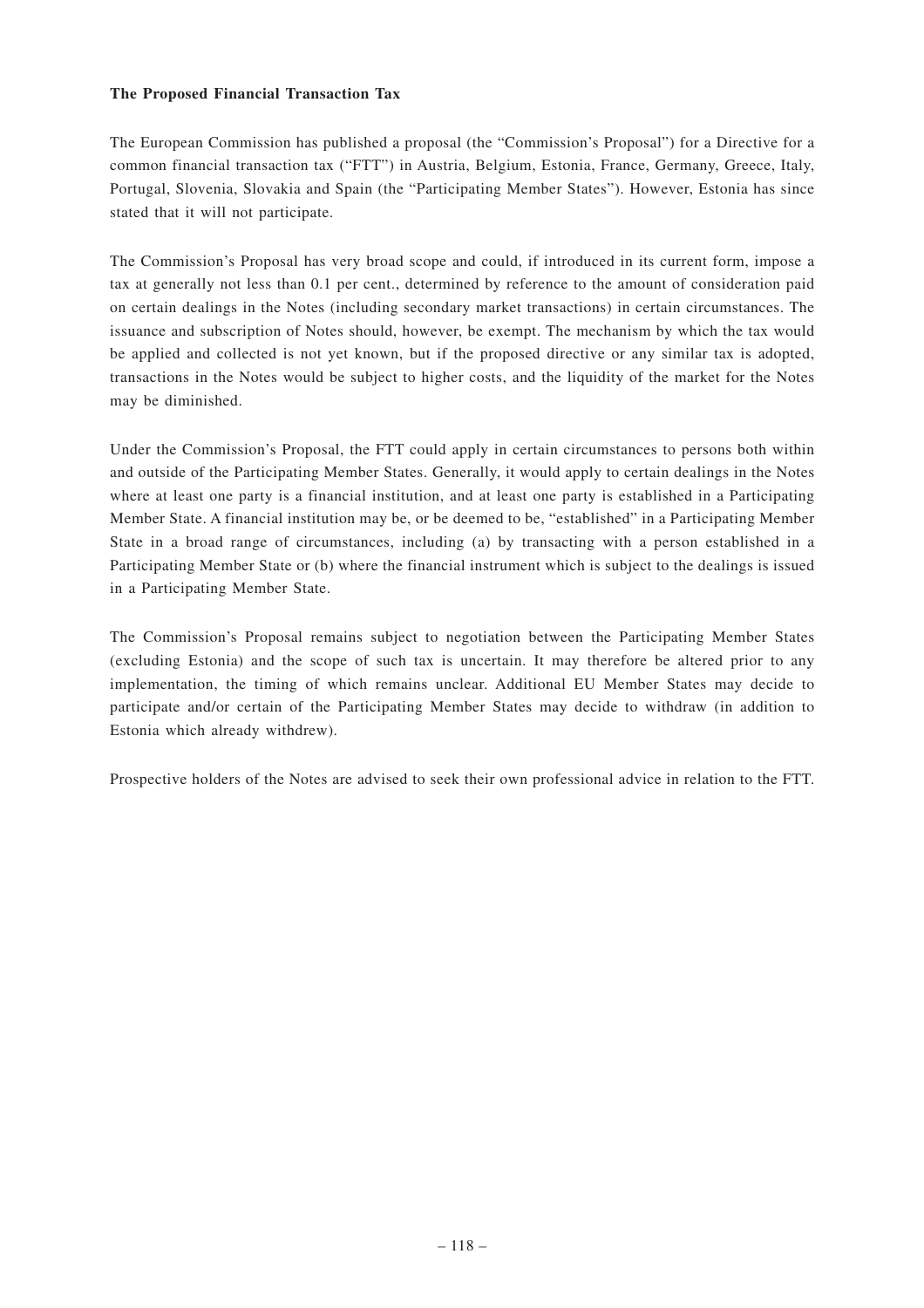# **INDEPENDENT ACCOUNTANTS**

The Bank's consolidated financial statements as of 31st December, 2017 and 2018 and for the years ended 31st December, 2016, 2017 and 2018 included in the 2018 Annual Report on Form 20-F incorporated by reference herein have been audited by Deloitte Anjin LLC, independent auditors, as stated in their report appearing therein, which report expresses an unqualified opinion.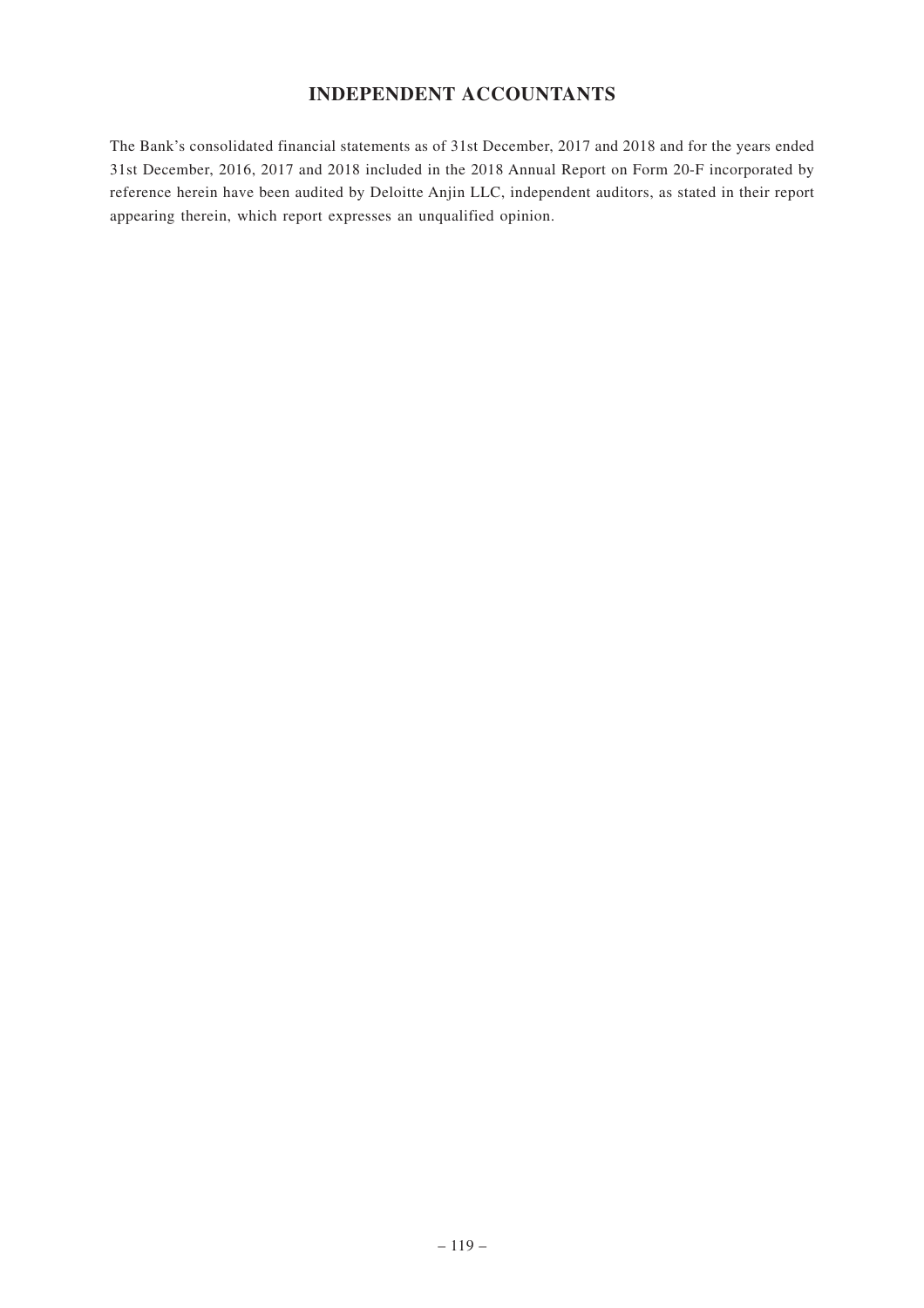# **SUBSCRIPTION AND SALE AND TRANSFER AND SELLING RESTRICTIONS**

The Dealers have, in an amended and restated programme agreement dated 25th August, 2006 as supplemented by supplements to the amended and restated programme agreement dated as of 1st November, 2007, 5th November, 2008, 28th October, 2009, 10th November, 2010, 14th May, 2013, 9th April, 2014, 13th May, 2016 and 28th April, 2017 (as amended and/or supplemented from time to time, the "Programme Agreement"), agreed with the Issuer a basis upon which they or any of them may from time to time agree to purchase Notes. Any such agreement will extend to those matters stated under "Form of the Notes" and "Terms and Conditions of the Notes." In the Programme Agreement, the Issuer has agreed to reimburse the Dealers for certain of their expenses in connection with the establishment of the Programme and the issue of Notes under the Programme and to indemnify the Dealers against certain liabilities incurred by them in connection therewith.

In order to facilitate the offering of any Tranche of the Notes, certain persons participating in the offering of the Tranche may to the extent permitted by applicable laws and regulations engage in transactions that stabilise, maintain or otherwise affect the market price of the relevant Notes for a limited period after the issue date. Specifically such persons may overallot or create a short position in the Notes for their own account by selling more Notes than have been sold to them by the Issuer. Such persons may also elect to cover any such short position by purchasing Notes in the open market. In addition, such persons may stabilise or maintain the price of the Notes by bidding for or purchasing Notes in the open market and may impose penalty bids, under which selling concessions allowed to syndicate members or other brokerdealers participating in the offering of the Notes are reclaimed if Notes previously distributed in the offering are repurchased in connection with stabilisation transactions or otherwise. The effect of these transactions may be to stabilise or maintain the market price of the Notes at a level above that which might otherwise prevail in the open market. The imposition of a penalty bid may also affect the price of the Notes to the extent that it discourages resales thereof. No representation is made as to the magnitude or effect of any such stabilising or other transactions. Such transactions, if commenced, may be discontinued at any time and must be brought to an end after a limited period.

### **Certain Relationships**

The Dealers and certain of their affiliates may have performed certain investment banking and advisory services for the Issuer and its affiliates from time to time for which they have received customary fees and expenses and may, from time to time, engage in transactions with and perform services for the Issuer and its affiliates in the ordinary course of their business. The Dealers or certain of their affiliates may purchase Notes and be allocated Notes for asset management and/or proprietary purposes but not with a view to distribution.

The Dealers or their respective affiliates may purchase Notes for their own account and enter into transactions, including credit derivatives, such as asset swaps, repackaging and credit default swaps relating to Notes and/or other securities of the Issuer or its subsidiaries or associates, at the same time as the offer and sale of Notes or in secondary market transactions. Such transactions would be carried out as bilateral trades with selected counterparties and separately from any existing sale or resale of Notes to which this Offering Circular relates (notwithstanding that such selected counterparties may also be purchasers of Notes).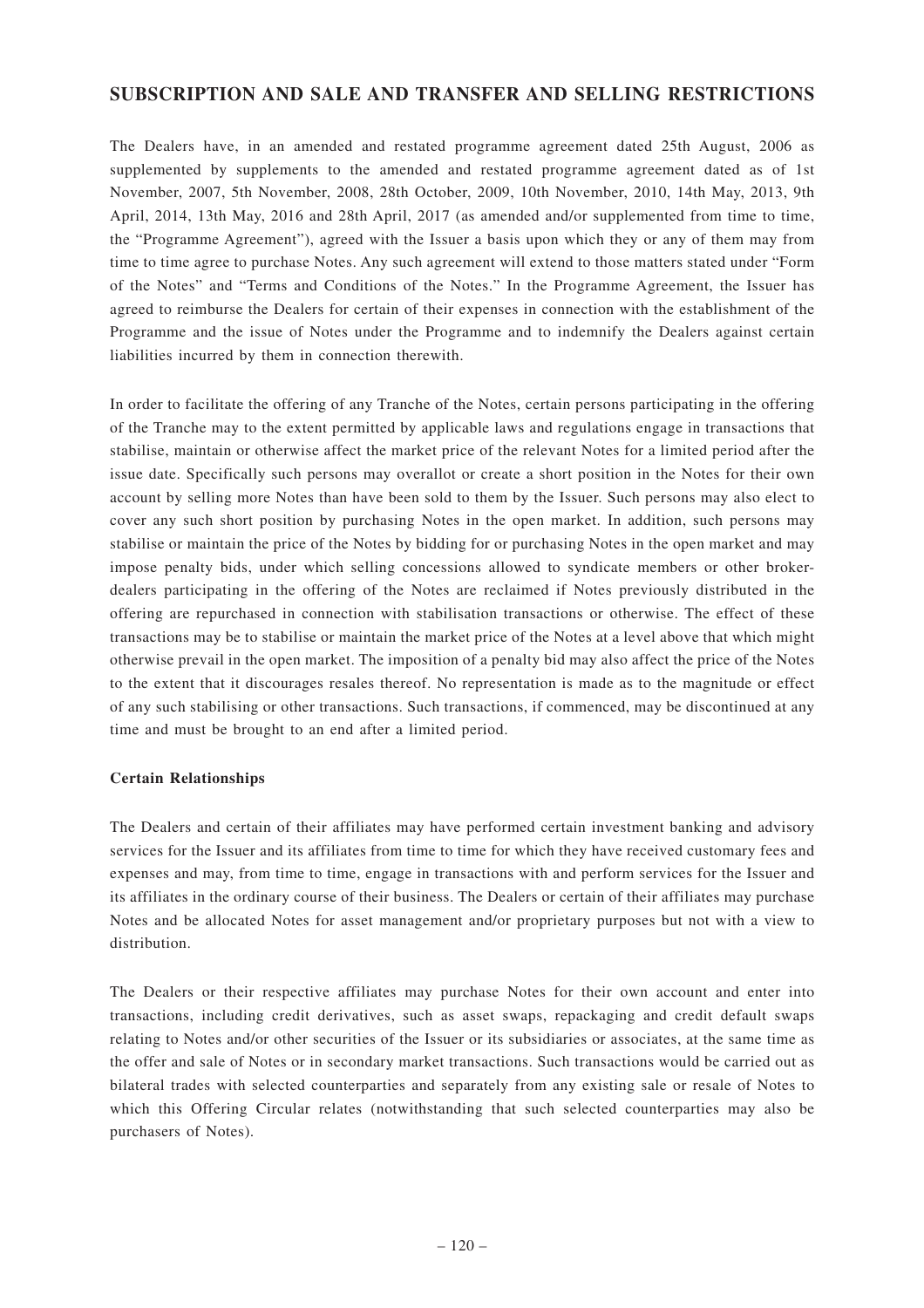### **Transfer Restrictions**

To the extent required by the applicable laws and regulations of Korea, until the expiration of one year after the issuance of any Notes, such Notes may not be transferred to any "Korean resident" (as defined under the Foreign Exchange Transaction Law of Korea and the regulations thereunder) except as otherwise permitted by applicable Korean laws and regulations, and the Notes will bear a legend to the following effect:

"THE NOTES HAVE NOT BEEN REGISTERED UNDER THE FINANCIAL INVESTMENT SERVICES AND CAPITAL MARKETS ACT OF KOREA, AND, ACCORDINGLY, THE NOTES MAY NOT BE OFFERED OR SOLD, DIRECTLY OR INDIRECTLY, IN KOREA OR TO ANY KOREAN RESIDENT EXCEPT AS OTHERWISE PERMITTED BY APPLICABLE KOREAN LAW AND REGULATIONS (INCLUDING THE SALE OF THE NOTES TO PROFESSIONAL INVESTORS IN THE PRIMARY MARKET IF (A) THE AMOUNT OF THE NOTES ACQUIRED BY PROFESSIONAL INVESTORS IN THE PRIMARY MARKET IS LIMITED TO 20 PER CENT. OR LESS OF THE AGGREGATE ISSUE AMOUNT OF THE NOTES AND (B) THE NOTES HAVE BEEN (I) LISTED IN ONE OF THE MAJOR MARKETS DESIGNATED BY THE FINANCIAL SUPERVISORY SERVICE OR (II) REGISTERED WITH OR REPORTED TO A FINANCIAL SUPERVISORY AUTHORITY LOCATED IN ONE OF SUCH MAJOR MARKETS OR (III) OFFERED THROUGH SUCH PROCEDURES AS MAY BE CONSIDERED A PUBLIC OFFERING). IN ADDITION, UNTIL THE EXPIRATION OF ONE YEAR AFTER THE ISSUANCE OF ANY NOTES, SUCH NOTES MAY NOT BE TRANSFERRED TO ANY RESIDENT OF KOREA EXCEPT AS OTHERWISE PERMITTED BY APPLICABLE KOREAN LAW AND REGULATIONS (INCLUDING THE SALE OF THE NOTES TO THE PROFESSIONAL INVESTORS IN THE SECONDARY MARKET IF THE NOTES HAVE BEEN (A) LISTED IN ONE OF THE MAJOR MARKETS DESIGNATED BY THE FINANCIAL SUPERVISORY SERVICE OR (B) REGISTERED WITH OR REPORTED TO A FINANCIAL SUPERVISORY AUTHORITY LOCATED IN ONE OF SUCH MAJOR MARKETS OR (C) OFFERED THROUGH SUCH PROCEDURES AS MAY BE CONSIDERED A PUBLIC OFFERING). AS USED HEREIN, THE TERM "KOREAN RESIDENT" HAS THE MEANING GIVEN TO IT BY THE FOREIGN EXCHANGE TRANSACTION LAW OF KOREA AND THE REGULATIONS THEREUNDER AND THE TERM "PROFESSIONAL INVESTORS" HAS THE MEANING GIVEN TO IT BY THE FINANCIAL INVESTMENT SERVICES AND CAPITAL MARKETS ACT OF KOREA AND ITS ENFORCEMENT DECREE."

As a result of the following restrictions, purchasers of Notes in the United States are advised to consult legal counsel prior to making any purchase, offer, sale, resale or other transfer of such Notes.

Each purchaser of Registered Notes (other than a person purchasing an interest in a Registered Global Note with a view to holding it in the form of an interest in the same Global Note) or person wishing to transfer an interest from one Registered Global Note to another or from global to definitive form or *vice versa*, will be required to acknowledge, represent and agree as follows (terms used in this paragraph that are defined in Rule 144A or in Regulation S are used herein as defined therein):

(a) that either: (i) it is a QIB, purchasing (or holding) the Notes for its own account or for the account of one or more QIBs and it is aware that any sale to it is being made in reliance on Rule 144A or (ii) it is an Institutional Accredited Investor which has delivered an IAI Investment Letter or (iii) it is outside the United States and is not a U.S. person;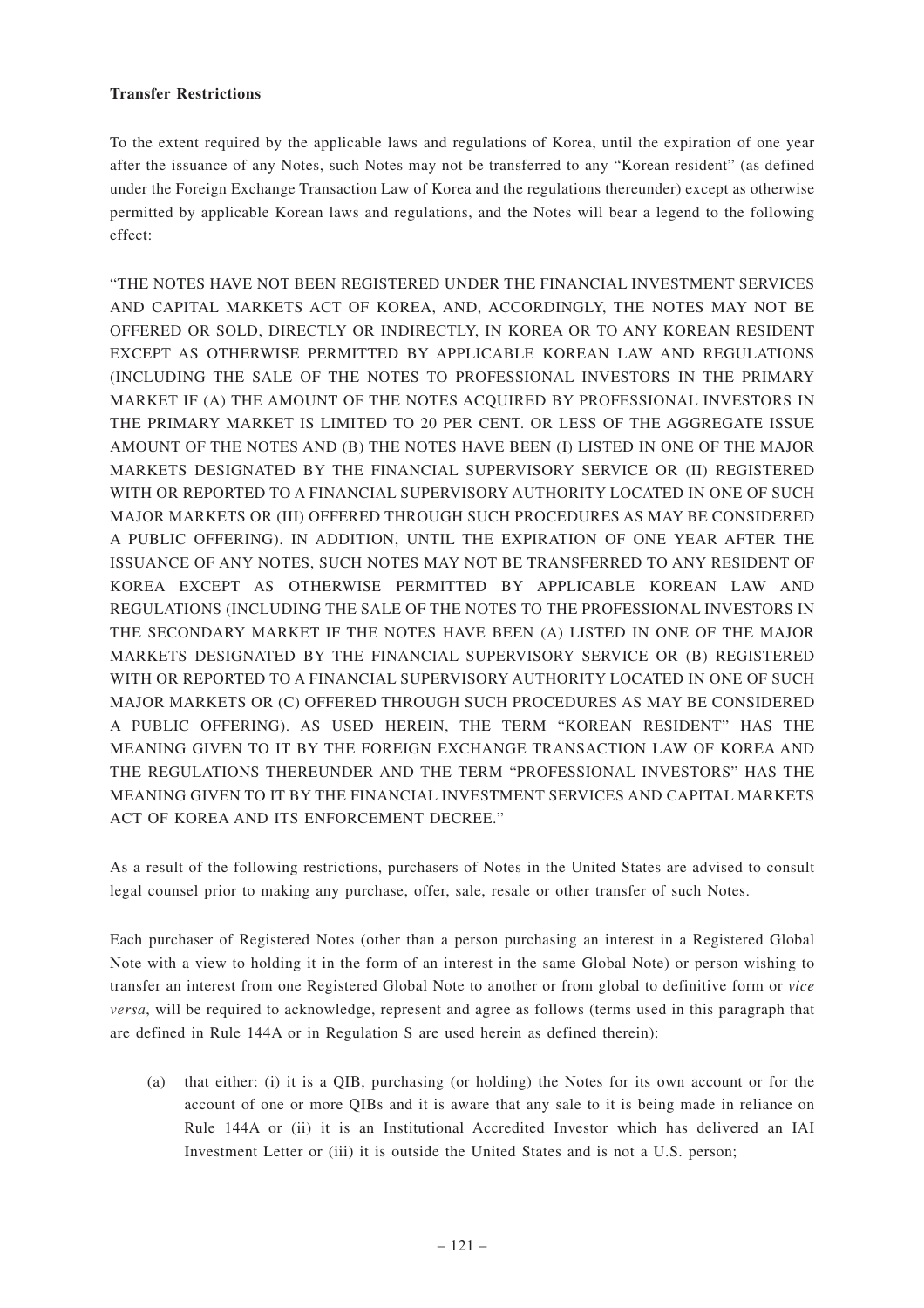- (b) that the Notes are being offered and sold in a transaction not involving a public offering in the United States within the meaning of the Securities Act, and that the Notes have not been and will not be registered under the Securities Act or any other applicable U.S. state securities laws and may not be offered or sold within the United States or to, or for the account or benefit of, U.S. persons except as set forth below;
- (c) that, unless it holds an interest in a Regulation S Global Note and either is a person located outside the United States or is not a U.S. person, if in the future it decides to resell, pledge or otherwise transfer the Notes or any beneficial interests in the Notes, it will do so, prior to the date which is one year after the later of the last Issue Date for the Series and the last date on which the Issuer or an affiliate of the Issuer was the owner of such Notes, only (i) to the Issuer or any affiliate thereof, (ii) inside the United States to a person whom the seller reasonably believes is a QIB purchasing for its own account or for the account of a QIB in a transaction meeting the requirements of Rule 144A, (iii) outside the United States in compliance with Rule 903 or Rule 904 under the Securities Act, (iv) pursuant to the exemption from registration provided by Rule 144 under the Securities Act (if available) or (v) pursuant to an effective registration statement under the Securities Act, in each case in accordance with all applicable U.S. state securities laws;
- (d) it will, and will require each subsequent holder to, notify any purchaser of the Notes from it of the resale restrictions referred to in paragraph (c) above, if then applicable;
- (e) that Notes initially offered in the United States to QIBs will be represented by one or more Rule 144A Global Notes, that Notes offered to Institutional Accredited Investors will be in the form of Definitive IAI Registered Notes and that Notes offered outside the United States in reliance on Regulation S will be represented by one or more Regulation S Global Notes;
- (f) that the Notes, other than the Regulation S Global Notes, will bear a legend to the following effect unless otherwise agreed to by the Issuer:

"THIS SECURITY HAS NOT BEEN REGISTERED UNDER THE U.S. SECURITIES ACT OF 1933, AS AMENDED (THE "SECURITIES ACT"), OR ANY OTHER APPLICABLE U.S. STATE SECURITIES LAWS AND, ACCORDINGLY, MAY NOT BE OFFERED OR SOLD WITHIN THE UNITED STATES OR TO, OR FOR THE ACCOUNT OR BENEFIT OF, U.S. PERSONS EXCEPT AS SET FORTH IN THE FOLLOWING SENTENCE. BY ITS ACQUISITION HEREOF, THE HOLDER (A) REPRESENTS THAT (I) IT IS A "QUALIFIED INSTITUTIONAL BUYER" (AS DEFINED IN RULE 144A UNDER THE SECURITIES ACT) PURCHASING THE SECURITIES FOR ITS OWN ACCOUNT OR FOR THE ACCOUNT OF ONE OR MORE QUALIFIED INSTITUTIONAL BUYERS OR (II) IT IS AN INSTITUTIONAL "ACCREDITED INVESTOR" (AS DEFINED IN RULE 501(A)(1), (2), (3) OR (7) UNDER THE SECURITIES ACT) (AN "INSTITUTIONAL ACCREDITED INVESTOR"); (B) AGREES THAT IT WILL NOT RESELL OR OTHERWISE TRANSFER THE SECURITIES EXCEPT IN ACCORDANCE WITH THE AGENCY AGREEMENT AND, PRIOR TO THE DATE WHICH IS ONE YEAR AFTER THE LATER OF THE LAST ISSUE DATE FOR THE SERIES AND THE LAST DATE ON WHICH THE ISSUER OR AN AFFILIATE OF THE ISSUER WAS THE OWNER OF SUCH SECURITIES OTHER THAN (I) TO THE ISSUER OR ANY AFFILIATE THEREOF, (II) INSIDE THE UNITED STATES TO A PERSON WHOM THE SELLER REASONABLY BELIEVES IS A QUALIFIED INSTITUTIONAL BUYER WITHIN THE MEANING OF RULE 144A UNDER THE SECURITIES ACT PURCHASING FOR ITS OWN ACCOUNT OR FOR THE ACCOUNT OF A QUALIFIED INSTITUTIONAL BUYER IN A TRANSACTION MEETING THE REQUIREMENTS OF RULE 144A, (III) OUTSIDE THE UNITED STATES IN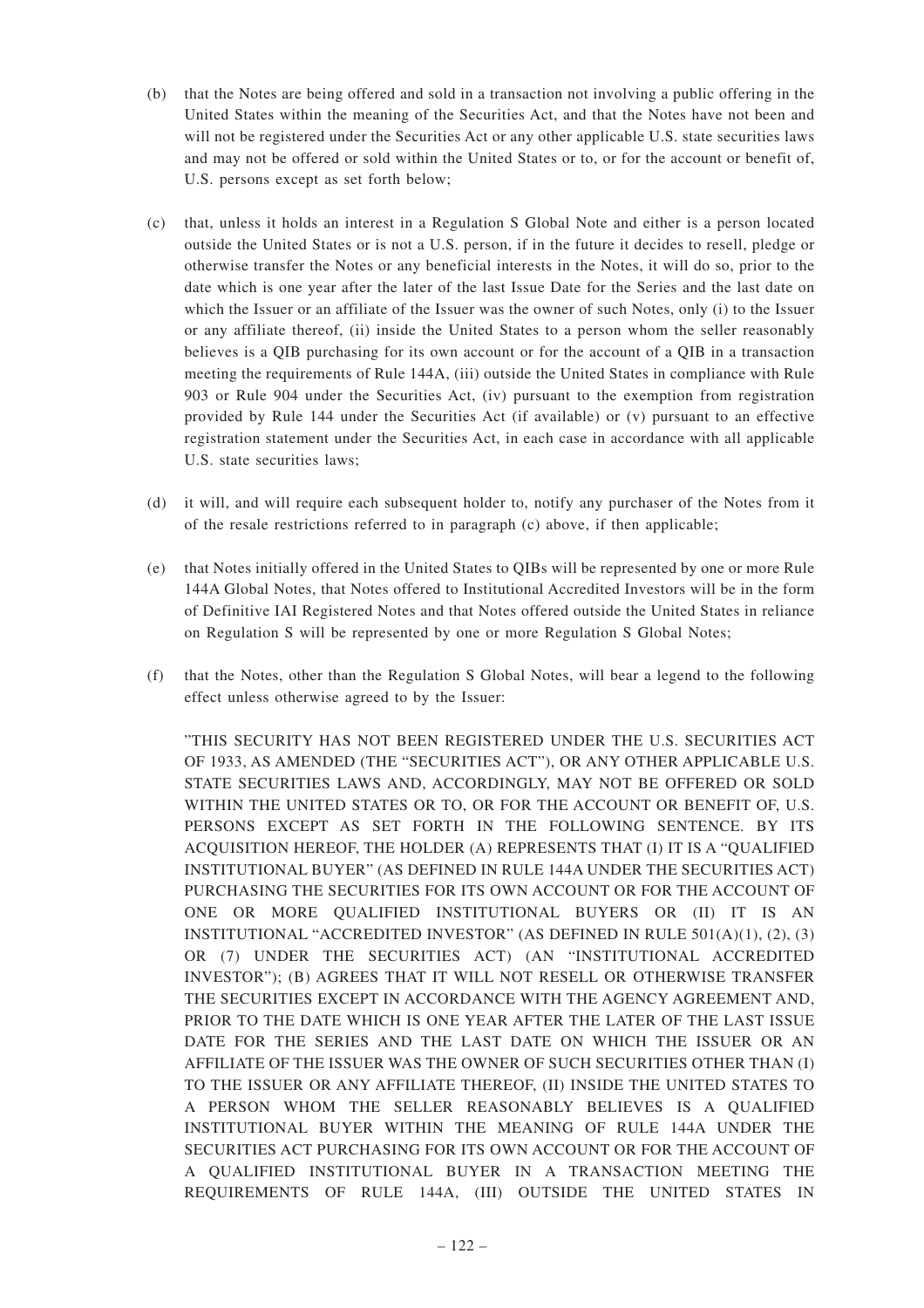COMPLIANCE WITH RULE 903 OR RULE 904 UNDER THE SECURITIES ACT, (IV) PURSUANT TO THE EXEMPTION FROM REGISTRATION PROVIDED BY RULE 144 UNDER THE SECURITIES ACT (IF AVAILABLE) OR (V) PURSUANT TO AN EFFECTIVE REGISTRATION STATEMENT UNDER THE SECURITIES ACT, IN EACH CASE INACCORDANCE WITH ALL APPLICABLE SECURITIES LAWS OF THE STATES OF THE UNITED STATES AND ANY OTHER JURISDICTION; AND (C) IT AGREES THAT IT WILL DELIVER TO EACH PERSON TO WHOM THIS SECURITY IS TRANSFERRED A NOTICE SUBSTANTIALLY TO THE EFFECT OF THIS LEGEND.

THIS SECURITY AND RELATED DOCUMENTATION (INCLUDING, WITHOUT LIMITATION, THE AGENCY AGREEMENT REFERRED TO HEREIN) MAY BE AMENDED OR SUPPLEMENTED FROM TIME TO TIME, WITHOUT THE CONSENT OF, BUT UPON NOTICE TO, THE HOLDERS OF SUCH SECURITIES SENT TO THEIR REGISTERED ADDRESSES, TO MODIFY THE RESTRICTIONS ON AND PROCEDURES FOR RESALES AND OTHER TRANSFERS OF THIS SECURITY TO REFLECT ANY CHANGE IN APPLICABLE LAW OR REGULATION (OR THE INTERPRETATION THEREOF) OR IN PRACTICES RELATING TO RESALES OR OTHER TRANSFERS OF RESTRICTED SECURITIES GENERALLY. THE HOLDER OF THIS SECURITY SHALL BE DEEMED, BY ITS ACCEPTANCE OR PURCHASE HEREOF, TO HAVE AGREED TO ANY SUCH AMENDMENT OR SUPPLEMENT (EACH OF WHICH SHALL BE CONCLUSIVE AND BINDING ON THE HOLDER HEREOF AND ALL FUTURE HOLDERS OF THIS SECURITY AND ANY SECURITIES ISSUED IN EXCHANGE OR SUBSTITUTION THEREFOR, WHETHER OR NOT ANY NOTATION THEREOF IS MADE HEREON).";

(g) if it is outside the United States and is not a U.S. person, that if it should resell or otherwise transfer the Notes prior to the expiration of the distribution compliance period (defined as 40 days after the later of the commencement of the offering and the closing date with respect to the original issuance of the Notes), it will do so only (i)(A) outside the United States in compliance with Rule 903 or 904 under the Securities Act or (B) to a QIB in compliance with Rule 144A and (ii) in accordance with all applicable U.S. state securities laws; and it acknowledges that the Regulation S Global Notes will bear a legend to the following effect unless otherwise agreed to by the Issuer:

"THIS SECURITY HAS NOT BEEN AND WILL NOT BE REGISTERED UNDER THE U.S. SECURITIES ACT OF 1933, AS AMENDED (THE "SECURITIES ACT"), OR ANY OTHER APPLICABLE U.S. STATE SECURITIES LAWS AND, ACCORDINGLY, MAY NOT BE OFFERED OR SOLD WITHIN THE UNITED STATES OR TO, OR FOR THE ACCOUNT OR BENEFIT OF, U.S. PERSONS EXCEPT IN ACCORDANCE WITH THE AGENCY AGREEMENT AND PURSUANT TO AN EXEMPTION FROM REGISTRATION UNDER THE SECURITIES ACT OR PURSUANT TO AN EFFECTIVE REGISTRATION STATEMENT UNDER THE SECURITIES ACT. THIS LEGEND SHALL CEASE TO APPLY UPON THE EXPIRY OF THE PERIOD OF 40 DAYS AFTER THE COMPLETION OF THE DISTRIBUTION OF ALL THE NOTES OF THE TRANCHE OF WHICH THIS NOTE FORMS PART."; and

(h) that the Issuer and others will rely upon the truth and accuracy of the foregoing acknowledgements, representations and agreements and agrees that if any of such acknowledgements, representations or agreements made by it are no longer accurate, it shall promptly notify the Issuer; and if it is acquiring any Notes as a fiduciary or agent for one or more accounts it represents that it has sole investment discretion with respect to each such account and that it has full power to make the foregoing acknowledgements, representations and agreements on behalf of each such account.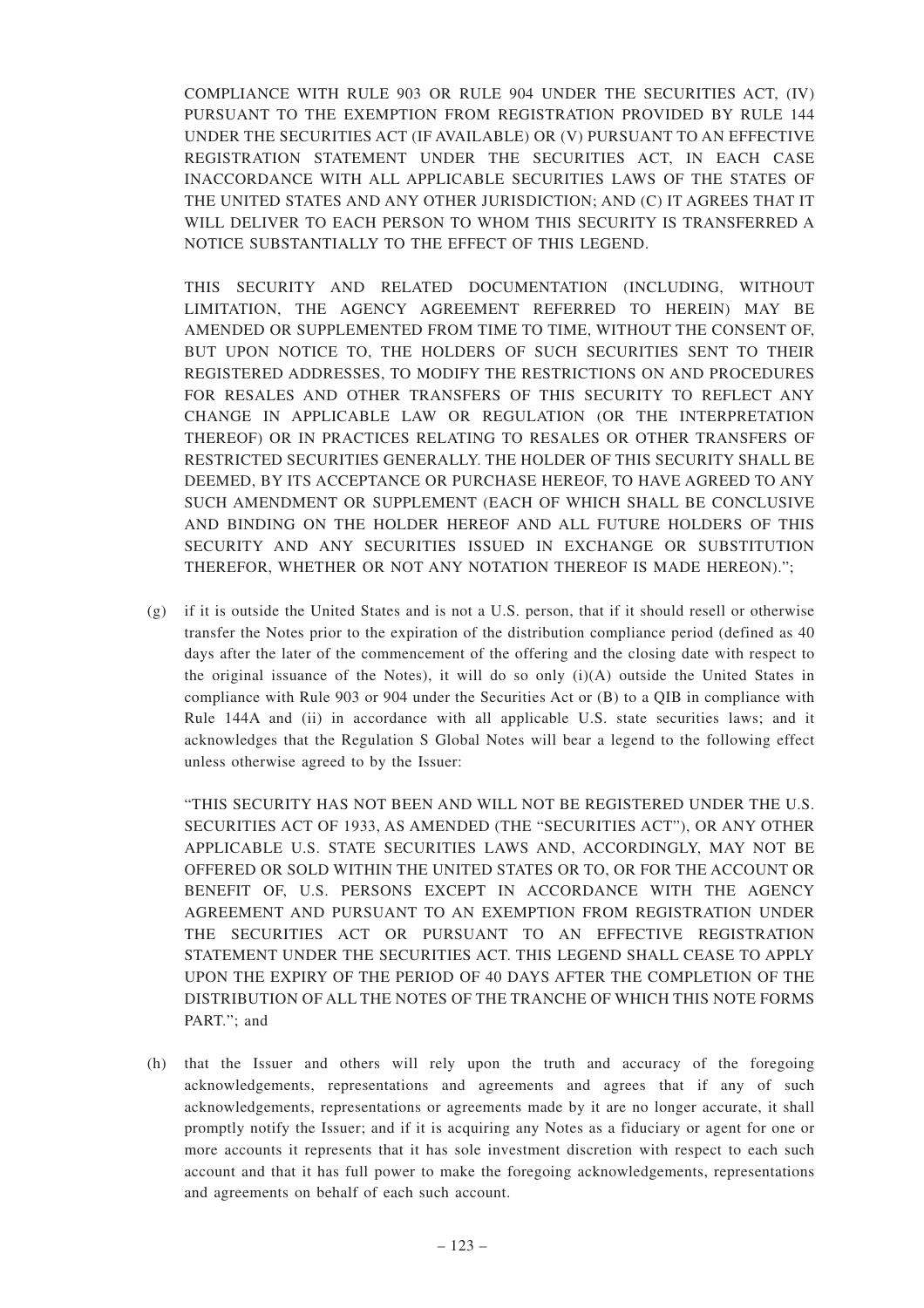Institutional Accredited Investors who purchase Registered Notes in definitive form offered and sold in the United States in reliance upon the exemption from registration provided by Regulation D of the Securities Act are required to execute and deliver to the Registrar an IAI Investment Letter. Upon execution and delivery of an IAI Investment Letter by an Institutional Accredited Investor, Notes will be issued in definitive registered form, see "Form of the Notes."

The IAI Investment Letter will state, among other things, the following:

- (a) that the Institutional Accredited Investor has received a copy of the Offering Circular and such other information as it deems necessary in order to make its investment decision;
- (b) that the Institutional Accredited Investor understands that any subsequent transfer of the Notes is subject to certain restrictions and conditions set forth in the Offering Circular and the Notes (including those set out above) and that it agrees to be bound by, and not to resell, pledge or otherwise transfer the Notes except in compliance with, such restrictions and conditions and the Securities Act:
- (c) that, in the normal course of its business, the Institutional Accredited Investor invests in or purchases securities similar to the Notes;
- (d) that the Institutional Accredited Investor is an Institutional Accredited Investor within the meaning of Rule  $501(a)(1)$ ,  $(2)$ ,  $(3)$  or  $(7)$  of Regulation D under the Securities Act and has such knowledge and experience in financial and business matters as to be capable of evaluating the merits and risks of its investment in the Notes, and it and any accounts for which it is acting are each able to bear the economic risk of its or any such accounts' investment for an indefinite period of time;
- (e) that the Institutional Accredited Investor is acquiring the Notes purchased by it for its own account or for one or more accounts (each of which is an Institutional Accredited Investor) as to each of which it exercises sole investment discretion and not with a view to any distribution of the Notes, subject, nevertheless, to the understanding that the disposition of its property shall at all times be and remain within its control; and
- (f) that, in the event that the Institutional Accredited Investor purchases Notes, it will acquire Notes having a minimum purchase price of at least U.S.\$250,000 (or the approximate equivalent in another Specified Currency).

No sale of Legended Notes in the United States to any one purchaser will be for less than U.S.\$100,000 (or its foreign currency equivalent) principal amount or, in the case of sales to Institutional Accredited Investors, U.S.\$250,000 (or its foreign currency equivalent) principal amount and no Legended Note will be issued in connection with such a sale in a smaller principal amount. If the purchaser is a non-bank fiduciary acting on behalf of others, each person for whom it is acting must purchase at least U.S.\$100,000 (or its foreign currency equivalent) or, in the case of sales to Institutional Accredited Investors, U.S.\$250,000 (or its foreign currency equivalent) principal amount of Registered Notes.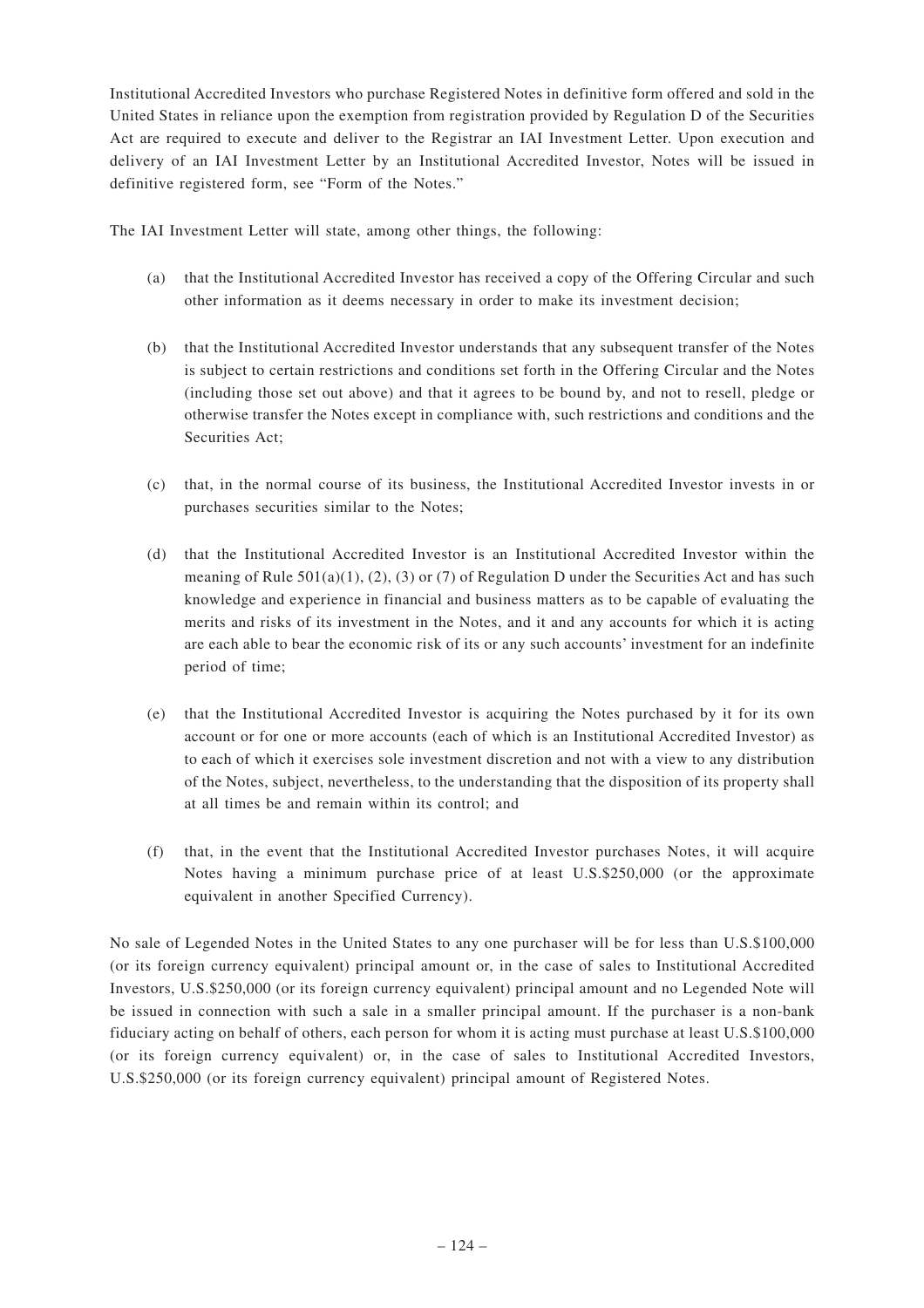### **Selling Restrictions**

### *United States of America*

The Notes have not been and will not be registered under the Securities Act and may not be offered or sold within the United States or to, or for the account or benefit of, U.S. persons except in certain transactions exempt from the registration requirements of the Securities Act.

The Notes in bearer form are subject to U.S. tax law requirements and may not be offered, sold or delivered within the United States or its possessions or to a United States person, except in certain transactions permitted by U.S. tax regulations. Terms used in this paragraph have the meanings given to them by the U.S. Internal Revenue Code of 1986 and regulations thereunder.

In connection with any Notes which are offered or sold outside the United States in reliance on an exemption from the registration requirements of the Securities Act provided under Regulation S ("Regulation S Notes"), each Dealer has represented, warranted and agreed, and each further Dealer appointed under the Programme will be required to represent, warrant and agree, that it will not offer, sell or deliver such Notes (i) as part of their distribution at any time or (ii) otherwise until 40 days after the completion of the distribution, as determined and certified by the relevant Dealer or, in the case of an issue of Notes on a syndicated basis, the relevant lead manager, of all Notes of the Tranche of which such Regulation S Notes are a part, within the United States or to, or for the account or benefit of, U.S. persons. Each Dealer has further agreed, and each further Dealer appointed under the Programme will be required to agree, that it will send to each dealer to which it sells any Regulation S Notes during the distribution compliance period a confirmation or other notice setting forth the restrictions on offers and sales of the Regulation S Notes within the United States or to, or for the account or benefit of, U.S. persons.

Until 40 days after the commencement of the offering of any Series of Notes, an offer or sale of such Notes within the United States by any dealer (whether or not participating in the offering) may violate the registration requirements of the Securities Act if such offer or sale is made otherwise than in accordance with an available exemption from registration under the Securities Act.

Dealers may arrange for the resale of Notes to QIBs pursuant to Rule 144A and each such purchaser of Notes is hereby notified that the Dealers may be relying on the exemption from the registration requirements of the Securities Act provided by Rule 144A. The minimum aggregate principal amount of Notes that may be purchased by a QIB pursuant to Rule 144A is U.S.\$100,000 (or the approximate equivalent thereof in any other currency). To the extent that the Issuer is not subject to or does not comply with the reporting requirements of Section 13 or 15(d) of the Exchange Act or the information furnishing requirements of Rule 12g3-2(b) thereunder, the Issuer has agreed to furnish to holders of Notes and to prospective purchasers designated by such holders, upon request, such information as may be required by Rule 144A(d)(4).

Each issuance of Index Linked Notes or Dual Currency Notes shall be subject to such additional U.S. selling restrictions as the Issuer and the relevant Dealer may agree as a term of the issuance and purchase of such Notes, which additional selling restrictions shall be set out in the applicable Pricing Supplement.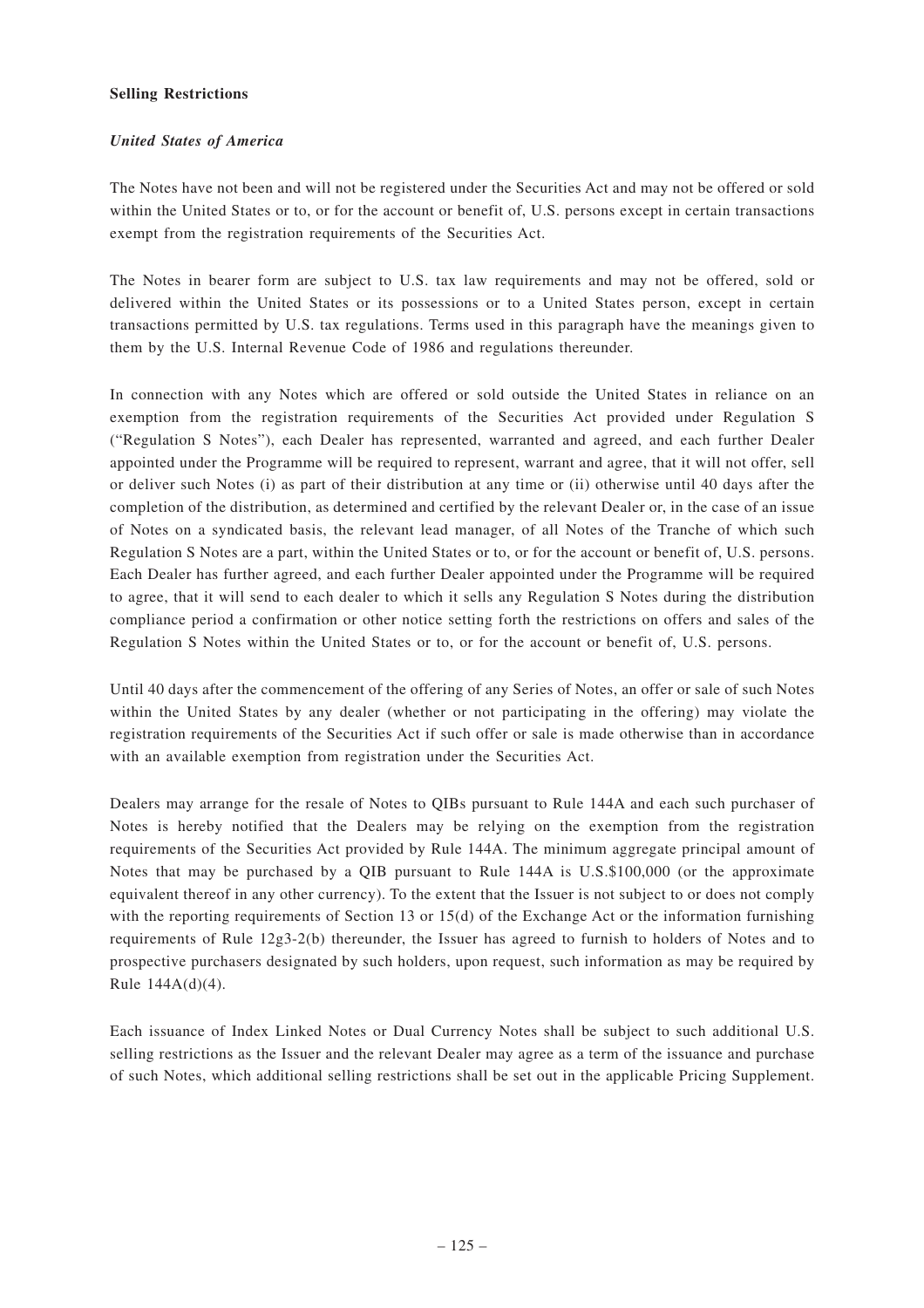### *European Economic Area*

The final terms (or Pricing Supplement, as the case may be) in respect of any Series of Notes may include information entitled "MiFID II Product Governance," which will outline the target market assessment in respect of the Notes of any such Series and which channels for distribution of the Notes are appropriate, and if such information is included, any person subsequently offering, selling or recommending the Notes (a "distributor") should take into consideration the target market assessment; however, a distributor subject to MiFID II will be responsible for undertaking its own target market assessment in respect of the Notes (by either adopting or refining the target market assessment) and determining the appropriate distribution channels.

For the purpose of the MiFID Product Governance Rules, each of the Arranger and Dealers will be deemed not to be a manufacturer unless determined otherwise, the determination of which will be made in relation to each issue of Notes with respect to the Arranger and each Dealer.

Unless the final terms (or Pricing Supplement, as the case may be) in respect of any Series of Notes specifies "Prohibition of sales to EEA retail investors" as "Not Applicable," each Dealer has represented and agreed, and each further Dealer appointed under the Programme will be required to represent and agree, that it has not offered, sold or otherwise made available and will not offer, sell or otherwise make available any Notes which are the subject of the offering contemplated by this Offering Circular as completed by the final terms (or Pricing Supplement, as the case may be) in relation thereto to any retail investor in the EEA. For the purposes of this provision: (a) the expression "retail investor" means a person who is one (or more) of the following: (i) a retail client as defined in point (11) of Article 4(1) of MiFID II; (ii) a customer within the meaning of Directive (EU) 2016/97 (as amended, the "Insurance Distribution Directive"), where that customer would not qualify as a professional client as defined in point (10) of Article 4(1) of MiFID II; or (iii) not a qualified investor as defined in the Prospectus Directive (as defined below); and (b) the expression "offer" includes the communication in any form and by any means of sufficient information on the terms of the offer and the Notes to be offered so as to enable an investor to decide to purchase or subscribe for the Notes.

In relation to each Member State of the European Economic Area which has implemented the Prospectus Directive (each, a "Member State"), each Dealer has represented and agreed, and each further Dealer appointed under the Programme will be required to represent and agree, that with effect from and including the date on which the Prospectus Directive is implemented in that Relevant Member State (the "Relevant Implementation Date") it has not made and will not make an offer of Notes which are the subject of the offering contemplated by this Offering Circular, as completed by the final terms in relation thereto, to the public in that Member State except that it may, with effect from and including the Relevant Implementation Date, make an offer of Notes to the public in that Member State:

- (a) if the final terms in relation to the Notes specify that an offer of those Notes may be made other than pursuant to Article 3(2) of the Prospectus Directive in that Member State (a "Non-exempt Offer"), following the date of publication of a prospectus in relation to such Notes which has been approved by the competent authority in that Member State or, where appropriate, approved in another Member State and notified to the competent authority in that Member State, provided that any such prospectus has subsequently been completed by the final terms contemplating such Non-exempt Offer, in accordance with the Prospectus Directive in the period beginning and ending on the dates specified in such prospectus or final terms, as applicable, and the Issuer has consented in writing to its use for the purpose of that Non-exempt Offer;
- (b) at any time to any legal entity which is a qualified investor as defined in the Prospectus Directive;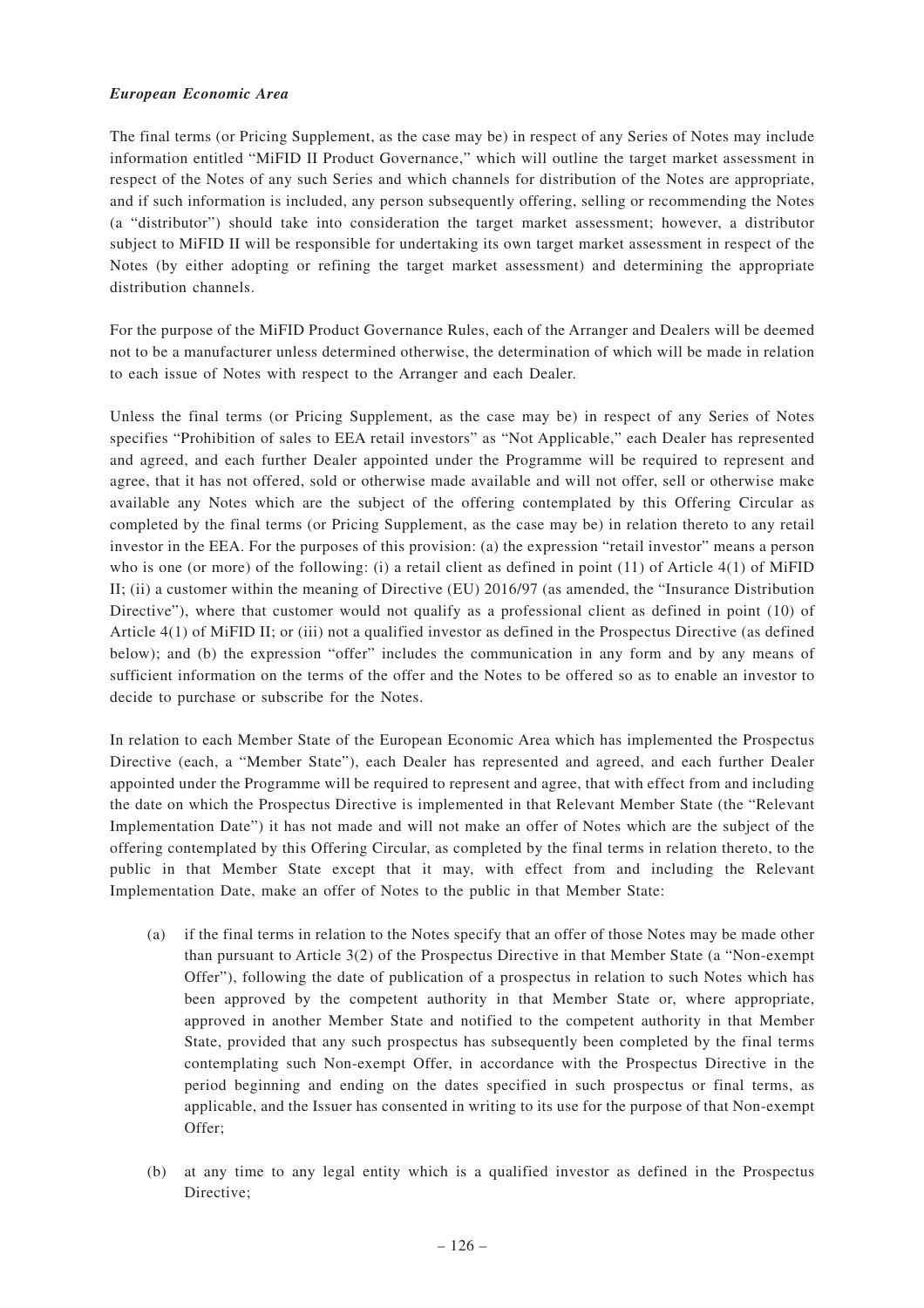- (c) subject to any other restriction and obtaining the prior consent of the relevant Dealer or Dealers nominated by the Issuer for any such offer, at any time to fewer than 150 natural or legal persons (other than qualified investors as defined in the Prospectus Directive); or
- (d) at any time in any other circumstances falling within Article 3(2) of the Prospectus Directive;

provided that no such offer of Notes referred to in (b) to (d) above shall require the Issuer or any Dealer to publish a prospectus pursuant to Article 3 of the Prospectus Directive or supplement a prospectus pursuant to Article 16 of the Prospectus Directive.

For the purposes of this provision, the expression an "offer of Notes to the public" in relation to any Notes in any Member State means the communication in any form and by any means of sufficient information on the terms of the offer and the Notes to be offered so as to enable an investor to decide to purchase or subscribe for the Notes, as the same may be varied in that Member State by any measure implementing the Prospectus Directive in that Member State, and the expression "Prospectus Directive" means Directive 2003/71/EC (as amended, including by Directive 2010/73/EU) and includes any relevant implementing measure in the Member State.

The European Economic Area selling restriction described above is in addition to any other applicable selling restriction set out below.

## *United Kingdom*

Each Dealer has represented, warranted and agreed, and each further Dealer appointed under the Programme will be required to represent, warrant and agree that:

- (a) in relation to any Notes having a maturity of less than one year, (i) it is a person whose ordinary activities involve it in acquiring, holding, managing or disposing of investments (as principal or agent) for the purposes of its business and (ii) it has not offered or sold and will not offer or sell any Notes other than to persons whose ordinary activities involve them in acquiring, holding, managing or disposing of investments (as principal or as agent) for the purposes of their businesses or who it is reasonable to expect will acquire, hold, manage or dispose of investments (as principal or agent) for the purposes of their businesses where the issue of the Notes would otherwise constitute a contravention of Section 19 of the Financial Services and Markets Act 2000 (the "FSMA") by the Issuer; and
- (b) it has only communicated or caused to be communicated and will only communicate or cause to be communicated an invitation or inducement to engage in investment activity (within the meaning of Section 21 of the FSMA) received by it in connection with the issue or sale of any Notes in circumstances in which Section 21(1) of the FSMA would not, if the Issuer was not an authorised person, apply to the Issuer; and
- (c) it has complied and will comply with all applicable provisions of the FSMA with respect to anything done by it in relation to any Notes in, from or otherwise involving the United Kingdom.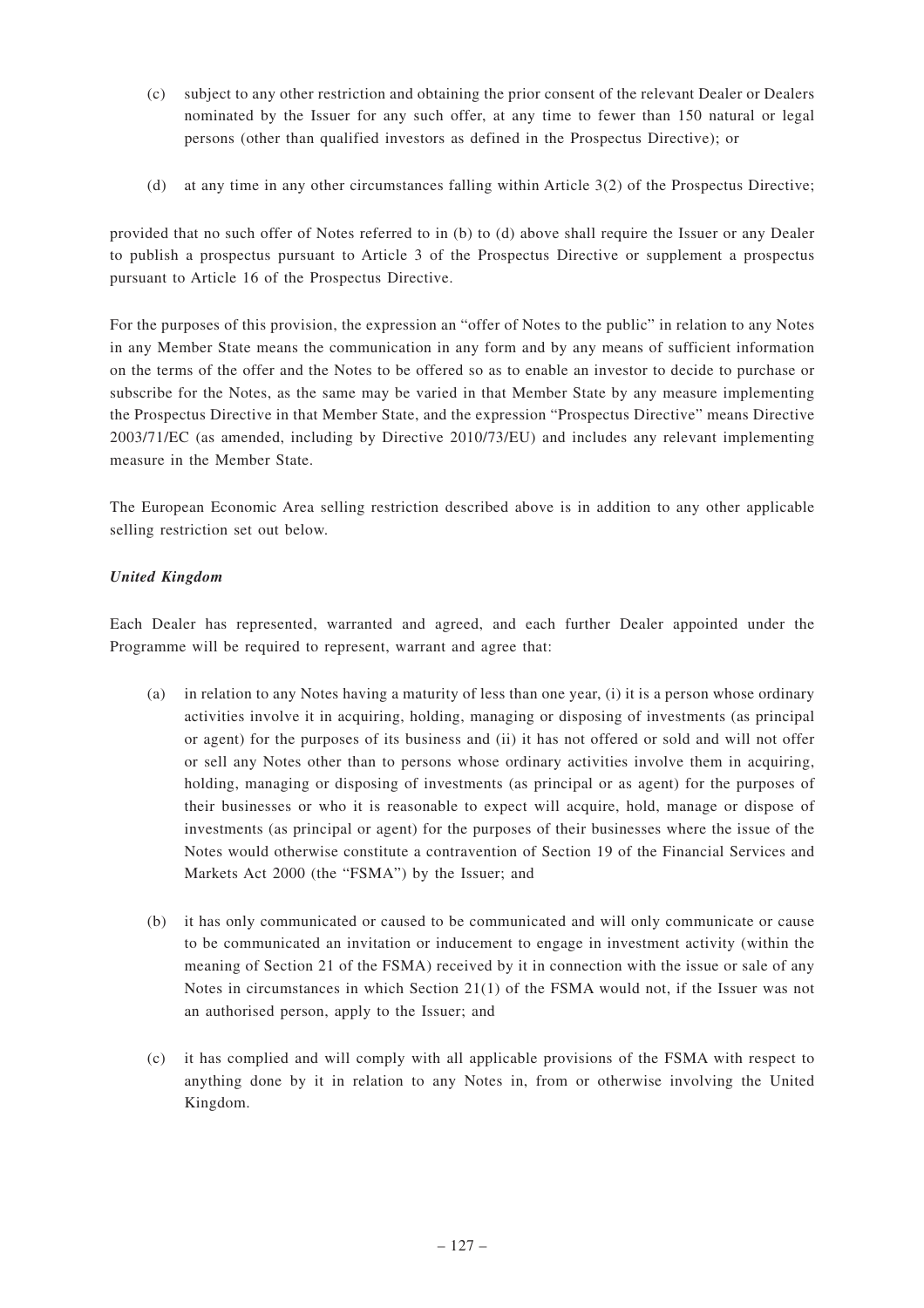### *France*

Each Dealer has represented, warranted and agreed and each further Dealer appointed under the Programme will be required to represent, warrant and agree that:

- (a) no prospectus (including any amendment, supplement or replacement thereto) or any other offering material relating to the Notes has been prepared in connection with the offering of the Notes that has been approved by the *Autorité des marchés financiers* or by the competent authority of another State that is a contracting party to the Agreement on the European Economic Area and notified to the *Autorité des marchés financiers*;
- (b) no Notes have been offered or sold nor will be offered or sold, directly or indirectly, to the public in France; and
- (c) the prospectus or any other offering material relating to the Notes have not been distributed or caused to be distributed and will not be distributed or caused to be distributed to the public in France; such offers, sales and distributions have been and shall only be made in France to persons licensed to provide investment services relating to portfolio management for the account of third parties (*personnes fournissant le service d'investissement de gestion de portefeuille pour compte de tiers*), qualified investors (*investisseurs qualifiés*) and/or a restricted circle of investors (*cercle restreint d'investisseurs*), in each case acting for their own account, all as defined in and in accordance with Articles L. 411-2, D. 411-1 and D. 411-4 of the French Monetary and Financial Code (*Code monétaire et financier*) and applicable regulations thereunder.

The direct or indirect distribution to the public in France of any so acquired Notes may be made only as provided by Articles L. 411-1, L. 411-2, L. 412-1 and L. 621-8 to L. 621-8-3 of the French Monetary and Financial Code and applicable regulations thereunder.

### *The Kingdom of the Netherlands*

Each Dealer has represented and agreed, and each further Dealer appointed under the Programme will be required to represent and agree, that in relation to Notes that have a maturity of less than 12 months, they will either (i) have a minimum denomination of  $\epsilon$ 50,000, or (ii) be offered solely to professional market parties (*professionele marktpartijen*) within the meaning of the Dutch Act on Financial Supervision (*Wet op het financieel toezicht*) and the rules promulgated thereunder.

Zero Coupon Notes in bearer form on which interest does not become due and payable during their term but only at maturity and other Notes in bearer form that qualify as savings certificates (*spaarbewijzen*) within the meaning of the Dutch Savings Certificates Act (*Wet inzake spaarbewijzen*) may be transferred or accepted only through the mediation of either the Issuer or a member of Euronext Amsterdam N.V. and with due observance of the Dutch Savings Certificates Act and its implementing regulations, provided that no such mediation is required in respect of (i) the initial issue of such Notes to the first holders thereof, (ii) any transfer and delivery by natural persons who do not act in the conduct of a profession or trade, and (iii) the issue and trading of such Notes, if such Notes are physically issued outside the Netherlands and not distributed in the Netherlands in the course of primary trading or immediately thereafter. In addition (i) certain identification requirements in relation to the issue and transfer of, and payment on, such Notes have to be complied with, (ii) any reference in publications concerning such Notes to the words "to bearer" is prohibited, (iii) so long as such Notes are not listed at Euronext Amsterdam N.V., each transaction involving a transfer of such Notes must be recorded in a transaction note, containing, at least, the name and address of the counterparty to the transaction, the nature of the transaction, and a description of the amount, registration number(s), and type of the Notes concerned, and (iv) the requirement described under (iii) must be printed on such Notes.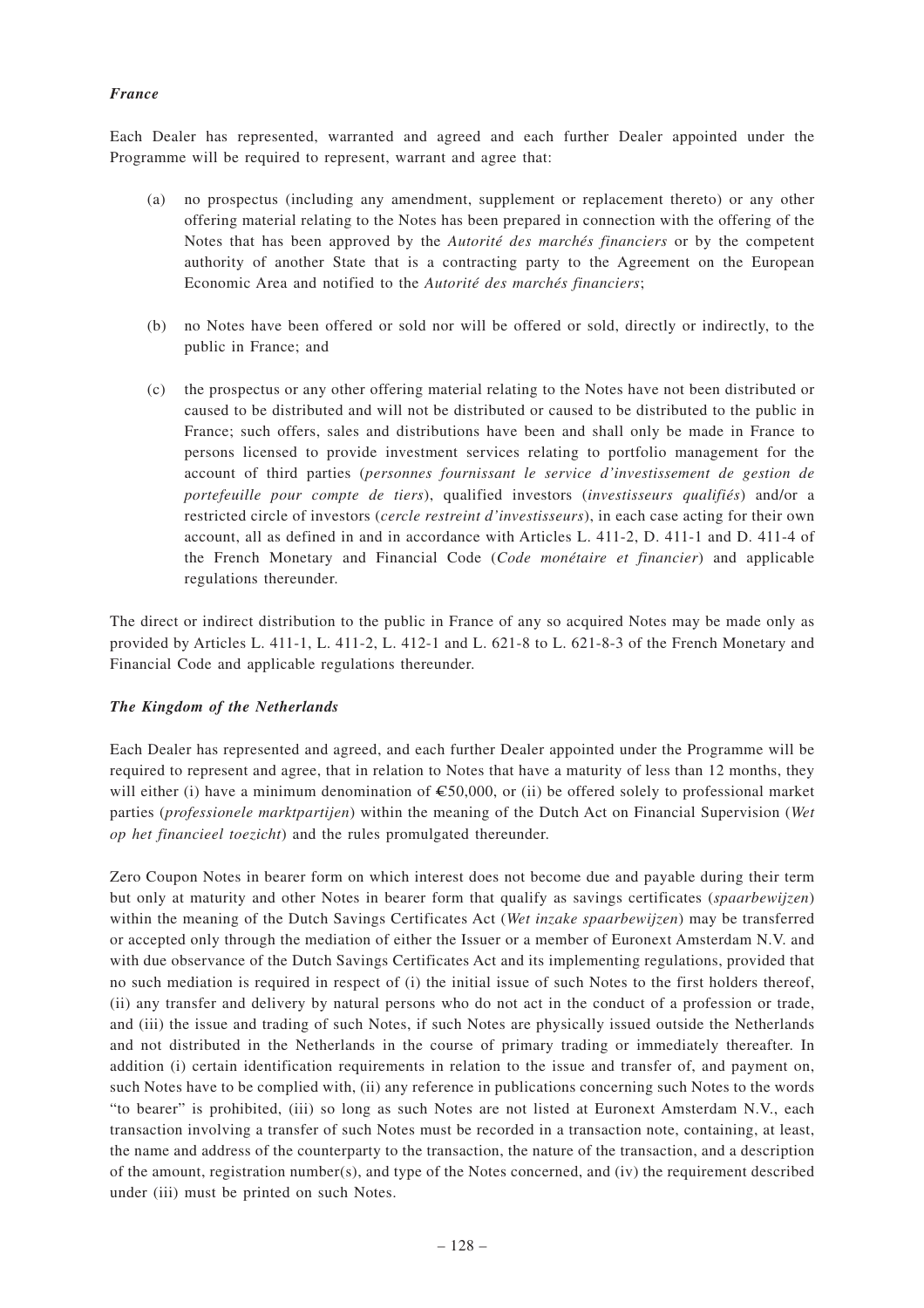### *Australia*

No prospectus or other disclosure document (as defined in the Corporations Act 2001 of Australia) in relation to the Notes has been lodged with the Australian Securities and Investments Commission ("ASIC"). Each Dealer has represented, warranted and agreed and each further Dealer appointed under the Programme will be required to represent, warrant and agree that it:

- (a) has not offered or invited applications, and will not offer or invite applications, for the issue, sale or purchase of Notes in Australia (including an offer or invitation which is received by a person in Australia); and
- (b) has not distributed or published, and will not distribute or publish, any draft, preliminary or definitive offering memorandum, advertisement or other offering material relating to the Notes in Australia.

Unless (1) the aggregate consideration payable by each offeree or invitee is at least AUD500,000 (or its equivalent in other currencies, but disregarding moneys lent by the offeror or its associates) or the offer or invitation otherwise does not require disclosure to investors in accordance with Part 6D.2 of the Corporation Act, (2) such action complies with all applicable laws, regulations and directives, and (3) does not require any document to be lodged with ASIC.

### *Japan*

Each Dealer has acknowledged, and each further Dealer appointed under the Programme will be required to acknowledge, that the Notes have not been and will not be registered under the Financial Instruments and Exchange Act of Japan (Law No. 25 of 1948, as amended) (the "FIEA"). Each Dealer has represented, warranted and agreed, and each further Dealer appointed under the Programme will be required to represent, warrant and agree, that it has not offered or sold and will not offer or sell any Notes, directly or indirectly, in Japan or to, or for the benefit of, any resident of Japan (as defined under Item 5, Paragraph 1, Article 6 of the Foreign Exchange and Foreign Trade Control Law (Law No. 228 of 1949, as amended)) or to others for re-offering or resale, directly or indirectly, in Japan or to, or for the benefit of, a resident of Japan, except pursuant to an exemption from the registration requirements of, and otherwise in compliance with, the FIEA and other applicable laws, regulations and ministerial guidelines of Japan.

### *Hong Kong*

Each Dealer has represented, warranted and agreed and each further Dealer appointed under the Programme will be required to represent, warrant and agree that:

- (a) it has not offered or sold, and will not offer or sell, in Hong Kong Special Administrative Region of the People's Republic of China ("Hong Kong"), by means of any document, any Notes (except for Notes which are a "structured product" as defined in the Securities and Futures Ordinance (Cap. 571) of Hong Kong) other than (i) to "professional investors" as defined in the Securities and Futures Ordinance and any rules made under that Ordinance, or (ii) in other circumstances which do not result in the document being a "prospectus" as defined in the Companies (Winding Up and Miscellaneous Provisions) Ordinance (Cap. 32) of Hong Kong or which do not constitute an offer to the public within the meaning of that Ordinance; and
- (b) it has not issued, or had in its possession for the purposes of issue, and will not issue or have in its possession for the purposes of issue, whether in Hong Kong or elsewhere, any advertisement, invitation or document relating to the Notes, which is directed at, or the contents of which are likely to be accessed or read by, the public of Hong Kong (except if permitted to do so under the securities laws of Hong Kong) other than with respect to Notes which are or are intended to be disposed of only to persons outside Hong Kong or only to "professional investors" as defined in the Securities and Futures Ordinance of Hong Kong and any rules made under that Ordinance.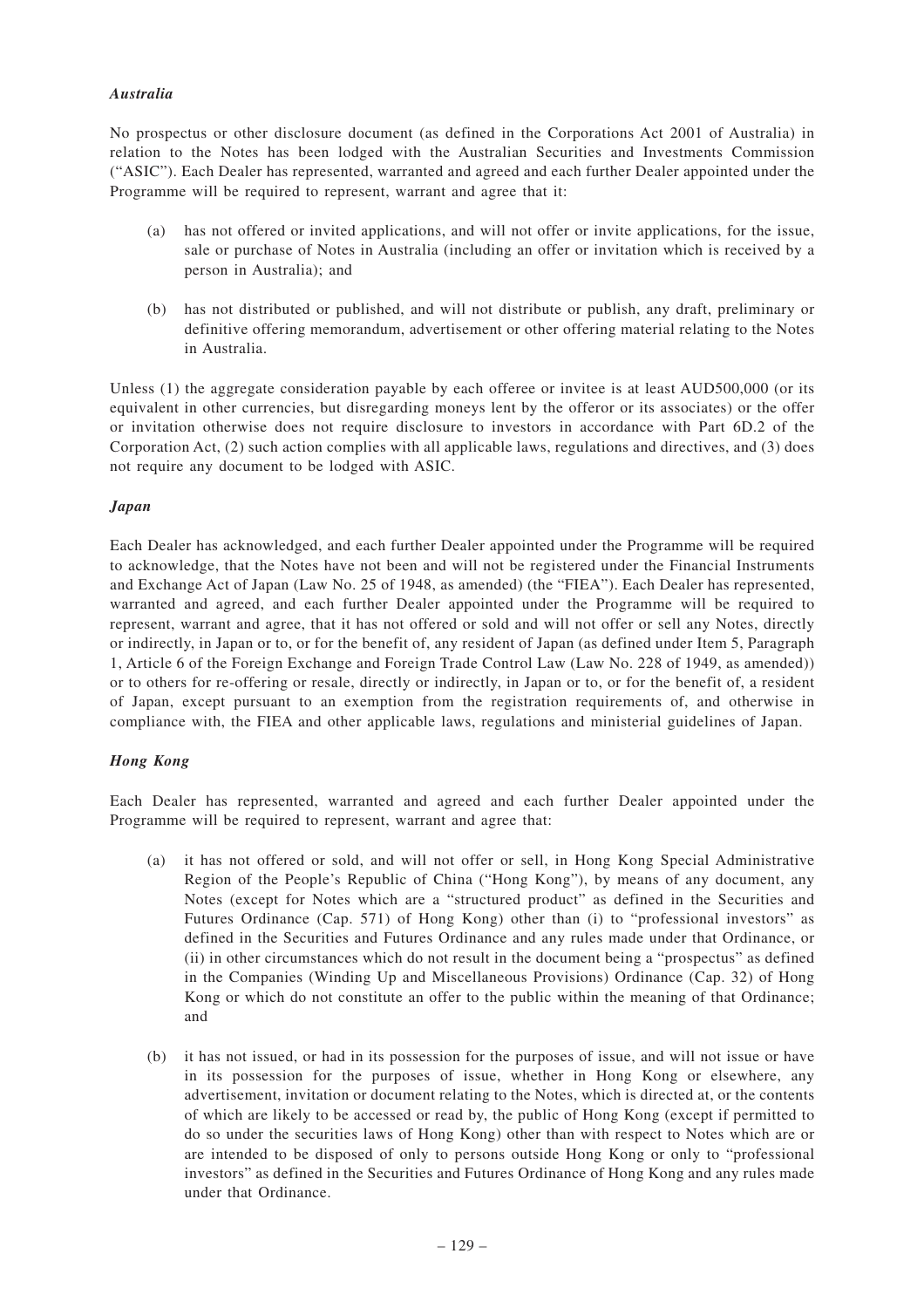## *PRC*

Each Dealer has represented and agreed that it has not offered or sold and will not offer or sell any Notes, directly or indirectly, in the PRC (for such purposes, not including the Hong Kong and Macao Special Administrative Regions or Taiwan), except as permitted by the securities laws of the PRC.

### *Singapore*

Each Dealer has acknowledged, and each further Dealer appointed under the Programme will be required to acknowledge, that this Offering Circular has not been and will not be registered as a prospectus with the Monetary Authority of Singapore under the Securities and Futures Act, Chapter 289 of Singapore (the "SFA"). Accordingly, each Dealer has represented, warranted and agreed, and each further Dealer appointed under the Programme will be required to represent, warrant and agree, that it has not offered or sold any Notes or caused the Notes to be made the subject of an invitation for subscription or purchase and will not offer or sell the Notes or cause the Notes to be made the subject of an invitation for subscription or purchase, and has not circulated or distributed, nor will it circulate or distribute, this Offering Circular or any other document or material in connection with the offer or sale, or invitation for subscription or purchase, of the Notes, whether directly or indirectly, to any person in Singapore other than (i) to an institutional investor under Section 274 of the SFA, (ii) to a relevant person pursuant to Section 275(1), or any person pursuant to Section 275(1A), and in accordance with the conditions specified in Section 275, of the SFA, or (iii) otherwise pursuant to, and in accordance with the conditions of, any other applicable provision of the SFA.

Where the Notes are subscribed or purchased under Section 275 of the SFA by a relevant person which is:

- (a) a corporation (which is not an accredited investor (as defined in Section 4A of the SFA)) the sole business of which is to hold investments and the entire share capital of which is owned by one or more individuals, each of whom is an accredited investor; or
- (b) a trust (where the trustee is not an accredited investor) whose sole purpose is to hold investments and each beneficiary of the trust is an individual who is an accredited investor,

securities or securities-based derivatives contracts (each term as defined in the SFA) of that corporation or the beneficiaries' rights and interest (howsoever described) in that trust shall not be transferred within six months after that corporation or that trust has acquired the Notes pursuant to an offer made under Section 275 of the SFA except:

- (1) to an institutional investor or to a relevant person (as defined in Section 275(2) of the SFA), or to any person arising from an offer referred to in Section 275(1A) or Section 276(4)(i)(B) of the SFA;
- (2) where no consideration is or will be given for the transfer;
- (3) where the transfer is by operation of law;
- (4) pursuant to Section 276(7) of the SFA; or
- (5) as specified in Regulation 37A of the Securities and Futures (Offers of Investments) (Securities and Securities-based Derivatives Contracts) Regulations 2018.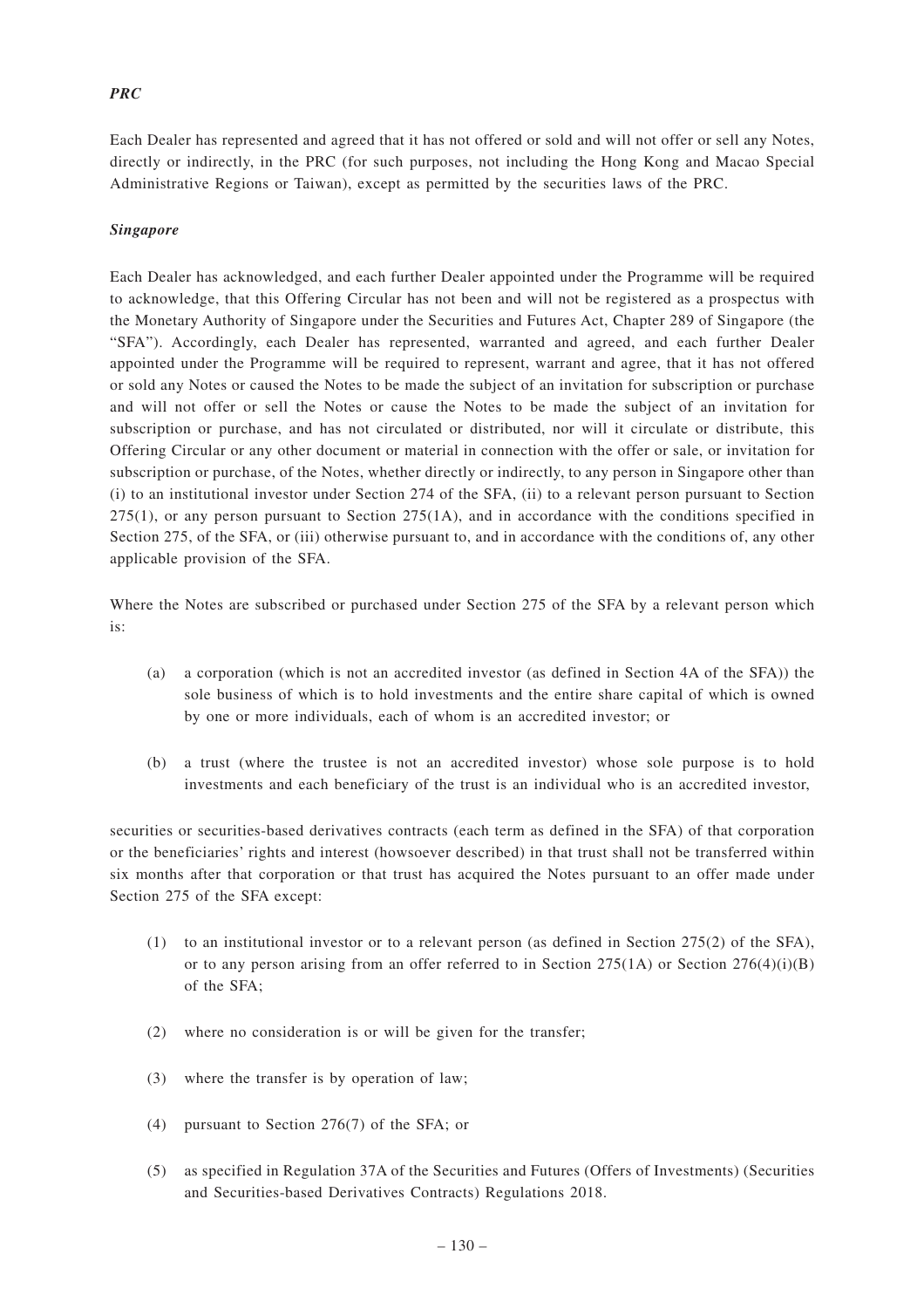#### *Korea*

Each Dealer has represented, warranted and agreed, and each further Dealer appointed under the Programme will be required to represent, warrant and agree, that Notes have not been and will not be offered, delivered or sold directly or indirectly in Korea or to any resident of Korea (as defined under the Foreign Exchange Transaction Law of Korea and the regulations thereunder) or to others for re-offering or resale, directly or indirectly, in Korea or to any resident of Korea, except as otherwise permitted under the applicable laws of and regulations of Korea (including the sale of the Notes to professional investors (as such term is defined under the Financial Investment Services and Capital Market Act of Korea and its enforcement decree) in the primary market if (a) the amount of the Notes acquired by professional investors in the primary market is limited to 20 per cent. or less of the aggregate issue amount of the Notes and (b) the Notes have been (i) listed in one of the major markets designated by the Financial Supervisory Service or (ii) registered with or reported to a financial supervisory authority located in one of such major markets or (iii) offered through such procedures as may be considered a public offering). In addition, to the extent required by the applicable laws and regulations of Korea, until the expiration of one year after the issuance of any Notes, such Notes may not be transferred to any resident of Korea, except as otherwise permitted under the applicable laws of and regulations of Korea (including the sale of the Notes to professional investors in the secondary market if the Notes have been (a) listed in one of the major markets designated by the Financial Supervisory Service or (b) registered with or reported to a financial supervisory authority located in one of such major markets or (c) offered through such procedures as may be considered a public offering).

Each Dealer has undertaken, and each further Dealer appointed under the Programme will be required to undertake, to ensure that any securities dealer to which it sells Notes confirms that it is purchasing such Notes as principal and agrees with such Dealer that it will comply with the restrictions described above.

#### *General*

Each Dealer has agreed and each further Dealer appointed under the Programme will be required to agree that it will (to the best of its knowledge and belief) comply with all applicable securities laws and regulations in force in any jurisdiction in which it purchases, offers, sells or delivers Notes or possesses or distributes the Offering Circular and will obtain any consent, approval or permission required by it for the purchase, offer, sale or delivery by it of Notes under the laws and regulations in force in any jurisdiction to which it is subject or in which it makes such purchases, offers, sales or deliveries and neither the Issuer nor any other Dealer shall have any responsibility therefor.

Neither the Issuer nor any of the Dealers represents that Notes may at any time lawfully be sold in compliance with any applicable registration or other requirements in any jurisdiction, or pursuant to any exemption available thereunder, or assumes any responsibility for facilitating any such sale.

With regard to each Tranche, the relevant Dealer will be required to comply with such other additional restrictions as the Issuer and the relevant Dealer shall agree and as shall be set out in the applicable Pricing Supplement.

If a jurisdiction requires that the offering be made by a licensed broker or dealer and any Dealer or any affiliate of any Dealer is a licensed broker or dealer in that jurisdiction, the offering shall be deemed to be made by that Dealer or its affiliate on behalf of the Issuer in such jurisdiction.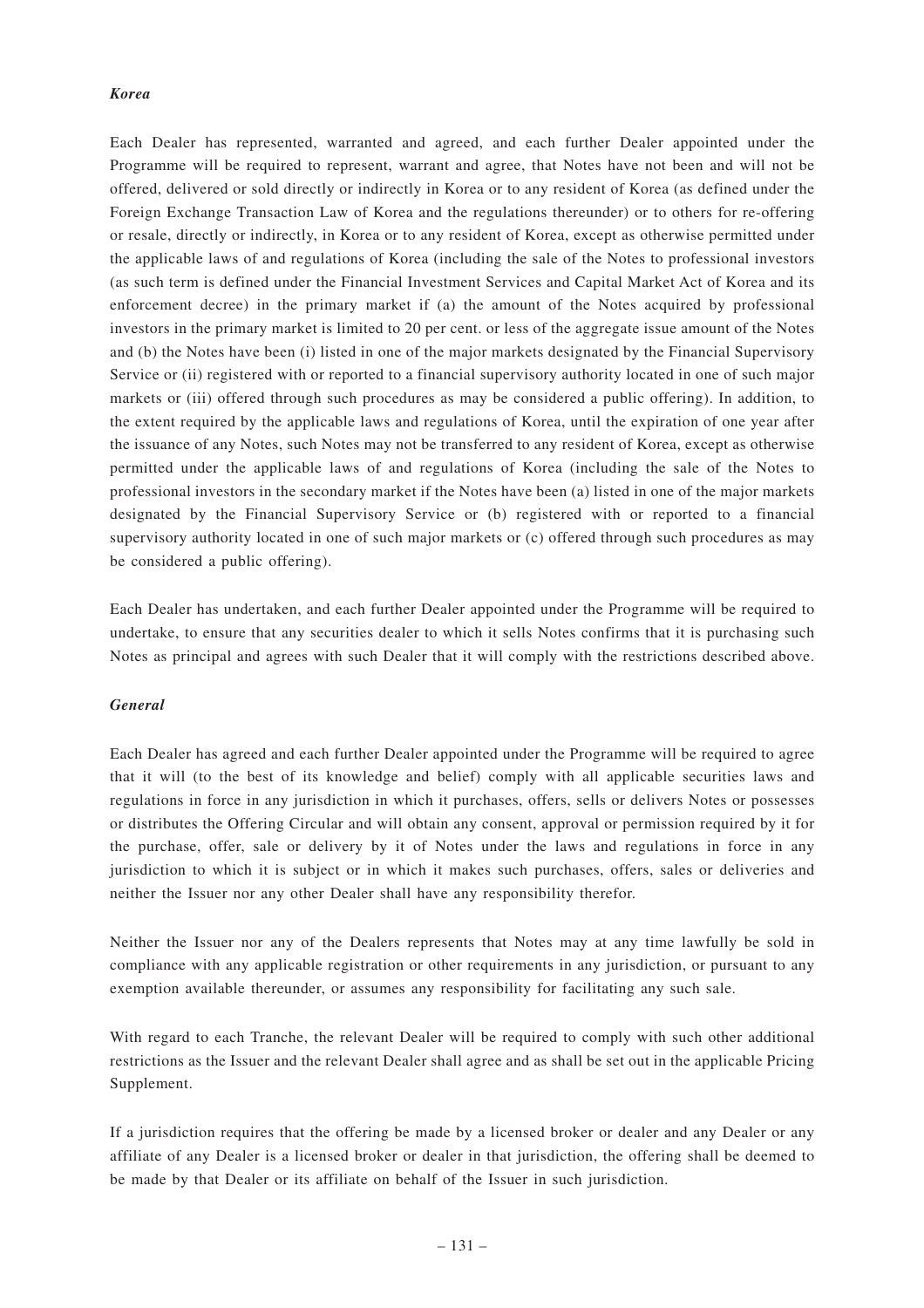## **BOOK-ENTRY CLEARANCE SYSTEMS**

*The information set out below is subject to any change in or reinterpretation of the rules, regulations and procedures of DTC, Euroclear, Clearstream or the CMU Service (together, the "Clearing Systems") currently in effect. The information in this section concerning the Clearing Systems has been obtained from sources that the Issuer believes to be reliable, but none of the Issuer nor any Dealer takes any responsibility for the accuracy thereof. Investors wishing to use the facilities of any of the Clearing Systems are advised to confirm the continued applicability of the rules, regulations and procedures of the relevant Clearing System. None of the Issuer nor any other party to the Agency Agreement will have any responsibility or liability for any aspect of the records relating to, or payments made on account of, beneficial ownership interests in the Notes held through the facilities of any Clearing System or for maintaining, supervising or reviewing any records relating to such beneficial ownership interests.*

### **Book-entry Systems**

### *DTC*

DTC has advised the Issuer that it is a limited purpose trust company organised under the New York Banking Law, a "banking organisation" within the meaning of the New York Banking Law, a "clearing corporation" within the meaning of the New York Uniform Commercial Code and a "clearing agency" registered pursuant to Section 17A of the Exchange Act. DTC holds securities that its participants ("Participants") deposit with DTC. DTC also facilitates the settlement among Participants of securities transactions, such as transfers and pledges, in deposited securities through electronic computerised book-entry changes in Participants' accounts, thereby eliminating the need for physical movement of securities certificates. Direct Participants include securities brokers and dealers, banks, trust companies, clearing corporations and certain other organisations. DTC is owned by a number of its Direct Participants and by the New York Stock Exchange, Inc., the American Stock Exchange, Inc. and the National Association of Securities Dealers, Inc. Access to the DTC System is also available to others such as securities brokers and dealers, banks and trust companies that clear through or maintain a custodial relationship with a Direct Participant, either directly or indirectly ("Indirect Participants").

Under the rules, regulations and procedures creating and affecting DTC and its operations (the "Rules"), DTC makes book-entry transfers of Registered Notes among Direct Participants on whose behalf it acts with respect to Notes accepted into DTC's book-entry settlement system ("DTC Notes") as described below and receives and transmits distributions of principal and interest on DTC Notes. The Rules are on file with the Securities and Exchange Commission. Direct Participants and Indirect Participants with which beneficial owners of DTC Notes ("Owners") have accounts with respect to the DTC Notes similarly are required to make book-entry transfers and receive and transmit such payments on behalf of their respective Owners. Accordingly, although Owners who hold DTC Notes through Direct Participants or Indirect Participants will not possess Registered Notes, the Rules, by virtue of the requirements described above, provide a mechanism by which Direct Participants will receive payments and will be able to transfer their interest in respect of the DTC Notes.

Purchases of DTC Notes under the DTC system must be made by or through Direct Participants, which will receive a credit for the DTC Notes on DTC's records. The ownership interest of each actual purchaser of each DTC Note ("Beneficial Owner") is in turn to be recorded on the Direct and Indirect Participant's records. Beneficial Owners will not receive written confirmation from DTC of their purchase, but Beneficial Owners are expected to receive written confirmations providing details of the transaction, as well as periodic statements of their holdings, from the Direct or Indirect Participant through which the Beneficial Owner entered into the transaction. Transfers of ownership interests in the DTC Notes are to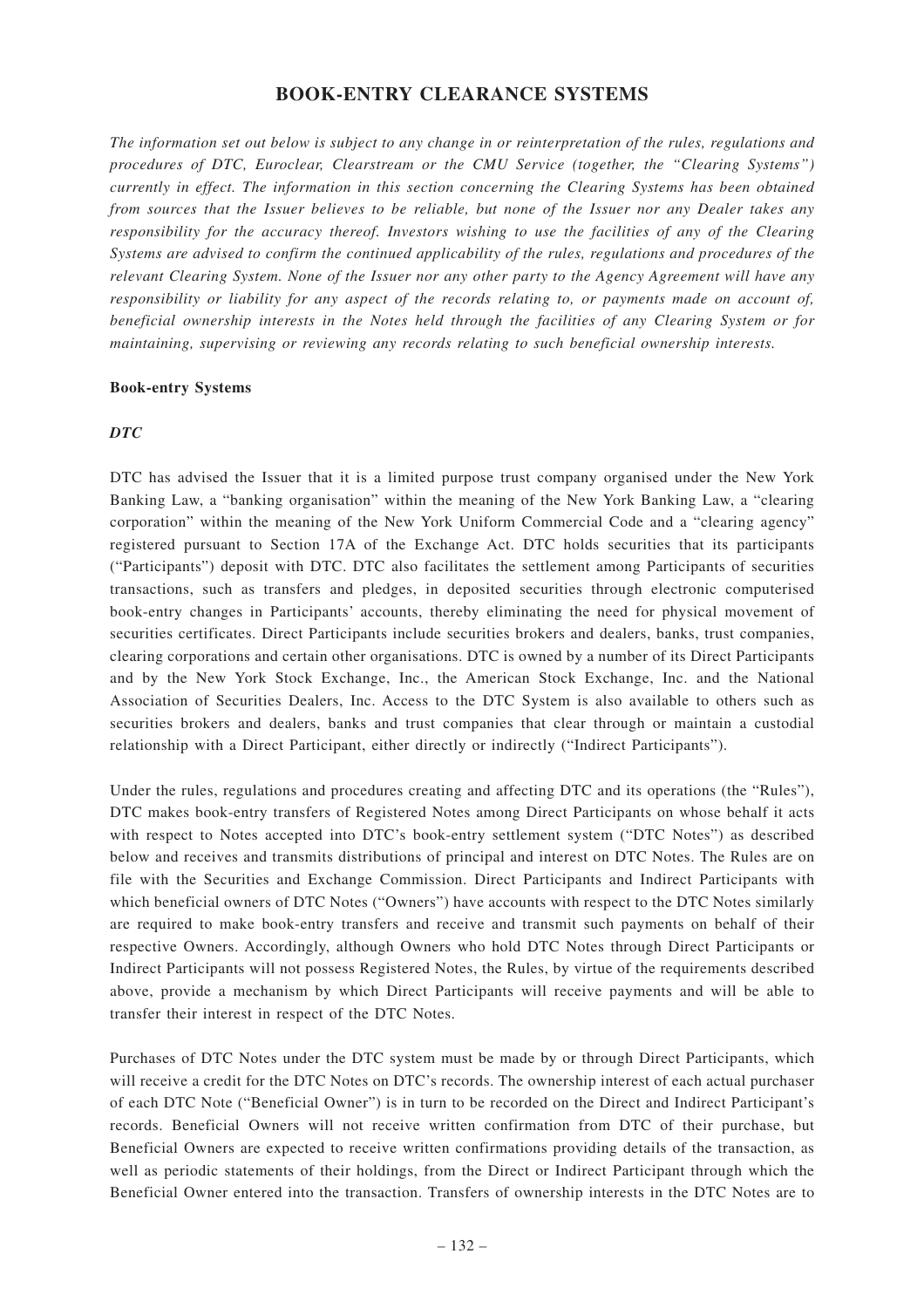be accomplished by entries made on the books of Participants acting on behalf of Beneficial Owners. Beneficial Owners will not receive certificates representing their ownership interests in DTC Notes, except in the event that use of the book-entry system for the DTC Notes is discontinued.

To facilitate subsequent transfers, all DTC Notes deposited by Participants with DTC are registered in the name of DTC's partnership nominee, Cede & Co. The deposit of DTC Notes with DTC and their registration in the name of Cede & Co. effect no change in beneficial ownership. DTC has no knowledge of the actual Beneficial Owners of the DTC Notes; DTC's records reflect only the identity of the Direct Participants to whose accounts such DTC Notes are credited, which may or may not be the Beneficial Owners. The Participants will remain responsible for keeping account of their holdings on behalf of their customers.

Conveyance of notices and other communications by DTC to Direct Participants, by Direct Participants to Indirect Participants, and by Direct Participants and Indirect Participants to Beneficial Owners will be governed by arrangements among them, subject to any statutory or regulatory requirements as may be in effect from time to time.

Redemption notices shall be sent to Cede & Co. If less than all of the DTC Notes within an issue are being redeemed, DTC's practice is to determine by lot the amount of the interest of each Direct Participant in such issue to be redeemed.

Neither DTC nor Cede & Co. will consent or vote with respect to DTC Notes. Under its usual procedures, DTC mails an Omnibus Proxy to the Issuer as soon as possible after the record date. The Omnibus Proxy assigns Cede & Co.'s consenting or voting rights to those Direct Participants to whose accounts the DTC Notes are credited on the record date (identified in a listing attached to the Omnibus Proxy).

Principal and interest payments on the DTC Notes will be made to DTC. DTC's practice is to credit Direct Participants' accounts on the due date for payment in accordance with their respective holdings shown on DTC's records unless DTC has reason to believe that it will not receive payment on the due date. Payments by Participants to Beneficial Owners will be governed by standing instructions and customary practices, as is the case with securities held for the accounts of customers in bearer form or registered in "street name," and will be the responsibility of such Participant and not of DTC or the Issuer, subject to any statutory or regulatory requirements as may be in effect from time to time. Payment of principal and interest to DTC is the responsibility of the Issuer, disbursement of such payments to Direct Participants is the responsibility of DTC, and disbursement of such payments to the Beneficial Owners is the responsibility of Direct and Indirect Participants.

Under certain circumstances, including if there is an Event of Default under the Notes, DTC will exchange the DTC Notes for definitive Registered Notes, which it will distribute to its Participants in accordance with their proportionate entitlements and which, if representing interests in a Rule 144A Global Note, will be legended as set forth under "Subscription and Sale and Transfer and Selling Restrictions."

Since DTC may only act on behalf of Direct Participants, who in turn act on behalf of Indirect Participants, any Owner desiring to pledge DTC Notes to persons or entities that do not participate in DTC, or otherwise take actions with respect to such DTC Notes, will be required to withdraw its Registered Notes from DTC as described below.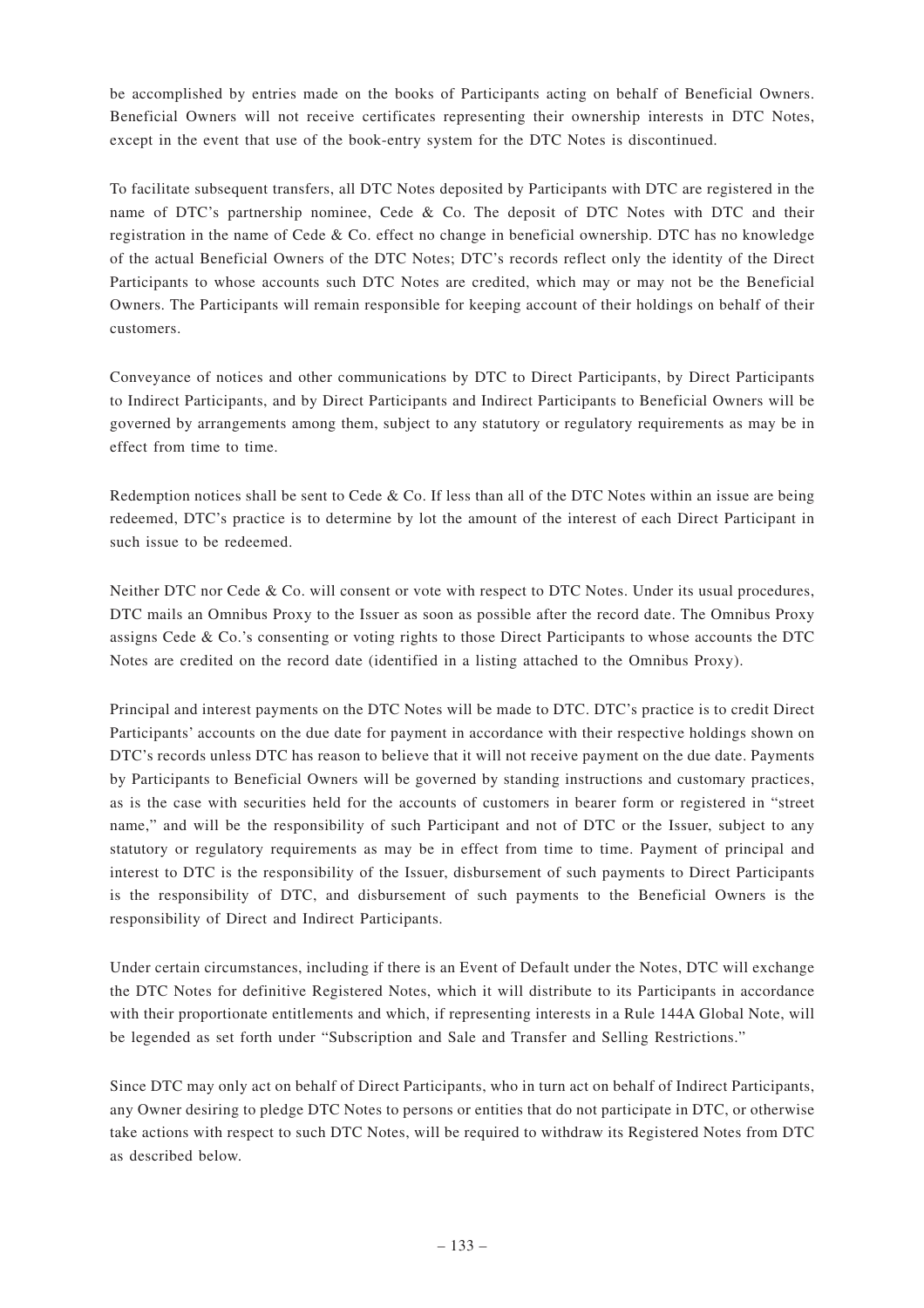### *Euroclear and Clearstream*

Euroclear and Clearstream each holds securities for its customers and facilitates the clearance and settlement of securities transactions by electronic book-entry transfer between their respective account holders. Euroclear and Clearstream provide various services including safekeeping, administration, clearance and settlement of internationally traded securities and securities lending and borrowing. Euroclear and Clearstream also deal with domestic securities markets in several countries through established depository and custodial relationships. Euroclear and Clearstream have established an electronic bridge between their two systems across which their respective participants may settle trades with each other. Euroclear and Clearstream customers are worldwide financial institutions, including underwriters, securities brokers and dealers, banks, trust companies and clearing corporations. Indirect access to Euroclear and Clearstream is available to other institutions that clear through or maintain a custodial relationship with an account holder of either system.

### *CMU Service*

The CMU Service is a central depositary service provided by the Central Moneymarkets Unit of the Hong Kong Monetary Authority (the "HKMA") for the safe custody and electronic trading between the members of this service (the "CMU Members") of capital markets instruments (the "CMU Instruments") which are specified in the CMU Service Reference Manual as capable of being held within the CMU Service. CMU Instruments may be denominated in Hong Kong dollars or other currencies.

The CMU Service is only available for CMU Instruments issued by a CMU Member or by a person for whom a CMU Member acts as agent for the purposes of lodging instruments issued by such persons. Membership of the CMU Service is open to all members of the Hong Kong Capital Markets Association and "authorised institutions" under the Banking Ordinance (Cap. 155 of the Laws of Hong Kong).

Compared to clearing services provided by Euroclear and Clearstream, the standard custody and clearing service provided by the CMU Service is limited. In particular (and unlike the European clearing systems), the HKMA does not as part of this service provide any facilities for the dissemination to the relevant CMU Members of payments (of interest or principal) under, or notices pursuant to the notice provisions of, CMU Instruments. Instead, the HKMA advises the lodging CMU Member (or a designated paying agent) of the identities of the CMU Members to whose accounts payments in respect of the relevant CMU Instruments are credited, whereupon the lodging CMU Member (or the designated paying agent) will make the necessary payments of interest or principal or send notices directly to the relevant CMU Members. Similarly, the HKMA will not obtain certificates of non-U.S. beneficial ownership from CMU Members or provide any such certificates on behalf of CMU Members. The lodging CMU Member will collect such certificates from the relevant CMU Members identified from an instrument position report obtained by request from the HKMA for this purpose.

An investor holding an interest through an account with either Euroclear or Clearstream in any CMU Notes will hold that interest through the respective accounts which Euroclear and Clearstream each have with the CMU Service.

### **Book-entry Ownership of and Payments in respect of DTC Notes**

The Issuer may apply to DTC in order to have any Tranche of Notes represented by a Registered Global Note accepted in its book-entry settlement system. Upon the issue of any such Registered Global Note, DTC or its custodian will credit, on its internal book-entry system, the respective nominal amounts of the individual beneficial interests represented by such Registered Global Note to the accounts of persons who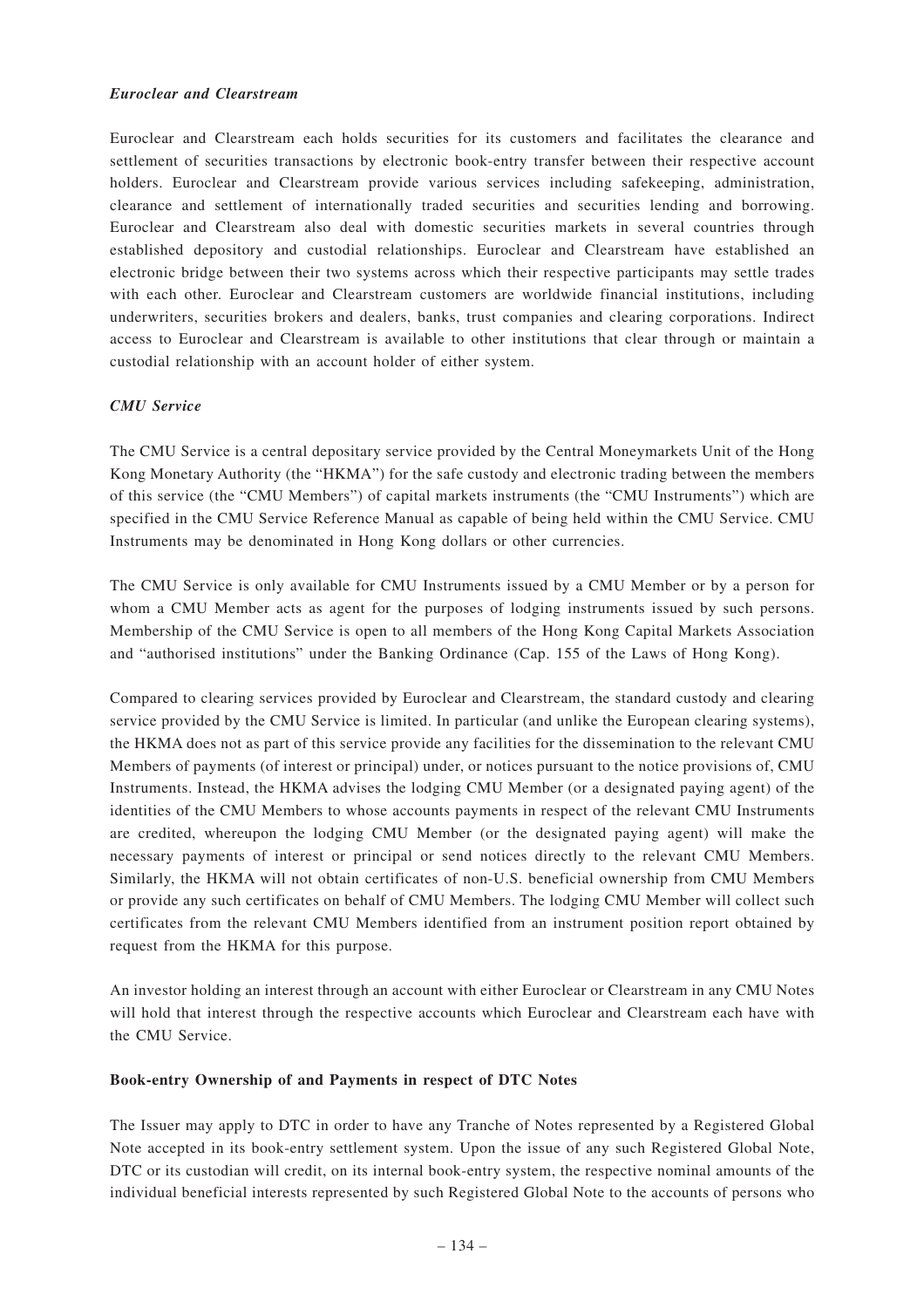have accounts with DTC. Such accounts initially will be designated by or on behalf of the relevant Dealer. Ownership of beneficial interests in such a Registered Global Note will be limited to Direct Participants or Indirect Participants, including, in the case of any Regulation S Global Note, the respective depositaries of Euroclear and Clearstream. Ownership of beneficial interests in a Registered Global Note accepted by DTC will be shown on, and the transfer of such ownership will be effected only through, records maintained by DTC or its nominee (with respect to the interests of Direct Participants) and the records of Direct Participants (with respect to interests of Indirect Participants).

Payments in U.S. dollars of principal and interest in respect of a Registered Global Note accepted by DTC will be made to the order of DTC or its nominee as the registered holder of such Note. In the case of any payment in a currency other than U.S. dollars, payment will be made to the Exchange Agent on behalf of DTC or its nominee and the Exchange Agent will (in accordance with instructions received by it) remit all or a portion of such payment for credit directly to the beneficial holders of interests in the Registered Global Note in the currency in which such payment was made and/or cause all or a portion of such payment to be converted into U.S. dollars and credited to the applicable Participants' account.

The Issuer expects DTC to credit accounts of Direct Participants on the applicable payment date in accordance with their respective holdings as shown in the records of DTC unless DTC has reason to believe that it will not receive payment on such payment date. The Issuer also expects that payments by Participants to beneficial owners of Notes will be governed by standing instructions and customary practices, as is the case with securities held for the accounts of customers, and will be the responsibility of such Participant and not the responsibility of DTC, the Principal Paying Agent, the Registrar or the Issuer. Payment of principal, premium, if any, and interest, if any, on Notes to DTC are the responsibility of the Issuer.

### **Transfers of Notes Represented by Registered Global Notes**

Transfers of any interests in Notes represented by a Registered Global Note within DTC, Euroclear, Clearstream and/or the CMU Service will be effected in accordance with the customary rules and operating procedures of the relevant clearing system. The laws in some States within the United States require that certain persons take physical delivery of securities in definitive form. Consequently, the ability to transfer Notes represented by a Registered Global Note to such persons may depend upon the ability to exchange such Notes for Notes in definitive form. Similarly, because DTC can only act on behalf of Direct Participants in the DTC system who in turn act on behalf of Indirect Participants, the ability of a person having an interest in Notes represented by a Registered Global Note accepted by DTC to pledge such Notes to persons or entities that do not participate in the DTC system or otherwise to take action in respect of such Notes may depend upon the ability to exchange such Notes for Notes in definitive form. The ability of any holder of Notes represented by a Registered Global Note accepted by DTC to resell, pledge or otherwise transfer such Notes may be impaired if the proposed transferee of such Notes is not eligible to hold such Notes through a direct or indirect participant in the DTC system.

Subject to compliance with the transfer restrictions applicable to the Registered Notes described under "Subscription and Sale and Transfer and Selling Restrictions," cross-market transfers between DTC, on the one hand, and directly or indirectly through Clearstream or Euroclear accountholders, on the other, will be effected by the relevant clearing system in accordance with its rules and through action taken by the Registrar, the Principal Paying Agent and any custodian ("Custodian") with whom the relevant Registered Global Notes have been deposited.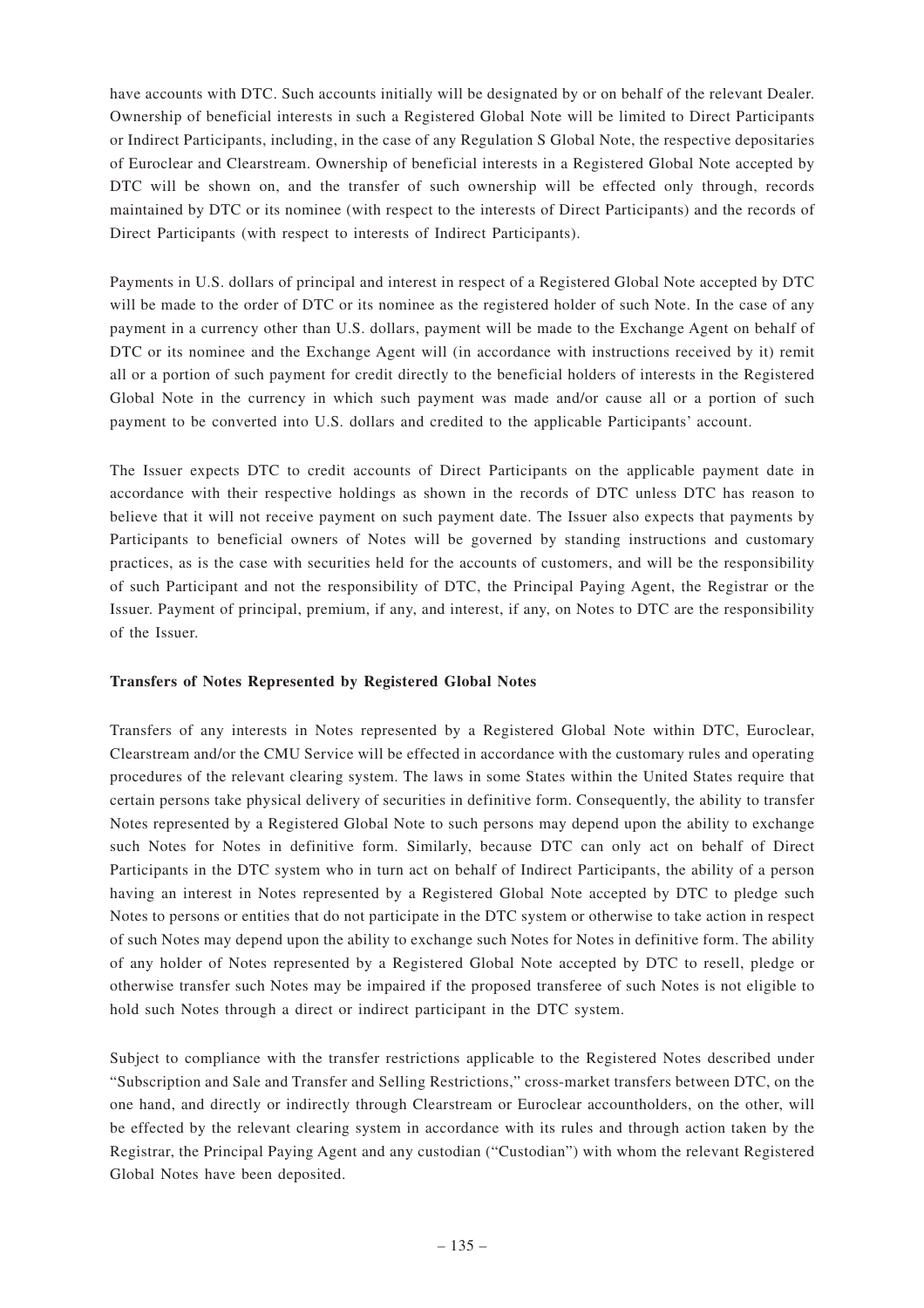On or after the Issue Date for any Series, transfers of Notes of such Series between accountholders in Clearstream and Euroclear and transfers of Notes of such Series between participants in DTC will generally have a settlement date three business days after the trade date  $(T+3)$ . The customary arrangements for delivery versus payment will apply to such transfers.

Cross-market transfers between accountholders in Clearstream or Euroclear and DTC participants will need to have an agreed settlement date between the parties to such transfer. Because there is no direct link between DTC, on the one hand, and Clearstream and Euroclear, on the other, transfers of interests in the relevant Registered Global Notes will be effected through the Registrar, the Principal Paying Agent and the Custodian receiving instructions (and, where appropriate, certification) from the transferor and arranging for delivery of the interests being transferred to the credit of the designated account for the transferee. In the case of cross-market transfers, settlement between Euroclear or Clearstream accountholders and DTC participants cannot be made on a delivery versus payment basis. The securities will be delivered on a free delivery basis and arrangements for payment must be made separately.

DTC, Clearstream, Euroclear and the CMU Service have each published rules and operating procedures designed to facilitate transfers of beneficial interests in Registered Global Notes among participants and accountholders of DTC, Clearstream, Euroclear and the CMU Service. However, they are under no obligation to perform or continue to perform such procedures, and such procedures may be discontinued or changed at any time. None of the Issuer, the Agents or any Dealer will be responsible for any performance by DTC, Clearstream, Euroclear or the CMU Service or their respective direct or indirect participants or accountholders of their respective obligations under the rules and procedures governing their operations and none of them will have any liability for any aspect of the records relating to or payments made on account of beneficial interests in the Notes represented by Registered Global Notes or for maintaining, supervising or reviewing any records relating to such beneficial interests.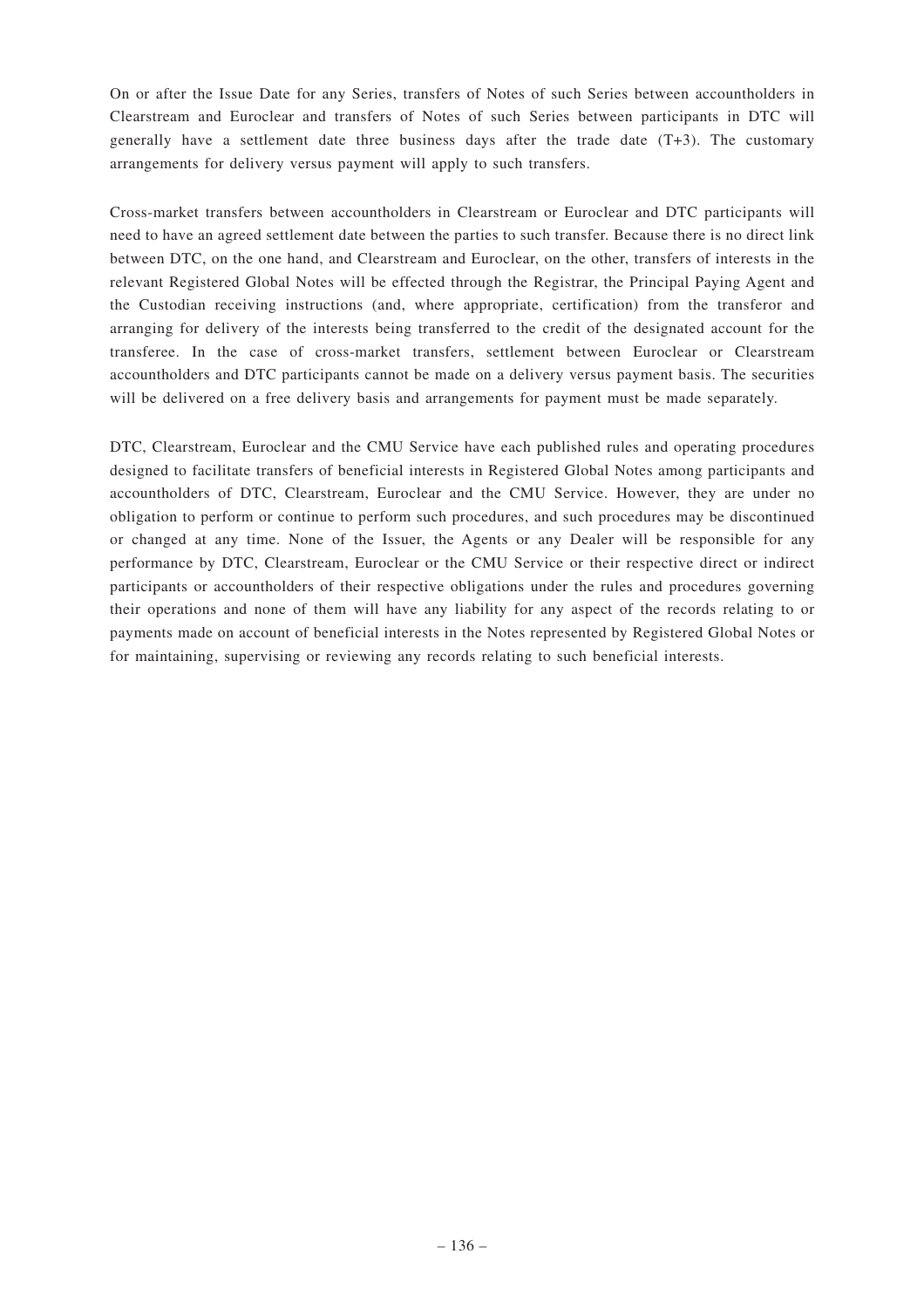# **GENERAL INFORMATION**

#### **Authorisation and Regulatory Issues**

The establishment of the Programme and the issue of Notes hereunder has been duly authorised by a resolution of the Board of Directors of the Issuer dated 21st May, 1999.

The Issuer is required to file a report of the establishment of the Programme with the Minister of Economy and Finance in Korea under the Foreign Exchange Transactions Act. This report was filed on 16th June, 1999. A report will also be required for each tranche of Notes issued in an amount exceeding U.S.\$50 million and having a maturity exceeding one year. Moreover, an additional report will be required in the event that the Notes of any tranche are redenominated.

No other Government approval is necessary for the subscription and issue of any Notes in Korea or for their sale and purchase in the secondary market outside Korea.

#### **Listing of Notes on the Singapore Stock Exchange**

Approval in-principle has been received from the Singapore Stock Exchange in connection with the Programme and application will be made for the listing and quotation of Notes that may be issued pursuant to the Programme and which are agreed, at or prior to the time of issue thereof, to be so listed on the Singapore Stock Exchange. Such permission will be granted when such Notes have been admitted for listing and quotation on the Singapore Stock Exchange. For so long as any Notes are listed on the Singapore Stock Exchange and the rules of the Singapore Stock Exchange so require, such Notes, if traded on the Singapore Stock Exchange, will be traded in a minimum board lot size of S\$200,000 (or its equivalent in foreign currencies).

#### **Documents Available**

So long as Notes are capable of being issued under the Programme, copies of the following documents will, when published, be available free of charge from the registered office of the Issuer and from the principal office of the Principal Paying Agent for the time being in London.

- (i) the constitutional documents (with an English translation thereof) of the Issuer;
- (ii) the consolidated audited financial statements of the Issuer and its consolidated subsidiaries, prepared in accordance with IFRS as issued by the IASB, in respect of the years ended 31st December, 2016, 2017 and 2018 (in English);
- (iii) the most recently published audited annual consolidated financial statements of the Issuer and the most recently published unaudited interim financial statements (if any) of the Issuer (the Issuer currently prepares unaudited non-consolidated and consolidated interim accounts in accordance with International Financial Reporting Standards as adopted by Korea on quarterly and semi-annual bases);
- (iv) the Programme Agreement, the Agency Agreement, the Deed Poll, the Deed of Covenant and the forms of the Global Notes, the Notes in definitive form, the Receipts, the Coupons and the Talons;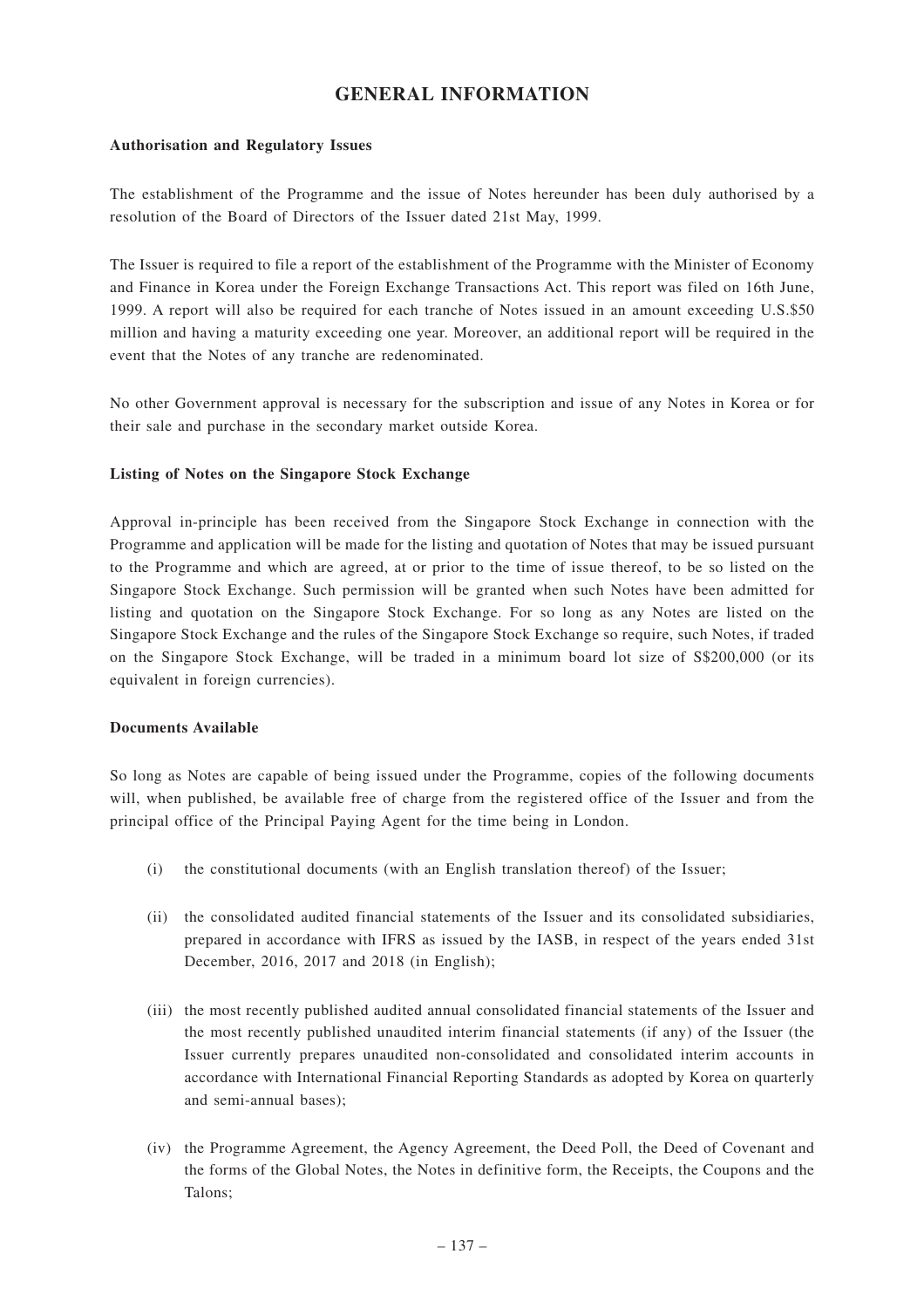- (v) a copy of this Offering Circular;
- (vi) a copy of the 2018 Annual Report on Form 20-F; and
- (vii) any future offering circulars, prospectuses, information memoranda and supplements including Pricing Supplements (save that a Pricing Supplement relating to an unlisted Note will only be available for inspection by a holder of such Note and such holder must produce evidence satisfactory to the Paying Agent as to its holding of Notes and identity) to this Offering Circular and any other documents incorporated herein or therein by reference.

### **Clearing Systems**

The Notes have been accepted for clearance through Euroclear and Clearstream. The appropriate Common Code and ISIN for each Tranche of Notes allocated by Euroclear and Clearstream will be specified in the applicable Pricing Supplement. If the Notes are to clear through an additional or alternative clearing system the appropriate information will be specified in the applicable Pricing Supplement.

### **Significant or Material Change**

Save as disclosed in this Offering Circular, there has been no significant change in the financial or trading position of the Issuer and its subsidiaries since 31st December, 2018, and there has been no material adverse change in the financial position or prospects of the Issuer since 31st December, 2018.

### **Litigation**

Except as disclosed elsewhere in this Offering Circular, the Issuer is not involved in any legal, arbitration, administrative or other proceedings (including any proceedings which are pending or threatened of which the Issuer is aware) which may have or have had in the 12 months preceding the date of this document a significant effect on the financial position of the Issuer.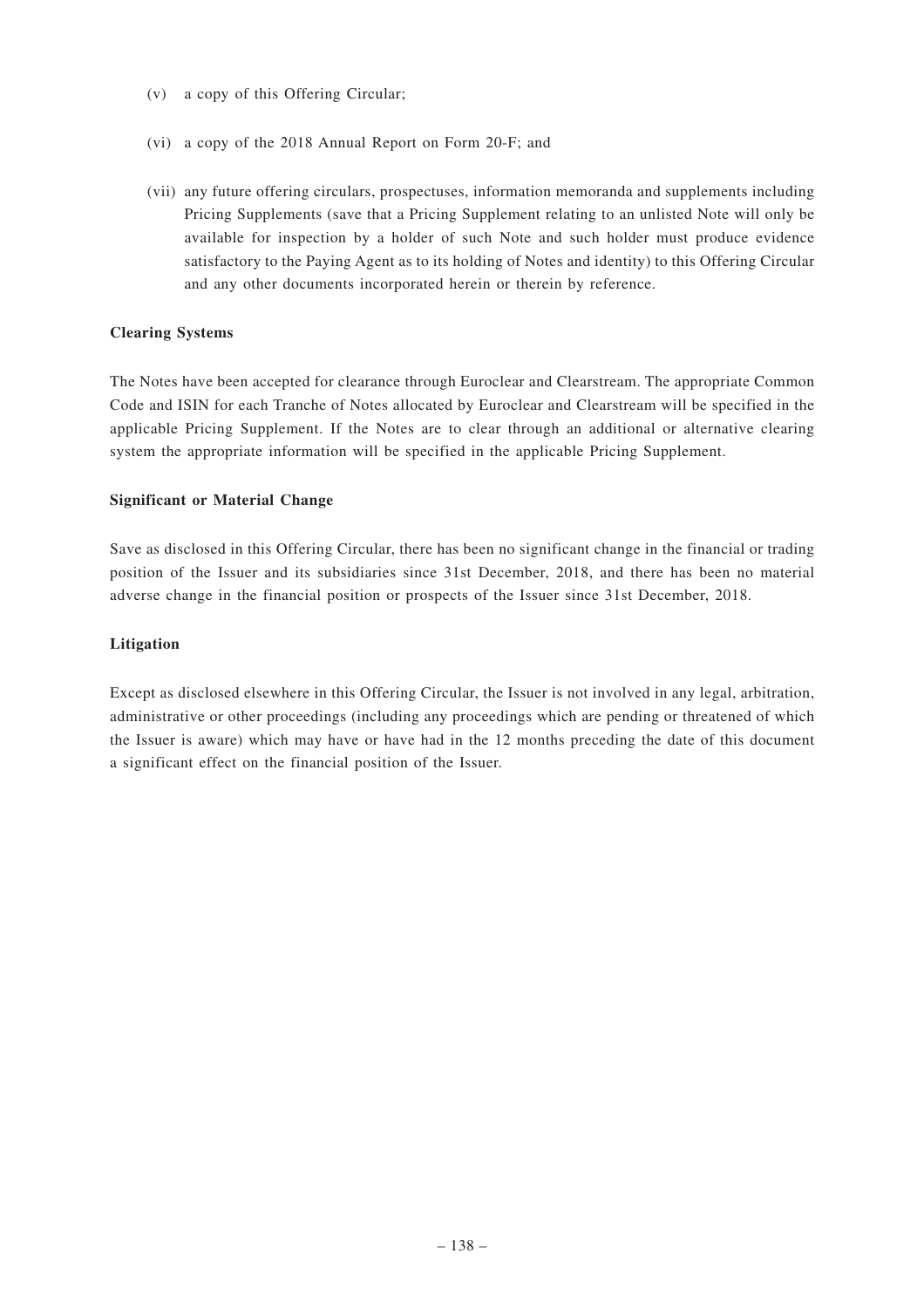### **THE ISSUER**

#### **Woori Bank**

51, Sogong-ro Jung-gu Seoul 04632 Korea

#### **PRINCIPAL PAYING AGENT**

#### **Deutsche Bank AG, London Branch**

Trust & Securities Services Winchester House 1 Great Winchester Street London EC2N 2DB United Kingdom

#### **REGISTRAR AND EXCHANGE AGENT**

#### **Deutsche Bank Trust Company Americas**

60 Wall Street – 16th Floor New York, New York 10005 U.S.A.

### **CMU LODGING AGENT**

### **Deutsche Bank AG, Hong Kong Branch**

Level 52 International Commerce Centre 1 Austin Road West Kowloon Hong Kong

#### **EURO REGISTRAR**

#### **Deutsche Bank Luxembourg S.A.**

2 Boulevard Konrad Adenauer L-1115 Luxembourg Luxembourg

### **LEGAL ADVISERS**

*To the Issuer as to Korean law*

### **Kim & Chang**

3F, Northgate Building 55, Saemunan-ro 5-gil Jongno-gu Seoul 03170 Korea

*To the Dealers as to English law*

### **Cleary Gottlieb Steen & Hamilton LLP**

c/o 37th Floor, Hysan Place 500 Hennessy Road Causeway Bay Hong Kong